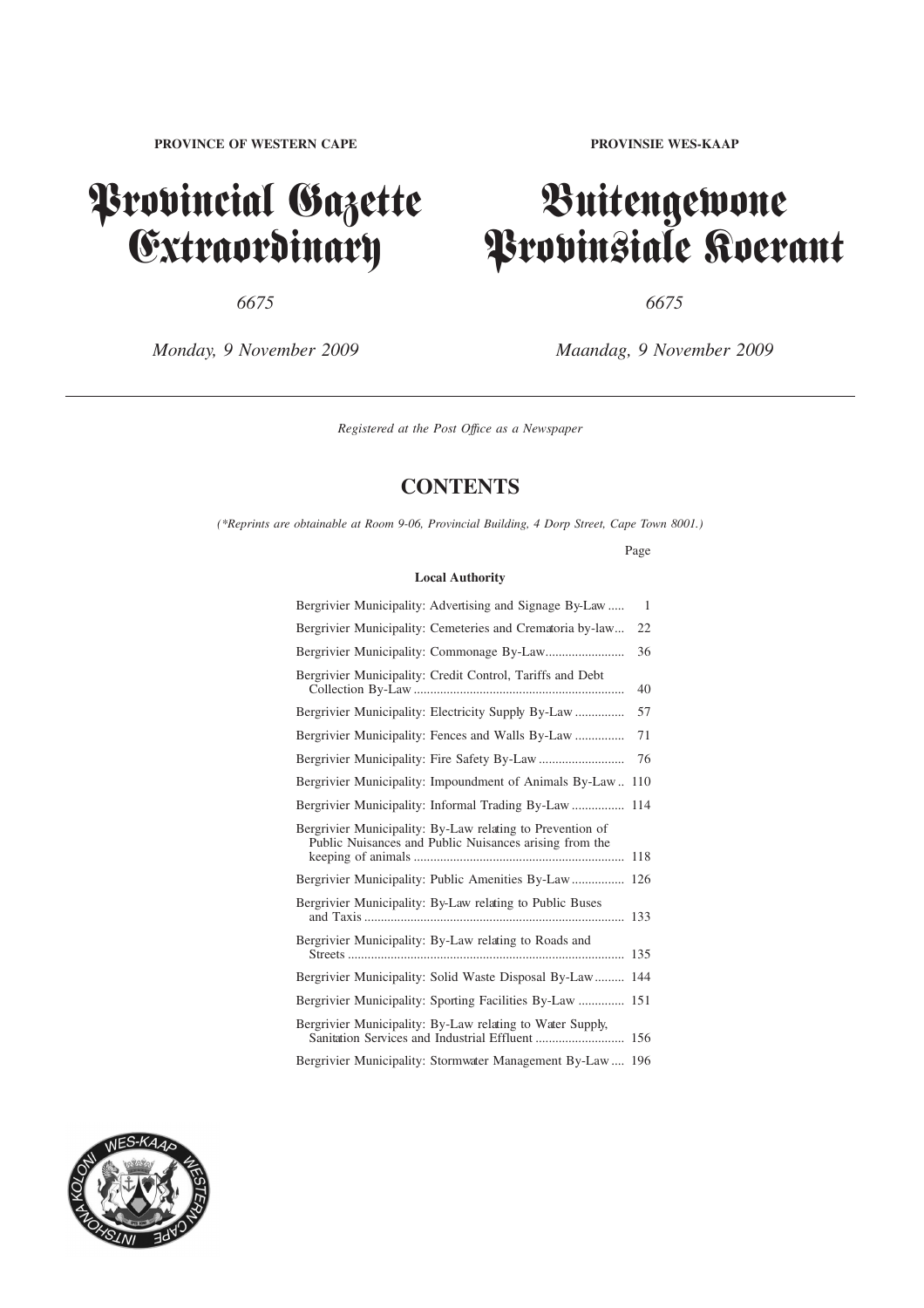# **BERGRIVIER MUNICIPALITY**

### **ADVERTISING AND SIGNAGE BY-LAW**

Under the provisions of section 156 of the Constitution of the Republic of South Africa, 1996, the Bergrivier municipality, enacts as follows:-

# **TABLE OF CONTENTS**

- 1. Definitions
- 2. Principles and objectives

# **CHAPTER 1**

### **SUBMISSION OF APPLICATIONS, TARIFFS AND GENERAL FACTORS IN CONSIDERING APPROVAL, AMENDMENTS AND CONDITIONS TO APPROVAL, FACTORS RELATING TO SPECIFIC SIGNS, AREAS OF CONTROL AND COMMERCIALLY SPONSORED SIGNS**

- 3. Submission of applications
- 4. Tariffs and general factors in considering approval, amendments, conditions to approval
- 5. Factors relating to specific signs, areas of control, and commercially sponsored signs

### **CHAPTER 2**

# **STANDARD CONDITIONS FOR APPROVAL, REQUIREMENTS, AND APPROVAL**

- 6. Standard conditions for approval
- 7. Electrical requirements
- 8. Illumination requirements
- 9. Road traffic safety requirements
- 10. Legal requirements
- 11. Approval

### **CHAPTER 3**

### **GENERAL PROVISIONS**

- 12. Appeal
- 13. Signs for which municipality's approval not required
- 14. Disfigurement
- 15. Damage to municipal property
- 16. Entry and inspections
- 17. Offences and penalties
- 18. Presumptions
- 19. Enforcement and removal of signs
- 20. Service of notices
- 21. Liaison forums in community
- 22. Magistrate's court jurisdiction
- 23. Exemptions
- 24. Repeal of by-laws
- 25. Transitional arrangements
- 26. Conflict with other legislation
- 27. Short title and commencement

# **SCHEDULES**

Schedule 1: Areas of control

Schedule 2: Billboards

- Schedule 3: Locality bound freestanding- and composite signs
- Schedule 4: Signs attached to walls of buildings (Flat and Projecting Signs)
- Schedule 5: Sky signs
- Schedule 6: Roof signs
- Schedule 7: Signs on a verandah, balcony, canopy, supporting columns, pillars and posts
- Schedule 8: Signs on boundary walls, fences and construction sites
- Schedule 9: Newspaper headline posters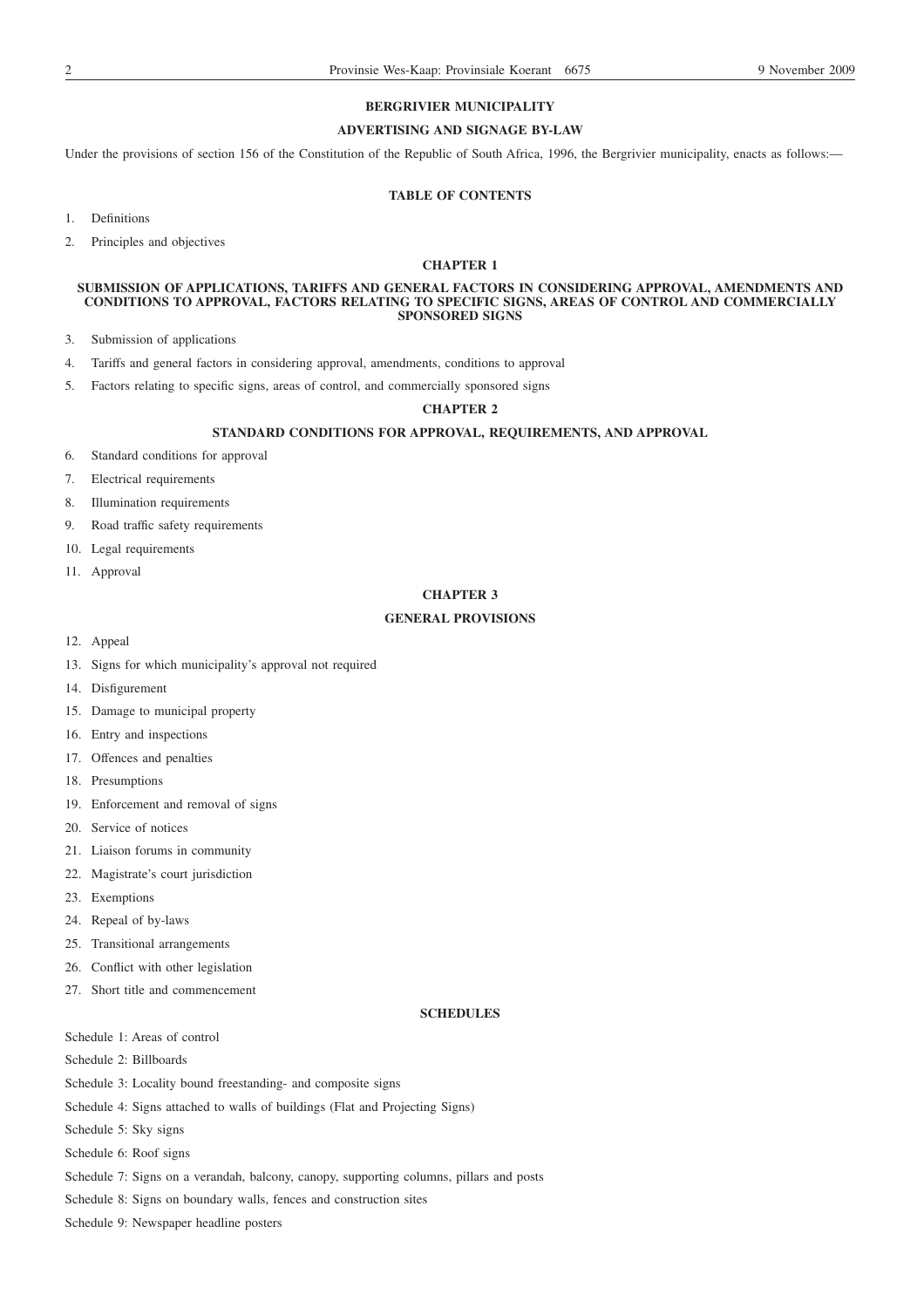Schedule 10: Banners, flags and balloons

Schedule 11: Posters

Schedule 12: Estate Agent signs

Schedule 13: Loose portable signs

Schedule 14: Aerial signs

Schedule 15: Transit advertising

Schedule 16: Signs on municipal land or buildings

Schedule 17: Signs by/for Non-Profit Bodies

### **1. Definitions**

In this by-law, unless the context otherwise indicates–

**''advertising structure''** means any physical structure built to display a sign;

**''advertisement''** means any representation of a word, name, letter, figure or object or an abbreviation of a word or name, or any symbol, or any light which is not intended solely for illumination or as a warning against any dangers and ''advertising'' has a similar meaning;

**''aerial sign''** means a sign that is displayed or performed in the air, including but not limited to balloons and blimps that can be viewed from within the municipality's area of jurisdiction;

**''approval''** means approval by the municipality and ''approve'' has a corresponding meaning;

**''areas of control''** means those areas set out in Schedule 1 of the by-law; and which may be modified or amended from time to time, which amendments and modifications will be graphically depicted by way of maps as prepared by the municipality.

**''banner''** means any material upon which a sign is displayed in such a manner as to be fully legible in windless conditions, attached to one or more ropes, poles or flagstaffs projecting vertically, horizontally or at an angle, or attached to buildings or special structures, but excludes banners carried as part of a procession. A flag which is not displayed on an approved flag pole shall for the purposes of this by-law be deemed to be a banner;

**"billboard"** means any screen or board which stands free and is larger than 4,5m<sup>2</sup> in total area; which is supported by, or consists of, a structure used, for the purpose of posting, displaying or exhibiting a sign;

**''class 2 roads''** means the roads which form the primary network for the urban areas as a whole and which are characterised by high volumes, restricted access and fairly high speeds;

**''class 3 roads''** means roads that distribute traffic between the principal residential, industrial and business districts of the town and which form the link between the primary network (class 2 roads) and the roads within residential areas;

**''clear height''**, in relation to a sign, means the vertical distance between the lowest edge of the sign and the natural level of the surrounding ground, footway or roadway immediately below the sign;

**''commercial advertising''** means any words, letters, logos, figures, symbols, pictures relating to the name of a business, trade, partnership, individual, or any information, recommendation or exhortation in respect of any particular goods manufactured or sold, or any particular services rendered or offered, or any event for commerce or entertainment, including sporting events;

**''commercially sponsored sign''** means a sign which advertises goods or services, but the erection of which has a secondary purpose, which is to promote or contribute to some recognised public or community goal or function;

**''common boundary façade''** means any façade of a building which is built abutting a rear or side boundary of an erf and which façade is blank, that is, having no architectural features, which includes windows;

**''composite sign''** means a single freestanding advertising structure for the display of more than one sign;

**''consultant''** means a suitably qualified independent person or company that acts on behalf of, or as an agent of, an applicant for approval of a sign in terms of this by-law;

**''continuing offence''** means an offence in terms of this by-law, which offence continues to exist after the expiry of the notice period referred to in a notice served in terms of this by-law;

**''custom made design''** means the design of any sign, which features special effects such as specialist character cut outs or shapes or three dimensional presentations or moving parts or a combination thereof, and which is uniquely designed or constructed for erection in a particular location;

**''development board''** means a sign displayed at premises upon which building operations are currently in progress and relating to any services being provided, work being done or goods being supplied in connection with such building operations, but excludes contract boards for building and civil engineering projects as required in terms of the National Building Regulations and Control Act, 1977 (Act 103 of 1977);

**''display''** means the display of a sign and includes the erection of any billboard, sign or structure intended solely or primarily for the support of a sign or billboard, and includes the display of a sign of a business, trade partnership or individual connected with the contents of the sign or sign, and **''displayed''** has a corresponding meaning;

**''electronic sign''** means a sign which has an electronically controlled, illuminated display surface which allows all, or a portion, of the sign to be changed or illuminated in different ways;

**''environmental impact assessment''** (EIA) means an assessment carried out to determine the impact (positive or negative) which any proposed sign may have on the natural environment;

**''estate agency''** means a person who markets or sells properties with or without buildings erected thereon and ''estate agent'' has a corresponding meaning;

"existing sign" means any sign previously approved by the municipality;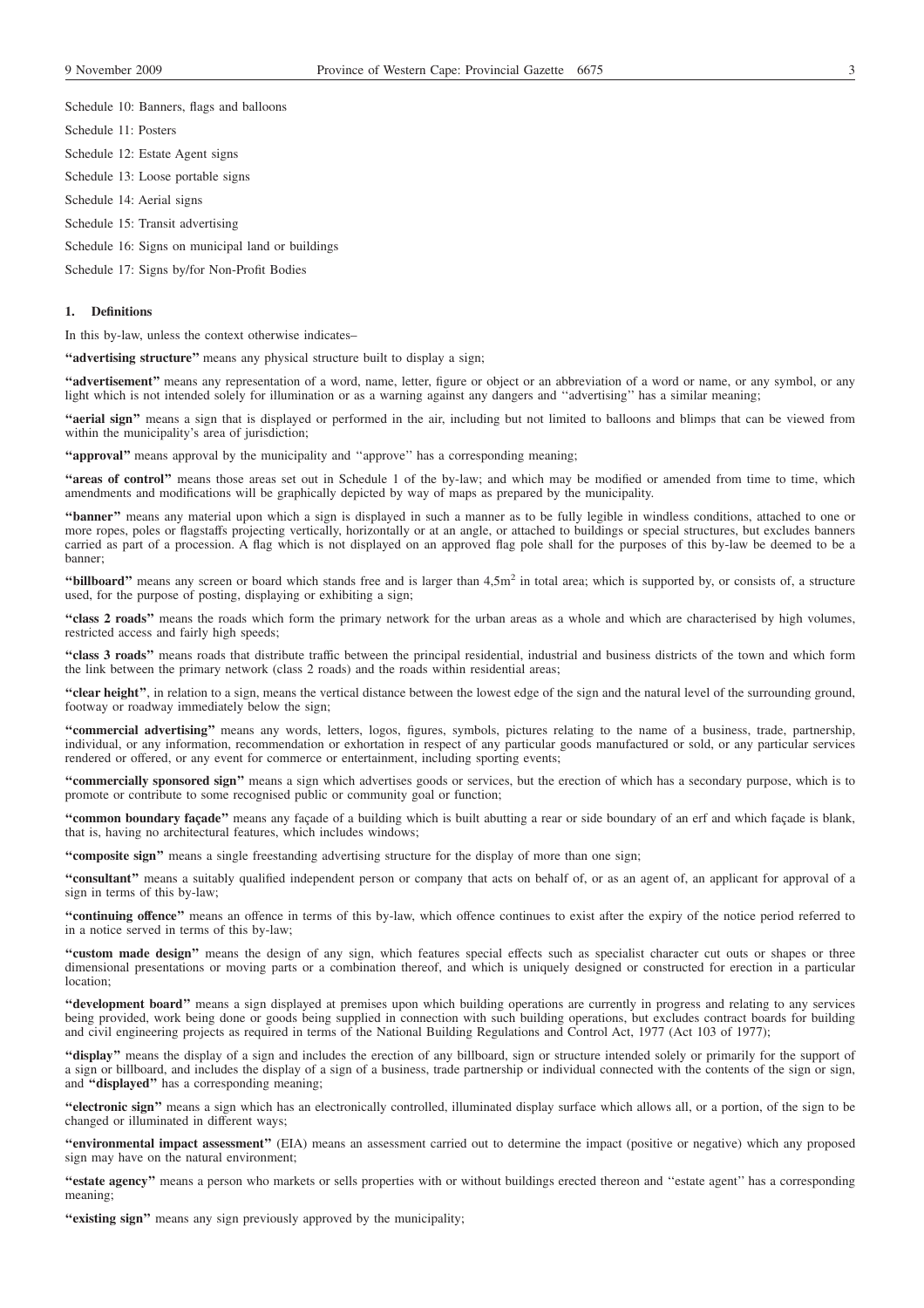**''flat sign''** means a sign which is affixed to, or painted directly onto a wall of a building but not onto or over windows or doors or architectural articulations and which at no point projects more than 250mm in front of the surface of such wall;

**''freestanding sign''** means any sign or group of signs contained or displayed on one freestanding structure which is not attached to a building or to any structure or object not intended to be used for the primary purpose of advertising;

**''gateway route''** means a prominent route with an entrance to or exit from a specific part of the municipality's jurisdiction, consisting of manmade or natural features and creating a strong sense of arrival or departure and which is consistent with city planning or development framework plans or policy, and which may be geographically depicted by way of maps or listed by the municipality.

**''graphic''** includes but is not limited to any component which contributes to the visual appearance or aesthetics of a sign, including its background;

**''headline poster''** means a temporary poster advertising the contents of a daily or weekly newspaper;

**''heightof asign''** is calculated by measuring the vertical distance between the uppermost and lowest parts of the advertising panel;

**''heritage impact assessment''** (HIA) means a visual and contextual assessment of the impact that any proposed sign may have on the cultural heritage, whether built or recognised at the locality where the proposed sign will be displayed;

**''internally illuminated sign''** means an advertisement or structure used to display an advertisement which has been installed with electrical or other power and an artificial light source which is fully or partially enclosed within the structure or sign and which light is intended to illuminate the advertisement or a portion thereof;

**''law''** means any law, proclamation, ordinance, Act of Parliament or Provincial Legislature, or any other enactment having the force of law;

**''locality bound advertising''** means any sign displayed on a specific erf, premises or building and may include such a sign on municipal owned land, adjacent to, abutting on or within 5 metres of the aforementioned erf, premises or building, which sign refers to an activity, product, service or attraction, located, rendered or provided on or from that erf or those premises;

**''loose portable sign''** means a freestanding locality bound notice or advertising board placed or erected in the road reserve or in a public open space;

**''movable sign''** means a sign not permanently fixed and not intended to remain fixed in one position, but does not include any moving part on a fixed permanent sign;

**''municipality''** means the municipality of Bergrivier established in terms of Section 12 of the Municipal Structures Act, 117 of 1998, and includes any political structure, political office bearer, councillor, duly authorised agent thereof or any employee thereof acting in connection with this by-law by virtue of a power vested in the municipality and delegated or sub-delegated to such political structure, political office bearer, councillor, agent or employee;

**''new sign''** means any sign first displayed after the promulgation of this by-law;

**''non-profit body''** means a body established primarily to promote a community goal or benefit without direct or personal financial gain, and may include educational, sporting, medical, municipal departments, bodies as well as charities or community organizations;

#### **''organ of state''** means:

- (a) any department of state or administration in the national, provincial or local sphere of government;
- (b) any other functionary or institution—
	- (i) exercising a power or performing a function in terms of the Constitution or a provincial constitution; or
	- (ii) exercising a public power or performing a public function in terms of any other Legislation;

**''overall height''**, in relation to a sign, means the vertical distance between the uppermost edge of the sign and the finished level of the ground, footway or roadway immediately below the centre point of the sign;

**''perimeter of an intersection''** means the perimeter of the area embraced within the prolongation of the road reserve lines of two or more public roads that join one another at any angle, whether or not one such public road crosses the other;

**''person''** includes:

- (a) any organ of state;
- (b) any company incorporated or registered as such under any law; and
- (c) any body of persons, whether incorporated or not, functioning as a single entity for whatever purpose;

**''poster''** means temporary signs capable of being attached to the municipal electrical light standards or pasted to fixed structures to advertise events or campaigns, including elections or referenda of limited duration and excluding signs advertising markets, exhibitions or events which are held on a regular basis;

**''projected sign''** means any sign projected by a laser projector, video projector, or other apparatus;

**''projecting sign''** means a sign which is affixed to a wall of a building and which at some point projects more than 250mm in front of the surface of such wall;

**''public façade''** means any façade of a building that has architectural articulations and which is visible to the public

**''public place''** means any public road, public street, thoroughfare, bridge, subway, footway, foot pavement, footpath, sidewalk, (or similar pedestrian portion of a road reserve), lane, square, open space, garden, park or enclosed place vested in the municipality, or other state authority or indicated as such on the Surveyor General's records, or utilized by the public or zoned as such in terms of the applicable zoning scheme;

**''public road''** means public road as defined in the National Road Traffic Act, 1996 (Act 93 of 1996);

**''road reserve''** means the area contained within the statutory width of a road, and includes roadways, shoulders and sidewalks and the airspace above such roadways, shoulders and sidewalks and all other areas within the road reserve boundary;

**''roadway''** means that portion of a road, street or thoroughfare improved, constructed or intended for vehicular traffic as defined in the National Road Traffic Act, 1996;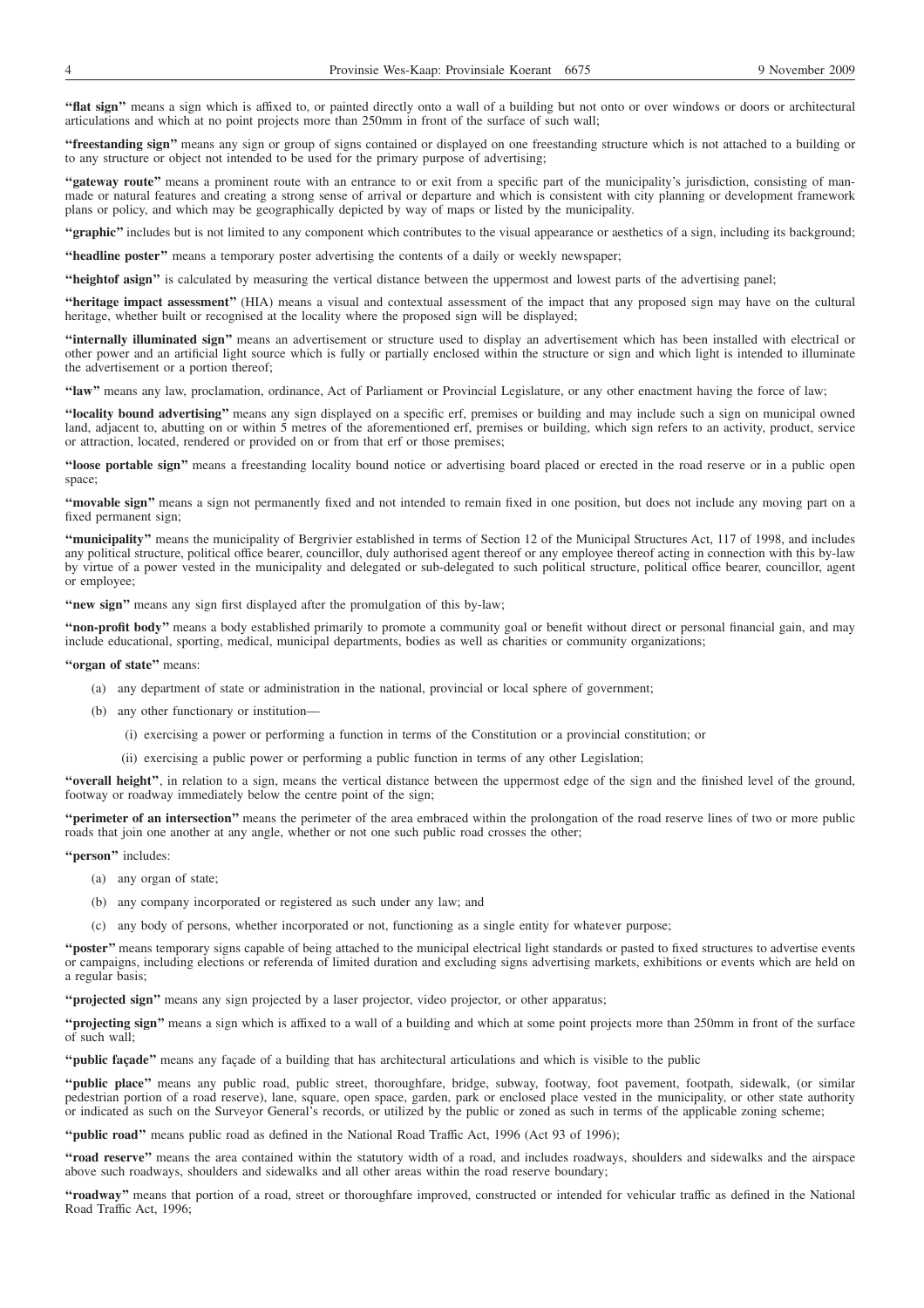**''roof sign''** means a sign affixed to a roof of a building where the top edge of any point of that sign does not exceed the height of the roof plane to which it is affixed;

**''scenic drive''** means a road designated as such on an approved zoning scheme or from which landscapes or features of aesthetic or cultural significance can be seen or viewed as designated by the municipality;

**''security sign''** means a sign for neighborhood watch and similar schemes, and a sign containing the name, logo, address and telephone number of a security company contracted to protect, or security system installed to protect, the premises on which the sign is displayed;

**''service station facility sign''** means freestanding signs at petrol filling stations, roadside rest and service areas and includes service station pylon signs;

**''shop''** means a building used for retail trade or services;

**''sign''** means any object, product, replica, advertising structure, mural, device or board which is used to publicly display a sign or which is in itself a sign and includes a poster, billboard and an advertisement which is included in the architectural design of a building or structure;

"signalized traffic intersection" means an intersection controlled by traffic signals;

**''sky sign''** means a sign where the top edge of any point of that sign exceeds the height of the roof plane to which it is affixed;

**''sponsored sign''** means a sign, the primary purpose of which is not to advertise goods or services but which displays a graphic or content which promotes community or public awareness of a recognised public or community goal;

**''street name signs''** means pole-mounted, double-sided, internally illuminated or unilluminated signs displayed in combination with names of streets, not exceeding 1m<sup>2</sup>;

**''street furniture''** means public facilities and structures which are not intended primarily for advertising and includes but is not limited to seating benches, planters, bins, pole mounted bins, bus shelters, sidewalk clocks, drinking fountains, Telkom boxes, traffic signal controllers, electricity boxes, post boxes and telephone booths, but excludes road traffic signs, traffic signals, street lights or any other road-related structures;

**''temporary signs''** means signs which are displayed for a maximum period of 14 days, or such other period as may be approved by the municipality;

**''thickness''** in relation to a projecting sign, means the width of such sign measured parallel to the plane of the main wall to which such sign is affixed;

**''third-party advertising''** means the advertising of goods or services that are not made, procured, sold or delivered from the property on which the sign or sign advertising those goods or services is fixed or placed, and includes advertising which is not locality bound.

**''three dimensional sign''** means a sign containing more than 2 dimensions, including product replicas;

**''traffic impact assessment''** (TIA) means a study carried out by a registered professional engineer with demonstrable experience in the field of traffic engineering that investigates the impact a proposed sign may have on vehicle, pedestrian, or cyclist safety and traffic operation, which study should recommend any mitigating measures that may be required as a result of that impact;

**''traffic sign''** means a road traffic sign as prescribed in the National Road Traffic Act, 1996;

**''traffic signal''** means a road traffic signal as prescribed in the National Road Traffic Act, 1996;

**''transit advertising''** means advertising by means of a movable sign which is capable of being transported by road either on or in conjunction with a motorized vehicle, including trailers primarily used for advertising;

**''transportation terminals''** means any area designated by the municipality as such, where the formal interchange of modes of public transport takes place by the public, including, but not limited to designated railway stations, official taxi terminals and bus terminals;

**''urban edge line''** means a predetermined point to point boundary line as determined by the municipality, which has as its purpose, the containment of urban development;

**''verandah**'' includes a cantilevered canopy and sunblind;

**''**window signs'' means signs which are temporarily or permanently painted on, or attached to the window-glass of a building;

**''zone''** means a land use zone as set out in the relevant zoning schemes or Town Planning Regulations as amended from time to time and applicable to any erf on which a sign is displayed or intended to be displayed and **''zoning''** has a corresponding meaning.

### **2. Principles and objectives**

The object of this by-law is to regulate advertising and signage in the jurisdiction of the Bergrivier municipality in a manner that is sensitive to the environmental quality of different parts of Bergrivier municipality. It seeks to strike a balance between advertising opportunities and economic development on the one hand, and the conservation of visual-, tourist-, environmental- and heritage characteristics and traffic safety on the other hand. It further needs to ensure that advertising respects the integrity of any site on which it is displayed, and complements the character of the locality in which it is displayed; the by-law thus aims to provide a set of regulations governing the use of land and buildings for advertising and signage and for matters incidental thereto.

### **CHAPTER 1**

### **SUBMISSION OF APPLICATIONS, TARIFFS AND GENERAL FACTORS IN CONSIDERING APPROVAL, AMENDMENTS AND CONDITIONS TO APPROVAL, FACTORS RELATING TO SPECIFIC SIGNS, AREAS OF CONTROL AND COMMERCIALLY SPONSORED SIGNS**

### **3. Submission of applications**

- (1) Other than those signs referred to in section 13(3) to 13(10), no person may display any advertisement or erect or use any sign for advertising purposes without the municipality's approval in terms of this by-law and any other applicable legislation.
- (2) Every person intending to display a new sign or to alter or to add to an existing approved sign or submitting a signage plan in terms of a site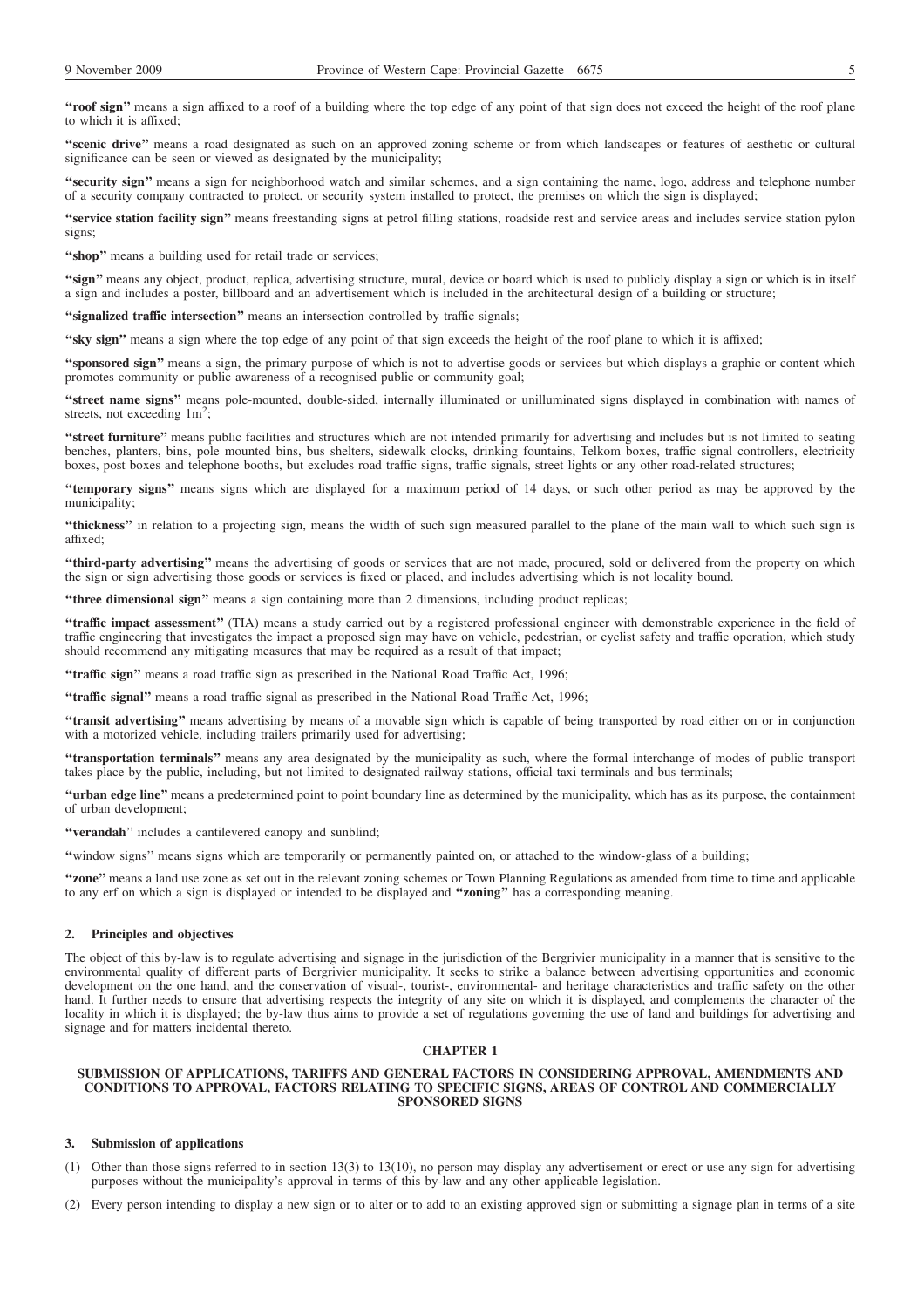development plan proposal, must apply in writing to the municipality which application must be accompanied by the following information in duplicate

- (a) a site plan, drawn to a scale of not less than 1:200, showing the following—
	- (i) the site on which it is proposed that the sign is to be erected or displayed;
	- (ii) the position of the sign and the building, if any, to which it is to be attached;
	- (iii) every building and the existing signs on the site;
	- (iv) existing and proposed landscaping, traffic signals and road traffic signs; and
	- (v) the positions, with dimensions, of the sign in relation to the boundaries of the site and the location of the streets abutting the site, together with its existing approved zoning conditions;
- (b) a drawing, which complies with the requirements of the National Building and Regulations Standards Act, 1977 (Act 103 of 1977), and is in sufficient detail to enable the municipality to consider the appearance of the sign and all relevant construction detail, including a description of the materials of which the sign is to be constructed, the colors to be used, and whether or not the sign is to be illuminated; in the latter event, the plan must indicate whether or not the sign is an electronic sign and, if so, full details must be furnished;
- (3) The drawing referred to in subsection (2)(b) must have detailed drawings of such sign to a scale of not less than 1:20 and a site plan indicating the position of the sign on the site to a scale of not less than 1:50;
- (4) If a sign is to be attached to or displayed on the wall or façade of a building, the municipality may require the submission of an additional drawing, drawn to a scale of not less than 1:100, showing—
	- (a) an elevation of the building in color;
	- (b) the details and position of the proposed sign; and
	- (c) the details and the position of every existing sign on the building; alternatively the municipality may require a colored print of or an artist's photographic- or computer generated impression of the building with the details of the proposed sign superimposed on such graphic and drawn as nearly as is practicable to the same scale as that of the graphic;
- (5) If the applicant is not the registered owner of the property on which the sign will be erected, he or she must obtain the signature of the registered owner of the land or building on which the sign is erected, indicating that person's knowledge of and consent to the application.
- (6) The municipality may require the submission of any or all of the following studies or assessments—
	- (a) an environmental impact assessment (either the 1st stage thereof; being the completion of an environmental checklist or in its entirety),
	- (b) a heritage impact assessment; and
	- (c) a traffic impact assessment.
- (7) If a community or portion thereof or a person will be affected by the proposed sign, it may require a public participation process prior to considering the approval, which public participation process must comply with the municipality's policy on public participation.
- (8) The municipality may require a signage master plan in respect of any development where the erection of numerous signs is proposed or the rationalisation of previously approved signs is required so as to allow it to consider a consistent design master plan prior to assessment of any individual sign.
- (9) The municipality must notify the applicant of any additional requirements it has within 21 working days of the date of submission of the original application and payment of the application tariff.
- (10) The municipality must retain a copy of every document supplied to it as part of an application.
- (11) The municipality may require written notification, by the applicant or person who erects an approved sign that such sign has been erected.

### **4. Tariffs and general factors in considering approval, amendments, conditions to approval**

- (1) Every person who applies to the municipality for approval in terms of this by-law must, on making application, pay to the municipality an application tariff as determined by the municipality and no sign may be erected until such time as the application tariff has been paid in full.
- (2) In considering an application for the display of an advertisement or the erection of a sign in terms of this by-law, or an amendment or condition attaching or to be attached to an approval, the municipality must have regard to the following factors:
	- (a) The area of control in which the proposed sign is to be erected or displayed as set out in Schedule 1; provided that if a sign falls into more than one area of control or if a proposed site in one area of control may impact on an adjacent area of control, the municipality shall be entitled to determine the area of control pertaining to that application;
	- (b) the locality or landscape and the advertising opportunities pertaining to that area of control;
	- (c) the number of signs already displayed or proposed to be displayed on the erf and in the area surrounding the erf concerned;
	- (d) the findings of any traffic impact assessment, environmental or heritage impact assessment and public participation processes where applicable.
	- (e) that locality bound signs must relate to the lawful use of a property provided that no such sign must be affixed to or placed on residential premises or portions thereof other than is permitted by or for home industries and legal temporary uses; and
	- (f) that no sign or advertisement may be designed or displayed that—
		- (i) will constitute a danger to any person or property;
		- (ii) will display any material or graphic which, does not comply with the requirements of the Advertising Standards Authority of South Africa.
		- (iii) will be detrimental to the environment or amenity of the neighborhood by reason of either its size, intensity, frequency, illumination, quality of design, material, proposed graphic or locality.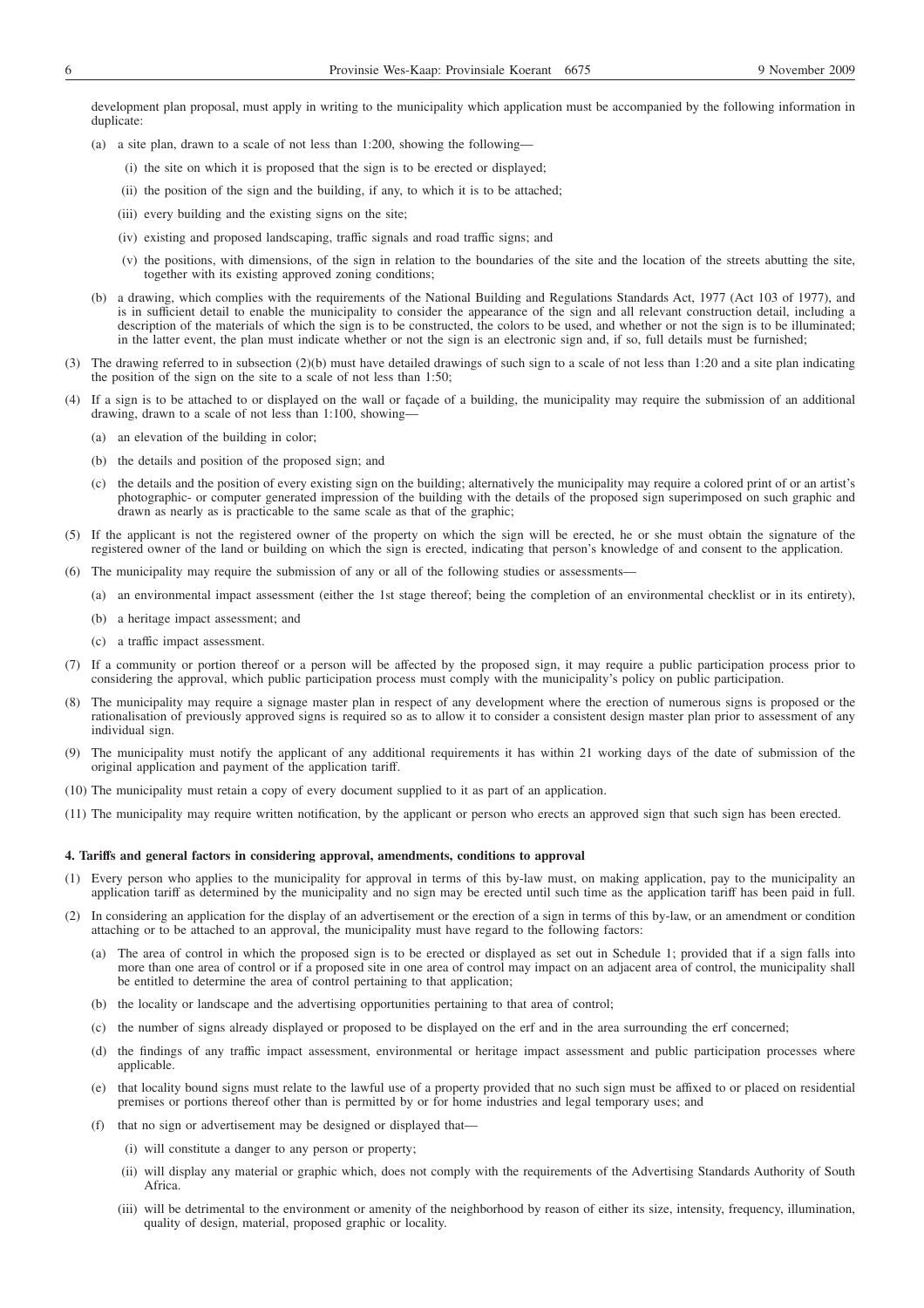- (iv) will obscure any other signs approved in terms of this by-law or its predecessor; and
- (v) will be detrimental or otherwise negatively impact on the environment, whether artificial or natural.
- (3) Subject to any conditions in Schedule 16, all new signs or advertising structures approved under this by-law and any successive by-law, may remain on display uninterrupted until such time as they do not comply with the provisions of this by-law or any other applicable legislation.

### **5. Factors relating to specific signs, areas of control, and commercially sponsored signs**

- (1) The municipality must, in addition to the factors set out hereinabove, apply certain minimum standards to certain specific sign types and proposed localities when an application for approval is made in respect thereof and will apply certain specific criteria to applications for the erection of signs by non-profit bodies. These specific standards and criteria are set out as Schedules to this by-law. Schedule 1 to this by-law indicates the areas of control in which certain specific sign types may be permitted, subject always to approval in terms of this by-law and furthermore subject to any additional requirement pertaining to a specific sign type as set out in the following Schedules:
	- (a) Schedule 1: Areas of control;
	- (b) Schedule 2: Billboards;
	- (c) Schedule 3: Locality bound freestanding and composite signs;
	- (d) Schedule 4: Signs attached to walls of buildings (flat and projecting signs);
	- (e) Schedule 5: Sky signs;
	- (f) Schedule 6: Roof signs;
	- (g) Schedule 7: Signs on a verandah, balcony, canopy, supporting columns, pillars and posts;
	- (h) Schedule 8: Signs on boundary walls, fences and construction sites;
	- (i) Schedule 9: Newspaper headline posters;
	- (j) Schedule 10: Banners, flags and balloons;
	- (k) Schedule 11: Posters;
	- (l) Schedule 12: Estate agent signs;
	- (m) Schedule 13: Loose portable signs;
	- (n) Schedule 14: Aerial signs;
	- (o) Schedule 15: Transit advertising;
	- (p) Schedule 16: Signs on municipal land or buildings; and
	- (q) Schedule 17: Signs by or for non-profit bodies.
- (2) The description of areas or routes in the said Schedule 1 should be read with the definitions as contained in the municipality's Zoning Scheme Regulations.
- (3) The municipality may grant an exemption from the terms of this by-law in respect of the sign types or areas of control set out in Schedules 10, 11 and 12 hereto having regard to—
	- (a) the area of control where it is proposed to display the signs;
	- (b) nature of the event;
	- (c) duration of the erection or display of the sign;
	- (d) size of the proposed sign;
	- (e) any traffic, safety, environmental or heritage impact assessment; and
	- (f) the outcome of any public participation process.

### **CHAPTER 2**

### **STANDARD CONDITIONS FOR APPROVAL, REQUIREMENTS, AND APPROVAL**

### **6. Standard conditions for approval**

- (1) All signs and advertising structures must be properly constructed of the requisite strength and must be secure and must comply with the requirements pertaining thereto of the National Building Regulations and Standards Act, 1977 (Act 103 of 1977).
- (2) The applicant to whom approval has been granted and the owner of the property or building to which it is attached shall be jointly and severally liable for the maintenance thereof and must undertake at least one inspection per year thereof with a view to satisfying themselves as to the safety thereof.
- (3) Where any sign or advertising structure is vandalised or becomes torn or damaged or otherwise falls into a state of disrepair, the applicant to whom the approval has been granted and the owner of the fixture or property which or to which a sign is attached must within 7 working days of a notice in writing to do so, repair it.
- (4) All signs and their support structures must be constructed of incombustible, durable materials suited to the function, nature and permanence of the sign.
- (5) All glass used in a sign, other than glass used in illumination, must be safety glass of at least 3mm thick.
- (6) Glass panels used in a sign must not exceed  $0.9m<sup>2</sup>$  in area, each panel being securely fixed in the body of the sign, structure or device independently of all other panels.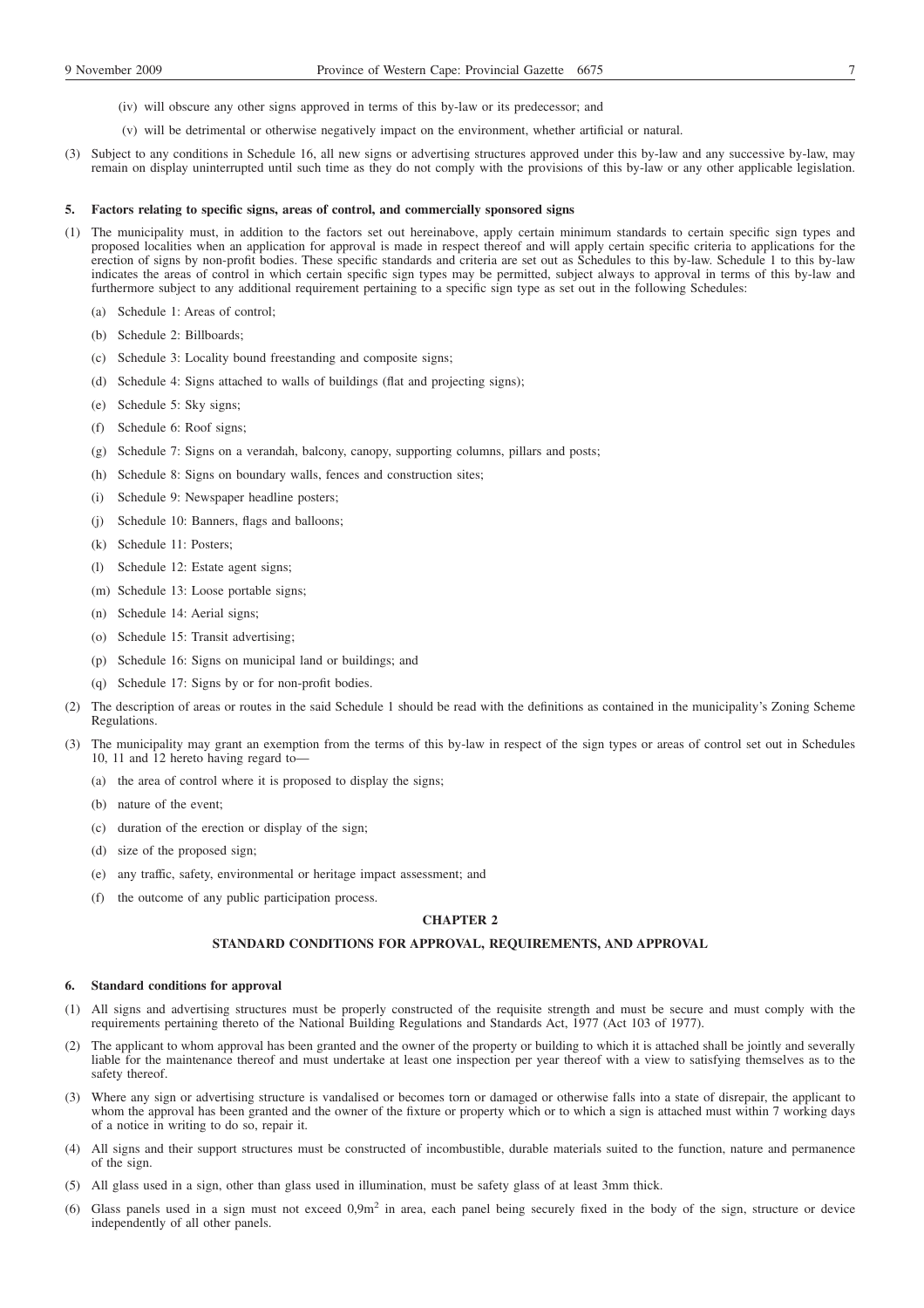- (7) Every sign and its support structure must be kept in a state of good repair.
- (8) No sign may obstruct the opening and closing of any window or opening provided for ventilation of a building or obstruct any stairway or doorway or other means of exit from the building or prevent movement of people from one part of a roof to another.
- (9) No advertising structure may be closer to overhead electrical equipment than the minimum distance as prescribed.

### **7. Electrical requirements**

- (1) All signs needing an electrical connection must preferably be supplied from the existing electrical supply on the erf where it is to be erected. If this is not possible, application for a metered electricity supply must be made to the relevant authority.
- (2) Every sign in connection with which electricity is used, must be provided with suitable capacitors to prevent interference with radio and television reception.
- (3) Each power cable and conduit containing electrical conductors in respect of a sign must be so positioned and fixed so that it is safe, unseen, inaccessible and child tamper proof and animal proof.
- (4) Each interior high-voltage installation that runs unattended (such as a window display) and each exterior high-voltage installation must have an acceptable type of fireman's switch in accordance with the requirements as stipulated in sections 6.7.2 and 7.5 of SANS 0142 1993 promulgated in terms of the Occupational Health and Safety Act.

### **8. Illumination requirements**

- (1) The municipality may approve an illuminated sign, provided that the provisions of this by-law are complied with and that such illumination does not constitute a road safety hazard or cause undue light spillage.
- (2) Signs may not be illuminated if no sign content is displayed.
- (3) Requirement for internal illumination or electronic signs:
	- (a) Internally illuminated and electronic signs may only be displayed in areas of partial and minimum control and may not exceed  $2.1\text{m}^2$  in size. This size condition may be waived, up to a maximum size of 4,5m<sup>2</sup> in any such area upon receipt of an environmental and heritage impact assessment showing no detrimental impact will be caused by the proposed display, or to any larger size specified by the municipality in an area designated by the municipality as a district in which illuminated or electronic signs are to be encouraged;
	- (b) electronic signs may not have subliminal flashes; and
	- (c) prior to erection, the municipality may require a traffic impact assessment, environmental and heritage impact assessment to be conducted, the results of which must indicate that no detrimental impact on traffic is envisaged. In addition the municipality may require subsequent traffic monitoring of any internally illuminated or electronic sign.
- (4) Requirements for external illumination:
	- (a) the light source emanating from floodlights must not be visible to traffic travelling in either direction;
	- (b) floodlights must not be positioned so as to create any undue light spillage beyond the surface area of the sign; and
	- (c) approved way leaves must be obtained from the municipality prior to any excavations for the installation of signs. This also applies for signs to be erected in the vicinity of overhead power lines.

### **9. Road traffic safety requirements**

- (1) Signs may not be erected in an area where they are an unacceptable distraction for drivers, which acceptability may be determined in terms of the guidelines laid down in the S.A. Road Traffic Signs Manual.
- (2) Electronic signs may not be permitted if they are visible from class 2 or 3 roads, gateway route or a scenic drive unless expressly approved in writing by the municipality.
- (3) Advertising on bridges, towers, telecommunication masts, pylons or street poles shall not be permitted.
- (4) The graphic content of signs must not have the potential to be visually interpreted as a road traffic sign, due to any factor, including but not limited to the following:
	- (a) any stylised or pictorial presentation of a road traffic sign or traffic signal;
	- (b) any word, symbol, logo or other device used on a road traffic sign;
	- (c) use of combinations of colours specified for road traffic signs, in a manner likely to lead to confusion; and
	- (d) any reflectorised paint or material.
- (5) Signs may not be erected in an area where the traffic volume, the average following headway, or accident history requires a higher degree of awareness from drivers.
- (6) Signs may not be attached to or obscure a road traffic sign or traffic signal specifically provided for in the South African Road Traffic Signs Manual or the South African Development Community Road Traffic Signs Manual.
- (7) Signs may not be erected within the road reserve of any public road unless expressly approved by the municipality.
- (8) When located at signalized traffic intersections, signs may not have the colours red or yellow or green as main colours and may not obscure or interfere with any road traffic sign or traffic signal.
- (9) Electronic signs shall not be permitted within 80 metres of the perimeter of a signalised traffic intersection.
- (10) Flashing or running messages or variable transition messages that have a message change interval of greater than 0,3 seconds or have transition effects between message changes shall not be permitted if viewable from a public road.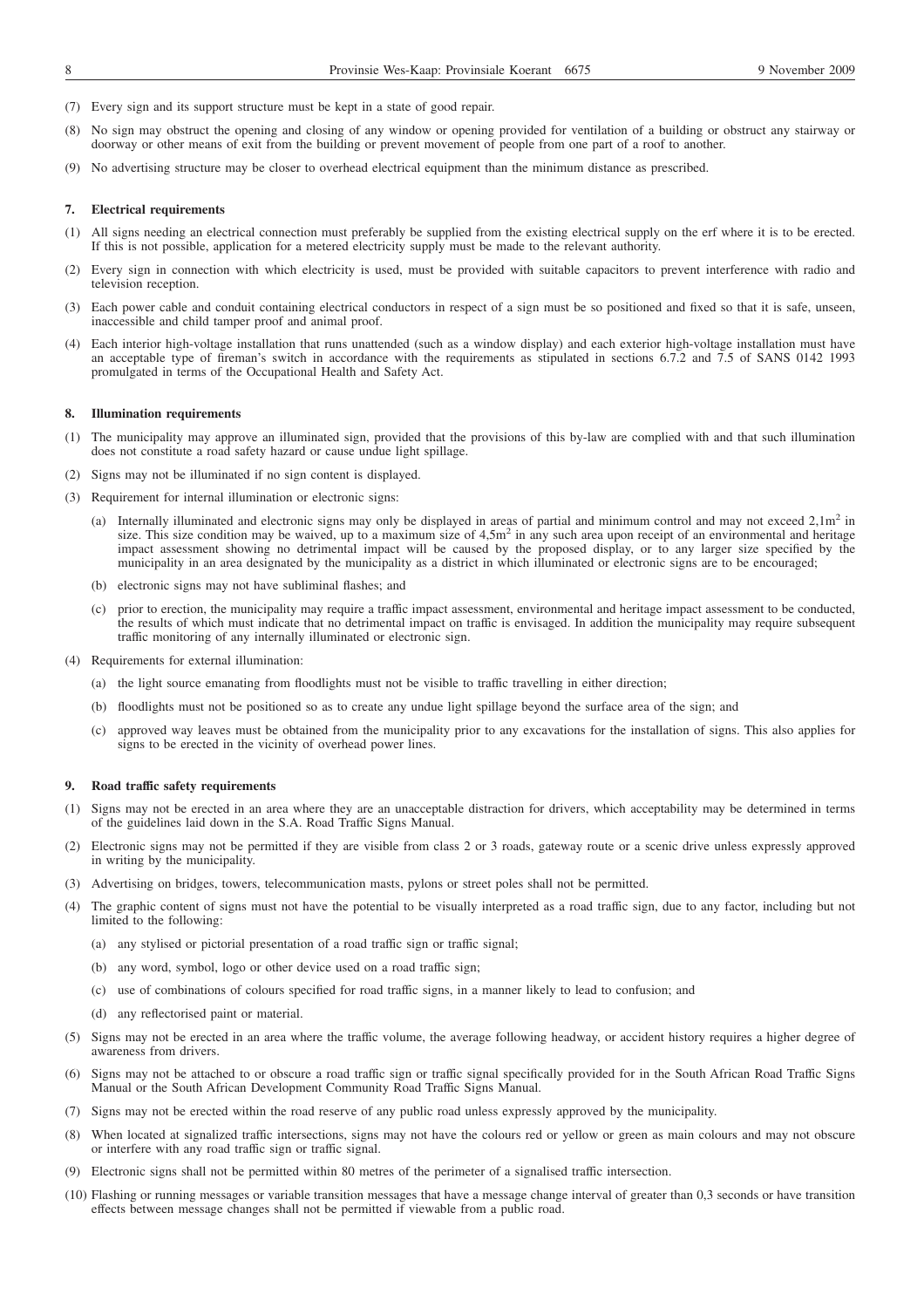- (11) Static display, simple transition signs must display a complete frame for an information cycle length of not less than 60 seconds when visible from a signalised traffic intersection and 30 seconds at other locations.
- (12) All signs larger than  $4.5$ m<sup>2</sup> erected adjacent to a public road or in a railway reserve intended to advertise to persons using class 2 and 3 roads must be spaced a minimum specified distance from any other sign or road traffic sign, such distance measured parallel to the center line of the roadway, in accordance with the measurements set out in Table 1 below:

# **TABLE 1:**

# **LINEAR SPACING BETWEEN SIGNS**

| Case                              | Spacing required when visible for traffic on a road with a speed<br>Ωť |                 |                 |
|-----------------------------------|------------------------------------------------------------------------|-----------------|-----------------|
|                                   | $\leq 60$ km/h                                                         | $61 - 80$ km/h  | $81 - 120$ km/h |
| Where a sign follows a road sign  | 120m                                                                   | 200m            | 300m            |
| Where a sign follows a sign       | 250m                                                                   | 250m            | 300m            |
| Where a sign precedes a road sign | 40 <sub>m</sub>                                                        | 70 <sub>m</sub> | 100m            |

(13) The minimum distances specified in Table 1 above may be decreased by the municipality if the sign falls within an area of minimum control, or in other areas of control on submission of a traffic impact assessment motivating a reduction of this spacing to the satisfaction of the municipality. The municipality may prepare a list or map of designated areas in which the abovementioned spacing requirements shall not be applicable.

### **10. Legal requirements**

All signs to be erected or displayed within the area of jurisdiction of the municipality must, in addition to complying with this by-law, comply with all other applicable legislation, including any applicable Zoning Scheme Regulations or condition of approval of any departure from the applicable Zoning Scheme Regulations.

### **11. Approval**

- (1) The municipality may refuse any application or grant its approval subject to conditions relating to the erection or use of the sign and including a condition that the owner of any sign or billboard or the land or building on which it is erected or displayed, or both such owners or the person whose product or services are advertised, indemnify the municipality against any consequences flowing from the erection, display or mere presence of such sign.
- (2) The municipality may, at any time, withdraw an approval granted in terms of this by-law or its predecessor or amend any condition or impose a further condition in respect of such approval, if a sign or advertising structure—
	- (a) is in a state of disrepair;
	- (b) remains unused for more than 90 consecutive days;
	- (c) becomes redundant or obsolete;
	- (d) no longer complies with any provision of this by-law; or
	- (e) is substantially altered from the original approved application by way of either structure or graphic content.
- (3) Should an approved sign not be erected within 12 months from the date of approval or within such other time as is specified in the approval, such approval shall lapse, unless that period is extended in writing by the municipality prior to such lapse.
- (4) In the event that the structure supporting such sign is intentionally demolished before the expiry of the approval period, the approval shall lapse and no further sign or supporting structure may be erected or re-erected without the municipality's approval..
- (5) All decisions by the municipality regarding applications made in terms of this by-law must be in writing and will be provided to applicants within 60 calendar days of date of submission of a complete application, alternatively, if so required by the municipality, within 60 calendar days of its receipt of any additional information or assessments provided to the municipality.
- (6) In notifying an applicant of its decision in terms of subsection (5), the municipality must inform such applicant and any person who has objected to the granting of an application of their right to appeal in terms of section 12.

### **CHAPTER 3**

### **GENERAL PROVISIONS**

#### **12. Appeal**

A person whose rights are affected by a decision of the municipality may appeal against that decision by giving written notice of the appeal and the reasons therefor in terms of section 62 of the Local Government: Municipal Systems Act, Act 32 of 2000 to the municipal manager within 21 days of the date of the notification of the decision.

### **13. Signs for which municipality's approval not required**

- (1) Should any sign not comply with the conditions relative to each sign type listed below, an application in terms of section 3 will be required.
- (2) Subject to compliance with the conditions relative to each sign provided for in subsections (3) to (11), and any other applicable legislation, or condition imposed by the municipality, no application for approval is required in terms of this by-law in respect of the signs provided for in subsections  $(3)$  to  $(11)$ .
- (3) *Development Boards.*
	- (a) Development boards must be removed forthwith when the building operations are complete or forthwith if the building operations are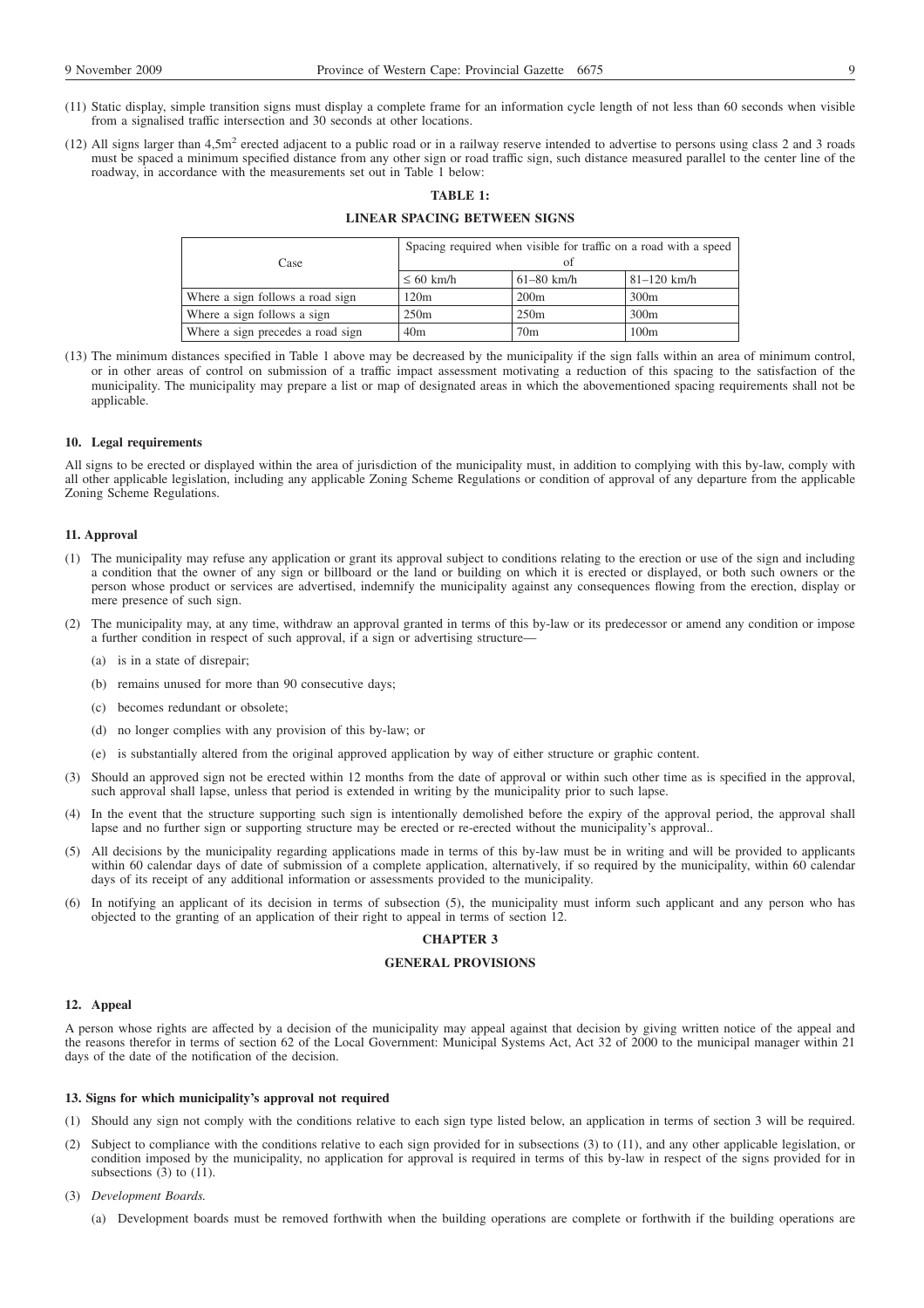discontinued, or when the provisions of the services, the doing of the work, or the supply of the goods to which the sign relates has ceased.

- (b) The municipality may order the removal of any such sign if the building operations have been substantially completed or discontinued or an occupancy certificate has been issued by the municipality, or the provision of the services, the doing of the work or the supply of the goods to which it relates, has for all practical purposes ceased, and such signs must thereupon be forthwith removed but no later than 5 days after the date of the order for removal thereof.
- (c) If the premises on which building operations are in progress, are to be used wholly for residential purposes, only one development board may be displayed and such development board may not exceed 3m<sup>2</sup> in total area.
- (d) If the premises are not to be used wholly for residential purposes, no more than two development boards may be displayed and the aggregate area of both development boards may not exceed 5m<sup>2</sup> in total area;
- (e) If the signage, whether on freestanding boards, or flexible building covering material, include any other form of third party advertising, such sign must then comply with the provisions of Schedule 8 hereto and municipal approval for the display thereof must first be obtained in terms of this by-law.

### (4) *To Let/For Sale Signs.*

These include any sign not exceeding 400mm  $\times$  500mm in total area displayed at existing premises or at properties upon which a new building is being erected and relating to accommodation being offered to rent or purchase in the building, on condition that any such sign must be removed within 60 days after the date upon which the accommodation to which it relates is capable of occupation.

#### (5) *On Premises Business Signs.*

These include any unilluminated sign not projecting over a public road and not exceeding  $0.2m<sup>2</sup>$  in total area notifying only the types of trade, business, industry or profession lawfully conducted by any occupant or permanent resident of the premises to which it is attached, the name of such occupant, the type of activity, the address and telephone number of such premises and the hours of attendance (if any); provided that only one such sign per occupant may be displayed.

### (6) *Window Signs.*

These include any locality bound signs which are temporarily or permanently painted on or attached to the window glass of a building used for commercial, office, industrial or entertainment purposes, or any other temporary or permanent sign which is displayed within 2 metres of any window or external opening through which it can be seen from the outside such a building, on condition that no window sign may exceed 4,5m<sup>2</sup> in an area of maximum control.

# (7) *Signs incorporated in the face of a building.*

Any sign forming an integral part of the fabric of a building (but excluding a painted sign or a sign affixed in any manner onto the building), on condition that no such sign may exceed  $0,2m^2$  in total area.

(8) *Signs on Sports Fields.*

Except when visible from scenic drives, any sign erected around the perimeter of a sports field, to a maximum size of  $2 \times 1$  meter each, provided further that larger signs which face inwards onto the field and are not visible from any other public place, may also be permitted.

### (9) *Security Signs.*

Any security sign not projecting over a public road and not exceeding 0,2m<sup>2</sup> in total area indicating either that a security watch scheme is in operation or that a security company has been contracted to protect the premises on which the sign is displayed, on condition that—

- (a) only one such sign is displayed on any public road or each street frontage of such premises; and
- (b) the said sign displays only the name, logo, address and telephone number of a security company contracted to protect the premises on which the sign is displayed.
- (10) *Sponsored, commercially sponsored and Non-Profit Body Signs: less than 4,5m2 .*
	- (a) Any such sign whether erected by or in connection with a non profit body or not; not exceeding  $4.5m<sup>2</sup>$  in total area on condition that no more than 5% of the total surface area of the sign is used for third party advertising; and the sign is not illuminated, and furthermore provided that only one such sign may be permitted per erf.
	- (b) Signs which comply with provisions of subsection (a) may, when erected on municipal land, only be erected once agreement has been concluded with the municipality, wherein the extent of the community or public benefit as jointly agreed between the municipal department responsible for the premises or land has been agreed and the terms of the erection of the sign agreed, and a copy of the agreement lodged with the municipality.
	- (c) All other sponsored signs are dealt with in Schedules 16 and 17.

### (11) *Advertising on Vehicles*

Signs painted or affixed directly onto the body of a motorised vehicle.

### **14. Disfigurement**

No person may destroy, harm, damage or disfigure or deface the front or frontage of any street, road traffic sign, wall, fence, land, rock, tree or other natural feature, or the front or frontage or roof of any building or structure in any manner whatsoever during construction or through the display or use of a sign or the writing or painting of any sign, symbol, letters or numerals. Furthermore, no person may disfigure any sign legally displayed in terms of this by-law.

### **15. Damage to municipal property**

No person may, in the course of erecting or removing any sign, or banner, cause damage to any tree, electric standard or service or other municipal installation or property and street furniture.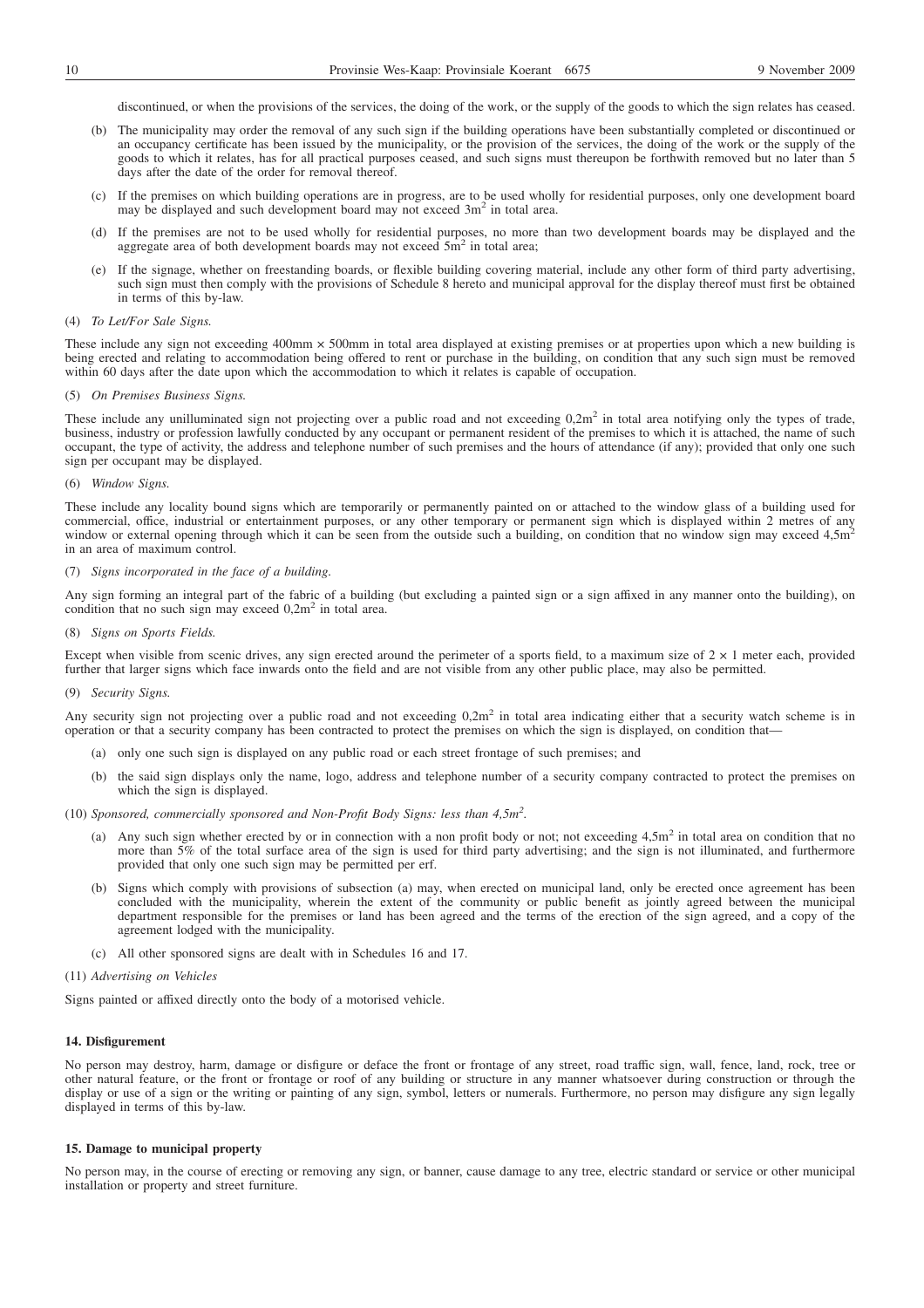### **16. Entry and inspections**

The municipality shall be entitled, through its duly authorized officers, and with prior written notification to the owner or occupant of a property, to enter into and upon any premises, at a reasonable time for the purpose of carrying out any inspection necessary for the proper administration and enforcement of the provisions of this by-law.

### **17. Offences and penalties**

Any person who—

- (a) contravenes or fails to comply with any provision of this by-law or any of the standards and requirements contained in Schedules 2 to 17 of this by-law—
- (b) contravenes or fails to comply with any requirement set out in a notice served on him in terms of this by-law;
- (c) contravenes or fails to comply with any condition imposed in terms of this By- Law;
- (d) knowingly makes a false statement in respect of any application in terms of this by-law, commits an offence and on conviction shall be liable to-
	- (i) a fine or imprisonment, or either such fine or imprisonment or to both such fine and such imprisonment and,
	- (ii) in the case of a continuing offence, to an additional fine or an additional period of imprisonment or to such additional imprisonment without the option of a fine or to both such additional fine and imprisonment for each day on which such offence is continued and,
	- (iii) a further amount equal to any costs and expenses found by the court to have been incurred by the municipality as result of such contravention or failure.

# **18. Presumptions**

Any person charged with an offence in terms of this by-law who is—

- (a) alone or jointly with any other person responsible for organising, or in control of any meeting, function or event, to which a sign or poster relates, shall be deemed, until the contrary is proved, to have knowingly displayed every unlawful sign or poster displayed in connection with such meeting, function or event or to have caused or allowed it to be so displayed;
- (b) the person whose name appears on an unlawful sign or whose product or services are advertised on such sign, shall be deemed, until the contrary is proved, to have displayed such sign, or to have caused or allowed it to be displayed unless the contrary is proved;
- (c) the owner of any land or building on which any unlawful sign was or is displayed, shall be deemed, until the contrary is proved, to have knowingly displayed such sign, or caused or allowed it to be displayed.

### **19. Enforcement and removal of signs**

- (1) If any sign displayed is in contravention of this by-law, the municipality may serve a notice on the owner or lessee of the sign, or the land owner on whose land the sign is erected or displayed, or person whose product or services are advertised, calling upon such person to remove such sign or carry out such alteration thereto or do such work as may be specified in such request or notice, within a time frame specified therein.
- (2) A notice served in terms of subsection (1) may be withdrawn or varied by the municipality, by agreement with the person so served, or failing such agreement, by the service of a further notice.
- (3) Should the municipality's directives, as set out in the notice, not be carried out within the time period specified therein, the municipality may, without further notice to the person upon whom the notice was served, remove or alter the sign or do such work as may be specified in such notice.
- (4) Any costs incurred by the municipality in removing signs, or in doing alterations or other works required in terms of a notice, may be recovered from the person on whom the notice was served.
- (5) Notwithstanding any other clause in this by-law, if a sign is, or is reasonably considered to be a danger to life or property, the municipality itself may, without prior notice and without a court order carry out or arrange for the removal of such sign.
- (6) Any costs incurred by the municipality in carrying out or arranging for the removal of such sign may be recovered from the owner or lessee of the sign, or the landowner on whose land the sign was erected, or the person whose product or services were advertised, jointly and severally.
- (7) Unlawful signs removed by the municipality may be reclaimed from the municipality on payment in full to it of any costs incurred by the municipality in the removal of the said sign, as well as payment of the costs of any tariffs incurred in the storage of such sign within two months.
- (8) Any unlawful signs removed by the municipality and not reclaimed within two months of the date of removal may be disposed of by the municipality to defray its removal or storage costs.

### **20. Service of notices**

- (1) A notice issued by the municipality in terms of this by-law is deemed to be duly issued if an official of the municipality signed it.
- (2) Any notice or other document that is served on a person in terms of this by-law is regarded as having been duly served—
	- (a) when it has been delivered to that person personally;
	- (b) when it has been left at that person's place of residence or business in the Republic with a person apparently over the age of 16 years;
	- (c) when it has been posted by registered or certified mail to that person's known residential or business address in the Republic, and an acknowledgment of the posting thereof from the postal service is obtained;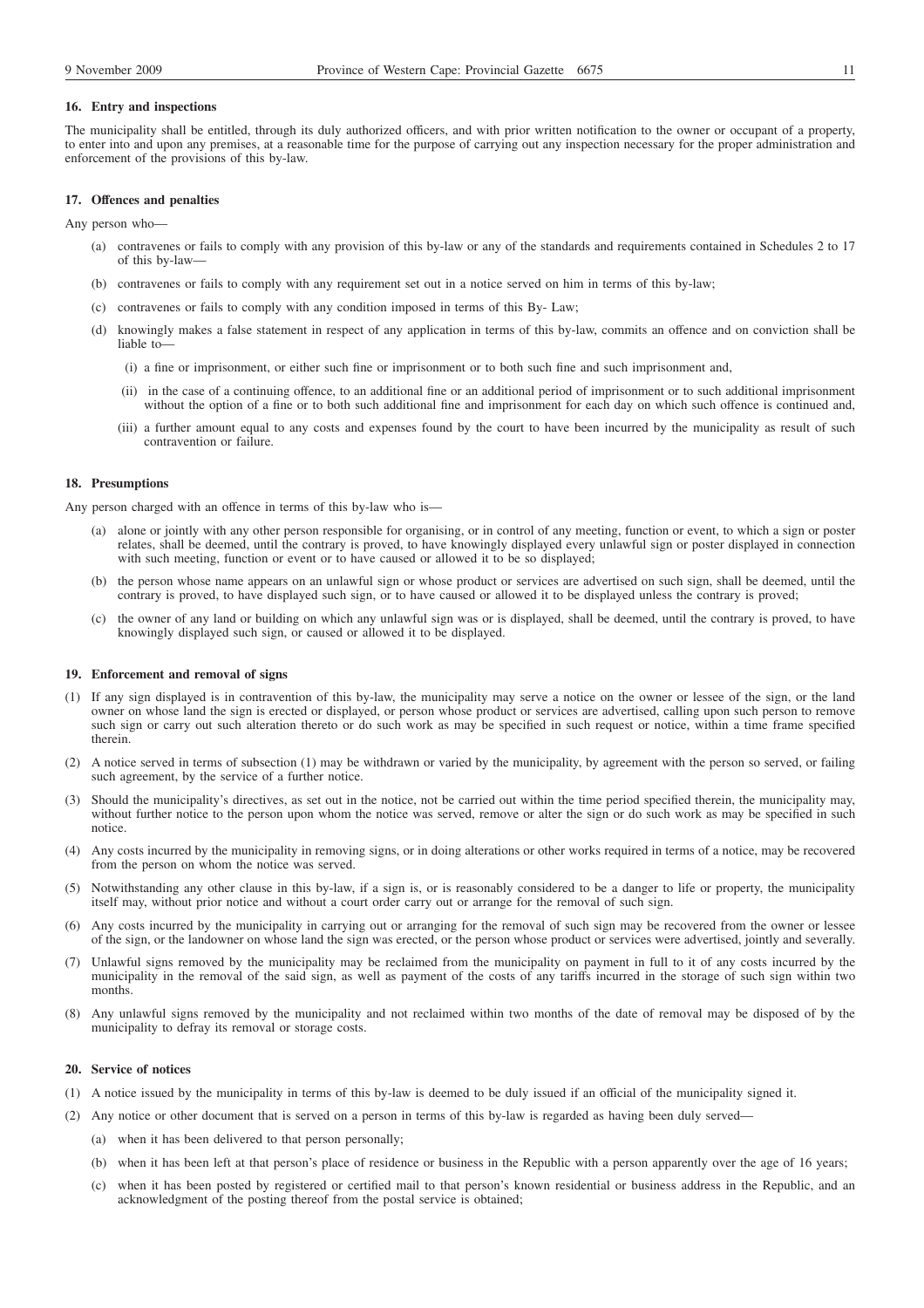- (d) if that person's address in the Republic is unknown, when it has been served on that person's agent or representative in the Republic in the manner provided by paragraphs (a), (b) or (c);
- (e) if that person's address and agent or representative in the Republic is unknown, when it has been posted in a conspicuous place on the land or business premises to which it relates;
- (f) in the event of a body corporate, when it has been delivered at the registered office of the business premises of the body corporate; or
- (g) when it has been delivered, at the request of that person, to his or her e-mail address.
- (3) Service of a copy is deemed to be service of the original.
- (4) When any notice or other document is served on the owner, occupier, or holder of any property, or right in any property, it is sufficient if that person is described in the notice or other document as the owner, occupier, or holder of the property or right in question, and it is not necessary to name that person.

### **21. Liaison forums in community**

- (1) The municipality may establish liaison forums in a community for the purposes of encouraging a local community to participate in the implementation, development and enforcement of this by-law.
- (2) The forums contemplated in sub-section (1) may consist of—
	- (a) a member or members of an interest group or an affected person or community;
		- (b) a designated official or officials of the municipality; and
		- (c) a councillor from the relevant council committee.
- (3) The municipality may, in the implementation and enforcement of this by-law,—
	- (a) request the input of a forum;
	- (b) employ any skills or capacity that may exist in such a forum.
- (4) A forum, or a person or persons contemplated in sub-section (2), may, on own initiative, submit an input to the municipality for consideration.

### **22. Magistrate's court jurisdiction**

Notwithstanding anything to the contrary contained in any law relating to Magistrates' Courts, a Magistrate shall have jurisdiction, on the application of the municipality, to make an order for the enforcement of any of the provisions of this by-law or of any approval, refusal or condition granted or applicable in terms hereof.

### **23. Exemptions**

Notwithstanding the provisions of this by-law, the municipality may, on written application, exempt any person or class of persons from any or all of the requirements of this by-law and in considering such exemption it may impose any conditions or requirements it deems appropriate.

### **24. Repeal of by-laws**

The provisions of any by-laws previously promulgated by the municipality or by any of the disestablished municipalities now incorporated in the municipality, are hereby repealed as far as they relate to matters provided for in this by-law.

### **25. Transitional arrangements**

- (1) Anything done under or in terms of any provision repealed by this by-law shall be deemed to have been done under the corresponding provisions of this by-law and the repeal in section 24 shall not affect the validity of anything done under the by-law so repealed.
- (2) Anything done prior to promulgation of this by-law, which was not done in terms of a provision repealed in this by-law and was unlawful, shall in the event of such act or sign still not complying with the provisions of this by-law, be unlawful and the municipality in such a case may take the necessary action in terms of section 19 hereof.

### **26. Conflict with other legislation**

In the event of any conflict between any provision of this by-law and National and Provincial legislation, standards, policies or guidelines, the National and Provincial legislation, standards, policies or guidelines shall prevail.

### **27. Short title and commencement**

This by-law shall be known as the Advertising and Signage by-law and commences on the date of publication thereof in the Provincial Gazette.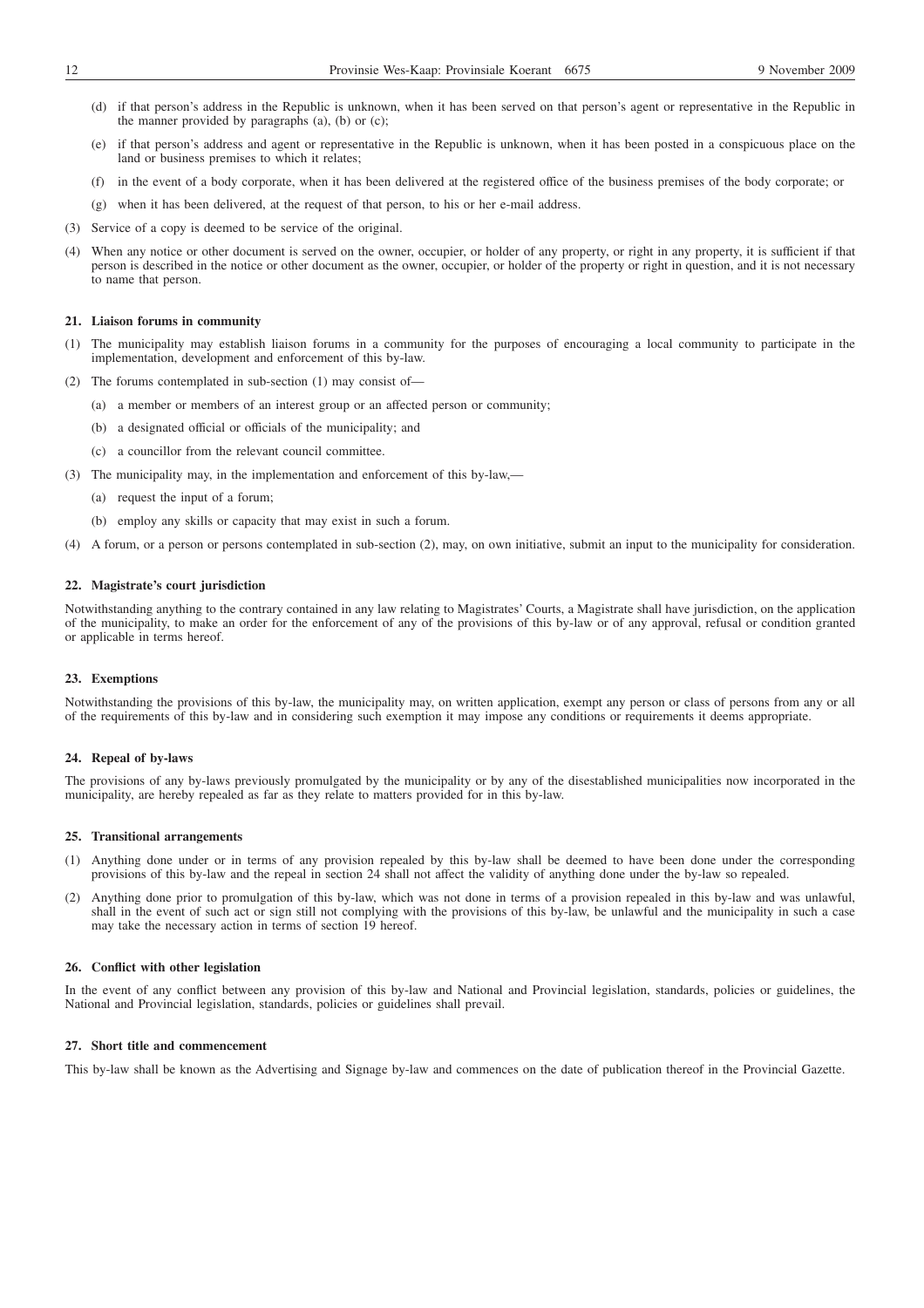# **ANNEXURE 1**

# **AREAS OF CONTROL**

|                                 | <b>MAXIMUM</b>                        |                             | <b>PARTIAL</b>                     | <b>MINIMUM</b>      |
|---------------------------------|---------------------------------------|-----------------------------|------------------------------------|---------------------|
| <b>Natural Area</b>             | <b>Rural Area</b>                     | <b>Urban Area</b>           | <b>Urban Area</b>                  | <b>Urban Area</b>   |
|                                 | (Outside urban                        |                             | (Within urban                      | (Within urban       |
|                                 | edge)                                 |                             | edge)                              | edge)               |
| Proclaimed nature               | Agricultural areas/                   | Urban<br>(a)                | Central<br>(a)                     | Industrial zones    |
| reserve                         | zones                                 | conservation                | business                           |                     |
|                                 |                                       | areas                       | districts                          |                     |
|                                 |                                       | (b) Within areas            | (b) Outside areas                  |                     |
|                                 |                                       | of special<br>significanc e | of special<br>significance         |                     |
| Protected natural               | Horticultural areas                   | Declared Heritage           | Mixed use                          | Designated          |
| environment                     |                                       | sites                       | commercial and                     | transportation      |
|                                 |                                       | (rural and natural)         | residential areas                  | terminals           |
| Game reserves                   | Rural small                           | Graded buildings            | Commercial ribbon                  | Designated areas    |
|                                 | holdings                              | and places                  | development and                    | within              |
|                                 |                                       |                             | activity corridors                 | undetermined zones  |
| Proclaimed bird                 | Large private open                    | Residential zones           | Commercial and                     | Specific areas or   |
| parks                           | spaces (e.g. golf                     | and adjacent road           | business districts                 | sites designated as |
|                                 | courses)                              | and rail reserves           | and adjacent streets               | minimum control     |
|                                 |                                       |                             | and rail reserves                  | by way of a map     |
|                                 |                                       |                             |                                    | prepared by the     |
|                                 |                                       |                             |                                    | municipality        |
| Forestry areas                  | Scenic drives                         | Mobility routes             | Entertainment                      |                     |
|                                 |                                       |                             | district or                        |                     |
|                                 |                                       |                             | complexes with<br>commercial zones |                     |
| River corridors                 | Scenic landscapes                     | Pedestrian malls            | Sportsfields and                   |                     |
|                                 |                                       | and pedestrian              | stadia                             |                     |
|                                 |                                       | squares                     |                                    |                     |
| 1:100 Year Flood                | Scenic features                       | School sites and            | Undetermined                       |                     |
| plains                          |                                       | institutional zones         | zones (including                   |                     |
|                                 |                                       |                             | railway reserves,                  |                     |
|                                 |                                       |                             | transport use zones                |                     |
| Wetlands                        | Municipal parks                       | Scenic features             | Specific areas or                  |                     |
|                                 |                                       |                             | sites designated as                |                     |
|                                 |                                       |                             | partial control by                 |                     |
|                                 |                                       |                             | way of a map                       |                     |
|                                 |                                       |                             | prepared by the                    |                     |
| Scenic Drives                   |                                       | Scenic drives               | municipality                       |                     |
|                                 | Urban edge zones<br>as defined in the |                             |                                    |                     |
|                                 | Urban Edge Policy                     |                             |                                    |                     |
| Greening of city                | Agricultural and                      | Gateways                    |                                    |                     |
| network                         | horticultural areas                   |                             |                                    |                     |
|                                 | and adjacent road                     |                             |                                    |                     |
|                                 | and rail reserves                     |                             |                                    |                     |
| Specific areas or               | Specific areas or                     | Public Open Spaces          |                                    |                     |
| sites designated as             | sites designated as                   |                             |                                    |                     |
| maximum natural                 | maximum rural by                      |                             |                                    |                     |
| by way of a map                 | way of a map                          |                             |                                    |                     |
| prepared by the<br>municipality | prepared by the<br>municipality       |                             |                                    |                     |
|                                 |                                       | Private Open                |                                    |                     |
|                                 |                                       | <b>Spaces</b>               |                                    |                     |
|                                 |                                       | Urban small                 |                                    |                     |
|                                 |                                       | holdings                    |                                    |                     |
|                                 |                                       | Intensive urban             |                                    |                     |
|                                 |                                       | agriculture areas           |                                    |                     |
|                                 |                                       | Subsistence urban           |                                    |                     |
|                                 |                                       | agriculture areas           |                                    |                     |
|                                 |                                       | 1:100 Year flood            |                                    |                     |
|                                 |                                       | plains                      |                                    |                     |
|                                 |                                       | River corridors             |                                    |                     |
|                                 |                                       | Wetlands                    |                                    |                     |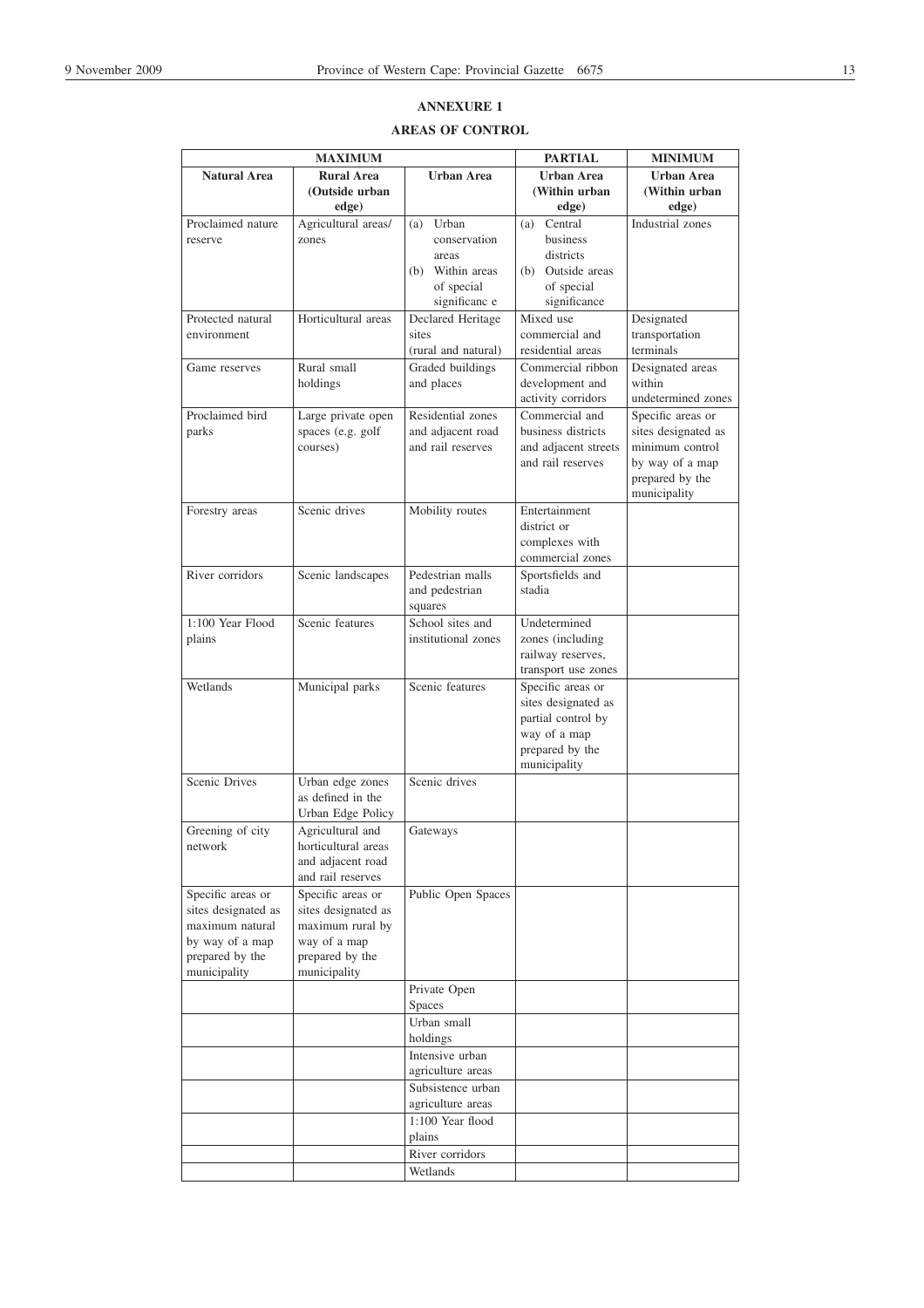|                     | <b>MAXIMUM</b>                               |                                                                                                                 | <b>PARTIAL</b>                              | <b>MINIMUM</b>                              |
|---------------------|----------------------------------------------|-----------------------------------------------------------------------------------------------------------------|---------------------------------------------|---------------------------------------------|
| <b>Natural Area</b> | <b>Rural Area</b><br>(Outside urban<br>edge) | <b>Urban Area</b>                                                                                               | <b>Urban Area</b><br>(Within urban<br>edge) | <b>Urban Area</b><br>(Within urban<br>edge) |
|                     |                                              | Community<br>facilities (excluding<br>sports facilities and<br>stadia)                                          |                                             |                                             |
|                     |                                              | Core flora<br>conservation sites<br>as identified by the<br>National Botanical<br>Institute                     |                                             |                                             |
|                     |                                              | <b>Special Business</b><br>zones                                                                                |                                             |                                             |
|                     |                                              | Residential<br>components of<br>mixed use buildings                                                             |                                             |                                             |
|                     |                                              | Specific areas or<br>sites designated as<br>maximum urban by<br>way of a map<br>prepared by the<br>municipality |                                             |                                             |

# **SCHEDULE 2**

# **BILLBOARDS**

- 1. Subject to approval in terms of this by-law, the erection or display of Billboards, whether custom made or of standard design, is permitted only in areas of minimum and partial control. In addition Billboards must:
	- (a) if the proposed erf where the billboards are to be erected borders on class 2 and 3 roads the billboard may not be placed less than 5 metres from the property's boundary line. If the proposed site of erection of a billboard has been designated as a gateway then no billboards will be permitted within such gateway.
	- (b) comply with the standard conditions of approval set out in this by-law.
	- (c) not encroach over the boundary lien of the property on which it is erected, whether such encroachment is aerial or on ground level.
	- (d) have a minimum clear height of 2.4m and a sign structure which does not exceed a maximum height of 7.5m above natural ground level.
	- (e) not exceed a maximum total size of  $6 \times 3m$  (18m<sup>2</sup>) provided that on any V-shaped structure, two such panels may be permitted.
	- (f) be displayed between the angles of 90° and 60° to the direction of oncoming traffic.
	- (g) be spaced a minimum distance apart as specified in section 9 of this by-law.
	- (h) if located at signalized traffic intersections: may not be erected or displayed within 50 metres of the perimeter of the intersection if unilluminated; and within 80 metres of the perimeter of the intersection if illuminated.
	- (i) if erected along the right hand side of a section of road, such that its graphics are visible to a driver traveling on the left hand side of the road, shall be deemed to have replaced the advertising opportunity that existed on the left hand side of the road.
	- (j) have a minimum letter or number height of 285mm.
- 2. The information content of a proposed advertisement will be measured in ''bits''. In calculating the information content of a proposed advertisement, the bit weights shown in the table below must be used.
- 3. The total bits in a proposed advertisement may not exceed 15.
- 4. No tri face signs are allowed.

| <b>ELEMENTS OF THE ADVERTISEMENT</b> |                        | <b>BITS PER ELEMENT</b> |
|--------------------------------------|------------------------|-------------------------|
| Words                                | up to 4 letters        | 0.5                     |
|                                      | 5–8 letters            | 1.0                     |
|                                      | more than 8 letters    | 2.0                     |
| <b>Numbers</b>                       | up to 4 digits         | 0.5                     |
|                                      | 5-8 digits             | 1.0                     |
|                                      | more than 8 digits     | 2.0                     |
| Logos, symbols and graphics          | smaller than $9m^2$    | 0.5                     |
|                                      | between 9 and $18m^2$  | 1.0                     |
|                                      | between 18 and $27m^2$ | 1.5                     |
|                                      | larger than $27m^2$    | 2.0                     |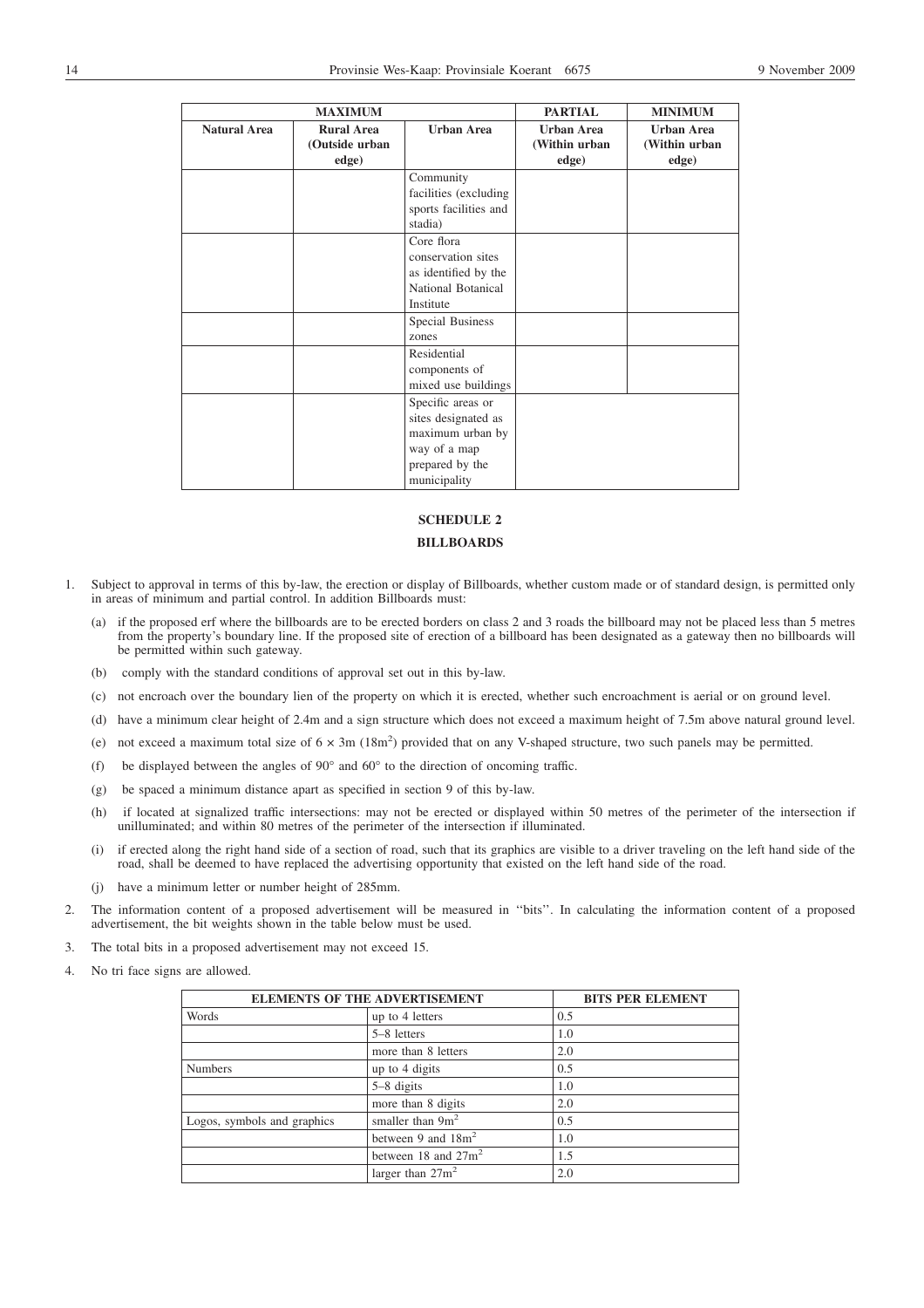### **SCHEDULE 3**

### **LOCALITY BOUND FREESTANDING- AND COMPOSITE SIGNS**

- 1. Subject to approval in terms of this by-law, the erection or display of locality bound freestanding- and composite signs are permitted only in urban areas of maximum, partial and minimum control. In addition:
	- (a) Locality bound freestanding signs may only be permitted in the following instances:
		- (i) where business premises are set back 15 metres or more from the boundary of the road reserve; or
			- (ii) where it is not reasonably possible to affix appropriate signs to a building; or
		- (iii) where such a sign is necessary to allow the public to locate the entrance to business premises; or
		- (iv) where the existence of a freestanding composite sign may prevent the proliferation of signs.
- 2. Locality bound freestanding composite signs may not exceed 4,5 metres in height and in addition may not exceed 4,5m<sup>2</sup> in total area. This provision may be waived to a maximum height of 7,5 metres and a maximum total area of  $10m<sup>2</sup>$  per side, having regard to the following factors:
	- (a) if such increase reduces the number of individual signs facing any one street boundary of the site, thereby minimising the visual impact on the surrounding environment;
	- (b) if more than two significant roads approach the site in question;
	- (c) the number of businesses which will be advertising on such sign;
	- (d) the number of approach or exit routes to the site in question;
	- (e) the applicable zoning of the area surrounding the site in question.
- 3. Service station freestanding signs must be locality bound and may only be erected or displayed at service stations adjacent to and directly accessible from the public road at which such a sign is directed and only one service station freestanding facility sign per street boundary may be permitted.
- Service station freestanding signs may not exceed 7,5 metres in height and may not consist of more than eight advertising panels of  $4.5$ m<sup>2</sup> each in total area. The provisions of this section may be waived to a maximum height of 16 metres and eight advertising panels not exceeding 6m<sup>2</sup> each in total area having regard to the factors mentioned in item 2 above. In areas of maximum control the maximum height is 4,5 metres and an area of  $7.0m<sup>2</sup>$  on each side.

# **SCHEDULE 4**

### **SIGNS ATTACHED TO WALLS OF BUILDINGS: FLAT AND PROJECTING SIGNS**

Subject to approval in terms of this by-law, the erection or display of flat and projecting signs are permitted in all areas of maximum, partial or minimum control. In addition, flat and projecting signs may:

- 1. Not be allowed within 0,6 metres of the edge of a roadway nor may it extend to within 0.6 metres of the edge of a roadway.
- 2. Not project in front of a wall more than 1,5 metres in the case of a sign which has a clear height of more than 7,5 metres or more than 1 metre in the case of any lesser clear height.
- 3. Not project more than 250mm over a footway unless such sign has more then 2.4 metres clear height.
- 4. Not obstruct the view from any window or any other external opening of any building and no portion of any such sign may obstruct the opening or closing of any window, door or any other openings.
- 5. Not exceed 54m<sup>2</sup> in total area and may not exceed one-quarter of the overall area of the surface to which they are affixed or painted whichever is the lesser. This size restriction may be waived on condition that:
	- (a) an environmental impact assessment be submitted to the municipality indicating no detrimental environmental impact is envisaged;
	- (b) if it is proposed to erect or projecting sign in a conservation area, a heritage impact assessment be submitted indicating no detrimental impact in respect of heritage resources is envisaged; and
	- (c) only graphics designed and created by a suitably qualified consultant be displayed on such sign;
- 6. Be considered for approval on blank common boundary facades of non-residential buildings.
- 7. If the sign appears on public facades of any building—
	- (a) be so designed as to become an integral part of the building design; and
	- (b) when third party, only be permitted if custom-made and subject to the requirements of 5(a) to (c) above.

### **SCHEDULE 5**

### **SKY SIGNS**

- 1. Subject to approval in terms of this by-law, the erection or display of sky signs whether custom made or of standard design, is permitted in areas of minimum control only. In addition, sky signs must:
	- (a) be limited to a maximum total size of  $4.5m^2$ , provided that this size requirement may be waived up to a maximum of  $18m^2$  upon receipt of an environmental impact assessment indicating no detrimental environmental impact is envisaged; and
	- (b) not obstruct the view from any other building.
- 2. Sky signs along the top edge of the roof of cultural, historic or architecturally significant buildings will only be permitted if they are locality bound, unilluminated and consist of individual cut-out letters or logos.
- 3. The information content of a proposed advertisement will be measured in ''bits''. In calculating the information contents of a proposed advertisement, the bit weights shown in the table below should be used.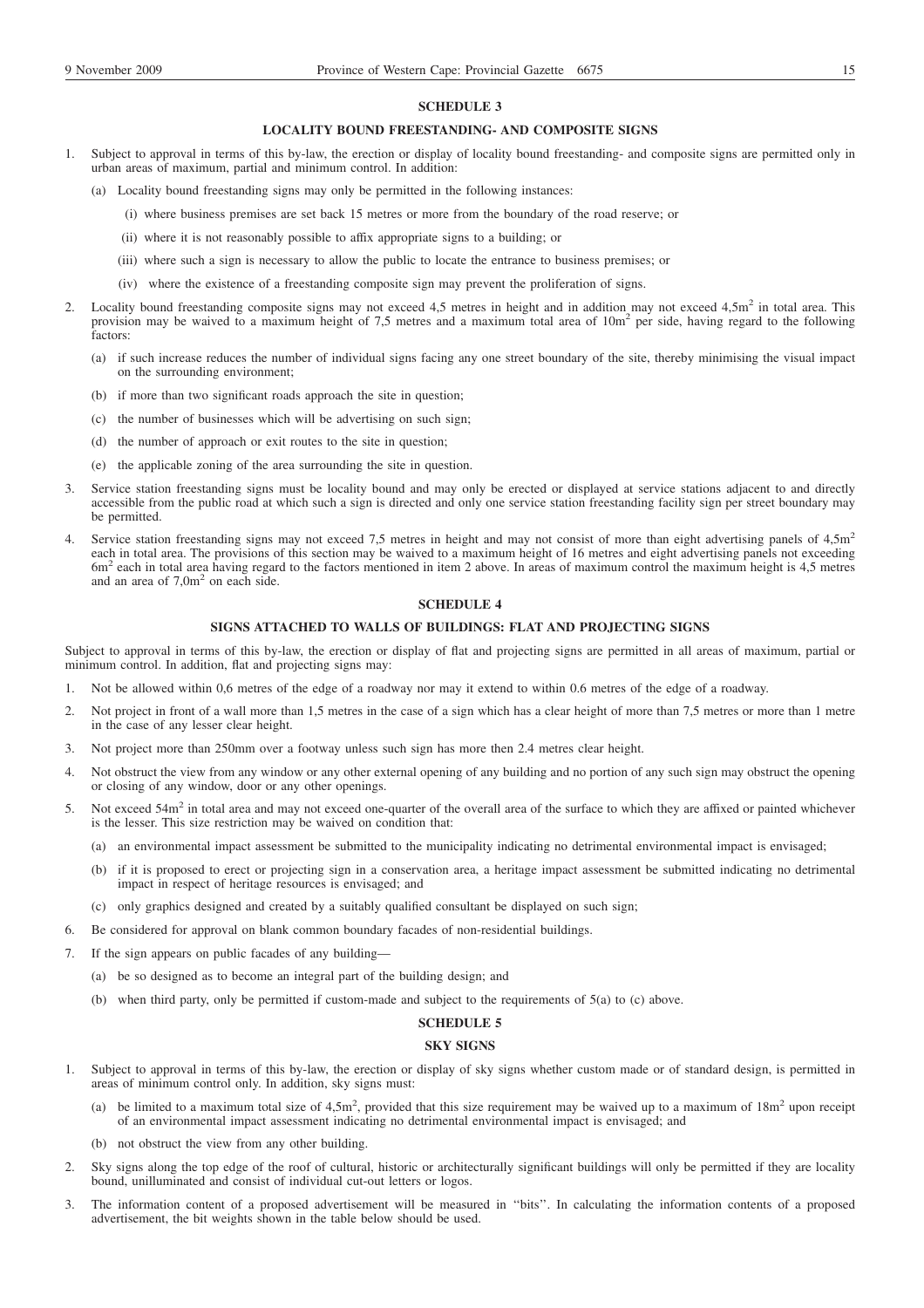4. The total bits in a proposed advertisement may not exceed 15.

| <b>ELEMENTS OF THE ADVERTISEMENT</b> | <b>BITS PER ELEMENT</b> |     |
|--------------------------------------|-------------------------|-----|
| Words                                | up to 4 letters         | 0.5 |
|                                      | 5–8 letters             | 1.0 |
|                                      | more than 8 letters     | 2.0 |
| <b>Numbers</b>                       | up to 4 digits          | 0.5 |
|                                      | $5-8$ digits            | 1.0 |
|                                      | more than 8 digits      | 2.0 |
| Logos, symbols and graphics          | smaller the $9m^2$      | 0.5 |
|                                      | between 9 and $18m^2$   | 1.0 |
|                                      | between 18 and $27m^2$  | 1.5 |
|                                      | larger than $27m^2$     | 2.0 |

# **SCHEDULE 6**

### **ROOF SIGNS**

- 1. Subject to approval in terms of this by-law, the erection or display of roof signs is permitted in all urban areas of control except areas zoned for residential purposes in areas of maximum control. In addition:
	- (a) The total area of any roof sign affixed flush onto or painted onto a roof of a building may not exceed one-quarter of the overall area of the roof to which it is affixed or painted.
	- (b) When attached to the bottom edge of a roof or vertically midway on the roof of a building, such sign may not exceed 1 metre in height and its total area may not exceed 25% of the roof area to which it is affixed.
- 2. It shall be permissible to affix a roof sign along the edge of a roof of a building, if such sign is composed of a single line of individual, cutout letters, without visible bracing or support but may not be erected along more than two edges of such roof and may not exceed 3,6m<sup>2</sup> in total area  $(6 \times 0.6m)$ ; with a maximum height of 1 metre.

# **SCHEDULE 7**

### **SIGNS ON A VERANDAH, BALCONY, CANOPY, SUPPORTING COLUMNS, PILLARS AND POSTS**

Subject to approval in terms of this by-law, the erection or display of signs on a verandah, balcony, canopy, supporting columns, pillars and posts may be permitted in all areas of control on condition that they also comply with the following:

- 1. No such signs will be allowed on or over architectural features of buildings.
- 2. Such signs may be affixed flat onto or painted on a parapet wall, balustrade or railing of a verandah or balcony, and beam or fascia of a verandah or balcony.
- 3. The sign may not exceed 1m in height or project above or below or beyond either end of the surface to which it is affixed, or project more the 250mm in front of the surface to which it is affixed or project over a roadway or within 0,6 metres of the edge of the roadway.
- 4. Such signs may be affixed flat onto or painted on supporting columns, pillars and posts. In this regard, no sign may project more than 50mm in front of the surface to which it is affixed and may not extend beyond any of the extremities of such column, pillar or post. Signs affixed flat onto non-rectangular supporting structures must be curved to fit the form of such structure.
- 5. Only one sign per column, pillar or post will be allowed.
- 6. Such signs suspended below the roof of a verandah, canopy or the floor of a balcony may not exceed 1,8 metres in length or 600mm in height.
- 7. Every such sign must be at right angles to the building line.
- 8. No signs suspended under a canopy may extend beyond the external edge of the canopy or verandah to which it is attached.
- 9. All suspended signs must have a clear height of at least 2,4 metres.
- 10. Such signs on the roof of a verandah, canopy or balcony, excluding the main roof of a building, must be composed of a single line of freestanding individual, cut-out silhouette letters without visible bracing or other visible means of support and may not be erected along more than two edges of such roof of a verandah or balcony.

### **SCHEDULE 8**

# **SIGNS ON BOUNDARY WALLS AND FENCES AND ON CONSTRUCTION SITE HOARDINGS**

Subject to approval in terms of this by-law, the erection or display of signs on boundary walls and fences is permitted only for locality bound signs in urban areas of maximum, minimum or partial control and in addition:

- 1. In urban areas of maximum and partial control, the municipality may approve an application to affix a locality bound sign against a boundary wall only if the sign is indented into the wall or composed of individual, unilluminated cut-out letters or symbols fixed flat on such wall not projecting more than 50mm from the face of such wall.
- 2. In areas of minimum control, the municipality may approve—
	- (a) an application to affix a locality bound sign flat onto a boundary wall only if it does not project more than 50mm from the face of such wall; and
	- (b) an application to affix a locality bound flat sign with a maximum size of  $0.5m<sup>2</sup>$  onto the permanent fence of an erf.
- 3. Third party and locality bound advertising on construction site hoardings and fences must comply with the following conditions:
	- (a) any one sign may not exceed a vertical dimension of 3 metres and total area of 18m<sup>2</sup> and in the case of construction site cladding, the graphic must comply with the requirements of the Advertising Standards Association of South Africa.
	- (b) any such sign may not project more than 100mm in front of the hoarding or fence to which it is affixed;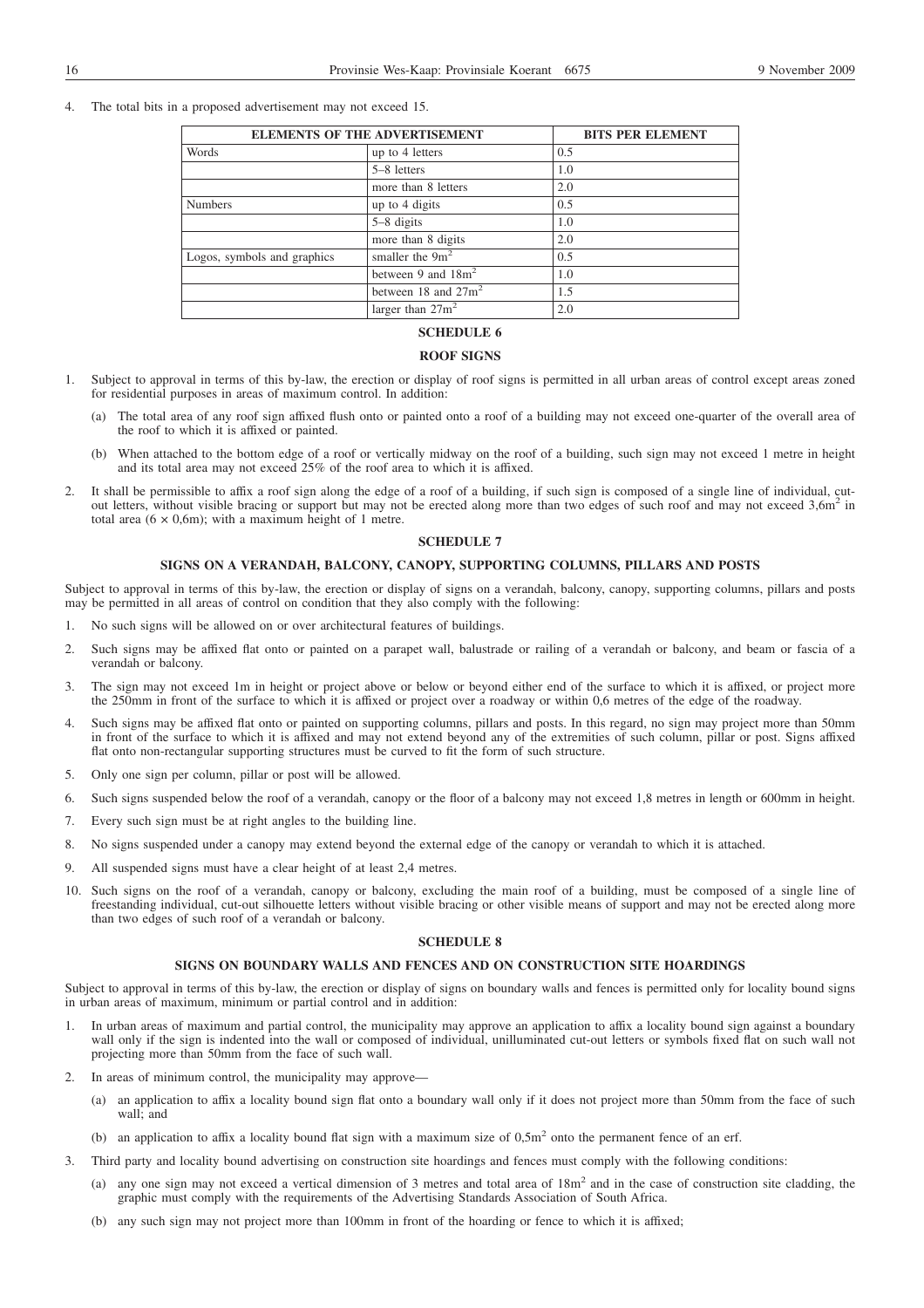- (c) it may not be illuminated in areas of maximum and partial control; and
- (d) advertising will not be allowed on construction site hoardings and fences within the cone of vision of motorists at signalised traffic intersections.

# **SCHEDULE 9**

# **HEADLINE POSTERS**

Subject to approval in terms of this by-law, the erection or display of headline posters is permitted in all areas except natural and rural areas of maximum control. In addition:

- 1. Headline posters may not exceed 0.9m × 0.6m in area.
- 2. The commercial content of the poster may not exceed 20% of the area of the poster nor may such commercial lettering be larger than the main lettering in the remainder of the poster.
- 3. The posters may be attached to municipal electrical light poles only where approved by the municipality for the express purposes of these posters.
- 4. Poster may not be affixed to traffic signal poles, or other poles which carry road traffic signs, or poles erected for any other purpose, or any other street furniture, wall, fences, trees, rocks or other natural features.
- 5. Headline posters may not be pasted on municipal electric light poles but are to be mounted on board and affixed securely with stout string or plastic ties unless a permanent frame has been approved for this purpose.
- 6. Only one headline poster per pole, regardless of which newspaper group it is, will be permitted.
- 7. The number of posters as well as the designated areas for the display of headline posters as approved by the municipality must be strictly adhered to.
- 8. All ''special events'' posters are to comply with the following:
	- (a) the name of the newspaper group, the ''special event'' and the date of the ''special event'' must appear on the posters in letters not less than 50mm in height;
	- (b) the special event posters may not be displayed more than 7 days before the date of the event and they must be removed within 24 hours after the date of the event shown on the poster.
- 9. Headline posters and fastenings are to be removed on a daily basis failing which the posters will be removed, at the newspaper group's expense, in accordance with the standard tariff for removal of posters.
- 10. The municipality may recover the costs of the removal of unauthorised posters, and the reinstatement of the surface from which such posters were removed, from the person responsible for the display of such posters or the newspaper group concerned.
- 11. The municipality may remove any poster displayed in contravention of the abovementioned conditions.
- 12. Any poster not removed on a daily basis or a poster relating to a ''special event'' by due date referred to in item 8(b) may be removed by the municipality.
- 13. The display of unauthorised posters is illegal and the municipality may also remove such posters.
- 14. The municipality may determine the costs involved for the removal of unauthorised posters..
- 15. Application must be made on an annual basis by each newspaper group for permission to display such posters subject to an annual tariff per newspaper group.
- 16. A deposit per newspaper group who wishes to display posters must be paid annually against which a charge for the removal of any poster which contravenes the by-law will be levied. In the event of the above deposit being exhausted, permission to display such poster may be withdrawn until a further deposit is submitted to the municipality.

### **SCHEDULE 10**

### **POSTERS, BANNERS, FLAGS AND BALLOONS**

Subject to approval in terms of this by-law, the erection or display of posters, banners and flags other than those referred to in Schedule 11, or balloons is permitted in all areas except natural- and rural areas and areas of maximum control. In addition:

- 1. The display of posters, banners, flags and balloons is prohibited on any bridge or across any public road, and along any road designated by the municipality, unless consent has been obtained from the municipality.
- 2. Posters, banners, flags and balloons may not be attached so as to interfere with or constitute a danger to passing pedestrians of vehicular traffic.
- 3. No banner, or flag-type banner may be larger than  $5m^2$ , and no flag may be larger than  $2m^2$ ; provided further that no flagpole may exceed a relevant height restriction of the zoning of the premises, up to a maximum of 8m above natural ground level, measured directly below the pole;
- 4. No poster, banner, flag, or balloon may be displayed within 30 metres of any road traffic sign or traffic signal.
- 5. Posters, banners, flags, or balloons are not to be affixed to trees, traffic signal poles, electrical or service authority distribution boxes, or other poles which carry road traffic signs, rock, other natural features, street furniture or other municipal property.
- 6. Banners, flags, or balloons may not be affixed in such a way that they unfairly prejudice other businesses or organisations or obscure any approved existing signs.
- 7. Only one banner per premises will be permitted unless the municipality's written permission is obtained for more than one.
- 8. A maximum of five flagpoles bearing national flags may be erected on the premises of an accommodation facility on a single residential erf;
- 9. Subject to the conditions laid down in paragraph 4, a maximum of three flags displaying the name, corporate symbol and nature of the premises on which it is displayed, may be allowed.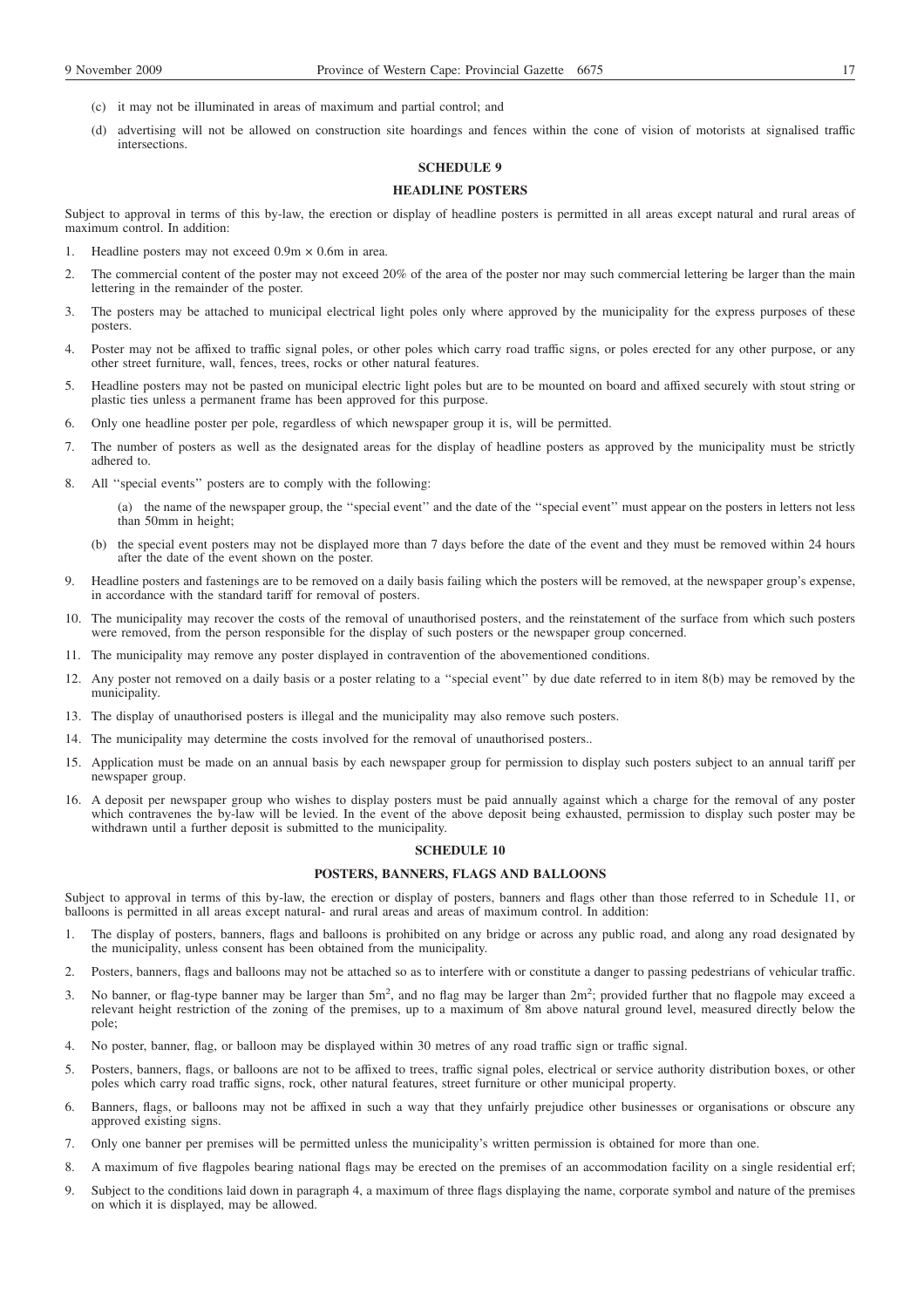10. Posters, banners, flags and balloons not kept in a good condition may not be displayed and must be removed if notified in writing by the municipality.

# **SCHEDULE 11**

### **POSTERS, BANNERS AND FLAGS ON PUBLIC ROADS AND PUBLIC PLACES**

Subject to approval in terms of this by-law, the erection or display of posters, banners and flags in public roads or public places, for the purpose of advertising specific events, is permitted in all areas of control except natural and rural areas of maximum control.

# In addition—

- 1. Approval for third party advertising on posters, banners, flags and balloons may only be granted for a function or event conducted for religious, educational, social welfare, animal welfare, sporting, civic or cultural purposes or to a function or event relating to a Municipal, Provincial or Parliamentary election or referendum.
- 2. The name of the host organisation, the date and venue must appear on the material in letters not less than 50mm in height.
- 3. Posters, banners and flags may only be erected to advertise the event and the name or emblem of a sponsor may not cover more than 20% of the surface of the material.
- 4. The municipality may levy a tariff to cover the cost for the removal of material which have been erected without the approval of the municipality given under the hand of an authorized official.
- 5. Posters,banners and flags may be displayed for a maximum period of fourteen days prior to the event and must be removed within 2 days from the date of the event or the last day thereof as applicable.
- 6. Posters with a maximum measurement of 80 cm × 50 cm must be mounted on a board and affixed securely with stout string or plastic fastening without damage caused to the poles. No securing material with a metal content is permitted.
- 7. Posters,banners and flags, excluding election posters and flags, may only be erected in the roads, or places as indicated by the municipality and may not be erected in residential areas or on bridges. No political banners will be allowed.
- 8. Only one poster or flag per organisation may be erected on every second streetlight pole.
- 9. Posters and flags must be erected at a uniform height of approximately 2 metres.
- 10. No posters,banners or flags may be affixed to trees, traffic signs, traffic signals, central ridges, existing advertising signs or any municipal buildings or over hydrant identification signs.
- 11. No posters, banners and flags may be displayed within 30 metres of any road traffic sign or traffic signal.
- 12. All materials used to affix the posters must be removed together with the posters.
- 13. The municipality may remove any indecent or torn posters, banners or flags, or any posters, banners or flags which create a traffic hazard in the opinion of the municipality
- 14. The municipality is exempted from claims that may be instituted against the municipality as a a result of the display of posters, banners and flags.
- 15. The display of posters, banners and flags purely for commercial advertising is not permitted, provided that any poster, banner or flag which relates to a sport, the arts, or cultural event may be permitted, despite such posters, banners or flags containing commercial elements. The commercial element may not exceed 20% of the extent of the poster, banner or flag.
- 16. Organisations or persons who obtained approval to display posters or flags must pay a deposit as determined by the municipality, which shall entitle that person to display the said poster or flag for a maximum period of 14 days, or such time as stipulated by the municipality. No poster or flag may be displayed without such deposit having been paid.
- 17. The municipality may remove or request the applicant to remove all posters or flags should any of the above conditions not be complied with.
- 18. Posters or flags that are not removed by the due date may be removed by the municipality in which case the deposit paid will be forfeited to the municipality.
- 19. Banners will be erected or removed by the municipality at a rate as approved from time to time and the banner must comply with the specifications as laid down by the municipality.

# **SCHEDULE 12**

### **ESTATE AGENT SIGNS**

Subject to approval in terms of this by-law, the erection or display of estate agent signs is permitted in all areas except natural areas of maximum control. In addition:

- 1. Advertising signs by estate agents may not be displayed unless written approval for a sole mandate or dual mandate has been obtained from the owner of property on which such signs are erected.
- 2. ''Show House'' signs may be displayed only from 12h00 on Friday to 20h00 on Sundays or on Thursdays and Mondays where either the Friday following the Thursday, or the Monday or both are public holidays.
- 3. Estate Agent signs may not be affixed to trees, traffic signals, street poles or other poles which carry road traffic signs, walls, fences, rocks, other natural features or landscaped areas, street furniture, or other Municipal property, unless such other display is authorised by the municipality in writing.
- 4. On each sign, the wording ''On Show'', ''Show House'', **''**Show Flat'' or ''Show Plot'' with the Agency's name and directional arrow must be displayed.
- 5. Signs may be displayed on stakes making use of a design approved by the municipality. Estate Agent signs may not be displayed on concrete, premix or paved surfaces. It is not permissible for stakes to penetrate the ground deeper than 15cm.
- 6. Estate Agent signs may not exceed  $0,3m^2$  in total area.
- 7. A maximum of one ''For Sale'' sign per estate agency may be displayed at single residential premises, except at a corner stand where two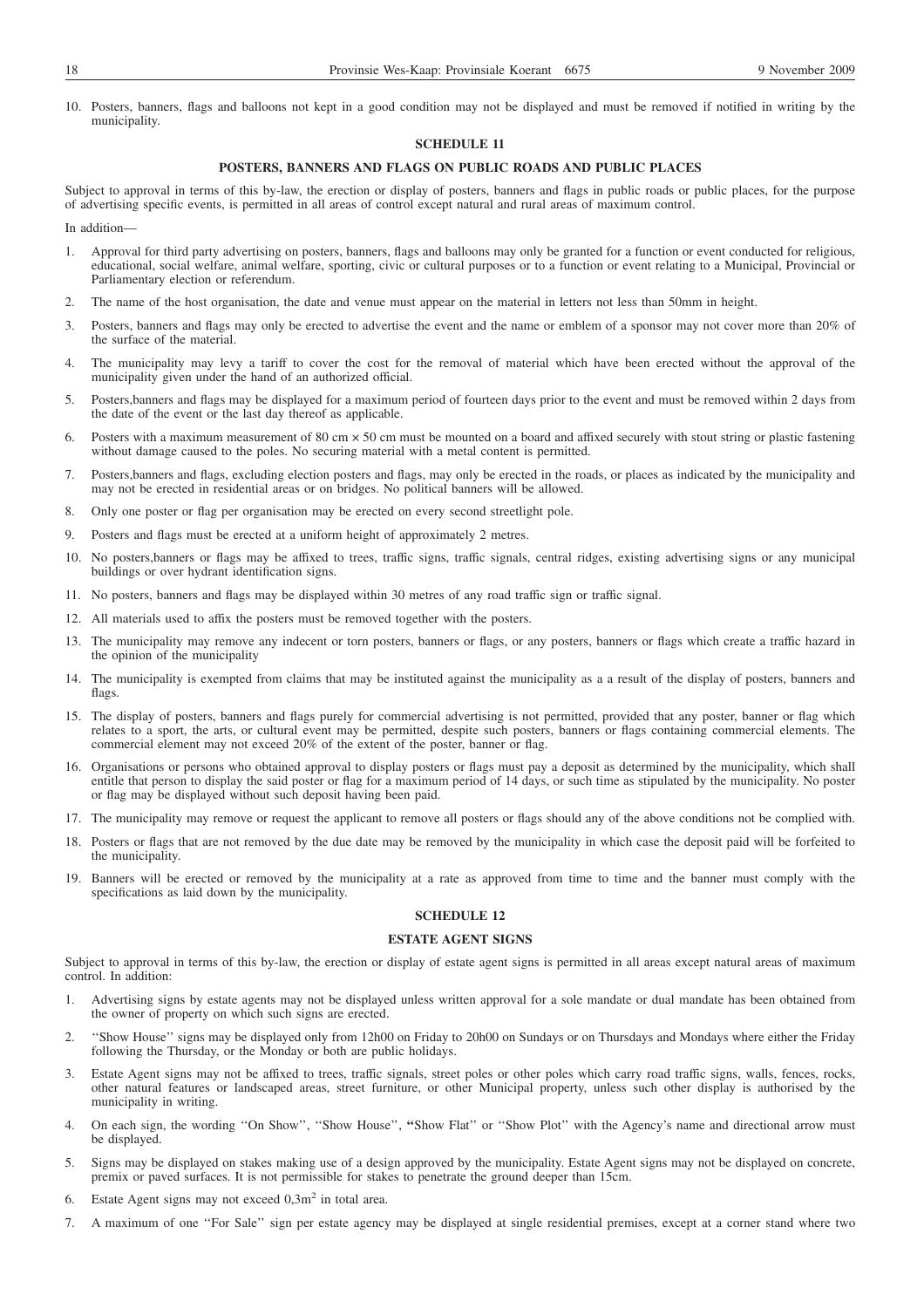signs may be displayed; provided further that a maximum of six ''For Sale'' signs may be displayed simultaneously at such residential premises.

- 8. Estate Agent signs may not be displayed along Scenic Drives or on any bridge, public park or public open space.
- 9. A maximum of ten directional signs per show house/flat/plot may be displayed along class 2 or 3 roads, excluding roads referred to in item 7 above.
- 10. No Estate Agent sign may obscure a road traffic sign.
- 11. No Estate Agent sign may be erected on center islands.
- 12. No Estate Agent sign may be erected in such a way that any part of it is closer than 1.5m from a road verge.
- 13. Directional signs may be displayed along main routes only, being the shortest route from a main road to the property.
- 14. No Estate Agent signs may be erected on any tarred area of pavements.
- 15. ''Sold''/''For Sale''/''To Let'' signs may be erected flush against the fence or wall of the property.
- 16. ''Sold'' signs may be displayed flush against the fence or wall of the property for a maximum period of one month only.
- 17. No signs indicating anything other than property for sale may be erected or displayed by Estate Agents.
- 18. Estate Agencies must apply annually for permission to display Estate Agent signs and approval may be subject to payment of an annual tariff in accordance with the municipality's Schedule of Tariffs.
- 19. A deposit may be required by the municipality against which a charge for the removal of any sign which contravenes the by-law will be levied. In the event of the above deposit being exhausted, permission to display such signage may be withdrawn until a further deposit is paid to the municipality.
- 20. Any Estate Agent sign unlawfully erected, or in contravention of the provisions of this Schedule, will be subject to a charge by the municipality; in the event of the said sign not being removed by the municipality, photographic evidence of the unlawful sign may be obtained by the municipality prior to levying the said charge.

# **SCHEDULE 13**

# **LOOSE PORTABLE SIGNS**

Subject to approval in terms of this by-law, the erection or display of loose portable signs is permitted in areas of minimum and partial control as well as designated areas within urban areas of maximum control. In addition:

- 1. Loose portable signs may not be placed in a road reserve or in public open spaces without the written permission of the municipality.
- 2. The municipality may remove and impound loose portable signs placed without permission in a road reserve or on Municipal property. Owners can recover their signs on payment of the prescribed tariff as determined the municipality which will be used to defray the cost of removal, storage and transportation.
- 3. The following criteria will apply in respect of an application in terms of item 1:
	- (a) that it does not pose a hazard in terms of safety to the public;
	- (b) that it does not obstruct or cause inconvenience to the public either by its physical size or location;
	- (c) that it does not unfairly prejudice other traders;
	- (d) that the loose portable sign or proposed number thereof does not detract from the amenity of the local streetscape or local environment;
	- (e) that it is intended solely to advertise the name of the business, goods or services for sale from the advertiser's premises;
	- (f) that the maximum dimensions of the proposed loose portable sign must be 1.2m (height)  $\times$  0.6m (width).
	- (g) that it may be placed directly in front of the advertiser's premises, provided that the above criteria are met; and
	- (h) that a minimum clear footway width of 1,8 metres must remain clear and 2,5 metres in the central business district and sidewalks with high pedestrian volumes.
- 4. The municipality may demarcate areas within the road reserve or on municipal property where, during normal trading hours, applicants may then place the approved loose portable signs. The said signs must be removed outside normal trading hours and stored away from public view.
- 5. The municipality may levy tariffs for displaying the loose portable signs, which tariffs shall be payable in advance for a maximum period of six months
- 6. Applicants will be required to indemnify the municipality against any claims from third parties that may arise, due to the placement of loose portable signs within the road reserve or on municipal property.
- 7. Notwithstanding the above, the municipality may cause the removal or impoundment of the sign or signs should the applicant contravene any of the above conditions.

# **SCHEDULE 14**

# **AERIAL SIGNS**

Subject to approval in terms of this by-law, the erection display of aerial signs is permitted only in urban areas of partial or minimum control. In addition:

- 1. No aerial signs affixed to any building or structure may be flown at a height of more than 45 metres from the surface measured from ground level.
- 2. Aerial signs may not be flown above a public road.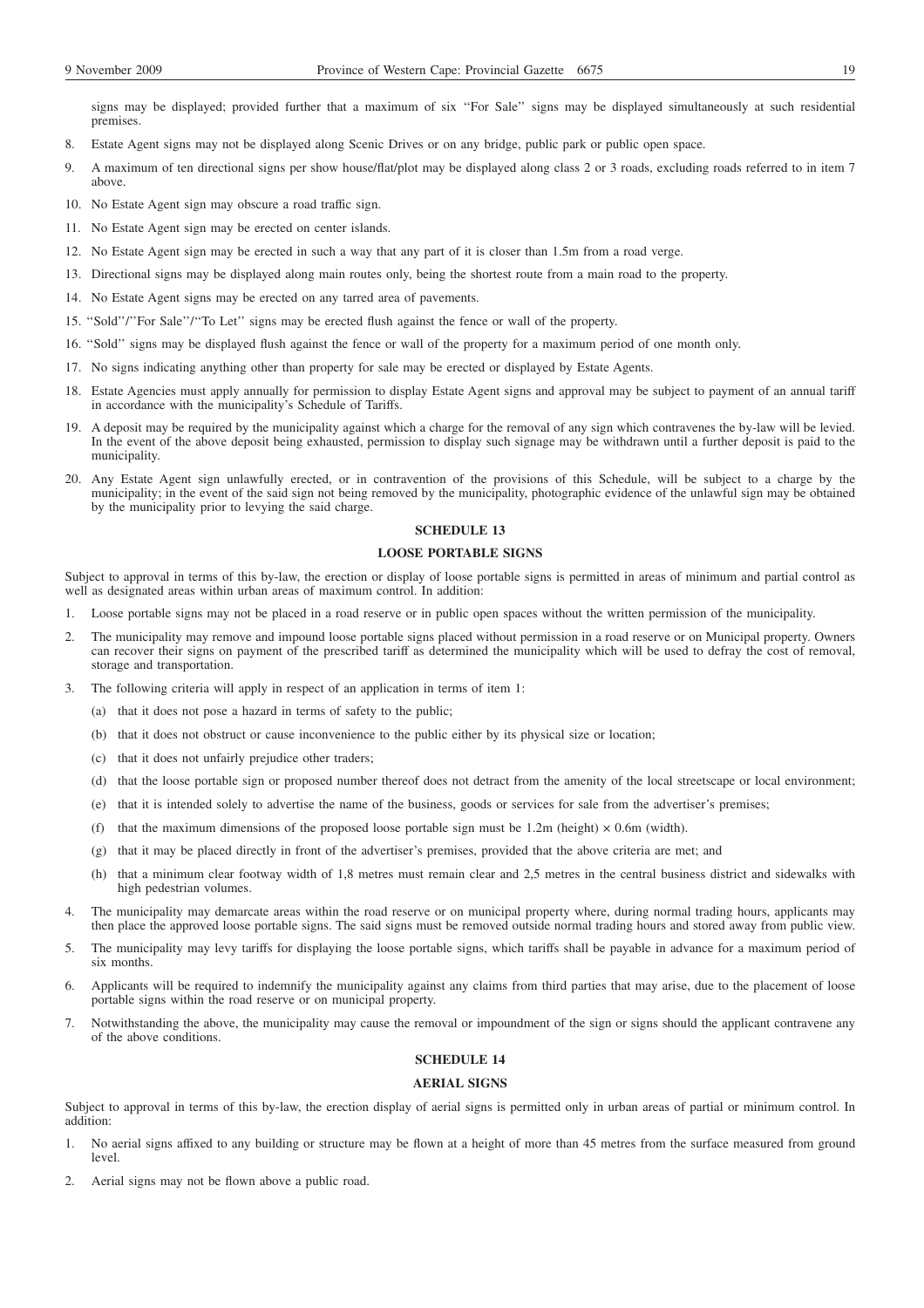### **SCHEDULE 15**

### **TRANSIT ADVERTISING**

Subject to approval in terms of this by-law, the erection or display of transit signs is permitted only in urban areas of partial or minimum control. In addition:

- 1. The parking of a transit sign which is visible from a public road or a public place for the purpose of third-party advertising is prohibited, except if it is displayed on a designated display site approved in terms of this by-law.
- 2. Transit signs parked on private property for the purpose of storage must be positioned in such a manner as not to be visible from a street or public place.
- 3. The advertising panel or portion of the vehicle used for transit advertising may not exceed a cumulative total of  $18m<sup>2</sup>$  in areas of partial control, which size may be increased to a maximum size of  $36m<sup>2</sup>$  in areas of minimum control.
- 4. The municipality may designate sites in areas of partial and minimum control for transit advertising and may publish notices indicating such sites.
- 5. Notwithstanding any provisions of this by-law, the municipality may, without prior notice remove any unauthorised transit signs from municipal property, and, in the case of unauthorised transit advertising on private property, the municipality may serve a notice ordering the removal thereof in terms of this by-law.
- 6. Transit signs must be fixed to the ground at the parking location.

### **SCHEDULE 16**

# **SIGNS ON MUNICIPAL LAND OR BUILDINGS**

- 1. No sign may be displayed or erected on municipal land or buildings without the written permission of the municipality.
- 2. The following specific conditions and criteria will apply to the signs mentioned in items (a) to (c) below:
	- (a) *Commercially sponsored signs other than those in section 13(10)*

Notwithstanding the area of control within which it is proposed to erect a commercially sponsored sign on municipal land or buildings, and subject to compliance with all other provisions of this by-law, the municipality may consider a commercially sponsored sign for approval, subject to the following:

- (i) community needs or goals must be identified or adopted by the municipality and if such needs can be addressed either entirely or in part by the granting of concessions to particular persons for the erection of commercially sponsored signs, the municipality may call for public input on such community needs or goals and the related advertising opportunity.
- (ii) in order to identify such community needs or goals, the municipality and other interested authorities must consult prior to proposals being invited, so as to establish conditions, criteria and constraints in respect of such advertising.
- (iii) the municipality's Supply Chain Management Policy will apply.
- (iv) that any proposal be evaluated on the following factors:
	- (aa) the adherence to the principles of this by-law;
	- (bb) the design contribution;
	- (cc) the best community benefit offered;
	- (dd) the creativity and public safety;
	- (ee) the permanence of the contribution to the community goals or needs; and
	- (ff) the recovery cost over the period of the erection of the sign as opposed to the largest advertising opportunity or financial gain.
- (v) when contributions in kind are to be recovered by the municipality, a conversion thereof to a monetary contribution to the municipality's income base will be assessed.
- (vi) the municipality, as landowner, reserves the right not to proceed with any proposal prior to final approval thereof and the call for invitations for proposals in any respect shall not be regarded as decision by the municipality to proceed with the erection of a sign in respect of a specific site.
- (vii) once accepted, any sign to be erected in terms of this schedule must be the subject matter of a written agreement between the municipality as landowner and the person responsible for the erection of the sign.
- (b) *Sponsored signs*

Notwithstanding the area of control within which it is proposed to erect such a sign on Municipal owned land or buildings and subject to compliance with all other provisions of the by-law, the municipality may consider a sponsored sign for approval on condition that:

- (i) written detail which clearly indicates the recognised community goals which will be promoted by the erection or display of the proposed sign;
- (ii) signs with a political content will not be permitted;
- (iii) no more than 5% of the total surface of the sign is used for third party advertising.
- (iv) the maximum size of any such sign will be 6m × 3m; provided in the event of a V-shaped sign where the size may not exceed two panels of  $6m \times 3m$  each.
- (v) applications for billboards to be erected in terms of this section comply with the requirements as set out in Schedule 2.
- (vi) no sign erected in terms of this clause be located within 5 metres of a property's boundary line.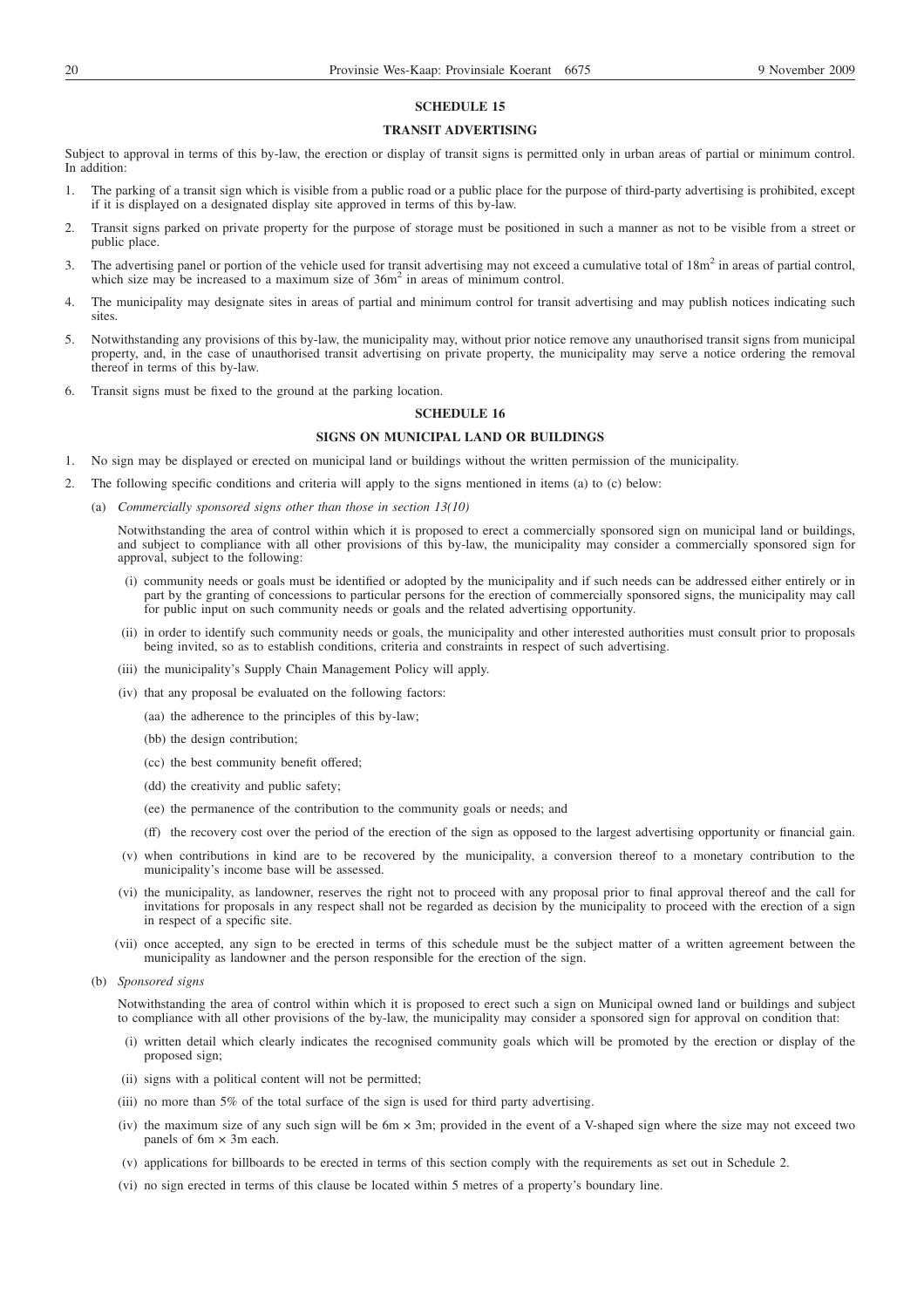(c) *Non-profit signs*

Notwithstanding the area of control within which it is proposed to erect a sign, and subject to compliance with all other provisions of this by-law, the municipality may consider the erection of a sign by or for the benefit of a non-profit body subject to compliance with the requirements set out in Schedule 17 hereto.

### **SCHEDULE 17**

### **SIGNS ERECTED BY OR FOR THE BENEFIT OF NON-PROFIT BODIES**

- 1. Notwithstanding the area of control within which it is proposed to erect a sign by or for the benefit of a non-profit body, and subject to compliance with all other provisions of this by-law, the municipality may consider such a sign for approval subject to the following:
	- written details from the host non-profit body regarding the nature and extent of the support to be received from the erection or display of the sign must be delivered to the municipality together with the other information set out in section 3 of this by-law;
	- (b) the extent of involvement of previously disadvantaged communities, small businesses, job creation and empowerment will be considered in any proposal;
	- (c) that any proposal be evaluated on the following factors;
		- (i) the adherence to the principles or provisions of this by-law;
		- (ii) the design contribution;
		- (iii) the best community benefit offered;
		- (iv) the creativity and public safety; and
		- (v) the permanence of the contribution to the community goals or needs as opposed to the largest advertising opportunity or financial gain.
	- (d) in the event of it being proposed that the said sign will be erected on municipal property:
		- (i) the municipality must evaluate the proposal;
		- (ii) the municipality as landowner reserves the right not to proceed with any proposal prior to final approval thereof; and
		- (iii) if accepted, a written agreement between the municipality, the person responsible for the erection of the sign and the non-profit body must be entered into.
	- (e) In addition the following conditions will apply:
		- (i) signs with a political content will not be permitted;
		- (ii) the maximum size of any such sign is 6m × 3m; provided in the event of a V-shaped sign being proposed, its maximum size will not exceed two panels of 6m × 3m each;
		- (iii) applications for billboards to be erected in terms of this section must comply with the requirements as set out in Schedule 2;
		- (iv) no sign erected in terms of this clause may be located within 5 metres of a property's boundary line;
		- (v) the name of the non-profit body must be displayed on the sign with a maximum 300mm lettering height;
		- (vi) all parties that may be affected by the erection or display of such sign must be given opportunity for their input;
		- (vii) the municipality may require submission of impact assessment studies; and
		- (viii) no more than two individual signs of 6m × 3m each may be permitted, or alternatively one V-shaped sign with a maximum of two panels of 6m × 3m each on any one property. In addition, only one sign per street frontage will be permitted.

9 November 2009 20645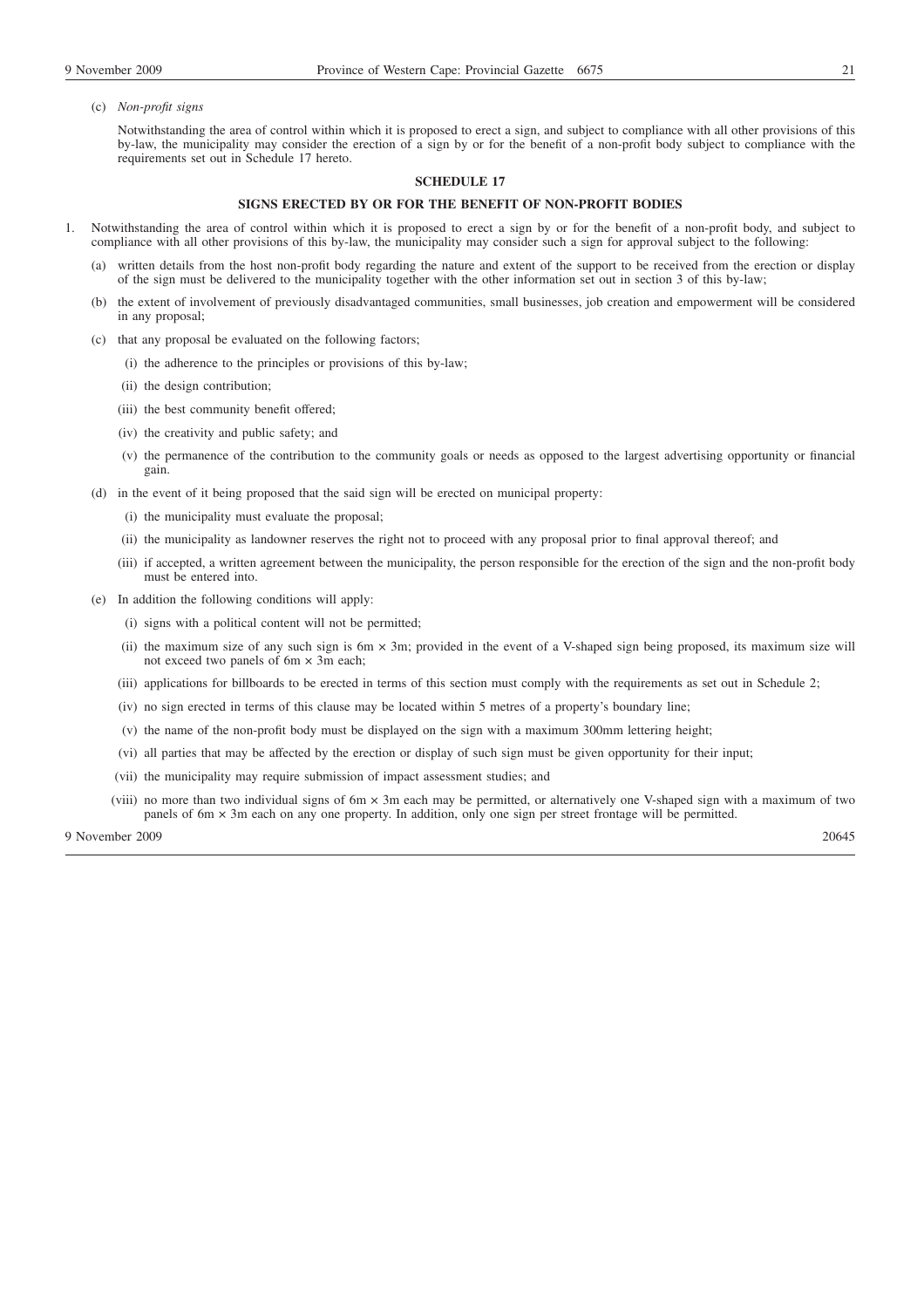# **BERGRIVIER MUNICIPALITY:**

# **CEMETERIES AND CREMATORIA BY-LAW**

Under the provisions of section 156 of the Constitution of the Republic of South Africa, 1996, the Bergrivier Municipality enacts as follows:—

**Tables of contents**

1. Interpretation

2. Principles and objectives

# **CHAPTER 1**

# **ESTABLISHMENT OF CEMETERIES**

3. Establishment of cemeteries

4. Alternatives to burial

# **CHAPTER 2**

# **GENERAL PROVISIONS RELATING TO CEMETERIES**

- 5. Appointment of caretaker
- 6. Hours of admission for public
- 7. Keeping to paths
- 8. Prohibited conduct
- 9. Right of interest in ground

# **CHAPTER 3**

# **GENERAL PROVISIONS RELATING TO INTERMENT**

- 10. Consent required for interment
- 11. Interment times
- 12. Register
- 13. Interment of destitute persons
- 14. Number of corpses in one coffin

# **CHAPTER 4**

# **BURIALS**

- 15. Dimensions of graves
- 16. Burial
- 17. Reservation of grave plots
- 18. Child's grave
- 19. Construction material of coffin
- 20. Number of bodies in one grave
- 21. Hearse and vehicle at cemetery
- 22. Music inside cemetery
- 23. Number on grave

### **CHAPTER 5**

# **EXHUMATION OF CORPSE AND RE-OPENING OF GRAVE**

- 24. Disturbance of mortal remains
- 25. Time of exhumation
- 26. Re-opening of grave

# **CHAPTER 6**

### **CARE OF GRAVES**

- 27. Shrubs and flowers
- 28. Care of grave

# **CHAPTER 7**

# **CREMATION**

- 29. Receptacles and ashes
- 30. Burial and exhumation of ashes
- 31. Cremation certificate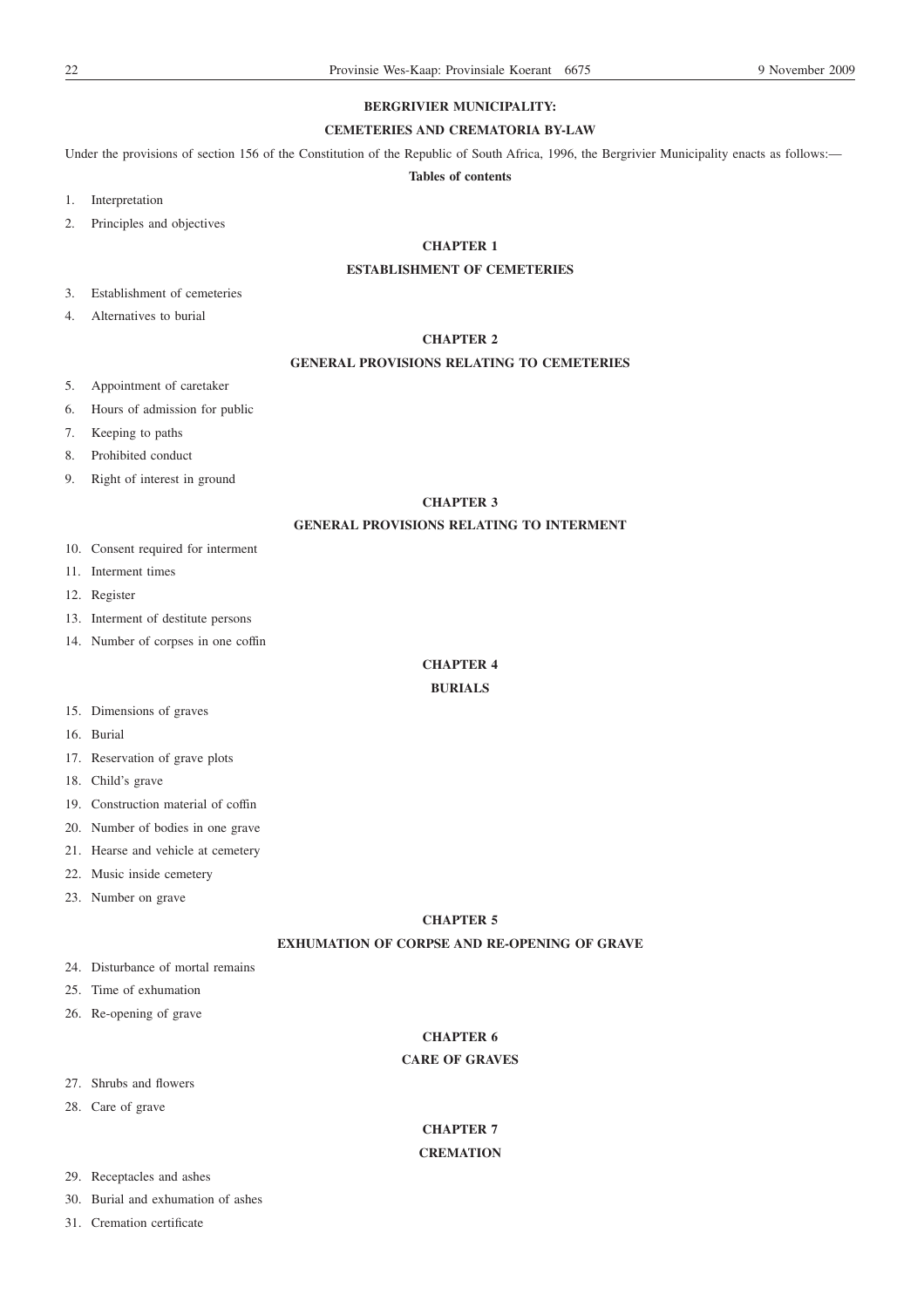# **CHAPTER 8**

# **ERECTION AND MAINTENANCE OF MEMORIAL WORK**

- 32. Consent of municipality
- 33. Requirements for erection of memorial work
- 34. Position, movement and removal of memorial work
- 35. Repairs to memorial work
- 36. Supervision of work
- 37. Conveying of memorial work
- 38. Vehicle and tools
- 39. Times for bringing in material and doing work
- 40. Production of written permission
- 41. Memorial work in crematorium
- 42. Commonwealth War Graves

### **CHAPTER 9**

# **SECTIONS IN CEMETERY**

- 43. Municipality may establish sections
- 44. Monumental section
- 45. Open section
- 46. Aesthetic section
- 47. Berm section
- 48. Garden of Remembrance
- 49. Heroes' Acre

# **CHAPTER 10**

# **PRIVATE CEMETERIES**

- 50. By-law apply
- 51. Establishment and continued use of cemeteries
- 52. Duties of proprietors

# **CHAPTER 11**

# **DISUSED CEMETERIES**

53. Use of disused cemeteries

# **CHAPTER 12**

# **MISCELLANEOUS**

- 54. Authentication and service of order, notice or other document
- 55. Complaint
- 56. Notice of compliance and representations
- 57. Costs
- 58. Appeal
- 59. Tariffs
- 60. Offences and penalties
- 61. Exemptions
- 62. Liaison forums in community
- 63. Conflict with other legislation
- 64. Revocation of by-laws
- 65. Short title and commencement

# **1. Interpretation**

(1) In this by-law, unless the context otherwise indicates—

**''adult''** means a deceased person over the age of 16 years, and where the word is used to define a corpse, a deceased person whose coffin will fit into the grave opening prescribed for adults in section 15;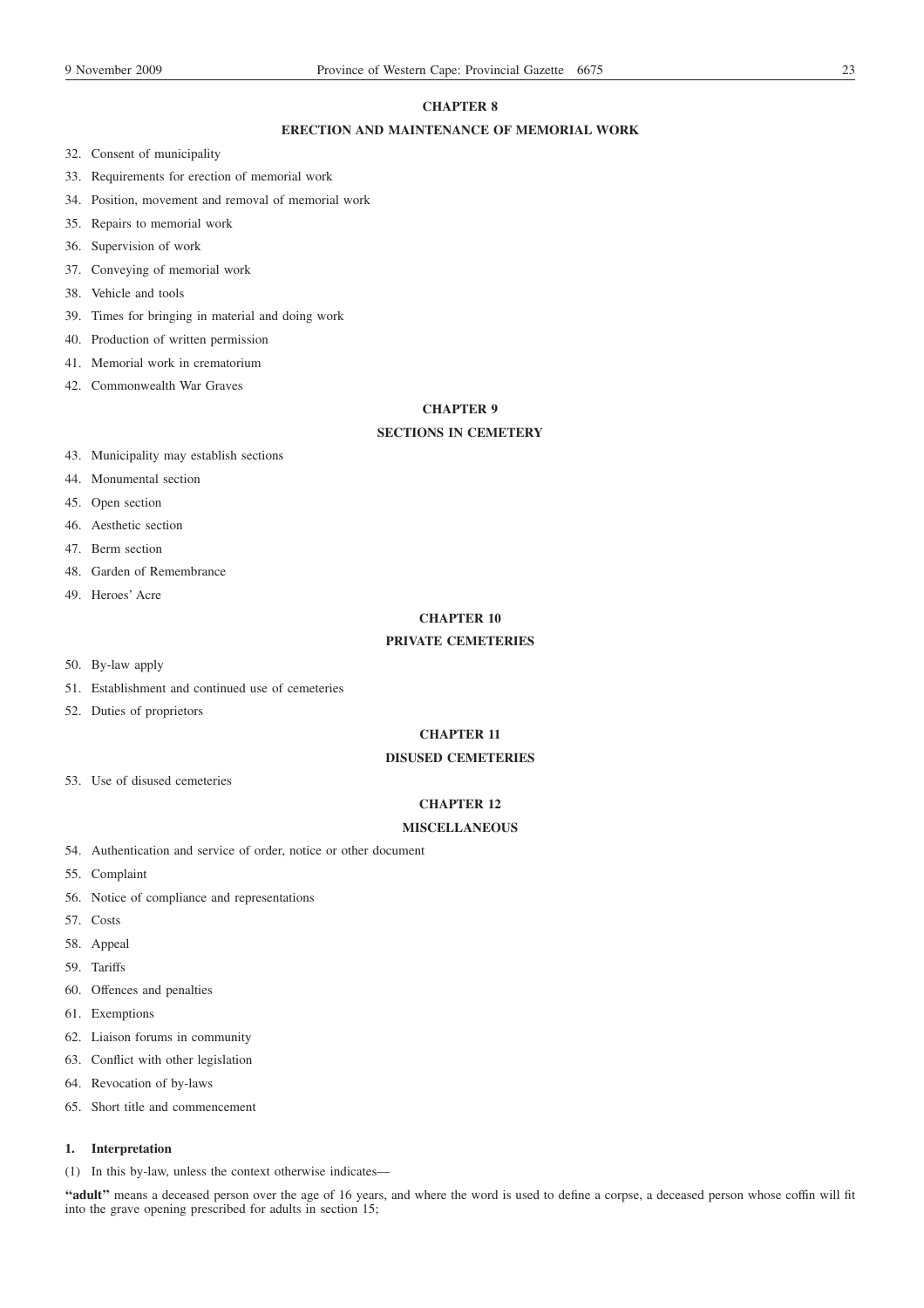**''aesthetic section''** means a section of a cemetery which has been set aside by the municipality wherein only headstones may be erected;

**''approved''** means approved by the municipality;

**''ashes''** means the cremated remains of a corpse;

**''berm''** means a concrete base laid at the head of a grave and on which a memorial is erected;

**''burial''** means interment in earth, a grave or tomb;

**''burial order''** means an order issued in terms of the Births and Deaths Registration Act, 1992 (Act 51 of 1992);

"caretaker" means the official whom the municipality appoints from time to time in a supervisory capacity with regard to a cemetery or crematorium or his or her delegate;

**''cemetery''** means a land or part of a land within the municipal area set aside by the municipality for the interment of corpses;

**''ceremony''** means any ceremony relating to the interment of a corpse;

**''child''** means a person who is not an adult, and where the word is used to define a corpse, means a deceased person whose coffin will fit into the grave opening prescribed for children in section 18, and includes the corpse of a stillborn child and a foetus;

**''columbarium''** means the place set aside in the basement of a crematorium or chapel containing rows of niches for the purpose of placing receptacles containing the ashes of cremated corpses therein;

**''corpse''** means the remains of a deceased person and includes a still-born child and foetus;

**''cremation''** means the process whereby a corpse is disposed of by fire or by any other means that yields a comparable result;

**''crematorium''** means a place where corpses are cremated;

**''cremated remains''** means all recoverable ashes after the cremation;

"exhumation" means the removal of a corpse from its grave;

**''garden of remembrance''** means a section of a cemetery or crematorium set aside for the erection of memorial work or a wall of remembrance;

**''grave''** means a piece of land, within a cemetery or heritage site, excavated for the burial of a corpse and includes the headstone, number or marker of and a structure on or associated with the grave;

"interment" means any method used for disposing of a corpse;

''**memorial section''** means a section of a cemetery set aside for the erection of memorials;

**''memorial work''** means any headstone, monument, plaque, other work or object, erected or intended to be erected in a cemetery or crematorium to commemorate a deceased person, and includes a kerb demarcating a grave, and a slab covering a grave;

**''municipality''** means the Bergrivier Municipality and includes any political structure, political office-bearer, duly authorised agent thereof, or a service provider fulfilling a responsibility under this by-law assigned to it in terms of the Local Government: Municipal Systems Act, 2000 (Act 32 of 2000) or any other law, as the case may be, or any employee thereof, acting in connection with this by-law by virtue of a power vested in the municipality and delegated to such political structure, political office bearer, agent or employee;

"niche" means a compartment in a columbarium or wall of remembrance for the placing of ashes;

**''open section''** means a section in a cemetery set aside by the municipality where memorial work may be erected at a later stage at the prescribed tariff;

**''prescribed''** means prescribed by the municipality;

**''prescribed tariff''** means a fee set by the municipality in terms of its Customer Care and Revenue Management By-law;

**''private cemetery''** means a cemetery which is used as a cemetery but which has not been set aside as such by the municipality;

**''tomb''** means an above-ground burial vault;

**''wall of remembrance''** means a structure in a cemetery which contains niches in which urns containing ashes can be stored.

### **2. Principles and objectives**

The purpose of this by-law is to make provision for the allocation of land for the purposes of the burial of human remains, to develop and maintain existing cemeteries, to permit its residents to dispose of a corpse by cremation, burial or any other approved method and to provide space allowing the preservation of the remains of a cremation in a dignified manner.

### **CHAPTER 1**

### **ESTABLISHMENT OF CEMETERIES**

### **3. Establishment of cemeteries**

(1) The municipality may set apart any piece of land within its area of jurisdiction for the purposes of a cemetery.

- (2) The municipality may, within such a cemetery, provide separate areas for exclusive use by different religious or cultural groups, taking into consideration the customs or religious conventions of such groups.
- (3) The establishment of a cemetery as contemplated in subsection (1) must be preceded by a process of public participation in terms of the municipality's public participation policy.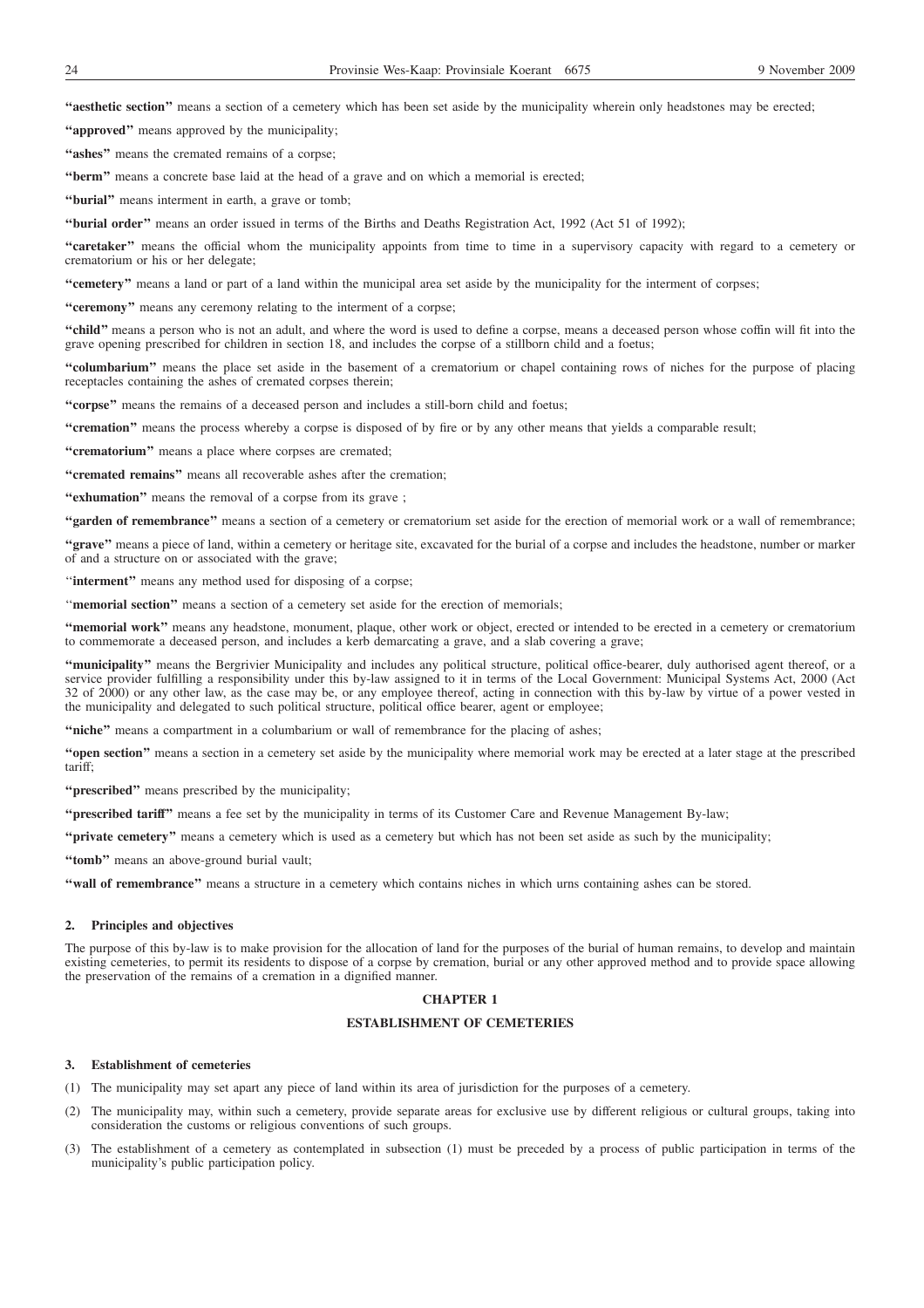### **4. Alternatives to burial**

The municipality may, if compelled to do so by environmental considerations, or the shortage of land for burial purposes, and subject to the provisions of any other law regarding the rights of a person, request that a corpse be disposed of by any other accepted method other than burial.

### **CHAPTER 2**

### **GENERAL PROVISIONS RELATING TO PLACES OF INTERMENT**

### **5. Appointment of caretaker**

- (1) The municipality may appoint a caretaker for each place of interment or crematorium to control and administer the place of interment.
- (2) The caretaker must take into account the customs of the deceased person and the people responsible for the interment and must accommodate these within the framework of this by-law.

### **6. Hours of admission for public**

- (1) Places of interment are normally open to the public during the hours determined by the municipality, but if it is in the interest of the public, the municipality may close a place of interment or part there-of for such periods as may be necessary.
- (2) No person, ex-cluding workers or persons with permission, may be in or remain in a place of interment before or after the hours mentioned in sub-section (1) or during a period when it is closed to the public.
- (3) The municipality must display the hours that every place of interment is open to the public on a notice board that must placed at each entrance to the place of interment.

### **7. Keeping to paths**

Except for purposes permitted by this by-law, a per-son may only use a path provided in the place of interment, and failure to do so constitutes an offence.

# **8. Prohibited conduct within cemeteries and crematoria**

- (1) No person may in a cemetery or crematorium:
	- (a) commit or cause a nuisance;
	- (b) ride an animal or cycle except with the approval of the caretaker;
	- (c) with the exception of a blind person making use of a guide dog, bring into or allow an animal to wander inside such cemetery;
	- (d) plant, uproot, cut, pick or remove a tree, plant, shrub or flower without the permission of the caretaker;
	- (e) hold or take part in a demonstration;
	- (f) interrupt a funeral or an official or workman employed by the municipality during the performance of his or her duties;
	- (g) obstruct, resist or oppose the caretaker in the course of his or her duty or refuse to comply with an order or request which the caretaker is entitled to make under this by-law;
	- (h) mark, draw, scribble, erect an advertisement or object on a wall, building, fence, gate, memorial work or other erection;
	- (i) use water for any form of gardening without the per-mission of the caretaker;
	- (j) leave or dump any rubbish, soil, stone, debris or litter;
	- (k) in any way damage, destroy or deface a grave, memorial, wall, building, fence, railing, path or other construction or any part thereof;
	- (l) solicit any business, order or exhibit, or distribute or leave a tract, business card or advertisement;
	- (m) treat a grave or memorial work with disrespect, such as climbing or sitting on a grave or memorial work;
	- (n) enter an office, building or fenced place except in connection with lawful business;
	- (o) expose a corpse or a part thereof;
	- (p) exceed the prescribed speed limit;
	- (q) allow or cause any animal to enter, with the exception of a caretaker living on site and who is keeping pets with the prior approval of the municipality;
	- (r) bring in any alcohol or consume any alcohol; or
	- (s) be in possession of any fire arms or traditional weapons except in the case of a police or military funeral.
- (2) A person who contravenes any of the provisions of subsection (1) commits an offence.
- (3) The municipality may impound an animal found in any cemetery or crematorium.

### **9. Right of interest in ground**

- (1) No person shall acquire any right to or interest in any ground or grave in a cemetery other than such rights or interests as may be obtainable under this by-law.
- (2) The municipality may, subject to the provisions of section 17, and on payment of the prescribed fee, reserve a grave plot in a cemetery.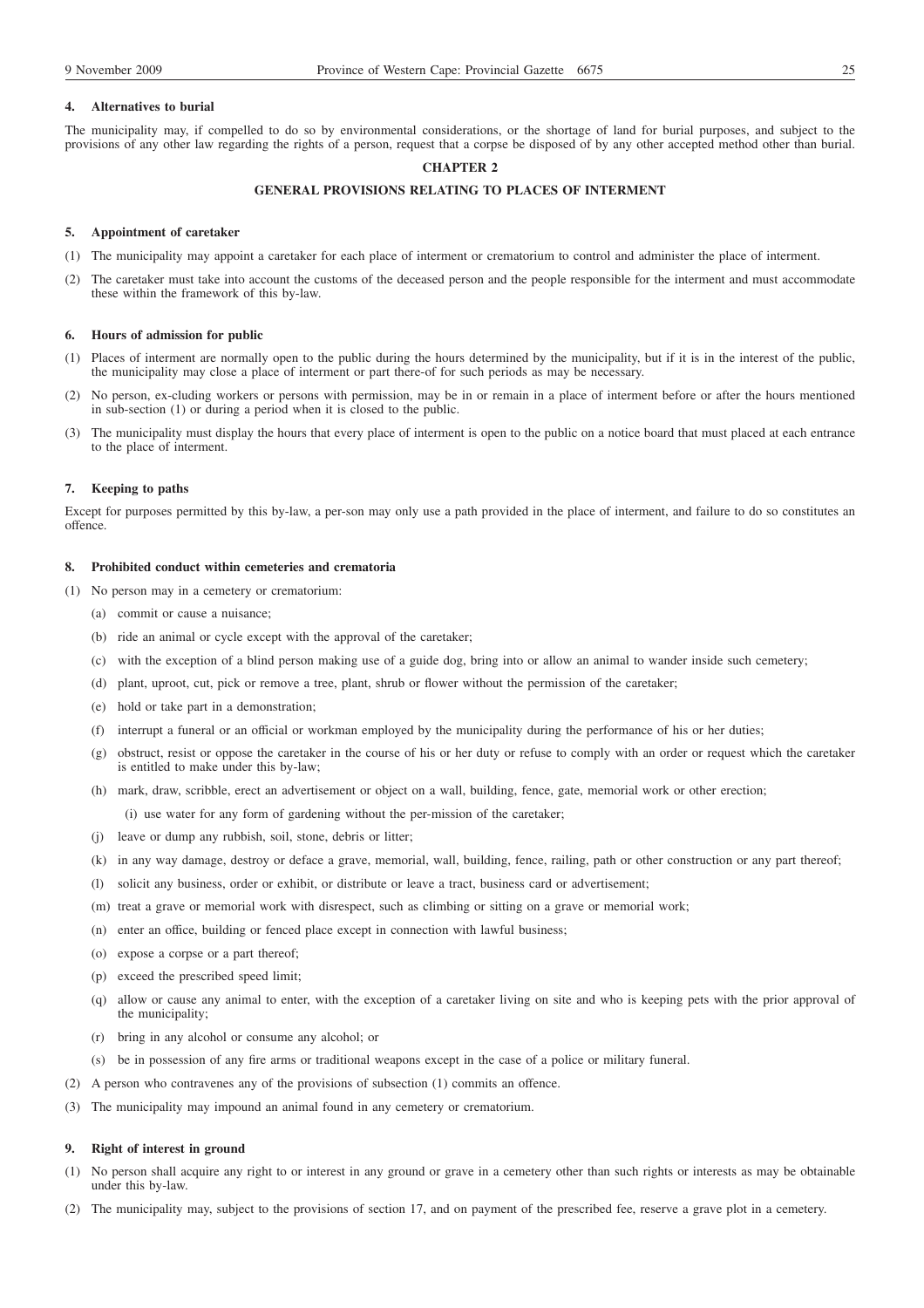### **CHAPTER 3**

### **GENERAL PROVISIONS RELATING TO INTERMENT**

### **10. Consent required**

- (1) No person may dispose of a corpse in any other man-ner than that prescribed by the municipality, and a person who wishes to dispose of a corpse must obtain the written consent of the municipality and must comply with any requirements set by the municipality.
- (2) A person who wishes to obtain the consent as contemplated in subsection (1) must submit to the caretaker an application in writing together with:
	- (a) proof of payment of the prescribed tariff;
	- (b) a death certificate;
	- (c) a burial order issued in terms of the Births and Deaths Registration Act, 1992; and
	- (d) if the application relates to a corpse in which was inserted radioactive material or a pacemaker, a statement indicating whether the said material or pacemaker was removed from the corpse
	- and the caretaker may not approve the application unless all of the above requirements are met.
- (3) An application must be submitted to the caretaker, in respect of:
	- (a) an interment allowing sufficient time to prepare the place of interment; and
	- (b) practices that need to be adhered to by certain religious groups other than those prescribed by this by-law.
- (4) Should any alteration be made in the day or hour previously fixed for an interment, or an interment be cancelled, in the instance where the municipality is responsible for the digging of a grave, notice of the alteration must be given to the caretaker at least eight hours before the time fixed for the interment, and no refund will be made on monies paid in respect of the opening of an existing grave.
- (5) An application contemplated in subsection (2) must be signed by a surviving relative of the deceased person; however, if the caretaker is satisfied that the signature of a surviving relative cannot be obtained timeously, or for any other valid reason, he or she may, in his or her discretion, grant an application signed by any other interested person
- (6) The municipality reserves the right to:
	- (a) inspect the contents of a coffin before interment; and
	- (b) decide which method of interment may be used.
- (7) The municipality may refuse a person, including a funeral undertaker, to inter a corpse if documentation required by the municipality has not been submitted.

### **11. Interment times**

- (1) An interment may take place between 09:00 and 16:00 daily.
- (2) A person contemplated in section 10(2) will be allocated an interment time by the caretaker, and interments that are not undertaken within the times allocated will result in such interment being postponed until such time as an interment time is available without inconveniencing other interments taking place within the time allocated.
- (3) Despite the provisions of subsection (1), the caretaker to whom an application is made may, in the case of emergency, permit interment outside the times contemplated in subsection (1), in which case an additional fee as prescribed by the municipality from time to time is payable.
- (4) A person who inters a corpse in contravention of the provisions of subsection (1) or (2) commits an offence.

### **12. Register**

The caretaker must keep a record of all interments, and the record must contain:

- (a) The particulars of the person who requested the interment;
- (b) the particulars of the deceased person whose corpse is to be interred, such as the name, address, and identification number;
- (c) the date of the interment; and
- (d) the number of the grave in which the corpse is interred.

### **13. Interment of destitute persons**

- (1) The removal and interment of a destitute person who has died within the area of jurisdiction of the municipality is the responsibility of
	- (a) the municipality if:
		- (i) the destitute person's corpse has not been claimed by a competent person; or
		- (ii) a competent person has undertaken to inter the corpse of the destitute person but has failed to do so;
	- (b) a hospital or other institution in terms of the provisions of section 48(2) of the Health Act, 1977 (Act 63 of 1977), if the destitute person died in that hospital or other institution.
- (2) In terms of section 48(2A)(a) of the Health Act, 1977 (Act 63 of 1977), the municipality may direct that the corpse of a destitute person be interred in any manner it sees fit instead of being buried.
- (3) The corpses of more than one destitute person may be buried in one grave.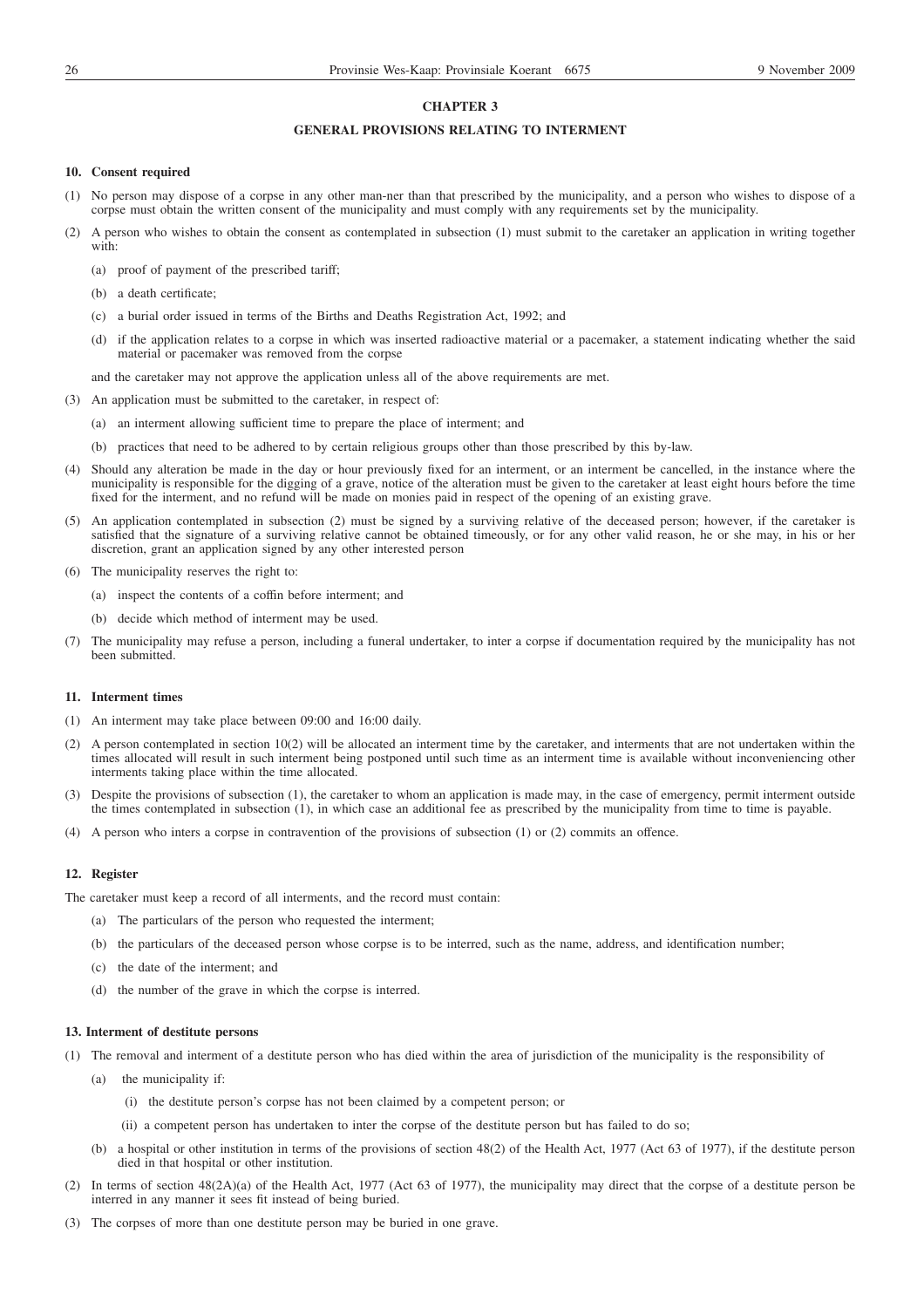(4) Where a corpse contemplated in subsection (2) is cremated, the caretaker of the crematorium must retain the ashes, and should the ashes not be claimed, such caretaker must bury the ashes in an area set aside for that purpose.

### **14. Number of corpses in one coffin**

- (1) Subject to the provisions of subsection (2) and section 13(3), only one corpse may be contained in a coffin.
- (2) More than one corpse may be contained in one coffin if the consent of the caretaker has been obtained and the prescribed tariff has been paid, in the case of:
	- (a) a mother and child who died during childbirth; or
	- (b) family members who:
		- (i) died together; or
		- (ii) died a short while after each other, and the interment of the first dying member has not yet taken place.
- (3) A person who contravenes a provision of subsection (1) or who fails to obtain the consent as contemplated in subsection (2) commits an offence.

# **CHAPTER 4**

# **BURIAL**

### **15. Dimensions of graves**

- (1) The standard dimensions of a grave for an adult person are as follows: Length: 2200mm; Width: 900mm; Depth: 2000mm.
- (2) Any person requiring a grave of a size larger than the standard dimensions must, when submitting an application in terms of section 10, specify the measurements of the coffin, and pay the tariff prescribed by the municipality from time to time for the enlarging of a grave
- (3) A person who digs a grave in contravention of the dimensions stipulated in subsection (1) commits an offence.

# **16. Burial**

- (1) The lid of the coffin, or where one coffin has been buried on top of another coffin, the lid of the top coffin, may not be less than 1200mm from the natural ground level.
- (2) A person responsible for the burial must ensure that surrounding property is not damaged and must prevent graves from caving in.
- (3) Soil mounds on a grave may be removed by the municipality one month after the burial.
- (4) On completion of a burial, it is the duty of the undertakers, or the person who dug the grave, to clear the surrounding areas (pathways and graves) of all soil, debris, etc.
- (5) A person, who buries a coffin in contravention of the provisions of subsection (1) or who contravenes subsections (2) or (4) commits an offence.

### **17. Reservation of grave plots**

- (1) A person desiring to reserve the use of a grave plot must submit an application to the careta-ker and must pay the prescribed tariff.
- (2) A restriction is placed on the reservation of grave plots, and reservations shall only be accepted for adult grave plots in the monumental section as set out in subsection (3).
- (3) Only one adjoining grave plot may be reserved for a surviving family member for a period of 20 years, against payment of the tariff prescribed by the municipality, subject to the provisions of section 20, and no refund will be considered if the right provided by the reservation is not exercised.
- (4) Where another person, other than the applicant, has mistakenly used a grave, the caretaker must allocate another grave within the cemetery to the applicant.

### **18. Child's grave**

The dimensions of a child's grave will be the same as that of an adult and more than one child may be interred in the same grave, provided that there is at least 200 millimetres of soil between the coffins and provided further that there is at least 1200 millimetres of soil between the top coffin and the natural ground level

### **19. Construction material of coffin**

- (1) A coffin interred in a grave must be constructed of bio-degradable material.
- (2) A person who inters a coffin in contravention of subsection (1) commits an offence.

### **20. Number of bodies in one grave**

Subject to the provisions of sections 14(2), 16(1) and 18, more than one corpse may be interred in a single grave.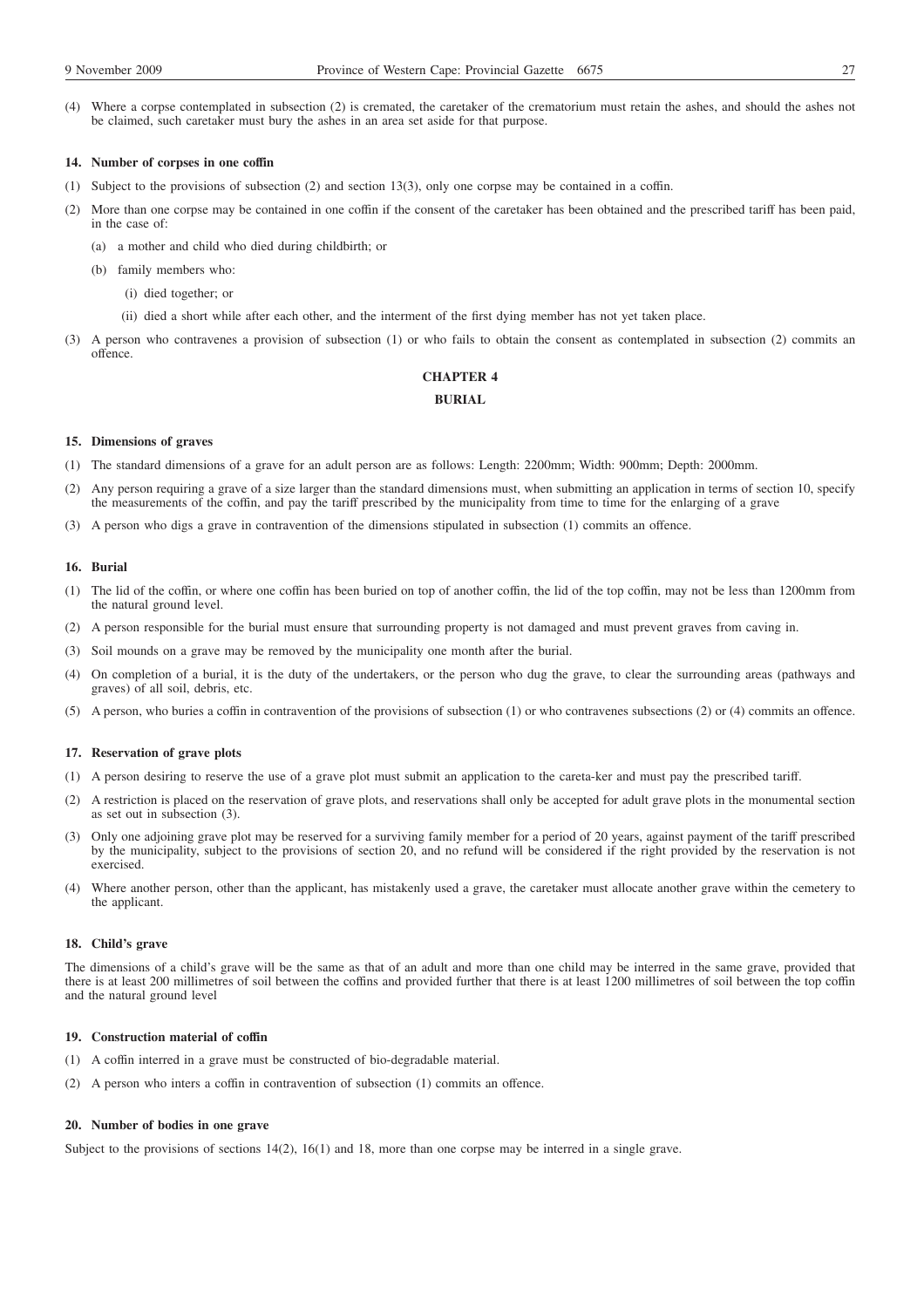### **21. Hearse and vehicle at cemetery**

- (1) No hearse or other vehicle may enter a cemetery without the prior permission of the caretaker.
- (2) No hearse or other vehicle may use any other route to enter a cemetery than the routes set aside for that purpose.

### **22. Music inside cemetery**

Only sacred singing is allowed in a cemetery, except in the case of a police or military funeral, in which case the prior permission of the caretaker must be obtained.

### **23. Number on grave**

No person may bury a corpse in a grave on which a peg marked with the number of the grave has not been fixed.

### **CHAPTER 5**

### **EXHUMATION OF CORPSE AND RE-OPENING OF GRAVE**

### **24. Disturbance of mortal remains**

- (1) Subject to permission from the municipality, or the provisions of an exhumation order given in terms of section 3(4) of the Inquests Act, 1959 (Act 58 of 1959) or any other provision of any Act relating to the exhumation of corpses, no person may without an Environmental Health Practitioner being present:
	- (a) disturb a corpse or mortal remains or ground surrounding it in a cemetery; or
	- (b) remove a corpse from a grave.
- (2) Any person requesting for a corpse to be exhumed or a grave to be opened must provide the municipality with an affidavit certifying that he or she has the authority to do so, and such an affidavit must be accompanied by any supporting documentation that may be required in terms of any Act relating to the exhumation of corpses.
- (3) The prescribed tariff for exhumation must be paid to the municipality at least two days before the date fixed for the exhumation or removal of the corpse.
- (4) A person who contravenes the provisions of subsection (1) commits an offence.

### **25. Time of exhumation**

No person may exhume or cause a corpse to be ex-humed at any other time than that specified by the municipality.

### **26. Re-opening of grave**

- (1) No person may re-open a grave for the purpose of interring a second corpse in the same grave without permission of the municipality
- (2) When considering an application contemplated in subsection (1), the municipality may impose such conditions it may deem necessary.
- (3) The municipality may re-open a grave for the purpose of establishing the identity of the corpse.
- (4) In the event of a police investigation, a corpse may be exhumed on receipt of a written request from the investigating officer, provided that the provisions of the Inquests Act, 1959 (Act 58 of 1959) have been complied with.
- (5) A person who contravenes subsection (1) or any condition imposed in terms of subsection (2) commits an offence.

### **CHAPTER 6**

# **CARE OF GRAVES**

### **27. Shrubs and flowers**

The municipality may, at any time, prune, cut down, dig up or remove any shrub, plant, flower, foliage, wreath or adornment if it becomes unsightly, is da-maged or wilted.

### **28. Care of grave**

- (1) The maintenance of a grave is the responsibility of the person contemplated in section 10(1).
- (2) The municipality may, on application by a person contemplated in section 10(1), and upon payment of a tariff prescribed by the municipality, undertake to keep any grave in order for any period.

# **CHAPTER 7**

### **CREMATION**

### **29. Receptacles and ashes**

- (1) Unless the ashes are to be buried by the municipality, the person contemplated in section 10(1) must provide a receptacle, on which the full name of the deceased person is indicated, for receiving the ashes.
- (2) The quantity of ashes to be kept, as indicated on the application form by the person contemplated in subsection (1) must, after the cremation, be collected by him or her, and should he or she fail to collect the ashes, the ashes will be dealt with in terms of section 30(1)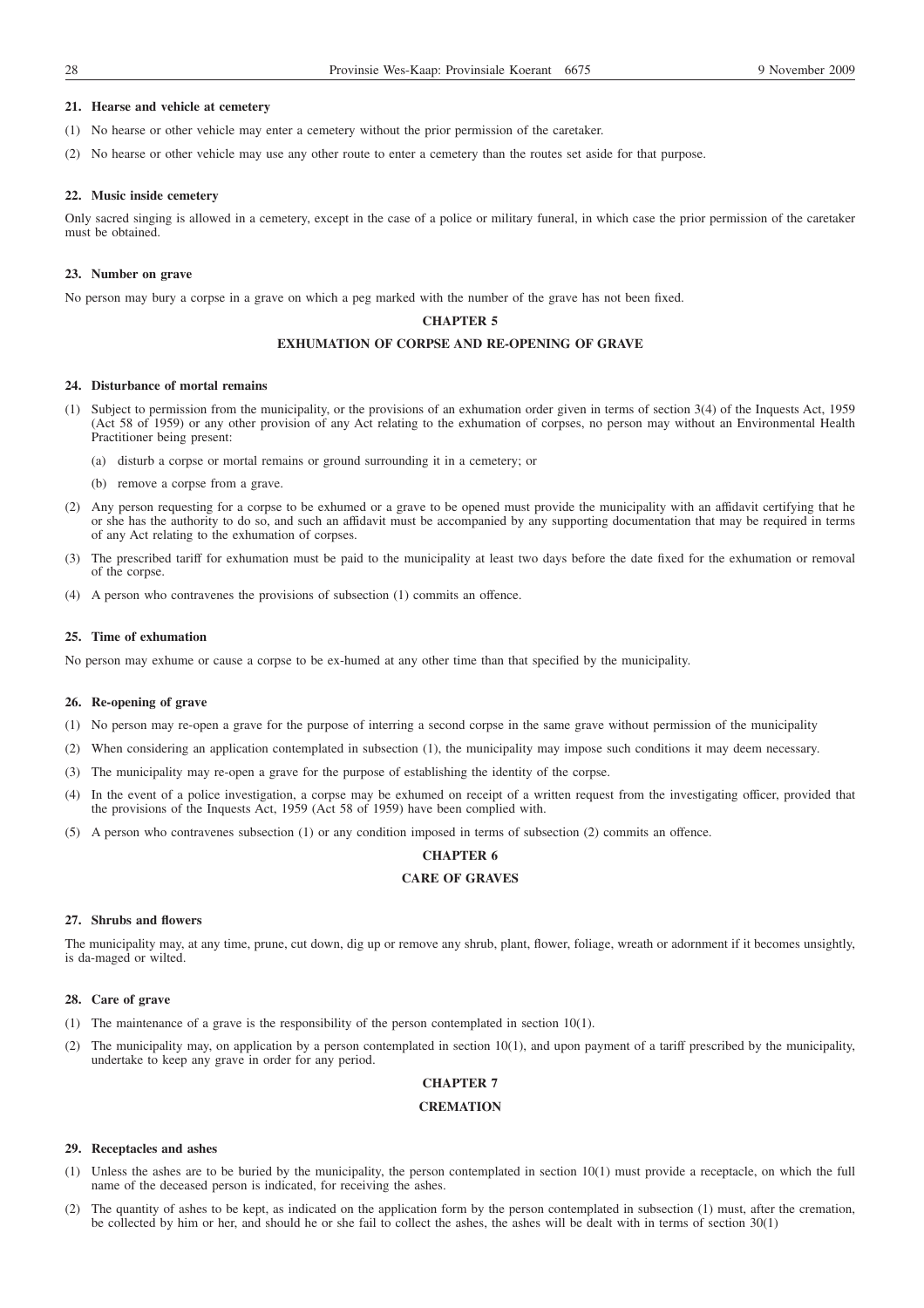- (3) Where a receptacle is intended to be placed in a niche in the columbarium
	- (a) it must:
		- (i) be made of wood or stone; and
		- (ii) be of a size and design as to fit into the niche; and
	- (b) if the niche is not meant to be sealed, have affixed to it a plate on which the full name of the deceased person is inscribed.

### **30. Burial and exhumation of ashes**

- (1) In the absence of an arrangement between the caretaker and the person contemplated in section 29 regarding the ashes, the caretaker may bury or scatter the ashes in a garden of remembrance, where such a facility is available.
- (2) A person may deposit ashes in a:
	- (a) grave; or
	- (b) niche in a—
		- (i) columbarium;
		- (ii) wall of remembrance; or
		- (ii) memorial work.
- (3) A person must obtain the consent of the caretaker and an immediate family member, if the applicant is not an immediate family member, if he or she wishes to:
	- (a) bury ashes in a grave;
	- (b) exhume ashes from a grave; or
	- (c) scatter ashes,

and the caretaker must, on receiving payment of the prescribed tariff:

- (i) give written consent to the applicant to bury, exhume or scatter the ashes; and
- (ii) in the instance of burial or exhumation, prepare the grave for burial or exhumation.
- (4) A grave for the burial of ashes or a niche in a columbarium must measure 610mm in length, 610mm in width and 610mm in depth.

### **31. Cremation certificate**

- (1) On completion of a cremation, the caretaker must supply a cremation certificate to the person contemplated in section 29(1).
- (2) The caretaker must, on application and after receipt of the prescribed fee, issue a duplicate cremation certificate to a person.

# **CHAPTER 8**

# **ERECTION AND MAINTENANCE OF MEMORIAL WORK**

#### **32. Consent of municipality**

- (1) No person may bring any memorial work into a cemetery or erect, alter, paint, clean, renovate, decorate, remove or otherwise interfere with any memorial work or cut any inscription thereon without the written consent of the municipality.
- (2) When erecting a memorial work, the following must be submitted:
	- (a) a plan which gives an indication of the measurements and the position;
	- (b) specification of the material of which the memorial work is to be constructed; and
	- (c) the wording of the epitaph.
- (3) The plan must be submitted 30 days before the erection commences, and the municipality may impose such conditions as it deems necessary.
- (4) No person may bring into a cemetery any material for the purpose of constructing therewith any memorial work on any grave unless:
	- (a) the provisions of subsection (1) to (3) have been complied with; and
	- (b) proof of payment in respect of work to be carried out has been submitted.
- (5) The municipality's consent of the proposed work is valid for six months only, and in the event of the memorial work not being erected within the prescribed time, a new application must be submitted.
- (6) The grave number must be indicated, in a workmanlike manner, in figures 30mm in size.
- (7) A person who contravenes a provision of subsection  $(1)$ ,  $(4)(a)$  or  $(6)$  commits an offence

### **33. Requirements for erection of memorial work**

- (1) A person erecting a memorial work must comply with the following:
	- (a) he or she must be in possession of a plan approved by the municipality;
	- (b) all work must be effected according to the conditions contemplated in section 32(3);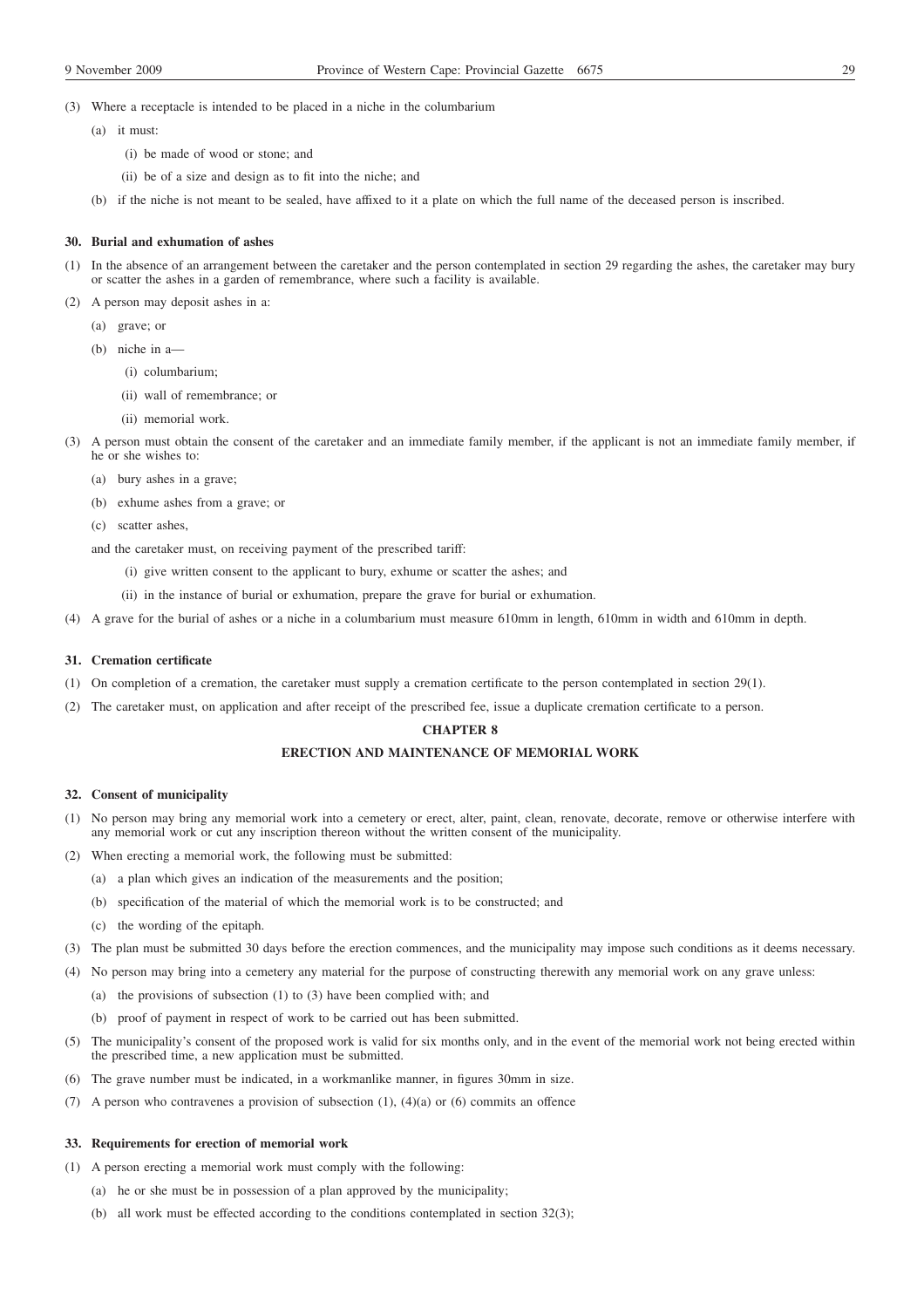- (c) proceedings must be of such a nature that no damage be caused to any structure or offence given;
- (d) where a memorial has a pedestal on ground level or on the berm, the pedestal may not be more than 900mm in length, 250mm in width and 250mm in height for a single grave, and not more than 2700mm in length, 250mm in width, and 250mm in height for a double grave;
- (e) with the next of kin's permission, the name of the maker can be displayed on a memorial work, but no address or any other particulars may be added thereto, and the space utilized for it may not be larger than  $40 \times 100$ mm; and
- (f) tiles in the Garden of Remembrance must be  $240$ mm  $\times$  300mm large and must be manufactured out of non-cor-rosive metal;
- (g) all unused material, after the completion of the work, must be removed, the adjoining areas are to be left neat and clean and any damage caused must be repaired at the cost of the person responsible for such damage and should the responsible person fail to effect such repair, after due notice, the municipality will undertake the remedial work at the cost of the person who erected the memorial work
- (2) A person who does not comply with a provision in subsection (1) commits an offence.

### **34. Position, movement and removal of memorial work**

- (1) No person may erect a memorial work on a grave before the position in which such memorial work is to be placed has been indicated by the municipality.
- (2) Should the condition of subsection (1) not be complied with, the municipality has the right to alter the position of the memorial work and to recover the costs of the alteration from the person who erected the memorial work.
- (3) A memorial work placed, erected, constructed, built, altered, decorated, painted or otherwise dealt with in a cemetery in such manner that any provisions of this by-law are con-travened thereby, may be removed, after due notice, by the municipality at the cost of the person who erected the memorial work, without payment of any compensation.

### **35. Repairs to memorial work**

- (1) Should the person who erected a memorial work allow such memorial work to fall into such a state of disrepair that it may cause danger or deface the cemetery, the municipality may cause a notice of compliance, as contemplated in section 56, to be served on such a person.
- (2) If the person contemplated in subsection (1) fails to comply with the notice of compliance, the municipality may demolish or remove the memorial work and recover the cost for demolition or removal from the person served with the notice of compliance.
- (3) If the person contemplated in subsection (1) cannot be traced, the municipality may demolish or remove the memorial work.

### **36. Supervision of work**

A person engaged upon any work in a cemetery must effect the work under the supervision of the caretaker, and failure to do so constitutes an offence.

### **37. Conveying of memorial work**

No person may convey any stone, brick or memorial work or a portion thereof within a cemetery upon a vehicle or truck, which may cause damage to the paths or grounds or structures of the cemetery.

### **38. Vehicle and tools**

Every person engaged in work upon a grave or plot must ensure that the vehicles, tools or appliances be of such a kind as not to contravene this by-law and by no means block any road or roads.

#### **39. Times for bringing in material and doing work**

- (1) No person may bring memorial work or material into or do any work, other than the dismantling of memorial work for burial purposes, within a cemetery except during official working hours of the municipal employees on Mondays to Fridays.
- (2) No person may engage in work which may disturb a funeral in progress and for the duration of the funeral.

### **40. Production of written permission**

A person charged with a work or on his or her way to or from work within the cemetery must, upon demand from the municipality, produce the written consent issued to him or her in terms of section 32.

### **41. Memorial work in crematorium**

- (1) Unless a corpse was cremated in the crematorium, or a cremation certificate issued by another crematorium is submitted, no person may, without the prior consent of the caretaker, erect a memorial work in a crematorium.
- (2) A memorial work
	- (a) if erected in a Garden of Remembrance:
		- (i) must be made of marble or granite; and
		- (ii) may not exceed a size of 250mm in width, 305mm in length, and 25mm in thickness;
	- (b) if intended to seal a niche, must conform in size and material to the memorial work next to it and may have a photograph of the deceased person affixed to it; or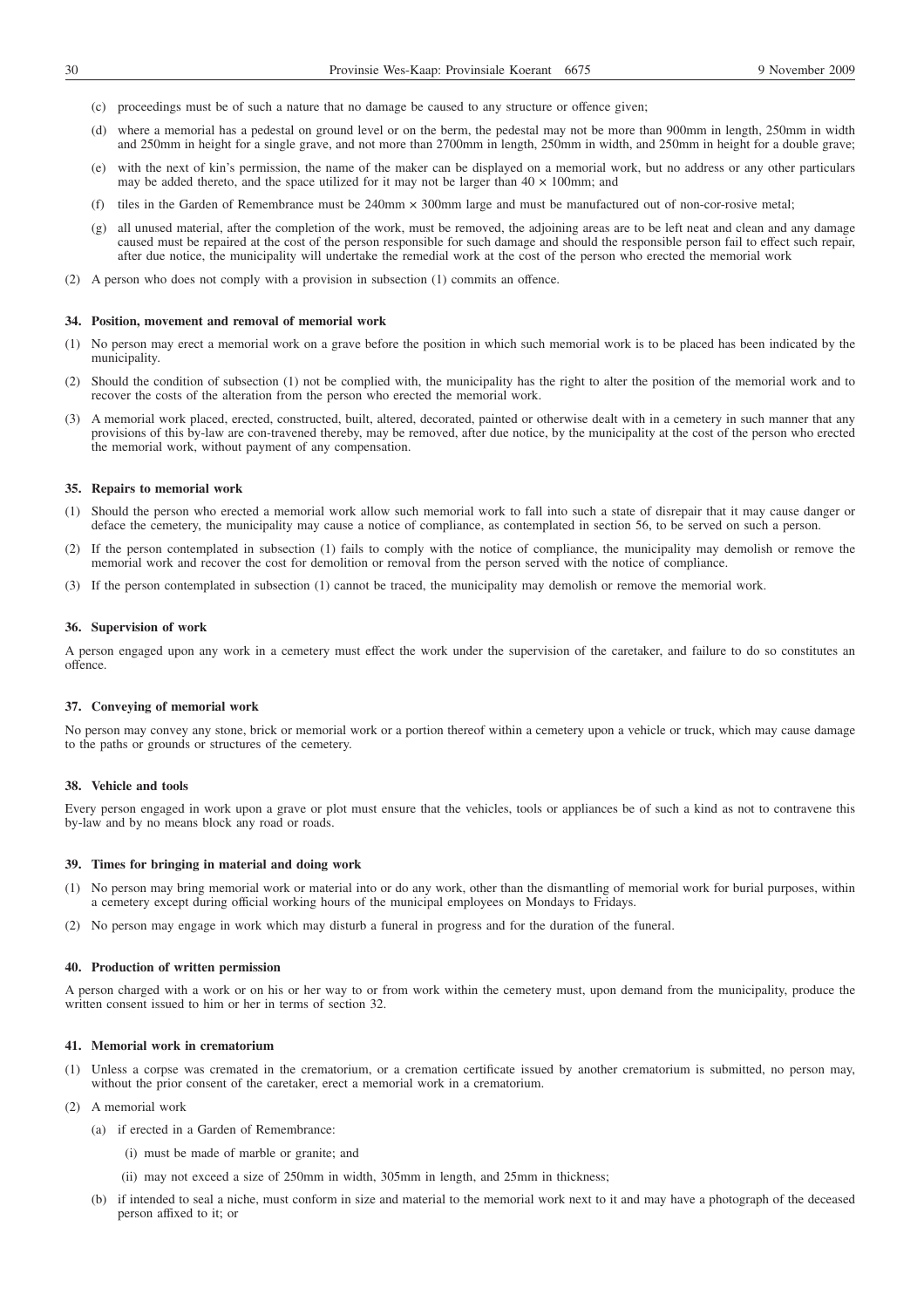(c) erected on a grave, may not exceed 1.2m in height, 610mm in length, and 610mm in width.

### **42. Commonwealth War Graves**

The graves of people who fell in conflict, whose graves are cared for or maintained by the Commonwealth War Graves Commission in terms of the Commonwealth War Graves Act, 1992, (Act 8 of 1992), or the South African Heritage Resources Agency in terms of the National Heritage Resources Act, 1999 (Act 25 of 1999), or by any other recognised body, or by any foreign government, may, on application to the municipality, be exempted from the requirements of this chapter.

# **CHAPTER 9**

# **SECTIONS IN CEMETERIES**

### **43. Municipality may establish sections**

- (1) The municipality may establish one or more of the following sections in a cemetery:
	- (a) memorial section;
	- (b) open section;
	- (c) aesthetic section
	- (d) berm section.
	- (e) Heroes Acre; and
	- (f) Garden of Remembrance

### **44. Memorial section**

- (1) Memorial work may be erected upon the whole surface of a grave subject to the provisions of section 33 and provided that the following measurements may not be exceeded:
	- (a) Height: 2000mm.
	- (b) Width: 900mm in case of a single grave, and 700mm in case of a double grave.
	- (c) Thickness: 250mm.
- (2) Flowers, foliage, wreaths or any adornment may be placed upon the berm only of graves, except in the case of graves which have not yet been levelled.
- (3) A person commits an offence if he or she:
	- (a) exceeds the measurements stipulated in subsection (1); or
	- (b) contravenes section (2).

### **45. Open section**

This section allows for the purchase of the grave only, and at a later stage may request permission to erect memorial work on payment of the prescribed tariff.

# **46. Aesthetic section**

- (1) Only a headstone may be erected, and a slab may not be erected on, and a kerb may not be erected around a grave.
- (2) The dimensions of a headstone are as follows:
	- (a) Adult's grave:
		- (i) Single grave: 900mm in length by 260mm in width.
		- (ii) Double grave: 2200mm in length by 260mm in width.
	- (b) Child's grave:
		- (i) Single grave: 610mm in length by 260mm in width.
		- (ii) Double grave: 1200mm in length by 260mm in width.
- (3) No headstone may exceed a height of 1500mm above the berm.
- (4) person who contravenes a provision of this section commits an offence.

### **47. Berm section**

- (1) A concrete base is laid at the head of a grave and on which a memorial is erected;
- (2) The following measurements must be adhered to:
	- (a) base not to exceed 1200mm wide and 250mm deep
	- (b) horizontally on ground level; and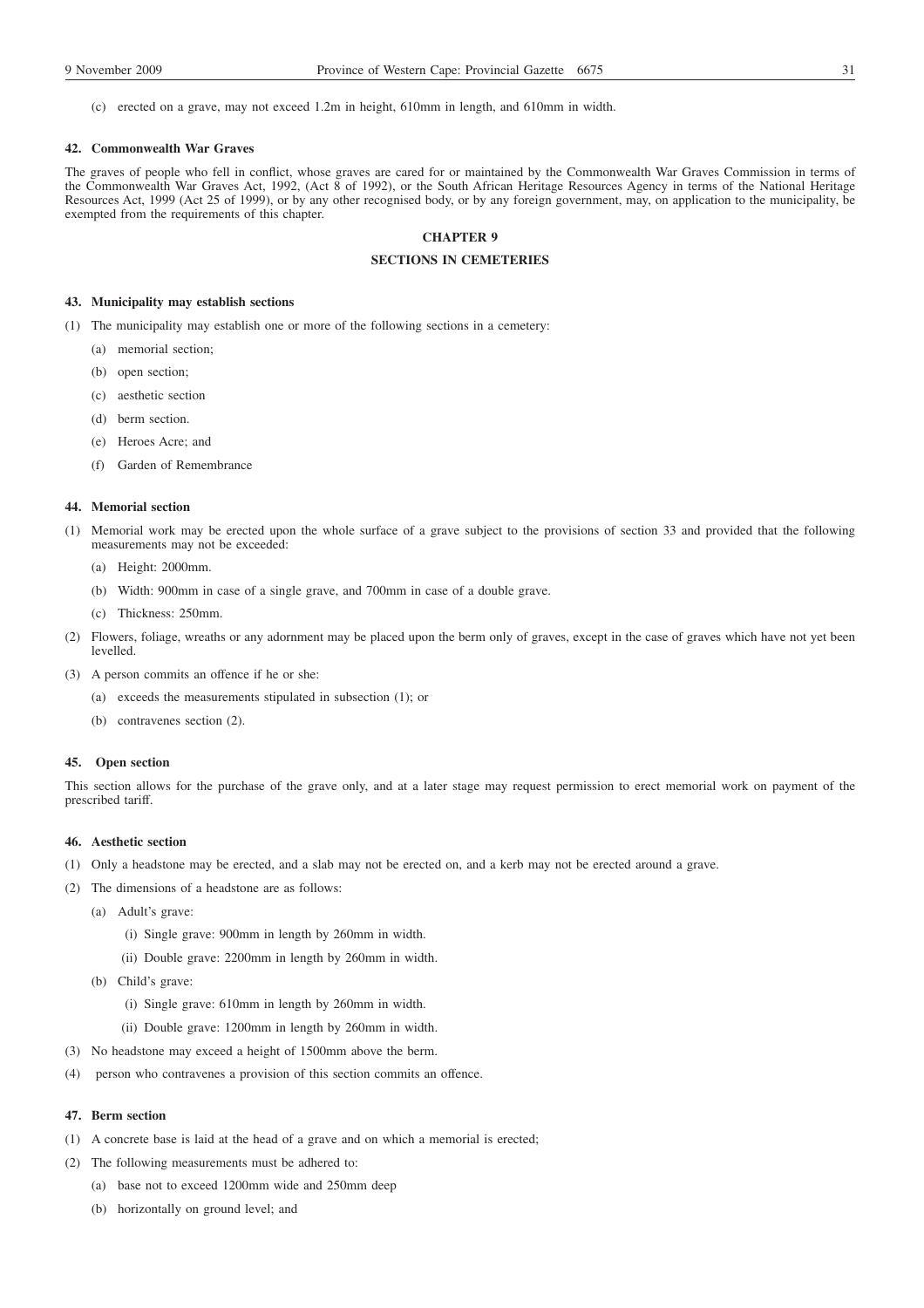(c) on a concrete foundation.

(3) A person who contravenes a provision of subsection (2) commits an offence.

### **48. Garden of Remembrance**

- (1) This section contains the wall of remembrance with niches, and a garden area in which plaques can be erected.
- (2) A container intended to be placed in a niche may not exceed 300mm  $\times$  150mm  $\times$  150mm in size.
- (3) Flowers and wreaths may only be placed on the places provided for them.

### **49. Heroes' Acre**

- (1) A Heroes' Acre consists of a structure erected for the purpose and contains no corpse but is a memorial only.
- (2) No person may erect such structure without the written approval of the municipality and the municipality decides upon the merits of such matters.
- (3) The size of the structure must be 500mm × 350mm and must be manufactured from a non-corrodible metal or masonry upon which, inter alia, the contribution made by the person in question is mentioned.
- (4) A person who inters a corpse in contravention of subsection (1) or contravenes subsection (2) or who fails to comply with the requirements of subsection (3) commits an offence.

# **CHAPTER 10**

# **PRIVATE CEMETERIES**

### **50. By-laws apply**

The provisions of this by-law apply, mutatis mutandis, to private cemeteries.

# **51. Establishment and continued use of cemeteries**

- (1) No person may, without the municipality's prior consent, establish a private cemetery, and no proprietor of a private cemetery already in existence may, if the use of the cemetery was not previously authorised by the municipality, continue to use the existing cemetery for burial purposes.
- (2) A person who wishes to apply for the municipality's consent to establish a cemetery or use a cemetery as contemplated in subsection (1), must submit to the municipality a written application, together with:
	- (a) a locality plan to a scale of not less than 1:10 000 which shows:
		- (i) the position of the proposed cemetery or existing cemetery in relation to the boundaries of the land on which it is proposed to establish it or upon which it is situated, as the case may be;
		- (ii) the registered description of the site; and
		- (iii) all streets, public places and privately-owned property within a distance of 100 metres of the site;
	- (b) a ''block'' plan to a scale of not less than 1: 500 showing the position of external boundaries, internal roads and paths, sub-divisions, grave sites, drainage and any buildings existing or proposed to be erected;
	- (c) a plan and sections to a scale of not less than 1: 100 of any building existing or proposed to be erected, and which must, in this case, conform with the National Building Regulations and the Water Services and Sanitation By-laws of the municipality;
	- (d) a list of registers or records kept or proposed to be kept with reference to:
		- (i) identification of graves;
		- (ii) sale of grave sites, transfer of grave sites; and
		- (iii) interments;
	- (e) the full name and address of the proprietor;
	- (f) particulars regarding the nature of the title under which the proprietor will hold or holds the land on which cemetery is to be established or which is being used as a cemetery, and whether such land is subject to any mortgage or trust; and
	- (g) a schedule of the burial fees proposed to be charged or actually in force.
- (3) On receipt of an application, the municipality must cause to be inserted in one or more newspapers circulating in the municipal area, a notice stating the nature of the application and specifying the date, being not less than 14 days after the date of publication of such notice, by which objections to the granting of an application may be lodged with the municipality.
- (4) The municipality may, upon receipt of the payment of the prescribed tariff, and if satisfied, after consideration of the application and any objections which may have been lodged, that no interference with any public amenity, or nuisance or danger to the public health is likely to take place or arise as a result, grant written consent for the establishment of the proposed private cemetery or the continued use of the private cemetery in accordance with the plans submitted and subject to any variation or amendment, which it may require and to any conditions which it may prescribe.
- (5) No departure from the plans as approved are permitted without the prior approval of the municipality.
- (6) A person who contravenes a provision of subsections (1) or (5) commits an offence.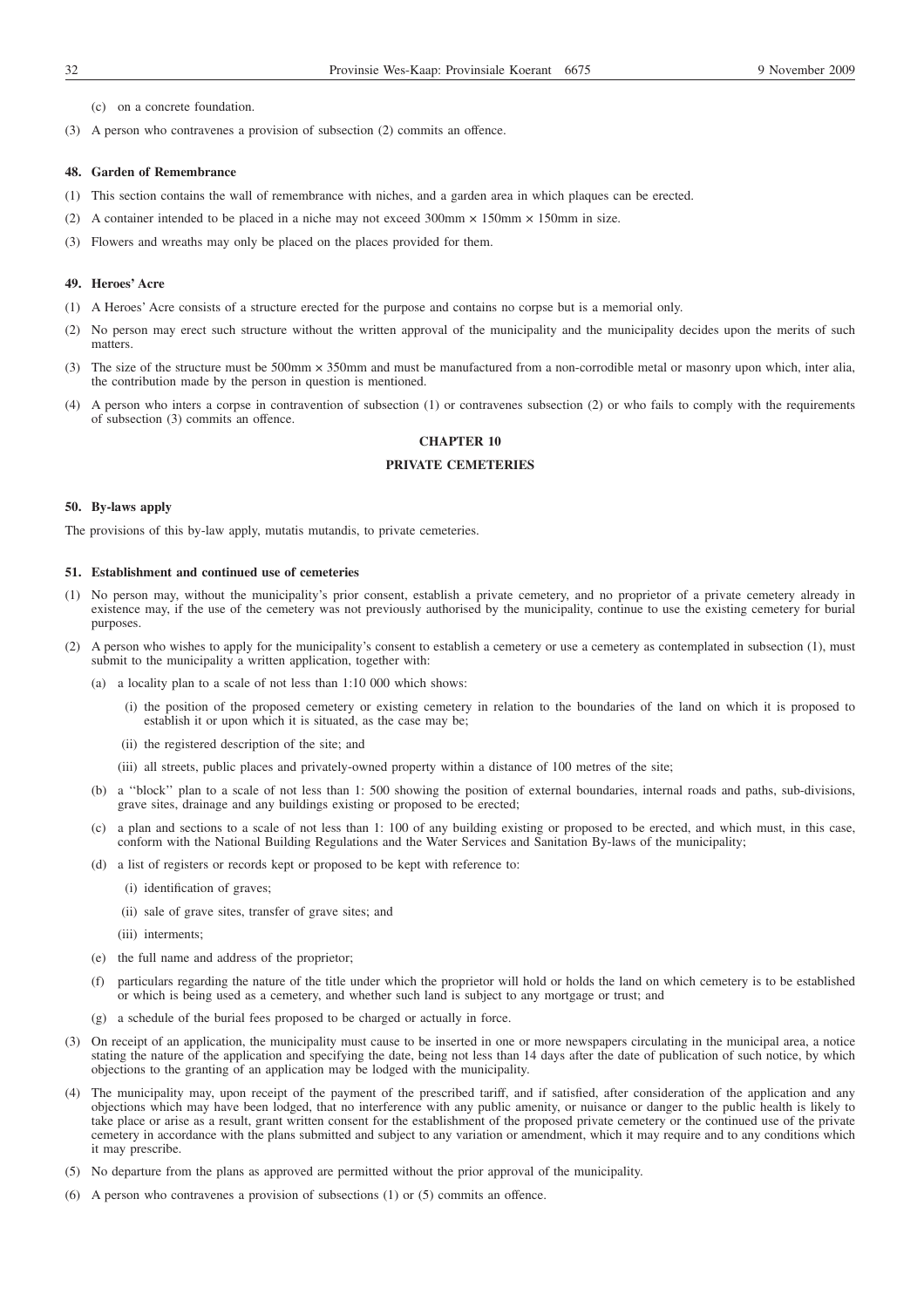### **52. Duties of proprietors**

- (1) The proprietor of a private cemetery for which the consent of the municipality has been obtained must:
	- (a) comply with:
		- (i) any special conditions prescribed by the municipality; and
		- (ii) the relevant provisions of this by-law and any other applicable law;
	- (b) keep a record which shows:
		- (i) the number of each grave site and the ownership of the site; and
		- (ii) the number of interments in each grave site and the name, age, sex, last known address, date and cause of death of the deceased;
	- (c) maintain the grounds, fences, gates, roads, paths and drains in good order and condition and clear of weeds and overgrowth;
	- (d) provide for the identification of grave sites by subdividing the cemetery into blocks, each containing a number of graves or grave sites, and:
		- (i) each block must be demarcated by means of signs showing the number and situation of each block;
		- (ii) the graves or grave sites in each block must be separately numbered by means of durable number plates; and
		- (iii) all signs and number plates must be maintained in a neat and legible condition;
	- (e) allow an official to enter or inspect the cemetery and all records kept in connection therewith;
	- (f) render a monthly return to the municipal manager on or before the 7th day in each month of all burials, which sets out the:
		- (i) name, last known address, age, sex, date and cause of death of each deceased person interred in the cemetery;
		- (ii) name of the medical practitioner who issued the death certificate;
		- (iii) authority which issued the burial order;
		- (iv) block and grave site number;
		- (v) date of burial; and
		- (vi) particulars of a change in the identity of the caretaker or of a person newly appointment;
	- (g) render an annual return to the municipal manager on or before the 31st day of June each year, which contains a detailed list of the names and addresses of all trustees, committee members or persons controlling the place of interment; and
	- (h) appoint a caretaker to manage the cemetery and to keep the records.
- (2) The owner of a private cemetery or private property may refuse permission to have a corpse interred in the cemetery.
- (3) A person who contravenes a provision of subsection (1) commits an offence.

### **CHAPTER 11**

# **DISUSED CEMETERIES**

### **53. Use of disused cemeteries**

- (1) Notwithstanding any provision in this by-law, and subject to the provisions of subsection (4), the municipality may use any cemetery or portion thereof, which has been closed or disused for a period of not less than 20 years, and of which the municipality is the cemetery authority, for such purpose as will not desecrate the ground, any human remains or any memorials in such cemetery.
- (2) The municipality may, subject to the provisions of subsection (4), remove to another cemetery the human remains, memorials and other structures from a cemetery of which it is the cemetery authority, which has been closed or disused for a period of not less than 20 years and which has been approved for other usage.
- (3) All rights possessed or enjoyed by any person in respect of a cemetery contemplated in subsection (2) shall thereupon cease.
- (4) Before acting in terms of subsections (1) and (2) the municipality must give notice of its intention to do so in terms of its public participation policy.

# **CHAPTER 12**

# **MISCELLANEOUS**

### **54. Authentication and service of order, notice or other document**

- (1) An order, notice or other document requiring authentication must be signed by the municipality.
- (2) Any notice or other document that is served on a person in terms of this by-law, is regarded as having been served when it is served in accordance with section 115(1) of the Local Government: Municipal Systems Act, 2000 (Act 32 of 2000).
- (3) Service of a copy shall be deemed to be service of the original.
- (4) Any legal process is effectively and sufficiently served on the municipality when it is delivered to the municipal manager or a person in attendance at the municipal manager's office.

# **55. Complaint**

A person wishing to lodge a complaint must lodge such complaint in writing with the municipality.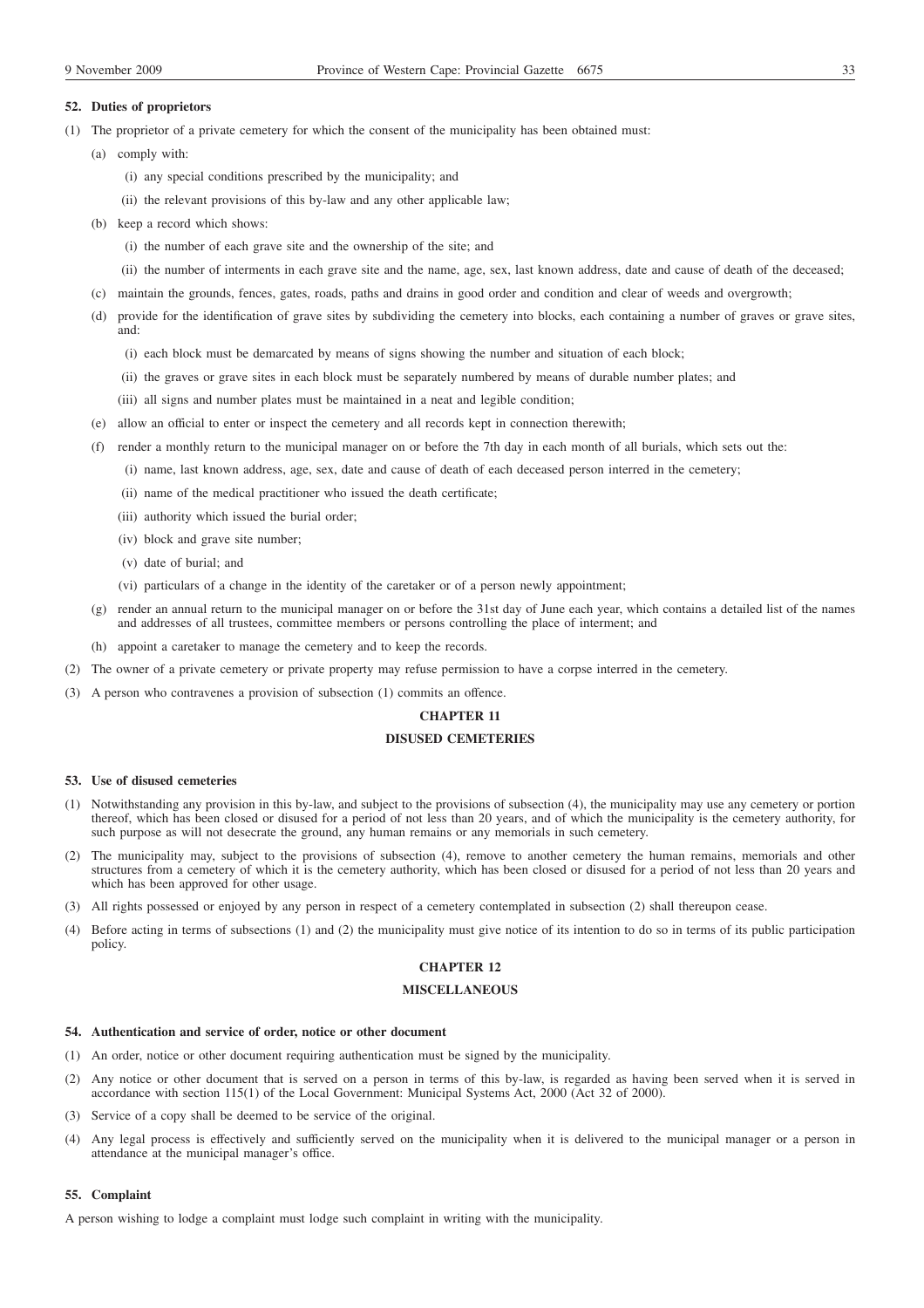### **56. Notice of compliance and representations**

- (1) A notice of compliance must state:
	- (a) the name and residential and postal address, if either or both of these be known, of the person;
	- (b) the nature of the state of disrepair;
	- (c) in sufficient detail to enable compliance with the notice, the measures required to remedy the memorial work;
	- (d) that the person must, within a specified time period, take the measures to comply with the notice, to diligently continue with the measures, and to complete the measures before a specific date;
	- (e) that failure to comply with the requirements of the notice within the period contemplated in paragraph (d) is an offence;
	- (f) that written representations, as contemplated in subsection (3), may, within the time period stipulated under paragraph (d) above, be made to municipality at a specified place.
- (2) The municipality, when considering any measure or time period envisaged in subsections  $(1)(d)$  and  $(e)$ , must have regard to:
	- (a) the principles and objectives of this by-law;
	- (b) the state of disrepair;
	- (c) any measures proposed by the person on whom measures are to be imposed; and
	- (d) any other relevant factors.
- (3) A person may, within the time period contemplated in paragraph (1)(f), make representations, in the form of a sworn statement or affirmation to municipality at the place specified in the notice.
- (4) Representations not lodged within the time period will not be considered, except where the person has shown good cause and the municipality condones the late lodging of the representations.
- (5) The municipality must consider the representations and any response thereto by an authorised official or any other person, if there be such a response.
- (6) The municipality may, on its own volition, conduct any further investigations to verify the facts, if necessary, and the results of the investigation must be made available to the person, who must be given an opportunity of making a further response if he or she so wishes, and the municipality must also consider the further response.
- (7) The municipality must, after consideration of the representations and response, if there be such a response, make an order in writing and serve a copy of it on the person.
- (8) The order must:
	- (a) set out the findings of the municipality;
	- (b) confirm, alter or set aside in whole, or in part, the notice of compliance; and
	- (c) specify a period within which the person must comply with the order made by the municipality.
- (9) If the notice of compliance is confirmed, in whole or in part, or is altered but not set aside, the municipality will inform the person that he or she:
	- (a) must discharge the obligations set out in the notice; or
	- (b) may elect to be tried in court.
- (10) If the person elects to be tried in court, he or she must, within seven calendar days, notify the municipality of his or her intention to be so tried.
- (11) If the person does not elect to be tried in court, he or she must, within the prescribed manner and time, discharge his or her obligations under the order.

### **57. Costs**

Should a person fail to take the measures required of him or her by notice, the municipality may recover from such person all costs incurred as a result of it acting in terms of section 56.

### **58. Appeal**

A person whose rights are affected by a decision delegated by the municipality may appeal against that decision by giving written notice of the appeal and the reasons therefor in terms of section 62 of the Local Government: Municipal Systems Act (Act 32 of 2000) to the municipal manager within 21 days of the date of the notification of the decision.

### **59. Tariffs**

Should a person fail to pay a prescribed tariff, the municipality may act in accordance with the provisions of its Customer Care and Revenue Management By-law.

### **60. Offences and Penalties**

A person who contravenes any provision or fails to comply with any provision of this by-law commits an offence and shall on conviction be liable to—

(a) a fine or imprisonment, or either such fine or imprisonment or to both such fine and such imprisonment and,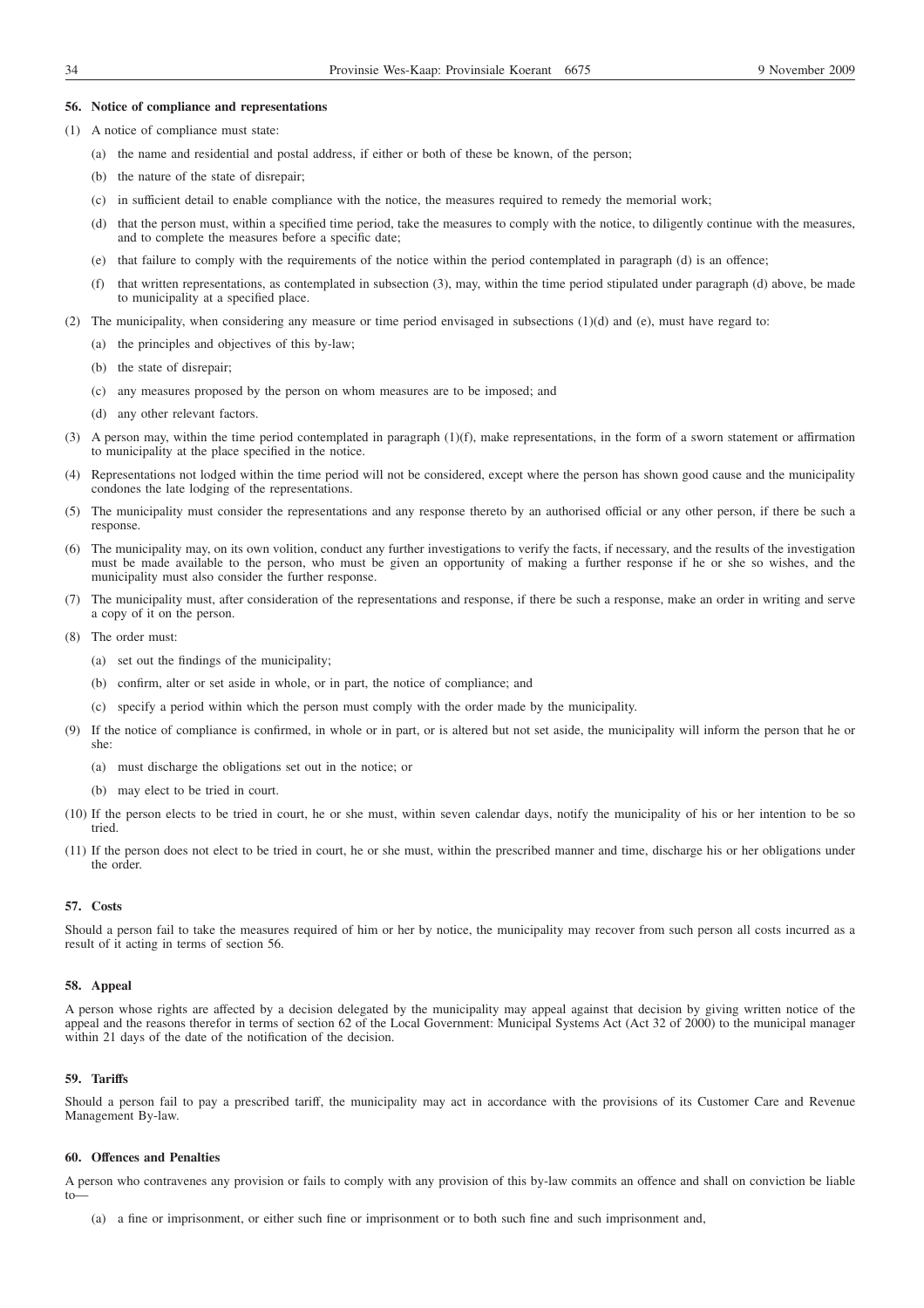- (b) in the case of a continuing offence, to an additional fine or an additional period of imprisonment or to such additional imprisonment without the option of a fine or to both such additional fine and imprisonment for each day on which such offence is continued and,
- (c) a further amount equal to any costs and expenses found by the court to have been incurred by the municipality as result of such contravention or failure.

### **61. Exemptions**

- (1) Any person may by means of a written application, in which the reasons are given in full, apply to the municipality for exemption from any provision of this by-law.
- (2) The municipality may:
	- (a) grant an exemption in writing and the conditions in terms of which, if any, and the period for which such exemption is granted must be stipulated therein;
	- (b) alter or cancel any exemption or condition in an exemption; or
	- (c) refuse to grant an exemption.
- (3) An exemption does not take effect before the applicant has undertaken in writing to comply with all conditions imposed by the municipality under subsection (2); however, if an activity is commenced before such undertaking has been submitted to the municipality, the exemption lapses.
- (4) If any condition of an exemption is not complied with, the exemption lapses immediately.

### **62. Liaison forums in community**

- (1) The municipality may establish one or more liaison forums in a community for the purposes of developing and maintaining cemeteries and crematoria and promoting the achievement of a healthy environment
- (2) A liaison forum may consist of:
	- (a) a member or members of an interest group, or an affected person;
	- (b) a member or members of a community in whose immediate area a cemetery or crematorium exists;
	- (c) a designated official or officials of the municipality; and
	- (d) the councillor responsible for cemeteries.
- (3) (a) The municipality may, when considering an application for consent, permit or exemption certificate in terms of this by-law, request the input of a liaison forum.
	- (b) A liaison forum or any person or persons contemplated in subsection (2) may, on their own initiative, submit an input to the municipality for consideration.

# **63. Conflict with other legislation**

In the event of any conflict between any provision of this by-law and National and Provincial legislation, standards, policies or guidelines, the National and Provincial legislation, standards, policies or guidelines shall prevail.

### **64. Revocation of by-laws**

The provisions of any by-laws previously promulgated by the municipality or by any of the disestablished municipalities now incorporated in the municipality, are hereby repealed as far as they relate to matters provided for in this by-law, and insofar as it has been made applicable to the municipality by the authorisation for the execution of powers and functions in terms of section 84(3) of the Local Government: Municipal Structures Act, Act 117 of 1998.

### **65. Short title and commencement**

This by-law may be cited as the Cemeteries and Crematoria By-law, and commences on the date of publication thereof in the Provincial Gazette.

9 November 2009 20646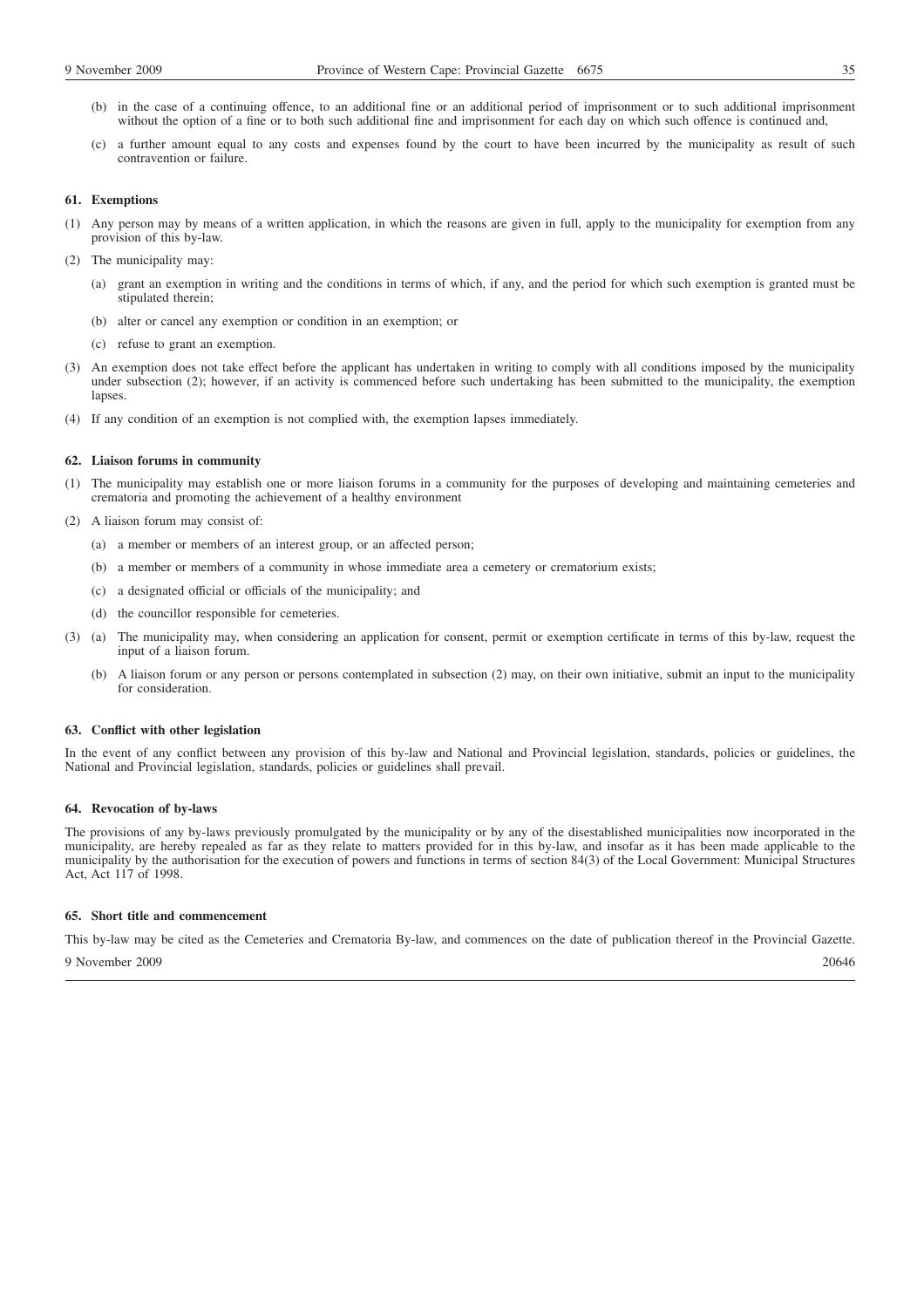# **BERGRIVIER MUNICIPALITY**

# **COMMONAGE BY-LAW**

Under the provisions of section 156 of the Constitution of the Republic of South Africa, 1996, the Bergrivier Municipality enacts as follows:-

### **Tables of contents**

- 1. Definitions
- 2. Purpose and objectives
- 3. Establishment of camps for grazing
- 4. Closing of camps
- 5. Approval to graze animals
- 6. Confinement of stock to camps
- 7. Numbers and condition of animals
- 8. Branding of stock
- 9. Grazing fees
- 10. Infected or contagious animals
- 11. Carcasses of animals
- 12. Prohibited conduct
- 13. Exemptions
- 14. Liaison forums in the community
- 15. Commonage management plan and agreements
- 16. Authentication and service of notices and other documents
- 17. Appeal
- 18. Offences and Penalties
- 19. Conflict with other legislation
- 20. Revocation of by-laws
- 21. Short title and commencement

# **1. Definitions**

**''Act''** means the Animal Identification Act, 2002 (Act 6 of 2002);

''brand'' means any registered mark registered in terms of section 5 (2) of the Act and placed on any animal for any purpose, and includes any representation of a mark intended to be placed on any animals, as the circumstances may require, but does not include any—

- (a) mark made or placed on the horn or hoof;
- (b) mark made with paint on any animal;
- (c) clasp, rivet or tag attached to the ear, or any mark made on such clasp, rivet or tag; or
- (d) notch or hole;

**''commonage''** means land or a portion of land owned by, or under control of, the municipality, which the municipality uses, or in consultation with the community, may be utilised for such other purposes as laid down in a commonage management plan;

**''commonage management plan''** means a plan, developed with due regard to the municipality's Integrated Development Plan and in consultation with the community, which contains guidelines on the sustainable utilisation of the commonage and the preservation of the agricultural potential thereof;

**''depasture''** means to allow an animal to graze on the commonage;

''large stock'' means cattle and equine, and includes any other species of animals which the Minister may by notice in the Gazette declare to be large stock for the purposes of the Act;

**''municipality''** means the Municipality of Bergrivier, established in terms of Section 12 of the Municipal Structures Act, 117 of 1998, and includes any political structure, political office bearer, councillor, duly authorised agent or any employee acting in connection with this by-law by virtue of a power vested in the municipality and delegated or sub-delegated to such political structure, political office bearer, councillor, agent or employee;

**''prescribed''** means prescribed by the municipality;

**''small stock''** means sheep and goats, and includes any other species of animals which the Minister may by notice in the Gazette declare to be small stock for the purposes of this Act;

### **2. Purpose of by-law and objectives**

The purpose of this by-law is to provide for use and management of the commonage in the interests of the community of Bergrivier Municipality and to ensure the sustainable utilisation of the agricultural potential thereof and to protect the infrastructure and resources thereon.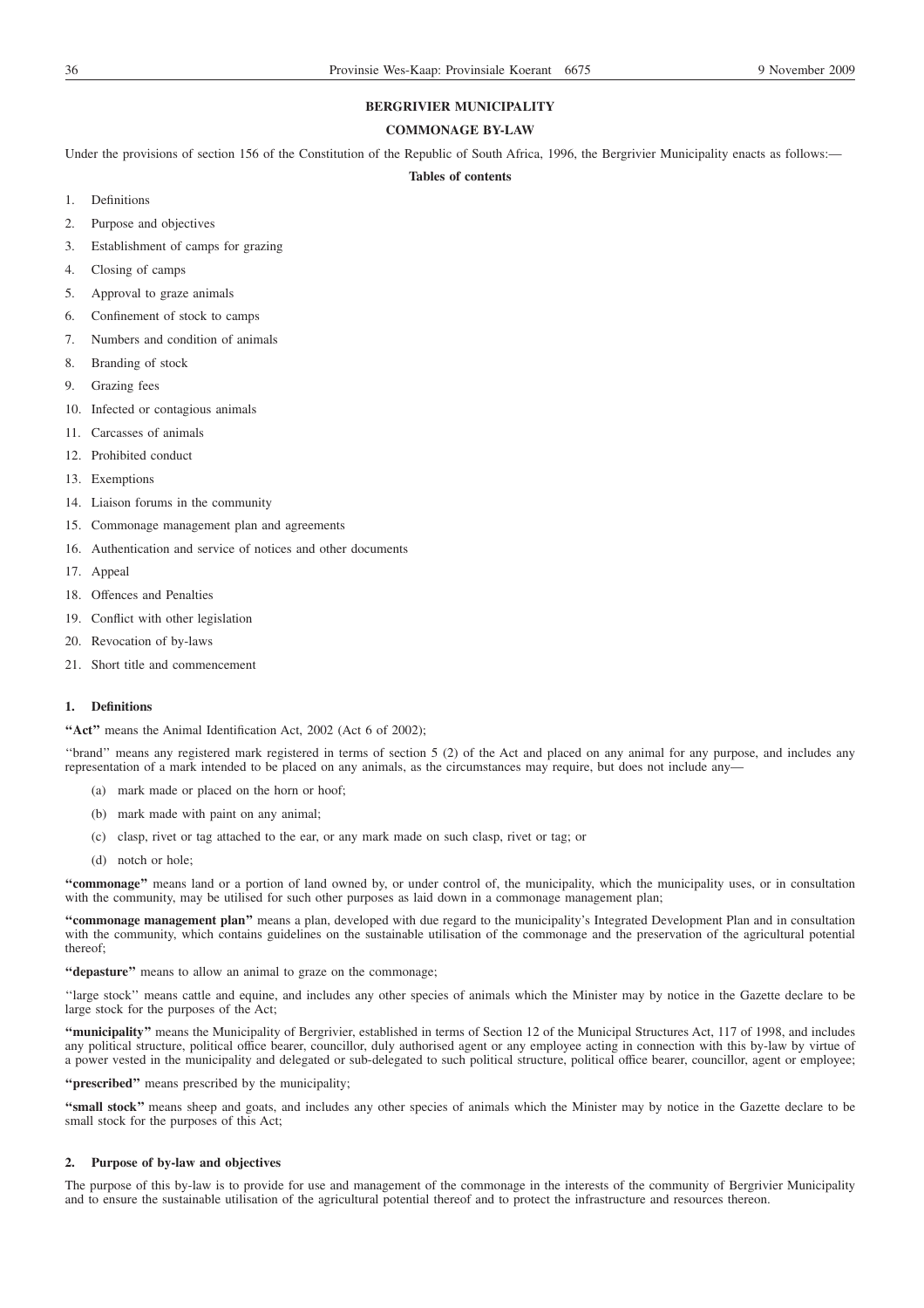#### **3. Establishment of camps for grazing**

- (1) The municipality may reserve and fence off a por- tion of the commonage and establish camps for the grazing of the stock of the residents.
- (2) The municipality may set apart portions of the commonage for the grazing of small stock and large stock.
- (3) The municipality may erect paddocks or enclosures for animals of residents.

### **4. Closing of camps**

- (1) The municipality may, whenever it deems it necessary for a purpose such as, but not limited to, maintenance or allowing a meadow to regenerate grass growth, close and prohibit the grazing of a camp or section thereof on the commonage, during certain periods of the year.
- (2) No person may allow his or her animal to graze in a camp which has been closed by the municipality for whatever purpose or reason.
- (3) The municipality may impound an animal found in a camp which has been closed in terms of subsection (1).
- (4) A person who contravenes subsection (2) commits an offence.

## **5. Approval to graze animals**

- (1) No person may keep or depasture any animal in a camp on a commonage without first having obtained written approval from the municipality.
- (2) A person who wishes to obtain approval must submit the prescribed form to the municipality which may, after considering the following factors, grant approval:
	- (a) for the total number of animals already accommodated in the camps;
	- (b) for the number of animals, and the kind of animal, which he or she wishes to have accommodated in a camp;
- (3) The approval contemplated in subsection (1) may be granted subject to the condition of the meadows (pastures), or the provisions of an approved grazing- or commonage management plan, and any other factor which the municipality deems necessary.
- (4) The right of depasturing is personal only, and no person is entitled to transfer or cede his or her right to another.
- (5) A person who contravenes subsection (1) or fails to comply with any condition imposed in terms of subsection (3), commits an offence.

### **6. Confinement of stock to camps**

- (1) A person depasturing on commonage must confine his or her stock to the camp set apart by the municipality.
- (2) A person who contravenes subsection (1) commits an offence.

## **7. Numbers and condition of animals**

- (1) The municipality may determine the numbers and kinds of animals that may be accommodated on the commonage by a person.
- (2) A person keeping an animal on the commonage must ensure that the animal is in a healthy condition.
- (3) The municipality may require from a person keeping or applying to keep an animal on the commonage to file with the municipality a sworn declaration as to the ownership and condition of the animal.
- (4) A person who—
	- (a) keeps more than the determined number of animals as contemplated in subsection (1) on a commonage;
	- (b) who fails to keep an animal in a healthy condition as contemplated in subsection (2);
	- (c) fails to file a declaration as contemplated in subsection (3); or
	- (d) provides false information to the municipality, commits an offence.

### **8. Branding of stock**

- (1) A person who depastures any stock on the commonage must ensure that all his or her animals are branded in terms of section 7 of the Act.
- (2) No person may keep or depasture any animal on the municipal commonage without it being branded.
- (3) Stock found on the commonage without such branding, may be impounded by the municipality.

### **9. Grazing fees**

- (1) The municipality may determine grazing fees that must be paid to the municipality.
- (2) Should a person fail to pay a grazing fee, the municipality may take such measures as provided for in its Credit Control, Tariffs and Debt Collection By-law.

#### **10. Infected or contagious animals**

(1) No person may graze, bring or leave any stock suffering from, or suspected of being infected with, any contagious or infectious disease, on the commonage.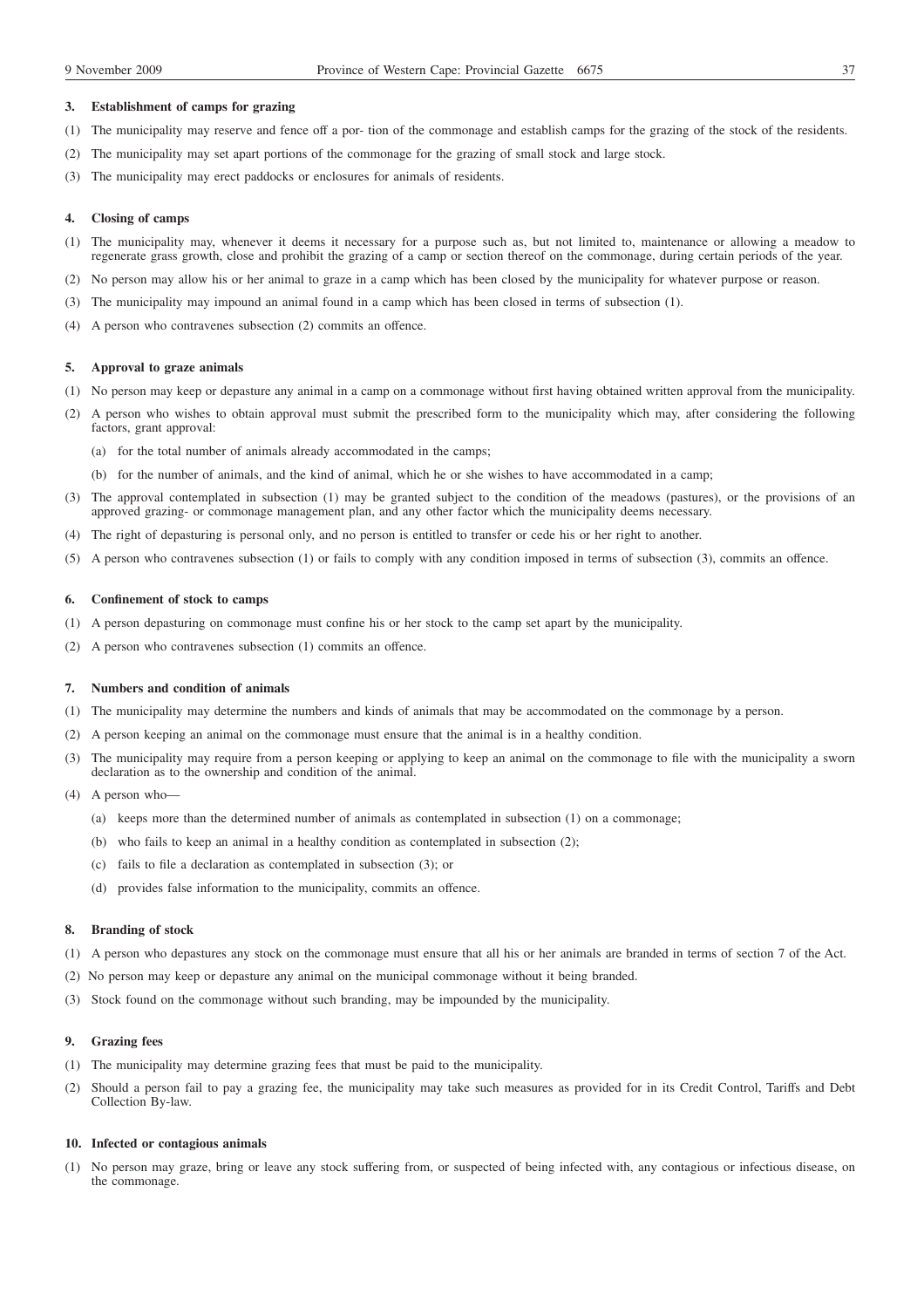- (2) Any stock found on the commonage suspected of being infected with any contagious or infectious disease must, at the cost of the owner, be inspected by a veterinary surgeon, and if he or she finds that the disease is contagious or infectious, he or she may cause such stock to be isolated or destroyed.
- (3) A person who contravenes subsection (1) commits an offence.

#### **11. Carcasses of animals**

- (1) The owner of an animal which has died on the commonage must within 24 hours from discovery of the carcass cause it to be buried, and should he or she fail to do so, the municipality will bury the carcass and claim the expenses from the owner.
- (2) A person who fails to dispose of a carcass as contemplated in subsection (1) commits an offence.

# **12. Prohibited conduct**

- (1) No person may without the prior written consent of the municipality—
	- (a) erect any hut, shelter, kraal, habitation or structure of any kind nor occupy, camp or squat on any portion of the commonage;
	- (b) accumulate, dump or deposit or cause to be accumulated, dumped or deposited on any portion of the commonage any derelict motor cars or other vehicles or machinery or any derelict parts thereof;
	- (c) dig on or remove soil, clay, sand, gravel or boulders from the commonage;
	- (d) make bricks, or erect brick-, lime- or charcoal kilns on the commonage;
	- (e) cut, damage, burn, destroy, gather or remove any plants, shrubs, trees, timber, firewood, brushwood, manure or any grass growing or being upon any portion of the commonage;
	- (f) interfere with or cause damage to any fence, gate, drinking trough, water tap or other appliance or thing, or set fire to the pasture or any bush, tree, shrub on the commonage;
	- (g) make use of any road over the commonage other than roads allowed to be used by the municipality from time to time, and roads that the public have a legal right to use;
	- (h) deposit, or in any way leave, any poison for whatever purpose on the commonage;
	- (i) kill, catch, capture, or hunt, or attempt to kill, any game or birds of whatsoever description on the commonage;
	- (j) set traps of whatsoever description on the commonage;
	- (k) destroy the nests, or remove the eggs or young therefrom, of any birds or water-fowl on the commonage; or
	- (l) fish in any dam, river or any other water on the commonage.
- (2) The municipality may take, or cause to be taken, any steps necessary to rectify any contravention of subsection (1) and may claim the costs incurred by the municipality from the person responsible for the contravention.
- (3) A person who contravenes subsection (1) commits an offence.

#### **13. Exemptions**

- (1) Any person may by means of a written application, in which the reasons are given in full, apply to the municipality for exemption from any provision of this by-law.
- (2) The municipality may—
	- (a) grant an exemption in writing and the conditions in terms of which, if any, and the period for which such exemption is granted, must be stipulated therein:
	- (b) alter or cancel any exemption or condition in an exemption; or
	- (c) refuse to grant an exemption.
- (3) An exemption does not take effect before the applicant has undertaken in writing to comply with all conditions imposed by the municipality under subsection (2). However, if an activity is commenced before such undertaking has been submitted to the municipality, the exemption lapses
- (4) If any condition of an exemption is not complied with, the exemption lapses immediately.

#### **14. Liaison forums in the community**

- (1) The municipality may establish one or more liaison forums in a community for the purposes of—
	- (a) creating conditions for a local community to participate in the affairs of the municipality;
	- (b) encouraging a local community to participate in the affairs of the municipality; and
	- (c) promoting the achievement of a properly controlled and administered commonage.
- (2) A liaison forum may consist of—
	- (a) a member or members of an interest group, or an affected person;
	- (b) a member or members of a community in whose immediate area a commonage has been established;
	- (c) a designated official or officials of the municipality; and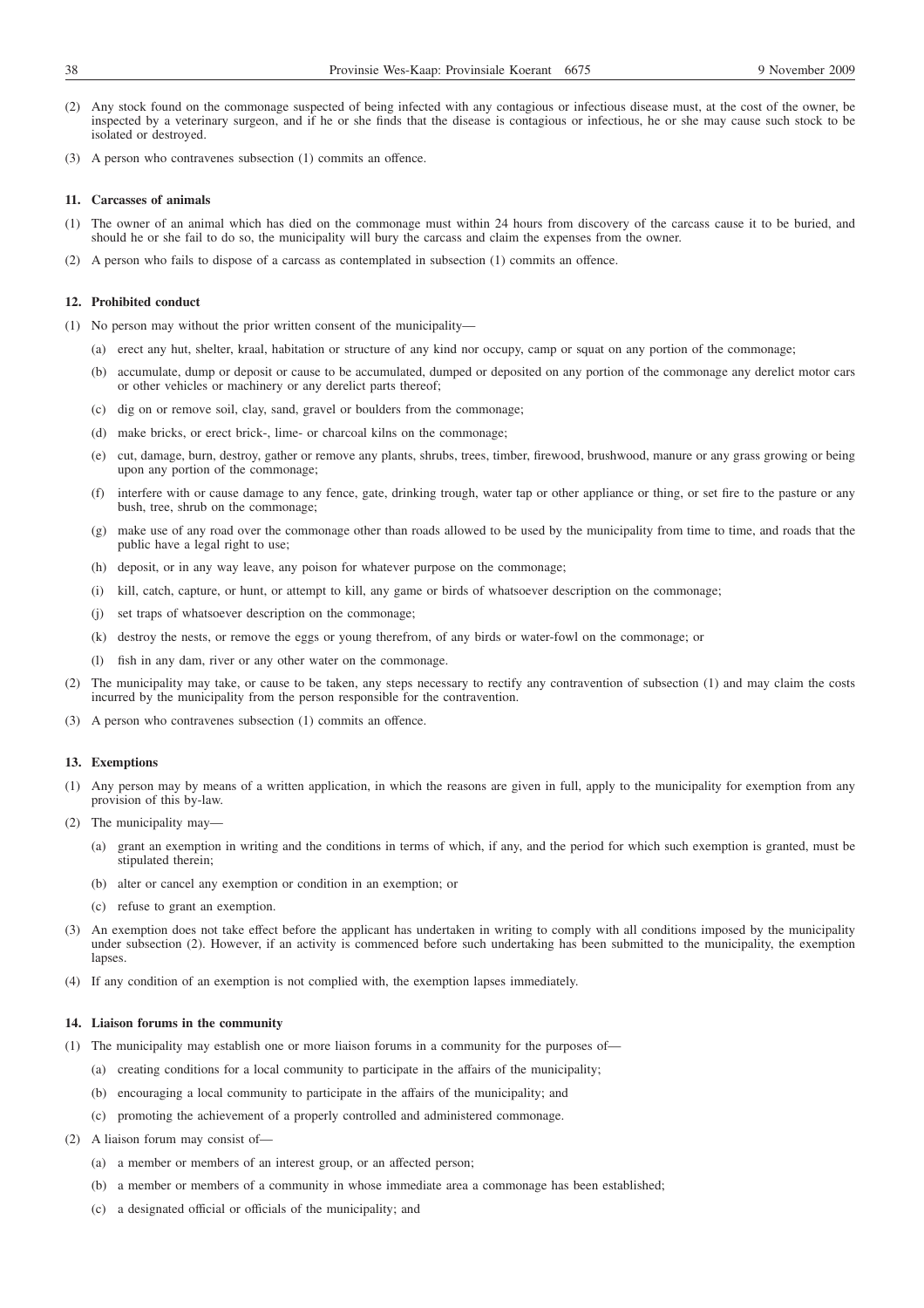- (d) a councillor.
- (3) (a) The municipality may, when considering an application for an approval, or exemption certificate in terms of this by-law, request the input of a liaison forum.
	- (b) A liaison forum or any person or persons contemplated in subsection (2) may, on their own initiative give input to the municipality for consideration.

#### **15. Commonage management plan and agreements**

- (1) The municipality must, within one year after the publication of this by-law, and in consultation with the community, develop a commonage management plan as contemplated in section 1 which plan must be reviewed and adjusted annually as part of the municipality's Integrated Development Plan.
- (2) Subject to the provisions of the Asset Transfer Regulations promulgated in terms of the Municipal Finance Management Act, 2003 (Act 56 of 2003) the municipality may enter into a written agreement with any party regarding the use and management of the commonage or any part thereof.

## **16. Authentication and service of notices and other documents**

- (1) A notice issued by the municipality in terms of this by-law is deemed to be duly issued if an official of the municipality has signed it.
- (2) Any notice or other document that is served on a person in terms of this by-law is regarded as having been duly served—
	- (a) when it has been delivered to that person personally;
	- (b) when it has been left at that person's place of residence or business in the Republic with a person apparently over the age of 16 years;
	- (c) when it has been posted by registered or certified mail to that person's last known residential or business address in the Republic, and an acknowledgment of the posting thereof from the postal service is obtained;
	- (d) if that person's address in the Republic is unknown, when it has been served on that person's agent or representative in the Republic in the manner provided by paragraphs (a), (b) or (c);
	- (e) if that person's address and agent or representative in the Republic is unknown, when it has been posted in a conspicuous place on the land or business premises to which it relates;
	- (f) in the event of a body corporate, when it has been delivered at the registered office of the business premises of the body corporate; or
	- (g) when it has been delivered, at the request of that person, to his or her e-mail address.
- (3) Service of a copy is deemed to be service of the original.
- (4) When any notice or other document is served on the owner, occupier, or holder of any property, or right in any property, it is sufficient if that person is described in the notice or other document as the owner, occupier, or holder of the property or right in question, and it is not necessary to name that person.

#### **17. Appeal**

A person whose rights are affected by a decision of the municipality may appeal against that decision by giving written notice of the appeal and the reasons therefor in terms of section 62 of the Local Government: Municipal Systems Act, Act 32 of 2000 to the municipal manager within 21 days of the date of the notification of the decision.

#### **18. Offences and Penalties**

A person who contravenes any provision or fails to comply with any provision of this by-law commits an offence and shall on conviction be liable  $t_0$ —

- (a) a fine or imprisonment, or either such fine or imprisonment or to both such fine and such imprisonment and,
- (b) in the case of a continuing offence, to an additional fine or an additional period of imprisonment or to such additional imprisonment without the option of a fine or to both such additional fine and imprisonment for each day on which such offence is continued and,
- (c) a further amount equal to any costs and expenses found by the court to have been incurred by the municipality as result of such contravention or failure.

### **19. Conflict with other legislation**

In the event of any conflict between any provision of this by-law and National and Provincial legislation, standards, policies or guidelines, the National and Provincial legislation, standards, policies or guidelines shall prevail.

#### **20. Revocation of by-laws**

The provisions of any by-laws previously promulgated by the municipality or by any of the disestablished municipalities now incorporated in the municipality, are hereby repealed as far as they relate to matters provided for in this by-law, and insofar as it has been made applicable to the municipality by the authorisation for the execution of powers and functions in terms of section 84(3) of the Local Government: Municipal Structures Act, Act 117 of 1998.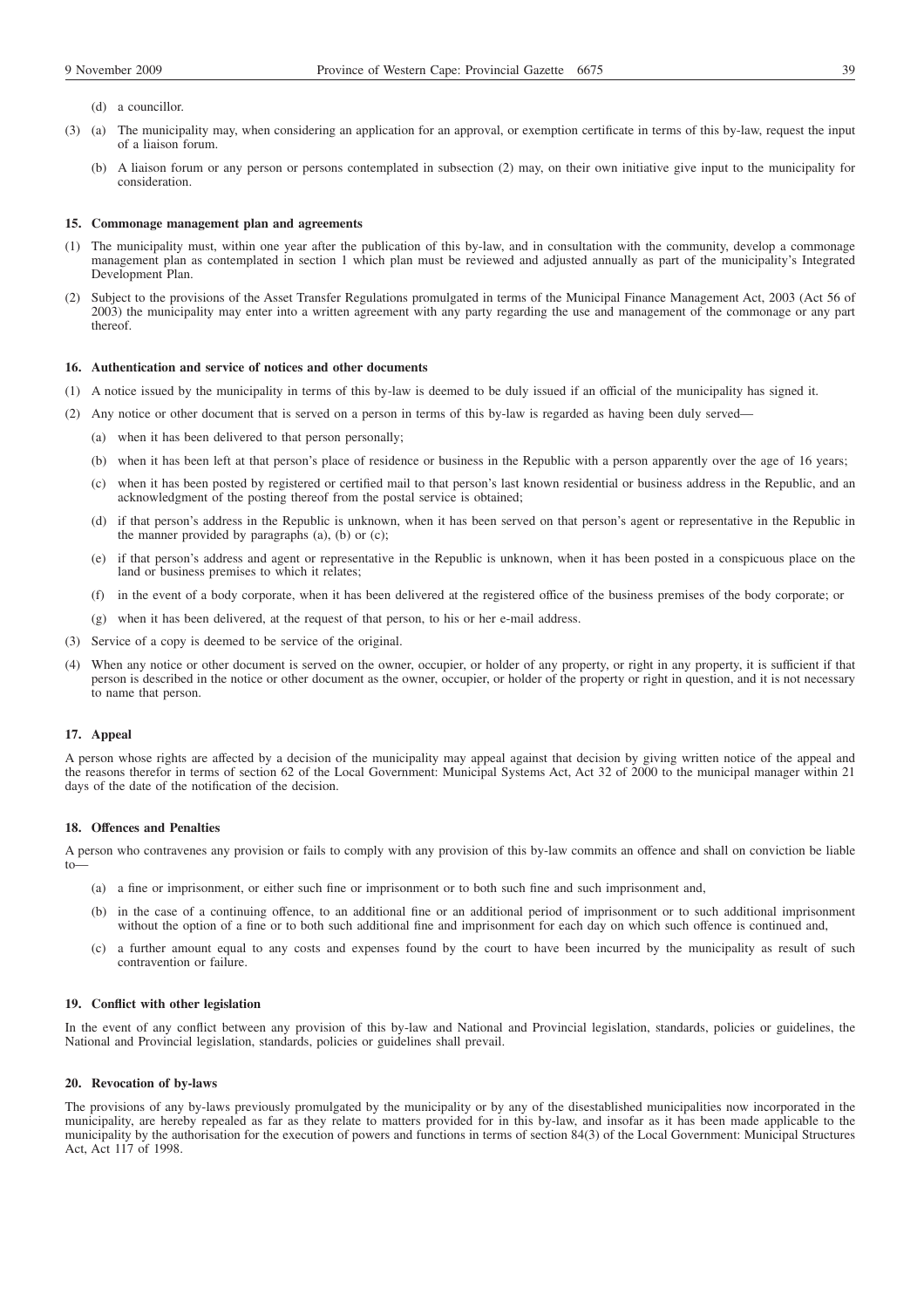## **21. Short title and commencement**

This by-law shall be known as the Commonage By-law and shall come into operation on the date of publication thereof in the Provincial Gazette. 9 November 2009 20647

**BERGRIVIER MUNICIPALITY**

## **CREDIT CONTROL, TARIFFS AND DEBT COLLECTION BY-LAW**

Under section 156 of the Constitution of the Republic of South Africa, 1996, the Bergrivier Municipality, enacts as follows:-

# **TABLE OF CONTENTS**

1. Definitions

# **CHAPTER 1**

## **CUSTOMER CARE PRINCIPLES, OBJECTIVES AND IMPLEMENTATION, AND DIFFERENTIATION**

- 2. Customer care principles, and objectives
- 3. Municipal manager responsible officer
- 4. Differentiation between customers and exemption

# **CHAPTER 2**

# **SUPPLY OF MUNICIPAL SERVICES**

*Part 1:*

*Application for supply and service agreements, deposits, billing and payment, and termination of service agreements*

- 5. Application for supply of municipal services and service agreements
- 6. Deposits
- 7. Billing and payment
- 8. Termination of service agreement

## *Part 2:*

*Non-payment of municipal accounts*

- 9. Arrangements for payments
- 10. Interest on overdue municipal accounts
- 11. Debt collection mechanisms

# *Part 3:*

*Metering equipment and metering of services*

- 12. General provisions
- 13. Metering equipment and measuring of consumption
- 14. Resale of water or electricity

*Part 4:*

*Indigence relief measures*

- 15. Requirements for indigence relief
- 16. Credit given
- 17. Cancellation of registration

#### **CHAPTER 3**

# **TARIFFS**

# *Part 1:*

*General principles, calculation of tariffs for major services*

- 18. General principles
- 19. Calculation of tariffs for major services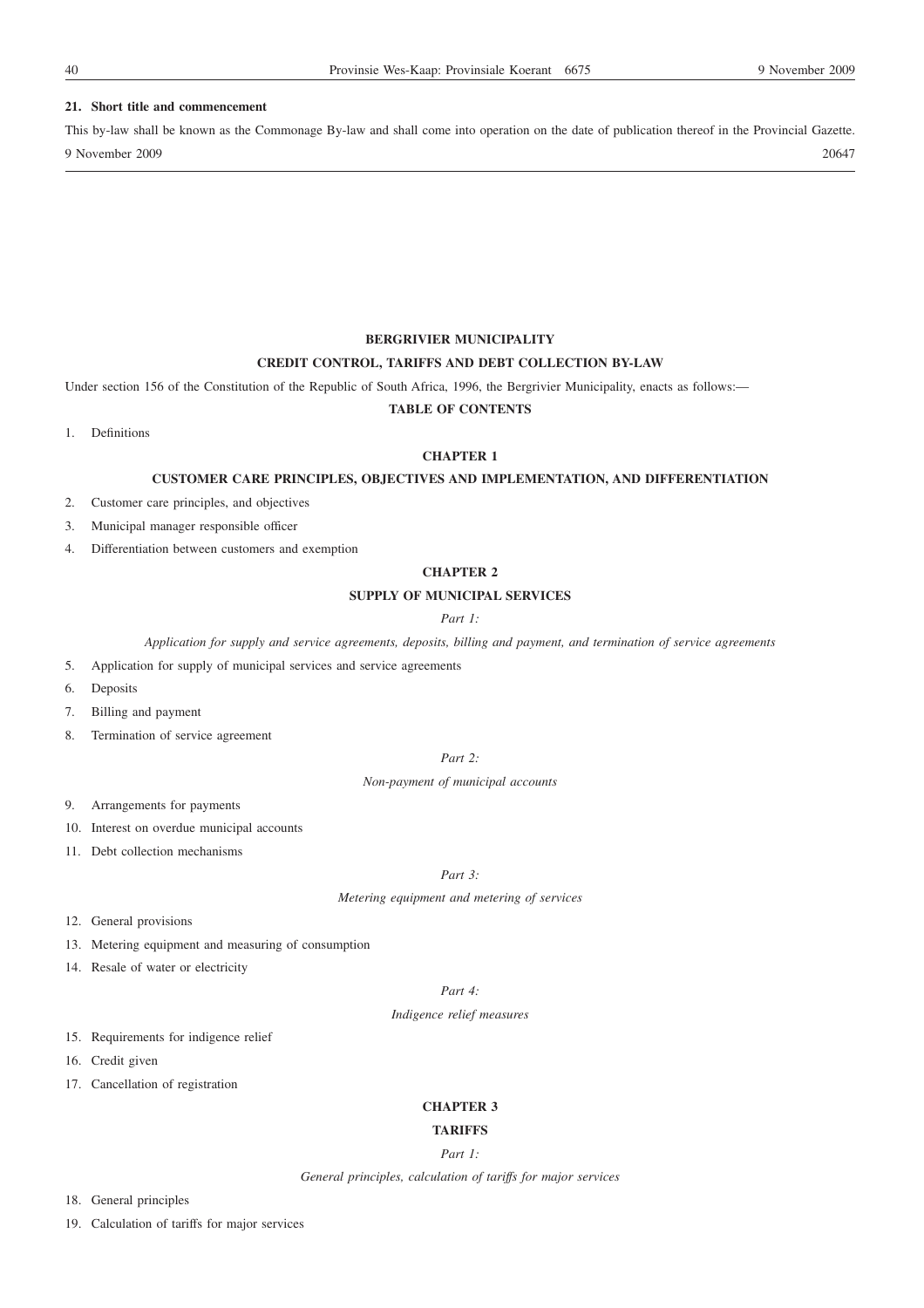## *Part 2:*

*Structure of tariffs for major services, minor tariffs*

- 20. Structure of tariffs
- 21. Electricity
- 22. Water
- 23. Refuse removal
- 24. Sewerage
- 25. Minor tariffs

# **CHAPTER 4**

# **AVAILABILITY CHARGE**

26. Availability charge

# **CHAPTER 5**

# **ENFORCEMENT**

- 27. Municipality's powers to restrict or disconnect supply of services
- 28. Tampering, unauthorised connections and reconnections, and improper use
- 29. Clearance certificate
- 30. Tenders and grants-in-aid
- 31. Power of council to recover costs
- 32. Prima facie evidence
- 33. Abandonment of bad debts, and full and final settlement of account
- 34. Power of entry and inspection
- 35. Authentication and service of orders, notices and other documents

# **CHAPTER 6**

## **MISCELLANEOUS PROVISIONS**

- 36. Right of appeal
- 37. Offences and penalties
- 38. Repeal of by-laws
- 39. Conflict with other legislation
- 40. Short title and commencement

# **1. Definitions**

For the purposes of this by-law, unless the context otherwise indicates—

**''account holder''** means any person who is due to receive a municipal account, which includes a user of pre-paid electricity or water;

**''annual budget''** means the budget approved by the municipal council for any particular financial year, and includes any adjustments to such budget;

"**applicant**" means a person who applies for the supply of municipal services;

**''availability charge''** means a fixed monthly or annual charge levied against the owner of the property which is based on the cost for providing a municipal service to the premises;

**''billing''** means invoicing on a municipal account to an account holder of an amount or amounts payable for rates, metered services, other municipal charges, levies, fees, fines, taxes, or any other amount or amounts payable arising from any other liability or obligation;

**''consumer''** means the occupier of any premises to which the municipality has agreed to supply or is actually supplying municipal services, or if there is no occupier, then any person who has entered into a service agreement with the municipality for the supply of municipal services to such premises, or, if there be no such person, then the owner of the premises, and ''**domestic consumer''** or ''**domestic user''** of municipal services means the person or household to which municipal services are rendered in respect of residential property;

**''consumer price index''** means the consumer price index (CPIX) as determined and gazetted by the South Bureau of Statistics;

**''Council''** means the Council of the Bergrivier Municipality (or any service provider to the municipality);

**''credit control''** means all the functions relating to the collection of revenue;

**''customer management''** means the focusing on the account holder's needs in a responsive and proactive way to encourage payment and thereby limiting the need for enforcement;

**''customer service centre''** means and serves as—

- (a) an office where an applicant may apply for services and enter into a service agreement with the municipality;
- (b) an office where an account holder may settle an account or may make pre-payment for services;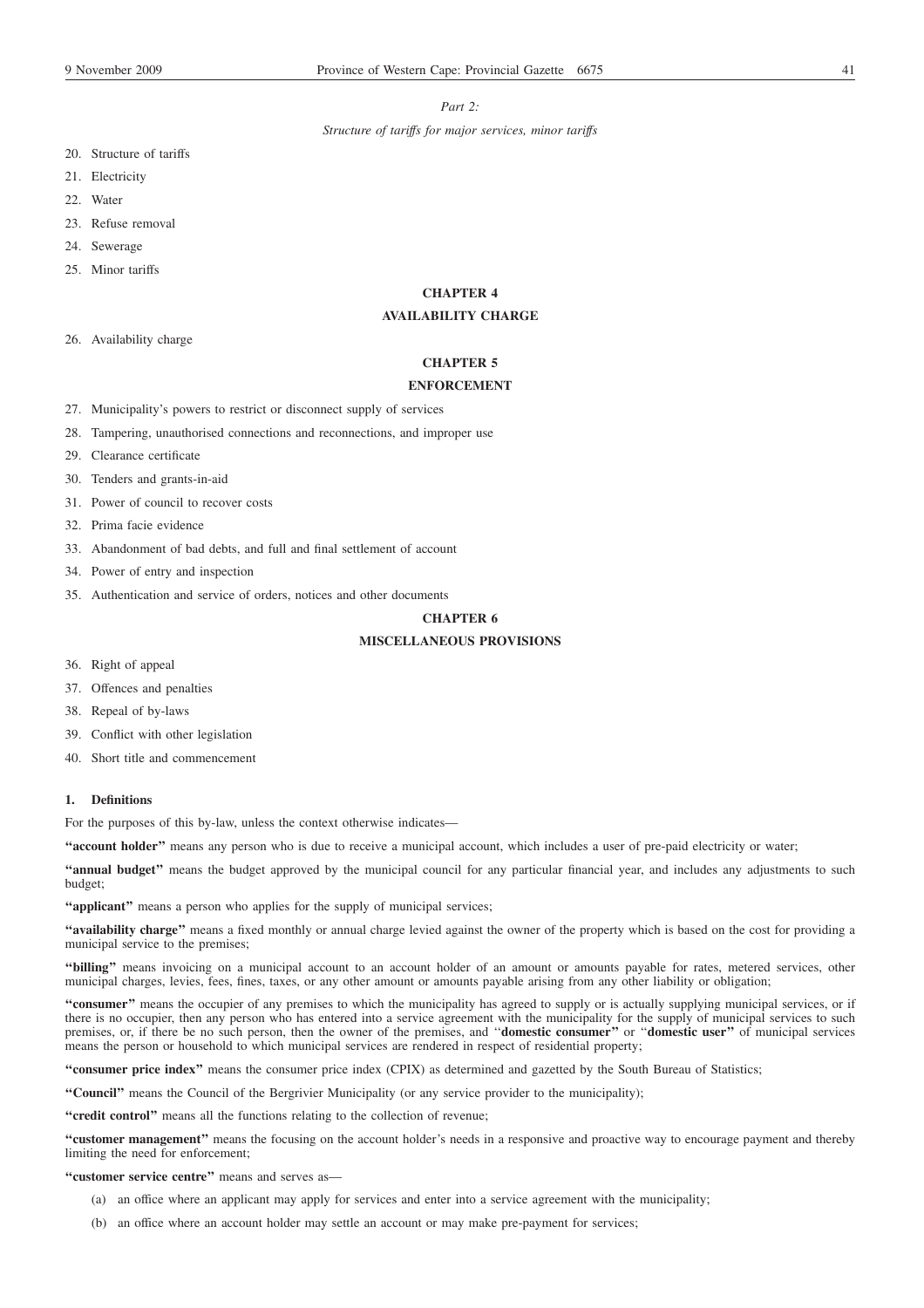- (c) a credit screening point where the credit assessment of an applicant can be processed; or
- (d) an office where an account holder may query or verify accounts and metered consumption, and may communicate grievances, inquiries, recommendations and other relevant issues to the municipality and from where the response from the municipality can be conveyed to the account holder;

**''domestic consumer** or **domestic user''** of municipal services means the person or household to which municipal services are rendered to a residential property;

**''due date''** means the date specified as such on a municipal account for any charges payable and which is the last day allowed for the payment of such charges;

**''interest''** means an amount calculated at a rate determined by the municipality on a municipal account in arrears;

**''land reform beneficiary''**, in relation to a property, means a person who—

- (a) acquired the property through the provision of the Land and Assistance Act, 1993(Act 126 of 1993);
- (b) acquired the property through the provision of the Restitution of Land Rights Act, 1994 (Act 22 of 1994);
- (c) holds the property subject to the Communal Property Associations Act, 1996 (Act 29 of 1996); or
- (d) holds or acquires the property in terms of such other land tenure reform legislation as may be enacted;

**''local community''** or **''community''**, in relation to the municipality, means that body of persons comprising the residents of the municipality, the ratepayers of the municipality, any civic, non-governmental, private sector or labour organisations or bodies involved in local affairs within the municipality, and visitors and other people residing outside the municipality who, because of their presence in the municipality, make use of services or facilities provided by the municipality;

"major services" means those services contemplated in section 17(5);

**''market value''** in relation to a property means the value of the property as determined in accordance with section 46 of the Property Rates Act, 2004 (Act 6 of 2004);

**''minor tariffs''** means all tariffs, charges, fees, rentals or fines levied or imposed by the municipality in respect of services, other than major services provided, and includes services incidental to the provision of the major services.

**''month''** means one of 12 months of a calendar year;

"municipal account" means an account rendered on which is billed an amount or amounts payable to the municipality for rates, metered services, other municipal charges, levies, fees, fines, interest, taxes or any other amount or amounts payable arising from any other liability or obligation;

**''municipal entity''** means—

- (a) a private company referred to in section 86B (1) (a) of the Municipal systems Act. Act 32 of 2000;
- (b) a service utility; or
- (c) a multi-jurisdictional service utility;

**''municipality''** means the Municipality of Bergrivier, and includes any political structure, political office bearer, councillor, duly authorised agent thereof or any employee thereof acting in connection with this by-law by virtue of a power vested in the municipality and delegated or sub-delegated to such political structure, political office bearer, municipality or, agent or employee;

**''municipal manager''** is the person appointed by the municipality in terms of Section 82 of the Municipal Structures Act, 1998 and includes any person:

- (a) acting in such position; and
- (b) to whom the municipal manager has delegated any power, function or responsibility in as far as it concerns the execution of those powers, functions or duties.

**''municipal property''** includes a property owned by a municipal entity;

**''multiple purposes''**, in relation to a property, means the use of a property for more than one purpose;

**''municipal service''** means a service that a municipality in terms of its powers and functions provides or may provide to or for the benefit of the local community irrespective of whether-

- (a) such a service is provided, or to be provided, by the municipality through an internal mechanism contemplated in section 76 of the Municipal Systems Act, 2000 or by engaging an external mechanism contemplated in the said section 76; and
- (b) fees, charges or tariffs are levied in respect of such a service or not;

"municipal tariff" means a tariff for services which the municipality sets for the provision of a service to the local community, such as a tariff set for major services or a minor tariff, and includes a surcharge on such service;

**''occupier''** means any person who occupies any premises or part thereof without regard to the title under which the person occupies, and includes—

- (a) any person in actual occupation of those premises;
- (b) any person legally entitled to occupy those premises;
- (c) in the case of those premises being subdivided and let to lodgers or various tenants, the person receiving the rent payable by such lodgers or tenants whether on the person's own account or as agent for any person entitled thereto or interested therein;
- (d) any person having the charge or management of those premises, and includes the agent of any such person when the person is absent from the Republic of South Africa or his or her whereabouts are unknown; and
- (e) the owner of those premises;

**''officer''** means an employee of the municipality or any other person who is specifically authorised thereto by the municipality to perform any act,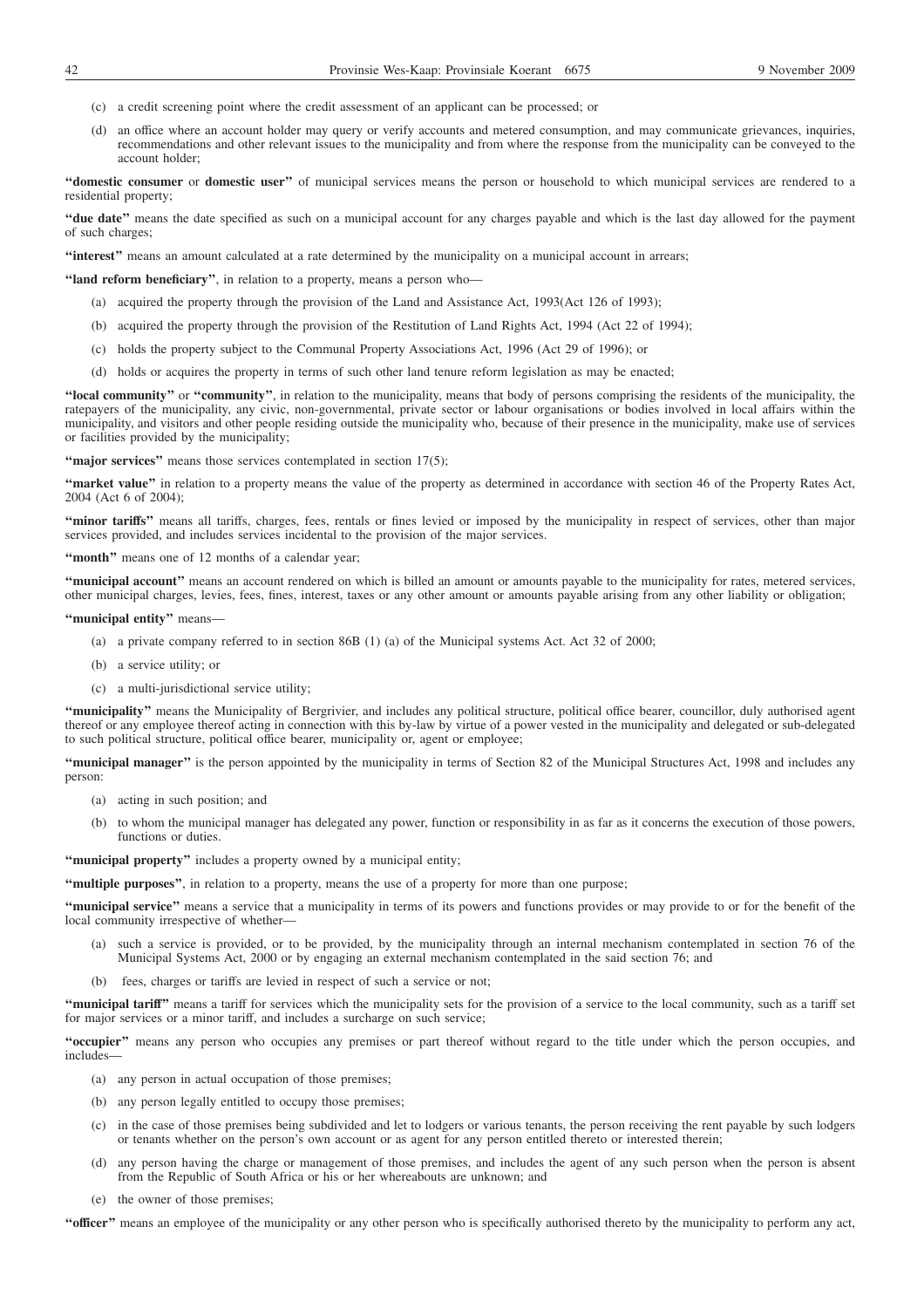function or duty in terms of, or exercise any power under this by-law;

**''organ of state''** means an organ of state as defined in section 239 of the Constitution;

"owner" means-

- (a) a person in whom the legal title to a premises is vested;
- (b) in a case where the person in whom the legal title is vested is insolvent or dead, or is under any form of legal disability whatsoever, the person in whom the administration of and control of such premises is vested as curator, trustee, executor, administrator, judicial manager, liquidator or other legal representative;
- (c) in the case where the municipality is unable to determine the identity of the person in whom the legal title is vested, the person who is entitled to the benefit of such premises or a building thereon;
- (d) in the case of premises for which a lease of 30 years or more has been entered into, the lessee thereof;
- (e) in relation to—
	- (i) a piece of land delineated on a sectional plan registered in terms of the Sectional Titles Act, 1986 (Act 95 of 1986), and without restricting the above, the developer or the body corporate in respect of the common property; or
	- (ii) a section as defined in such Act, the person in whose name such section is registered under a sectional title deed and includes the lawfully appointed agent of such a person;
- (f) any legal person including, but not limited to—
	- (i) a company registered in terms of the Companies Act, 1973 (Act 61 of 1973), Trust inter vivos, Trust mortis causa, a Closed Corporation registered in terms of the Closed Corporation's Act, 1984 (Act 69 of 1984), a voluntary association;
	- (ii) any Department of State;
	- (iii) any council or Board established in terms of any legislation applicable to the Republic of South Africa; and
	- (iv) any Embassy or other foreign entity; and
- (g) a lessee of municipal property who is deemed to be the owner for the purposes of rendering a municipal account;

**''owner''**, in relation to—

- (a) a property referred to in paragraph (a) of the definition of ''property'', means a person in whose name ownership of the property is registered;
- (b) a right referred to in paragraph (b) of the definition of ''property'', means a person in whose name the right is registered;
- (c) a land tenure right referred to in paragraph (c) of the definition of ''property'', means a person in whose name the right is registered or to whom it was granted in terms of legislation; and
- (d) public service infrastructure referred to in paragraph (d) of the definition of ''property'', means the organ of state which owns or controls that public service infrastructure as envisaged in the definition of ''publicly controlled'', however, the municipality may, for the purposes of the Property Rates Act, 2004 (Act 6 of 2004), regard as the owner of a property—
	- (i) in the case of a property in a trust, but excluding state trust land, a trustee,;
	- (ii) in the case of a property in a deceased estate, an executor or administrator;
	- (iii) in the case of a property in an insolvent estate or in liquidation, a trustee or liquidator;
	- (iv) in the case of a property in the estate of a person under judicial management, a judicial manager;
	- (v) in the case of a property in the estate of a person under curatorship, a curator;
	- (vi) in the case of a property that is subject to a usufruct or other personal servitude, a person in whose name a usufruct or other personal servitude is registered;
	- (vii) in the case of a property that is registered in the name of the municipality and is leased by it, a lessee; and
	- (viii) in the case of a property sold by the municipality and of which possession was given to the buyer pending registration of ownership in the name of such buyer, a buyer;

**''permitted use''**, in relation to a property, means the limited purposes for which the property may be used in terms of any restrictions imposed by a condition of title, a provision of the municipality's town planning or land use scheme, or any legislation applicable to any specific property or properties, or any alleviation of any such restrictions;

**''person''** includes a legal person and an organ of state;

**''preferred customer''** means a person who may be granted special concessions by the municipality;

**''premises''** means any piece of land, the external surface boundaries of which are delineated on—

- (a) a general plan or diagram registered in terms of Land Survey, Act of 1927 (Act 9 of 1927), or in terms of the Deeds Registry, Act of 1937 (Act 47 of 1937); or
- a sectional plan registered in terms of the Sectional Titles Act, 1986 (Act 93 of 1986), which is situated within the area of jurisdiction of the municipality;
- (c) and includes any other land and any building or structure above or below the surface of any land;

**''property''** means—

(a) immovable property registered in the name of a person, including in the case of a sectional title scheme a sectional title unit registered in the name of a person;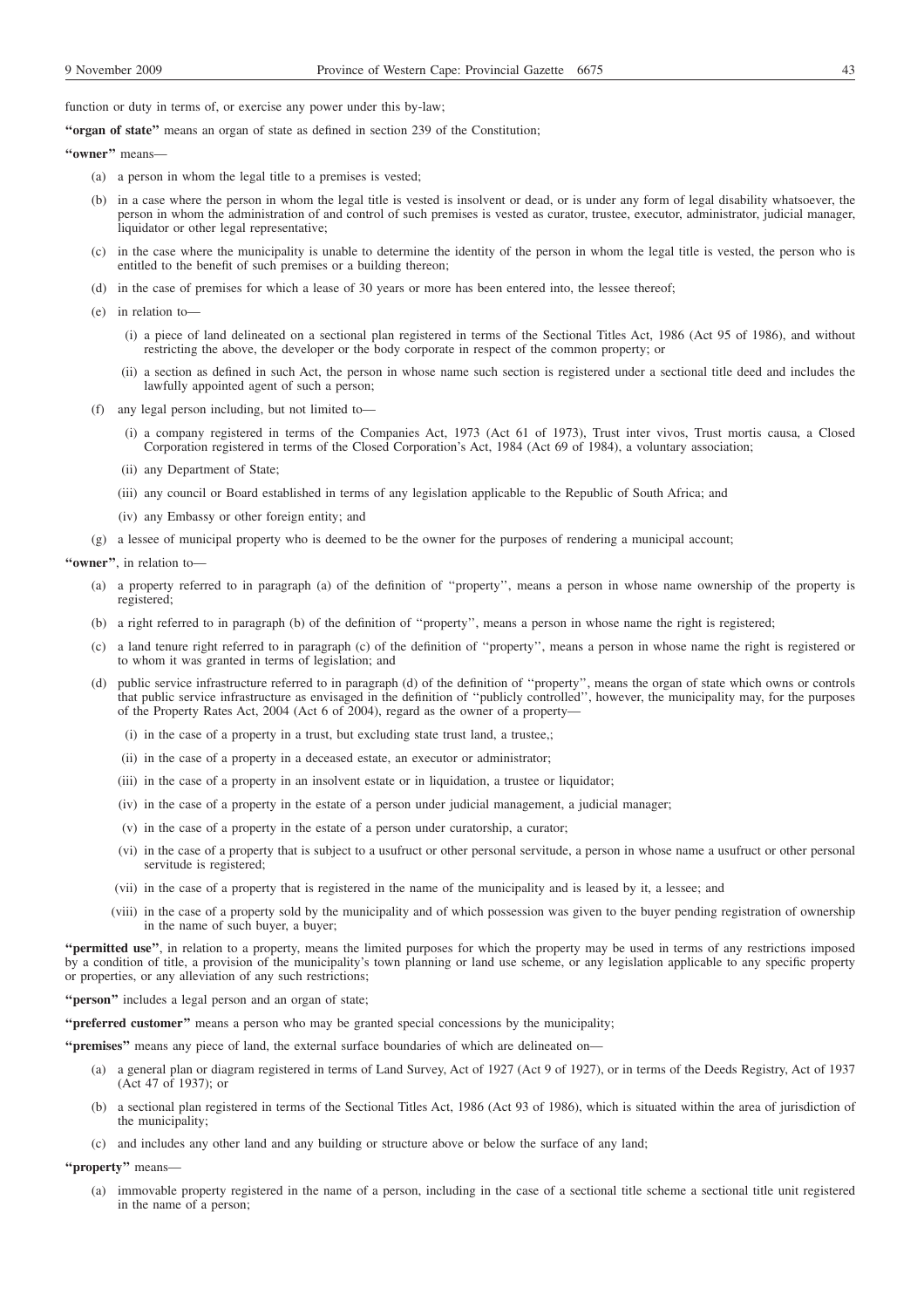- (b) a right registered against immovable property in the name of the person, but excluding a mortgage bond registered against the property;
- (c) a land tenure right registered in the name of a person or granted to a person in terms of legislation, such as a ''land reform beneficiary''; and
- (d) public service infrastructure;

**''publicly controlled''** means owned by or otherwise under the control of an organ of state, including a public entity listed in the Public Finance Management Act, 1999 (Act 1 of 1999), a municipality, or a municipal entity;

**''public service infrastructure''** means publicly controlled infrastructure of the following kinds:

- (a) national, provincial or other public roads on which goods, services or labour move across a municipal boundary;
- (b) water or sewer pipes, ducts or other conduits, dams, water supply reservoirs, water treatment plants or water pumps forming part of a water or sewer scheme servicing the public;
- (c) power stations, power sub-stations or power lines forming part of an electricity scheme serving the public;
- (d) gas or liquid fuel plants or refineries or pipelines for gas or liquid fuel forming part of the scheme for transporting such fuels;
- (e) railway lines forming part of a national railway system;
- (f) communication towers, masts, exchanges and lines forming part of a communication system serving the public;
- (g) runways or aprons at national or provincial airports;
- (h) breakwaters, seawalls, channels, basins, quay walls, jetties, roads, railway or infrastructure used for the provision of water, lights, power, sewerage or similar services of ports, or navigational aids comprising lighthouses, radio navigational aids, buoys, beacons or any other device or system used to assist the safe and efficient navigation of vessels;
- (i) any other publicly controlled infrastructure as may be prescribed by as law; and
- (j) rights of way, easements or servitudes in connection with infrastructure mentioned in paragraphs (a) to (i);

**''revenue''** means all monies due to the municipality and to which the municipality has the right to exact and to enforce payment of, irrespective of the reason for or the origin of its factuality;

**"sectional title scheme"** means a scheme as defined in section 1 of the Sectional Titles Act, 1986 (Act 95 of 1986);

**''tampering''** means any unauthorised interference with the municipality's supply, seals and metering equipment and ''tamper'' has a corresponding meaning;

**''target''** means realistic targets which may be set by the municipality ; and

**''tariffs for major services''** means tariffs set for the supply and consumption or usage of major services;

**''unreliable customer''** includes an account holder, who according to his or her payment record fails to settle his or her municipal account by the due date or who is in arrears with payments due to council or who tampers or interferes with metering equipment, seals or the supply of municipal services.

### **CHAPTER 1**

#### **CUSTOMER CARE PRINCIPLES, OBJECTIVES AND IMPLEMENTATION, AND DIFFERENTIATION**

#### **2. Customer care principles, and objectives**

- (1) The municipality aims—
	- (a) to move progressively towards the social and economic upliftment of the community in harmony with its natural environment;
	- (b) to provide basic services that are affordable to all its people, and specifically to the poor and disadvantaged, provided that, where applicable, service fees, rates, metered services, other municipal charges, levies, fees, fines, interest, taxes or any other amount or amounts payable, arising from any other liability or obligation, are paid for;
	- (c) to engage the active participation of the community in the municipality's affairs, in particular in planning, service delivery and performance management;
	- (d) to provide efficient, effective and transparent administration that conforms to constitutional principles;
	- (e) to ensure that the municipality is financially and economically viable; and
	- (f) to create a harmonious relationship between the municipality and the community through the acknowledgement of reciprocal rights and duties;
- (2) The municipality by this by-law, designs, regulates on and implements a customer care and management system as contemplated in section 95 of the Municipal Systems Act.

### **3. Municipal manager responsible officer**

The municipal manager—

- (a) is responsible to the Executive Mayor for the implementation and enforcement of the provisions of this by-law;
- (b) must, for the purposes of paragraph (a) take the necessary steps to implement and enforce the provisions of this by-law;
- (c) is accountable to the Executive Mayor for the agreed performance targets as approved by the municipality and the Executive Mayor, and for these purposes must-
	- (i) report to the Executive Mayor on matters relating to this by-law, including but not limited to—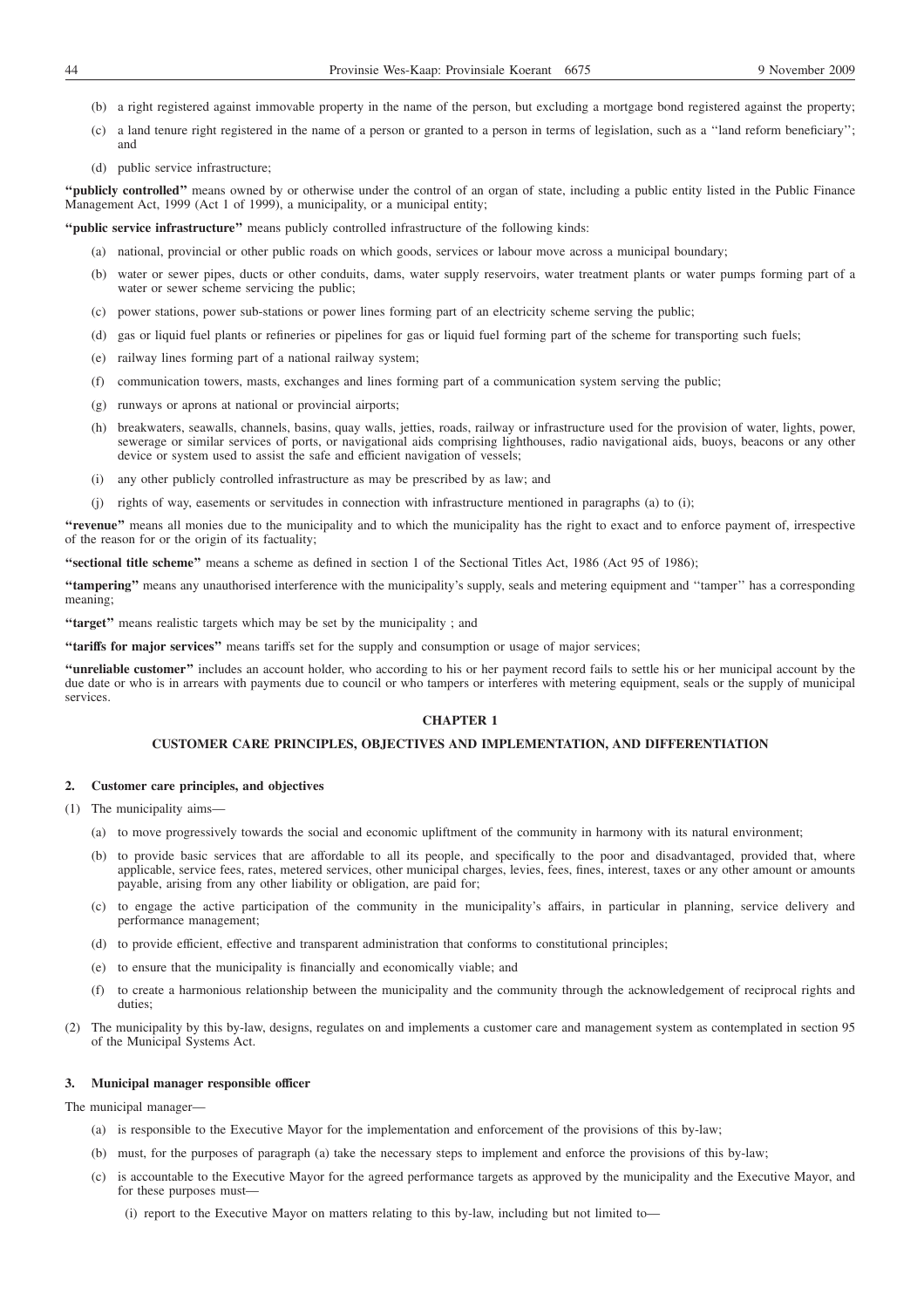- 
- (aa) the effectiveness of administrative mechanisms, resources processes and procedures to collect money that is due and payable to the municipality;
- (bb) billing information, including the number of account holders, accruals, cash-flow, and customer management;
- (cc) the satisfaction levels of account holders regarding services rendered; and
- (dd) the effectiveness of the municipality's indigence relief measures; and
- (ii) encourage and bear on account holders, where needed, to settle outstanding accounts within the ambit of this by-law; and
- (iii) with the consent of an account holder, enter into an agreement with the account holder's employer to deduct from the salary or wages of the account holder—
	- (aa) any outstanding amounts as may be agreed; or
	- (bb) such regular monthly amounts as may be agreed, and may provide special incentives for employers to enter into such agreements, and employees to consent to such agreements.

### **4. Differentiation between customers and exemption**

- (1) In accordance with the principles embodied in the Constitution and sections 74(3) and 75 of the Local Government: Municipal Systems Act, 2000, the municipality may differentiate between different categories of users and consumers in regard to the tariffs which it levies, categories of ratepayers, account holders, customers, debtors, taxes, services, service standards and other matters, however, such differentiation must at all times be reasonable, and must be fully disclosed in each annual budget.
- (2) The municipality may, in writing exempt an account holder, category of account holders, or other persons from complying with a provision of this by-law, subject to any conditions it may impose, if the application or operation of that provision would be unreasonable, however the municipality or its authorised agent may not grant exemption from any section of this by-law that may result in—
	- (a) the wastage or excessive consumption of water or electricity;
	- (b) the evasion or avoidance of water or electricity restrictions;
	- (c) significant negative effects on public health, safety or the environment;
	- (d) the non-payment for services;
	- (e) the installation of pipes and fittings which are not acceptable in terms of the municipality's prescribed standard; or
	- (f) any Act, or any regulation made under it, not being complied with.
- (3) The municipality or its authorised agent may at any time after giving written notice of at least 30 days, withdraw any exemption given under subsection (2).

# **CHAPTER 2**

# **SUPPLY OF MUNICIPAL SERVICES**

#### *Part 1:*

*Application for supply and service agreements, credit screening, deposits, billing and payment, and termination of service agreements*

### **5. Application for supply of municipal services and service agreements**

- (1) Any application for any supply of services to any premises must be made at the municipal offices at least four working days, or such lesser period as may be accepted by the municipality, prior to the service being required and must comply with the conditions determined by the Municipal Manager.
- (2) After the commencement of this by-law only the owner of a property or a person who has written authority from the owner, may apply for municipal services to be supplied to a property.
- (3) No services shall be supplied unless and until application has been made by the owner and a service agreement in the format prescribed by the municipality has been entered into and a deposit provided for in section 6 has been paid.
- (4) Upon receipt of an application for services the municipality must notify the applicant of the different levels of services and the tariffs payable in respect of each level of service.
- (5) The municipality shall only be responsible to provide a specific level of services if it already provides such level of services in the ordinary run of matters and if it has the capacity to provide such level of services.
- (6) Where the municipality—
	- (a) refuses to provide a specific level of services;
	- (b) is not in a position to provide such a level of service on the date it is requested;
	- (c) is not in a position whatsoever to provide such a level of service, it must notify the applicant within a reasonable time of its inability to provide the service, the reasons therefor and if applicable, when the municipality will be in a position to provide such service.

### **6. Deposits**

- (1) On approval of the application and before the service is made available, the municipality may require the applicant—
	- (a) to deposit for municipal services with the municipality a sum of money;
	- (b) to provide any other form of security; or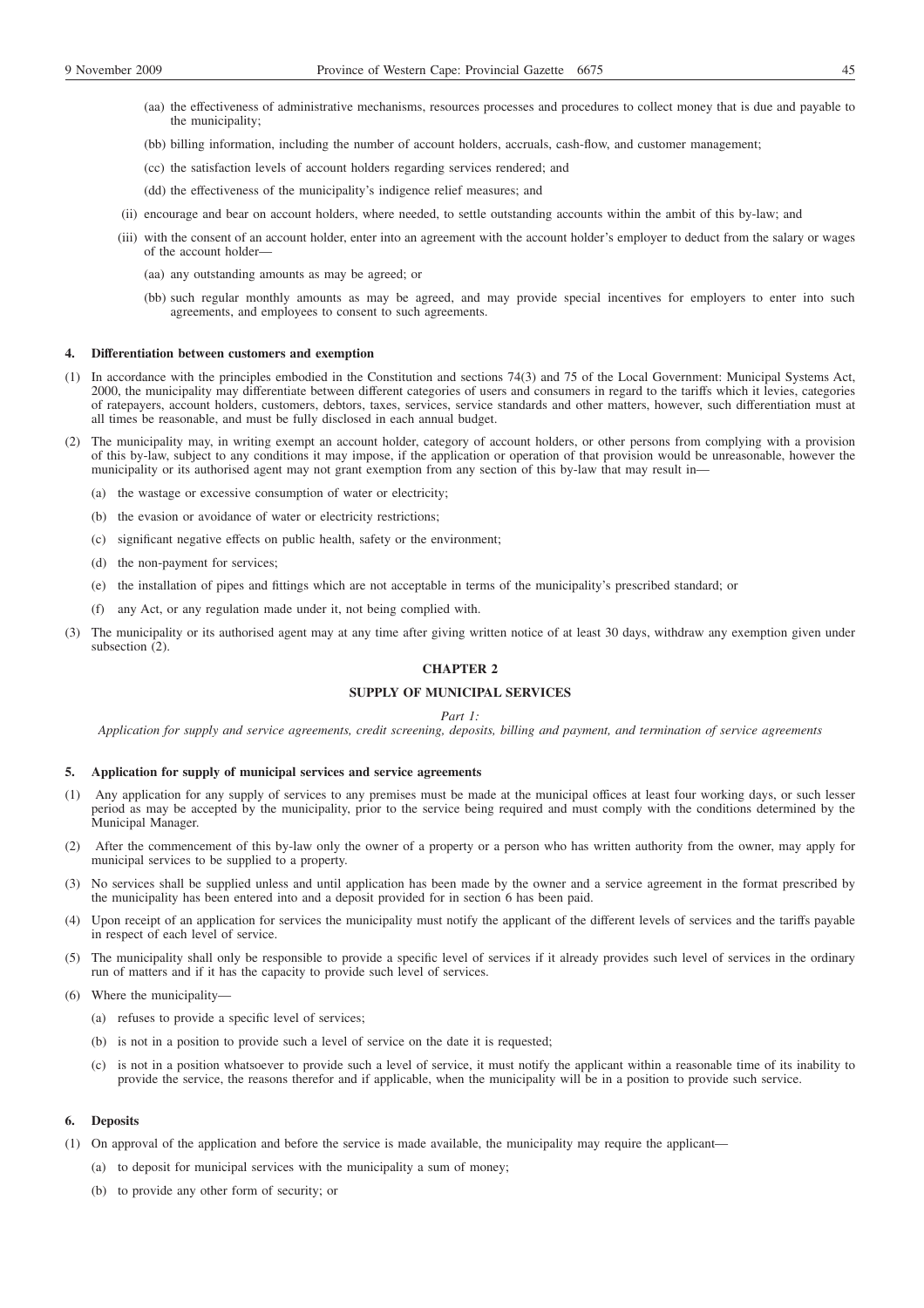- (c) to agree to special conditions regarding payment of the municipal account, and monies so deposited with the municipality serve as security.
- (2) The amount payable as deposit shall be determine as part of the municipality's tariff policy and may be determined for different kinds of consumers.
- (3) The director: Financial Services may, in respect of preferred clients, grant a relaxation of the conditions applicable to deposits as contemplated in subsections (1) and (2), and may in the case of services being suspended or restricted, decide to increase the deposit for re-connection.
- (4) Upon the suspension of services, the deposit, minus any payments due to the municipality, must be refunded to the account holder.
- (5) The municipality is not liable for interest payable on deposits held.

### **7. Billing and payment**

- (1) The account holder must pay all amounts due to the municipality as reflected in the municipal account, and the onus is on the account holder to verify the accuracy of such account.
- (2) An account holder must pay for metered services, and must pay the rates, other municipal charges, levies, fees, fines, interest, taxes or any other liability or obligation from the date of origin of such municipal charges until the written termination of the services.
- (3) An account holder—
	- (a) must, where possible, be rendered one account, on which the due date for settlement of the total amount owing is reflected, subject to the provisions of subsection (14); and
	- (b) must be billed monthly in cycles of approximately 30 days.
- (4) Payment must be received on or before the close of business on the due date.
- (5) Payment made via electronic media or any of the service providers appointed by the municipality to receive payments on its behalf, should be made at least four working days before the due date to enable the payment to be processed, and interest accrues should the municipality receive payment after the due date.
- (6) Where the account holder effects payment of an account via a service provider four working days or more before the due date and such service provider fails to furnish the municipality with the relevant payment details, such service provider may be held liable for all charges incurred by the municipality to recover an arrear amount erroneously reflected on the account of the account holder, as well as for interest charges.
- (7) The municipality may estimate the quantity of metered services supplied in respect of a period or periods within the interval between actual successive readings of the meters, which intervals may not exceed 4months, and may render an account to an account holder for the quantity of metered services so estimated.
- (8) If an account holder is dissatisfied with an account rendered for metered services supplied by the municipality, such account holder may, prior to the due date stipulated therein object to the account, setting out reasons for such dissatisfaction.
- (9) Should any dispute arise as to the amount owing by an account holder, and subject to the provisions of section 102 of the Local Government: Municipal Systems Act, 2000 (Act 32 of 2000), the account holder must notwithstanding such dispute proceed to make regular payments by the due date based on the calculation of the average municipal account for the preceding three months prior to the arising of the dispute and taking into account interest as well as the annual amendments of tariffs of the municipality.
- (10) An error or omission in any account or failure to render an account does not relieve the account holder of the obligation to pay by the due date.
- (11) If an account holder uses water or electricity for a category of use other than that for which it is supplied by the municipality and is in consequence not charged for water or electricity so used, or is charged for the water or electricity at a rate lower than that at which the account holder should be charged, the account holder is liable for the amount due to the municipality in accordance with the prescribed charges in respect of-
	- (a) the quantity of water or electricity which the account holder has used and for which the account holder has not been charged; or
	- (b) the difference between the cost of the water or electricity used by the account holder at the rate at which the account holder has been charged and the cost of the water or electricity at the rate at which the account holder should have been charged.
- (12) An account holder is not entitled to a reduction of the amount payable for metered services which are lost due to a fault in the meter, until such time as the provisions of section  $13(8)(c)$  have been met.
- (13) The municipality may—
	- (a) consolidate any separate accounts of an account holder liable for payment to the municipality; and
	- (b) credit any payment by an account holder against any debt of that account holder.
- (14) The owner of property may enter into an agreement with the municipality in terms of which payment for rates is made annually, in which case payment must be made on or before the date determined by the municipality.
- (15) Where an account is not paid in full, any lesser amount offered and accepted by the municipality, shall not be regarded as full and final settlement of the account, unless the municipal manager has accepted in writing such payment as full and final settlement of the account.
- (16) The municipality undertakes to provide and maintain strategically situated payment offices and cashiers throughout the municipal area.

### **8. Termination of service agreement**

- (1) Termination of the service agreement must be in writing to the other party of the intention to do so.
- (2) Where a property is sold, an owner may terminate a service agreement by giving the municipality not less than four working days' notice in writing.
- (3) The municipality may, by notice in writing of not less than 14 working days, advise an account holder of the termination of the agreement for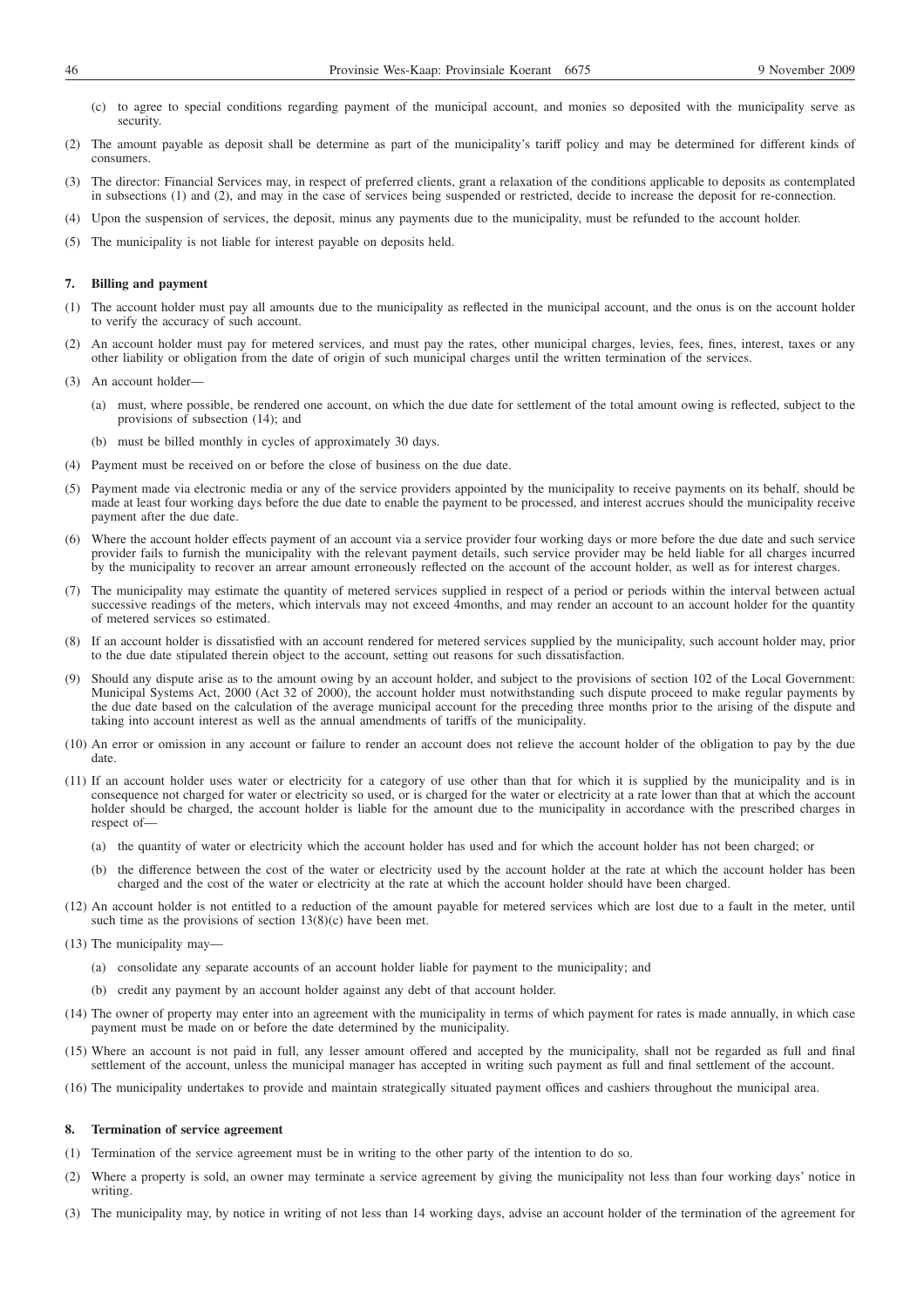a supply of municipal services if—

- (a) the account holder has committed a breach of this by-law and has failed to rectify such breach; or
- (b) the municipality cannot continue to supply the account holder with municipal services, as in terms of an arrangement with another authority supplying municipal services such authority must in future supply municipal services to the account holder.

*Part 2: Non-payment of municipal accounts*

#### **9. Arrangements for payments**

- (1) Should an account holder, before any of the steps have been taken in terms of section 11, not be able to pay the municipal account in full, the account holder may approach the municipality with the aim of making short-term arrangements to settle the account.
- (2) Should an account holder, after any of the steps have been taken in terms of section 13, experience difficulties in paying the municipal account, the account holder may approach the municipality with the aim of making arrangements to settle the account, and the account holder must enter into a written agreement with the municipality to repay to the municipality the outstanding and due amount under the conditions and on a basis determined, by the Municipal Manager,.
- (3) The written agreement must be signed on behalf of the municipality by a duly authorised officer.
- (4) In the instance where arrangements for payment have been made the municipality may—
	- (a) review the deposit;
	- (b) require of an account holder to pay by means of a stop order or debit order;
	- (c) require of an account holder to convert to a pre-paid metering system; or
	- (d) require any other form of security, including personal suretyship by the directors or members of a company, closed corporation, trust or body corporate.

### **10. Interest on overdue municipal accounts**

- (1) The municipality may, charge or recover interest at a rate determined by it in respect of any arrear amounts due and payable.
- (2) Irrespective of the reason for non-payment, or where an arrangement has been made in terms of section 9, interest accrues if an account is unpaid.
- (3) Interest is calculated monthly according to the interest rate approved by the municipality, and a portion of a month is regarded as a month.
- (4) Interest is payable if payment is not received at an office of the municipality or to the credit of the bank account of the municipality at the close of business on the due date.

### **11. Debt collection mechanisms**

- (1) Where appropriate, the municipality must at all times attempt to advise an account holder of an impending disconnection or restriction of a supply, and the following mechanisms may be applied should an account holder fail to settle a municipal account by the due date:
	- (a) delivering or mailing of a final demand and explaining to the account holder the status of the account and the consequences of not paying or concluding an arrangement;
	- (b) informing the account holder verbally, in writing, telephonically, or by electronic means of the overdue amount and the impending disconnection or restriction of services;
	- (c) disconnecting or restricting the supply of municipal services to the premises and the serving of a disconnection or restriction notice on the account holder; or
	- (d) debiting the municipal account of the account holder with all relevant fees or penalties approved by the municipality.
- (2) Where the water- or electricity supply had been disconnected in terms of this section, such supply shall be re-connected only when—
	- (a) all amounts due plus interest are paid in full or an agreement for settlement has been entered into in terms of the municipality's Credit control and Debt Collection Policy; and
	- (b) the fees for disconnection or re-connection as determined in the municipality's Tariff Policy has been paid.
- (3) Where the metered usage is discontinued or restricted and the account holder remains in default of payment, the premises may visited at regular intervals to ensure that metered supply remains discontinued or restricted and where it is found that such services have been re-connected, the municipality shall have the right to—
	- (a) take the steps required in terms of section 31, in which case the account holder remains responsible for the charges or costs for damages incurred;
	- (b) refuse to provide services for a period determined by the municipality; and
	- (c) in the case of a pre-payment meter, to terminated further selling of prepaid services.
- (4) Where a duly authorised officer of the municipality has visited the premises for the purpose of disconnecting or restricting the supply and was obstructed or prevented from effecting such disconnection or restriction, an amount equal to the prescribed fee for a reconnection becomes payable for each visit necessary for the purpose of such disconnection or restriction, subject to a maximum of two such visits during which disconnection or restriction could not be effected.
- (5) The municipality may use any one or more of the following mechanisms to secure full payment of any amounts owing to it:
	- (a) requiring of the account holder to convert to another metering system;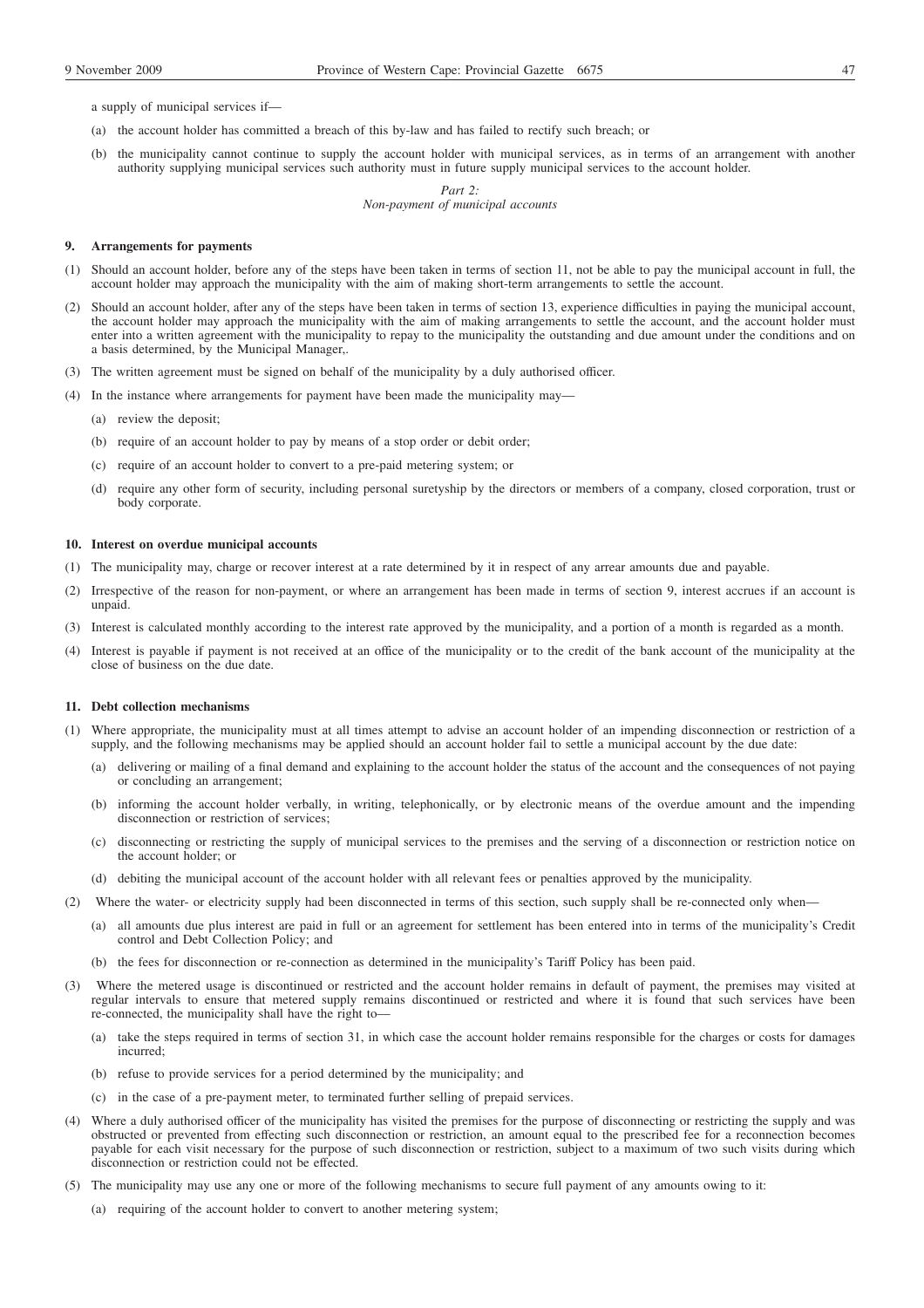- (b) allocating a portion of any pre-paid payment to other debts;
- (c) publishing a list of account holders who remain in default;
- (d) withholding payment of a grant-in-aid and subject to the provisions of section 30, excluding the account holder from the tender process;
- (e) withholding payment on contracts for settlement of the municipal account;
- (f) reviewing and altering the conditions of the service agreement;
- (g) instituting legal proceedings for the recovery of the debt;
- (h) classifying the account holder as an unreliable customer;
- (i) using the services of external debt collection specialists or agencies;
- (j) insisting on conversion to pre-paid metering at the cost of the account holder; or
- (k) employing any other methods authorised by the municipality from time to time to recover arrear amounts.
- (5) The cost of collection, where applicable, is for the account holder's account.
- (6) Subject to the provisions of sections 28 and 29 of the Property Rates Act, 2004 Act 6 of 2004), the right to deny, restrict, disconnect or terminate services due to the non-payment for any rates, metered services, other municipal charges, levies, fees, fines, interest, taxes or any other amount or amounts payable arising from any other liability or obligation prevails notwithstanding the fact that—
	- (a) payment was intended for any specific service; or
	- (b) the person who entered into a service agreement for supply of services with the municipality and the owner are different entities or persons, as the case may be.

*Part 3: Metering equipment and metering of services*

#### **12. General provisions**

The municipality may introduce various metering equipment and may encourage an account holder to convert to a system which will benefit the municipality and account holders.

### **13. Metering equipment and measuring of consumption**

- (1) The municipality must, at the consumer's cost in the form of a direct charge or prescribed fee, provide, install and maintain appropriately rated metering equipment at the point of metering for measuring metered services.
- (2) The municipality reserves the right to meter the supply to a block of shops, flats, tenement-houses and similar buildings for the building as a whole, or for an individual unit, or for a group of units.
- (3) Where any building referred to in subsection (2) is metered by the municipality as a whole
	- (a) the owner may, at own cost, provide and install appropriate sub-metering equipment for each shop, flat and tenement; or
	- (b) the municipality may require the installation, at the account holder's expense, of a meter for each unit of any premises in separate occupation for the purpose of determining the quantity of metered services supplied to each such unit.
- (4) Where the electricity used by consumers is charged at different tariffs, the consumption must be metered separately for each tariff.
- (5) Where sub-metering equipment is installed, accommodation separate from the municipality's metering equipment must be provided where appropriate.
- (6) Except in the case of pre-payment meters, the quantity of metered services used by a consumer during any metering period is ascertained by reading the appropriate meter or meters supplied and installed by the municipality at the beginning and end of such metering period, except where the metering equipment is found to be defective.
- (7) For the purpose of calculating the amount due and payable for the quantity of metered services consumed, the same amount of metered services is deemed to be consumed during every period of 24 hours between readings.
- (8) The following apply to the accuracy of metering:
	- (a) a meter is conclusively presumed to be registering accurately if its error, when tested in the manner prescribed in subsection (13), is found to be within the limits of error as provided for in the applicable standard specifications;
	- (b) the municipality has the right to test its metering equipment, and if it is established by test or otherwise that such metering equipment is defective, the Municipality must—
		- (i) in case of a credit meter, adjust the account rendered; or
		- (ii) in the case of prepayment meters:
			- (aa) render an account where the meter has been under-registering; or
			- (bb) issue a free token where the meter has been over-registering; and
	- (c) the consumer is entitled to have the metering equipment tested by the municipality on payment of the prescribed fee, and if the metering equipment is found not to comply with the system accuracy requirements as provided for in the applicable standard specifications, an adjustment in accordance with the provisions of paragraph (b) and subsection (7) must be made and the aforesaid fee must be refunded.
- (9) No alterations, repairs, additions or connections of any description may be made on the supply side of the point of metering unless specifically approved in writing by the municipal manager.
- (10) Prior to the municipality making any upward adjustment to an account in terms of subsection (8)(b), the municipality must—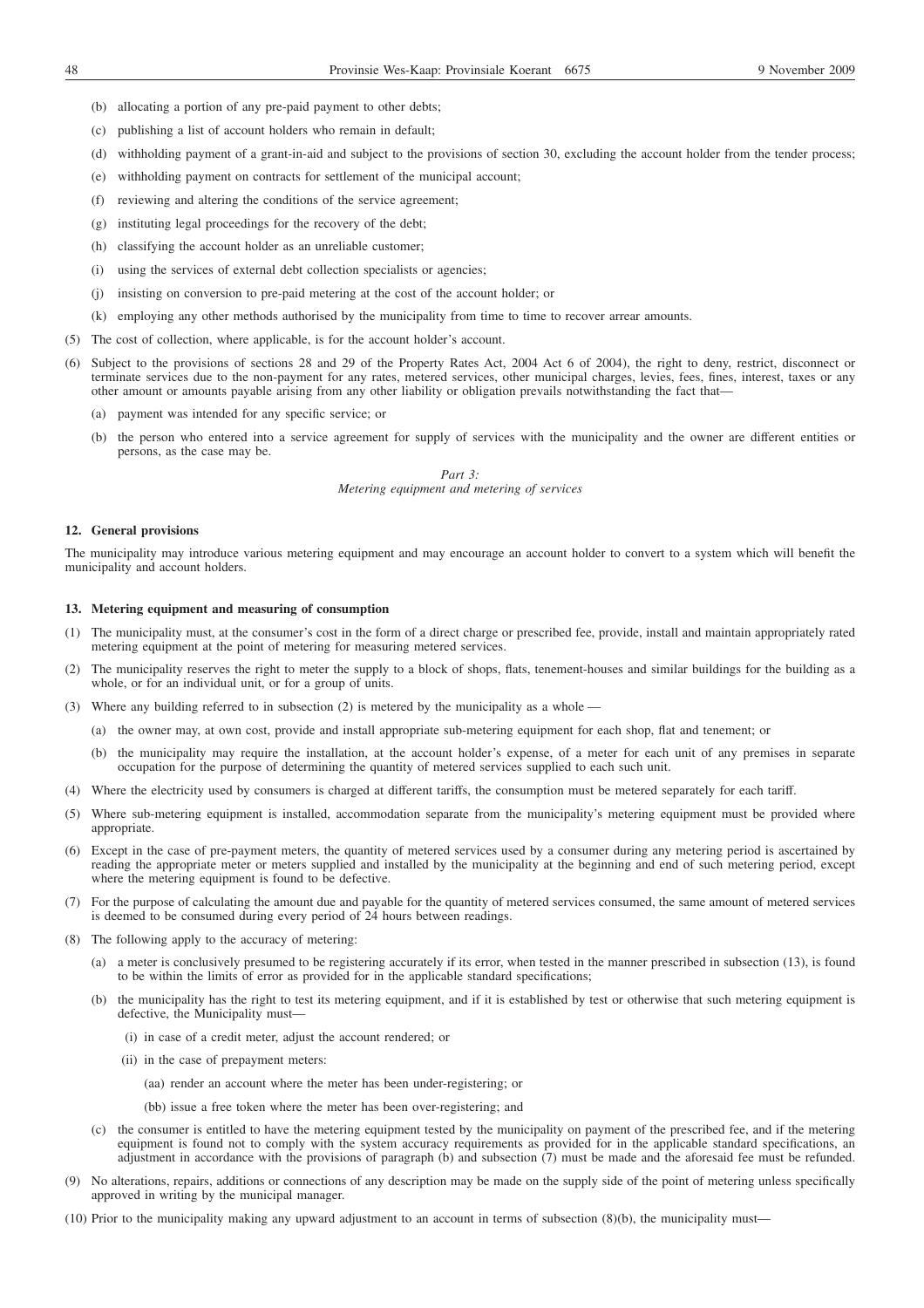- (a) notify the consumer in writing of the monetary value of the adjustment to be made and the reasons therefor;
- (b) in such notification provide sufficient particulars to enable the consumer to submit representations thereon; and
- (c) call upon the consumer in such notice to present it with reasons in writing, if any, within 21 days or such longer period as the municipality may permit, why the account should not be adjusted as notified, and should the consumer fail to provide any representation during the period the municipality is entitled to adjust the account as notified in paragraph (a).
- (11) The municipality must consider any representation provided by the consumer in terms of subsection (10) and may adjust the account appropriately.
- (12) If the Municipal Manager decides that such representation does not establish a case warranting an amendment to the monetary value established in terms of subsection (15), the municipality is entitled to adjust the account as notified in terms of subsection  $(10)(a)$ , and the consumer has the right to appeal the decision of the official in terms of section 62 of the Local Government: Municipal Systems Act, 2000 (Act 32 of 2000).
- (13) Meters are tested in the manner provided for in the applicable standard specifications.
- (14) When an adjustment is made to the consumption registered on a meter in terms of subsection  $(8)(b)$  or  $(8)(c)$ , such adjustment is based either on the percentage error of the meter as determined by the test referred to in subsection (13), or upon a calculation by the municipality from consumption data in its possession, and where applicable, due allowance must be made, where possible, for seasonal or other variations which may affect consumption.
- (15) When an adjustment is made as contemplated in subsection (14), the adjustment may not exceed a period of six months preceding the date on which the metering equipment was found to be inaccurate, however the application of this subsection does not bar a consumer from claiming back overpayment for any longer period where the consumer is able to prove the claim in the normal legal process.
- (16) The municipality may dispense with the use of a meter in case of—
	- (a) an automatic sprinkler fire installation; or
	- (b) special circumstances that may justify such dispensation.
- (17) The municipality may by notice—
	- (a) prohibit or restrict the consumption of metered services—
		- (i) for specified or non-specified purposes;
		- (ii) during specified hours of the day or on specified days or otherwise than during specified hours of the day or on specified days; and
		- (iii) in a specified or non-specified manner; and
	- (b) determine and impose—
		- (i) limits on the quantity of metered services which may be consumed over a specified period;
		- (ii) charges additional to those prescribed in respect of the supply of metered services in excess of a limit contemplated in subparagraph  $(i)$ : and
		- (iii) a general surcharge on the prescribed charges in respect of the supply of metered services; and
	- (c) impose restrictions or prohibitions on the use or manner of use or disposition of an appliance by means of which metered services is used or consumed, or on the connection of such appliance.
- (18) The municipality may limit the application of the provisions of a notice contemplated by subsection (17) to specified areas and classes of account holders, premises and activities, and may provide for the municipality to permit deviations and exemptions from, and the relaxation of any of the provisions.
- (19) To ensure compliance with a notice published in terms of subsection (17), the municipality may take, or by written notice require an account holder at the account holder's expense to take, such measures, including the installation of measuring devices and devices for restricting the flow of metered services as may be necessary.
- (20) In addition to the person by whose act or omission a contravention of or failure to comply with the terms of a notice published in terms of subsection (17) is actually committed, an account holder in respect of the premises to which metered services are supplied is presumed also to have committed the contravention or to have so failed to comply, unless evidence is adduced that the account holder had taken all reasonable steps to prevent such a contravention or failure to comply by any other person, however, the fact that the account holder issued instructions to the other person shall not of itself be accepted as sufficient proof that the account holder took all such reasonable steps.
- (21) The provisions of this section also apply in respect of metered services supplied directly by the municipality to account holders outside its area of jurisdiction, notwithstanding anything to the contrary in the conditions governing such supply, unless otherwise specified in the notice published in terms of subsection (17).
- (22) If action is necessary as a matter of urgency to prevent waste of metered services, refuse or sewerage, damage to property, danger to life, or pollution of water, the municipality may—
	- (a) without prior notice disconnect the supply of metered services to any premises; and
	- (b) enter upon such premises and do emergency work, as it may deem necessary, and in addition by written notice require the account holder to do within a specified period such further work as the municipality may deem necessary.
- (23) The municipality may recover from the account holder the cost of any work undertaken in terms of subsection (22)(b) where such work was undertaken because of an unlawful act or omission by the account holder.
- (24) Before any metered or pre-paid metered supplies which have been disconnected or restricted for non-payment is restored, an account holder must pay all fees and charges as determined by the municipality.
- (25) The municipality may, at the written request of an account holder and on the dates requested by the account holder—
	- (a) disconnect the supply of metered services to the account holder's premises; and
	- (b) upon payment of the prescribed charge for restoration, restore the supply of such services.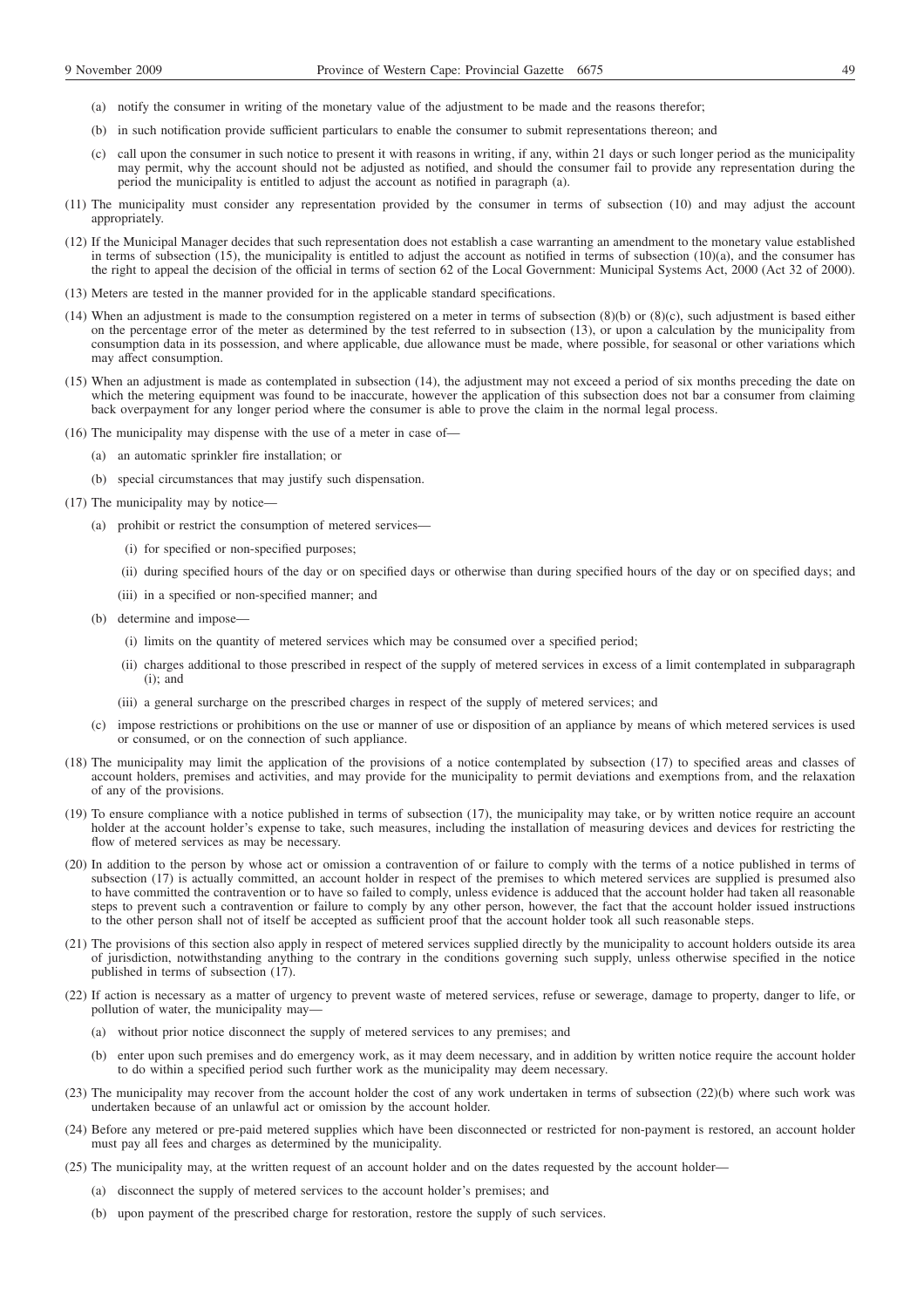- (26) After disconnection for non-payment of an account or a contravention of any provision of this by-law, the prescribed fees must be paid before reconnection is made.
- (27) The following apply to the reading of credit meters:
	- (a) unless otherwise prescribed, credit meters are normally read at intervals of approximately one month and the fixed or minimum charges due in terms of the tariff are assessed accordingly and the municipality is not obliged to effect any adjustments to such charges;
	- (b) if for any reason the credit meter cannot be read, the municipality may render an estimated account, and estimated consumption must be adjusted in a subsequent account in accordance with the consumption actually consumed;
	- (c) when an account holder vacates a property and a final reading of the meter is not possible, an estimation of the consumption may be made and the final account rendered accordingly;
	- (d) if a special reading of the meter is desired by a consumer, this may be obtained upon payment of the prescribed fee; and
	- (e) if any calculating, reading or metering error is discovered in respect of any account rendered to a consumer—
		- (i) the error must be corrected in subsequent accounts;
		- (ii) any such correction applies only in respect of accounts for a period of six months preceding the date on which the error in the accounts was discovered,
		- (iii) the correction is based on the actual tariffs applicable during the period; and
		- (iv) the application of this section does not prevent a consumer from claiming back overpayment for any longer period where the consumer is able to prove the claim in the normal legal process.
- (28) The following apply to prepayment metering:
	- (a) no refund of the amount tendered for the purchase of electricity or water credit is given at the point of sale after initiation of the process by which the pre-payment meter token is produced; provided that this section will only apply to Standard Transfer Specification equipment (STS tokens);
	- (b) copies of previously issued tokens for the transfer of credit to the pre-payment meter may be issued at the request of the consumer;
	- (c) when an account holder vacates any premises where a pre-payment meter is installed, no refund for the credit remaining in the meter is made to the owner by the municipality;
	- (d) the municipality is not liable for the re-instatement of credit in a prepayment meter lost due to tampering with, or the incorrect use or the abuse of, pre-payment meters or tokens;
	- (e) where an account holder is indebted to the municipality for any rates, metered services, other municipal charges, levies, fees, fines, interest, taxes or any other amount or amounts payable arising from any other liability or obligation, the municipality may deduct a percentage from the amount tendered to offset the amount owing to the municipality; and
	- (f) the municipality may appoint vendors for the sale of credit for prepayment meters and does not guarantee the continued operation of any vendor.

### **14. Resale of water or electricity**

- (1) No account holder who is supplied with metered services in terms of this by-law may sell or supply water or electricity to any other person or persons for such use upon any premises other than those in respect of which such agreement is made, or permit or offer such resale or supply to be made, unless prior permission from the municipality has been obtained.
- (2) If the municipality grants the permission referred to in subsection (1), it may stipulate the maximum price at which the water or electricity may be sold and impose such other conditions as it may deem fit.
- (3) Permission referred to in subsection (1) may be withdrawn at any time.
- (4) Where water or electricity is resold for use on the same premises, such resale must be in accordance with the tariff and subject to such conditions as the municipality may impose.

# *Part 4: Indigence relief measures*

#### **15. Requirements for indigence relief**

- (1) To qualify for indigence relief, the following requirements must be met:
	- (a) The applicant must be an account holder;
	- (b) the applicant must, before a date determined by the municipality, apply annually, or at such intervals as determined by the municipality, to be granted the status as a poor household, and for these purposes must—
		- (i) complete and sign the prescribed forms; and
		- (ii) provide any other documentation as may be required by the municipality;
	- (c) the applicant may not be the owner of more than one property and he or she must occupy the property; and
	- (d) the collective household income may not exceed the amount determined by the municipality in terms of subsection (2).
- (2) For the purposes of determining the collective household income as contemplated in subsection (1)(d), the municipality may stipulate an amount, or may determine a maximum amount based on any one or more of the following:
	- (a) consumption of water;
	- (b) consumption of electricity; or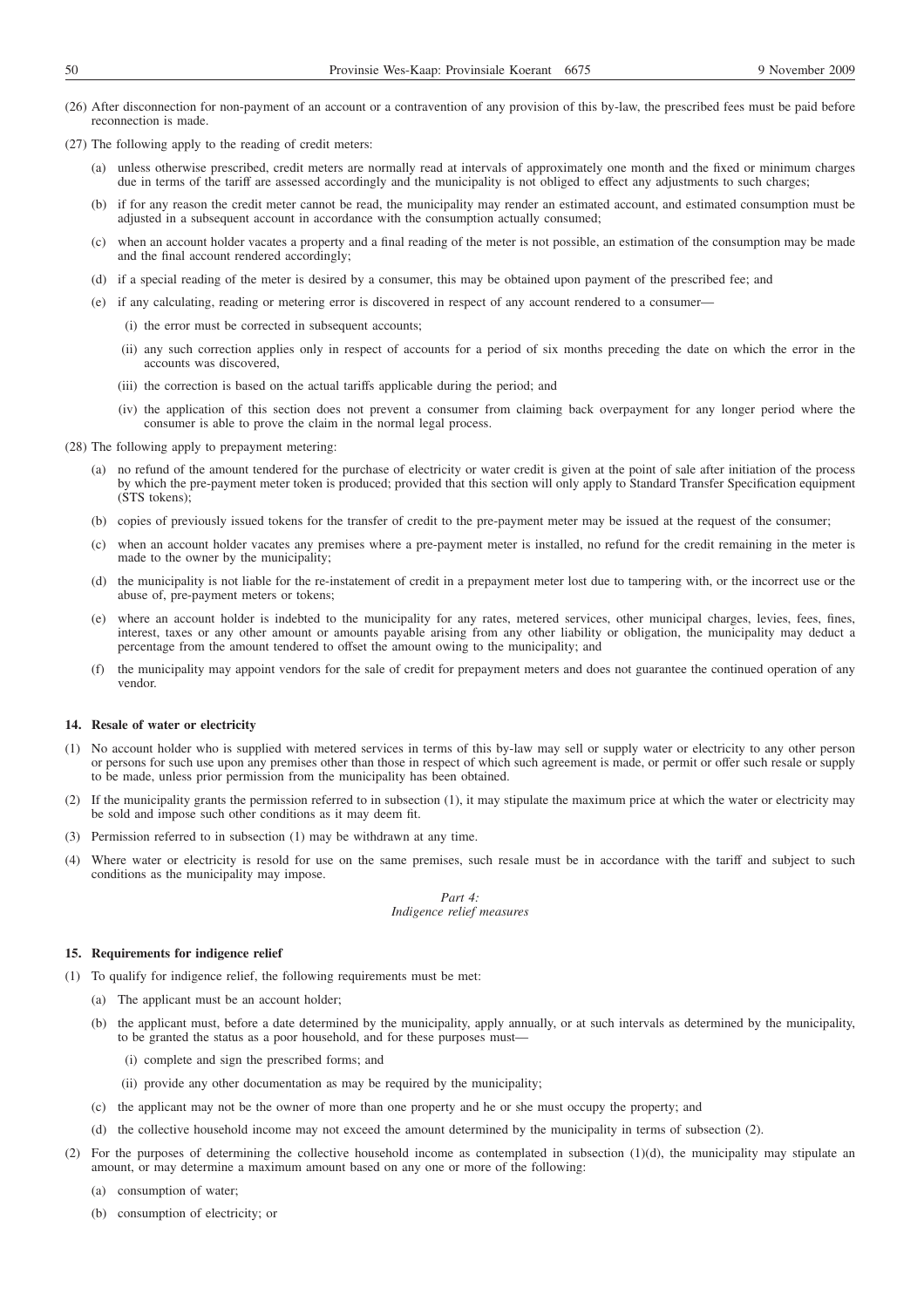(c) the municipal valuation of the property, which valuation may not exceed the value determined by the municipality .

- (3) In the case of a tenant—
	- (a) the tenant must apply in person and may qualify for electricity, water and refuse and sewage charges only, for which charges he or she must receive a municipal account; and
	- (b) the person receiving the rent payable by the tenant whether on the person's own account or as agent for any other person entitled thereto or interested therein, is responsible for rates.
- (4) In the instance where the account holder is deceased, the existing and future accounts of the household must be accepted under the indigence relief measures, on condition that only the surviving spouse or dependent children may apply or benefit.
- (5) The onus is on the head of an indigent household to notify the municipality of any change in the circumstances which causes non-compliance with this section and at the same time furnish all detail with regard to such changed circumstances.

### **16. Credit given**

- (1) Households which qualify for indigence relief measures may receive a credit for some or all of the following as determined by the municipality:
	- (a) a quantity of electricity plus basic fee;
	- (b) a quantity of water plus basic fee;
	- (c) refuse removal charges;
	- (d) sewerage charges;
	- (e) rates; or
	- (f) any other service fees, taxes or charges over and above the rendered services.
- (2) The municipality has the right to review an application for indigence relief on a regular basis and to visit the property mentioned in section 15(1)(c) at any reasonable time for the purposes of verifying the information given in an application.
- (3) The normal rates, fees and charges and the requirement to pay an account will apply should a household account exceed the credit limits approved by the municipality.
- (4) Where it has been established that indigence relief has been granted on the basis of false or fraudulent information supplied, the municipality may withdraw such relief with immediate effect.

#### **17. Cancellation of registration**

- (1) Registration as an indigent household shall be cancelled in the cases mentioned below and such household shall forfeit all assistance granted for the unexpired term for which assistance was granted:
	- (a) where it is found that false information was furnished in the application or other documentation or statements;
	- (b) where the head of the indigent household refuses or fails to furnish the information required in terms of section 15(1)(b) for a period of 30 days after suspension of assistance because of failure to prove qualification for assistance;
	- (c) if it is found that circumstances have changed to such an extent that the indigent household no longer satisfies one or more of the requirements for registration.

# **CHAPTER 3**

### **TA DIFFS**

#### *Part 1:*

*General principles, calculation of tariffs for major services*

### **18. General principles**

- (1) The municipality adopts, subject to subsection (14), sections 21(3)(d) and (e) and 22(5)(d), a two-part tariff structure consisting of a basic charge coupled with a charge based on consumption which tariffs may be adjusted during the financial year when such adjustment is required or approved in terms of national or provincial legislation.
- (2) In setting its annual tariffs the municipality must at all times take due cognisance of the—
	- (a) tariffs applicable elsewhere in the economic region; and
	- (b) impact which its own tariffs may have on local economic development.
- (3) With the exception of the indigence relief measures approved by the municipality, service tariffs imposed by the municipality should be viewed as user charges and not as taxes, and the ability of the relevant consumer or user of the services to which such tariffs relate, to pay for such services, should not be considered as a relevant criterion.
- (4) The municipality must ensure that its tariffs are uniformly and fairly applied throughout the municipal area.
- (5) Tariffs for the following services rendered by the municipality, must as far as possible recover the expenses associated with the rendering of each service concerned, and, where feasible, generate a surplus as determined in each annual budget:
	- (a) supply of electricity;
	- (b) supply of water;
	- (c) sanitation services, including sewerage and waste water disposal services;
	- (d) refuse (solids waste) removal services; or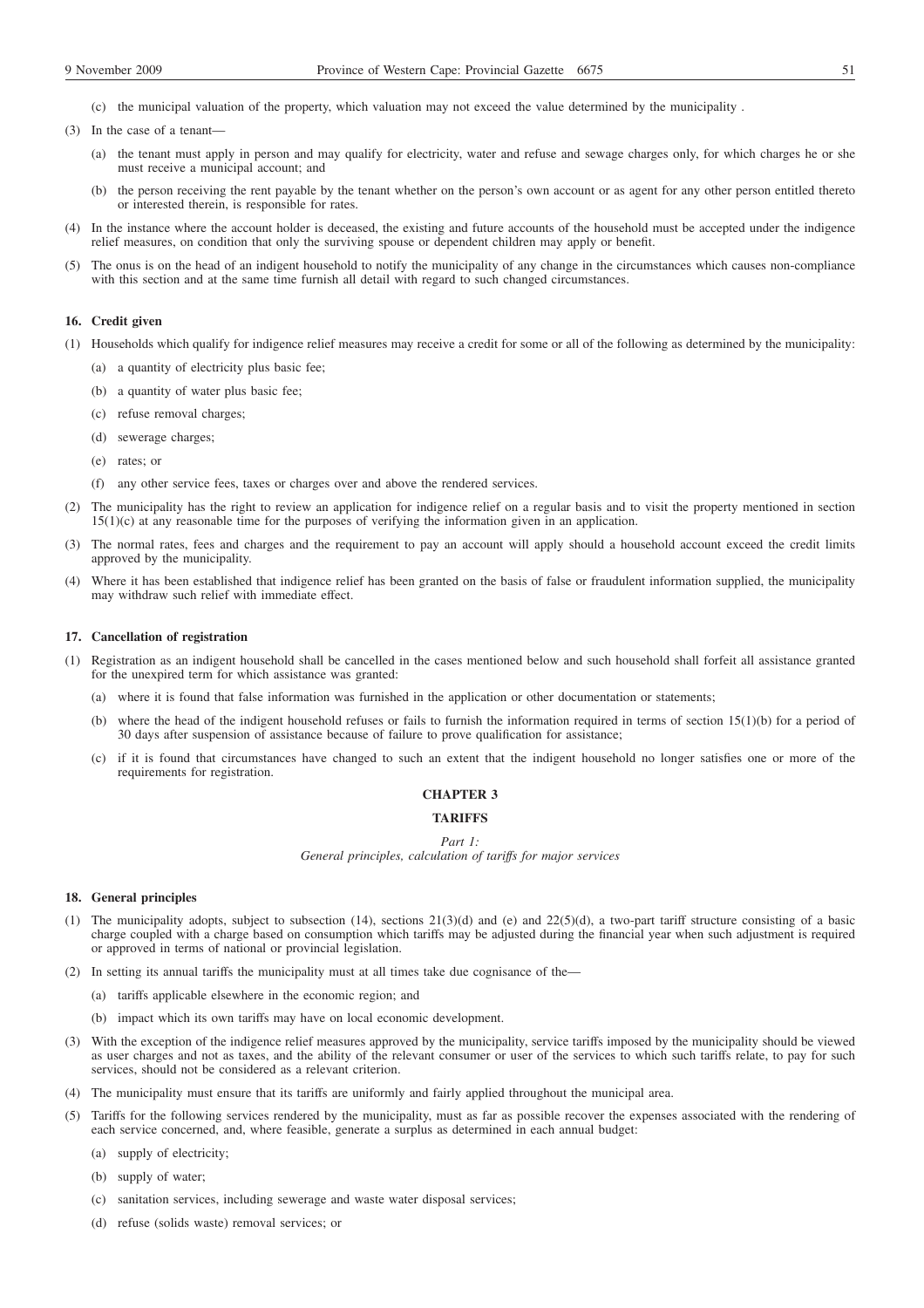- (e) any other services rendered by the municipality.
- (6) The tariff, which a particular consumer or user pays, must be directly related to the standard of service received and the quantity of the particular service used or consumed.
- (7) The municipality must annually review its indigence relief measures, as contemplated in sections 15 and 16, and must set out the—
	- (a) municipality's cost recovery policy in respect of the tariffs which it levies on registered indigents; and
	- (b) the implications of such policy for the tariffs which it imposes on other users and consumers in the municipal region.
- (8) (a) The municipality's tariff policy must be transparent.
	- (b) The extent to which there is cross-subsidisation between categories of consumers or users must be evident to all consumers or users of the service in question.
- (9) The municipality undertakes to—
	- (a) ensure that its tariffs are explained to and understood by all consumers and users affected by this by-law;
	- (b) render its services cost effectively in order to ensure the best possible cost of service delivery.
- (10) In the case of the directly measurable services, namely electricity and water, the consumption of such services must be properly metered by the municipality, and meters must be read, wherever circumstances reasonably permit, on a monthly basis, and the charges levied on consumers must be proportionate to the quantity of the service which they consume.
- (11) In considering the costing of its water, electricity and sewerage services, the municipality must take due cognisance of the high capital cost of establishing and expanding such services, and of the resultant high fixed costs, as opposed to variable costs of operating these services.
- (12) (a) The municipality's tariffs for electricity services are determined to ensure that those consumers who are mainly responsible for peak demand, and therefor for the incurring by the municipality of the associated demand charges from Eskom, have to bear the costs associated with these charges.
	- (b) For the purposes of paragraph (a), the municipality may install demand meters to measure the maximum demand of such consumers during certain periods.
	- (c) Such consumers must pay the relevant demand charge as well as a service charge directly related to their actual consumption of electricity during the relevant metering period.

#### **19. Calculation of tariffs for major services**

In order to calculate the tariffs which must be charged for the supply of the services contemplated in section 18(5), the municipality must identify all the costs of operation of the undertakings concerned, including specifically the following:

- (a) cost of bulk purchases in the case of water and electricity;
- (b) distribution costs;
- (c) distribution losses in the case of electricity and water;
- (d) depreciation expenses;
- (e) maintenance of infrastructure and other fixed assets;
- (f) administration and service costs, including—
	- (i) service charges levied by other departments such as finance, human resources and legal services;
	- (ii) reasonable general overheads, such as the costs associated with the office of the municipal manager;
	- (iii) adequate contributions to the provisions for bad debts and obsolescence of stock; and
	- (iv) all other ordinary operating expenses associated with the service concerned including, in the case of the electricity service, the cost of providing street lighting in the municipal area; and
- (g) the cost of indigence relief measures.

*Part 2: Structure of tariffs for major services, minor tariffs*

#### **20. Structure of tariffs**

- (1) The municipality may—
	- (a) determine the kilowatt-hours of electricity per month and the kilolitres of water which will be provided free of charge to any category of consumer; and
	- (b) consider relief in respect of the tariffs for sewerage and refuse removal for such registered indigent to the extent that the council deems such relief affordable in terms of each annual budget, however, such relief may not be less than a discount as determined by the municipality.
- (2) The tariff for consumption for a pre-paid meter is the same as the ordinary consumption tariffs levied on the category of consumer concerned, and no basic charge is payable on a property where a pre-paid meter has been installed.

#### **21. Electricity**

(1) The various categories of electricity consumers, as set out in subsection (3), are charged at the applicable tariffs, as approved by the municipality in each annual budget.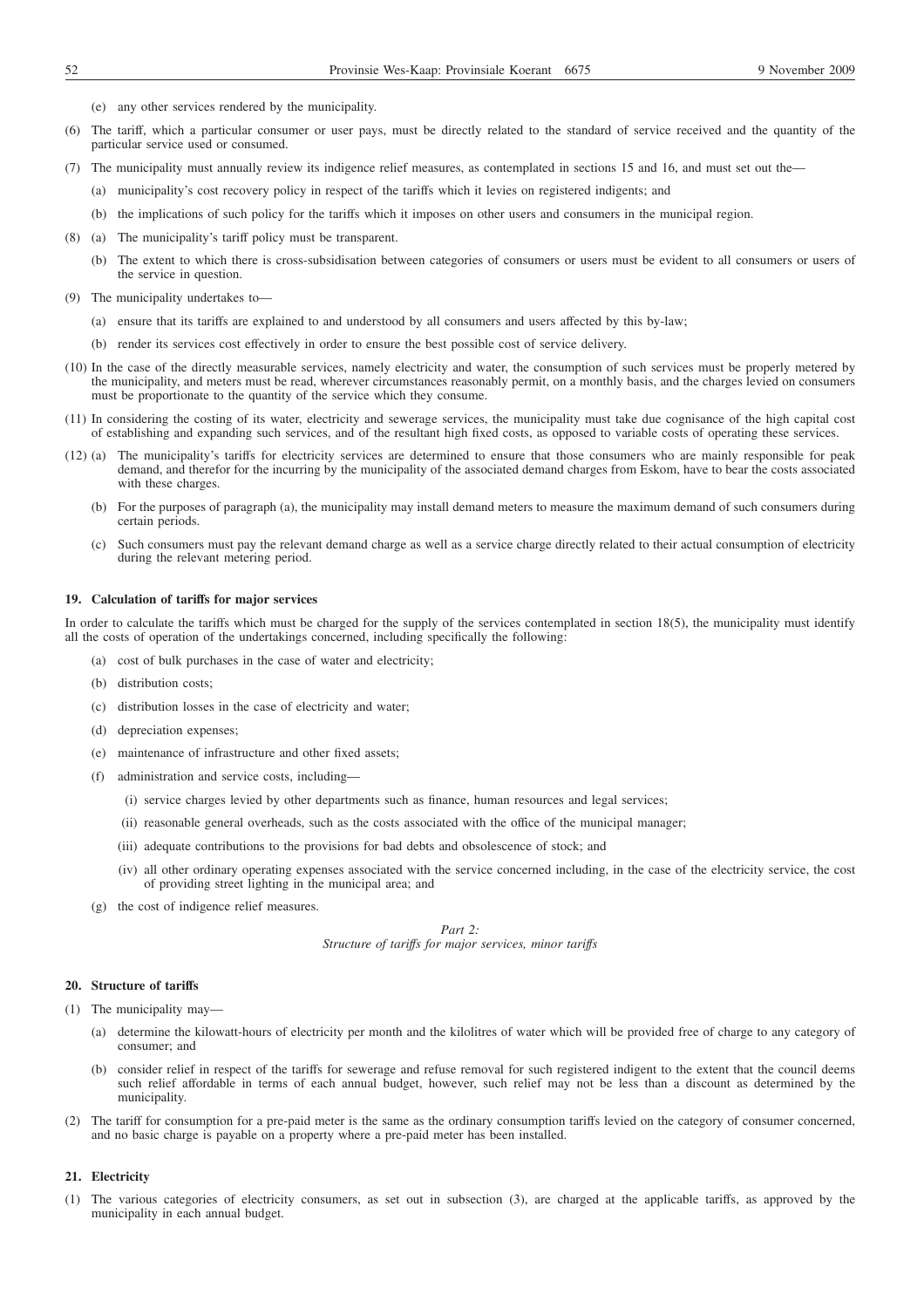- (2) Subject to section 18(1), tariff adjustments are effective in respect of July accounts each year.
- (3) Categories of consumers and charges are as follows:
	- (a) with the exception of a registered indigent, a consumer must be billed for all the electricity consumed at the tariff applicable to the category in which the particular consumer falls.
	- (b) the tariff for domestic consumption of electricity may not exceed such percentage, per kilowatt-hours, as determined by the municipality, of the tariff applicable to other consumers, and all consumers with the same type of connection must pay the same tariff per kilowatt-hour.
	- (c) electricity consumers of a category determined by the municipality must receive free the amount of kilowatt-hours of electricity as determined in terms of section 20(1).
	- (d) a domestic electricity consumer other than a registered indigent and sub-economic (Government subsidised Housing) consumer may additionally be billed a basic charge per meter installed.
	- (e) a commercial, industrial and other non-domestic property may additionally be billed a monthly basic charge per meter installed and, where applicable, a demand charge appropriate to its respective levels of consumption.

### **22. Water**

- (1) The categories of water consumers as set out in subsection (5), are charged at the applicable tariffs, as approved by the municipality in each annual budget.
- (2) Subject to section 18(1), tariff adjustments are effective in respect of July accounts each year.
- (3) The tariff levied for domestic consumption of water escalates according to the volume of water consumed, and will be based on a monthly consumption as determined by the municipality.
- (4) The tariff for non-domestic water consumption is based on monthly consumption as determined by the municipality.
- (5) Categories of consumers and charges are as follows:
	- (a) a domestic water consumer registered as an indigent with the municipality must receive free the first six kilolitre of water consumed per month, thereafter a tariff as determined by the municipality is applicable on metered water consumption.
	- (b) all other domestic consumers are charged for actual water consumption at a stepped tariff per kilolitre as determined by the municipality.
	- (c) the tariff applicable to domestic consumption of water may not exceed such percentage per kilolitre as determined by the municipality, of the tariff applicable to other consumers and all other consumers, including businesses, industries and institutional consumers, must pay the tariff as contemplated in subsection (4).
	- (d) a basic charge per water meter, as determined by the municipality, is charged on a water consumer.

### **23. Refuse removal**

- (1) The categories of refuse removal users as set out in subsection (3) are charged at the applicable tariffs, as approved by the municipality in each annual budget.
- (2) Subject to section 18(1), tariff adjustments are effective in respect of July accounts each year.
- (3) A separate fixed monthly refuse removal charge applies to each of the following categories of users, based on the costs of the service concerned:
	- (i) domestic and other users, where refuse is removed by the municipality once weekly; and
	- (ii) business and other users, where refuse is removed by the municipality twice weekly;
	- (iii) business and other users, where refuse is removed by the municipality thrice weekly; and
	- (iv) business and other bulk consumers.
- (4) A registered indigent may receive a discount on this charge as the municipality deems affordable when approving each annual budget, which discount may not be less than the percentage, as determined by the municipality, of the monthly amount billed as a refuse removal charge.

### **24. Sewerage**

- (1) The categories of sewerage users as set out in subsection (3) are charged per month at the applicable tariff as approved by the municipality in each annual budget.
- (2) Subject to section 18(1), tariff adjustments are effective in respect of July accounts each year.
- (3) Categories of users and charges are:
	- (a) an availability charge is charged per month or annually for an undeveloped erf, irrespective of its permitted or intended use.
	- (b) a fixed monthly charge based on the costs of the service, is charged for a domestic user, however, a registered indigent may receive such discount on this charge as the municipality deems affordable when approving each annual budget, which discount may not be less than the percentage, as determined by the municipality, of the monthly amount billed for this service.
	- (c) a fixed monthly charge based on the costs of the service is charged for a domestic user, however, a registered indigent may receive such discount on this charge as the municipality deems affordable when approving each annual budget, which discount may not be less than the percentage, as determined by the municipality, of the monthly amount billed for this service.
	- (d) a fixed monthly charge based on the costs of the service is charged to all businesses, industries and institutional users.
	- (e) an effluent fee is payable by a factory and another industrial user where the wastewater emanating from such user requires special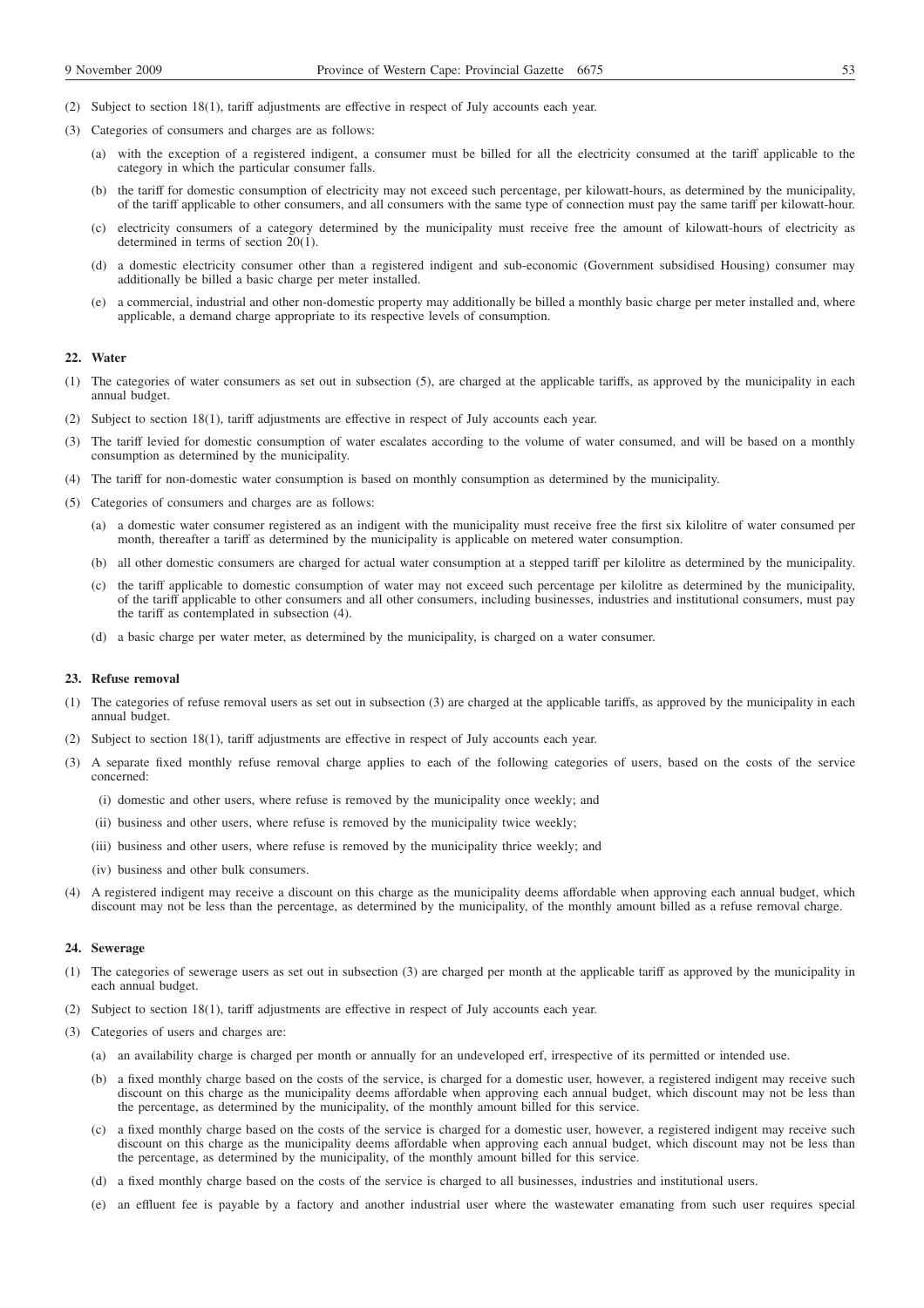purification measures by the municipality, and the fee is based on the toxic content of the wastewater concerned and the costs of the purification.

(f) a tariff, at a cost determined annually in the budget, will be levied for each visit to empty a septic tank on the premises of a person requiring such service.

## **25. Minor tariffs**

- (1) All minor tariffs are standardised within the municipal region.
- (2) All minor tariffs are approved by the municipality in each annual budget and are, when deemed appropriate by the municipality, subsidised by property rates and general revenues, particularly when the—
	- (a) tariffs prove uneconomical when charged to cover the cost of the service concerned;
	- (b) cost cannot accurately be determined; or
	- (c) tariff is designed purely to regulate rather than finance the use of the particular service or amenity.
- (3) Unless there are compelling reasons why such adjustment should not be effected, all minor tariffs over which the municipality has full control, and which are not directly related to the cost of a particular service, are adjusted annually at least in accordance with the prevailing consumer price index.
- (4) The following services are subsidised services, and the tariffs levied cover 50%, or as near as possible to 50%, of the annual operating expenses budgeted for the service concerned:
	- (a) burial services and the provision of cemeteries; and
	- (b) the provision of municipal sports facilities for use against a fee.
- (5) The following services are considered as being community services, and no tariffs are levied for their use:
	- (a) a municipal swimming pool;
	- (b) a municipal museum and art gallery;
	- (c) the disposal of garden refuse at the municipal disposal site;
	- (d) a municipal reference library;
	- (e) a municipal lending library, except for fines determined;
	- (f) a municipal botanical garden, other park or open space;
- (6) The following services are considered as being economic services, and the tariffs levied cover 100%, or as near as possible to 100%, of the budgeted annual operating expenses of the service concerned:
	- (a) The maintenance of graves, gardens of remembrance and crematoria against payment of a fee;
	- (b) the availability of a house against payment of a housing rental;
	- (c) subject to subsection (9), the use of a municipal hall and other premises against payment of a fee;
	- (d) the supply of a building plan against payment of a fee;
	- (e) the selling of—
		- (i) plastic refuse bags;
		- (ii) the selling of refuse bins; or
		- (iii) livestock and plants;
	- (f) the cleaning of stands against payment of a fee;
	- (g) the connection of electricity, water and sewerage against payment of a connection fee;
	- (h) the photostatting of copies against payment of a fee; and
	- (i) the issuing of a clearance certificate against payment of a fee.
- (7) The following charges and tariffs are considered as regulatory or punitive, and are determined as appropriate in each annual budget:
	- (a) fines for lost or overdue library books;
	- (b) advertising sign fees;
	- (c) pound fees;
	- (d) disconnection and reconnection fees of electricity and water;
	- (e) penalty and other charges imposed in terms of Chapters 1 and 2; and
	- (f) penalty charges for the submission of dishonoured, stale, post-dated or otherwise unacceptable cheques.
- (8) The costs of the democratic process in the municipality such as, but not limited to, all expenses associated with the political structures of the municipality, form part of the expenses to be financed from property rates and general revenues, and are not included in the costing of the major services of the municipality.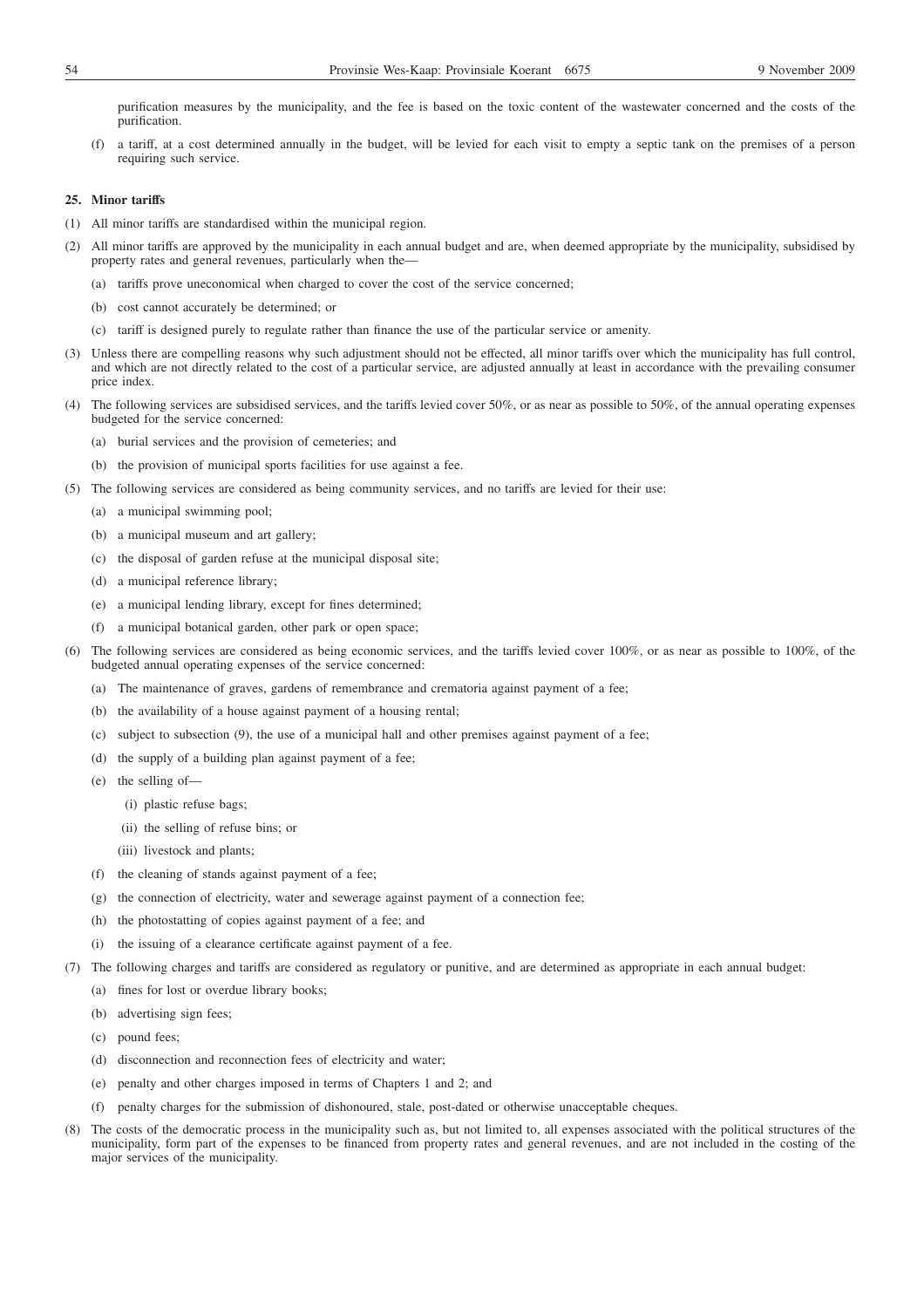# **CHAPTER 4**

## **AVAILABILITY CHARGES**

#### **26. Availability charges**

Availability charges in respect of water, electricity, sewerage and refuse removal, as determined annually in the budget by the municipality, is payable by all owners of undeveloped property where none of the said services are connected, but can be reasonably connected. If one or more of the services are connected, then the basic charge in respect of all the services that can reasonably be connected shall still apply.

# **CHAPTER 5**

# **ENFORCEMENT**

#### **27. Municipality's powers to restrict or disconnect supply of services**

The municipality may, over and above the provisions of any other provisions in this by-law restrict or disconnect the supply of water and electricity, or discontinue any other service to any premises if—

- (a) an administration order is granted in terms of section 74 of the Magistrates Court Act, 1944 (Act 37 of 1944), in respect of an account holder; provided further that such services will only be suspended if the account holder fails to make regular payments in respect of the current services;
- (b) an account holder of any service fails to comply with a condition of supply imposed by the municipality;
- (c) an account holder obstructs the efficient supply of electricity, water or any other municipal services to another account holder;
- (d) an account holder supplies such municipal services to any person who is not entitled thereto or permits such service to continue;
- (e) an account holder causes a situation which is dangerous or a contravention of relevant legislation; or
- (f) an account holder is placed under provisional registration, liquidation or judicial management, or commits an act of insolvency in terms of the Insolvency Act, 1936 (Act 24 of 1936).

### **28. Tampering, unauthorised connections and reconnections, and improper use**

- (1) The municipality reserves the right to monitor the service network for signs of tampering or irregularities.
- (2) No person may in any manner or for any reason tamper or interfere with any meter or metering equipment or service connection or service protective device or supply mains or any other equipment of the municipality.
- (3) Where evidence exists of an account holder or any person having contravened subsection (2), the municipality has the right to disconnect the supply immediately and without prior notice to the account holder, and the account holder is liable for all fees and charges levied by the Municipality for such disconnection.
- (4) Where an account holder or any person has contravened subsection (2) and such contravention has resulted in the meter recording less than the true consumption, the municipality has the right to recover from the account holder the full cost of his or her estimated consumption.

#### **29. Clearance certificate**

To effect the transfer of any immovable property from one registered owner to another, the Registrar of Deeds requires a clearance certificate, which certificate is obtainable from the municipal manager upon payment of the prescribed fee and subject to the conditions of section 118 of the Municipal Systems Act, 2000 (Act 32 of 2000) being met.

#### **30. Tenders and grants-in-aid**

- (1) Each tender submitted to the municipality must be accompanied by a certificate from the municipality stating that the proposed supplier/service provider is not indebted to the municipality for any arrear amount reflected on the municipal account.
- (2) Should a proposed supplier or service provider be so indebted, the municipality may disallow the tender.
- (3) The municipality may only consider a tender once the proposed supplier or service provider has made satisfactory arrangements to pay the outstanding amount by means of instalments, or has settled all arrear amounts in full.
- (4) The municipal manager or a duly authorised officer of the municipality must in the condition of contract, provide for the deduction from moneys owed to the supplier or service provider in order to settle any outstanding amount.
- (5) Payment of any grants-in-aid approved by the municipality may be withheld pending payment of any outstanding municipal account, or pending an agreement between the municipality and the receiver of a grant-in-aid in which satisfactory arrangements have been made regarding the settlement of the outstanding municipal account.

#### **31. Power of council to recover costs**

- (1) Where a bank dishonours any payment made to the municipality, the municipality may levy and recover all related costs and any administration fees against an account of the defaulting account holder and may disconnect or restrict the supplies to the premises of such account holder.
- (2) All legal costs, excluding attorney-and-client costs incurred in the recovery of amounts in arrears and payable in terms of the Magistrates Court Act, 1944 (Act 32 of 1944), must be levied against the arrears account of the account holder.
- (3) For any action taken in demanding payment from an account holder or reminding an account holder by means of telephone, fax, electronic mail, letter or otherwise that payments are due, a fee will be levied against the municipal account of the account holder in terms of the municipality's tariff policy.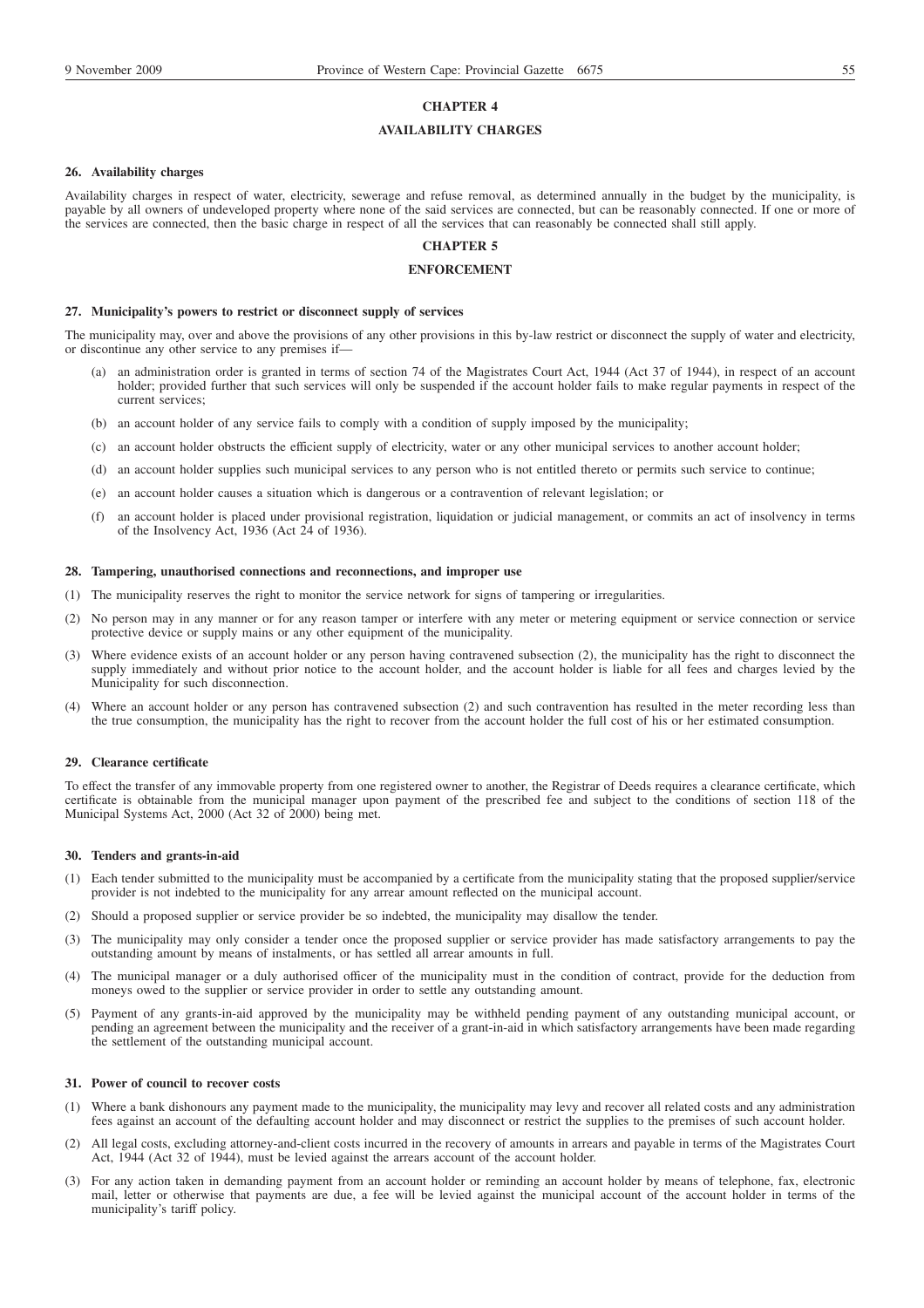## **32. Prima facie evidence**

Acertificate reflecting the amount due and payable to the municipality, signed by the municipal manager, is upon mere production thereof prima facie evidence of the indebtedness of the person mentioned in it.

#### **33. Abandonment of bad debts, and full and final settlement of account**

- (1) Before terminating the debt collection procedure in any individual instance, the municipal manager must—
	- (a) ensure that all debt collection mechanisms as provided for in section 11 have been utilised where reasonable;
	- (b) maintain an audit trail; and
	- (c) document the reasons for terminating the debt collection procedure, including the cost of enforcement and necessary financial adjustments.
- (2) The municipal manager may consider an offer for full and final settlement, and must, if in the interests of the municipality, in writing consent to the acceptance of a lesser amount as full and final settlement of the amount due and payable.
- (3) Where the exact amount due and payable to the municipality has not been paid in full, any lesser amount tendered to and accepted by any municipal employee, except the municipal manager, shall not be deemed to be in full and final settlement of such an amount.

#### **34. Power of entry and inspection**

- (1) A duly authorised representative of the municipality may for any reason related to the implementation or enforcement of this by-law at all reasonable times or in emergency at any time, enter premises, request information and carry out such inspection as deemed necessary, and may for purposes of installing or repairing any meter or service connection for reticulation disconnect, stop or restrict the provision of any service.
- (2) If the municipality considers it necessary for work to be performed to enable an officer to perform a function referred to in subsection (1) properly and effectively, it may—
	- (a) by written notice require an account holder to do, at own expense, specified work within a specified period; or
	- (b) if the situation is a matter of urgency, without prior notice do such work or cause it to be done at the expense of the account holder.
- (3) If the work referred to in subsection (2) is carried out for the sole purpose of establishing whether a contravention of this by-law has been committed and no such contravention has taken place, the municipality must bear the expense connected therewith together with that of restoring the premises to their former condition.

#### **35. Authentication and service of orders, notices and other documents**

- (1) An order, notice or other document requiring authentication by the municipality must be signed by the municipal manager and when issued by the municipality in terms of this by-law is deemed to be duly issued if it is signed by an officer authorised by the municipality.
- (2) Any notice or other document that is served on a person by a duly authorised officer of the municipality in terms of this by-law, is regarded as having been served—
	- (a) when it has been delivered to that person personally;
	- (b) when it has been left at that person's place of residence or business in the Republic with a person apparently over the age of 16 years;
	- (c) when it has been posted by registered or certified mail to that person's last known residential or business address in the Republic and an acknowledgement of the posting thereof from the postal service is obtained;
	- (d) if that person's address in the Republic is unknown, when it has been served on that person's agent or representative in the Republic in the manner provided by paragraphs (a), (b) or (c);
	- (e) if that person's address and agent or representative in the Republic is unknown, when it has been placed in a conspicuous place on the property or premises, if any, to which it relates;
	- (f) in the event of a body corporate, when it has been delivered at the registered office of the business premises of such body corporate to a person apparently over the age of 16 years; or
	- (g) when it has been delivered, at the request of a person, to that person's electronic mail address.
- (3) When any notice or other document has to be served on the owner, an account holder or holder of any property or right in any property, it is sufficient if that person is described in the notice or other document as the owner, account holder or holder of the property or right in question, and it is not necessary to name that person.
- (4) Service of a copy is deemed to be service of the original.
- (5) Any legal process is effectively and sufficiently served on the municipality when it is delivered to the municipal manager or a person in attendance at the municipal manager's office.

# **CHAPTER 6**

# **GENERAL PROVISIONS**

### **36. Right of appeal**

A person whose rights are affected by a decision of the municipality may appeal against that decision by giving written notice of the appeal and the reasons therefor in terms of section 62 of the Local Government: Municipal Systems Act, Act 32 of 2000 to the municipal manager within 21 days of the date of the notification of the decision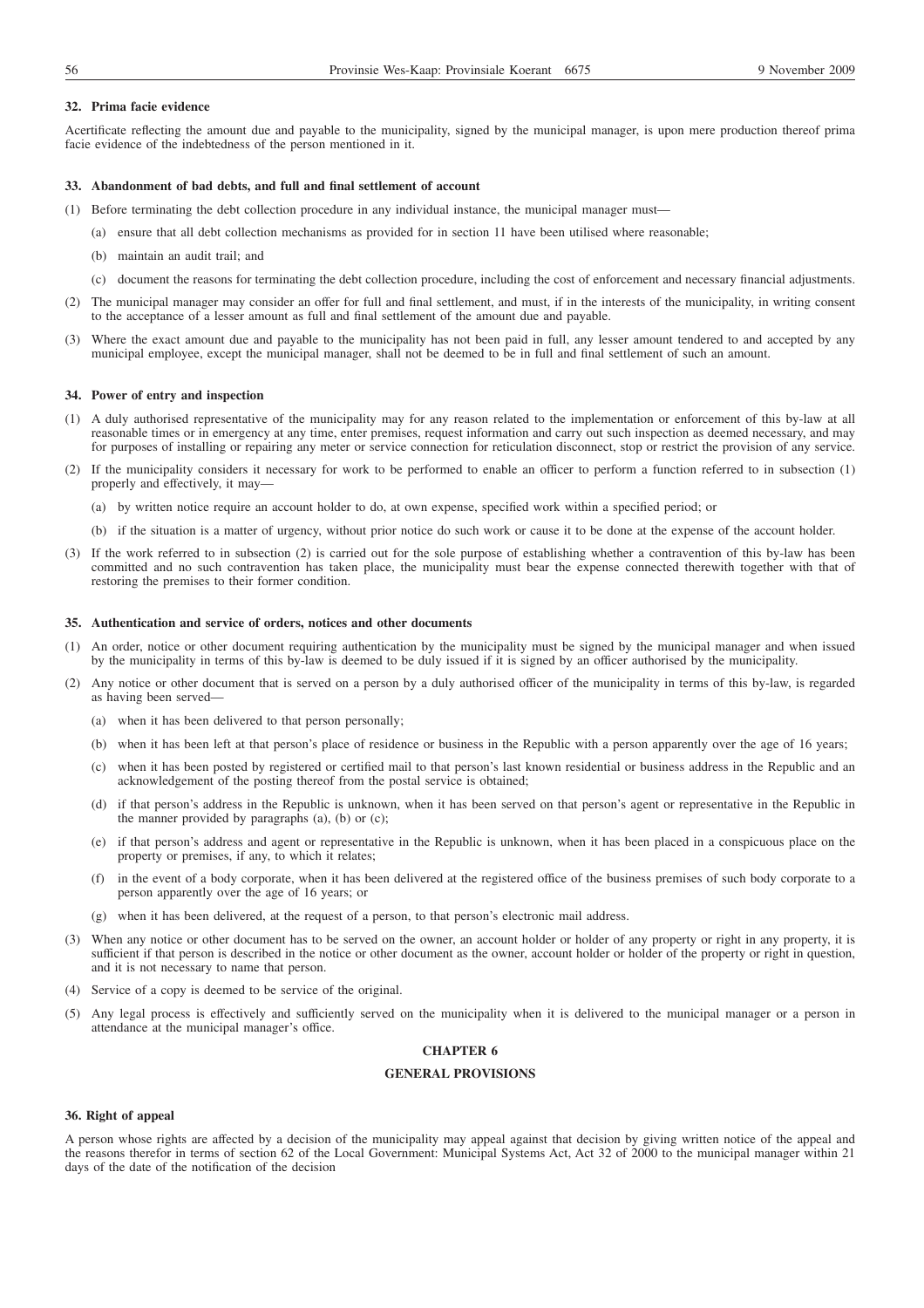## **37. Offences and penalties**

A person is, on conviction, and subject to penalties prescribed in any other law, liable to a fine or in default of payment, to imprisonment, or to such imprisonment without the option of a fine, or to both such fine and such imprisonment, and in the case of a successive or continuing offence, to a fine for every day such offence continues, or in default of payment thereof, to imprisonment if he or she—

- (a) fails to give access required by an officer in terms of section 34;
- (b) obstructs or hinders an officer in the exercise of his or her powers or the performance of functions or duties under this by-law;
- (c) uses or interferes with the municipality's equipment for consumption of services supplied;
- (d) fails or refuses to give the municipality or an officer such information as the municipality or the officer may reasonably require for the purpose of exercising powers or functions under this by-law, or gives the municipality or the officer false or misleading information knowing it to be false or misleading;
- (e) fails to comply with the terms of a notice served upon him or her in terms of this by-law; or
- (f) tampers or breaks any seal on a meter or on any equipment belonging to the municipality, or for any reason causes a meter not to register the services used properly, and the person shall furthermore be charged for usage of electricity or water, as the case may be.

### **38. Repeal of by-laws**

Any by-law previously promulgated by the municipality or any of the disestablished municipalities now incorporated into the municipality, in so far as it relates to any matter provided for in this by-law is hereby repealed

#### **39. Conflict with other legislation**

In the event of any conflict between any provision of this by-law and National and Provincial legislation, standards, policies or guidelines, the National and Provincial Legislation, standards, policies or guidelines shall prevail.

### **40. Short title and commencement**

This by-law may be cited as the Credit Control, Tariffs and Debt Collection By-law and commences on the date of publication thereof in the Provincial Gazette.

9 November 2009 20648

## **BERGRIVIER MUNICIPALITY**

# **ELECTRICITY SUPPLY BY-LAW**

Under the provisions of section 156 of the Constitution of the Republic of South Africa, 1996 the Bergrivier Municipality, enacts as follows:—

**Tables of contents**

1. Definitions

## **CHAPTER 1**

## **GENERAL CONDITIONS OF SUPPLY**

- 2. Provision of electricity services
- 3. Supply by agreement
- 4. Service of notice
- 5. Compliance with notices
- 6. Application for supply
- 7. Processing of requests for supply
- 8. Wayleaves
- 9. Statutory Servitude
- 10. Right of admittance to inspect, test or do maintenance work
- 11. Refusal or failure to give information
- 12. Refusal of admittance
- 13. Improper use
- 14. Electricity tariffs
- 15. Deposits
- 16. Payment of tariff
- 17. Interest on overdue accounts
- 18. Principles for the resale of electricity
- 19. Right to disconnect supply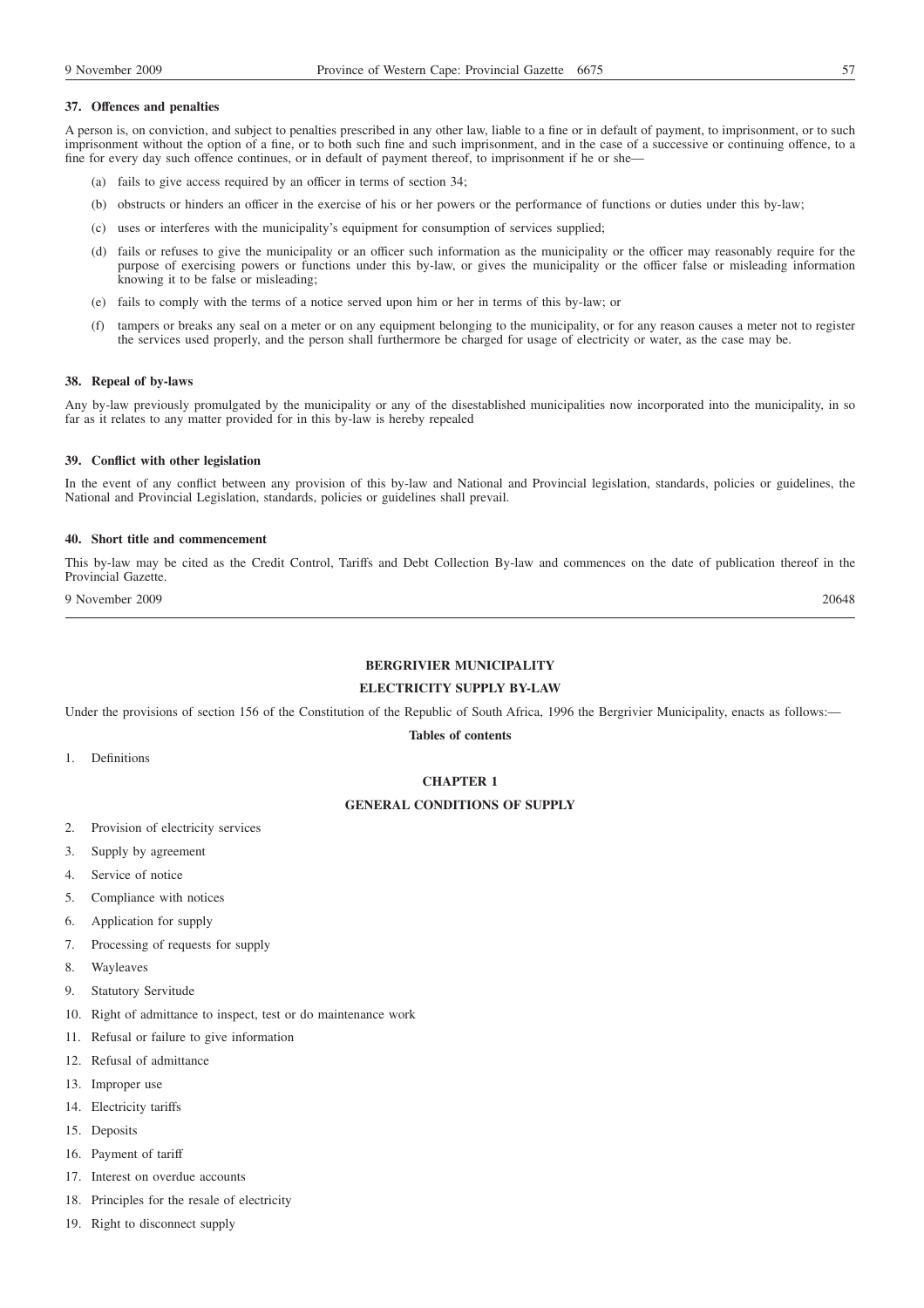- 20. Non-liability of the municipality
- 21. Leakage of electricity
- 22. Failure of supply
- 23. Seals of the municipality
- 24. Tampering with service connection or supply mains
- 25. Protection of municipality's supply mains
- 26. Prevention of tampering with service connection or supply mains
- 27. Unauthorized connections
- 28. Unauthorized reconnections
- 29. Temporary disconnection and reconnection
- 30. Temporary supplies
- 31. Temporary work
- 32. Load reduction
- 33. High, medium and low voltage switchgear and equipment
- 34. Substation accommodation
- 35. Wiring diagram and specification
- 36. Standby supply
- 37. Consumer's emergency standby supply equipment
- 38. Circular letters

# **CHAPTER 2**

# **RESPONSIBILITIES OF CONSUMERS**

- 39. Consumer to erect and maintain electrical installation
- 40. Fault in electrical installation
- 41. Discontinuance of use of supply
- 42. Change of occupier
- 43. Service apparatus

# **CHAPTER 3**

# **SPECIFIC CONDITIONS OF SUPPLY**

- 44. Service connection
- 45. Metering accommodation

# **CHAPTER 4**

# **SYSTEMS OF SUPPLY**

- 46. Load requirements
- 47. Load limitations
- 48. Interference with other persons' electrical equipment
- 49. Supplies to motors
- 50. Power factor
- 51. Protection

# **CHAPTER 5**

# **MEASUREMENT OF ELECTRICITY**

- 52. Metering
- 53. Accuracy of metering
- 54. Reading of credit meters
- 55. Prepayment metering

# **CHAPTER 6**

# **ELECTRICAL CONTRACTORS**

- 56. Electrical Contractors
- 57. Liability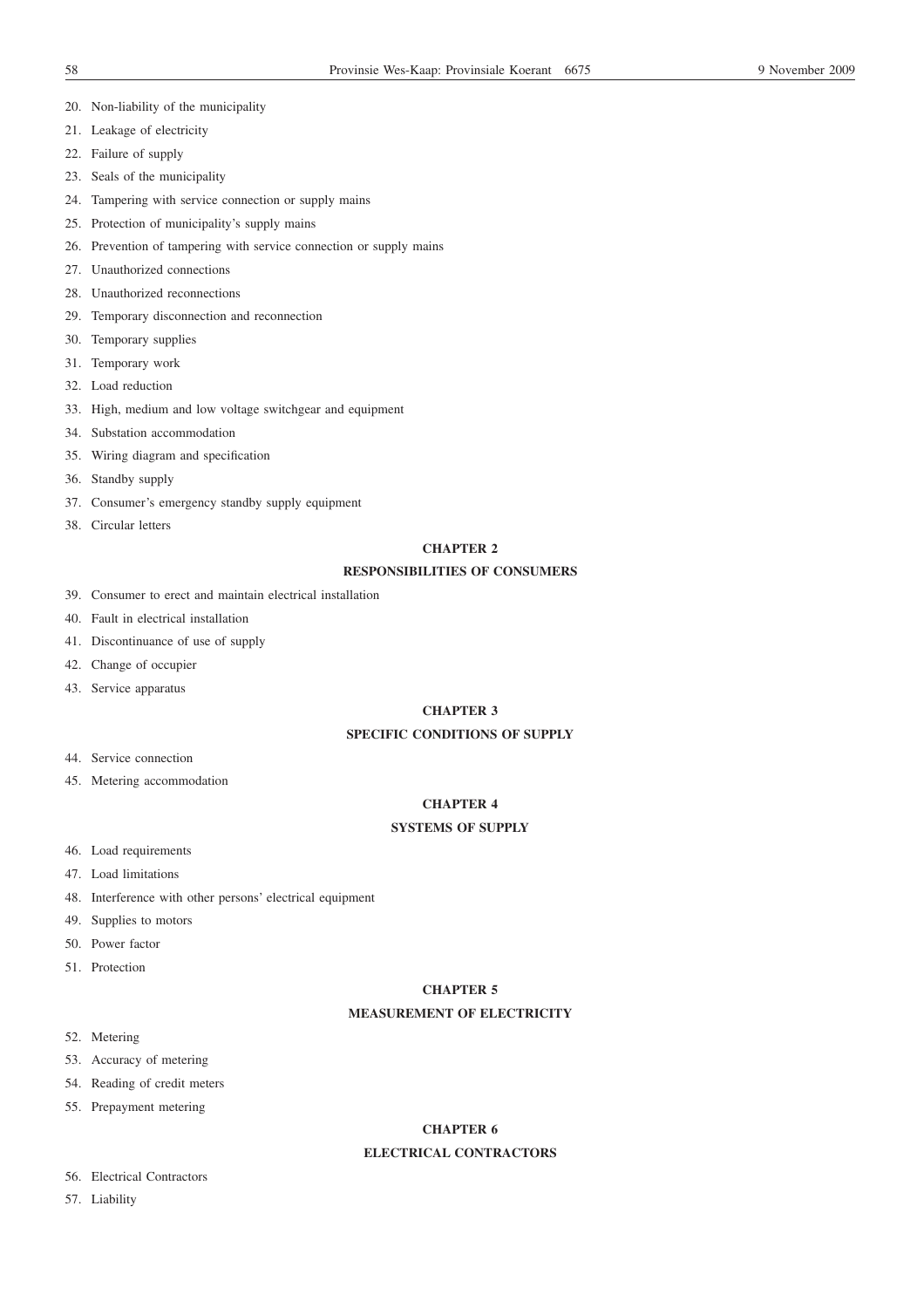# **CHAPTER 7**

# **COST OF WORK**

58. Cost of Work

# **CHAPTER 8**

# **ENERGY SAVING MEASURES AND REDUCED USE OF ELECTRICITY**

59. Norms, standards and guidelines

# **CHAPTER 9**

# **GENERAL PROVISIONS**

- 60. Exemptions
- 61. Liaison forums in community
- 62. Appeal
- 63. Offences andPenalties
- 64. Conflict with other legislation
- 65. Repeal of by-laws
- 66. Short title and commencement

#### **1. Definitions**

In this by-law, unless inconsistent with the context—

**''accredited person''** means a person registered in terms of the Regulations as an electrical tester for single phase, an installation electrician or a master installation electrician, as the case may be;

### **''applicable standard specification''** means—

SANS 1019 Standard voltage-, currents- and insulation levels for electricity supply

SANS 1607 Electromechanical watt-hour meters,

SANS 1524 Parts 0,1 & 2—Electricity dispensing systems,

SANS IEC 60211 Maximum demand indicators, Class1.0,

SANS IEC 60521 Alternating current electromechanical watt-hour meter (Classes 0.5, 1 & 2),

SANS 0142 Code of practice for the wiring of premises;

NRS 047 National Rationalized Specification for the Electricity Supply—Quality of Service

NRS 048 National Rationalized Specification for the Electricity Supply—Quality of Supply, and

NRS 057 Electricity Metering: Minimum Requirements;

**''certificate of compliance''** means a certificate issued in terms of the Regulations in respect of an electrical installation or part of an electrical installation by an accredited person;

**''consumer''** in relation to premises means:

- (a) any occupier thereof or any other person with whom the municipality has contracted to supply or is actually supplying electricity thereat; or
- (b) if such premises are not occupied, any person who has a valid existing agreement with the municipality for the supply of electricity to such premises; or
- (c) if there is no such person or occupier, the owner of the premises;
- **''credit meter''** means a meter where an account is issued subsequent to the consumption of electricity;

**''electrical contractor''** means an electrical contractor as defined in the Regulations;

**''electrical installation''** means an electrical installation as defined in the Regulations;

**''high voltage''** means the set of nominal voltage levels that are used in power systems for bulk transmission of electricity in the range of 44kV

**''low voltage''** means the set of nominal voltage levels that are used for the distribution of electricity and whose upper limit is generally accepted to be an a.c. voltage of 1000V ( or a d.c. voltage of 1500 V). [SANS 1019]

**''the law''** means any applicable law, proclamation, ordinance, act of parliament or enactment having force of law;

**''medium voltage''** means the set of nominal voltage levels that lie above low voltage and below high voltage in the range of 1 kV <Un 44 kV. [SANS 1019];

**''meter''** means a device which records the demand or the electrical energy consumed and includes conventional and prepayment meters;

**''motor load, total connected''** means the sum total of the kW input ratings of all the individual motors connected to an installation;

**''motor rating''** means the maximum continuous kW output of a motor as stated on the maker's rating plate;

**''motor starting current''** in relation to alternating current motors means the root mean square value of the symmetrical current taken by a motor when energized at its rated voltage with its starter in the starting position and the rotor locked;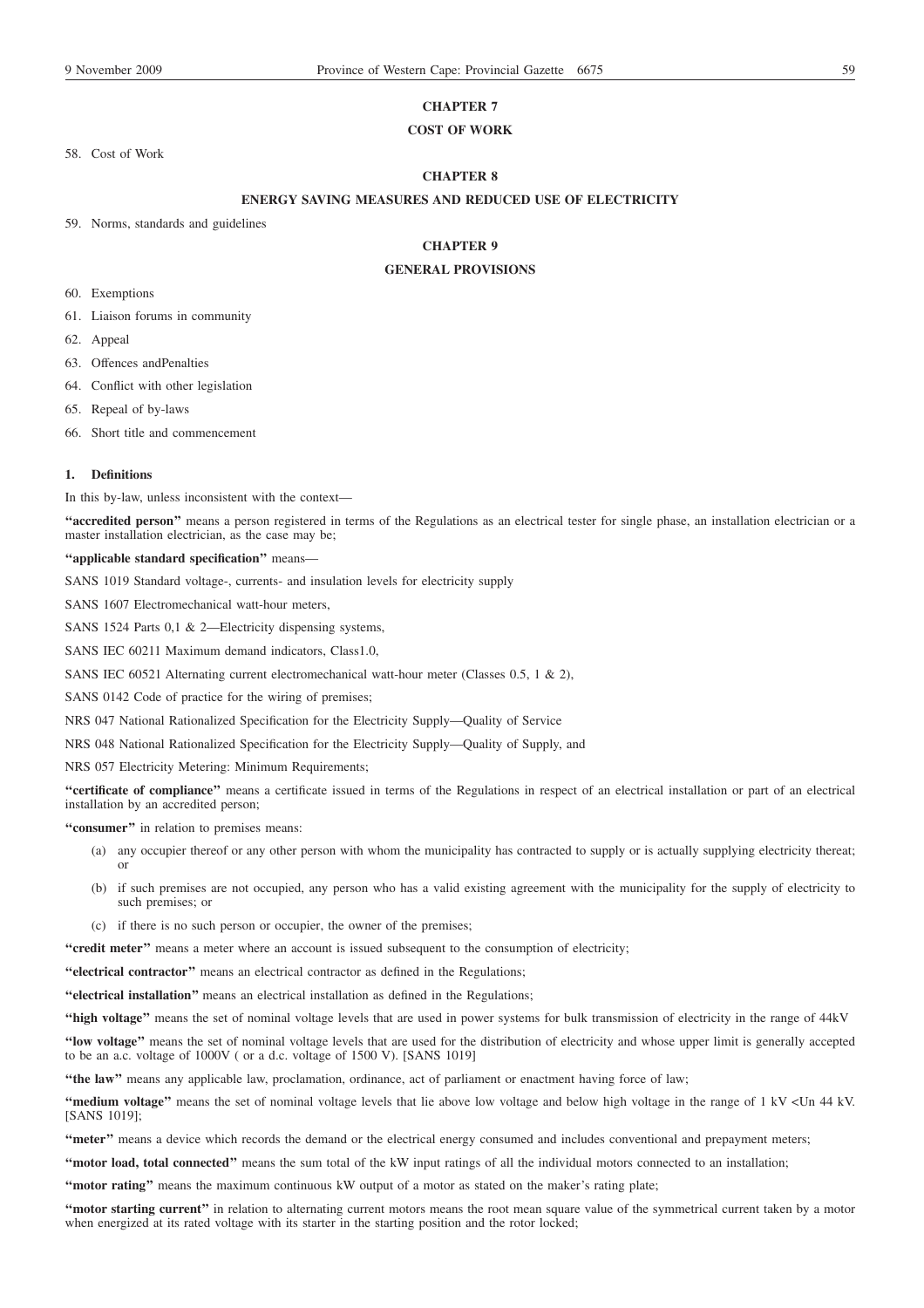**''municipality''** means the municipality of Bergrivier, established in terms of Section 12 of the Municipal Structures Act, 117 of 1998, and includes any political structure, political office bearer, councillor, duly authorized agent or any employee acting in connection with this by-law by virtue of a power vested in the municipality and delegated or sub-delegated to such political structure, political office bearer, councillor, agent or employee;

**''occupier''** in relation to any premises means—

- (a) any person in actual occupation of such premises;
- (b) any person legally entitled to occupy such premises;
- (c) in the case of such premises being subdivided and let to lodgers or various tenants, the person receiving the rent payable by such lodgers or tenants, whether on his own account or as agent for any person entitled thereto or interested therein, or
- (d) any person in control of such premises or responsible for the management thereof, and includes the agent of any such person when he or she is absent from the Republic of South Africa or his/her whereabouts are unknown;

**''owner''** in relation to premises means the person in whom is vested the legal title thereto; provided that—

- (a) in the case of immovable property—
	- (i) leased for a period of not less than 50 years, whether the lease is registered or not, the lessee thereof, or
	- (ii) beneficially occupied under a servitude or right analogous thereto, the occupier thereof;
- (b) if the owner as hereinbefore defined—
	- (i) is deceased or insolvent, has assigned his estate for the benefit of his creditors, has been placed under curatorship by order of court or is a company being wound up or under judicial management, the person in whom the administration of such property is vested as executor, administrator, trustee, assignee, curator, liquidator or judicial manager, as the case may be, or
	- (ii) is absent from the Republic of South Africa, or if his address is unknown to the municipality, any person who as agent or otherwise receives or is entitled to receive the rent in respect of such property, and
	- (iii) if the municipality is unable to determine who such person is, the person who is entitled to the beneficial use of such property,

shall be deemed to be the owner thereof to the exclusion of the person in whom is vested the legal title thereto;

"**point of consumption**" means a point of consumption as defined in the Regulations;

**''point of metering''** means the point at which the consumer's consumption of electricity is metered and which may be at the point of supply or at any other point on the distribution system of the municipality or the electrical installation of the consumer, as specified by the municipality or any duly authorized official of the municipality; provided that it shall meter all of, and only, the consumer's consumption of electricity;

**''point of supply''** means the point determined by the municipality or any duly authorized official of the municipality at which electricity is supplied to any premises by the municipality;

**''premises''** means any land or any building or structure above or below ground level and includes any vehicle, aircraft or vessel;

**''prepayment meter''** means a meter that can be programmed to allow the flow of pre-purchased amounts of energy in an electrical circuit;

**''Regulations''** means Regulations made in terms of the Occupational Health and Safety Act, 1993 (Act 85 of 1993), as amended;

**''safety standard''** means the Code of Practice for the Wiring of Premises SANS 10142-1 incorporated in the Regulations;

**''service connection''** means all cables and equipment required to connect the supply mains to the electrical installation of the consumer at the point of supply;

**''service protective device''** means any fuse or circuit breaker installed for the purpose of protecting the municipality's equipment from overloads or faults occurring on the installation or on the internal service connection;

**''standby supply''** means an alternative electricity supply not normally used by the consumer;

**''supply mains''** means any part of the municipality's electricity network;

"tariff" means the municipality's tariff for the supply of electricity, and

**''token''** means the essential element of a prepayment metering system used to transfer information from a point of sale for electricity credit to a prepayment meter and vice versa;

**''voltage''** means the root-mean-square value of electrical potential between two conductors.

# **CHAPTER 1**

## **GENERAL CONDITIONS OF SUPPLY**

## **2. Provision of electricity services**

Only the municipality shall supply or contract for the supply of electricity within the jurisdiction of the municipality except in those areas where Eskom is the sole supplier of electricity services.

#### **3. Supply by agreement**

No person shall use or be entitled to use an electricity supply from the municipality unless or until such person shall have entered into an agreement in writing with the municipality for such supply, and such agreement together with the provisions of this by-law shall in all respects govern such supply. If a person uses an electricity supply without entering into an agreement he or she shall be liable for the cost of electricity used as stated in section 44 of this by-law.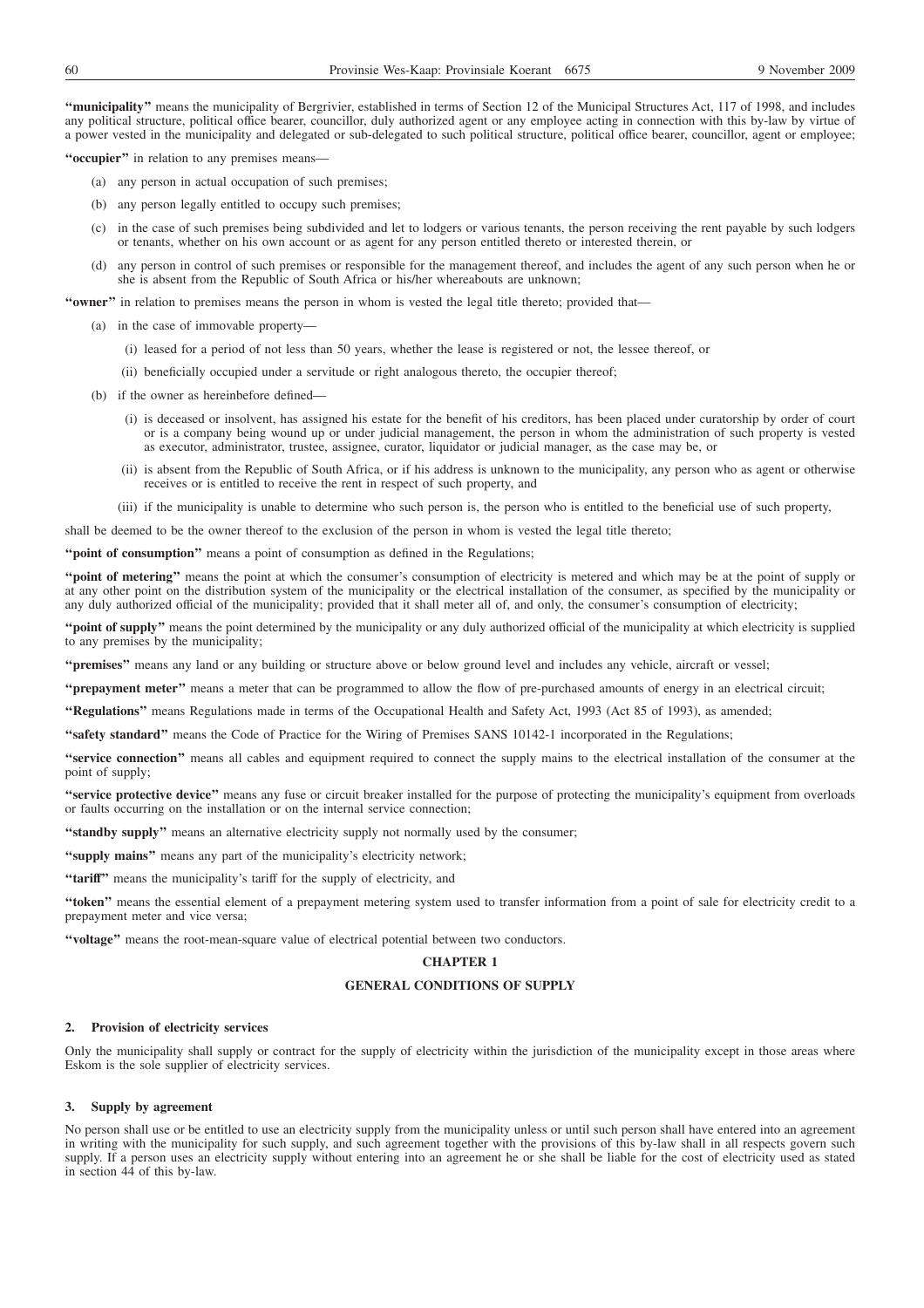## **4. Service of notice**

- (1) Any notice or other document that is served on any person in terms of this by-law is regarded as having been served—
	- (a) when it has been delivered to that person personally;
	- (b) when it has been left at that person's place of residence or business in the Republic with a person apparently over the age of sixteen years;
	- (c) when it has been posted by registered or certified mail to that person's last known residential or business address in the Republic and an acknowledgement of the posting thereof from the postal service is obtained;
	- (d) if that person's address in the Republic is unknown, when it has been served on that person's agent or representative in the Republic in the manner provided by paragraphs (a), (b) or (c); or
	- (e) if that person's address and agent or representative in the Republic is unknown, when it has been posted in a conspicuous place on the property or premises, if any, to which it relates.
- (2) When any notice or other document must be authorized or served on the owner, occupier or holder of any property or right in any property, it is sufficient if that person is described in the notice or other document as the owner, occupier or holder of the property or right in question, and it is not necessary to name that person.
- (3) Any legal process is effectively and sufficiently served on the municipality when it is delivered to the municipal manager or a person in attendance at the municipal manager's office.

#### **5. Compliance with notices**

Any person on whom a notice duly issued or given under this by-law is served shall, within the time specified in such notice, comply with its terms.

## **6. Application for supply**

- (1) Application for the supply of electricity shall be made in writing by the prospective consumer on the prescribed form obtainable at the office of the municipality, and the estimated load, in kVA, of the installation, shall be stated therein. Such application shall be made as early as possible before the supply of electricity is required in order to facilitate the work of the municipality.
- (2) An application for an electricity supply for a period of less than one year shall be regarded as an application for a temporary supply of electricity and shall be considered at the discretion of the municipality or any duly authorized official of the municipality, which may specify any special conditions to be satisfied in such case.

#### **7. Processing of requests for supply**

Applications for the supply of electricity will be processed and the supply made available within the periods stipulated in NRS 047.

#### **8. Way leaves**

- (1) The municipality may refuse to lay or erect a service connection above or below ground on any thoroughfare or land not vested in the municipality or on any private property, unless and until the prospective consumer shall have obtained and deposited with the municipality written permission granted by the owner of the said private property or by the person in whom is vested the legal title to the land or thoroughfare as aforesaid exists, as the case may be, authorizing the laying or erection of a service connection thereon.
- (2) If such permission is withdrawn at any time or if the aforesaid private property or thoroughfare changes ownership and the new owner refuses to grant or continue such permission, the cost of any alteration required to be made to a service connection in order that the supply of electricity may be continued, and of any removal thereof which may become necessary in the circumstances, shall be borne by the consumer to whose premises the supply of electricity is required to be continued.

### **9. Statutory Servitude**

- (1) Subject to the provisions of subsection (3) the municipality may within its municipal area:
	- (a) provide, establish and maintain electricity services;
	- (b) acquire, construct, lay, extend, enlarge, divert, maintain, repair, discontinue the use of, close up and destroy electricity supply mains;
	- (c) construct, erect or lay any electricity supply main on, across, through, over or under any street or immovable property and the ownership of any such main shall vest in the municipality;
	- (d) do any other thing necessary or desirable for or incidental, supplementary or ancillary to any matter contemplated in subsections (a) to  $(c)$ .
- (2) If the municipality constructs, erects or lays any electricity supply main on, across, through, over or under any street or immovable property not owned by the municipality or under the control of or management of the municipality it shall pay to the owner of such street or property compensation in an amount agreed upon by such owner and the municipality or, in the absence of agreement, as determined either by arbitration or a court of law.
- (3) The municipality must, before commencing any work other than repairs or maintenance on or in connection with any electricity supply main on immovable property not owned by the municipality or under the control or management of the municipality, give the owner or occupier of such property reasonable notice of the proposed work and the date on which it proposes to commence such work.

### **10. Right of admittance to inspect, test or do maintenance work**

(1) The municipality shall, through its employees, contractors and their assistants and advisers, have access to or over any property for the purposes of—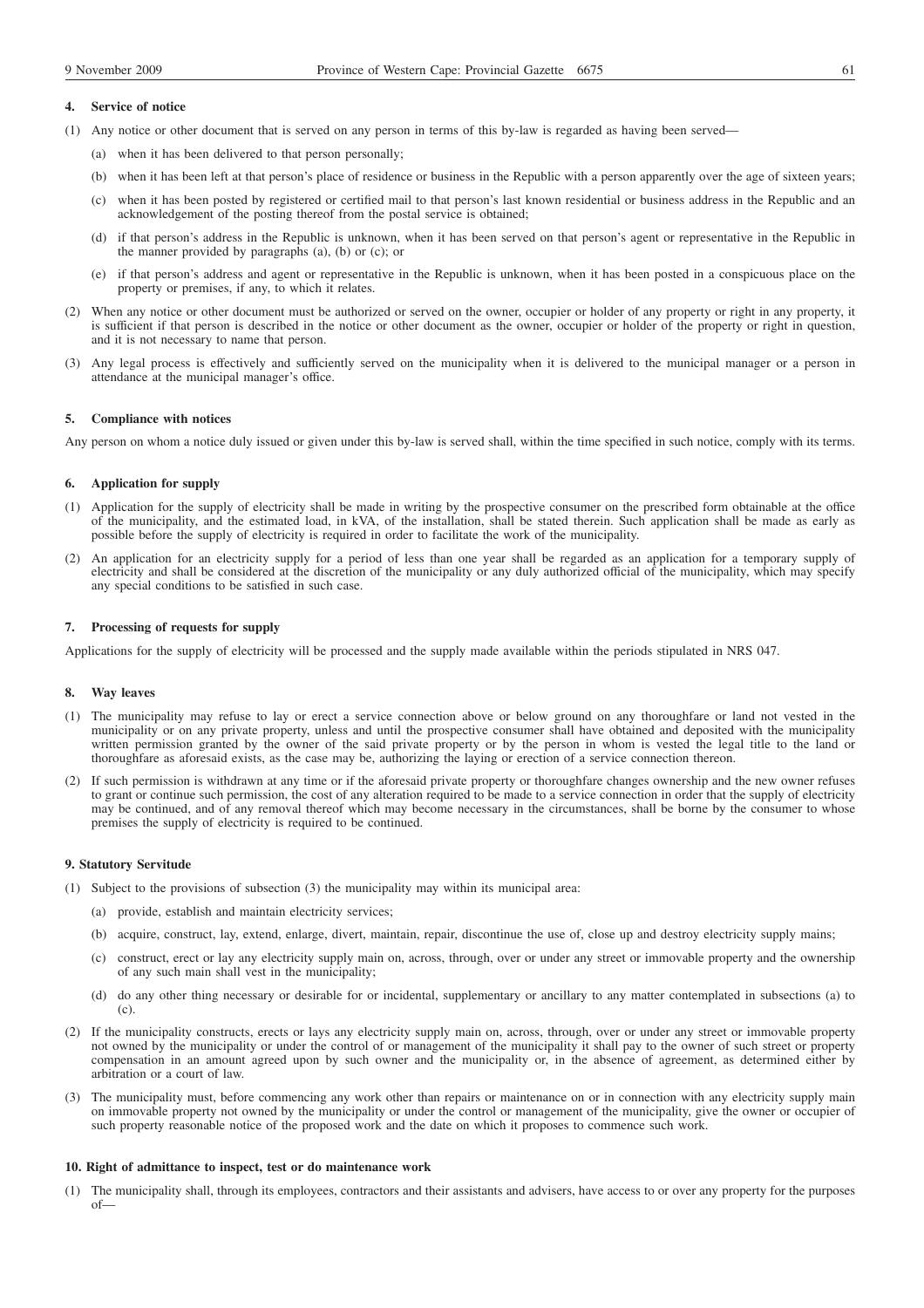- (a) doing anything authorized or required to be done by the municipality under this by-law or any other law;
- (b) inspecting and examining any service mains and anything connected therewith;
- (c) enquiring into and investigating any possible source of electricity supply or the suitability of immovable property for any work, scheme or undertaking of the municipality and making any necessary survey in connection therewith;
- (d) ascertaining whether there is or has been a contravention of the provisions of this by-law or any other law, and
- (e) enforcing compliance with the provisions of this by-law or any other law.
- (2) The municipality shall pay to any person suffering damage as a result of the exercise of the right of access contemplated by subsection (1), except where the municipality is authorized to execute on the property concerned any work at the cost of such person or some other person or to execute on such property any work and recover the cost thereof from such person or some other person, compensation in such amount as may be agreed upon by the municipality and such person or, in the absence of agreement, as may be determined by arbitration or court of law.
- (3) An employee of the municipality authorized thereto by such municipality may, by notice in writing served on the owner or occupier of any property, require such owner or occupier to provide, on the day and at the hour specified in such notice, access to such property to a person and for a purpose referred to in subsection (1).
- (4) The municipality may gain access to or over any property without notice and may take whatever action as may, in its opinion, be necessary or desirable in consequence of the existence of a state of war or the occurrence of any calamity, emergency or disaster.

### **11. Refusal or failure to give information**

No person shall refuse or fail to give such information as may be reasonably required of him or her by any duly authorized official of the municipality or render any false information to any such official regarding any electrical installation work completed or contemplated.

## **12. Refusal of admittance**

No person shall wilfully hinder, obstruct, interfere with or refuse admittance to any duly authorized official of the municipality in the performance of his duty under this by-law or of any duty connected therewith or relating thereto.

#### **13. Improper use**

If the consumer uses the electricity for any purpose or deals with the electricity in any manner which the municipality has reasonable grounds for believing interferes in an improper or unsafe manner or is calculated to interfere in an improper or unsafe manner with the efficient supply of electricity to any other consumer, the municipality may, with or without notice, disconnect the electricity supply but such supply shall be restored as soon as the cause for the disconnection has been permanently remedied or removed. The tariff as prescribed by the municipality for the disconnection and reconnection shall be paid by the consumer before the electricity supply is restored, unless it can be shown that the consumer did not use or deal with the electricity in an improper or unsafe manner.

#### **14. Electricity tariffs**

Copies of tariffs may be obtained free of charge at the offices of the municipality.

#### **15. Deposits**

The municipality reserves the right to require the consumer to deposit a sum of money as security in payment of any tariff which is due or may become due to the municipality. The amount of the deposit in respect of each electricity installation shall be determined by the municipality, and each such deposit may be increased if the municipality deems the deposit held to be inadequate. Such deposit shall not be regarded as being in payment or part payment of any accounts due for the supply of electricity for the purpose of obtaining any discount provided for in the electricity tariff referred to in this by-law. On cessation of the supply of electricity, the amount of such deposit, free of any interest, less any payments due to the municipality shall be refunded to the consumer.

### **16. Payment of tariffs**

- (1) The consumer shall be liable for all tariffs listed in the prescribed tariff for the electricity service as approved by the municipality.
- (2) All accounts shall be deemed to be payable when issued by the municipality and each account shall, on its face, reflect the due date and a warning indicating that the supply of electricity may be disconnected should the tariff in respect of such supply remain unpaid after the due date.
- (3) An error or omission in any account or failure to render an account shall not relieve the consumer of his obligation to pay the correct amount due for electricity supplied to the premises and the onus shall be on the consumer to satisfy himself/herself that the account rendered is in accordance with the prescribed tariff in respect of electricity supplied to the premises.
- (4) Where a duly authorized official of the municipality has visited the premises for the purpose of disconnecting the supply of electricity in terms of subsection (2) and he or she is obstructed or prevented from effecting such disconnection, the prescribed tariff shall become payable for each visit necessary for the purpose of such disconnection.
- (5) After disconnection for non-payment of an account, the prescribed tariffs and any amounts due for electricity consumed shall be paid before the electricity supply is re-connected.

#### **17. Interest on overdue accounts**

The municipality may charge interest on accounts which are not paid by the due date appearing on the account, at an interest rate as approved by the municipality from time to time.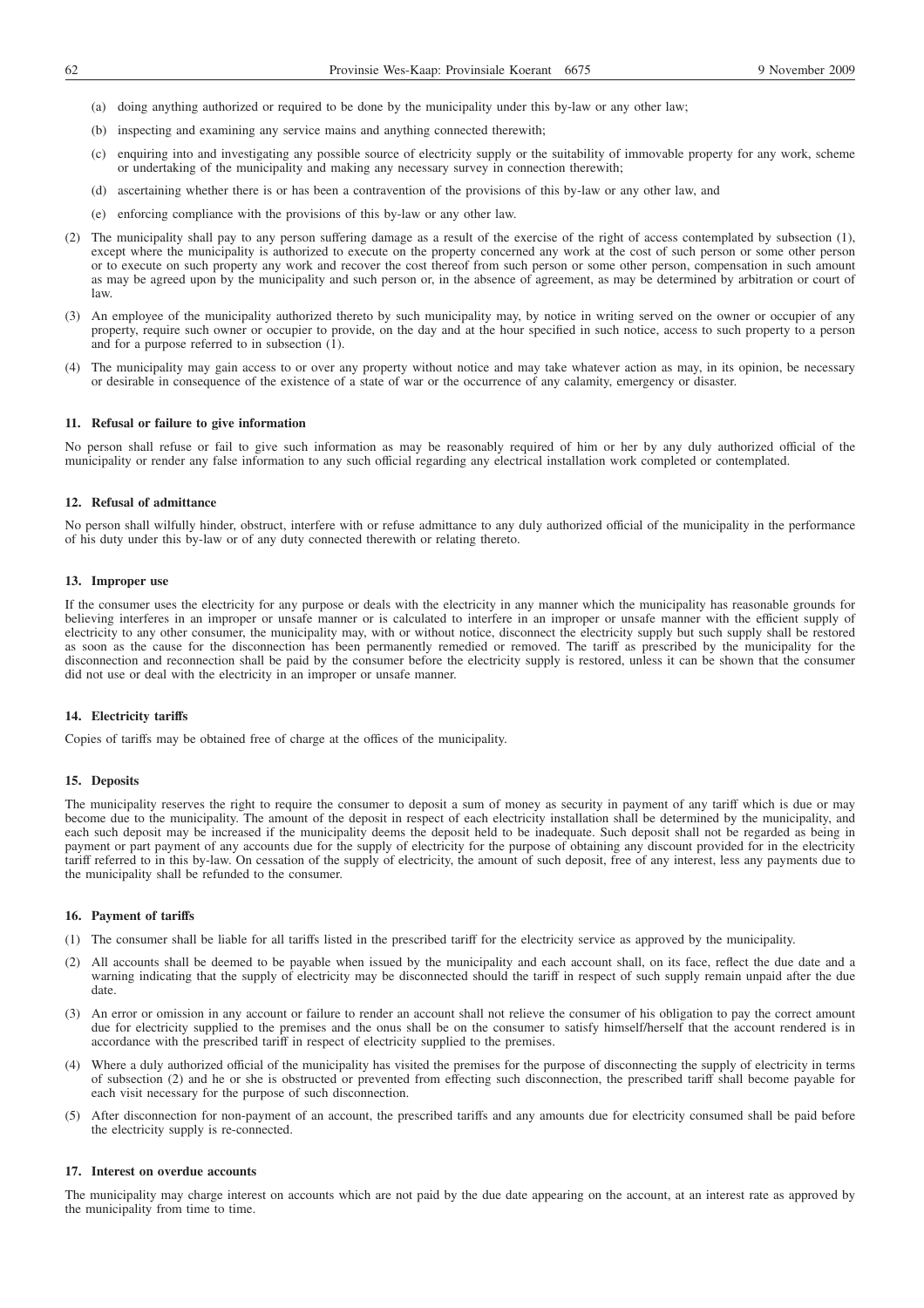#### **18. Principles for the resale of electricity**

- (1) Unless otherwise authorized by the municipality, no person may sell or supply electricity, supplied to his or her premises under an agreement with the municipality, to any other person or persons for use on any other premises, or permit or allow such resale or supply to take place. If electricity is resold for use upon the same premises, the electricity resold shall be measured by a sub meter of a type which has been approved by South African Bureau of Standards and supplied, installed and programmed in accordance with the standards of the municipality.
- (2) The tariff at which and the conditions of sale under which electricity is thus resold shall not be less favourable to the purchaser than those that would have been payable and applicable had the purchaser been supplied directly with electricity by the municipality. Every reseller shall furnish the purchaser with monthly accounts that are at least as detailed as the relevant billing information details provided by the municipality to its electricity consumers.

#### **19. Right to disconnect supply**

- (1) The municipality shall have the right to disconnect the supply of electricity to any premises if the person liable to pay for such supply fails to pay any charge due to the municipality in connection with any supply of electricity which he or she may at any time have received from the municipality in respect of such premises, or, where any of the provisions of this by-law or the Regulations are being contravened, provided the municipality has given the person 14 (fourteen) days notice to remedy his/her default and the person has failed to remedy such default after notice has been given, or, in the case of a grave risk to person or property, or as envisaged in terms of Section 26 of this by-law, without notice. After disconnection for non-payment of accounts or the improper or unsafe use of electricity, the tariff as prescribed by the municipality shall be paid.
- (2) In the case where an installation has been illegally reconnected on a consumer's premises after having been previously legally disconnected by the municipality, or in the case where the municipality's electrical equipment has been tampered with to prevent the full registration of consumption by the meter, the electricity supply may be removed from those premises.

#### **20. Non-liability of the municipality**

The municipality shall not be liable for any loss or damage, direct or consequential, suffered or sustained by a consumer as a result of or arising from the cessation, interruption or any other abnormality of the supply of electricity, unless caused by negligence on the part of the municipality.

#### **21. Leakage of electricity**

Under no circumstances shall any rebate be allowed on the account for electricity supplied and metered in respect of electricity wasted owing to leakage or any other fault in the electrical installation.

### **22. Failure of supply**

The municipality does not undertake to attend to a failure of supply of electricity due to a fault in the electrical installation of the consumer, except when such failure is due to the operation of the service protective device of the municipality. When any failure of supply of electricity is found to be due to a fault in the electrical installation of the consumer or to the faulty operation of apparatus used in connection therewith, the municipality shall have the right to charge the consumer the tariff as prescribed by the municipality for each restoration of the supply of electricity in addition to the cost of making good or repairing any damage which may have been done to the service main and meter by such fault or faulty operation as aforesaid.

#### **23. Seals of the municipality**

The meter, service protective devices and all apparatus belonging to the municipality shall be sealed or locked by a duly authorized official of the municipality, and no person not being an official of the municipality duly authorized thereto shall in any manner or for any reason whatsoever remove, break, deface, or tamper or interfere with such seals or locks.

#### **24. Tampering with service connection or supply mains**

- (1) No person shall in any manner or for any reason whatsoever tamper or interfere with any meter or metering equipment or service connection or service protective device or supply mains or any other equipment of the municipality.
- (2) Where prima facie evidence exists of a consumer or any person having contravened subsection(1), the municipality shall have the right to disconnect the supply of electricity immediately and without prior notice to the consumer. The person shall be liable for all tariffs levied by the municipality for such disconnection.
- (3) Where a consumer or any person has contravened subsection(1) and such contravention has resulted in the meter recording less than the true consumption, the municipality shall have the right to recover from the consumer the full cost of his estimated consumption.

### **25. Protection of municipality's supply mains**

- (1) No person shall, except with the consent of the municipality and subject to such conditions as may be imposed—
	- (a) construct, erect or lay, or permit the construction, erection or laying of any building, structure or other object, or plant trees or vegetation over or in such a position or in such a manner as to interfere with or endanger the supply mains.
	- (b) excavate, open up or remove the ground above, next to, under or near any part of the supply mains.
	- (c) damage, endanger, remove or destroy, or do any act likely to damage, endanger or destroy any part of the supply mains; or
	- (d) make any unauthorized connection to any part of the supply mains or divert or cause to be diverted any electricity there from.
- (2) The owner or occupier shall limit the height of trees or length of projecting branches in the proximity of overhead lines or provide a means of protection which in the opinion of the municipality will adequately prevent the tree from interfering with the conductors should the tree or branch fall or be cut down. Should the owner fail to observe this provision the municipality shall have the right, after prior written notification,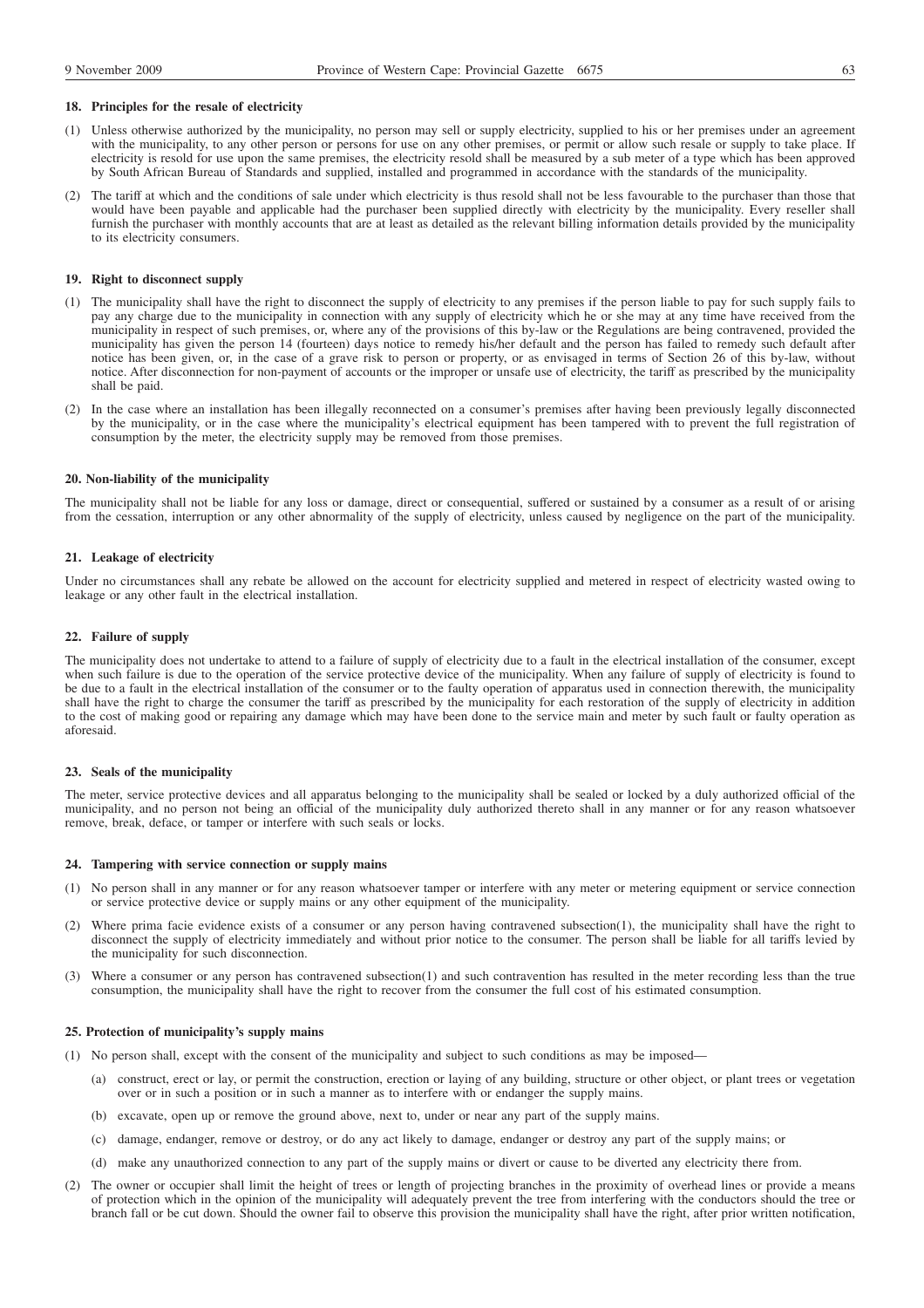or at any time in an emergency, to cut or trim the trees or other vegetation in such a manner as to comply with this provision and shall be entitled to enter the property for this purpose.

- (3) The municipality may subject to obtaining an order of court demolish, alter or other wise deal with any building, structure or other object constructed, erected or laid in contravention with this by-law.
- (4) The municipality may in the case of an emergency or disaster remove anything damaging, obstructing or endangering or likely to damage, obstruct, endanger or destroy any part of the electrical distribution system.

#### **26. Prevention of tampering with service connection or supply mains**

If the municipality decides that it is necessary or desirable to take special precautions in order to prevent tampering with any portion of the supply mains, service connection or service protective device or meter or metering equipment, the consumer shall either supply and install the necessary protection or pay the costs involved where such protection is supplied by the municipality.

#### **27. Unauthorized connections**

No person other than a person specifically authorized thereto by the municipality in writing shall directly or indirectly connect, attempt to connect or cause or permit to be connected any electrical installation or part thereof to the supply mains or service connection.

#### **28. Unauthorized reconnections**

- (1) No person other than a person specifically authorized thereto by the municipality in writing shall reconnect, attempt to reconnect or cause or permit to be reconnected to the supply mains or service connection any electrical installation or installations which has or have been disconnected by the municipality.
- (2) Where the supply of electricity that has previously been disconnected is found to have been reconnected, the consumer using the supply of electricity shall be liable for all tariffs for electricity consumed between the date of disconnection and the date the electricity supply was found to be reconnected and any other tariff raised in this regard. Furthermore, the municipality reserves the right to remove part or all of the supply equipment until such time as payment has been received in full. In addition, the consumer will be responsible for all the costs associated with the reinstatement of such supply equipment.

#### **29. Temporary disconnection and re-connection**

- (1) The municipality shall, at the request of the consumer, temporarily disconnect and reconnect the supply of electricity to the consumer's electrical installation upon payment of the tariff as prescribed by the municipality for each such disconnection and subsequent reconnection.
- (2) In the event of the necessity arising for the municipality to effect a temporary disconnection and reconnection of the supply of electricity to a consumer's electrical installation and the consumer is in no way responsible for bringing about this necessity, the municipality shall waive payment of the tariff hereinbefore referred to.
- (3) The municipality may only under exceptional circumstances temporarily disconnect the supply of electricity to any premises without notice, for the purpose of effecting repairs or carrying out tests or for any other legitimate purpose. In all other instances adequate notice shall be given.

#### **30. Temporary supplies**

It shall be a condition of the giving of any temporary supply of electricity, as defined in this by-law, that, if such supply is found to interfere with the efficient and economical supply of electricity to other consumers, the municipality shall have the right, with notice, or under exceptional circumstances without notice, to terminate such temporary supply at any time and, the municipality shall not be liable for any loss or damage occasioned by the consumer by such termination.

#### **31. Temporary work**

Electrical installations requiring a temporary supply of electricity shall not be connected directly or indirectly to the supply mains except with the permission in writing of the municipality. Full information as to the reasons for and nature of such temporary work shall accompany the application for the aforesaid permission, and the municipality may refuse such permission or may grant the same upon such terms and conditions as it may appear desirable and necessary.

## **32. Load reduction**

- (1) At times of peak load, or in an emergency, or when, in the opinion of the municipality, it is necessary for any reason to reduce the load on the electricity supply system of the municipality, the municipality may without notice interrupt and, for such period as the municipality may deem necessary, discontinue the electricity supply to any consumer's electrically operated thermal storage water heater or any specific appliance or the whole installation. The municipality shall not be liable for any loss or damage directly or consequentially due to or arising from such interruption and discontinuance of the electricity supply.
- (2) The municipality may install upon the premises of the consumer such apparatus and equipment as may be necessary to give effect to the provisions of subsection (1), and any duly authorized official of the municipality may at any reasonable time enter any premises for the purpose of installing, inspecting, testing adjusting or changing such apparatus and equipment.
- (3) Notwithstanding the provisions of subsection (2), the consumer or the owner, as the case may be, shall, when installing an electrically operated water storage heater, provide such necessary accommodation and wiring as the municipality may decide to facilitate the later installation of the apparatus and equipment referred to in subsection (2).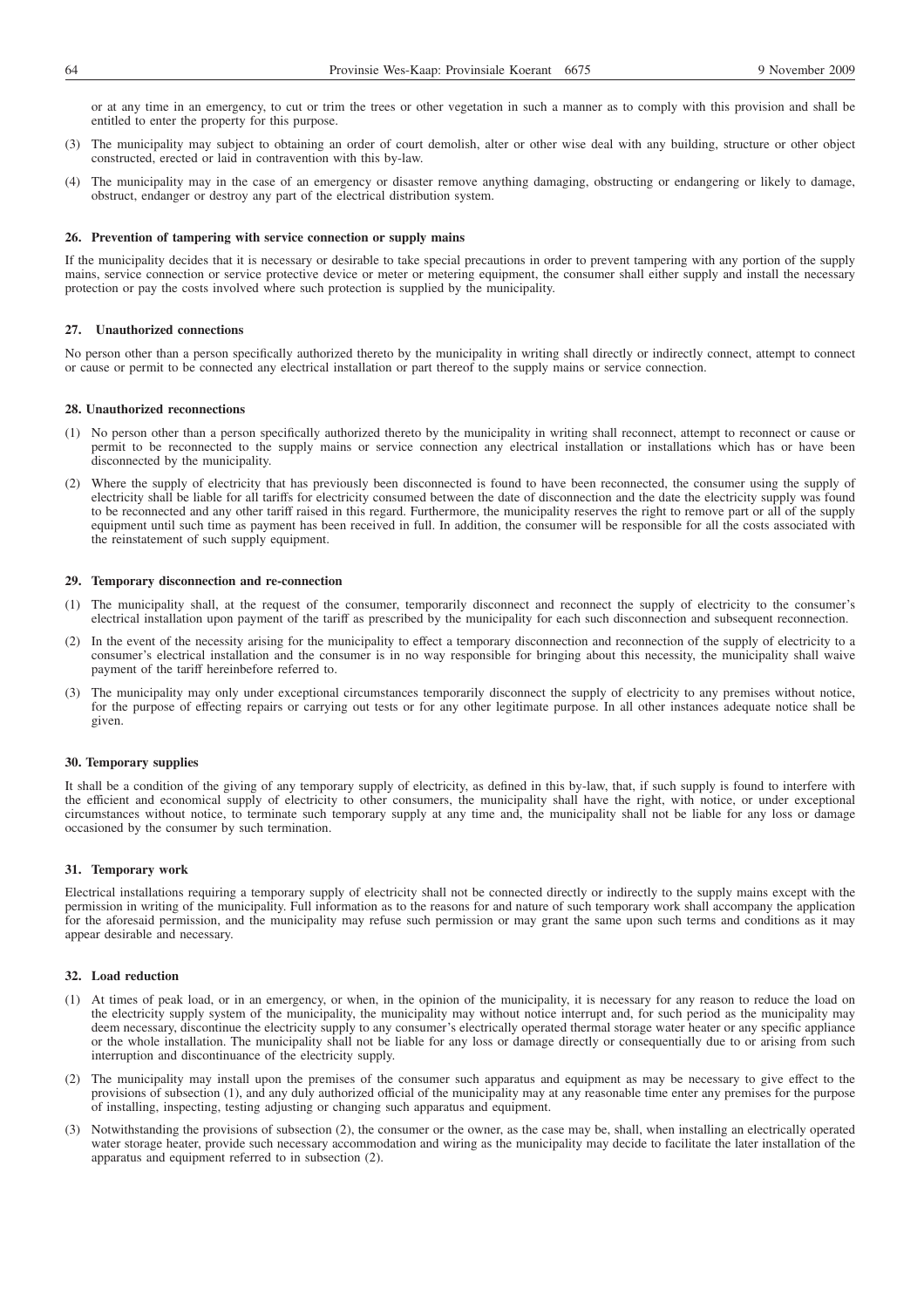#### **33. High, medium and low voltage switchgear and equipment**

- (1) In cases where a supply of electricity is given at either high, medium or low voltage, the supply and installation of the switchgear, cables and equipment forming part of the service connection shall, unless otherwise approved by the municipality or any duly authorized official of the municipality, be paid for by the consumer.
- (2) All such equipment installed on the consumer's premises shall be compatible with the municipality's electrical performance standards.
- (3) No person shall open, close, isolate, link or earth high or medium voltage switchgear or equipment without giving reasonable prior notice to the municipality.
- (4) In the case of a high or medium voltage supply of electricity, where the consumer has high or medium voltage switchgear installed, the municipality shall be advised of the competent person appointed by the consumer in terms of the Regulations, and of any changes made to such appointments.
- (5) In the case of a low voltage supply of electricity, the consumer shall provide and install a low voltage main switch or any other equipment required by the municipality or any duly authorized official of the municipality.

#### **34. Substation accommodation**

- (1) The municipality may, on such conditions as may be deemed fit, require the owner to provide and maintain accommodation which shall constitute a substation and which shall consist of a separate room or rooms to be used exclusively for the purpose of housing medium voltage cables and switchgear, transformers, low voltage cables and switchgear and other equipment necessary for the supply of electricity requested by the applicant. The accommodation shall be situated at a point to which free, adequate and unrestricted access is available at all times for purposes connected with the operation and maintenance of the equipment.
- (2) The municipality reserves the right to supply its own networks from its own equipment installed in such accommodation, and if additional accommodation is required by the municipality, such additional accommodation shall be provided by the applicant at the cost of the municipality.

#### **35. Wiring diagram and specification**

- (1) When more than one electrical installation or electricity supply from a common main or more than one distribution board or meter is required for any building or block of buildings, the wiring diagram of the circuits starting from the main switch and a specification shall on request be supplied to the municipality in duplicate for approval before the work commences.
- (2) Where an electrical installation is to be supplied from a substation on the same premises on which the current is transformed from high voltage, or from one of the substations of the municipality through mains separate from the general distribution system, a complete specification and drawings for the plant to be installed by the consumer shall, if so required, be forwarded to the municipality for approval before any material in connection therewith is ordered.

#### **36. Standby supply**

No person shall be entitled to a standby supply of electricity from the municipality for any premises having a separate source of electricity supply except with the written consent of the municipality and subject to such terms and conditions as may be laid down by the municipality.

### **37. Consumer's emergency standby supply equipment**

- (1) No emergency standby equipment provided by a consumer in terms of any Regulations or for his own operational requirements shall be connected to any installation without the prior written approval of the municipality. Application for such approval shall be made in writing and shall include a full specification of the equipment and a wiring diagram. The standby equipment shall be so designed and installed that it is impossible for the municipality's supply mains to be energized by means of a back-charge from such equipment. The consumer shall be responsible for providing and installing all such protective equipment.
- (2) Where by special agreement with the municipality, the consumer's standby generating equipment is permitted to be electrically coupled to, and run in parallel with the municipality's supply mains, the consumer shall be responsible for providing, installing and maintaining all the necessary synchronizing and protective equipment required for such safe parallel operation, to the satisfaction of the municipality.

### **38. Circular letters**

The municipality may from time to time issue circulars detailing its requirements regarding matters not specifically covered in the Regulations or this by-law but which are necessary for the safe, efficient operation and management of the supply of electricity.

### **CHAPTER 2**

# **RESPONSIBILITIES OF CONSUMERS**

#### **39. Consumer to erect and maintain electrical installation**

Any electrical installation connected or to be connected to the supply mains, and any additions or alterations thereto which may be made from time to time, shall be provided and erected and maintained and kept in good order by the consumer at his own expense and in accordance with this by-law and the Regulations.

#### **40. Fault in electrical installation**

(1) If any fault develops in the electrical installation, which constitutes a hazard to persons, livestock or property, the consumer shall immediately disconnect the electricity supply. The consumer shall without delay give notice thereof to the municipality and shall immediately take steps to remedy the fault.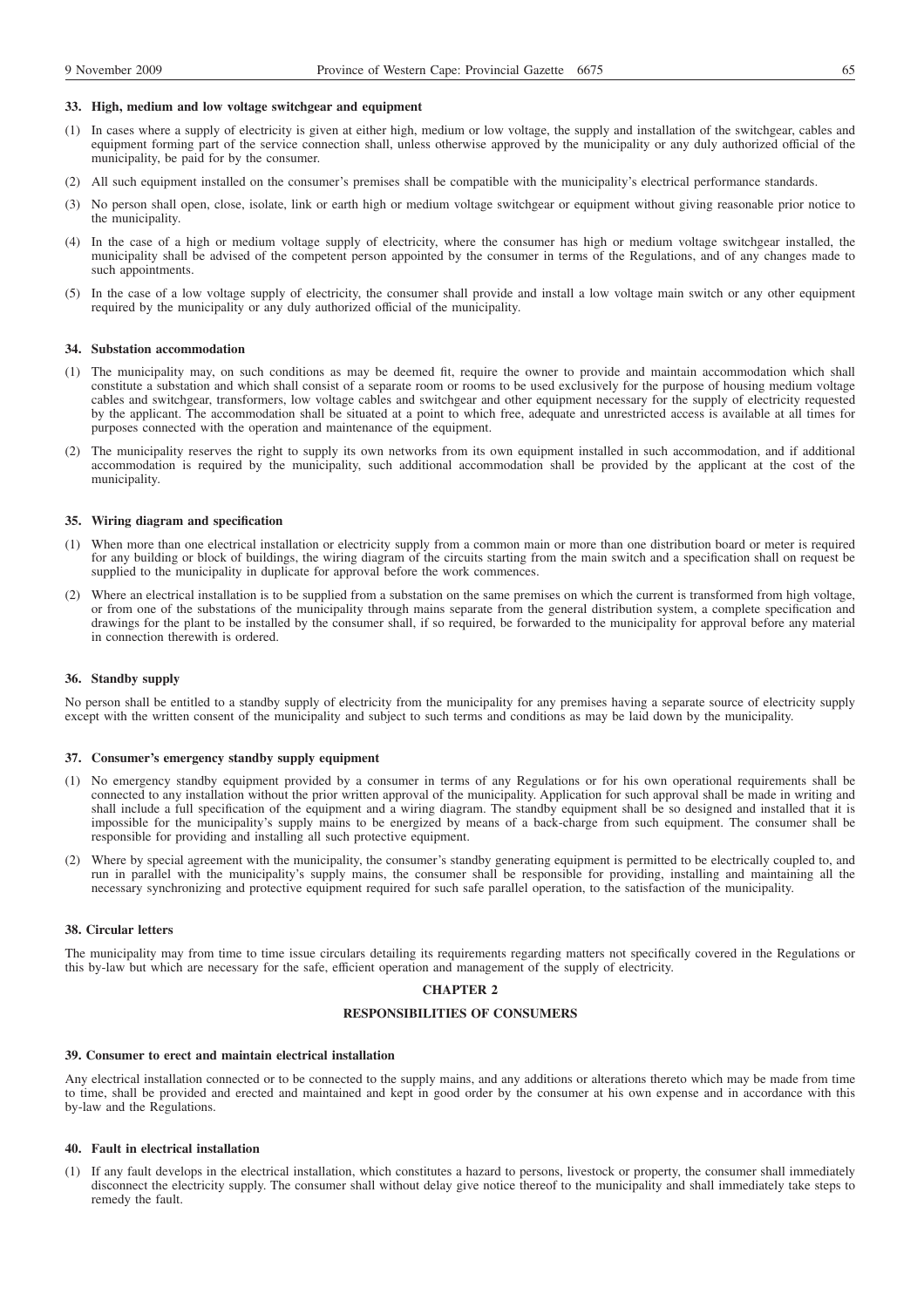(2) The municipality may require the consumer to reimburse it for any expense to which it may be put in connection with a fault in the electrical installation.

## **41. Discontinuance of use of supply**

In the event of a consumer desiring to discontinue using the electricity supply, he or she shall give at least two full working days' notice in writing of such intended discontinuance to the municipality, failing which he or she shall remain liable for all payments due in terms of the tariff for the supply of electricity until the expiration of two full working days after such notice has been given.

#### **42. Change of occupier**

- (1) A consumer vacating any premises shall give the municipality not less than two full working days' notice in writing of his intention to discontinue using the electricity supply, failing which he or she shall remain liable for such supply.
- (2) If the person taking over occupation of the premises desires to continue using the electricity supply, he or she shall make application in accordance with the provisions of section 3 of this by-law, and if he or she fails to make application for an electricity supply within ten working days of taking occupation of the premises, the supply of electricity shall be disconnected, and he or she shall be liable to the municipality for the electricity supply from the date of occupation till such time as the supply is so disconnected.
- (3) Where premises are fitted with pre-payment meters any person occupying the premises at that time shall be deemed to be the consumer. Until such time as an application is made by this person for a supply of electricity, in terms of section 3 of this by-law, he or she shall be liable for all tariffs owed to the municipality for that metering point as well as any outstanding tariffs whether accrued by that person or not.

#### **43. Service apparatus**

- (1) The consumer shall be liable for all costs to the municipality arising from damage to or loss of any metering equipment, service protective device, service connection or other apparatus on the premises, unless such damage or loss is shown to have been occasioned by an Act of God or an act or omission of an employee of the municipality or caused by an abnormality in the supply of electricity to the premises.
- (2) If, during a period of disconnection of an installation from the supply mains, the service main, metering equipment or any other service apparatus, being the property of the municipality and having been previously used, have been removed without its permission or have been damaged so as to render re-connection dangerous, the owner or occupier of the premises, as the case may be, during such period shall bear the cost of overhauling or replacing such equipment.
- (3) Where there is a common metering position, the liability detailed in subsection (1) shall devolve on the owner of the premises.
- (4) The amount due in terms of subsection (1) shall be evidenced by a certificate from the municipality which shall be final and binding.

# **CHAPTER 3**

# **SPECIFIC CONDITIONS OF SUPPLY**

## **44. Service connection**

- (1) The consumer shall bear the cost of the service connection, as approved by the municipality.
- (2) Notwithstanding the fact that the consumer bears the cost of the service connection, ownership of the service connection, laid or erected by the municipality, shall vest in the municipality, the municipality shall be responsible for the maintenance of such service connection up to the point of supply. The consumer shall not be entitled to any compensation from the municipality in respect of such service connection.
- (3) The work to be carried out by the municipality at the cost of the consumer for a service connection to the consumer's premises shall be determined by the municipality or any duly authorized official of the municipality.
- (4) A service connection shall be laid underground, whether the supply mains are laid underground or erected overhead, unless an overhead service connection is specifically required by the municipality.
- (5) The consumer shall provide, fix or maintain on his premises such ducts, wire ways, trenches, fastenings and clearance to overhead supply mains as may be required by the municipality for the installation of the service connection.
- (6) The conductor used for the service connection shall have a cross-sectional area according to the size of the electrical supply but shall not be less than 10mm<sup>2</sup> (copper or copper equivalent), and all conductors shall have the same cross-sectional area, unless otherwise approved by any duly authorized official of the municipality.
- (7) Unless otherwise approved, the municipality shall only provide one service connection to each registered erf. In respect of two or more premises belonging to one owner and situated on adjacent erven, a single bulk supply of electricity may be made available provided the erven are consolidated or notarially tied.
- (8) Any covers of a wire way carrying the supply circuit from the point of supply to the metering equipment shall be made to accept the seals of the municipality.
- (9) Within the meter box, the service conductor or cable, as the case may be, shall terminate in an unobscured position and the conductors shall be visible throughout their length when cover plates, if present, are removed.
- (10) In the case of blocks of buildings occupied by a number of individual consumers, separate wire ways and conductors or cables shall be laid from the common metering room or rooms to each individual consumer in the blocks of buildings. Alternatively, if trunking is used, the conductors of the individual circuits shall be clearly identified (tied together every 1,5m) throughout their length.

#### **45. Metering accommodation**

(1) The consumer shall, if required by the municipality or any duly authorized official of the municipality, provide accommodation in an approved position, the meter board and adequate conductors for the municipality's metering equipment, service apparatus and protective devices. Such accommodation and protection shall be provided and maintained, to the satisfaction of the municipality, at the cost of the consumer or the owner, as the circumstances may demand, and shall be situated, in the case of credit meters, at a point to which free and unrestricted access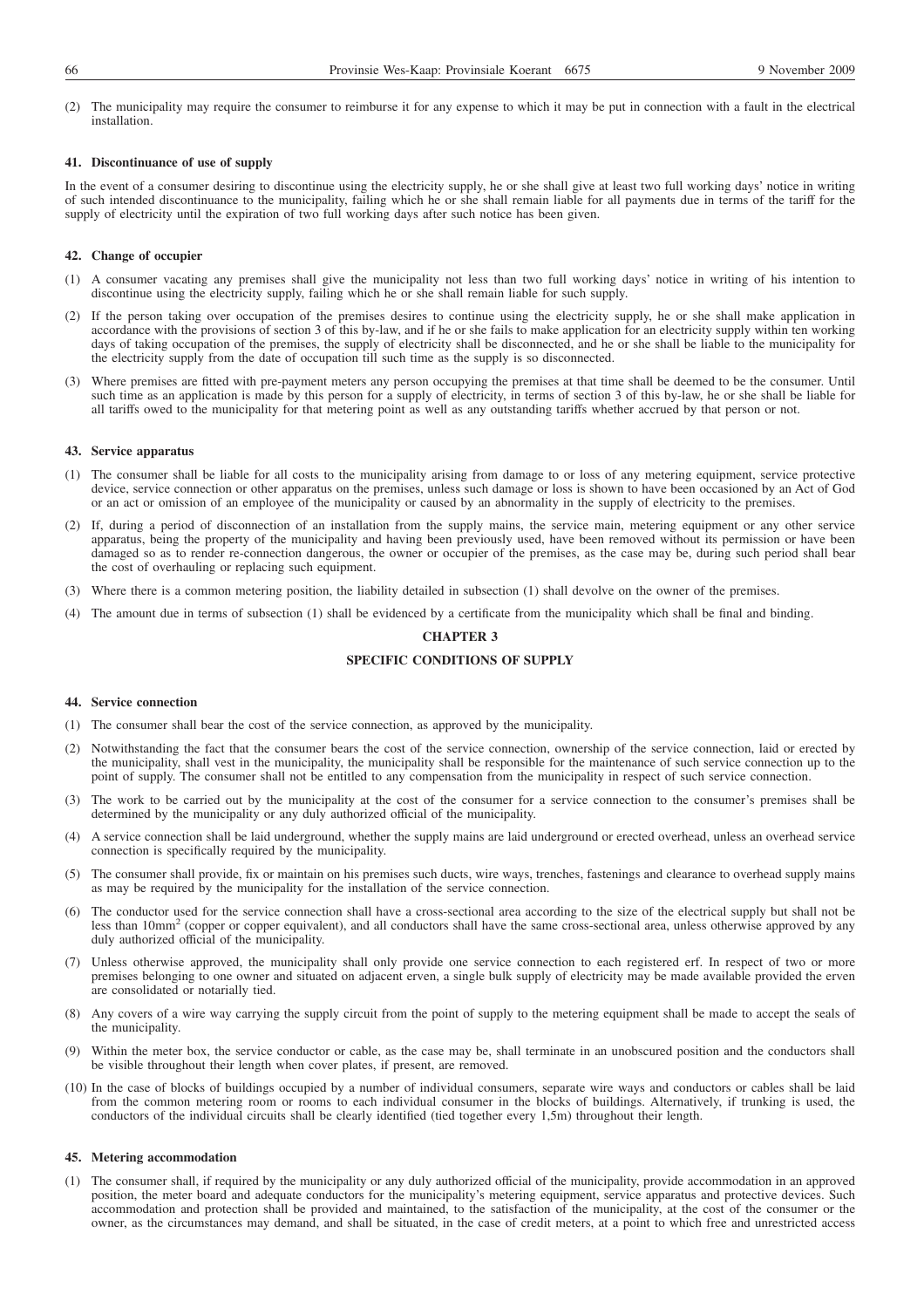shall be had at all reasonable hours for the reading of meters but at all times for purposes connected with the operation and maintenance of the service equipment. Access at all reasonable hours shall be afforded for the inspection of prepayment meters.

- (2) Where sub metering equipment is installed, accommodation separate from the municipality's metering equipment shall be provided.
- (3) The consumer or, in the case of a common meter position, the owner of the premises shall provide adequate electric lighting in the space set aside for accommodating the metering equipment and service apparatus.
- (4) Where in the opinion of the municipality the position of the meter, service connection, protective devices or main distribution board is no longer readily accessible or becomes a course of danger to life or property or in any way becomes unsuitable, the consumer shall remove it to a new position, and the cost of such removal, which shall be carried out with reasonable dispatch, shall be borne by the consumer.
- (5) The accommodation for the municipality's metering equipment and protective devices may, if approved, include the consumer's main switch and main protective devices. No apparatus other than that used in connection with the supply of electricity and use of electricity shall be installed or stored in such accommodation unless approved.

# **CHAPTER 4**

# **SYSTEMS OF SUPPLY**

#### **46. Load requirements**

Alternating current supplies shall be given as prescribed by the Electricity Act, 1987 (Act 41 of 1987), and in the absence of a quality of supply agreement, as set out in applicable standard specification.

#### **47. Load limitations**

- (1) Where the estimated load, calculated in terms of the safety standard, does not exceed 15 kVA, the electrical installation shall be arranged for a two-wire single-phase supply of electricity, unless otherwise approved by the municipality or any duly authorized official of the municipality.
- (2) Where a three-phase four-wire supply of electricity is provided, the load shall be approximately balanced over the three phases but the maximum out-of-balance load shall not exceed 15kVA, unless otherwise approved by the municipality or any duly authorized official of the municipality.
- (3) No current-consuming appliance, inherently single phase in character, with a rating which exceeds 15kVA shall be connected to the electrical installation without the prior approval of the municipality.

### **48. Interference with other persons' electrical equipment**

- (1) No person shall operate electrical equipment having load characteristics which, singly or collectively, give rise to voltage variations, harmonic currents or voltages, or unbalanced phase currents which fall outside the applicable standard specification.
- (2) The assessment of interference with other persons' electrical equipment shall be carried out by means of measurements taken at the point of common coupling.
- (3) Should it be established that undue interference is in fact occurring, the consumer shall, at his or her own cost, install the necessary equipment to filter out the interference and prevent it reaching the supply mains.

### **49. Supplies to motors**

Unless otherwise approved by the municipality or any duly authorized official of the municipality the rating of motors shall be limited as follows:

(1) Limited size for low voltage motors—

The rating of a low voltage single-phase motor shall be limited to 2kW or the starting current shall not exceed 70A. All motors exceeding these limits shall be wound for three phases at low voltage or such higher voltage as may be required.

(2) Maximum starting and accelerating currents of three-phase alternating current motors:

The starting current of three-phase low voltage motors permitted shall be related to the capacity of the consumer's service connection, as follows:

| Insulated service      | Maximum              | Maximum motor rating in kW |                          |                           |
|------------------------|----------------------|----------------------------|--------------------------|---------------------------|
| cable, size in $mm2$ , | permissible starting |                            |                          |                           |
| copper equivalent      | current              |                            |                          |                           |
| mm <sup>2</sup>        | А                    |                            |                          |                           |
|                        |                      | Direct on line $(6x)$      | Star/Delta $(2.5 \times$ | Other means $(1,5 \times$ |
|                        |                      | full-load current          | full-load current)       | full-load current)        |
|                        |                      | kW                         | kW                       | kW                        |
| 16                     | 72                   | 6                          | 13,5                     | 23                        |
| 25                     | 95                   | 7,5                        | 18                       | 30                        |
| 35                     | 115                  | 9                          | 22                       | 36,5                      |
| 50                     | 135                  | 10                         | 25                       | 45                        |
| 70                     | 165                  | 13                         | 31                       | 55                        |
| 95                     | 200                  | 16                         | 38                       | 67                        |
| 120                    | 230                  | 18                         | 46                       | 77                        |
| 150                    | 260                  | 20                         | 52                       | 87                        |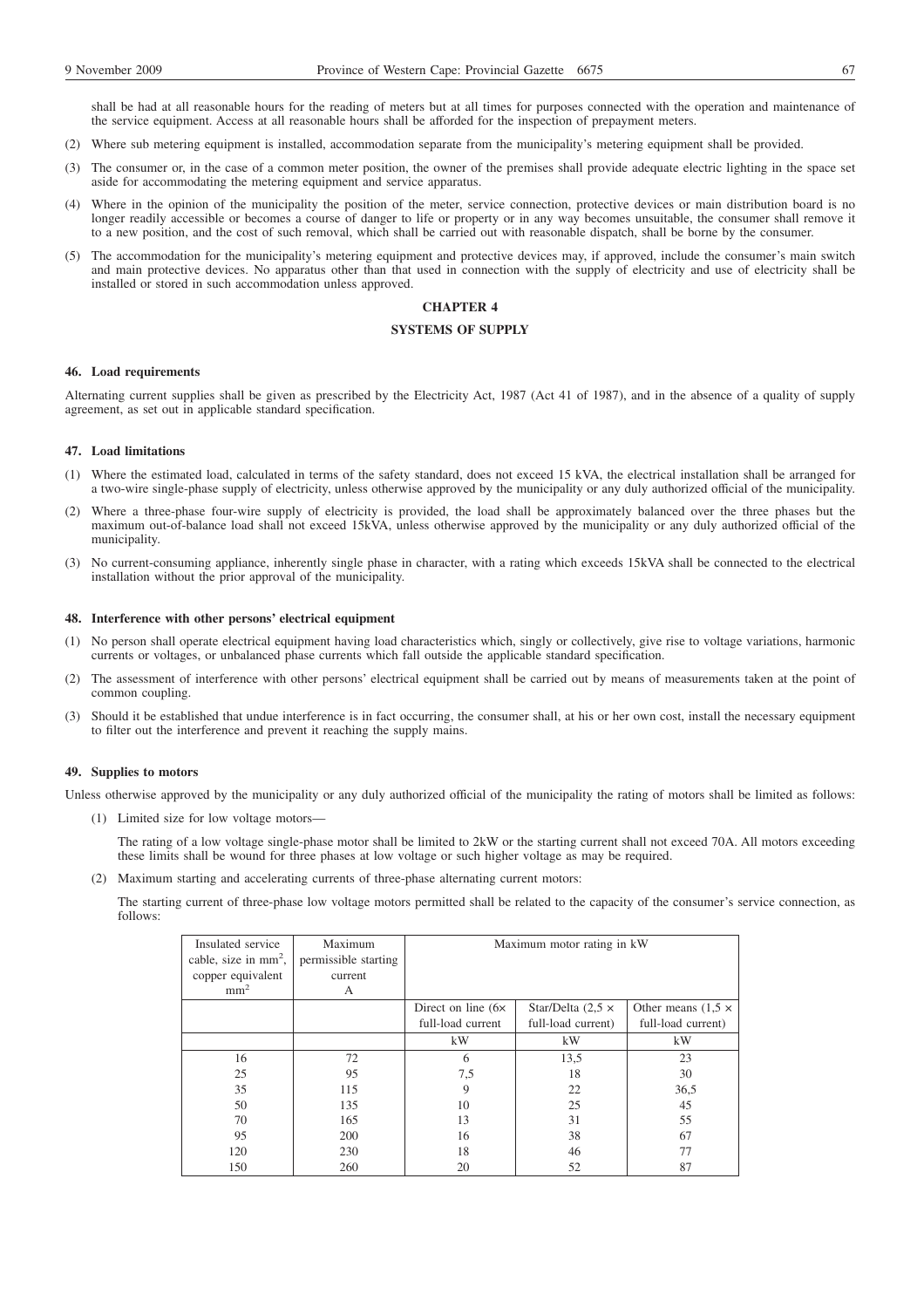### (3) Consumers supplied at medium voltage—

In an installation supplied at medium voltage the starting current of a low voltage motor shall be limited to 1,5 times the rated full-load current of the transformer supplying such a motor. The starting arrangement for medium voltage motors shall be subject to the approval of the municipality.

### **50. Power factor**

- (1) If required by the municipality, the power factor of any load shall be maintained within the limits 0,85 lagging and 0,9 leading.
- (2) Where, for the purpose of complying with subsection (1), it is necessary to install power factor corrective devices, such corrective devices shall be connected to the individual appliance terminals unless the correction of the power factor is automatically controlled.
- (3) The consumer shall, at his/her own cost, install such corrective devices.

#### **51. Protection**

Electrical protective devices for motors shall be of such a design as effectively to prevent sustained over current and single phasing, where applicable.

## **CHAPTER 5**

### **MEASUREMENT OF ELECTRICITY**

### **52. Metering**

- (1) The municipality shall, at the consumer's cost in the form of a direct charge or prescribed tariff, provide, install and maintain appropriately rated metering equipment at the point of metering for measuring the electricity supplied.
- (2) Except in the case of prepayment meters, the electricity used by a consumer during any metering period shall be ascertained by the reading of the appropriate meter or meters supplied and installed by the municipality and read at the end of such period except where the metering equipment is found to be defective, or the municipality invokes the provisions of section 54(2) of this by-law, in which case the consumption for the period shall be estimated.
- (3) Where the electricity used by a consumer is charged at different tariff rates, the consumption shall be metered separately for each rate.
- (4) The municipality reserves the right to meter the supply to blocks of shops and flats, tenement-houses and similar buildings for the buildings as a whole, or for individual units, or for groups of units.
- (5) No alterations, repairs or additions or electrical connections of any description shall be made on the supply side of the point of metering unless specifically approved in writing by the municipality or any duly authorized official of the municipality.

# **53. Accuracy of metering**

- (1) A meter shall be presumed to be registering accurately if its error, when tested in the manner prescribed in subsection (5) hereof, is found to be within the limits of error as provided for in the applicable standard specifications.
- (2) The municipality shall have the right to test its metering equipment. If it is established by test or otherwise that such metering equipment is defective, the municipality shall—
	- (i) in the case of a credit meter, adjust the account rendered;
	- (ii) in the case of prepayment meters, (a) render an account where the meter has been under-registering, or (b) issue a free token where the meter has been over-registering;

in accordance with the provisions of subsection (6).

- (3) The consumer shall be entitled to have the metering equipment tested by the municipality on payment of the prescribed tariff. If the metering equipment is found not to comply with the system accuracy requirements as provided for in the applicable standard specifications, an adjustment in accordance with the provisions of subsections (2) and (6) shall be made and the aforesaid tariff shall be refunded.
- (4) In case of a dispute, the consumer shall have the right at his own cost to have the metering equipment under dispute tested by an approved independent testing authority, and the result of such test shall be final and binding on both parties.
- (5) Meters shall be tested in the manner as provided for in the applicable standard specifications.
- (6) When an adjustment is made to the electricity consumption registered on a meter in terms of subsection (2) or (3), such adjustment shall either be based on the percentage error of the meter as determined by the test referred to in subsection (5) or upon a calculation by the municipality from consumption data in its possession. Where applicable, due allowance shall be made, where possible, for seasonal or other variations which may affect the consumption of electricity.
- (7) When an adjustment is made as contemplated in subsection (6), the adjustment may not exceed a period of six months preceding the date on which the metering equipment was found to be inaccurate. The application of this section does not bar a consumer from claiming back overpayment for any longer period where the consumer is able to prove the claim in the normal legal process.
- (8) Where the actual load of a consumer differs from the initial estimated load provided for under section 47(1) to the extent that the municipality deems it necessary to alter or replace its metering equipment to match the load, the costs of such alteration or replacement shall be borne by the consumer.
- (9) (a) Prior to the municipality making any upward adjustment to an account in terms of subsection (6), the municipality shall—
	- (i) notify the consumer in writing of the monetary value of the adjustment to be made and the reasons therefor;
	- (ii) in such notification provide sufficient particulars to enable the consumer to submit representations thereon, and
	- (iii) call upon the consumer in such notice to provide it with reasons in writing, if any, within 21 days or such longer period as the municipality may permit why his/her account should not be adjusted as notified.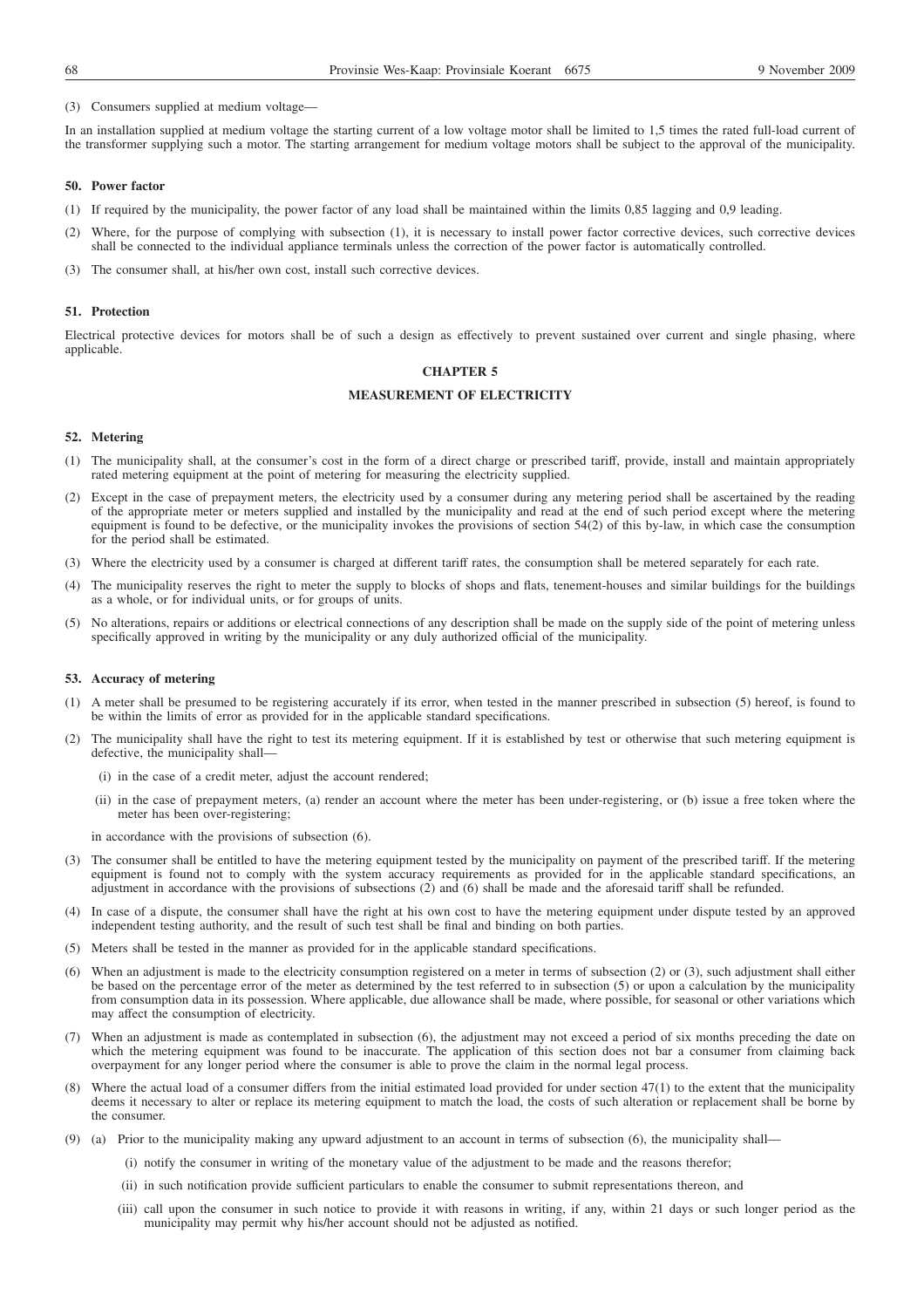- (b) Should the consumer fail to make any representations during the period referred to in subsection 9(a)(iii) the municipality shall be entitled to adjust the account as notified in subsection 9(a)(i).
- (c) The municipality shall consider any reasons provided by the consumer in terms of subsection (9)(a) and shall, if satisfied that a case has been made out therefor, adjust the account appropriately.
- (d) If a duly authorized official of the municipality decides after having considered the representation made by the consumer that such representations do not establish a case warranting an amendment to the monetary value established in terms of subsection (6), the municipality shall be entitled to adjust the account as notified in terms of subsection  $9(a)(i)$ , subject to the consumer's right to appeal the decision of the official in terms of section 62 of this by-law.

## **54. Reading of credit meters**

- (1) Unless otherwise prescribed, credit meters shall normally be read at intervals of one month and the fixed or minimum tariff due in terms of the tariff shall be assessed accordingly. The municipality shall not be obliged to effect any adjustments to such tariff.
- (2) If for any reason the credit meter cannot be read, the municipality may render an estimated account. The electrical energy consumed shall be adjusted in a subsequent account in accordance with the electrical energy actually consumed.
- (3) When a consumer vacates a property and a final reading of the meter is not possible, an estimation of the consumption may be made and the final account rendered accordingly.
- (4) If a special reading of the meter is desired by a consumer, this may be obtained upon payment of the prescribed tariff.
- (5) If any calculating, reading or metering error is discovered in respect of any account rendered to a consumer, the error shall be corrected in subsequent accounts. Any such correction shall only apply in respect of accounts for a period of 6 months preceding the date on which the error in the accounts was discovered, and shall be based on the actual tariffs applicable during the period. The application of this section does not prevent a consumer from claiming back overpayment for any longer period where the consumer is able to prove the claim in the normal legal process.

#### **55. Prepayment metering**

- (1) No refund of the amount tendered for the purchase of electricity credit shall be given at the point of sale after initiation of the process by which the prepayment meter token is produced.
- (2) Copies of previously issued tokens for the transfer of credit to the prepayment meter may be issued at the request of the consumer.
- (3) When a consumer vacates any premises where a prepayment meter is installed, no refund for the credit remaining in the meter shall be made to the consumer by the municipality.
- (4) The municipality shall not be liable for the reinstatement of credit in a prepayment meter lost due to tampering with, or the incorrect use or the abuse of, prepayment meters or tokens.
- (5) Where a consumer is indebted to the municipality for electricity consumed or to the municipality for any other service supplied by the municipality (including rates) or for any tariff previously raised against him or her in connection with any service rendered, the municipality may deduct a percentage from the amount tendered to offset the amount owing to the municipality, as set out in the section 3 agreement for the supply of electricity.
- (6) The municipality may, at its discretion, appoint vendors for the sale of credit for prepayment meters and shall not guarantee the continued operation of any vendor.

# **CHAPTER 6**

# **ELECTRICAL CONTRACTORS**

#### **56. Electrical Contractors**

In addition to the requirements of the Regulations the following requirements shall apply:

- (1) Where an application for a new or increased supply of electricity has been made to the municipality, any duly authorized official of the municipality may at his/her discretion accept notification of the completion of any part of an electrical installation, the circuit arrangements of which permit the electrical installation to be divided up into well-defined separate portions, and such part of the electrical installation may, at the discretion of any duly authorized official of the municipality, be inspected, tested and connected to the supply mains as though it were a complete installation.
- (2) The examination, test and inspection that may be carried out at the discretion of the municipality or any duly authorized official of the municipality in no way relieves the electrical contractor/accredited person or the user or lessor, as the case may be, from his responsibility for any defect in the installation. Such examination, test and inspection shall not be taken under any circumstances (even where the electrical installation has been connected to the supply mains) as indicating or guaranteeing in any way that the electrical installation has been carried out efficiently with the most suitable materials for the purpose or that it is in accordance with this by-law or the safety standard, and the municipality shall not be held responsible for any defect or fault in such electrical installation.

#### **57. Liability**

The municipality shall not be held responsible for the work done by the electrical contractor/accredited person on a consumer's premises and shall not in any way be responsible for any loss or damage which may be occasioned by fire or by any accident arising from the state of the wiring on the premises.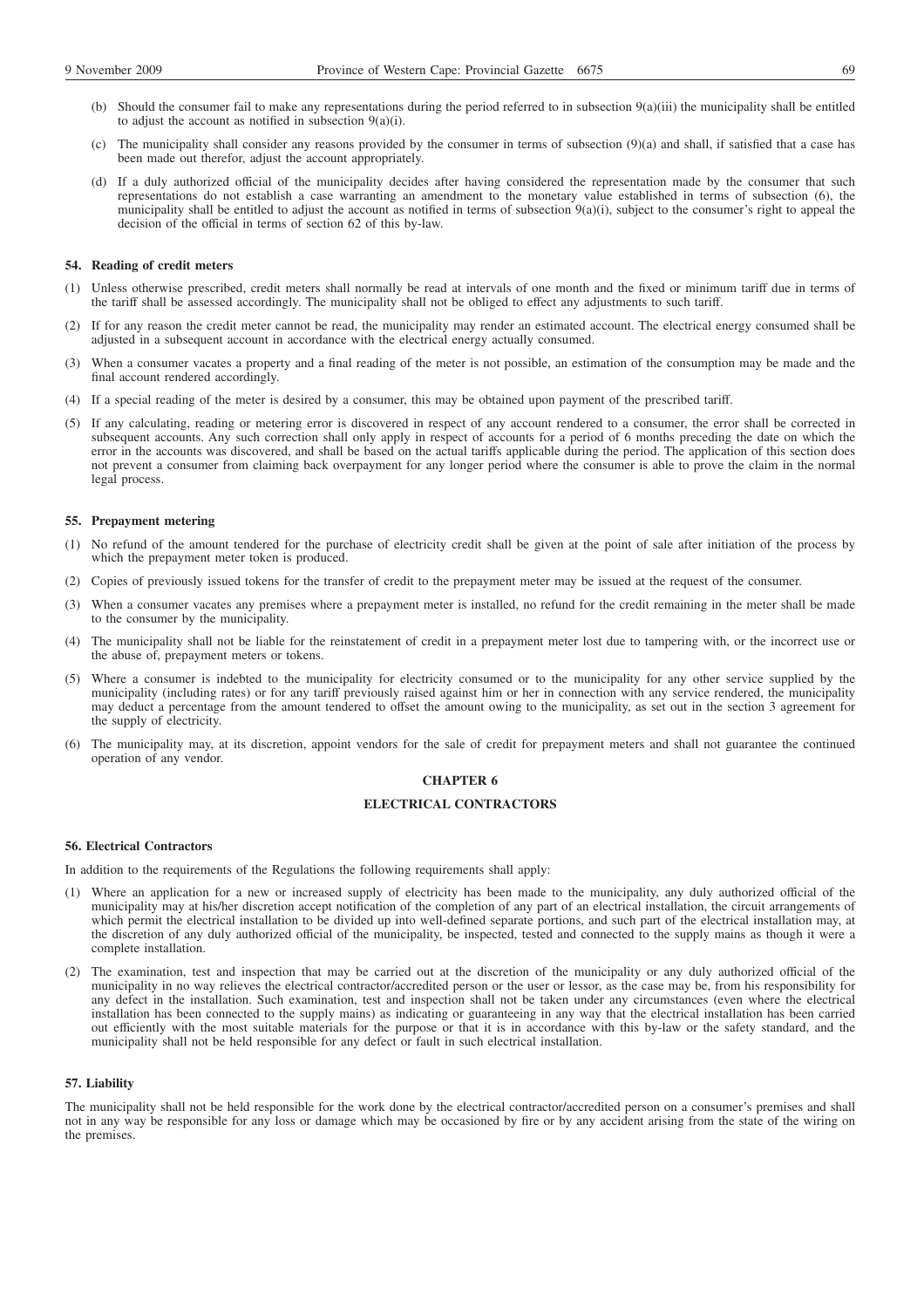# **CHAPTER 7**

## **COST OF WORK**

#### **58. Cost of work**

The municipality may repair and make good any damage done in contravention of this by-law or resulting from a contravention of this by-law. The cost of any such work carried out by the municipality which was necessary due to the contravention of this by-law, shall be to the account of the person who acted in contravention of this by-law.

# **CHAPTER 8**

# **ENERGY SAVING MEASURES AND REDUCED USE OF ELECTRICITY**

#### **59. Norms, standards and guidelines**

- (1) The municipality may determine and publish norms, standards and guidelines which prescribe appropriate measures to save energy or to reduce the use of electricity and such norms standards and guidelines must be kept in the form of an operational manual.
- (2) The norms, standards and guidelines contemplated in subsection (1) may differentiate between communities, geographical areas and different kinds of premises.

#### **CHAPTER 9**

# **GENERAL PROVISIONS**

#### **60. Exemptions**

- (1) Any person may in writing apply to the municipality for exemption from any provision of this by-law.
- (2) The municipality may—
	- (a) grant an exemption in writing and set and determine the period for which such exemption is granted;
	- (b) alter or cancel any exemption or condition in an exemption; or
	- (c) refuse to grant an exemption.
- (3) An exemption does not take effect before the applicant has undertaken in writing to comply with the conditions imposed by the municipality, however, if an activity is commenced before such undertaking has been submitted to the municipality, the exemption lapses.
- (4) If any condition of an exemption is not complied with, the exemption lapses immediately.

#### **61. Liaison forums in community**

- (1) The municipality may establish one or more liaison forums in a community for the purposes of obtaining community participation with regard to the matters dealt with in this by-law.
- (2) A liaison forum may consist of—
	- (a) a member of members of an interest group, or an affected person;
	- (b) a designated official or officials of the municipality; and
	- (c) a councillor.
- (3) (a) The municipality may, when considering an application for consent, permit or exemption in terms of this by-law, request the input of a liaison forum.
	- (b) A liaison forum or any person may on own initiative submit an input to the municipality for consideration.

#### **62. Appeal**

A person whose rights are affected by a decision delegated by the municipality may appeal against that decision by giving written notice of the appeal and the reasons therefor in terms of section 62 of the Local Government: Municipal Systems Act, Act 32 of 2000 to the municipal manager within 21 days of the date of the notification of the decision.

#### **63. Offences and Penalties**

- (1) Any person who contravenes any of the provisions of sections 5, 6, 7,11,12, 13, 19, 23,24, 25, 27, and 28 of this by-law shall be guilty of an offence and shall on conviction be liable to—
	- (a) a fine or imprisonment, or either such fine or imprisonment or to both such fine and such imprisonment and,
	- (b) in the case of a continuing offence, to an additional fine or an additional period of imprisonment or to such additional imprisonment without the option of a fine or to both such additional fine and imprisonment for each day on which such offence is continued and,
	- (c) a further amount equal to any costs and expenses found by the court to have been incurred by the municipality as result of such contravention or failure.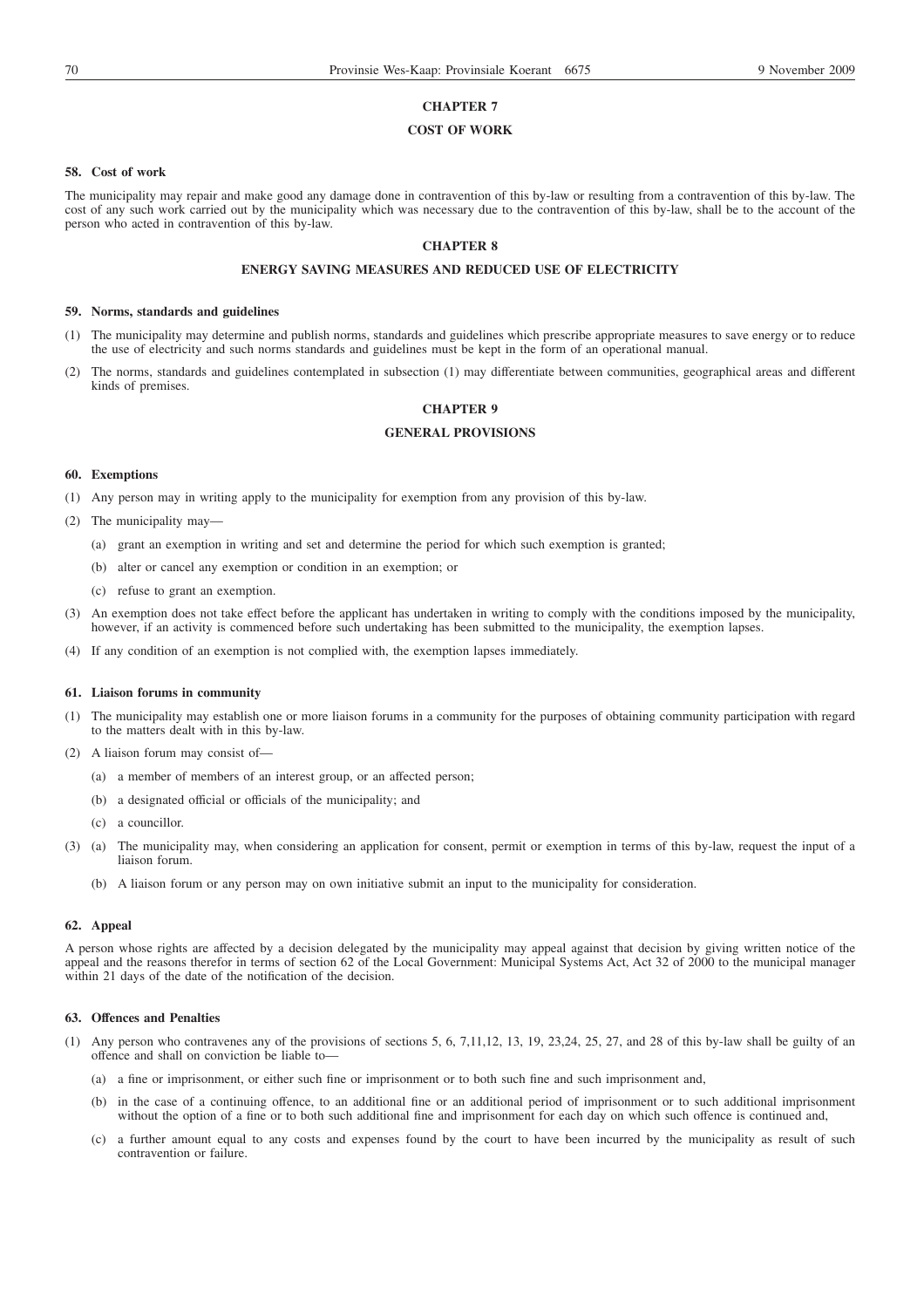### **64. Conflict with other legislation**

In the event of any conflict between any provision of this by-law and National and Provincial legislation, standards, policies or guidelines, the National and Provincial legislation, standards, policies or guidelines shall prevail.

#### **65. Repeal of by-laws**

The provisions of any by-laws previously promulgated by the municipality or by any of the disestablished municipalities now incorporated in the municipality, are hereby repealed as far as they relate to matters provided for in this by-law, and insofar as it has been made applicable to the municipality by the authorisation for the execution of powers and functions in terms of section 84(3) of the Local Government: Municipal Structures Act, Act 117 of 1998.

#### **66. Short title and commencement**

This by-law shall be known as the Electricity Supply By-law and shall come into operation on the date of publication thereof in the Provincial Gazette.

9 November 2009 20649

### **BERGRIVIER MUNICIPALITY**

# **FENCES AND WALLS BY-LAW**

In terms of and under the provisions of section 156 of the Constitution of the Republic of South Africa, 1996, the Bergrivier Municipality, enacts as follows:—

# **TABLE OF CONTENT**

- 1. Interpretation
- 2. Principles and objectives
- 3. Application
- 4. Fences
- 5. Offences and penalties
- 6. Notice of compliance and representations
- 7. Costs
- 8. Demolition order
- 9. Authentication and service of notices and other documents
- 10. Appeal
- 11. Implementation and enforcement
- 12. Saving and transitional provision
- 13. Exemptions
- 14. Liaison forums in community
- 15. Conflict with other legislation
- 16. Revocation of by-laws
- 17. Short title and commencement

# **SCHEDULE**

## **1. Interpretation**

In this by-law, unless the context otherwise indicates-

"alter" includes to cause, allow or permit to be altered;

**''agent''**, in relation to the owner of a property, means a person appointed by the owner of the property—

- (a) to receive rental or other payments in respect of the property on behalf of the owner; or
- (b) to make payments in respect of the property on behalf of the owner;

**''boundary''** means the real or notional line marking the limits of premises;

**''erect''** includes to cause, allow or permit to be erected;

**''fence''** means—

- (a) any fence, together with any gate or any contrivance forming part or serving the purpose of such a gate, erected as a boundary between any erven, lots or stands within the municipal area;
- (b) a fence which is not erected on a boundary, such as a garden fence or a free-standing wall on an erf, lot or stand; or
- (c) a retaining wall erected on the boundary between two or more properties.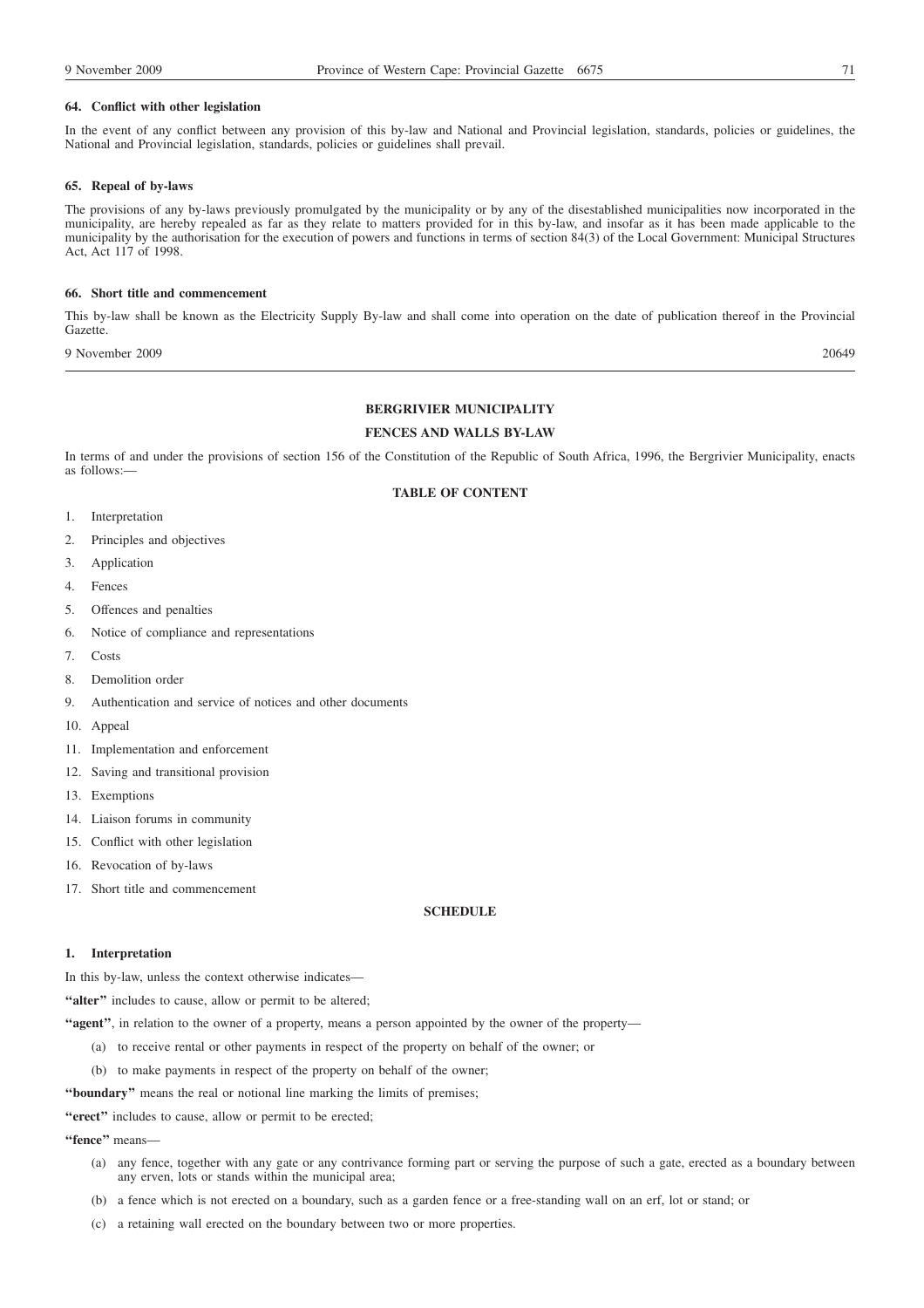**''ground level''** means the natural level of the ground, except where such level has been disturbed, in which case the street level is to be regarded as the ground level;

**''municipality''** means the Municipality of Bergrivier established in terms of Section 12 of the Municipal Structures Act, 117 of 1998, and includes any political structure, political office bearer, councillor, duly authorised agent or any employee acting in connection with this by-law by virtue of a power vested in the municipality and delegated or sub-delegated to such political structure, political office bearer, councillor, agent or employee;

**''public land''** means land the ownership of which is vested in an organ of state;

**''repair''** has the meaning assigned to it in the Fencing Act, 1963 (Act 31 of 1963);

**''rural settlement''** means any area outside the urban edge of a township which is utilised for residential purposes and includes, but is not limited to agri villages, Transnet property, Safcol settlements, mining settlements and townships to which the Rural Areas Act, 1987 (Act 9 of 1987) applied;

## **2. Principles and objectives**

The Municipality, aware of its duty to provide a safe and healthy environment, in this by-law regulate fencing with the aim of safeguarding its residents and visitors to the area.

## **3. Application**

Subject to the provisions of the Fencing Act, 1963 (Act 31 of 1963), as well as the applicable Zoning Scheme Regulations of the Municipality, the provisions of this by-law relating to an electrical fence, barbed wire and razor wire do not apply to land zoned for agricultural purposes, except where such electrical fence, barbed wire or razor wire is erected on the boundary between the agricultural land and public land or residential premises forming part of any township or a rural settlement.

## **4. Fences**

- (1) No person may, without the consent of the municipality, and subject to any conditions imposed by the municipality, on a boundary of premises—
	- (a) erect a fence which is more than 2 metres in height from ground level;
	- (b) alter or make an addition to an existing fence which is more than 2 metres in height from ground level;
	- (c) erect or may have on a boundary, an electrified fence, electrified railing or other electrified barrier, unless it—
		- (i) is erected on top of a wall which may not be less than 1,8 metres high and built of brick, cement, concrete or similar material; and
		- (ii) it complies with the Electrical Machinery Regulations, as published in Government Notice R1593, dated 12 August, 1988; and
	- (d) erect a barbed-wire fence, railing, or other barrier with spikes or other sharp or pointed protrusions unless it is erected on top of a wall of not less than 2 metres in height.
- (2) A person who wishes to obtain the consent of the municipality must submit an application form similar to the form contained in the Schedule A, and the municipality may refuse or grant consent.
- (3) Should the municipality refuse permission, it must supply the applicant in writing with the reasons for the refusal.
- (4) Should the municipality grant consent, it may impose conditions, requirements or specifications according to each individual case, subject to the provisions of SANS Code No. 1372 relating to Prefabricated Concrete Components for Fences, and the consent must be entered in Item C of the form referred to in subsection (2), and a person who has obtained consent, must at the request of an authorised official, immediately produce the form.
- (5) A person who has obtained consent in terms of subsection (4) must ensure that the fence is maintained in a good condition.
- (6) No person may—
	- (a) without the prior written consent of the municipality demolish, interfere with or damage a fence for which consent has been granted in terms of subsection (4);
	- (b) having opened a gate in a fence, leave such gate open or unfastened;
	- (c) climb over or crawl through a fence without the permission of the owner or occupier of the land;
	- (d) erect a fence covered with—
		- (i) canvas, reeds, grass or any combustible material, except poles or split poles, or approved wood, within 4,5 metres of any street; or
			- (ii) sheet iron, corrugated galvanised iron or any other sheeting along or within 4,5 metres of any street;
	- (e) allow a fence to fall into disrepair; and
	- (f) affix to or allow to be affixed to a fence any posters, placards or similar notices, or draw or apply anything on a fence unless it is done so in terms of the Advertising and Signage By-law.
- (7) The municipality may, whenever it appears that, in the interests of safety—
	- (a) a fence needs to be erected or repaired, instruct the owner or occupier on whose premises such fence needs to be erected or repaired, to undertake such steps as stipulated in the instruction; or
	- (b) the height of a wall, hedge or fence at a street corner needs to be reduced, by order in writing instruct the owner or occupier property to reduce the height of such wall, hedge or fence to a height specified in such order.
- (8) A person commits an offence if he or she contravenes a provision of subsections (1) and (6) or fails to produce a form at the request of an authorised official as contemplated in subsection (4).
- (9) Should a person fail to comply with a provision of subsection (1), with a condition, requirement or specification contemplated in subsection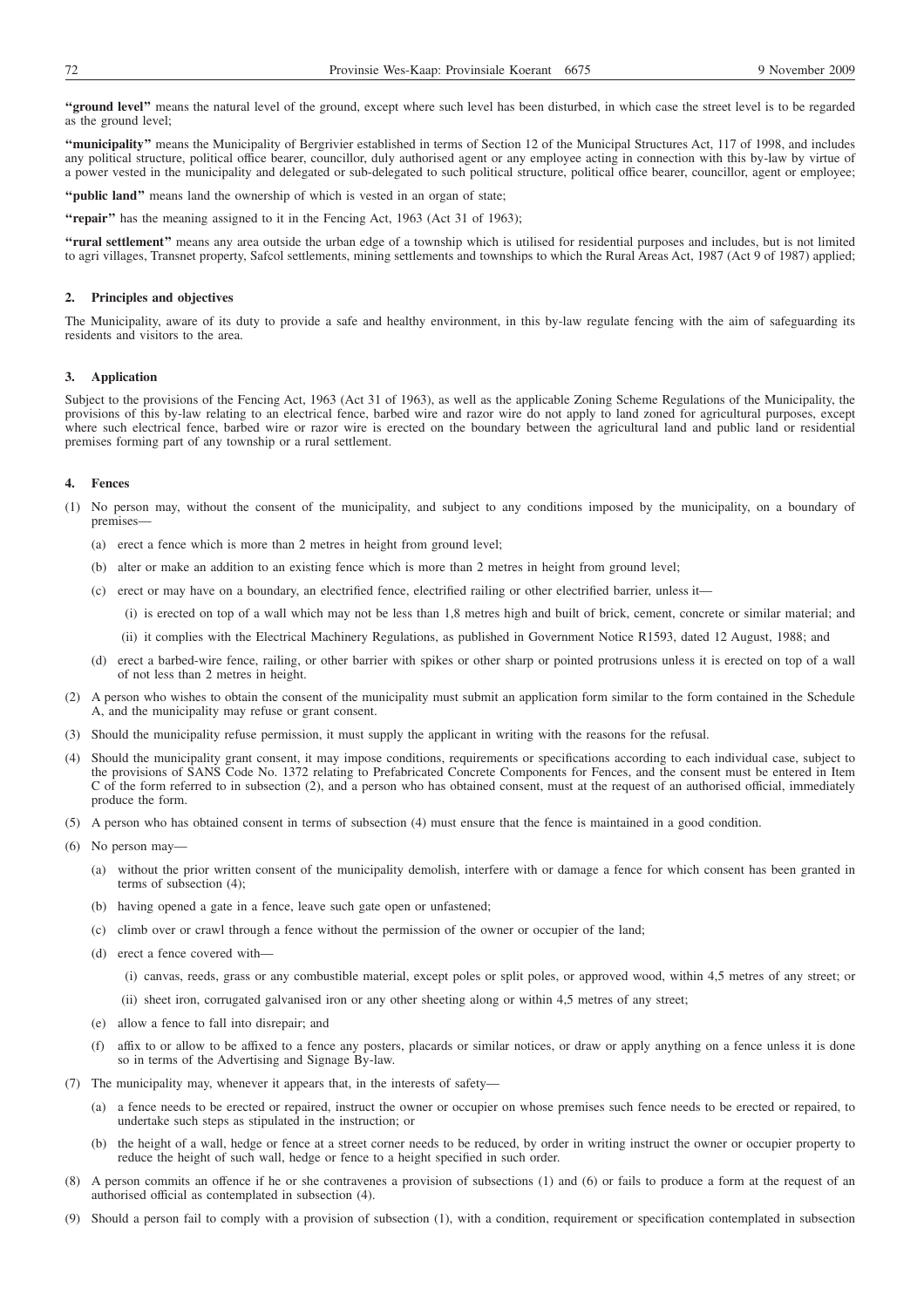(4), or subsection (5) or an instruction issued in terms of subsection (7), the municipality may serve a notice of compliance or a demolition order on the person.

### **5. Offences and Penalties**

A person who contravenes any provision or fails to comply with any provision of this by-law commits an offence and shall on conviction be liable to—

- (a) a fine or imprisonment, or either such fine or imprisonment or to both such fine and such imprisonment and,
- (b) in the case of a continuing offence, to an additional fine or an additional period of imprisonment or to such additional imprisonment without the option of a fine or to both such additional fine and imprisonment for each day on which such offence is continued and,
- (c) a further amount equal to any costs and expenses found by the court to have been incurred by the municipality as result of such contravention or failure.

## **6. Notice of compliance and representations**

- (1) Where a person contravenes a provision of this by-law, the municipality may in writing issue a compliance notice and serve it on the person concerned to take remedial measures.
- (2) The notice of compliance must state—
	- (a) the name and residential or postal address of the affected person;
	- (b) the requirement which has not been complied with;
	- (c) detailed measures required to remedy the situation;
	- (d) that the person must within a specified period take the measures to comply with the notice and to complete the measures before a specified date; and
	- (e) the right to appeal as contained in section 10.
- (3) Where a person does appeal and fails to take the measures before the date contemplated in subsection (2)(d), he or she commits an offence, and the municipality may, irrespective of any penalty which may be imposed under section 5, act in terms of subsection (4).
- (4) The municipality may take such measures as it deems necessary to remedy the situation, including obtaining a demolition order contemplated in section 8, and the cost thereof must be paid to the municipality in accordance with section 7.

#### **7. Costs**

- (1) Should a person fail to take the measures required of him or her by a notice of compliance, the municipality may, subject to subsection (3) recover, as a debt, all costs incurred as a result of it remedying the situation from that person and any or all of the following persons:
	- (a) the owner of the land, building or premises; or
	- (b) the person or occupier in control of the land, building or premises or any person who has or had a right to use the land at the time when the situation came about.
- (2) The costs recovered must be reasonable and may include, without being limited to, costs relating to labour, water, equipment, administrative and overhead costs incurred by the municipality under section 6(3).
- (3) If more than one person is liable for costs incurred, the liability must be apportioned as agreed among the persons concerned according to the degree to which each was responsible for the emergency resulting from their respective failures to take the required measures.

### **8. Demolition order**

- (1) A person on whom a demolition order has been served must demolish the fence and remove the materials.
- (2) Should the municipality demolish a fence, it may dispose of the whole or any part of the materials from any fence by public auction or public tender.
- (3) The municipality may deduct from the proceeds of any materials disposed of the costs of any pulling down, removal or demolition and the costs incurred of disposal and will thereafter pay any balance to the owner of the fence removed or demolished.

#### **9. Authentication and service of notices and other documents**

- (1) An order, notice or other document requiring authentication must be signed by the municipality.
- (2) Any notice or other document that is served on a person in terms of this by-law, is regarded as having been served when it is served in accordance with section 115(1) of the Local Government: Municipal Systems Act, 2000 (Act 32 of 2000).
- (3) Service of a copy shall be deemed to be service of the original.
- (4) Any legal process is effectively and sufficiently served on the municipality when it is delivered to the municipal manager or a person in attendance at the municipal manager's office.

#### **10. Appeal**

A person whose rights are affected by a decision of the municipality may appeal against that decision by giving written notice of the appeal and the reasons therefor in terms of section 62 of the Local Government: Municipal Systems Act, Act 32 of 2000 to the municipal manager within 21 days of the date of the notification of the decision.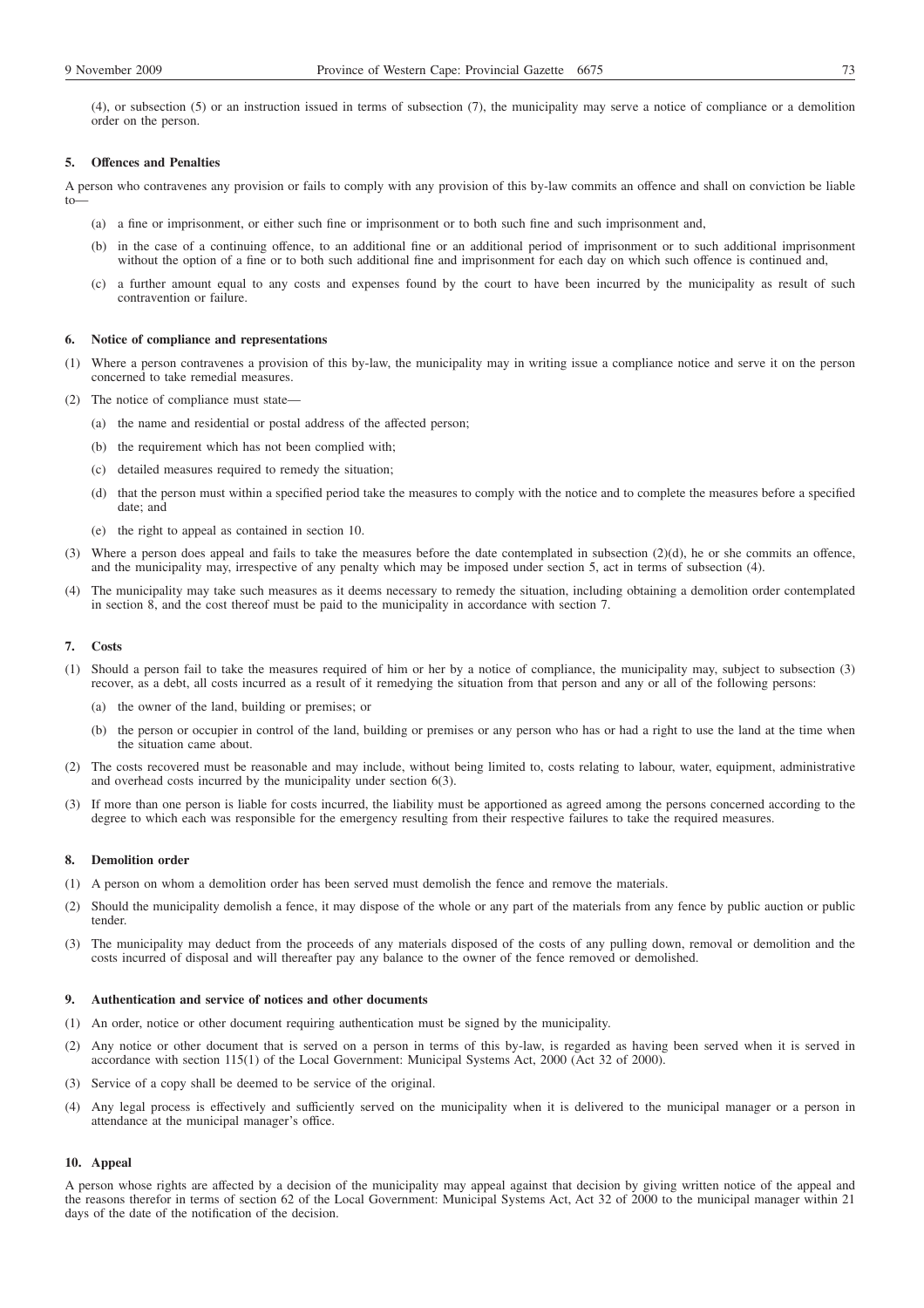- 11. Implementation and enforcement
- (1) The municipality may appoint an official to administer the implementation and enforcement of this by-law.
- (2) A person commits an offence if he or she—
	- (a) hinders or interferes with an official in the execution of his or her official duties;
	- (b) falsely professes to be an official;
	- (c) furnishes false or misleading information when complying with a request of an official; or
	- (d) fails to comply with a request of an official.

#### **12. Saving and transitional provision**

An owner or occupier whose premises, at the date of commencement of this by-law, do not comply with the provisions of this by-law must, within a period of 6months, ensure that his or her premises comply with the provisions of this by-law.

### **13. Exemptions**

- (1) Any person may in writing apply to the municipality for exemption from any provision of this by-law.
- (2) The municipality may—
	- (a) grant an exemption in writing and set and determine the period for which such exemption is granted;
	- (b) alter or cancel any exemption or condition in an exemption; or
	- (c) refuse to grant an exemption.
- (3) An exemption does not take effect before the applicant has undertaken in writing to comply with the conditions imposed by the municipality, however, if an activity is commenced before such undertaking has been submitted to the municipality, the exemption lapses.
- (4) If any condition of an exemption is not complied with, the exemption lapses immediately.

### **14. Liaison forums in community**

- (1) The municipality may establish one or more liaison forums in a community for the purposes of obtaining community participation with regard to the matters dealt with in this by-law.
- (2) A liaison forum may consist of—
	- (a) a member of members of an interest group, or an affected person;
	- (b) a designated official or officials of the municipality; and
	- (c) a councillor.
- (3) (a) The municipality may, when considering an application for consent, permit or exemption in terms of this by-law, request the input of a liaison forum.
	- (b) A liaison forum or any person contemplated in sub section (2) may on own initiative submit an input to the municipality for consideration.

#### **15. Conflict with other legislation**

In the event of any conflict between any provision of this by-law and National and Provincial legislation, standards, policies or guidelines, the National and Provincial legislation, standards, policies or guidelines shall prevail.

## **16. Revocation of by-laws**

The provisions of any by-laws previously promulgated by the municipality or by any of the disestablished municipalities now incorporated in the municipality, are hereby repealed as far as they relate to matters provided for in this by-law

## **17. Short title and commencement**

This by-law shall be known the Fences and Walls By-law, and commences on the date of publication thereof in the Provincial Gazette.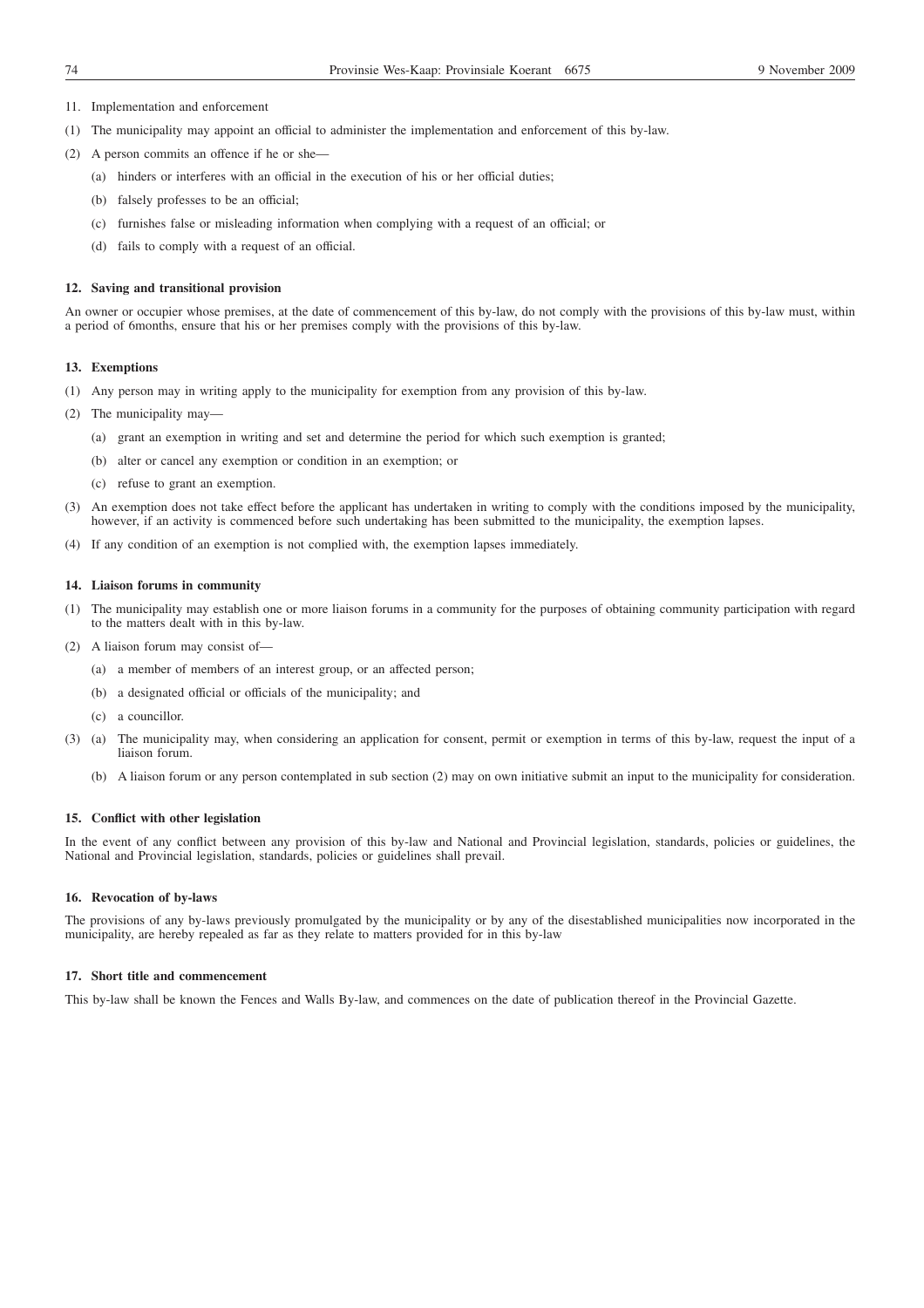# 75

| (Section 4(2))                                                                                                                                                               |
|------------------------------------------------------------------------------------------------------------------------------------------------------------------------------|
| APPLICATION TO ERECT FENCE                                                                                                                                                   |
| <b>A. OWNER OR OCCUPIER</b>                                                                                                                                                  |
| Surname and first names of person                                                                                                                                            |
|                                                                                                                                                                              |
| Address: Postal address:                                                                                                                                                     |
|                                                                                                                                                                              |
|                                                                                                                                                                              |
|                                                                                                                                                                              |
| Residential address:                                                                                                                                                         |
|                                                                                                                                                                              |
|                                                                                                                                                                              |
|                                                                                                                                                                              |
|                                                                                                                                                                              |
|                                                                                                                                                                              |
| <b>B. PARTICULARS OF PREMISES AND FENCE</b>                                                                                                                                  |
|                                                                                                                                                                              |
| Address where the premises can be inspected                                                                                                                                  |
|                                                                                                                                                                              |
| <b>NATURE OF FENCE TO BE ERECTED/ALTERED</b>                                                                                                                                 |
|                                                                                                                                                                              |
|                                                                                                                                                                              |
| C. ISSUING LOCAL AUTHORITY                                                                                                                                                   |
| Consent is hereby granted in terms of section 4(4) of the Bergrivier Fences and Fencing By-laws that the<br>above-mentioned fence may be erected on above-mentioned premises |
| Conditions, requirements or specifications in terms of section $4(4)$ :                                                                                                      |
|                                                                                                                                                                              |
|                                                                                                                                                                              |
|                                                                                                                                                                              |
|                                                                                                                                                                              |
| SIGNATURE OF INSPECTOR<br><b>DATE</b>                                                                                                                                        |
| Name of inspector:                                                                                                                                                           |
|                                                                                                                                                                              |
| <b>Official designation:</b>                                                                                                                                                 |
|                                                                                                                                                                              |

9 November 2009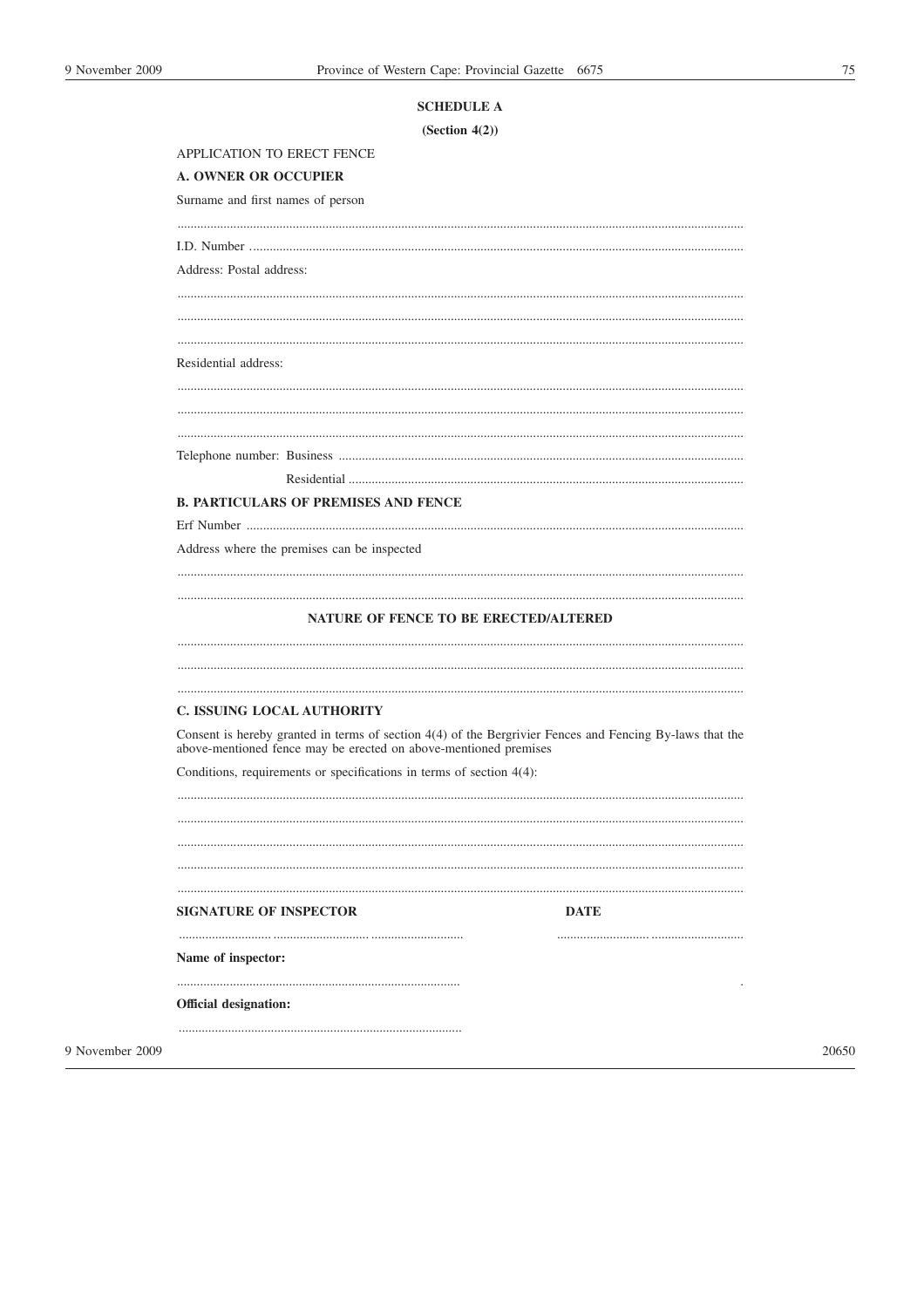# **BERGRIVIER MUNICIPALITY**

## **FIRE SAFETY BY-LAW**

Under the provisions of section 156(2) of the Constitution of the Republic of South Africa, 1996, the Bergrivier Municipality, enacts as follows:-

## **Table of Contents**

# **CHAPTER I:**

## **DEFINITIONS AND INTERPRETATION OF THIS BY-LAW**

1. Definitions and interpretation

## **CHAPTER 2**

## **PURPOSE AND APPLICATION OF BY-LAW**

- 2. Purpose of by-law
- 3. Application of by-law

## **CHAPTER 3**

## **ESTABLISHMENT OF A FIRE BRIGADE SERVICE**

- 4. Establishment and maintenance of service
- 5. Objects of the service
- 6. Reporting a fire hazard and other threatening danger
- 7. Administration and enforcement
- 8. Delegation
- 9. Chief fire officer
- 10. Instructions by members of service
- 11. Pretending to be member of service prohibited
- 12. Certificates to identify members of service
- 13. Wearing of uniform and insignia
- 14. Driving service vehicles
- 15. Duties and orders during emergency situations
- 16. Right of access to buildings and premises and issue of instructions
- 17. Interference with the service
- 18. Furnishing of false information
- 19. Denial, suspension or revocation of an approval or a certificate
- 20. Records required, access to records and release of media statements
- 21. Failure to comply with provisions
- 22. Payment for services
- 23. Joint Fire Services Committee

## **CHAPTER 4**

## **FIRE PROTECTION**

*Part A: Fire Protection for buildings and premises*

- 24. General provisions
- 25. Design and construction of buildings
- 26 Design and construction of dumping sites
- 27. Design and construction of other structures and sites
- 28 Requirements for sprinkler systems
- 29 Requirements for extractor fan systems
- 30 Requirements for emergency exits
- 31 Requirement regarding fire doors and assemblies
- 32 Design, identification and access for fire-fighting and rescue purposes
- 33 Accessibility of fire-fighting equipment and fire installations
- 34 Barricading of vacant buildings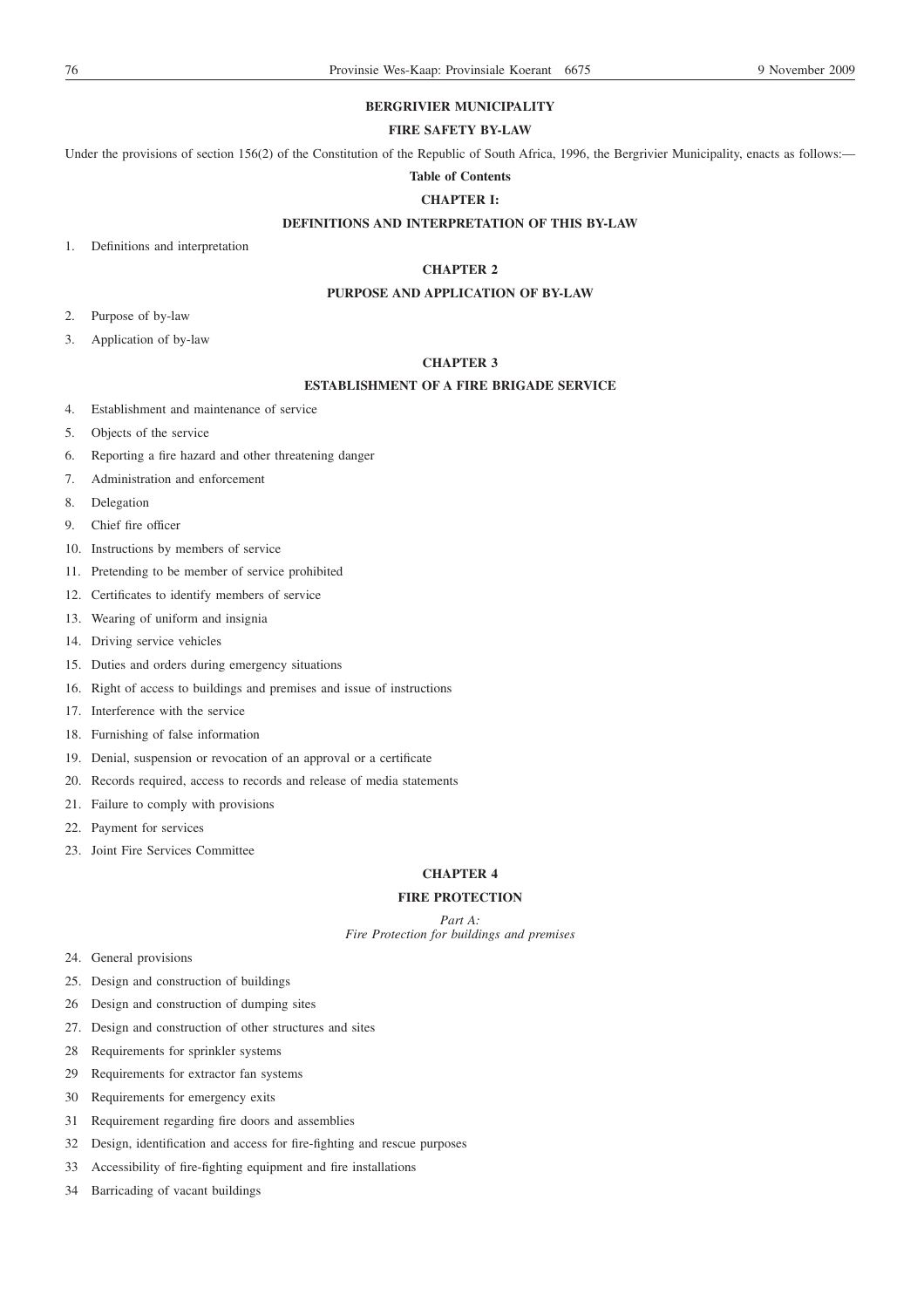# *Part B:*

## *Fire fighting equipment*

35 Installation and maintenance of fire-fighting equipment

36 Fire alarms and fire hydrants

*Part C: Emergency evacuation plans*

37 Chief Fire Officer may designate premises for emergency evacuation plans

38 Duties of owner or occupier of designated premises

## *Part D: Public gatherings*

39 Prohibition of public gatherings in certain circumstances

40 Application for certificate of fitness

41. Requirements for certificate of fitness

- 42. Form and content of certificate of fitness
- 43. Duties of holder of certificate of fitness
- 44. Cancellation of certificate of fitness

*Part E: Water supply for fire fighting purposes*

45. Township development water supply requirements

46. Township development fire-extinguishing stream requirements

- 47. Township development fire hydrant requirements
- 48. Fire risk categories
- 49. Connections to water reticulation system

*Part F: Prevention of fire hazards*

- 50. Certain fires prohibited
- 51. Storage and accumulation of combustible material prohibited
- 52. Electrical fittings, equipment and appliances
- 53. Flame-emitting devices
- 54. Discard of flammable liquid or substance in sewers or drains
- 55. Flammable gas
- 56. Smoking restrictions and discarding of combustibles
- 57. Safety fire-breaks required
- 58. Safety requirements for informal settlement areas

## **CHAPTER 5**

## **REGULATION OF FIREWORKS**

- 59. Designation of places and conditions
- 60. Discharge of fireworks
- 61. Dealing in fireworks
- 62. Seizure of fireworks

## **CHAPTER 6**

## **CERTIFICATE OF REGISTRATION FOR USE, HANDLING AND STORAGE OF FLAMMABLE SUBSTANCES**

- 63. Use, handling and storage of flammable substances prohibited in certain circumstances
- 64. Application for certificate of registration for flammable substances
- 65. Issue of certificate of registration
- 66. Availability of certificate of registration at premises
- 67. Fire-fighting equipment
- 68. Amendment to certificate of registration
- 69. Cancellation of certificate of registration
- 70. Renewal of certificate of registration
- 71. No authorisation required for certain motor vehicle fuel tanks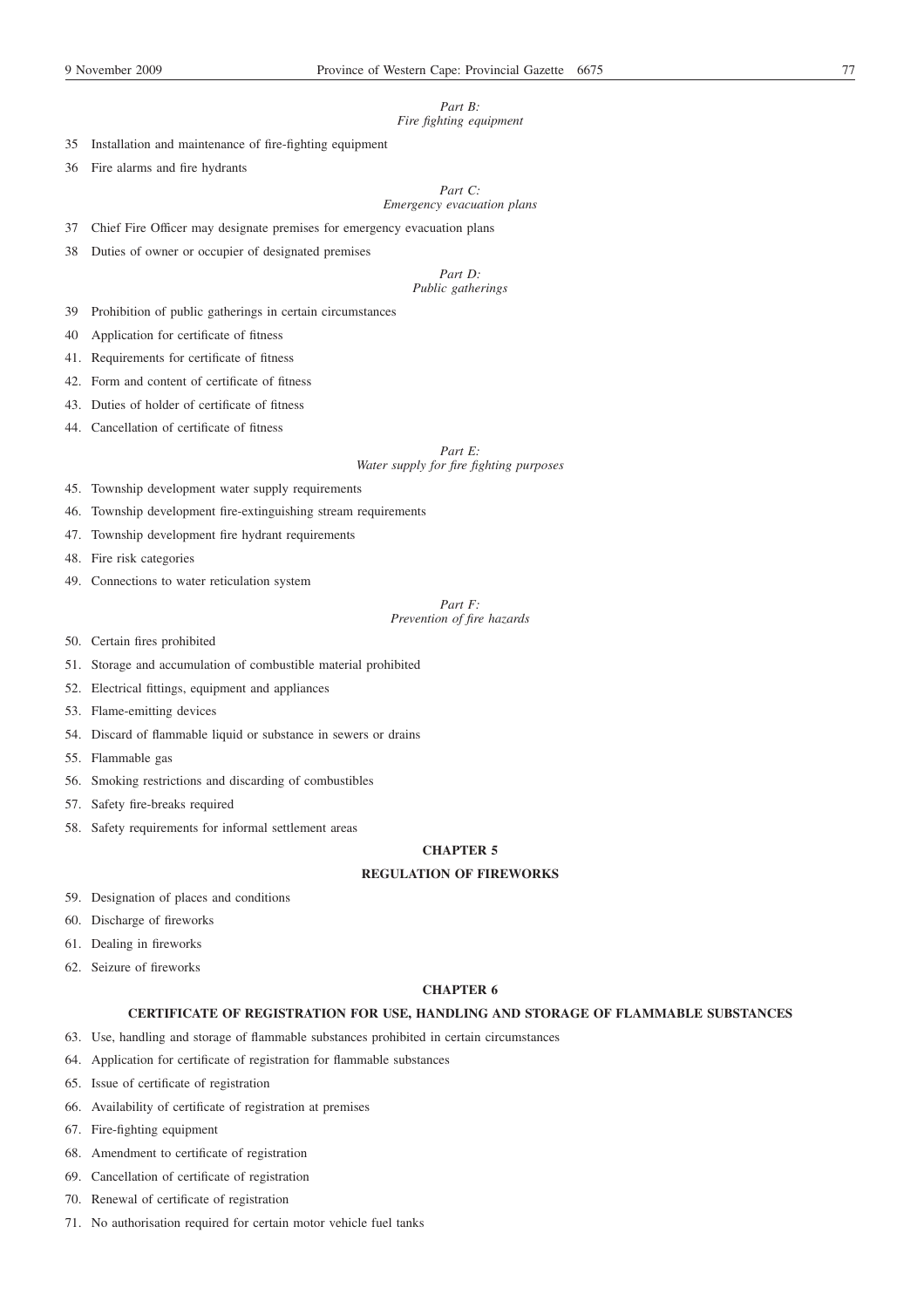72. Record of certificates of registration

### **CHAPTER 7**

## **GENERAL PROVISIONS REGARDING THE USE, HANDLING AND STORAGE OF FLAMMABLE SUBSTANCES**

- 73. General prohibitions regarding the use, handling and storage of flammable substances
- 74. Use, handling and storage of liquefied petroleum gas
- 75. Display of symbolic warning signs required
- 76. Duty to report fires, accidents and dumping

## **CHAPTER 8**

## **DECLARATION OF FIRE CONTROL ZONES AND FIRE BREAK BURNING SEASONS**

- 77. Fire Control Zones
- 78. Firebreak Burning Seasons

## **CHAPTER 9**

## **STORAGE OF FLAMMABLE SUBSTANCES**

- 79. Storage of flammable substances prohibited in certain circumstances
- 80. Taking of samples in respect of flammable substances
- 81. Symbolic safety signs must be displayed
- 82. Construction of flammable substance storerooms
- 83. Requirements for storeroom doors
- 84. Requirements for storeroom windows
- 85. Requirements for storeroom catch pits
- 86. Ventilation of storerooms
- 87. Electrical equipment in storerooms
- 88. Foam inlets required for certain storerooms
- 89. Shelving in storerooms
- 90. Unauthorised use and entry of storerooms prohibited
- 91. Mixing and decanting rooms
- 92. Temporary above ground storage of flammable substances
- 93. Hand tools must be safe
- 94. Permanent above ground storage tanks for flammable liquids
- 95. Underground storage tanks for flammable liquids
- 96. Installing, erecting, removing and demolishing prohibited without prior notice
- 97. Repair and maintenance of access to storage tanks
- 98. Termination of storage and use of flammable substances
- 99. Container handling and storage

## **CHAPTER 10**

## **TRANSPORT, SUPPLY AND DELIVERY OF DANGEROUS GOODS**

- 100. Transport of dangerous goods prohibited without permits
- 101. Application for transport permits
- 102. Requirements of transport permits
- 103. Cancellation of transport permit
- 104. Exemption from transport permits
- 105. Design, construction, maintenance and repair of road tankers
- 106. Design, construction, maintenance and repair of other vehicles
- 107. General prohibitions regarding transport of dangerous goods
- 108. Supply of dangerous goods prohibited in certain circumstances
- 109. Records of transport permits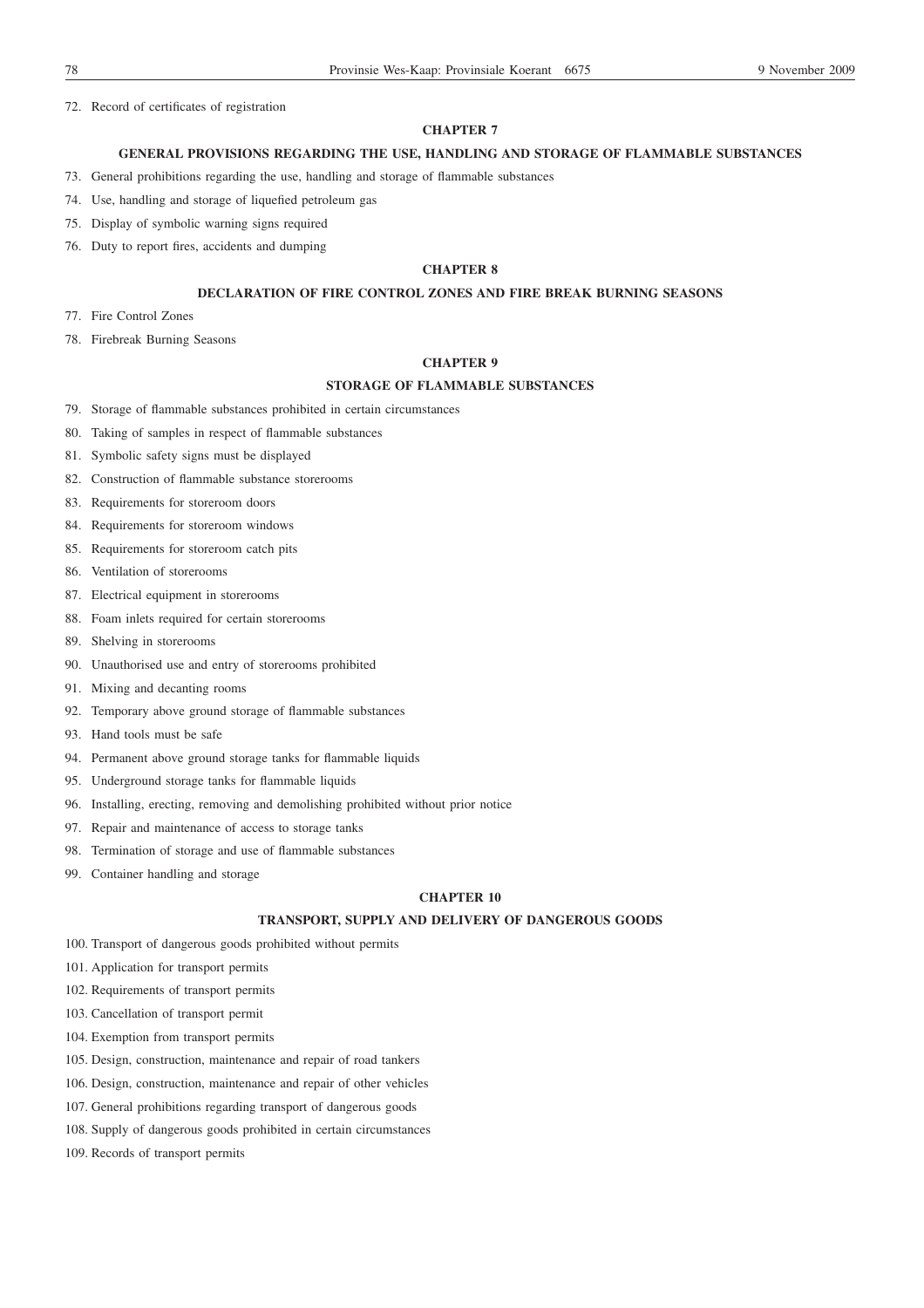## **CHAPTER 11**

## **SPRAY PAINTING AND SPRAYING ROOMS**

110. Spray rooms and booths

111. 111.Spraying prohibited without spraying permit

112. 112.Application for spraying permit

113. 113.Cancellation of spraying permit

# **CHAPTER 12**

## **GENERAL**

114. Handling of animals during emergencies

115. Exemption from provisions of this by-law

116. Approval, authorisation or permission under this by-law

117. Cancellation of approval, authorisation or permission

118. By-law binds State

119. Conflict with other legislation

120. Offences and Penalties

121. Repeal of by-laws

122. Short title and commencement

## **SCHEDULES**

Schedule 1: Guidelines for emergency evacuation plans

Schedule 2: Exemption from certificate of registration

Schedule 3: Exemption from transport permit

Schedule 4: Spray booth construction

## **CHAPTER I:**

## **DEFINITIONS AND INTERPRETATION OF THIS BY-LAW**

## **1. Definitions and interpretation**

In this by-law, words used in the masculine gender include the feminine, the singular includes the plural and vice versa, and unless the context otherwise indicates—

**''above ground storage tank''** means a tank situated above ground for the storage of flammable substances as contemplated in SANS 0131 and SANS 089 Part 1 and SANS 087 Part 3;

**''agricultural holding''** means a portion of land used solely or mainly for the purpose of agriculture, horticulture or for breeding or keeping domesticated animals, poultry or bees;

**''approved''** means as approved by the municipality;

**''**automatic releasing hold-open device'' means a device used to hold open a fire door and operates on the detection of a fire to close the fire door;

**''boundary''** means any lateral or street boundary of a site;

**''**building'' means—

- (a) any structure, whether of a temporary or permanent nature and irrespective of the materials used in the construction thereof, erected or used for or in connection with:-
	- (i) the accommodation or convenience of human beings or animals;
	- (ii) the manufacture, processing, storage or sale of any goods;
	- (iii) the rendering of any service;
	- (iv) the destruction or treatment of combustible refuse or combustible waste;
	- (v) the cultivation or growing of any plant or crop;
- (b) any wall, swimming pool, reservoir or bridge or any other structure connected therewith;
- (c) any fuel pump or any tank used in connection therewith;
- (d) any part of a building, including a building as defined in paragraph (a), (b) or
- (e) any facilities or system, or part or portion thereof, within or outside but incidental to a building, for the provision of a water supply, drainage, sewerage, storm water disposal, electricity supply or other similar service in respect of the building;

**''bund wall''** means a containment wall surrounding an above ground storage tank, constructed of an impervious material and designed to contain 110% of the contents of the tank: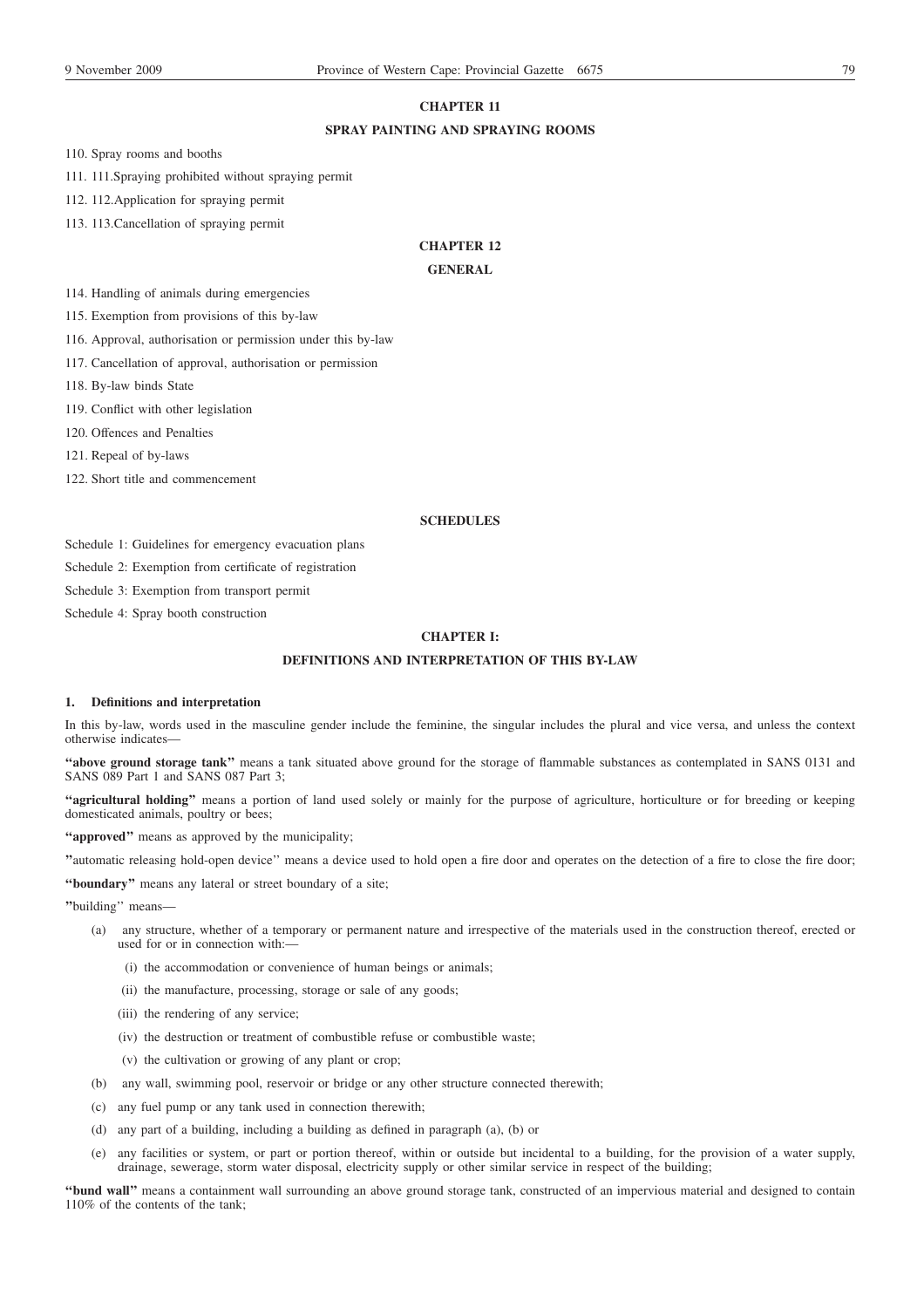**''Category B municipality''** means a municipality within the area of jurisdiction of the West Coast District municipality as contemplated in section 155(1) of the Constitution;

**''certificate of fitness''** means a certificate contemplated in section 40;

**''certificate of registration''** means a certificate contemplated in section 64;

**''chief fire officer''** means the chief fire officer appointed by the municipality in terms of section 5 of the Fire Brigade Services Act and includes any person appointed as acting chief fire officer;

**''Chief Inspector of Explosives''** means the Chief Inspector of Explosives appointed in terms of section 2 of the Explosives Act, 1956;

**''class''** means a class of petroleum product based on the following classification—

- (a) Class O: liquefied petroleum gasses;
- (b) Class I: liquids subdivided as follows:
	- (i) Class IA: liquids which have a closed-cap flash point below  $23^{\circ}$  C and a boiling point below  $35^{\circ}$ C;
	- (ii) Class IB: liquids which have a closed-cap flash point below  $23^{\circ}$ C and a boiling point of  $38^{\circ}$ C or above; and
	- (iii) Class IC: liquids which have a closed-cap flash point of  $23^{\circ}$  C or above but below  $38^{\circ}$  C;
- (c) Class II: liquids which have a closed-cap flash point of  $38^{\circ}$  C or above but below 60,5° C;
- (d) Class IIIA: liquids which have a closed-cap flash point of  $60.5^{\circ}$  C or above but below 93° C; and
- (e) Class IIIB: liquids which have a closed-cap flash point of 93° C or above;

**''combustible liquid**″ means a liquid which has a close-cap flash point of 38° C or above;

**''combustible material''** means combustible refuse, combustible waste or any other material capable of igniting;

**''combustible refuse''** means combustible rubbish, litter or material that is discarded, refused, rejected, or considered worthless;

**''combustible waste''** means combustible waste material which is salvageable, retained or collected for scrap or reprocessing and may include all combustible fibres, hay, straw, hair, feathers, down, wood shavings, turnings, all types of paper products, cloth trimmings and cuttings, rubber trimmings and buffing, metal fines, and any mixture of the above items;

**''competent person''** means a person who is qualified by virtue of his or her experience and training;

**''Constitution''** means the Constitution of the Republic of South Africa, 1996 (Act No. 108 of 1996;

**''Criminal Procedure Act''** means the Criminal Procedure Act, 1077 (No, 51 of 1977);

**''dangerous goods''** means any flammable gas, flammable liquid or flammable solid as contemplated in SANS 0228;

**''designated area''** means a place designated as such in terms of section 59;

**''district''** means the area of jurisdiction of the West Coast District municipality and includes the area of jurisdiction of the Category B municipalities within such area;

**''dwelling house''** means a single dwelling unit situated on its own site, including any motor vehicle garage and other domestic outbuildings on that site;

**''dump''** means to abandon or discard any hazardous substance by depositing, discharging, spilling or releasing it;

**''emergency''** means any incident or eventuality which seriously endangers or may endanger any person or property;

**''emergency evacuation plan''** means an emergency evacuation plan contemplated in section 37;

**''emergency route''** means that part of any escape route which—

- (a) protects the occupiers of any building from fire; and
- (b) leads to an escape door;

**''enclosed place''** in respect of domestic animals means any kraal, cage, camp or similar enclosure where domestic animals are kept or exercised;

**''escape door''** means any door at the end of an emergency route and includes any door providing entrance to, or exit from, a building;

**''escape route''** means the entire path of travel, measured from an escape door to the furthest point in any room in a building;

**''explosives''** means explosives as defined in section 1 of the Explosives Act, 1956;

**''Explosives Act''** means the Explosives Act, 1956 (Act No. 26 of 1956), and any regulations made under that Act;

**''extinguishing stream''** means the amount of water that the service needs in order to extinguish a fire;

**''feeder route''** means that part of an escape route which allows travel in two different directions to the access doors of at least two emergency routes;

**''firebreak burning season''** means a specific time bound period as determined by the Chief Fire Officer in conjunction with any other party which may include a registered Fire Protection Association, department of Water Affairs and Forestry, Cape Nature or the West Coast District Municipality;

**''Fire Brigade Services Act''** means the Fire Brigade Services Act, 1987 (Act No. 99 of 1987), and any regulations made under that Act;

**''fire control zone''** may include any premises or area that is close proximity to areas or premises of high fire risk or sensitive land use;

**''fire damper''** means an automatic damper, including its assembly, which complies with the requirements of SANS 193;

"fire door" means an automatic or self-closing door or shutter assembly especially constructed to prevent the passage of fire for a specific length of time;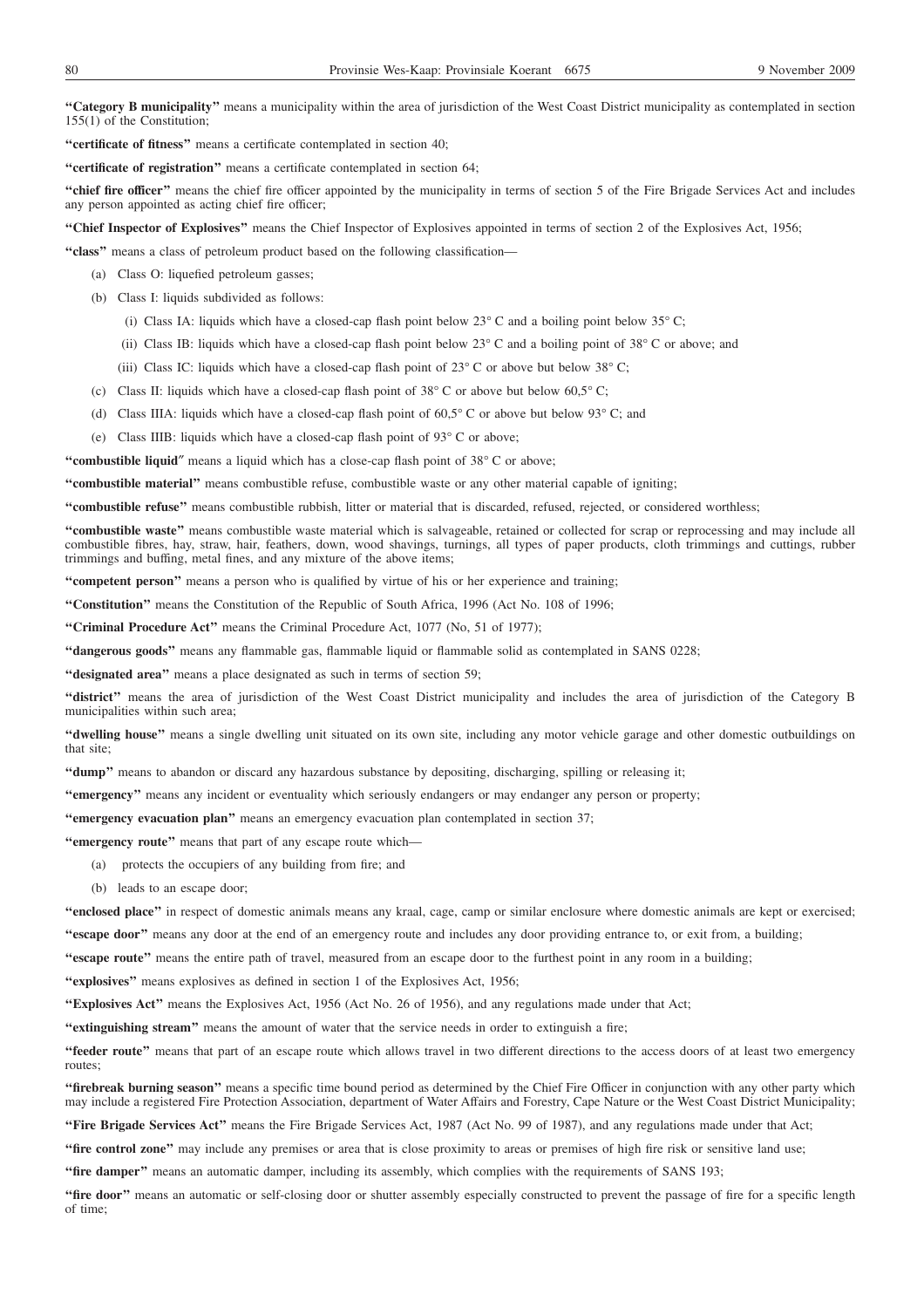**''fire extinguisher''** means a portable or mobile rechargeable container which has a fire extinguishing substance that is expelled by the action of internal pressure for the purposes of extinguishing a fire;

**''fire-fighting equipment''** means any portable or mobile fire extinguisher, hose reel or fire hydrant;

**''fire hazard''** means any situation, process, material or condition which may cause a fire or explosion or provide a ready fuel supply to increase the spread or intensity of the fire or explosion and which poses a threat to life or property;

**''fire installation''** means any water installation which conveys water solely for the purposes of fire-fighting;

**''fire protection installation''** means any device or system designed and installed to—

- (a) detect, control or extinguish a fire, or
- (b) alert occupants or the fire service, or both, to a fire;

but excludes portable and mobile fire extinguishers;

**''fireworks''** means any explosive device or substance which burns or explodes after ignition, including firecrackers, and which is regulated under the Explosives Act;

**''fireworks display''** means the use of fireworks for purposes of a public display;

**''flammable gas''** means a gas which at 20° C and a standard pressure of 101,3 kilopascals—

- (a) is ignitable when in a mixture of 13% or less by volume with air; or
- (b) has a flammable range with air of at least 12%, regardless of the lower flammable limit;

**''flammable liquid''** means a liquid or combustible liquid which has a closed-cap flash point of 93° C or below;

**''flammable solid''** as contemplated in SANS 0228, means a solid that is easily ignited by external sources, such as sparks and flames, solids that are readily combustible, solids that are liable to cause, or contribute to, a fire through friction or solids that are desensitised (wetted) explosives that can explode if not diluted sufficiently;

**''flammable store''** means a store that is used for the storage of flammable liquids and complies with the criteria set out in Chapter 9 of this by-law;

**''flammable substance''** means any flammable liquid, combustible liquid or flammable gas;

**''Group I, II, III, V, VI, VIII and IX hazardous substances''** means Group I, II, III, V, VI, VIII and IX hazardous substances, as the case may be, as contemplated in the Hazardous Substances Act;

**''hazardous substance''** means any hazardous substance contemplated in the Hazardous Substances Act;

**''Hazardous Substances Act''** means the Hazardous Substances Act, 1973 (Act No. 15 of 1973), and any regulations made under that Act;

**''Land Survey Act''** means the Land Survey Act, 1997 (Act No. 8 of 1997);

**''liquefied petroleum gas''** means a mixture of light hydrocarbons (predominantly propane, butane) that is gaseous under conditions of ambient temperature and pressure and that is maintained in a liquid state by an increase of pressure or lowering of temperature;

**''municipal manager''** means a person appointed in terms of section 82 of the Municipal Structures Act or his nominee;

**''municipality''** means the Municipality of Bergrivier, established in terms of Section 12 of the Municipal Structures Act, 117 of 1998, and includes any political structure, political office bearer, councillor, duly authorised agent or any employee acting in connection with this by-law by virtue of a power vested in the municipality and delegated or sub-delegated to such political structure, political office bearer, councillor, agent or employee;

**''Municipal Systems Act''** means the Local Government: Municipal Systems Act, 2000 (Act No. 32 of 2000);

**''member''** means a member of the service and includes the chief fire officer;

**''National Archives and Record Service of South Africa Act''** means the National Archives and Record Service of South Africa Act, 1996 (Act 43 of 1996);

**''National Building Regulations''** means the National Building Regulations and Building Standards Act, 1977 (Act No. 103 of 1977), and any regulations made under that Act;

**''National Road Traffic Act''** means the National Road Traffic Act, 1996 (Act No. 93 of 1996), and any regulations made under that Act;

**''Occupational Health and Safety Act''** means the Occupational Health and Safety Act, 1993 (Act No 85 of 1993);

**''occupier''** means any person who occupies or has control over any premises;

**''owner''** in relation to premises, means the registered owner of the premises and includes—

- (a) any person who receives rental or profit from the premises, whether on own account or as agent;
- (b) a body corporate in respect of any sectional title scheme contemplated under the Sectional Titles Act, 1986 (Act No. 95 of 1986); and
- (c) an executor or curator of any deceased or insolvent estate;

**''person in charge''** means:—

- (a) in relation to premises, either a natural or juristic person who is permanently or temporarily responsible for the management, maintenance or utilisation of the premises;
- (b) in relation to a building, either a natural or juristic person who is permanently or temporarily responsible for the management, maintenance or utilisation of the building;
- (c) in relation to an installation, either a natural or juristic person who is permanently or temporarily responsible for the management or utilisation of the installation; provided that such a person is not the person mentioned in (a); and
- (d) in the event of the chief fire officer being unable to determine the identity of a person mentioned in (a), (b) and (c), any person who is in the opinion of the chief fire officer deemed to be in charge of such premises, building or installation;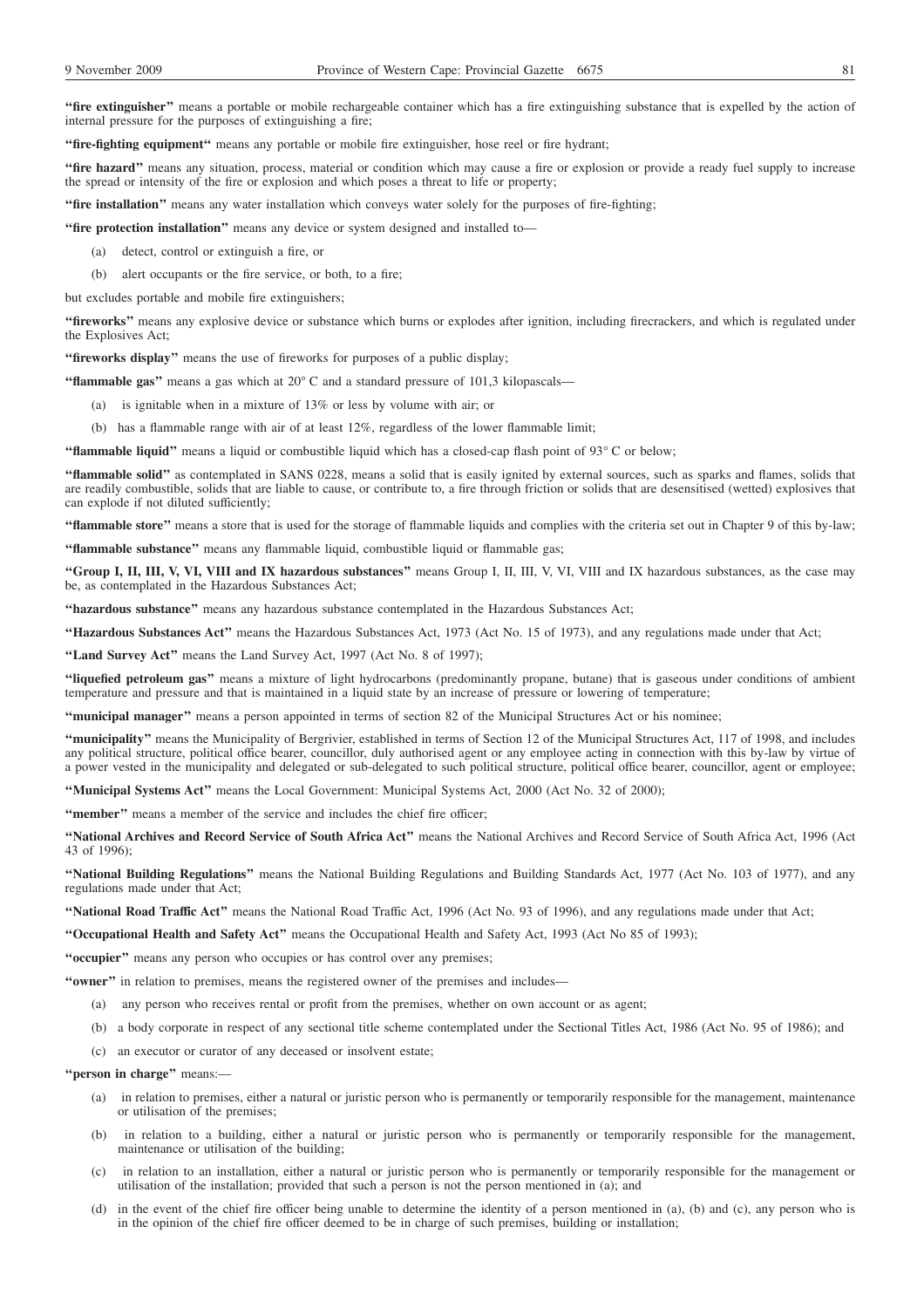### **''Promotion of Access to Information Act''** means the Promotion of Access to Information Act, 2000 (Act No. 2 of 2000);

**''prescribed''** means as determined by the municipality;

**''premises''** means any land, building, terrain, road, construction or structure or part thereof and includes any train, boat, aircraft or other vehicle;

**''prescribed fee''** means a fee determined by the municipality;

**''public gathering''** includes any gathering by members of the public—

- (a) to view any theatrical or operatic performances, orchestral or choral recitals or cinematic-graphic screenings; or
- (b) to attend, practice or participate in any indoor sports activity, dance, physical activity or other recreational activity;
- (c) to attend any meeting or participate in activity whether political or not whether inside or outside a building where it is deemed necessary to have an emergency evacuation plan.

**''public place''** means any square, park, recreation ground, beach, sports ground, sanitary lane, building or open space which has—

- (a) been provided, reserved or set apart for use by the public or at any time been dedicated to the public;
- (b) been used by the public without interruption for a period of at least thirty years; or
- (c) at any time been declared or rendered such by the municipality or other competent authority;

**''registered premises''** means any premises in respect of which a certificate of registration has been issued;

**''SANS''** means the South African National Standards contemplated in section 2 of the Standards Act, 1993 (Act No. 29 of 1993), and SANS followed by any number means a reference to a SANS code of practice, specification or standard of the corresponding number;

**''service''** means the Fire Brigade Service established and maintained by the municipality as contemplated in section 4;

**''service installation''** means any automatic fire-extinguishing installation, fire pump connector, fire pump, emergency power or stand-by generator, fire detection, locating or alarm system, emergency lighting or evacuation communication system, mechanical ventilation system, pressure regulation system, smoke ventilation system, hoist, symbolic safety sign and smoke or fire door assembly;

**''spray''** means to spray, coat, plate or epoxy-coat with any hazardous substance and ''spraying'' has a corresponding meaning;

**''spraying permit''** means a permit contemplated in section 111;

**''spraying room''** means a room contemplated in section 110;

**''State''** means:—

- (a) any department of state or administration in the national, provincial or local sphere of government, or
- (b) any other functionary or institution—
	- (i) exercising a power or performing a function in terms of the Constitution or a provincial constitution; or
	- (ii) exercising a public power or performing a public function in terms of any legislation, but does not include a court or judicial officer;

"store room" means a room for storage of flammable substances contemplated in section 79;

**''street''** means any street, road, cycle path, thoroughfare or any other place, including—

- (a) the verge of any such road, street or thoroughfare;
- (b) any footpath, sidewalk or similar pedestrian portion of a road reserve;
- (c) any bridge, ferry or drift traversed by any such road, street or thoroughfare;
- (d) any other object belonging to such road, street or thoroughfare, which has at any time been—
	- (i) dedicated to the public;
	- (ii) used without interruption by the public for a period of at least thirty years;
	- (iii) declared or rendered such by the municipality or other competent authority, or
	- (iv) constructed by a local authority, and
	- (v) any land, with or without buildings or structures thereon, which is shown as a street on—
		- (aa) any plan of subdivision or diagram approved by the municipality or other competent authority and acted upon, or
		- (bb) any general plan as defined in the Land Survey Act, 1997 registered or filed in a deeds registry or Surveyor General's office, unless such land is on such plan or diagram described as a private street;

**''this by-law''** includes the Schedules published in terms of this by-law;

**''summary abate''** means to immediately judge a condition to be a fire hazard or other threatening danger to life or property and to order immediate correction of such condition;

**''underground tank''** means any tank used or intended to be used for the storage of any flammable liquid and which is wholly sunk into and below the surface of the ground;

"use" in relation to fireworks means discharging, lighting or igniting;

**''vegetation''** includes grass, weeds, leaves, shrubs and trees; and

- **''vehicle''** includes a trailer or semi-trailer which—
	- (a) has at least 4 wheels with independent axles and suspension systems; and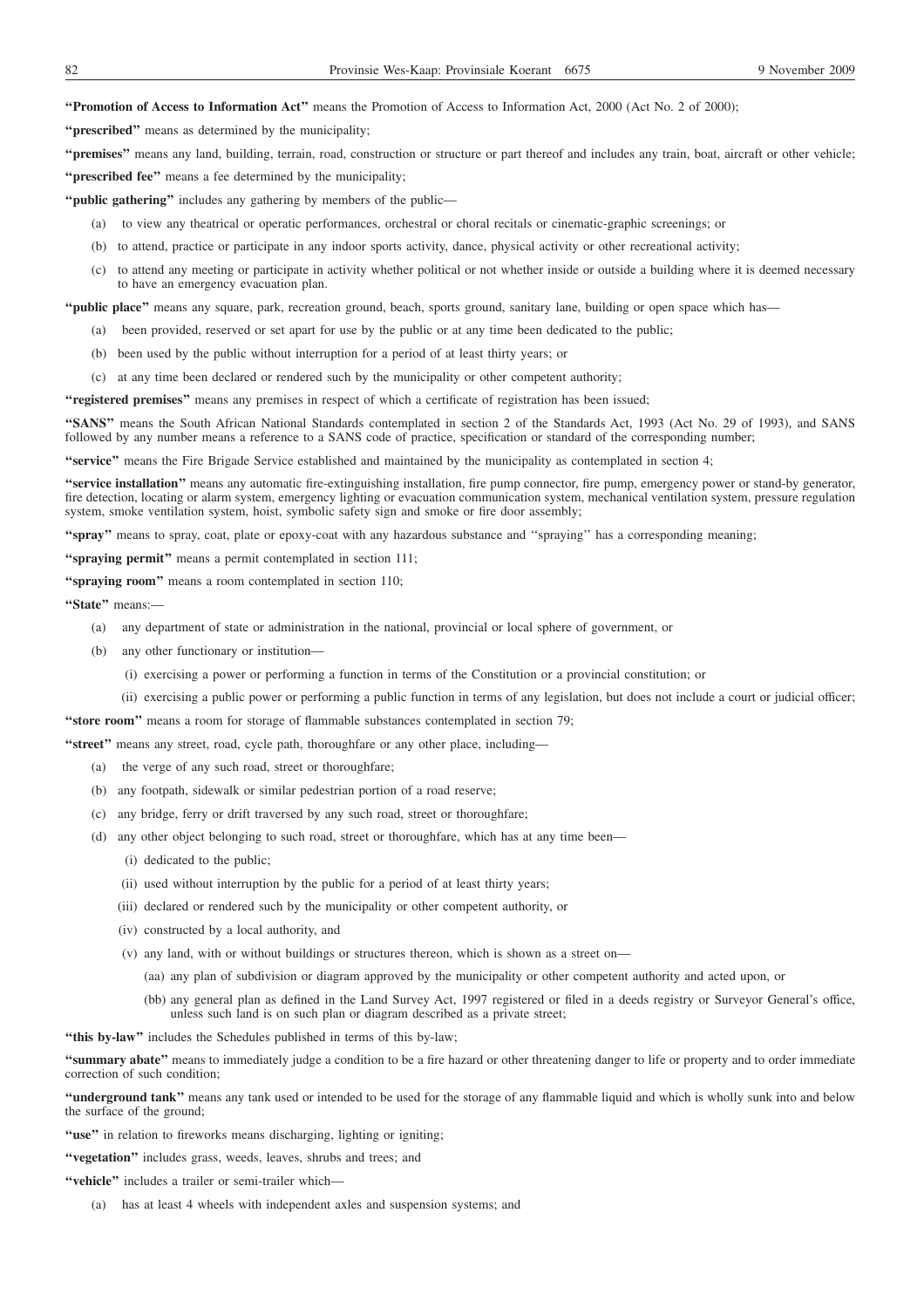(b) can be hitched to a truck-tractor or any other motor vehicle contemplated in the National Road Traffic Act.

**''West Coast District Municipality''** means the West Coast District municipality established in terms of section 12 of the Municipal Structures Act, 117 of 1998;

## **CHAPTER 2**

### **PURPOSE AND APPLICATION OF BY-LAW**

#### **2. Purpose of by-law**

The purpose of this by-law is to establish and maintain a service for the area of jurisdiction of the municipality, to promote the achievement of a fire-safe environment for the benefit of all persons within the area of jurisdiction of the municipality and to provide for procedures, methods and practices to regulate fire safety within the area of jurisdiction of the municipality.

#### **3. Application of by-law**

- (1) This by-law is applicable to all persons within the area of jurisdiction of the municipality and includes both formal and informal sectors of the community and economy.
- (2) Notwithstanding the provisions in either the Hazardous Substances Act or the Occupational Health and Safety Act, and in addition to any other applicable national or provincial law, this by-law regulates flammable substances in the area of jurisdiction of the municipality so as to prevent and reduce fire hazards or other threatening dangers.
- (3) The service may, in terms of an agreement as contemplated in section 12 of the Act, and the payment of tariffs in accordance with the municipality's tariff policy or as contemplated in this by-law, be employed outside the area of jurisdiction of the municipality.
- (4) If any provision in this by-law vests or imposes any power, function or duty of the municipality in or on an employee of the municipality and such power, function or duty has in terms of section 81(2) of the Municipal Systems Act or any other law been assigned to a service provider, the reference in such provision to such employee must be read as a reference to the service provider or, where applicable, an employee of the service provider authorized by it.

## **CHAPTER 3**

## **ESTABLISHMENT OF A FIRE BRIGADE SERVICE**

### **4. Establishment and maintenance of service**

- (1) A service for the area of jurisdiction of the municipality is established as contemplated in section 3(1) of the Act, read with section 156(1)(a) and Part B of Schedule 4 of the Constitution.
- (2) The municipality must maintain the service, which includes—
	- (a) appointing a chief fire officer and the necessary members of the service;
	- (b) ensuring that such officer and members are properly trained; and
	- (c) acquiring and maintaining the necessary vehicles, machinery, equipment, devices and accessories to ensure that the service is effective and able to fulfil its objects.

#### **5. Objects of the service**

(1) The objects of the service are—

- (a) to prevent the outbreak or spread of a fire;
- (b) to fight and extinguish any fire that endangers any person or property;
- (c) to protect any person or property against any fire or other danger as contemplated in this by-law;
- (d) to rescue any person or property from any fire or other danger as contemplated in this by-law; or
- (e) to perform any other function connected with any of the matters referred to in subsection (a) to (d).
- (2) The service may provide any service related to its objects to any other person.
- (3) Any service contemplated in subsection (2) may, at the discretion of the chief fire officer, be terminated without notice if the services, equipment or members involved in providing that service are required to deal with an emergency situation, fire hazard or other threatening danger.

#### **6. Reporting a fire hazard and other threatening danger**

- (1) An owner or the person in charge of premises, upon discovering any evidence of a fire hazard or other threatening danger as contemplated in this by-law, must immediately notify the service.
- (2) An owner or the person in charge of premises must provide all details pertaining to the incident as contemplated in subsection (1), to the service as requested.
- (3) Any person who contravenes subsections (1) and (2) commits an offence.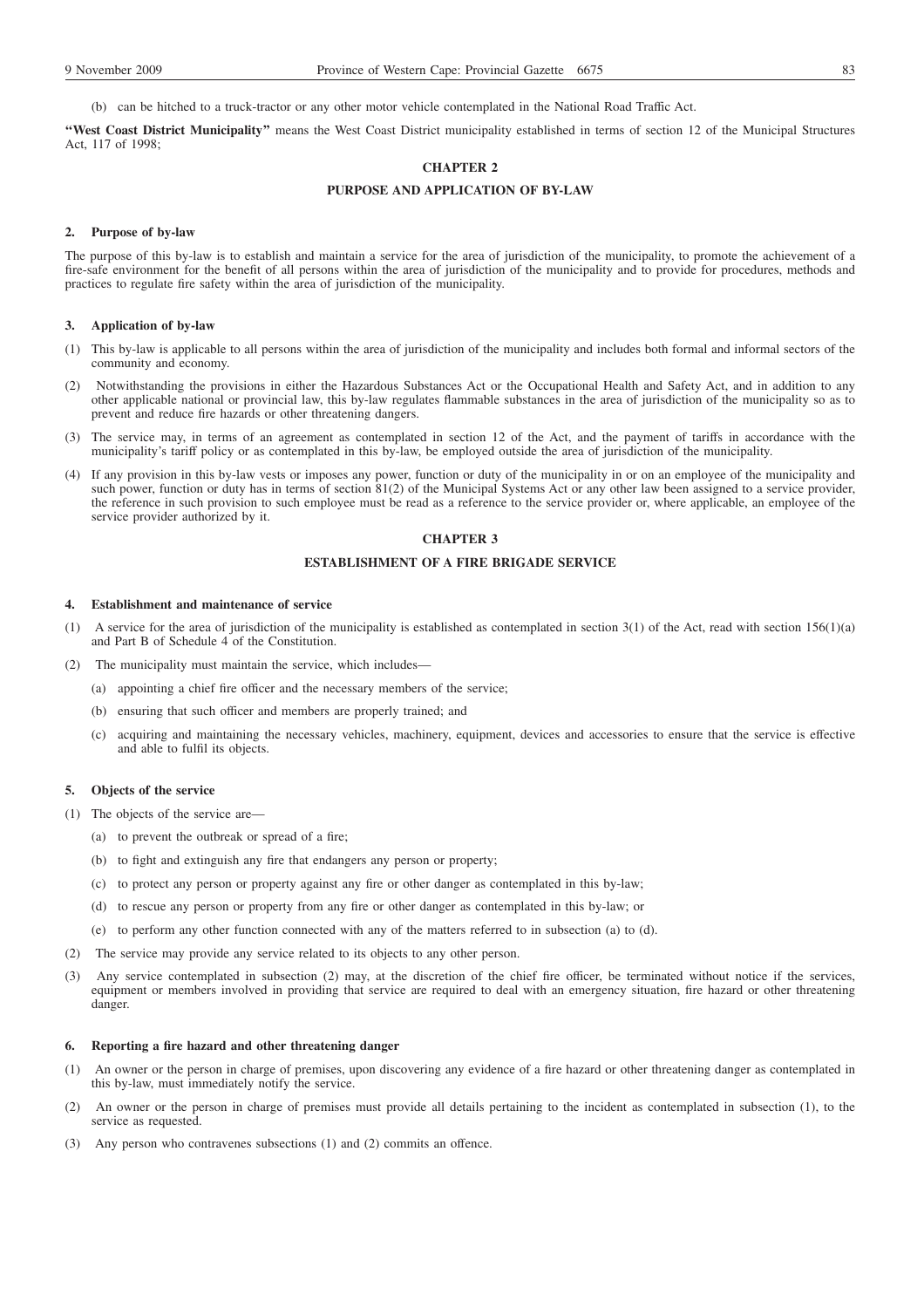### **7. Administration and enforcement**

- (1) The chief fire officer is responsible for the administration and enforcement of this by-law.
- (2) Where no chief fire officer has been appointed, or where no acting chief fire officer has been appointed by the municipal manager as contemplated in section 9(3), the municipal manager is responsible for the administration and enforcement of this by-law.

#### **8. Delegation**

- (1) The chief fire officer may delegate any power granted to him in terms of this by-law as contemplated in section 19 of the Act or in accordance with the system of delegation of the municipality developed in terms of section 59 of the Municipal Systems Act.
- (2) A municipal manager may delegate any power granted to him in terms of this by-law in accordance with the system of delegation of the municipality developed in terms of section 59 of the Municipal Systems Act.

#### **9. Chief fire officer**

- (1) The chief fire officer has the powers as contemplated in sections 8(1) and 8(2) of the Act, and must also
	- make or implement such general orders, procedures, rules and such other measures as he may consider necessary for the proper administration and enforcement of this by-law; provided that the making or implementation of such general orders, procedures, rules and such other measures are not inconsistent with the provisions of this by-law or any other by-law or policy of the municipality.
	- (b) ensure that contact numbers in respect of the service are made available to the public and other institutions or organisations;
	- (c) inform the municipal manager of operational requirements for the structuring of the service as contemplated in section 5.
- (2) Notwithstanding anything to the contrary contained in any other law, the chief fire officer has the authority to investigate the cause, origin and circumstances of any fire or other threatening danger.
- (3) Whenever the chief fire officer is for any reason unable to perform his duties of office, the municipal manager must appoint a suitably qualified member of the service as acting chief fire officer to perform the duties and functions of the chief fire officer.

#### **10. Instructions by members of service**

- (1) In addition to any powers as contemplated in section 8 of the Act, a member may give any instruction to any person in order to secure compliance with this by-law or to ensure the safety of any person or property.
- (2) An instruction may be given orally or in writing and if the instruction is given orally, the member must confirm it in writing and give it to the person concerned at the earliest opportunity.
- (3) An instruction contemplated in subsection (1) may include, but is not limited to an instruction—
	- (a) for the immediate evacuation of any premises;
	- (b) to close or barricade any premises, or part thereof, until such time as any contravention of this by-law has been rectified;
	- (c) to cease any activity;
	- (d) to remove any immediate threat to the safety of any person or property;
	- (e) to take specified steps to comply with this by-law, either immediately or within a specified period; and
	- (f) if it is not reasonable for steps referred to in paragraph (e) to be taken immediately for the owner or person in charge of the premises concerned, to provide the chief fire officer with a written description of the steps to be taken and a time-table for the taking of these steps in order to ensure compliance with this by-law.
- (4) Any person who contravenes subsection (3) commits an offence.

#### **11. Pretending to be member of service prohibited**

- (1) No person may pretend to be a member.
- (2) No person who is not a member may wear any official clothing, uniform, badge or insignia of the service.
- (3) Any person who contravenes subsections (1) and (2) commits an offence.

#### **12. Certificates to identify members of service**

- (1) The chief fire officer must provide each member with an identification document identifying that person as a member.
- (2) A member, while performing any function or exercising any power as contemplated in this by-law must—
	- (a) keep the identification document provided in terms of subsection (1), on his person; and
	- (b) produce it for inspection on request by any person.

#### **13. Wearing of uniform and insignia**

- (1) The chief fire officer and every member of the service must wear the uniform, rank markings and insignia of the service as prescribed.
- (2) Uniform, rank markings and insignia as contemplated in subsection (1) must be issued to the chief fire officer and members of the service in accordance with the conditions of employment of the municipality or as agreed collectively.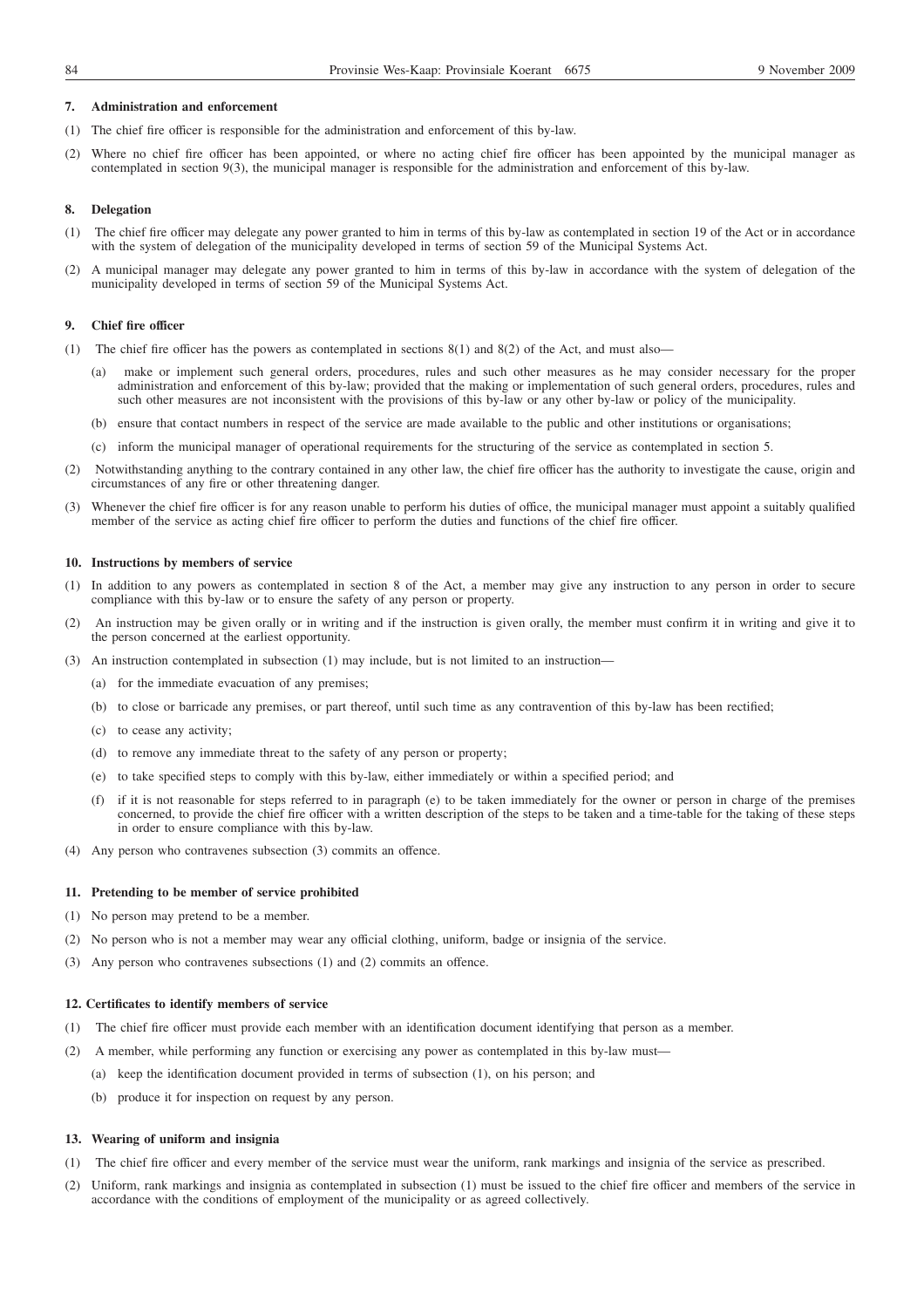## **14. Driving service vehicles**

- (1) A member may, with the written authority of the Chief Fire Officer and as directed in the exercise of his or her duties, drive a service vehicle if he or she is in possession of a valid driving licence for the code of vehicle in question.
- (2) A member, who is duly authorised to do so, as contemplated in subsection (1), must drive a service vehicle in accordance with the provisions of the National Road Traffic Act, 1996, and any regulations made under the Act.
- (3) Any member who fails to comply with the provisions of this section is guilty of an offence.

#### **15. Duties and orders during emergency situations**

- (1) The Chief Fire Officer or a member in charge of an emergency situation, including one attended in terms of an agreement, must, in respect of every such emergency situation, ensure that—
	- (a) adequate manpower and the appropriate apparatus and equipment are made available, deployed and are used without delay;
	- (b) the emergency situation is immediately assessed upon arrival and additional resources or assistance that he/she may deem necessary, are called for without delay.
	- (c) all pertinent information, including information about places and times and relevant particulars, is recorded during the emergency situation or as soon as possible after the emergency situation, and that the recorded information is preserved in accordance with the provisions of the National Archives of South Africa Act, 1996 (Act 43 of 1996), and any regulations made under the Act.
- (2) Any person or body, including any State department as contemplated in section 17 of the Act, the South African Police Service and the Department of Justice, who wishes to inspect any information referred to in subsection (1)(c) must send a motivated request in writing to the Chief Fire Officer along with the prescribed fees.
- (3) Any press or media release concerning the Service, emergency situations or any matter in relation thereto must be in accordance with the policy guidelines determined by the municipality.

#### **16. Right of access to buildings and premises and issue of instructions**

- (1) The Chief Fire Officer or a member may, in executing the powers delegated in terms of this by-law or any other legislation, enter any premises at any reasonable time to conduct inspections in order to determine the existence of a fire hazard or compliance with any applicable legislation relating to fire safety on such premises.
- (2) Should any fire hazard or condition of non-compliance contemplated in subsection (1) exist, such member may serve a written instruction on the owner or occupier of such premises and such notice shall incorporate such directives and/ or requirements that are necessary to abate the condition, which instruction must determine a deadline for compliance.
- (3) Whenever any condition that may increase the risk of fire or which may pose a threat to life or property exists on any premises and such condition cannot be immediately rectified, or if costs need to be incurred to rectify such condition, the owner of the premises must, after receiving any written instruction referred to in subsection (2), inform the Chief Fire Officer forthwith, in writing, of the measures which he or she intends taking to remedy the condition and provide a programme and deadline to the Chief Fire Officer for approval.
- (4) The Chief Fire Officer may approve the proposed measures and deadline with or without amendments and may give further instructions for compliance with the proposed or required measures.
- (5) Any person who fails to comply with a written instruction referred to in this section is guilty of an offence.

#### **17. Interference with the service**

- (1) No person may interfere with, prevent, obstruct or hinder the chief fire officer, municipal manager or any member in the execution of his duties as contemplated in this by-law or the Act.
- (2) Any person who contravenes subsection (1) commits an offence.

### **18. Furnishing of false information**

- (1) No person may wilfully give any member of the service any notice, or furnish any information regarding an outbreak of fire, or any other emergency situation requiring the attendance of the service, which is false or inaccurate.
- (2) Any person who contravenes subsection (1) commits an offence.

## **19. Denial, suspension or revocation of an approval or a certificate**

- (1) The chief fire officer may refuse, suspend or revoke an approval or a certificate required by this by-law for—
	- (a) failure to meet the provisions of this by-law for the issuance of the approval or certificate; or
	- (b) non-compliance with the provisions of the approval or certificate.

### **20. Records required, access to records and release of media statements**

- (1) The safekeeping of all relevant records and documents pertaining to the service in accordance with the provisions of the National Archives and Record Service of South Africa Act is the responsibility of the municipal manager.
- (2) A request for access to a record held for the purpose or with regard to the exercise of a power or the performance of a function in respect of the service must be made in accordance with the provisions of the Promotion of Access to Information Act.
- (3) Media statements regarding the service must be released as prescribed in terms of the communication strategy of the Municipality.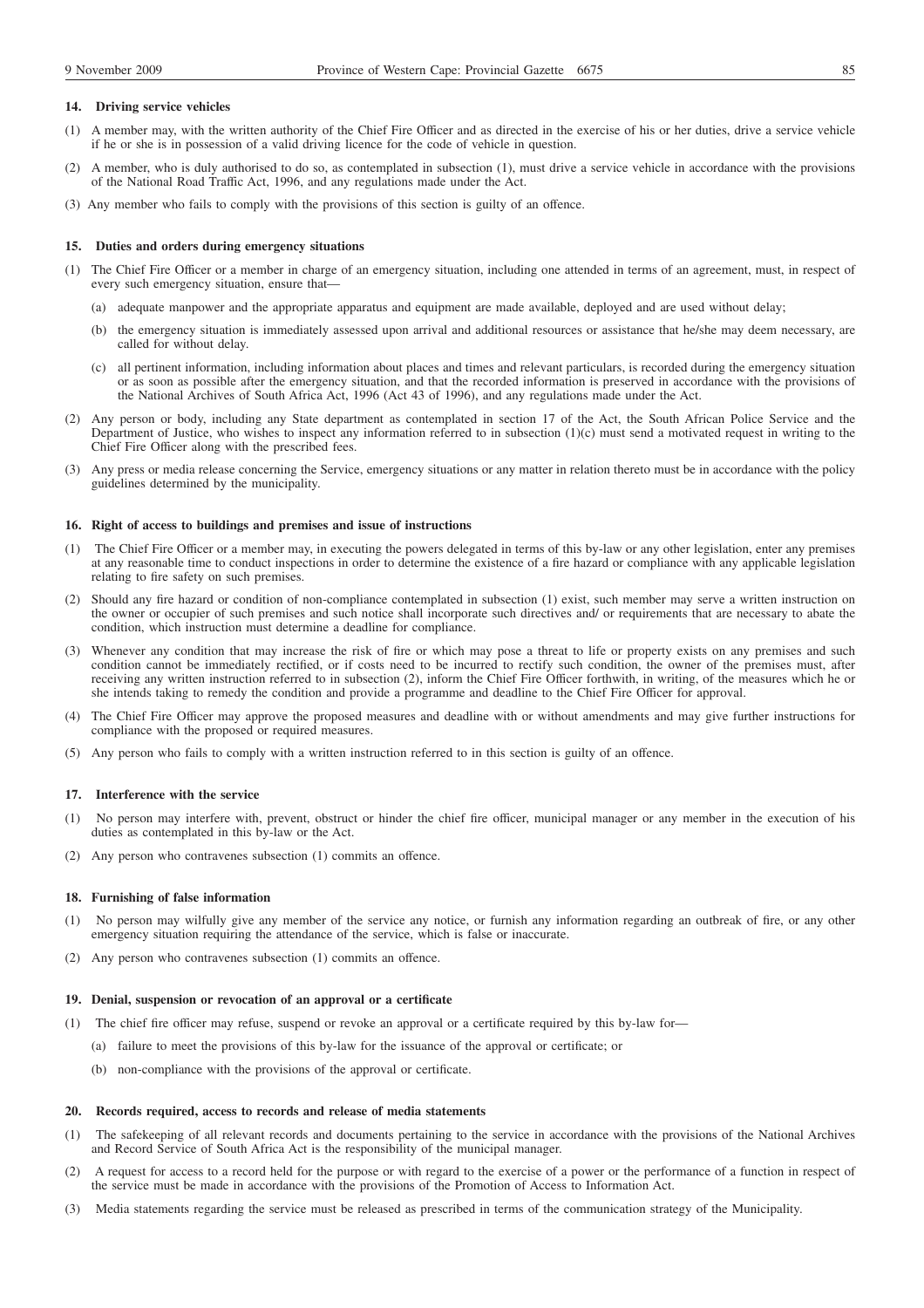#### **21. Failure to comply with provisions**

- (1) When the chief fire officer finds that there is non-compliance with the provisions of this by-law, excluding the situation in section 16(2), a written notice must be issued and include the following—
	- (a) confirmation of the findings;
	- (b) provisions of this by-law that are being contravened;
	- (c) the remedial action required; and
	- (d) a time for compliance.
- (2) An order or notice issued under this by-law must be served either by personal delivery or registered mail upon a person who is in the opinion of the chief fire officer, deemed to be the appropriate person.
- (3) For unattended or abandoned premises, a copy of such order or notice must be posted on the premises in a conspicuous place at or near the entrance to such premises and the order or notice must be mailed by registered mail, to the last known address of the owner, the person in charge of the premises or both.
- (4) An owner or the person in charge of premises, whose rights are affected by any decision of the chief fire officer as contemplated in subsection (1), may appeal against such decision in terms of section 62 of the Municipal Systems Act.

#### **22. Payment for services**

- (1) The municipality may charge the prescribed tariff payable by a person on whose behalf the municipality rendered any service as contemplated in this by-law.
- (2) The municipality may charge a tariff for the provision of an inspection, re-inspection or any other service, including the approval or issuing of permits or certificates as contemplated in this by-law.
- (3) Any cost incurred by the municipality for any action necessary to prevent a fire hazard, accident or other threatening danger shall be considered a tariff payable by a person for services rendered as contemplated in subsection (1).
- (4) Any costs incurred by the municipality in connection with the examination or analysis of any sample taken from any premises for the purposes of this by-law, and a report on such analysis by an institution accredited by the chief fire officer for that purpose may be recovered from the owner or person in charge of the premises if such owner or person in charge is not in compliance with this by-law regarding the substance concerned.

### **23. Joint Fire Services Committee**

- (1) A Joint Fire Services Committee representing the fire services in the area of jurisdiction of the West Coast District municipality and all Category B Municipalities in the area of jurisdiction of such municipality may be established.
- (2) The Joint Fire Services Committee as contemplated in subsection (1) must collaborate and liaise for the purposes of making recommendations with regard to-
	- (a) the planning and co-ordination of the services within the district;
	- (b) the co-ordination and standardisation of infrastructure, vehicles, equipment and procedures pertaining to the service;
	- (c) the training of members; and
	- (d) any other operational matters relating to the service.
- (3) The chief fire officer of each municipality within the district may be a member of the Joint Fire Services Committee.
- (4) The Joint Fire Services Committee may determine its rules of meeting procedures, provided that such procedures are not inconsistent with generally accepted municipal administrative practices, this by-law or any other legislation.

## **CHAPTER 4**

## **FIRE PROTECTION**

*Part A: Fire protection for buildings and premises*

### **24. General provisions**

The chief fire officer must in terms of sections 16(3) and 21(1) of this by-law abate a contravention of the National Building Regulations relating to fire and safety of buildings and premises.

### **25. Design and construction of buildings**

- (1) Subject to the provisions of subsection (3), every owner of a building, excluding a dwelling house, must ensure that it is designed and constructed in a manner that—
	- (a) provides for—
		- (i) the effective drainage of any water that may result from fire extinguishing activities; and
		- (ii) the discharge of such water directly into a storm water drain;
	- (b) prevents any water that may result from fire-extinguishing activities from draining—
		- (i) down any stairway or lift shaft;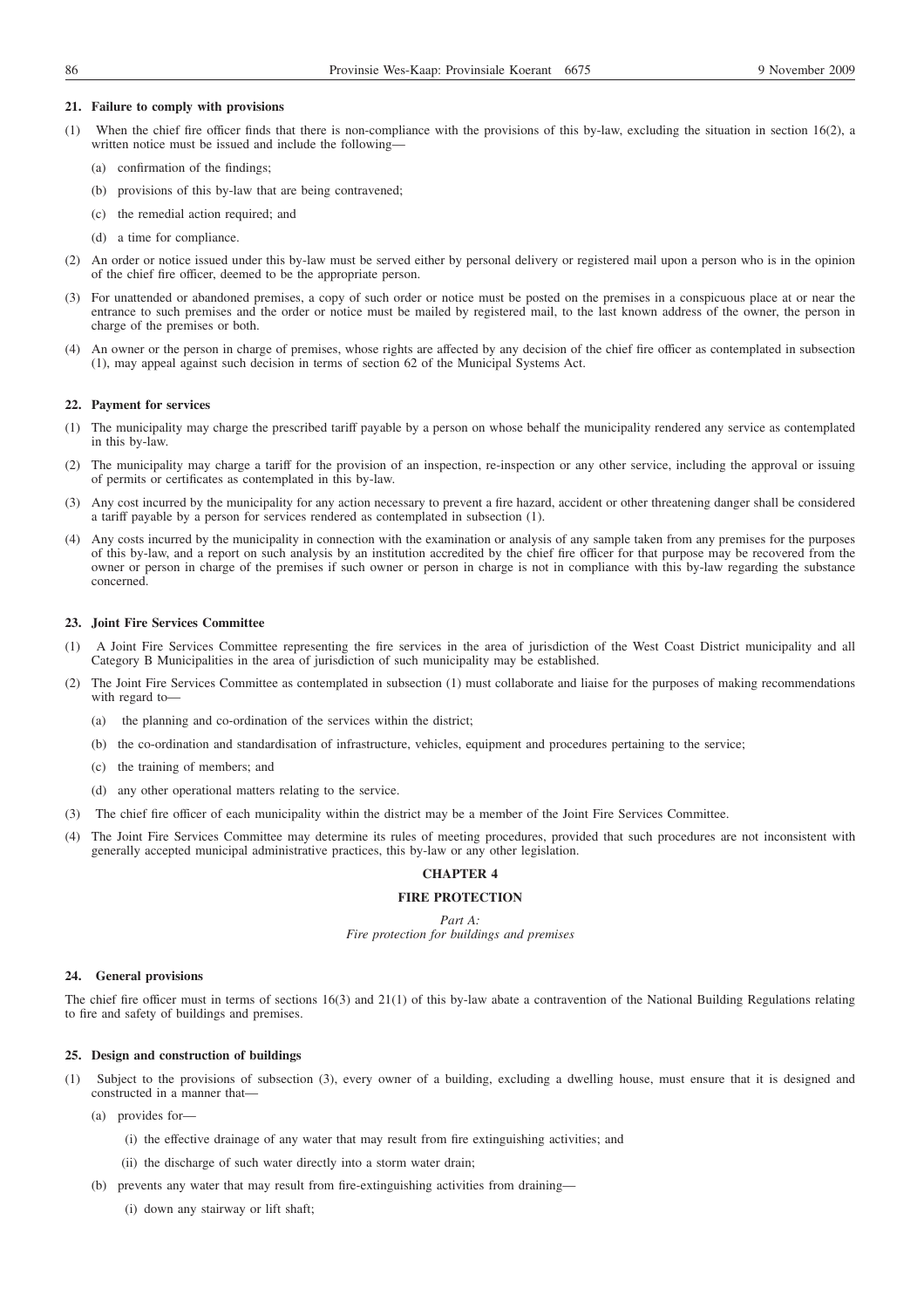- (ii) down any electrical shaft or telecommunications service shaft;
- (iii) down any shaft that is connected to a basement level; or
- (iv) along any approach to a building or any vehicle access ramp leading to or from a building;
- (c) if any water resulting from fire-extinguishing activities should spill into a basement, such water is discharged directly into a storm water drain; and
- (d) complies with the requirements of SANS 0400 (Parts A, K, M, O, T, V and W) insofar as it relates to fire protection.
- (2) Subject to the provisions of subsection (3), every owner of a building equipped with a transformer room must ensure that—
	- (a) the transformer room is situated on the ground level;
	- (b) access to the transformer room is from outside the building; and
	- (c) there is adequate and ready access to the transformer room for fire-fighting and maintenance activities.
- (3) Subsections (1) and (2) do not apply in respect of any building which exists at the commencement of this by-law.
- (4) Any person who contravenes subsections (1) and (2) or Parts A, K, M, O, T, V or W of SANS 10400 in so far as it relates to fire protection, commits an offence.

### **26. Design and construction of dumping sites**

Every person who designs or constructs any dumping site, must ensure that it is designed and constructed in accordance with the instructions of—

- (a) the Department of Environmental Affairs; and
	- (b) the municipality.

#### **27. Design and construction of other structures and sites**

- (1) Every person who designs, constructs or erects any of the following structures, must ensure that they comply with a rational design as contemplated by the National Building Regulations—
	- (a) any grain silo;
	- (b) any atrium;
	- (c) any air traffic control tower;
	- (d) any tower for telecommunications or other uses;
	- (e) any thatched structure which is larger than 20 square metres and situated within 4.5 metres of any boundary line of the property concerned;
	- (f) any tent or other temporary structure for holding a public gathering; and
	- (g) any open-plan commercial or industrial premises with a covering distance that exceeds 45 metres measured from any point in the premises to any escape or exit door.
- (2) Every person who designs or constructs any aircraft hanger or helicopter pad, must ensure that it—
	- (a) complies with a rational design as contemplated by the National Building Regulations;
	- (b) provides for the effective drainage of any liquid from the floor of the hanger or helicopter pad or any approach to the aircraft hanger or helicopter pad;
	- (c) provides for the effective channelling of any liquid from the floor of the hanger or helicopter pad to a drainage area connected to a separator well;
	- (d) prevents the spread of any liquid from the floor of the hanger or helicopter pad; and
	- (e) is equipped with effective earthing devices for the discharge of static electricity.
- (2) Any person who contravenes subsections (1) and (2) commits an offence.

### **28. Requirements for sprinkler systems**

- (1) If a sprinkler system is required in any building in accordance with SANS 0400, SANS 087 (Part III) or SANS 089 (Part I) or if the chief fire officer so requires, the owner or person in charge of the premises must ensure that the building is equipped with a sprinkler system.
- (2) Every person who designs, constructs or installs a sprinkler system must ensure that it is designed, constructed and installed—
	- (a) in accordance with SANS 0287; and
	- (b) in compliance with the requirements of SANS 0400 (Parts A, K, M, O, T, V and W) insofar as it relates to fire protection.
- (3) Any person who contravenes subsections (1) and (2) commits an offence.

#### **29. Requirements for extractor fan systems**

- (1) Every person who designs, constructs or installs an extractor fan system, any related ducts or any similar chimney system and every owner or person in charge of the building in which such a system is installed must ensure that—
	- (a) it is designed, constructed and installed in a manner that provides for clearly demarcated, adequate and easy access for inspection, maintenance and repairs; and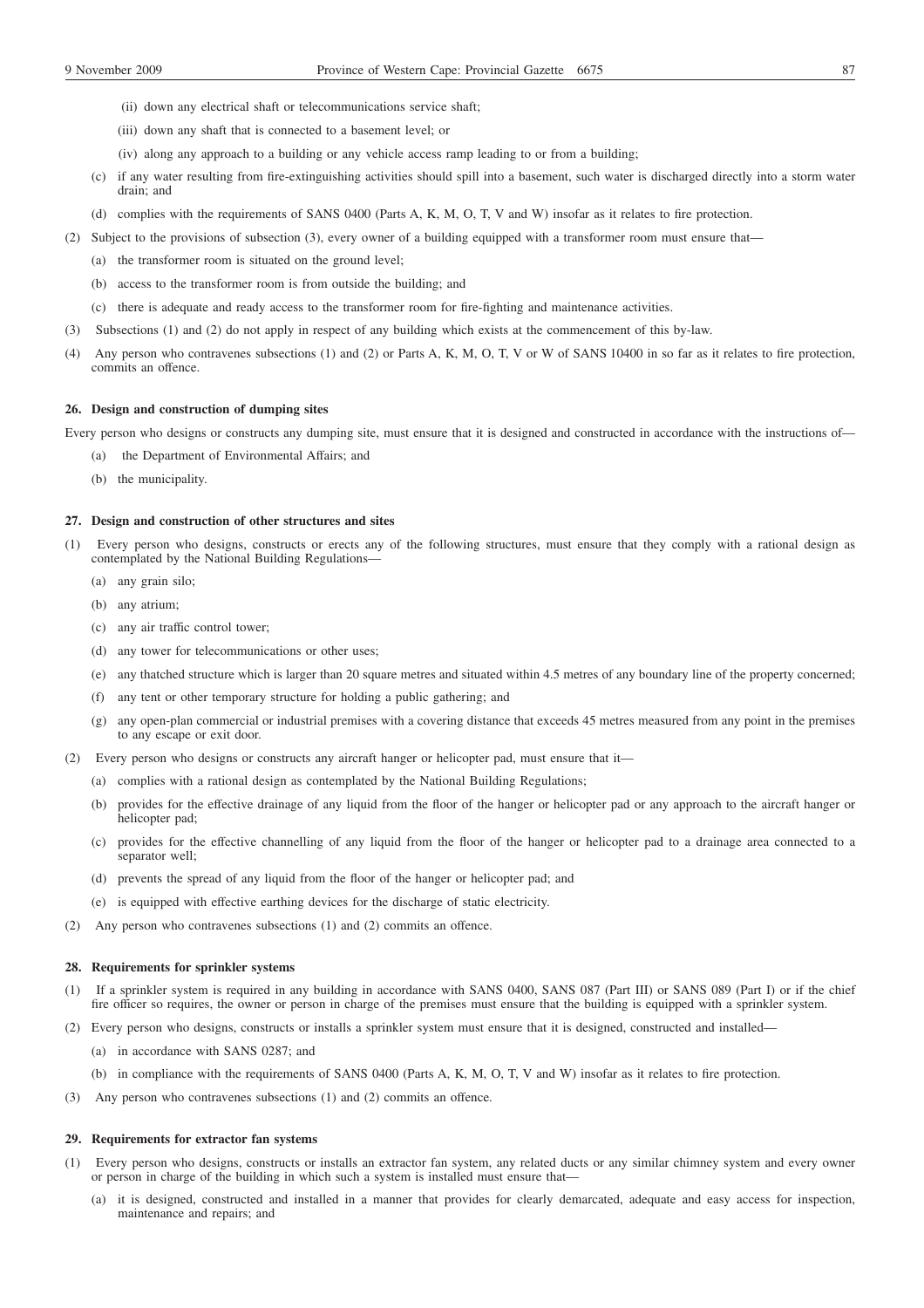- (b) the conduit and outlet of any such system is installed in a manner that does not result in a fire hazard to any person or property.
- (2) Every owner or person in charge of a building in which an extractor fan system, any related ducts or any similar chimney system has been installed, must ensure that every filter, damper, screen or conduit forming an integral part of the system is regularly inspected, cleaned and maintained to ensure that fatty residues or any other combustible residues do not accumulate.
- (3) Any person who contravenes subsections (1) and (2) commits an offence.

## **30. Requirements for emergency exits**

- (1) Every owner of a building must ensure that any escape door in that building—
	- (a) is fitted with hinges that open in the direction of escape; and
	- (b) is equipped with a fail-safe locking device or devices that do not require a key in order to exit.
- (2) Every owner of a building must ensure that any door in a feeder route—
	- (a) is a double swing-type door;
	- (b) is not equipped with any locking mechanism.
- (3) Notwithstanding the provisions of subsection (2), if it is necessary that a door in a feeder route be locked for security reasons, the owner or person in charge of the building must provide an alternative means of escape approved by the chief fire officer.
- (4) No person may obstruct or allow the obstruction of any escape route from any premises that may prevent or hinder the escape of any person or animal from the premises in an emergency.
- (5) Where required by the chief fire officer, an escape route must be clearly indicated with signage, which complies with SANS 1186, indicating the direction of travel in the event of fire or any other emergency.
- (6) Any person who contravenes subsections  $(1)$ ,  $(2)$ ,  $(3)$ ,  $(4)$  and  $(5)$  commits an offence.

## **31. Requirement regarding fire doors and assemblies**

- (1) Subject to the provisions of SANS 1253, a fire door and assembly must be maintained in such a manner that in the event of a fire it retains its integrity, insulation and stability for the time period required for that particular class of door.
- (2) A fire door may be kept open, only when it is equipped with an automatic releasing hold-open device approved by the chief fire officer.
- (3) A fire door and assembly may not be rendered less effective through the following actions—
	- (a) altering the integrity, insulation or stability of a particular class of door;
	- (b) disconnecting the self-closing mechanism;
	- (c) wedging, blocking or obstructing the door so that it cannot close;
	- (d) painting the fusible link actuating mechanism of a door;
	- (e) disconnecting or rendering less effective an electric or electronic release mechanism, or
	- (f) any other action that renders a fire door or assembly less effective.
- (4) Any person who contravenes subsections (1), (2) and (3) commits an offence.

## **32. Design, identification and access for fire-fighting and rescue purposes**

- (1) Subject to the requirements of any applicable zoning scheme regulations or the conditions of establishment of any township, every person who plans, designs or constructs a building, excluding a dwelling house, must ensure that the premises on which the building is situated, are planned, designed and constructed so that—
	- (a) at least one elevation of the building fronts onto a street;
	- (b) if the premises do not front onto a street, an access road is provided with dimensions and carrying capacity approved in writing by the chief fire officer;
	- (c) a motorised or electronically operated gate is equipped in such a manner that access to the premises can be gained without the use of a motor or any other electronic device or any other assistance;
	- (d) there is a climate-proof and weather-proof parking surface for parking and operating fire brigade machines and equipment in an emergency—
		- (i) of dimensions at least 10 metres wide;
		- (ii) that runs the full length of the side elevation of the building that borders the surface; and
		- (iii) with a carrying capacity of at least 70 metric tons; and
		- (iv) any entrance arch to the premises provides an opening with dimensions at least 4 metres wide  $\times$  4.2 metres high, unless there is an alternative and easy access route to the premises of at least the same dimensions.
- (2) For purposes of easy identification by any member in an emergency, every owner or person in charge of the premises must ensure that the correct street number of the premises-
	- (a) is displayed clearly on the street boundary of the premises in numbers at least 75 millimetres high;
	- (b) is visible from the street; and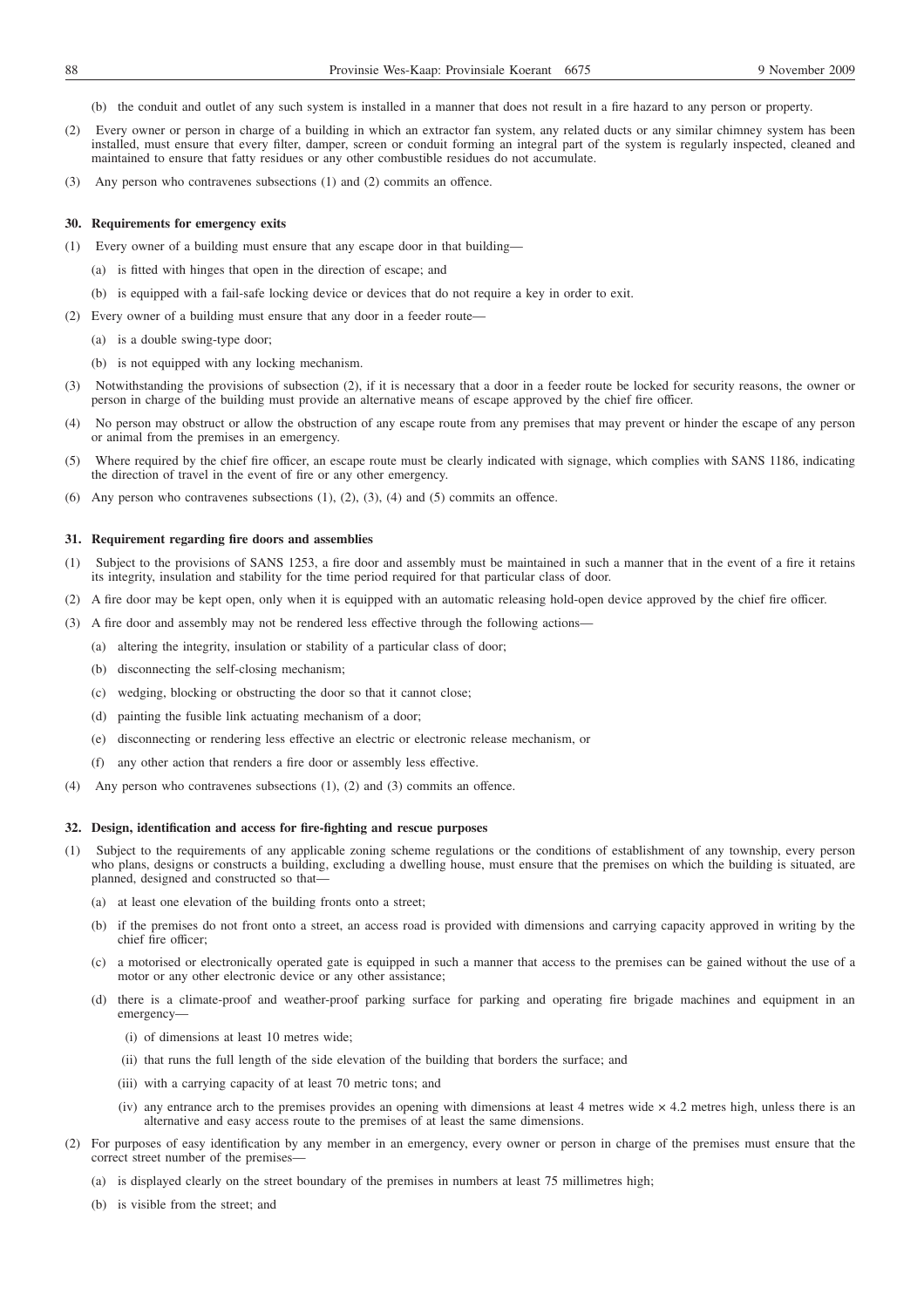- (c) is maintained in a legible condition at all times.
- (3) Any person who contravenes subsections (1) and (2) commits an offence.

#### **33. Accessibility of fire-fighting equipment and fire installations**

- (1) Any fire-fighting equipment or fire protection installations installed on any premises must be accessible to the service at all times.
- (2) Any person, who causes or permits any fire-fighting equipment or fire protection installations to be obstructed or impedes such accessibility or operation, commits an offence.

#### **34. Barricading of vacant buildings**

- (1) Every owner or person in charge of a building or portion of a building that is vacant must, to the satisfaction of the chief fire officer—
	- (a) remove all combustible waste and refuse from the building; and
	- (b) block, barricade or otherwise secure all windows, doors and other openings in the building in a manner that will prevent the creation of any fire hazard caused by entering of the building by any unauthorised person.
- (2) Any person who contravenes subsection (1) commits an offence.

*Part B: Fire fighting equipment*

#### **35. Installation and maintenance of fire-fighting equipment**

- (1) Every owner of a building must ensure that—
	- (a) all fire-fighting equipment and service installations on the premises are installed in a manner and condition ready for use in an emergency;
	- (b) all portable and mobile fire-extinguishers and all hose reels on the premises are serviced and maintained in accordance with SANS 0105 and SANS 1475; and
	- (c) all fire-fighting equipment and service installations on the premises are—
		- (i) maintained in a good working condition by a competent person;
		- (ii) inspected and serviced in accordance with manufacturer specifications; and
		- (iii) are inspected by an appropriately registered and competent person at least once every 12months; and
	- (d) a comprehensive service record of all fire-fighting equipment and service installations on the premises is maintained and furnished to the chief fire officer every 12 months or as otherwise directed.
- (2) Every person who inspects, services or repairs any fire-fighting equipment or service installation must—
	- (a) on completing the inspection, service or repairs, as the case may be—
		- (i) certify in writing that the equipment or installation concerned is fully functional; and
		- (ii) furnish that certificate to the owner of the premises; or
	- (b) if the equipment or installation cannot readily be repaired to a functional state, notify the chief fire officer of this fact in writing without delay.
- (3) Except for purposes of inspection, service, repair or fire-fighting, no person may remove or interfere with any fire-fighting equipment or service installation at any premises.
- (4) No person may alter, damage, misuse or render ineffective any fire-fighting equipment or service installation at any premises.
- (5) Any person who contravenes subsections (1), (2), (3) and (4) commits an offence.

### **36. Fire alarms and fire hydrants**

- (1) Without compensation to the owner of the premises concerned, the chief fire officer may cause:—
	- (a) a fire alarm;
	- (b) a transmission instrument for calls of fire or other emergency, or
	- (c) a transmission instrument for warning residents of a fire or other emergency,

to be affixed to any building, wall, fence, pole or tree.

- (2) Without compensation to the owner of the premises concerned, the chief fire officer may cause the position of a fire hydrant and fire alarm or any other fire protection information to be marked on any building, wall, fence, pole, tree, road, pavement or hydrant cover with a board, metal plate or painted marker or by any other means, as prescribed.
- (3) The chief fire officer may at any time cause a fire alarm, other transmission instrument mentioned in subsection (1), board, metal plate or painted marker to be removed without compensating an owner of the premises concerned.
- (4) An unauthorised person is prohibited from removing, defacing, altering, tampering or damaging a fire alarm, other transmission instrument mentioned in subsection (1), board, metal plate or painted marker.
- (5) No person may render less effective, inoperative, inaccessible, obstruct or tamper and interfere with a fire hydrant.
- (6) Any person who contravenes subsections  $(1)$ ,  $(2)$ ,  $(3)$ ,  $(4)$  and  $(5)$  commits an offence.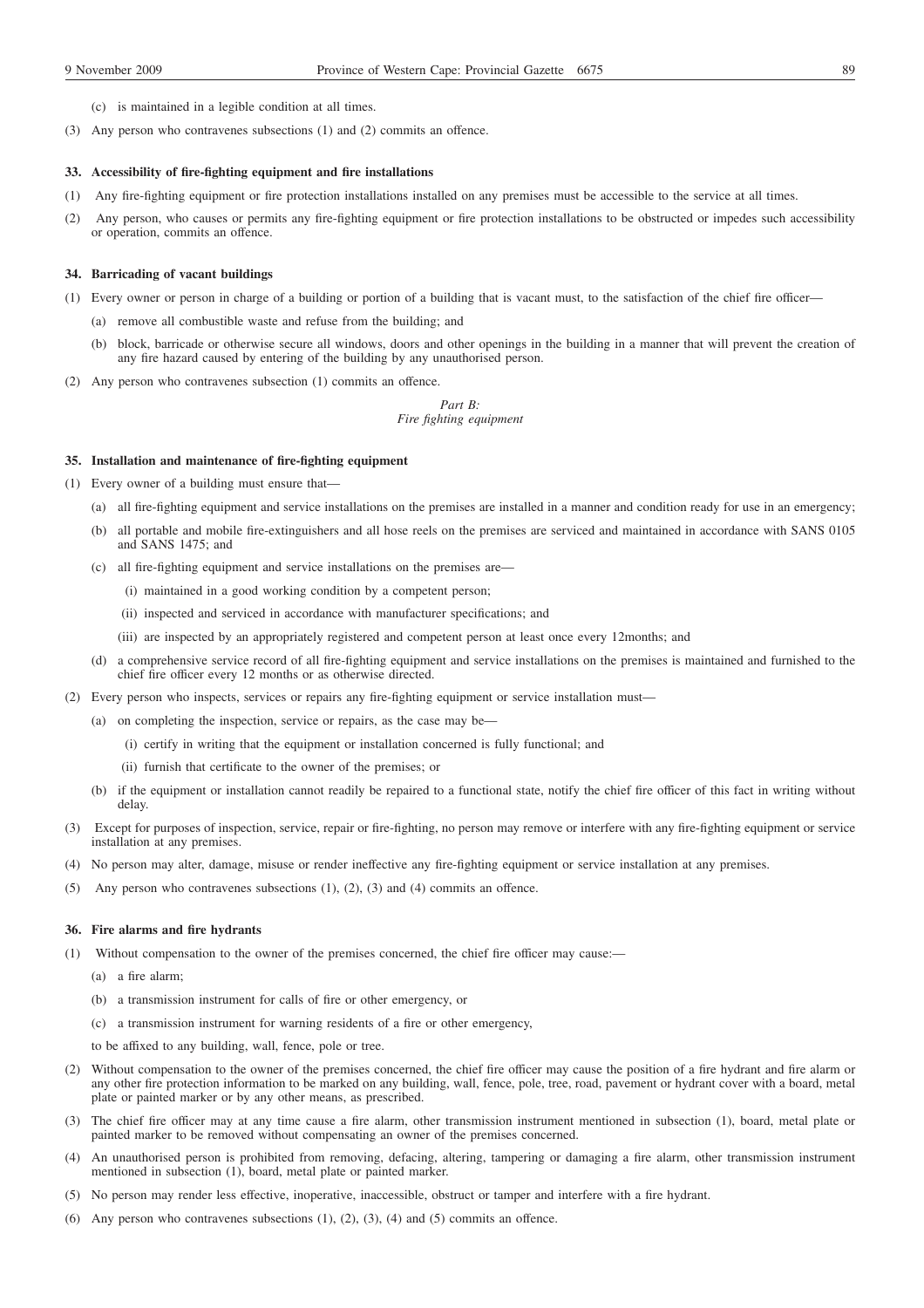## *Part C:*

## *Emergency evacuation plans*

### **37. Chief Fire Officer may designate premises for emergency evacuation plans**

- (1) The chief fire officer may by written notice designate any premises as premises requiring an emergency evacuation plan.
- (2) The notice contemplated in subsection (1), must be served on the premises concerned and addressed to the owner or person in charge of the premises.

### **38. Duties of owner or occupier of designated premises**

- (1) The owner, or with the approval of the chief fire officer, the occupier, of any premises designated in terms of section 37 must—
	- (a) prepare a comprehensive emergency evacuation plan for the premises in accordance with the guideline contained in Schedule 1 and submit it to the chief fire officer in triplicate within 30 days of service of the designation notice;
	- (b) establish a fire protection committee comprised of occupiers of the premises to assist the owner or person in charge of the premises to organise a fire protection programme and regular and scheduled fire evacuation drills;
	- (c) ensure that the emergency evacuation plan is reviewed—
		- (i) at least every 12 months;
		- (ii) whenever the floor layout of the premises is changed; and
		- (iii) whenever the Chief Fire Officer requires revision of the plan;
	- (d) ensure that an up-to-date emergency evacuation plan, any fire protection programmes, evacuation drills and any related documents are kept, maintained and all times available in a control room on the premises for inspection by any member;
	- (e) display the emergency evacuation plan at conspicuous positions inside the premises; and
	- (f) identify a place of safety off the designated premises, but in the immediate vicinity of the premises, where persons who reside or work on the premises may gather during an emergency for the purpose of compiling a list of survivors.
- (2) The chief fire officer may in respect of premises designated in terms of section 37—
	- (a) require the review of any emergency evacuation plan by the owner or person in charge of the premises and may provide directions in this regard;
	- (b) instruct the owner or person in charge of the premises to implement a fire protection program that the chief fire officer believes is necessary to ensure the safety of persons and property on the premises; and
	- (c) require the owner or person in charge of the premises to provide the chief fire officer with a certified copy of the emergency evacuation plan and any associated documents at a specified time and place.

#### *Part D: Public gatherings*

#### **39. Prohibition of public gatherings in certain circumstances**

- (1) No person may hold a public gathering or allow a public gathering to be held in any building or temporary structure unless a certificate of fitness has been issued by the chief fire officer in respect of that building or temporary structure, unless a certificate of fitness previously issued in terms of this subsection, has not yet expired.
- (2) Subsection (1) does not apply in respect of a building or temporary structure which existed at the commencement of this by-laws, unless after that date
	- (a) the building or temporary structure is rebuilt, altered, extended or its floor layout is changed; or
	- (b) ownership or control of the building or structure changes.
- (3) Any person who contravenes subsection (1) commits an offence.

## **40. Application for certificate of fitness**

- (1) Every owner of a building or temporary structure intended for the holding of a public gathering must complete and submit to the chief fire officer an application form for a certificate of fitness in the form and manner as contemplated in section 42.
- (2) An application contemplated in subsection (1) must be submitted at least 30 days before any intended public gathering.
- (3) Any person who contravenes subsection (1) commits an offence.

#### **41. Requirements for certificate of fitness**

- (1) The chief fire officer may not issue a certificate of fitness in respect of a building or temporary structure—
	- (a) unless the municipality is in possession of an up-to-date set of building plans for the premises;
	- (b) unless the building or temporary structure complies with the requirements of this by-law; and
	- (c) for a period of validity exceeding 12months.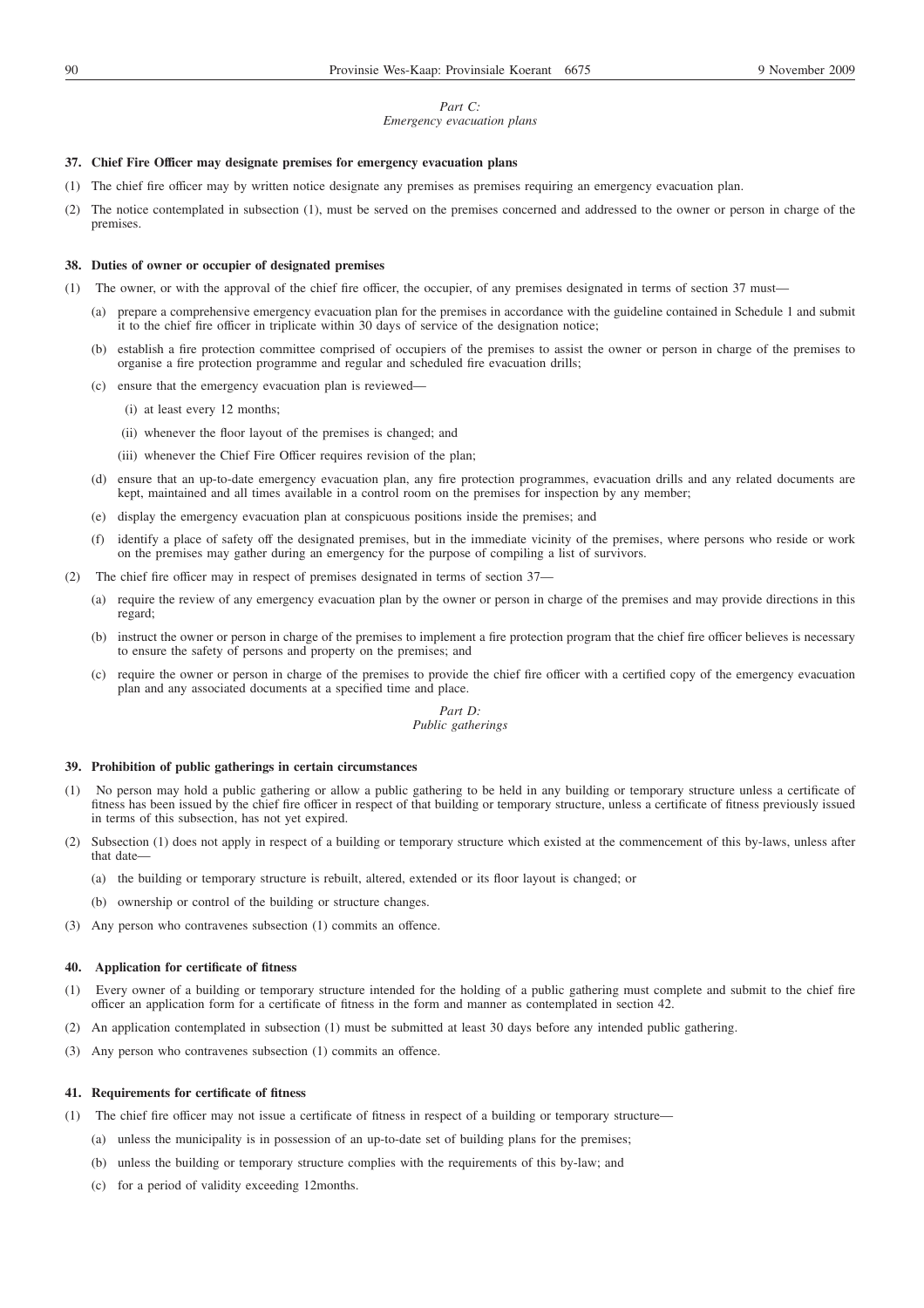### **42. Form and content of certificate of fitness**

- (1) A certificate of fitness must be in the form as prescribed and must at least record the following information, where applicable—
	- (a) the trade name and street address of each occupier of the building or temporary structure;
	- (b) a description of the type of activity carried on by each occupier of the building or structure;
	- (c) the full names and addresses of the persons who serve on the governing or similar body of each occupier;
	- (d) the maximum permissible number of people who may be admitted to the useable floor area of the building or structure;
	- (e) the number of emergency exits and their dimensions; and
	- (f) the dates of issue and expiry of the certificate and its serial number.
- (2) Notwithstanding subsection (1), the chief fire officer may request additional information from the applicant.

### **43. Duties of holder of certificate of fitness**

- (1) The holder of a certificate of fitness must—
	- (a) comply with the provisions of the certificate of fitness;
	- (b) at all times—
		- (i) display the certificate prominently on the premises; and
		- (ii) maintain the certificate in a legible condition;
	- (c) immediately notify the chief fire officer in writing of any change to the trade name, activity or governing or similar body of any occupier of the building or structure;
	- (d) submit any application for renewal of the certificate of fitness at least 30 days before its expiry in the form and manner prescribed.
- (2) Any person who contravenes subsection (1) commits an offence.

## **44. Cancellation of certificate of fitness**

- (1) The chief fire officer may cancel any certificate of fitness in respect of premises or temporary structure if he has reason to believe that—
	- (a) the owner or person in charge of the premises concerned contravenes or fails to comply with any provision of this by-law; or
	- (b) the building or structure does not comply with the requirements of this by-law.
- (2) Subject to subsection (3), before the chief fire officer cancels a certificate of fitness as contemplated in subsection (1), he must—
	- (a) give the owner or person in charge of the premises written notice of the intention to cancel the certificate of fitness and the reasons for such cancellation;
	- (b) give the owner or person in charge of the premises a period of at least 21 days to make written representations regarding the matter to the municipality.
- (3) If the chief fire officer has reason to believe that the failure to cancel a certificate of fitness may endanger any person or property, he may cancel a certificate of fitness without prior notice to the owner or person in charge of the premises as contemplated in subsection (2).
- (4) If the chief fire officer cancels a certificate of fitness in terms of subsection (3), he must—
	- (a) furnish the owner or person in charge of the premises or temporary structure concerned with written notice of the cancellation;
	- (b) give the owner or person in charge of the premises a period of at least 21 days to make written representations regarding the matter to the municipality.

*Part E: Water supply for fire fighting purposes*

### **45. Township development water supply requirements**

- (1) Every person who develops or redevelops a township must design and develop that township with a sufficient water supply, minimum fire flow and hydrant requirements as contemplated in section 11 of SANS 10090 and must furnish written proof of such compliance to the chief fire officer.
- (2) Every person who develops or redevelops a township must ensure that—
	- (a) the storage capacity and rate of replenishment of the reservoirs supplying water to the township are sufficient for the fire-fighting purposes contemplated in this by-law;
	- (b) the water supply from these reservoirs is reticulated in a manner that ensures that the water supply to any area in the township can be provided from at least two directions; and
	- (c) double supply mains are installed from the water supply source to the distribution reservoirs and double pumps are installed for the delivery of the water supply.
- (3) Subsection  $(2)(c)$  is deemed to be satisfied, if-
	- (a) the water is supplied to the township from more than one reservoir;
	- (b) each reservoir receives water from a separate supply main and pump; and
	- (c) the reservoirs are connected to each other.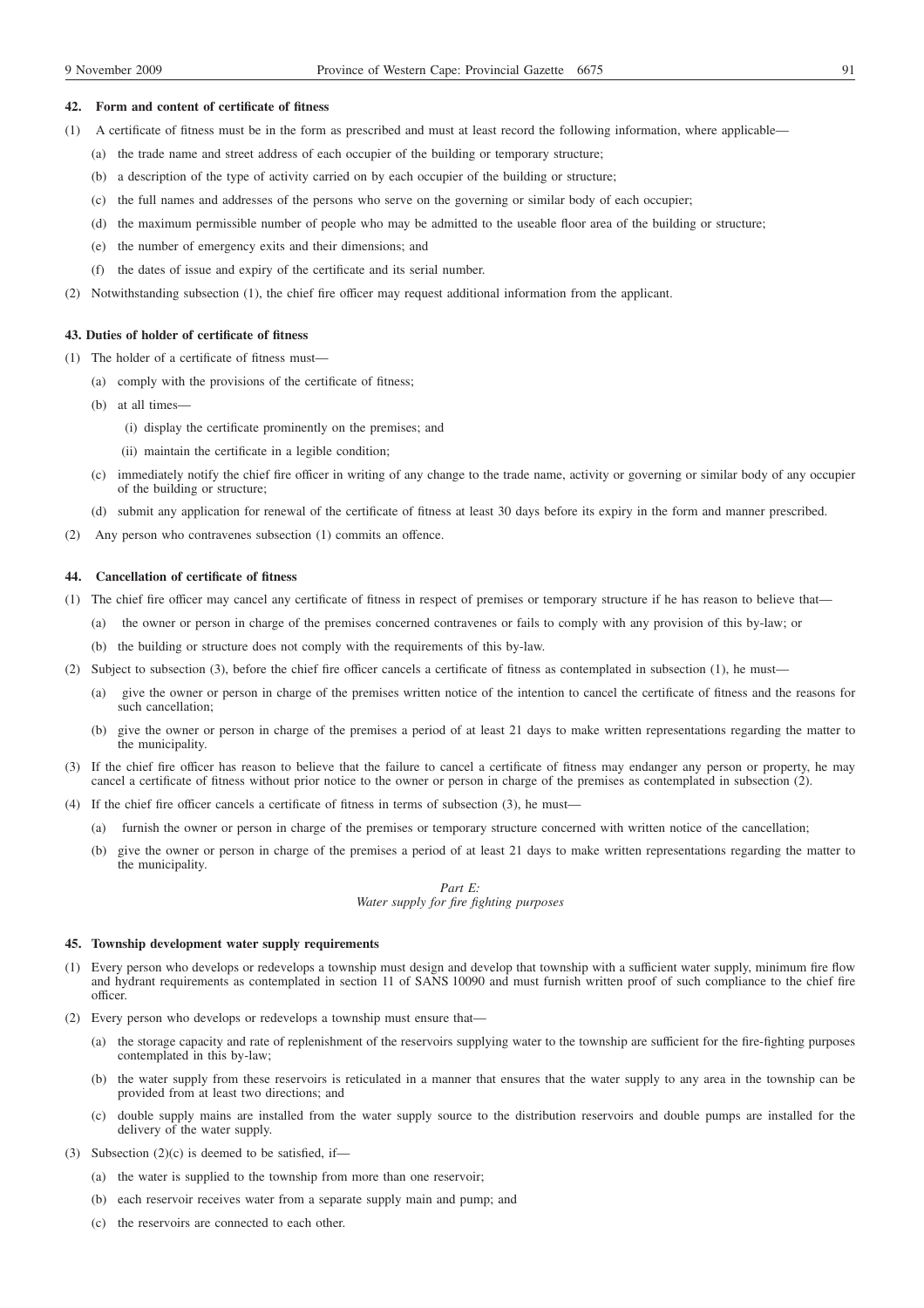- (4) Every person who develops or redevelops a township must ensure that—
	- (a) the water distribution system is designed and equipped with control valves positioned so that it is not necessary to close off any branch or any portion of the distribution system for more than 150 metres in any high risk area or for more than 300 metres in any moderate or low risk area in the event that the system, excluding any of the branches, is damaged or requires repair; and
	- (b) if the redevelopment of any township alters the fire risk category of any area in the township as contemplated in section 48, the water reticulation system is adapted without delay so as to comply with the requirements of sections 46 and 47.
- (5) The chief fire officer must inspect fire hydrants and conduct flow and pressure tests as contemplated in SANS 10090.
- (6) Any person who contravenes subsections (1), (2), (3) and (4) commits an offence.

#### **46. Township development fire-extinguishing stream requirements**

Every person who develops or redevelops a township must ensure that the water supply provides a fire-extinguishing stream that is immediately available to the service in an emergency, of the following volume and duration:

| Fire risk category | Minimum volume of<br>extinguishing stream (litres per<br>minute) | Minimum duration of<br>extinguishing stream (hours) |
|--------------------|------------------------------------------------------------------|-----------------------------------------------------|
| High risk          | 11 500                                                           |                                                     |
| Moderate risk      | 5 750                                                            |                                                     |
| Low risk           | 2 3 0 0                                                          |                                                     |

### **47. Township development fire hydrant requirements**

(1) Every person who develops or redevelops a township must ensure that fire hydrants are plotted on a plan and installed in accordance with the following minimum delivery volumes and distance frequencies:

| Fire risk category | Minimum fire hydrant delivery<br>volume measured at peak<br>consumption (litres per minute) | Minimum distance between fire.<br>hydrants (metres) |
|--------------------|---------------------------------------------------------------------------------------------|-----------------------------------------------------|
| High risk          | 1980                                                                                        | 120                                                 |
| Moderate risk      | l 150                                                                                       | 180                                                 |
| Low risk           | 900                                                                                         | 240                                                 |

(2) Every person who develops or redevelops a township must ensure that the position of fire hydrants is plotted accurately on a plan that is furnished to the chief fire officer for operational fire-fighting purposes.

### **48. Fire risk categories**

- (1) For purposes of sections 46 and 47, the following areas of a township must be regarded—
	- (a) as high risk—
		- (i) any factory area, high density shopping area, warehouse or commercial building;
		- (ii) any plantation, timber yard or wooden building;
		- (iii) any building higher than 3 storeys;
		- (iv) any building in which hazardous substances are used, handled or stored or in which hazardous processes are conducted; and
		- (v) any other area that has a high fire risk or high fire spread risk;
	- (b) as moderate risk—
		- (i) any area in which—
		- (aa) factories, commercial buildings or residential buildings are generally detached from each other and do not exceed 3 storeys; and
		- (bb) the chief fire officer has not declared the materials processed or stored in these buildings as highly dangerous;
		- (ii) any area where the fire risk and spread risk of fire is moderate; and
		- (iii) any other area that is not a high or low risk area; and
	- (c) as low risk—
		- (i) any area that is mainly residential or semi-rural;
		- (ii) any area that has predominantly detached, duet, cluster or town house developments; and
		- (iii) any area where the fire risk or risk of spread of fire is slight or insignificant.

#### **49. Connections to water reticulation system**

- (1) No person may obtain a water connection to the water reticulation system of the municipality unless the fire protection plans for the premises to be connected have been approved by the chief fire officer.
- (2) Every person or owner of premises who requires a water connection to the water reticulation system of the municipality must—
	- (a) if the premises to be connected are protected by a sprinkler installation, ensure that—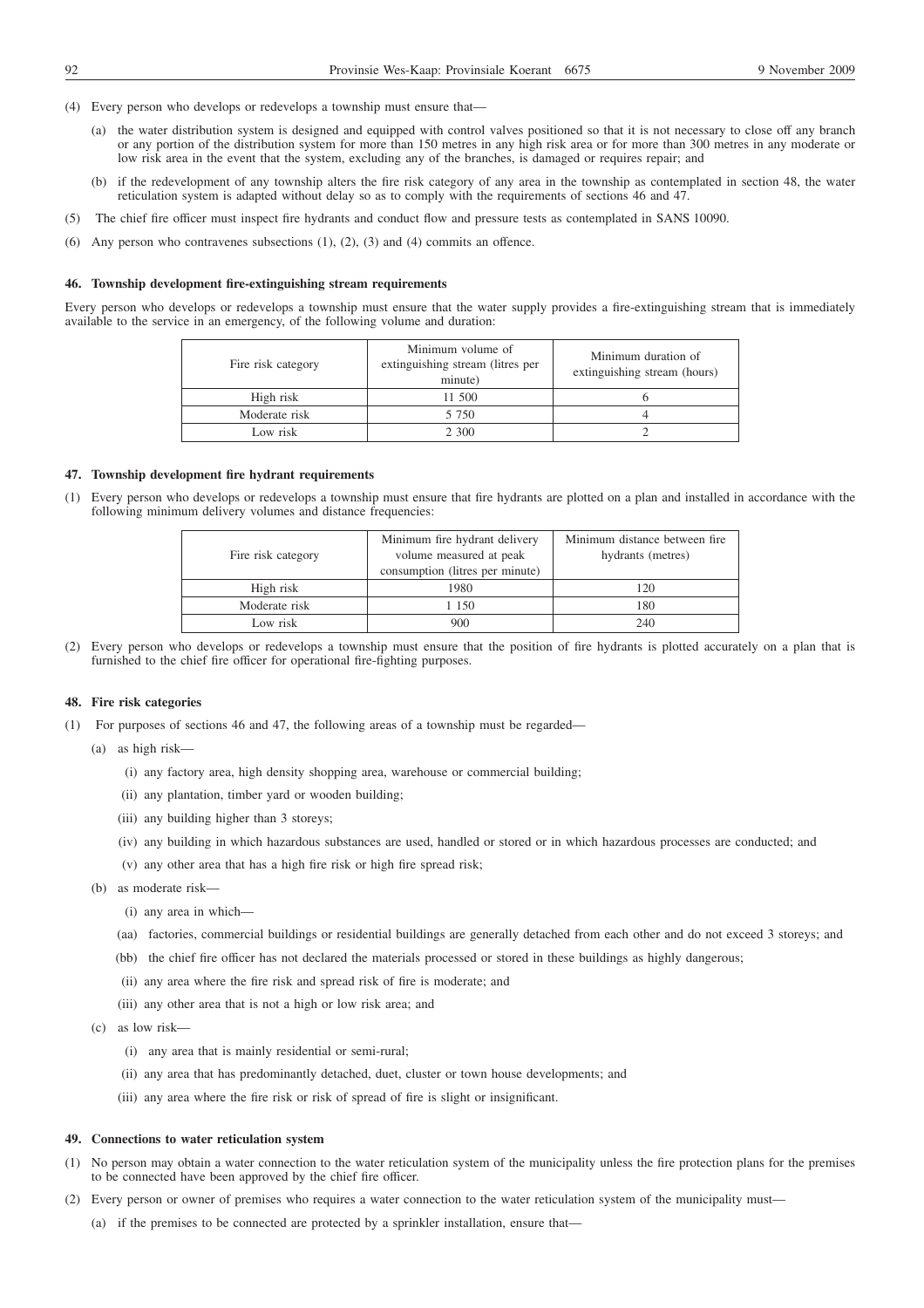- (i) the connection is calculated and designed for each sprinkler installation in accordance with a rational design as contemplated in the National Building Regulations, and
- (ii) the size, delivery pressure and flow of the water connection is calculated in advance by the responsible engineer;
- (b) if the chief fire officer requires a larger water connection for purposes of fire-fighting, provide the larger water connection;
- (c) ensure that the size, work pressure and delivery flow, except in the case of a water connection to a sprinkler installation, is calculated and designed in accordance with SANS 0400 (Part W); and
- (d) ensure that the water installation upon completion complies with the provisions of SANS-1:1994.
- (3) Any person who contravenes subsection (1) commits an offence.

## *Part F: Prevention of fire hazards*

## **50. Certain fires prohibited**

- (1) No person may make or allow any other person to make a fire that may endanger any person, animal or property.
- (2) No person may burn or allow any other person to burn any refuse or combustible material—
	- (a) without the prior written permission of the chief fire officer; or
	- (b) unless the refuse or combustible material is burnt in an approved incinerating device.
- (3) Any person, who makes a fire or allows any other person to make a fire, must take reasonable steps to ensure that the fire does not endanger any person, animal or property.
- (4) The prohibition in subsection (2) does not apply to any fire made—
	- (a) in an approved and purpose-made stove, fireplace or hearth that forms an integrated part of a building or structure;
	- (b) for the purpose of preparing food on private premises set aside for that purpose; or
	- (c) in any device for preparing food which—
		- (i) is heated by electricity or liquefied petroleum gas; and
		- (ii) is so positioned that the fire does not endanger any person, animal or property.
- (5) Any person who contravenes subsections (1), (2), (3) and (4) commits an offence.

#### **51. Storage and accumulation of combustible material prohibited**

- (1) No person may store any combustible material or allow it to be stored, at any place or in any manner that may pose a fire hazard to any person, animal or property.
- (2) No person may allow the accumulation of dust at any place in quantities sufficient to pose a fire hazard to any person, animal or property.
- (3) No person may use or allow to be used any sawdust or similar combustible material to soak up any flammable liquid.
- (4) No person may allow soot or any other combustible material to accumulate in any chimney, flue or duct in such quantities or in any manner that may pose a fire hazard to any person or property.
- (5) No person may allow any vegetation to become overgrown at any place under that person's control that may pose a fire hazard to any person, animal or property.
- (6) If a fire hazard contemplated in subsection (5) arises, the owner or person in charge of the premises must without delay eliminate the hazard or cause the hazard to be eliminated by—
	- (a) cutting any grass, leaves or weeds associated with the fire hazard to a maximum height of 150 millimetres;
	- (b) pruning, chopping down or sawing any shrub or tree; and
	- (c) removing any resulting combustible residue from the property.
- (7) Any person who contravenes subsections  $(1)$ ,  $(2)$ ,  $(3)$ ,  $(4)$ ,  $(5)$  and  $(6)$  commits an offence.

## **52. Electrical fittings, equipment and appliances**

- (1) No person may cause or allow—
	- (a) any electrical supply outlet to be overloaded; or
	- (b) any electrical appliance or extension lead to be used in any manner that may pose a fire hazard to any person or property.
- (2) Any person who contravenes subsection (1) commits an offence.

## **53. Flame-emitting devices**

- (1) No person may use or cause or allow the use of any flame-emitting device, including but not limited to any candle, lantern or torch, in any manner that may pose a fire hazard to any person or property.
- (2) Any person who contravenes subsection (1) commits an offence.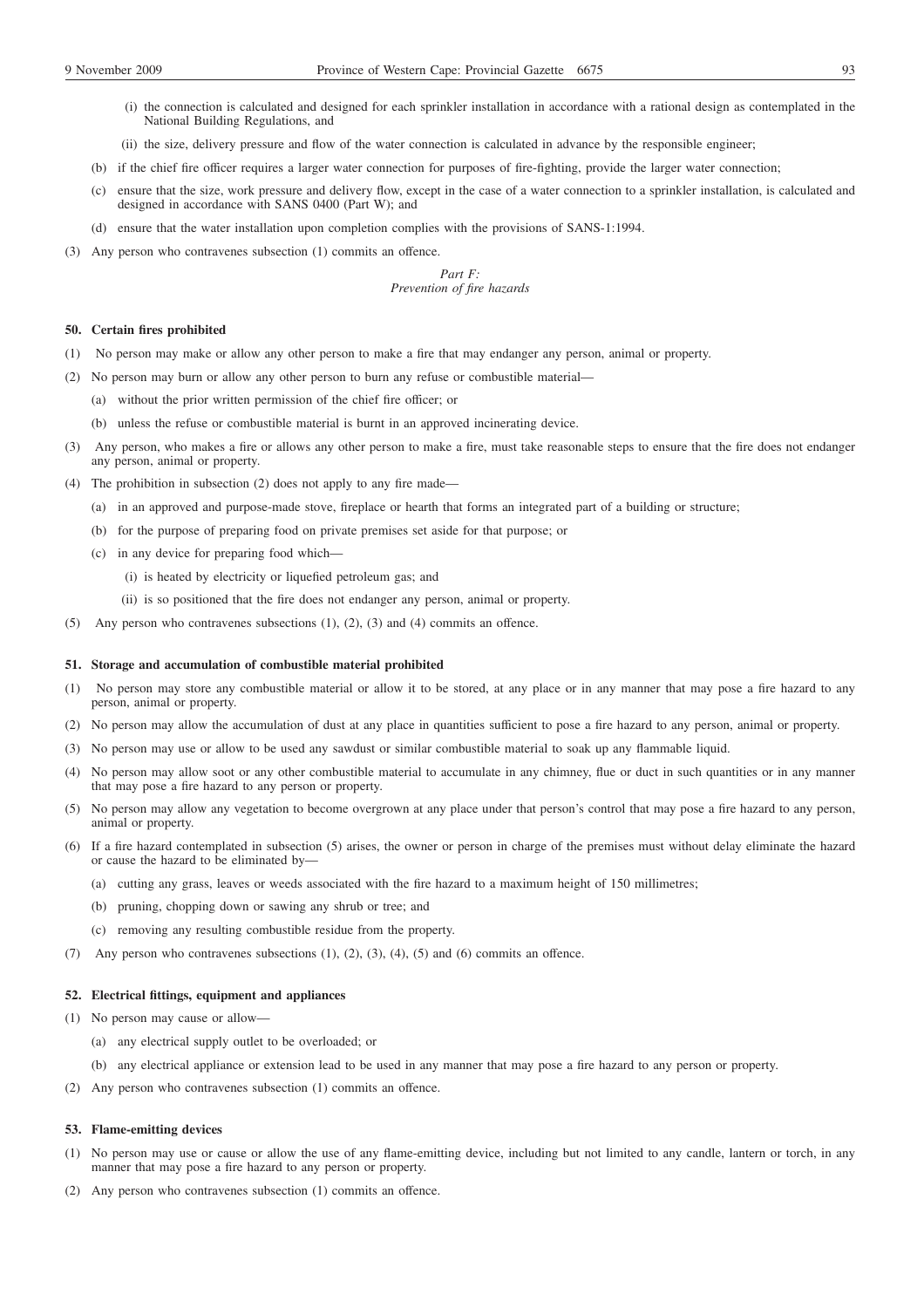#### **54. Discard of flammable liquid or substance in sewers or drains**

- (1) No person may discard into, or cause, permit or allow a flammable liquid or flammable substance to enter any waste or foul water or storm water sewer or drain whether underground or on the surface.
- (2) A person who becomes aware of any escape, whether accidental or otherwise, of any quantity of flammable liquid or flammable substance which is likely to constitute a fire hazard, from any premises or vehicle into any sewer or drain or any inlet or drain linking with such sewer or drain, must immediately report such escape to the chief fire officer.
- (3) Any person who contravenes subsections (1) and (2) commits an offence.

### **55. Flammable gas**

- (1) No person may fill any balloon or other device with flammable gas without the written authority of the chief fire officer, and subject to such conditions as he may require after having regard to the circumstances of the specific case.
- (2) Any person who contravenes subsection (1) commits an offence.

#### **56. Smoking restrictions and discarding of combustibles**

- (1) If conditions exist where smoking may create a fire hazard on any premises, smoking must be prohibited and ''No Smoking'' signs complying with SANS 1186: Part 1, must be prominently displayed in positions as directed by the controlling authority.
- (2) A person may not remove or damage a ''No Smoking'' sign.
- (3) No person may light or smoke a cigarette or any other smoking materials or ignite or otherwise set fire to other material, nor hold or discard any lit or smouldering substance in any place where expressly prohibited.
- (4) The owner or person in charge of any premises may not allow or permit any person to light or smoke a cigarette or any other smoking materials or ignite or otherwise set fire to any other material, nor hold or discard any lit or smouldering substance in any place where expressly prohibited.
- (5) Where smoking is permitted, adequate provision must be made for the safe disposal of any smoking materials and matches.
- (6) No person may discard or otherwise dispose of a burning cigarette or any other burning materials or objects including materials capable of self-ignition or capable of spontaneous combustion, on any road, in any road reserve or in any other public place.
- (7) Where any cigarette, smoking materials or other burning materials, including materials capable of self-ignition or spontaneous combustion are discarded from a vehicle onto a road, or in any road reserve or any other place, it shall be presumed, in the absence of evidence to the contrary, that such action was performed by the driver of such vehicle.
- (8) Any person who contravenes the provisions of this section commits an offence.

#### **57. Safety fire-breaks required**

- (1) Subject to the provisions of the National Veld and Forest Fire Act, 1998, (Act No. 101 of 1998), every owner or occupier of an agricultural holding or farm must clear and maintain a safety fire-break along every boundary of the agricultural holding or farm.
- (2) If an obstruction occurs within the boundaries of a safety fire-break, the owner or occupier concerned must clear and maintain a 5metre-wide safety fire-break around that obstruction.
- (3) No person may clear or maintain a safety fire-break by burning without the prior written permission of the chief fire officer.
- (4) Any person who intends to clear or maintain a safety fire-break by burning must—
	- (a) apply in writing to the chief fire officer for permission, stipulating the property concerned and the proposed date and time of the burning; and
	- (b) unless the burning is to be performed by a person or body accredited for this purpose by the municipality, request the service to provide assistance at the burning.
- (5) Any person who contravenes subsections (1), (2), (3) and (4) commits an offence.

#### **58. Safety requirements for informal settlement areas**

In the event of establishment of any informal settlement, inclusive of any temporary settlement area, the following minimum requirements shall apply:

- (a) a safety distance of 3 metres between structures shall be maintained;
- (b) the settlement must be divided into blocks of not more 20 structures per block, with a minimum distance of 6 metres between blocks.

### **CHAPTER 5**

## **REGULATION OF FIREWORKS**

#### **59. Designation of places and conditions**

- (1) The municipality may designate any public place or street or any part thereof within the municipal area as the only place at which fireworks may be discharged.
- (2) The municipality may, on application of the owner or lawful occupier of any private open space as defined in the applicable zoning scheme regulations in its area of jurisdiction, designate such private open space as a place where fireworks may be discharged.
- (3) The list of places designated in terms of subsections (1) and (2) or any amendment thereof must be published by the municipality in terms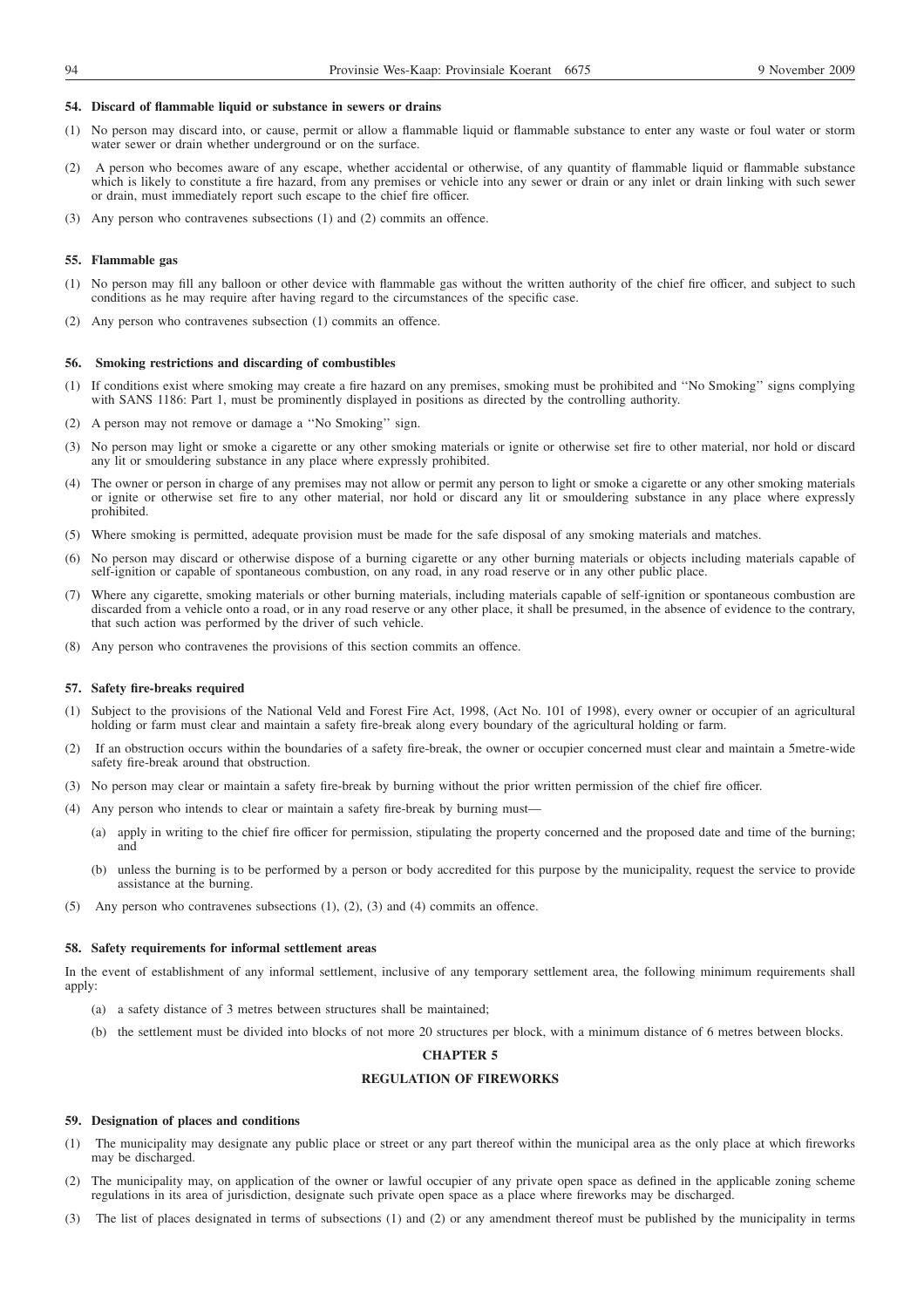of its communication strategy.

- (4) The municipality may impose conditions as to the dates on which, periods or time and hours when the discharge of fireworks may take place on any designated area and may further impose conditions as to the manner of discharge.
- (5) A person who fails to comply with any condition imposed in terms of subsection (4) commits an offence.

#### **60. Discharge of fireworks**

- (1) No person may discharge any fireworks outside an area designated by the municipality in terms of section 59.
- Any person who wishes to present a fireworks display must apply to the Chief Fire Officer for authorisation by completing and submitting an application in the form and manner determined by the Municipality together with the prescribed tariff and a sketch plan of the proposed venue for the fireworks display, including the demarcated area for the discharge and fallout of the fireworks.
- (3) The application, prescribed fee and accompanying documentation must be submitted to the Chief Fire Officer at least 14 days before the date of the proposed fireworks display.

### **61. Dealing in fireworks**

(1) No person may deal in fireworks unless—

- (a) that person holds the required fireworks licence in terms of the Explosives Act; and
- (b) has written authority from the Chief Fire Officer.
- (2) Any person who wishes to obtain the written authority of the Chief Fire Officer to deal in fireworks as contemplated in subsection (1) must—
	- (a) complete an application in the form and manner determined by the municipality; and
	- (b) submit it to the Chief Fire Officer together with the prescribed fee at least 30 days before the authority is required by the applicant.
- (3) The Chief Fire Officer may cancel any written authority to deal in fireworks if the holder of the authority contravenes any provision of this by-law.

#### **62. Seizure of fireworks**

Amember of the service may take into his possession any fireworks found by him in contravention of section 60(1) and such fireworks must be dealt with in terms of the relevant provisions of the Criminal Procedure Act relating to seizure and disposal.

## **CHAPTER 6**

#### **CERTIFICATE OF REGISTRATION FOR USE, HANDLING AND STORAGE OF FLAMMABLE SUBSTANCES**

### **63. Use, handling and storage of flammable substances prohibited in certain circumstances**

- (1) Subject to the provisions of subsection (3), no person may use, handle or store any flammable substance or allow such substance to be used, handled or stored on any premises unless that person is the holder of a certificate of registration issued by the chief fire officer in respect of the flammable substance and the premises concerned.
- (2) A certificate of registration contemplated in subsection (1) is not required if the flammable substance concerned is of any class and does not exceed the quantity stipulated in Schedule 2.
- (3) No person may use, handle or store any flammable substance in respect of which no certificate of registration is required or allow such substance to be used, handled or stored on any premises, unless the flammable substance-
	- (a) is used, handled or stored in a manner that ensures that—
		- (i) no flammable substance nor any flammable substance fumes come into contact with any source of ignition that may cause the flammable substance or fumes to ignite;
		- (ii) in the event of a fire or other emergency, the escape of any person or animal is not hindered or obstructed in any way; or
	- (b) is used, handled or stored—
		- (i) in a naturally ventilated room that prevents the accumulation of fumes or gas;
		- (ii) in a suitable place outdoors that ensures the safe disposal of fumes or gas; or
	- (c) the flammable substance is stored in strong, gas-tight and labelled
- (4) Any person who contravenes subsections (1) and (3) commits an offence.

#### **64. Application for certificate of registration for flammable substances**

An application for a certificate of registration contemplated in section 63(1) must be completed and submitted in the form and manner prescribed.

#### **65. Issue of certificate of registration**

- (1) If the chief fire officer issues a certificate of registration to any person, he must endorse on the certificate—
	- (a) the class and quantity of the flammable substance for which the premises have been registered;
	- (b) the number of storage tanks or storage facilities on the premises and their capacities;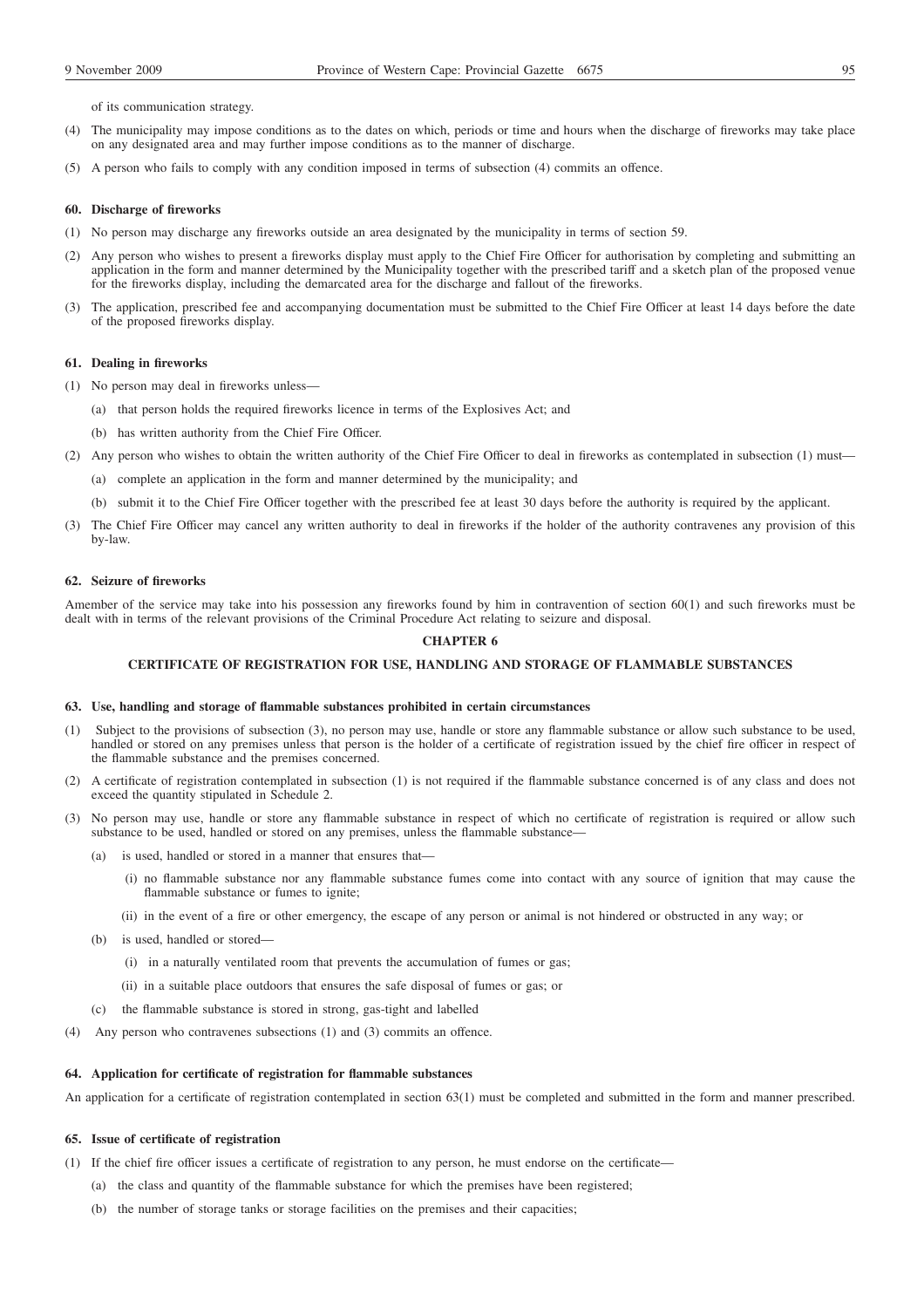- (c) the number of flammable substance storerooms on the premises and their capacities;
- (d) the number of liquefied petroleum gas installations, types of installations and the combined capacity of all cylinders that may be stored on the premises;
- (e) the number of storage facilities for any other flammable substance and the volume of each such facility;
- (f) the period of validity and expiry date of the certificate; and
- (g) the physical address of the premises and the name and postal address of the occupant.
- (2) A certificate of registration—
	- (a) is not transferable between premises;
	- (b) may not be issued by the chief fire officer for a period exceeding 12months;
	- (c) may be transferred to the new owner of the premises in respect of which it was issued, only if an application for such transfer is approved by the chief fire officer in writing.
- (3) A certificate of registration is valid only for—
	- (a) the installation for which it was issued;
	- (b) the state of the premises at the time of issue; and
	- (c) for the quantities of flammable substance stated on the certificate.

#### **66. Availability of certificate of registration at premises**

(1) The holder of a certificate of registration must ensure that the certificate is available on the premises concerned at all times for inspection by any member.

### **67. Fire-fighting equipment**

- (1) Any person who holds a certificate of registration or other authorisation contemplated in this by-law must ensure that the premises to which the authorisation applies, are equipped with—
	- (a) subject to the provisions of subsection (6), portable fire extinguishers—
		- (i) as specified in SANS 1567 (carbon dioxide-type), SANS 810 (dry chemical-type), SANS 1573 (foam-type) and SANS 1571 (transportable-type);
		- (ii) in such numbers as is appropriate in each section of the premises in accordance with the SANS codes applicable to the flammable substance and risk concerned;
	- (b) if applicable, hose reels as specified in SANS 453 (hose reels), that are connected to a water supply—
		- (i) as contemplated in SANS 0400 (Part W); and
		- (ii) that enables each hose reel to maintain a minimum flow of 0,5 litres per second at a minimum work pressure of 300 kPa;
	- (c) if applicable, fire hydrants—
		- (i) with couplings as specified in SANS 1128 (Part II) (fire-fighting equipment- couplings); and
		- (ii) in a ratio of at 1 to every 1000 square metres or part thereof. And
	- (d) if applicable, in relation to any above-ground facility, a sprinkler system or dilute system that—
		- (i) is approved by the chief fire officer; and
		- (ii) with the exception of temporary storage facilities, is installed in a position indicated in the building plans for the premises.
- (2) Notwithstanding the provisions of subsection (1), if the chief fire officer believes that there is any exceptional hazard or risk in respect of the premises concerned, he may—
	- (a) specify the type of fire extinguisher to be installed;
	- (b) require that a greater number of fire extinguishers be installed; and
	- (c) require that a fire detection or warning system be installed.
- (3) The holder of any certificate of registration or other authorisation contemplated in this by-law must ensure that all fire-fighting equipment contemplated in subsection (1)-
	- (a) is inspected, maintained and serviced to the satisfaction of the chief fire officer—

(i) by a competent, registered and appropriately qualified tradesman in accordance with the provisions of SANS 1015 and SANS 1475;

(ii) at least every 12months;

- (b) if installed outside the premises, is adequately protected from the weather; and
- (c) is positioned prominently or where this is not possible, the position of the fire-fighting equipment is clearly indicated by a symbolic safety sign—
	- (i) in accordance with the specifications of SANS 1186; and
	- (ii) to the satisfaction of the chief fire officer.
- (4) Any person who contravenes subsections (1), (2) and (3) commits an offence.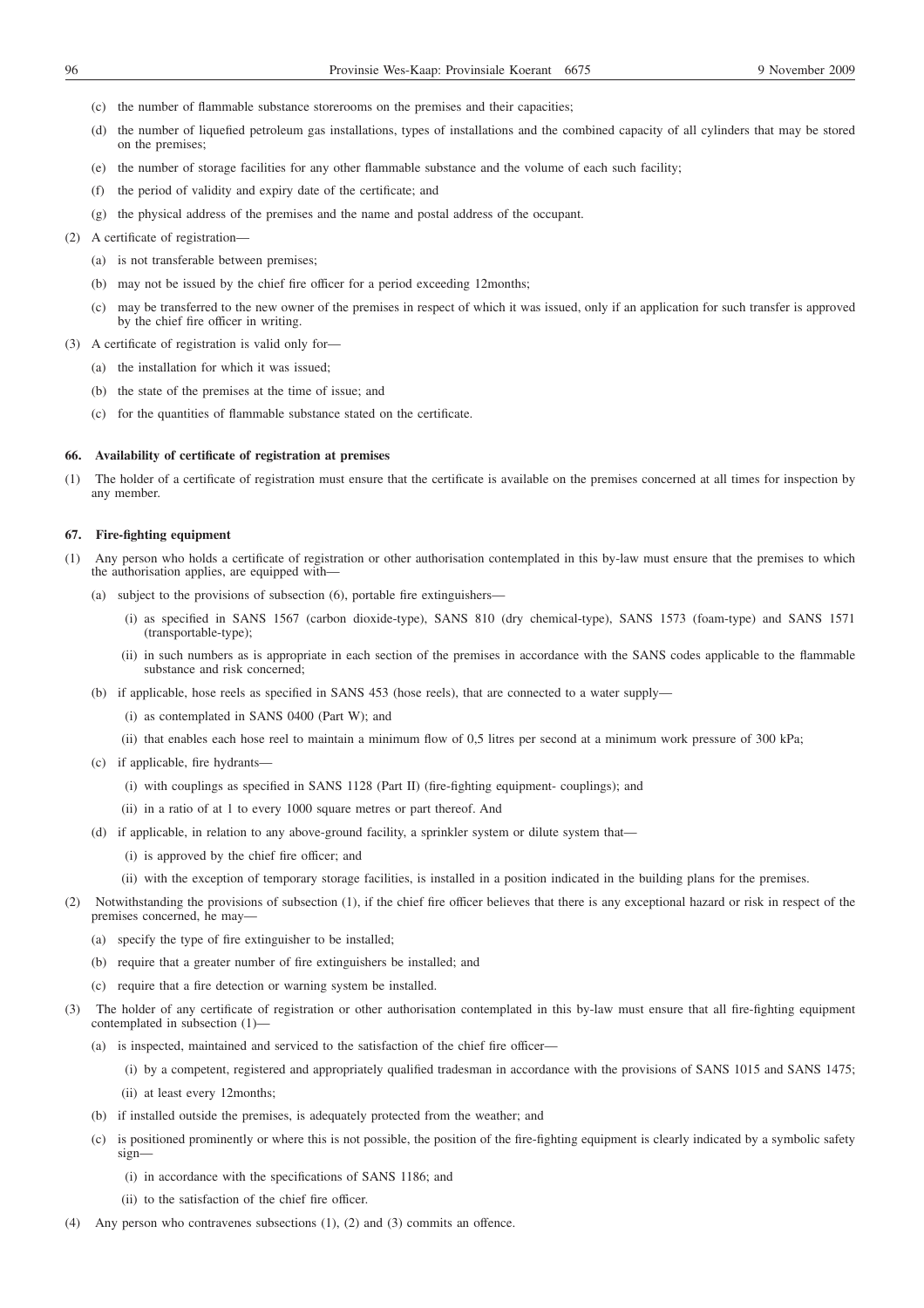#### **68. Amendment to certificate of registration**

(1) The chief fire officer may amend any certificate of registration on application by the holder.

#### **69. Cancellation of certificate of registration**

(1) The provisions of section 44, read with the necessary changes, apply to any cancellation by the chief fire officer of a certificate of registration.

### **70. Renewal of certificate of registration**

Any application for the renewal of a certificate of registration must be submitted to the chief fire officer at least 30 days prior to the expiry date of the certificate.

## **71. No authorisation required for certain motor vehicle fuel tanks**

No certificate of registration contemplated in section 63(1) or any other authorisation contemplated in this by-law is required in respect of flammable liquids in a fuel tank—

- (a) of any motor vehicle; and
- (b) of any stationery engine if the volume of the fuel tank does not exceed 1 000 litres.

### **72. Record of certificates of registration**

The chief fire officer must keep updated records of all premises in respect of which a certificate of registration has been issued, amended or renewed.

## **CHAPTER 7**

## **GENERAL PROVISIONS REGARDING THE USE, HANDLING AND STORAGE OF FLAMMABLE SUBSTANCES**

## **73. General prohibitions regarding the use, handling and storage of flammable substances**

- (1) No person who uses, handles or stores a flammable substance or allows them to be used, handled or stored on any premises may—
	- (a) do anything or allow anything to be done that may result in or cause a fire or explosion;
	- (b) do anything or allow anything to be done that may obstruct the escape to safety of any person or animal during an emergency.
- (2) No person may—
	- (a) dump or spill or allow the dumping or spilling of any flammable substance into any borehole, sewer, drain system or surface water;
	- (b) discard or allow the discarding of any flammable substance from any premises in any way other than by a competent person who is properly equipped and authorised to do in terms of this by-law;
	- (c) make or bring any fire or device capable of producing an open flame or allow any other person to do so, within 5 metres of any place where a flammable substance is stored;
	- (d) use or allow to be used any device in connection with a flammable substance in any basement level of a building, other than a gas welding or cutting device, used for the sole purpose of maintenance of the building;
	- (e) while any person, except the driver or any other person responsible for a bus contemplated in the National Road Traffic Act, is in or on the bus—
		- (i) fill or allow the filling of its fuel tank; or
		- (ii) transport or allow the transport of any flammable substance on the bus, except in its fuel tank; and
	- (f) deliver or supply or allow to be delivered or supplied, any flammable substance to any premises unless the owner or person in charge of the premises is in possession of a valid certificate of registration.
- (3) Any person who contravenes subsections (1) and (2) commits an offence.

#### **74. Use, handling and storage of liquefied petroleum gas**

- (1) No person may use, handle or store liquefied petroleum gas in any quantity exceeding that stipulated in Schedule 2 unless—
	- (a) the person is in possession of a certificate of registration contemplated in section 63; and
	- (b) the use, handling and storage of the liquefied petroleum gas complies with the requirements of SANS 087, Parts 1, 3, 7 and 10.
- (2) Liquid petroleum gas may only be used, handled or stored within property boundaries and in compliance with safety distances stipulated in SANS 087, Parts 1, 3, 7 and 10.
- (3) Any storage of liquid petroleum gas cylinders at any service station for retail purposes must comply with SANS 087, Part 7.
- (4) No liquid petroleum gas cylinder may be used, handled or stored at any public exhibition or demonstration without the prior written permission of the chief fire officer.
- (5) An application for permission contemplated in subsection (4) must be made in writing at least 14 days before the event concerned.
- (6) The chief fire officer may impose any reasonable condition on the use, handling and storage of liquid petroleum gas cylinders at a public exhibition or demonstration, including but not limited to, the number of cylinders, the manner of storage, safety distances and other safety requirements.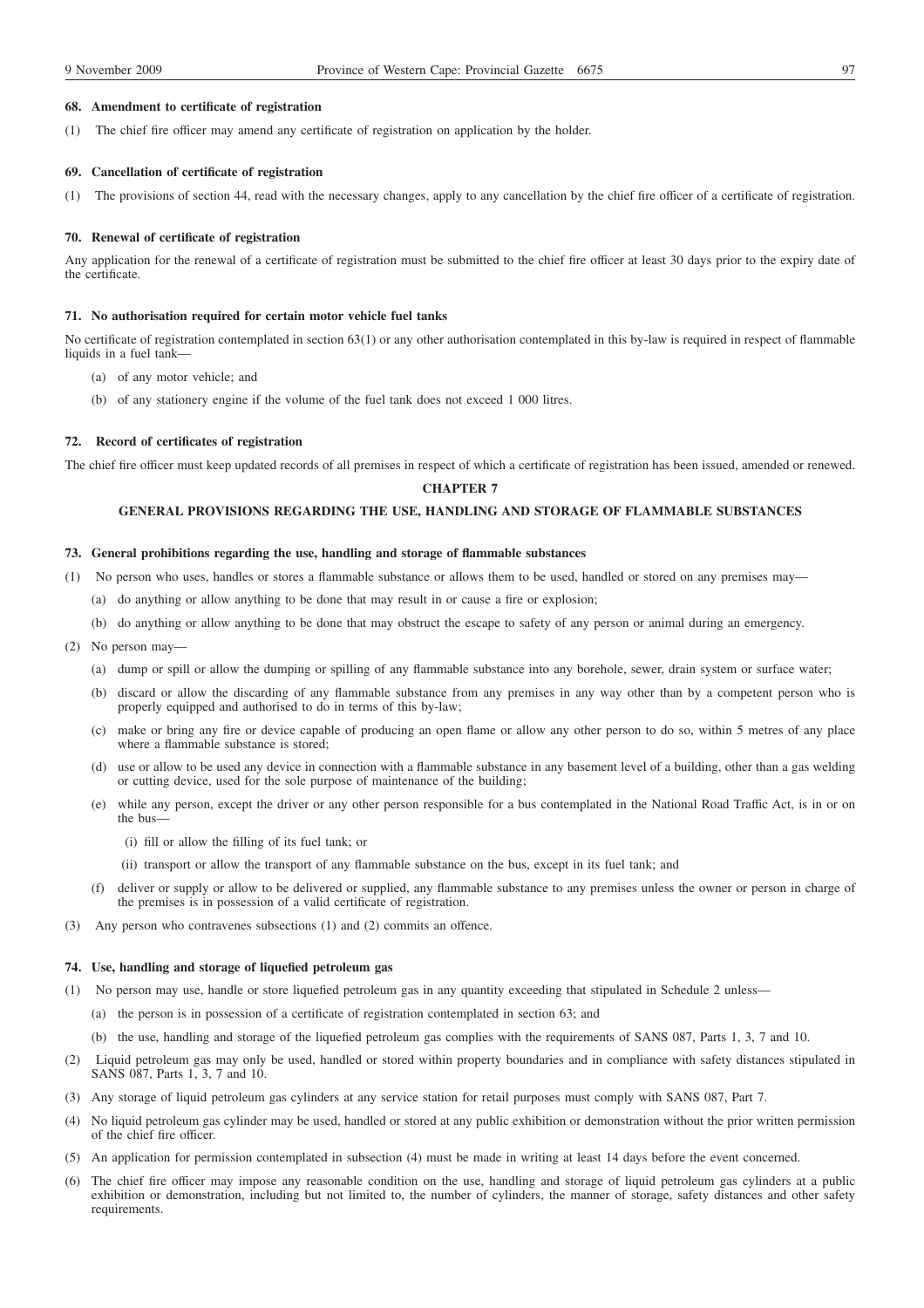- (7) Any person using, handling or storing any liquid petroleum gas cylinder at any public exhibition or demonstration must comply with any condition imposed in terms of subsection (6).
- (8) Any person who contravenes subsections  $(1)$ ,  $(2)$ ,  $(3)$ ,  $(4)$ ,  $(5)$ ,  $(6)$  and  $(7)$  commits an offence.

#### **75. Display of symbolic warning signs required**

- (1) The owner or person in charge of any premises where any flammable or explosive substance is used, handled or stored must, in the affected area of the premises, display symbolic signs—
	- (a) prohibiting smoking and open flames;
	- (b) of a size and number determined by the chief fire officer; and
	- (c) prominently in places where the signs can be clearly observed.
- (2) No person may disregard or allow to be disregarded any prohibition on a symbolic sign displayed in terms of subsection (1).
- (3) Any person who contravenes subsections (1) and (2) commits an offence.

### **76. Duty to report fires, accidents and dumping**

- (1) If any fire, accident or dumping involving a flammable substance has caused damage to any person, animal, property or the environment on any premises, the owner or occupier of the premises must immediately report it to the chief fire officer.
- (2) Any person who contravenes subsection (1) commits an offence.

### **CHAPTER 8**

## **DECLARATION OF FIRE CONTROL ZONES AND FIRE BREAK BURNING SEASONS**

## **77. Fire Control Zones**

- (1) Where the Chief Fire Officer is of opinion that a fire control zone should be declared in an area or that a fire control zone should be disestablished, he or she must cause such intention to be published in terms of the municipality's public participation policy.
- (2) If the municipality is of opinion that any objection or comment should be investigated, it may decide to hold a public enquiry.
- (3) If the municipality decides to hold a public inquiry, it must:
	- (a) appoint a suitably qualified person or panel of persons to hold such enquiry; and
	- (b) determine the procedure for the public inquiry, which may include a public hearing.
- (4) The person or panel of persons appointed to hold such enquiry must conduct the inquiry in accordance with the procedure prescribed and compile a written report to the relevant portfolio committee on the inquiry and give reasons for any administrative action recommended.
- (5) Where practical, the municipality shall as soon as possible after the submission of the report to the relevant portfolio committee, publish a concise summary of such report and the particulars of the places and times at which the report may be inspected and copied; and
- (6) After the municipality has taken into account any comment or objection in respect of such proposed declaration or disestablishment it may declare a fire control zone or disestablish any such fire control zone concerned.
- (7) The municipality must publish such zone or amended zone.

#### **78. Firebreak Burning Seasons**

(1) The Chief Fire Officer may recommend the declaration of firebreak burning seasons in which case the provisions of section 77(1),(6) and (7) shall apply with the necessary changes.

## **CHAPTER 9**

## **STORAGE OF FLAMMABLE SUBSTANCES**

#### **79. Storage of flammable substances prohibited in certain circumstances**

- (1) No person may store or allow the storage of any flammable substance in any storeroom unless—
	- (a) that person has a certificate of registration contemplated in section 63(1); and
	- (b) the storeroom complies with the requirements of this by-law and any other applicable law.
- (2) Any person who contravenes subsection (1) commits an offence.

#### **80. Taking of samples in respect of flammable substances**

- (1) Whenever a member inspects any premises and suspects that a flammable substance is used, handled or stored on such premises without a certificate of registration or other authority as contemplated in this by-law, such member must take a sample of such substance for the purposes of analysis or examination.
- (2) Any sample as contemplated in subsection (1) must taken in the presence of the owner or person in charge of the premises and must—
	- (a) be divided into two equal parts;
	- (b) be sealed in similar containers; and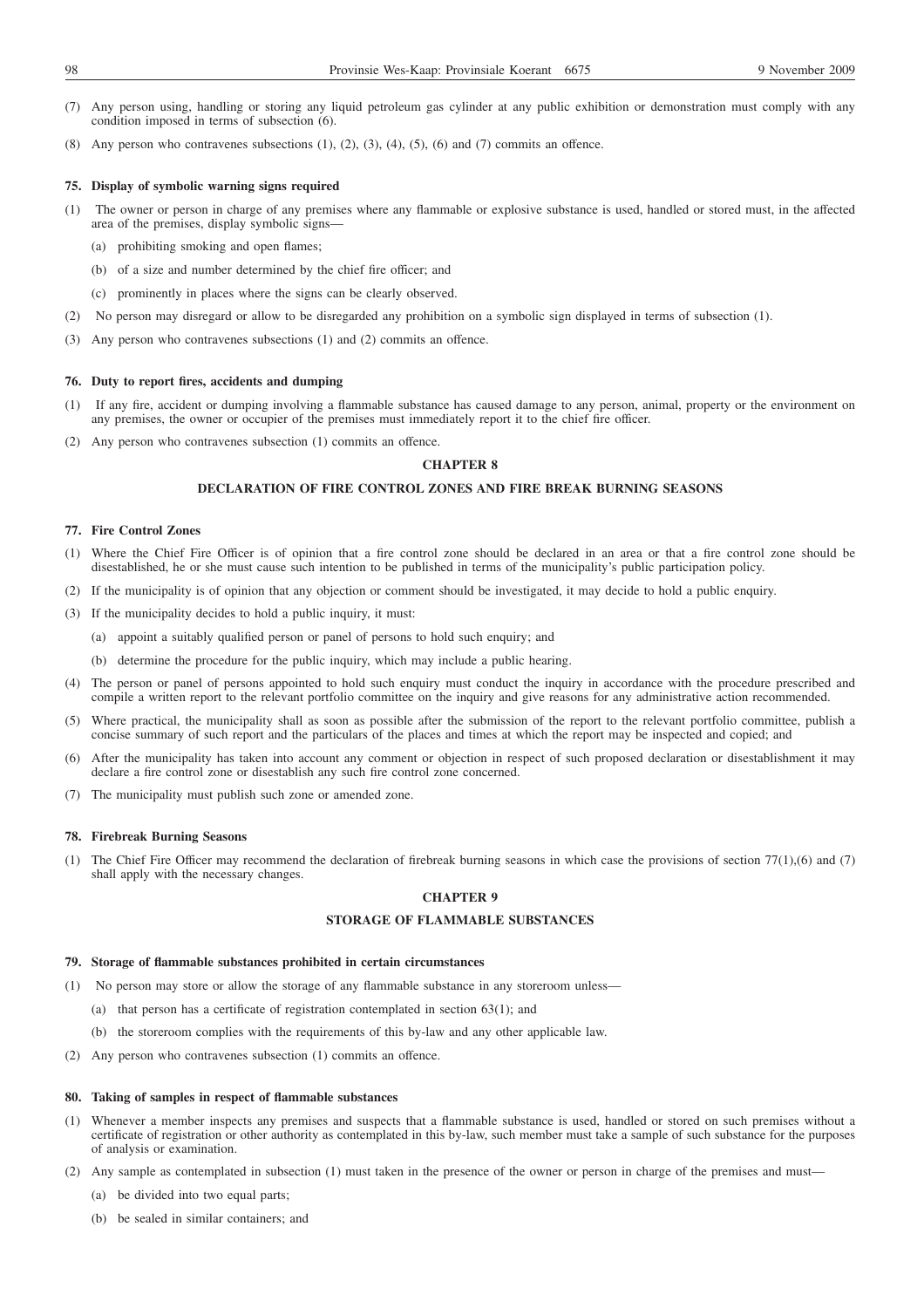- (c) such containers must be marked with the following information—
	- (i) the address of the premises;
	- (ii) the trade name of the premises or concern;
	- (iii) the name and signature of the person in whose presence the sample was taken;
	- (iv) the date and time the sample was taken; and
	- (v) a description of the location on the premises where the sample was taken.
- (3) The chief fire officer must within reasonable time submit any sample taken as contemplated in subsection (1) to an accredited institution for an analysis or examination and written report on the findings.

#### **81. Symbolic safety signs must be displayed**

(1) The holder of a certificate of registration for a storeroom to be used for any flammable substance must ensure that—

- (a) symbolic safety signs prohibiting open flames and smoking are displayed in the storeroom—
	- (i) of a number determined by the chief fire officer;
	- (ii) of dimensions at least 290 millimetres by 200millimetres; and
	- (iii) manufactured in accordance with SANS 1186;
- (b) the groups of flammable substances and their corresponding quantities which may be stored in the storeroom are indicated on the outside of every door to the storeroom in red letters at least 75 millimetres high, against a white background.
- (2) Any person who contravenes subsection (1) commits an offence.

### **82. Construction of flammable substance storerooms**

- (1) Every storeroom must be designed and constructed according to the following criteria—
	- (a) the storeroom floor must consist of concrete;
	- (b) the storeroom walls must consist of material that has a fire resistance of at least 120minutes;
	- (c) the storeroom roof must consist of—
		- (i) reinforced concrete with a fire resistance of at least 120minutes; or
		- (ii) any other non-combustible material, if the storeroom—
			- (aa) is not situated within 5 metres of the boundary of the premises; or
			- (bb) adjoins a higher wall with no opening within 10 metres above and 5 metres on either side of the storeroom.
- (2) Any person who contravenes subsection (1) commits an offence

#### **83. Requirements for storeroom doors**

- (1) Every storeroom must be equipped with a fire rated fire door that—
	- (a) is manufactured and installed in accordance with SANS 1253;
	- (b) opens to the outside;
	- (c) is equipped with a lock or locks approved by the chief fire officer; and
	- (d) is at all times capable of being opened from the inside of the storeroom without the use of a key.
- (2) A storeroom must be equipped with two or more fire doors if the distance to be covered from any part in that storeroom to a door is 4 metres or more, in which case, the fire doors must be installed as far from each other as is practicable in the circumstances.
- (3) Fire doors contemplated in subsections (1) and (2) must if installed on—
	- (a) external walls, be ''B'' class fire doors; and
	- (b) internal walls in communication within a building, be ''D'' class fire doors.
- (4) Any person who contravenes subsections (1), (2) and (3) commits an offence

## **84. Requirements for storeroom windows**

- (1) Every storeroom window frame must—
	- (a) consist of steel;
	- (b) have window panels of dimensions not exceeding 450 millimetres × 450millimetres; and
	- (c) be fitted with wire glass of a thickness not less than 8millimetres.
- (2) No storeroom window must be capable of being opened.
- (3) Every storeroom window must be fitted to the external wall of a building.
- (4) Any person who contravenes subsections (1), (2) and (3) commits an offence.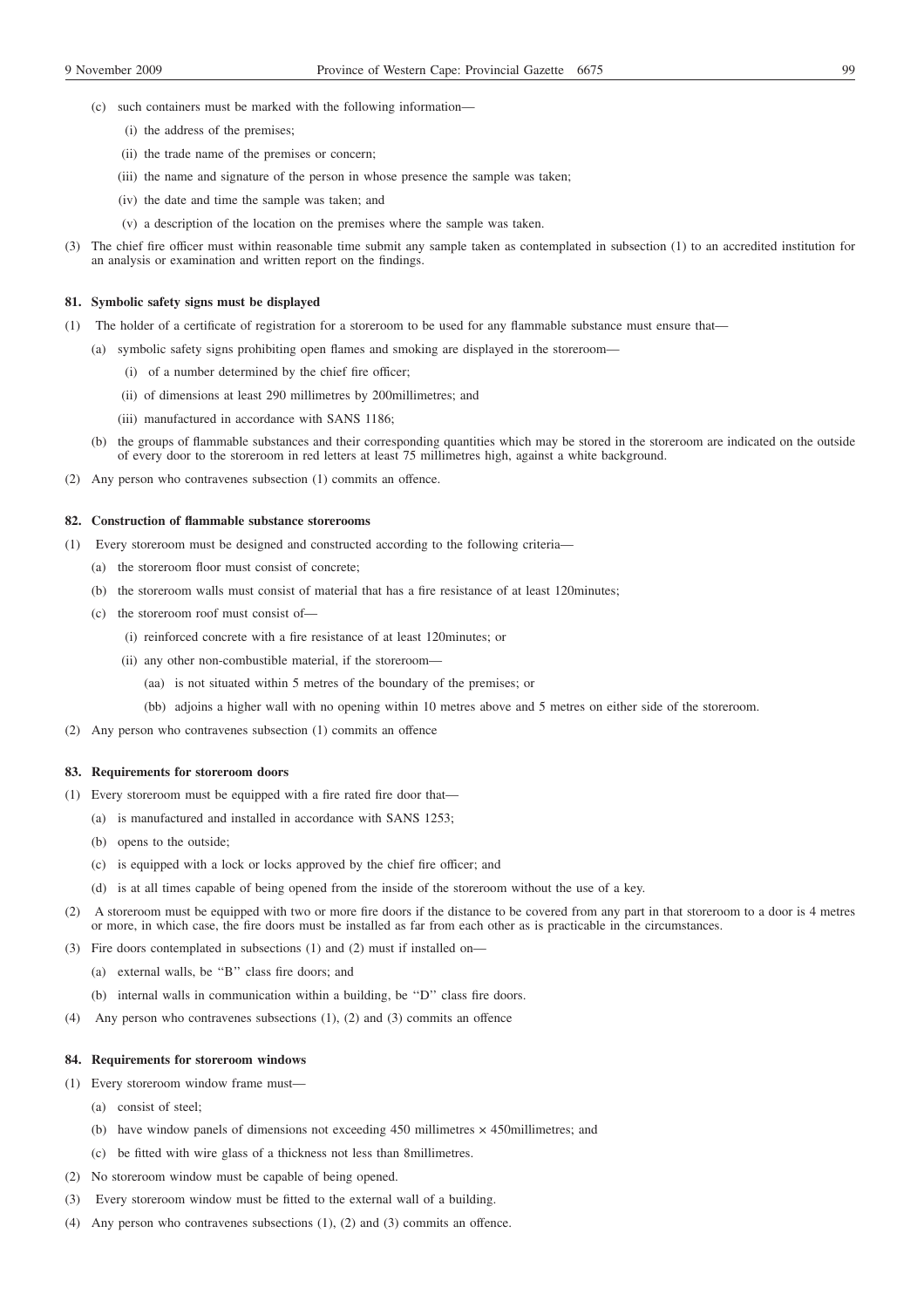#### **85. Requirements for storeroom catch pits**

- (1) Every storeroom must be designed and constructed so that its floor is recessed below the level of the door sill to form a catch pit—
	- (a) with a holding capacity at least equal to the total volume of hazardous substances capable of being stored in the storeroom, plus 10 percent; and
	- (b) if required by the chief fire officer—
		- (i) covered at door sill level by a strong, stable, non-combustible and oxidation free floor grill; and
		- (ii) equipped, at its lowest level, with a non-corrosive drainage valve for cleaning purposes and product recovery.
- (2) The floor grill contemplated in subsection (i) must contain a suitably positioned access hatch for cleaning purposes.
- (3) Any person who contravenes subsections (1) and (2) commits an offence.

#### **86. Ventilation of storerooms**

- (1) Every storeroom must be designed and constructed to ensure—
	- (a) the effective ventilation of flammable substance fumes;
	- (b) that fumes released from the storeroom into the open air will not come into contact with any source of ignition.
- (2) If the storeroom is designed and constructed for natural ventilation, the owner or person in charge of the storeroom must ventilate the storeroom at a minimum cycle of 30 air changes per hour by installing non-combustible airbricks—
	- (a) that are not less than 140 millimetres by 250 millimetres in extent, with non-corrosive gauze wire with a minimum opening diameter of 0.5 millimetres;
	- (b) that are provided in at least 3 external walls of the storeroom; and
	- (c) that are positioned 100 millimetres above the level of the sill and 100 millimetres below the level of the roof and not more than 450 millimetres apart.
- (3) If the storeroom is designed and constructed for mechanical ventilation, the owner or person in charge of the storeroom must equip it with a mechanical ventilation system—
	- (a) designed and installed for this purpose;
	- (b) with a flow rate of 0,5 meters/second across the store;
	- (c) with vanes that consist of a static-free material;
	- (d) that discharges through a vertical metal duct into the open air—
		- (i) not situated within 5 metres of any opening of a building or erf boundary; and
		- (ii) terminating at least 1 metre above roof height or at least 3,6 meters above ground level, whichever is the greater;
	- (e) equipped with ventilators that are firmly attached to the inside of the walls of the storeroom and, in the case of bottom ventilators, as close as possible to the level of the sill;
	- (f) with all ventilation or air duct openings in the external wall opposite the mechanical ventilator installed 100 millimetres above the level of the sill to ensure effective cross-ventilation; and
	- (g) equipped with ducting material that—
		- (i) is as short as possible in the circumstances and does not have sharp bends; and
		- (ii) is fitted with a fire damper of at least 120 minutes fire resistance at any point where the ducting exits the storeroom, if ducting material is installed external to the storeroom in communication with the remainder of the building
- (4) Any person who contravenes subsections (1), (2) and (3) commits an offence.

## **87. Electrical equipment in storerooms**

- (1) The owner or person in charge of any storeroom must ensure that—
	- (a) all electrical apparatus, fittings or switch gear used or installed in the storeroom are used or installed as contemplated in SANS 0108;
	- (b) no switch gear, distribution box, fuse or other electrical equipment, except electrical equipment as contemplated in SANS 0108, is situated—
		- (i) inside the storeroom; or
		- (ii) in any position where it may come into contact with any flammable substance fumes leaving the storeroom;
	- (c) any metal part, electrical fittings and device used in or in connection with the storeroom are earthed effectively to each other and to the ground;
	- (d) any mechanical ventilation system switch is situated outside the storeroom;
	- (e) any mechanical ventilation system is on at all times, except when the system is being repaired or replaced, in which case the system must be repaired or replaced without delay; and
	- (f) all electrical apparatus and fittings, except the mechanical ventilation system, are switched off when the storeroom is unattended.
- (2) Any electrical installation in a storeroom may be installed and certified only by an electrician who is qualified and competent by virtue of his or her training and experience.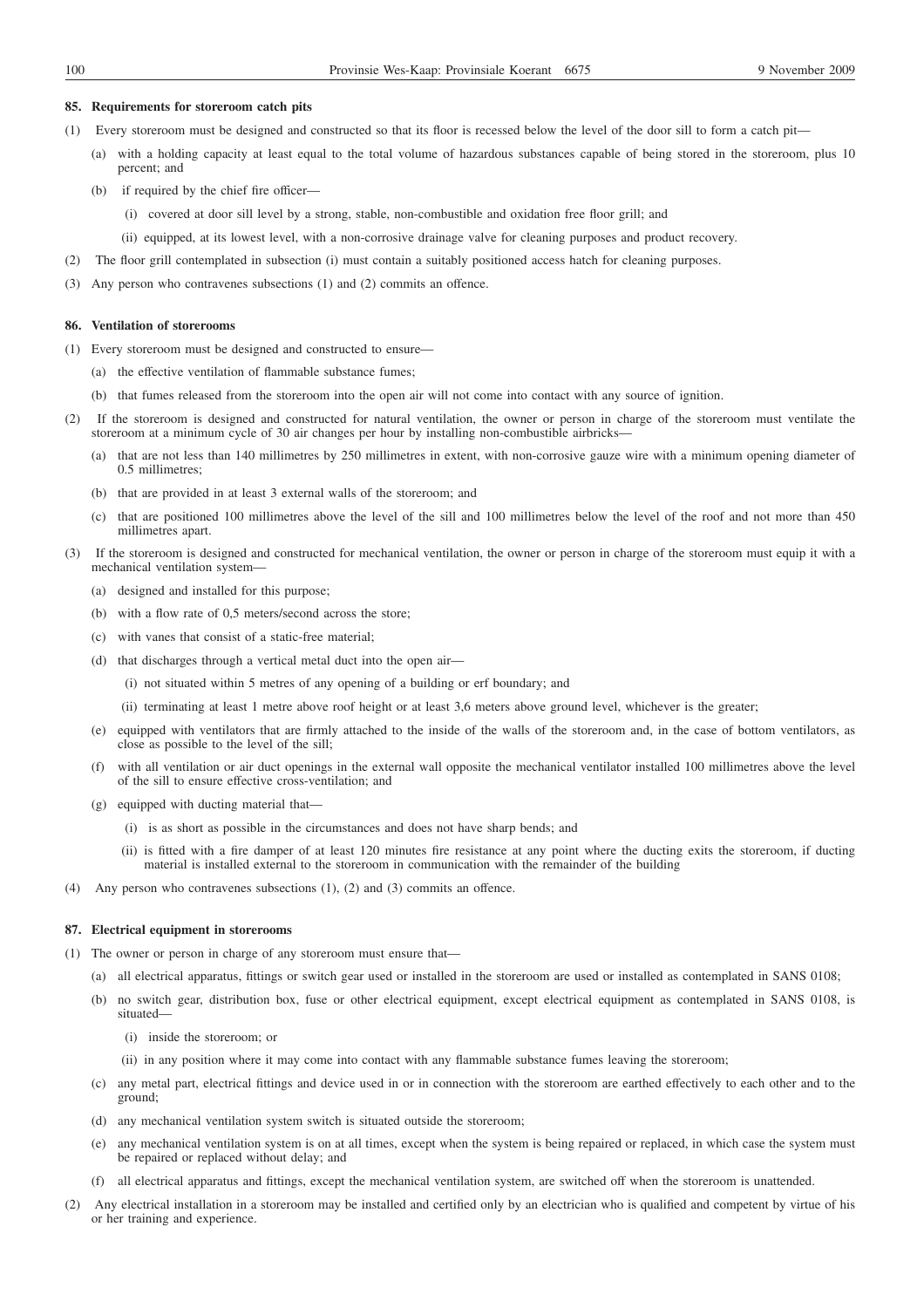- (3) The owner or person in charge of a storeroom must submit the certificate contemplated in subsection (2) to the chief fire officer for record purposes immediately after installation contemplated in such subsection.
- (4) Any person who contravenes subsections (1), (2) and (3) commits an offence.

#### **88. Foam inlets required for certain storerooms**

- (1) The owner or person in charge of a storeroom that is used or intended to be used for storing more than 5000 litres of flammable substance must ensure—
	- (a) that the storeroom is provided with a foam inlet consisting of a 65mm male instantaneous coupling and mild steel pipe work leading to the inside thereof; and
	- (b) that the foam inlet is identified by a sign in block letters at least 100 millimetres high, displaying the words ''foam inlet''.
- (2) Any person who contravenes subsection (1) commits an offence.

### **89. Shelving in storerooms**

- (1) The owner or person in charge of a flammable storeroom must ensure that any racking of shelving erected or installed in the storeroom is of non-combustible material.
- (2) Any person who contravenes subsection (1) commits an offence.

#### **90. Unauthorised use and entry of storerooms prohibited**

- (1) No person may—
	- (a) without the authority of the owner or person in charge, enter or allow any other person to enter any flammable storeroom;
	- (b) use any storeroom or allow it to be used for any purpose other than for the use, handling or storage of flammable substances;
	- (c) allow any person to work in a storeroom unless all the doors of the storeroom are wide open or the mechanical ventilation system is switched on; or
	- (d) place or allow to be placed any obstruction or hindrance in a passage of any storeroom or in front of any storeroom door.
- (2) Any person who contravenes subsection (1) commits an offence.

## **91. Mixing and decanting rooms**

- The owner or person in charge of any premises where quantities of flammable liquids exceeding those stipulated in Schedule 3 are decanted or mixed, must ensure that any room where decanting or mixing takes place complies with all requirements of this by-law applicable to storerooms.
- (2) Any person who contravenes subsection (1) commits an offence.

#### **92. Temporary above ground storage of flammable substances**

- (1) Any person, who wishes to store any flammable substance on premises on a temporary basis, must apply to the chief fire officer for a temporary certificate of registration.
- (2) A temporary certificate of registration may be issued by the chief fire officer—
	- (a) for a period not exceeding 12months;
	- (b) if the flammable substance concerned is required—
		- (i) in respect of excavation work, construction work or road construction if the volume of the flammable substance does not exceed 9 000 litres:
		- (ii) in respect of small fleet maintenance or research purposes, if the volume of the flammable substance does not exceed 4 400 litres; and
		- (iii) the application complies with the requirements of SANS 0131 and this Chapter.
- (3) Every holder of a temporary certificate of registration contemplated in subsection (1) must ensure that—
	- (a) a storage tank for the flammable substance is not erected within 3.5 metres of any erf boundary, building, excavation, road, driveway or any other flammable substances or combustible material;
	- (b) adequate provision is made for rainwater run-off from retaining walls or embankments;
	- (c) no source of ignition or potential source of ignition exists within 5 metres of a storage tank;
	- (d) a symbolic sign of dimensions at least 300 millimetres by 300 millimetres prohibiting smoking and open flames is displayed on every side of a temporary storage tank; and
	- (e) at least two 9-kilogram dry chemical fire extinguishers are installed and kept in good working condition, within 10 metres of a temporary storage tank.
- (4) Any person who contravenes subsections (1), (2) and (3) commits an offence.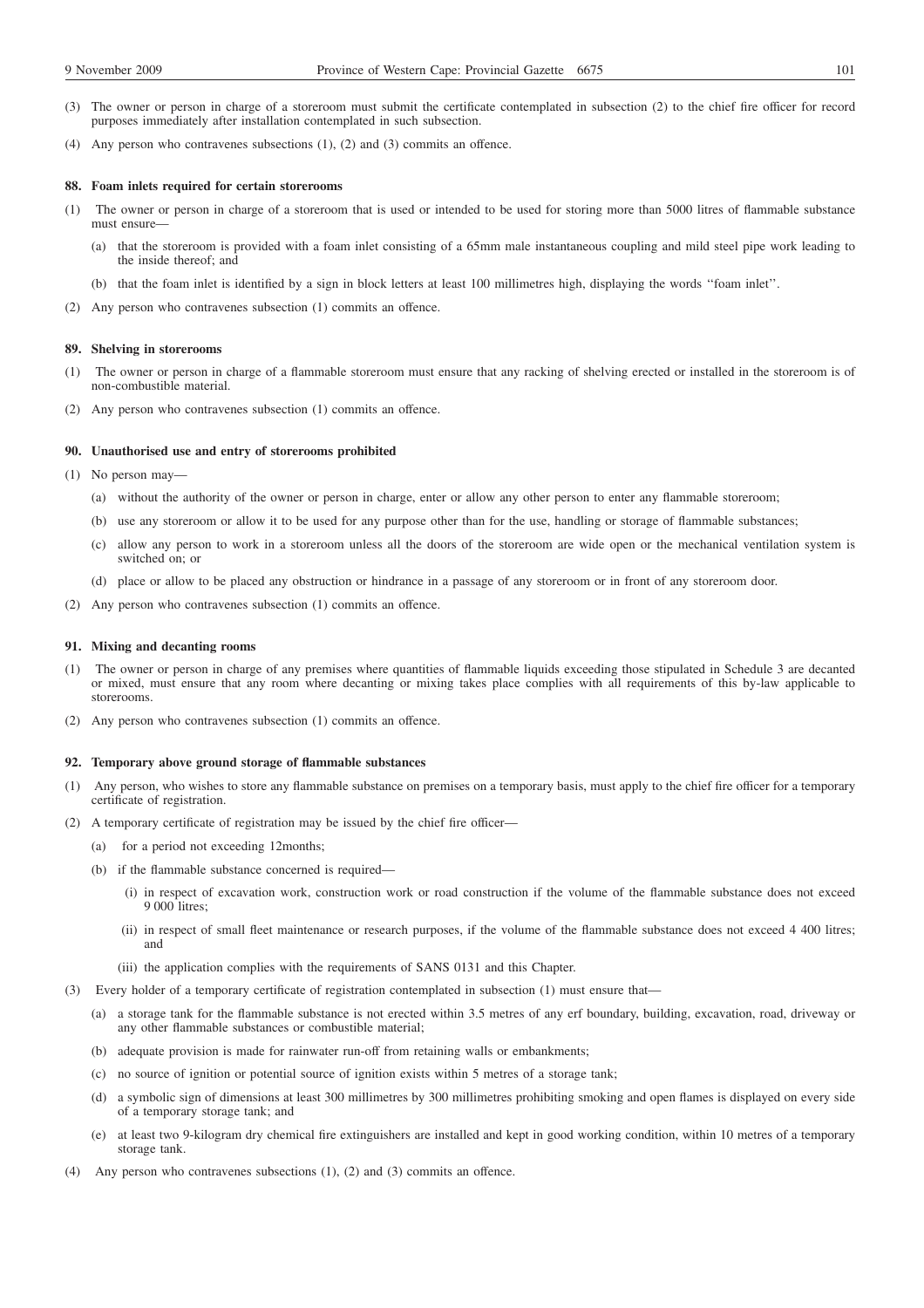#### **93. Hand tools must be intrinsically safe**

- (1) The owner or person in charge of any flammable substance storeroom must ensure that any hand tool used in the storeroom is intrinsically safe.
- (2) Any person who contravenes subsection (1) commits an offence.

#### **94. Permanent above ground storage tanks for flammable liquids**

- (1) In addition to any other requirement of this Chapter, the owner or person in charge of an above ground storage tank for flammable liquids must ensure—
	- (a) that the tank is erected or installed—
		- (i) in accordance with SANS 0131 and SANS 089, Part I;
		- (ii) at least 3.5 metres from any erf boundary, building, excavation, road, driveway or any other flammable substance, combustible substance or combustible material;
	- (b) that the flammable liquid stored in the tank must be clearly identified by means of Hazchem placards contemplated in SANS 0232, Part 1.
- (2) Any electrical installation associated with the storage tank must comply with SANS 0108 and SANS 089, Part 2.
- (3) Any person who contravenes subsections (1) and (2) commits an offence.

#### **95. Underground storage tanks for flammable liquids**

- (1) The owner or person in charge of any premises used or intended to be used for the underground storage of any flammable liquid must ensure that any underground storage tank, pump, dispenser and pipe work is erected or installed in accordance with SANS 0400, SANS 089, Part 3 and SANS 0131.
- (2) Any person who contravenes subsection (1) commits an offence.

### **96. Installing, erecting, removing and demolishing prohibited without prior notice**

- (1) No person may, in respect of registered premises, erect, install, remove, demolish, extend or change any delivery pump, storage tank, storeroom, spraying room, gas installation, storage facility, fire protection arrangement or floor layout unless that person has given the chief fire officer at least 3 working days prior written notice of the intention to do so, in the form and manner as prescribed.
- (2) The notice in term of subsection (1) must include the intended commencement date and estimated completion date of the proposed work.
- (3) The provisions of subsection (1) do not apply to—
	- (a) the temporary removal of equipment for purposes of carrying out necessary repairs;
	- (b) the necessary replacement of equipment or their parts; and
	- (c) the replacement of any storage tank with a tank of the same capacity.
- (4) Any person who contravenes subsection (1) and (2) commits an offence.

#### **97. Repair and maintenance of access to storage tanks**

- (1) No person may enter or allow any other person to enter any storage tank that has at any time contained a flammable substance—
	- (a) until such tank has been de-aerated and made free of gas and fumes as contemplated in SANS 089 (Part I); or
	- (b) unless that person—
		- (i) is wearing an effective self-supporting breathing apparatus; and
		- (ii) is attached to a rescue rope under the control of a competent and responsible person.
- (2) Any person who contravenes subsection (1) commits an offence.

#### **98. Termination of storage and use of flammable substances**

- (1) If an aboveground or underground tank installation, liquid petroleum gas installation or associated pipe work is no longer required for the storage or use of a flammable substance, the owner or person in charge of the premises on which the installation is located, must—
	- (a) notify the chief fire officer in writing within seven days of such storage or use ceasing;
	- (b) ensure that the flammable substance is removed from the installation and the premises are rendered safe within 30 days of the cessation;
	- (c) unless the chief fire officer directs otherwise, remove the installation including any associated pipe work from the premises within 180 days of the cessation; and
	- (d) to the satisfaction of the chief fire officer, restore any public foot path or roadway that has been disturbed by the removal of the installation within a period of 7 days of completing such removal.
- (2) Notwithstanding the provisions of subsection (1) if the removal of any underground tank installation for the storage of a flammable substance will detrimentally affect the stability of the premises concerned, the owner or person in charge of the installation may, with the prior written permission of the chief fire officer, fill the underground tank with liquid cement slurry.
- (3) Any person who contravenes subsection (1) commits an offence.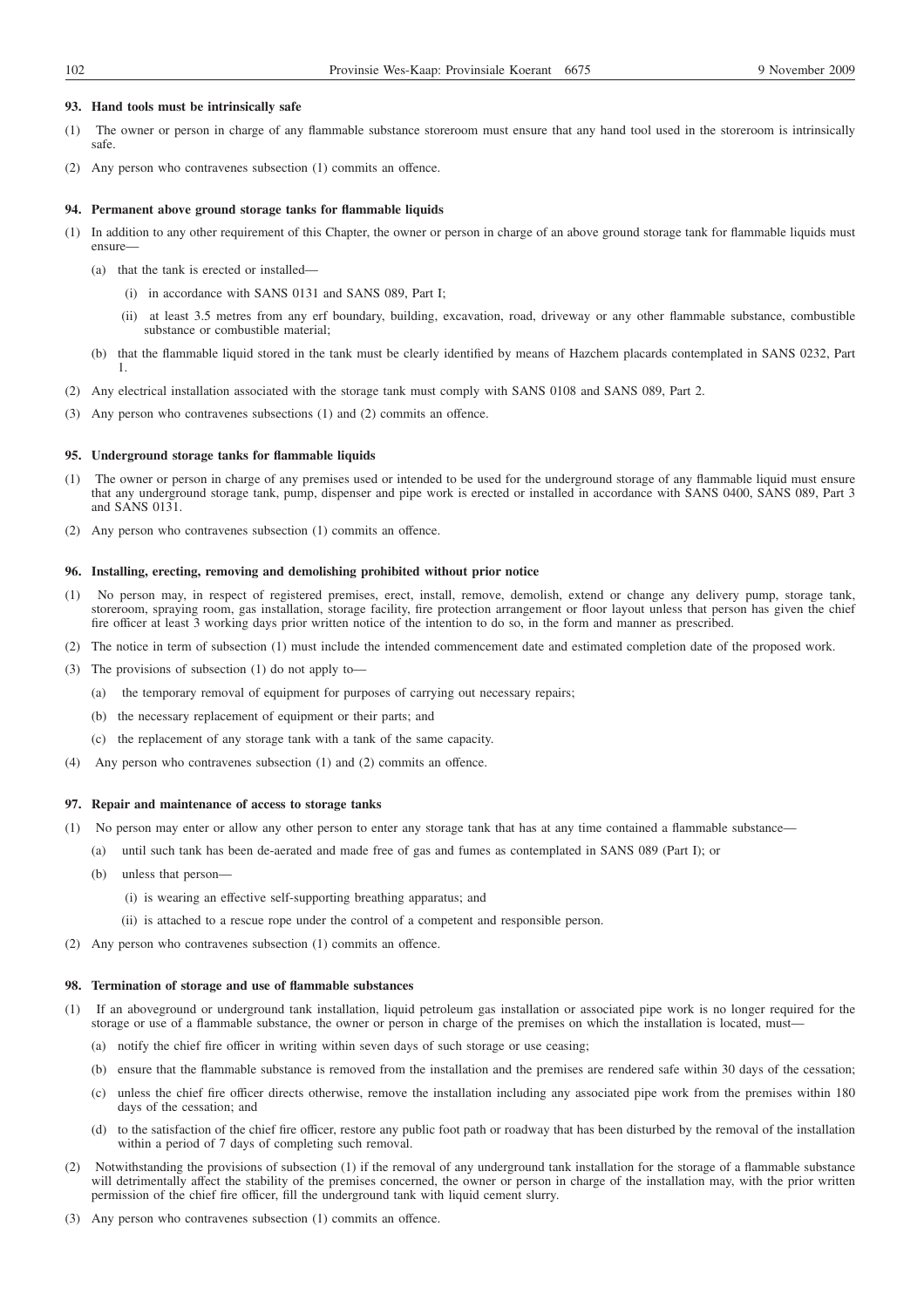#### **99. Container handling and storage**

- (1) Every flammable substance container must—
	- (a) be kept closed when not in use;
	- (b) be declared gas- or vapour-free by a competent person before any modification or repairs are undertaken;
	- (c) be manufactured and maintained in such condition as to be reasonably safe from damage and to prevent leakage of any flammable substance or vapour from the container.
- (2) Every flammable liquid container must be labelled and marked with words and details indicating the flammable liquid contained in the container as well as any hazard associated with the flammable liquid.
- (3) No person may extract flammable liquid from a container of a capacity exceeding 200 litres, unless the container is fitted with an adequately sealed pump or tap.
- (4) Any empty flammable liquid container must be stored in a storeroom.
- (5) Notwithstanding the provisions of subsection (4) the chief fire officer may permit the storage of any empty flammable liquid container in the open air if no storeroom is available and if he is satisfied that—
	- (a) the storage area is in a position and of sufficient size that a fire hazard or other threatening danger will not be caused;
	- (b) the storage area is well ventilated and enclosed by a wire mesh fence;
	- (c) the fence supports are of steel or reinforced concrete;
	- (d) the storage area has an outward opening gate that is kept locked when not in use;
	- (e) when the floor area exceeds 10m2 an additional escape gate is installed and fitted with a sliding bolt or other similar locking device that can be opened from the inside without the use of a key; and
	- (f) the storage area is free of vegetation and has a non-combustible, firm and level base.
- (6) When the quantity of flammable and combustible liquids to be stored is more than 100 litres of class l and/ or more than 210 litres of class ll and class lll A combined, such flammable and combustible liquids must be stored in a store room.
- (7) Any person who contravenes subsections (1), (2), (3), (4) and (6) commits an offence.

### **CHAPTER 10**

## **TRANSPORT, SUPPLY AND DELIVERY OF DANGEROUS GOODS**

### **100. Transport of dangerous goods prohibited without transport service permits**

- (1) The owner of any vehicle used for transporting dangerous goods, must—
	- (a) be in possession of a valid transport permit issued in accordance with the relevant sections of this bylaw; and
	- (b) ensure that the transport service permit is available in the vehicle for inspection at all times.
- (2) Any person who contravenes subsection (1) commits an offence.

### **101. Application for transport service permits**

- (1) An application for a transport permit must be completed and submitted to the chief fire officer in the form and manner prescribed.
- (2) The application form must be accompanied by proof of payment as prescribed in the municipal tariff policy.

## **102. Requirements of transport service permits**

- (1) A transport permit—
	- (a) may not be issued by the chief fire officer for a period longer than 12months; and
	- (b) must—
		- (i) indicate the date of issue and expiry;
		- (ii) identify the issuing officer and bear that officer's signature;
		- (iii) contain a serial number;
		- (iv) indicate the group and quantity of dangerous goods that may be transported under the permit; and
		- (v) contain a description of the vehicle concerned, including its registration number.

## **103. Cancellation of transport service permit**

The provisions of section 44, read with the necessary changes, apply to any cancellation of a transport permit by the chief fire officer.

## **104. Exemption from transport service permits**

A transport service permit contemplated in section 100 is not required for the transportation of dangerous goods of the type and not exceeding the quantities stipulated in Schedule 3.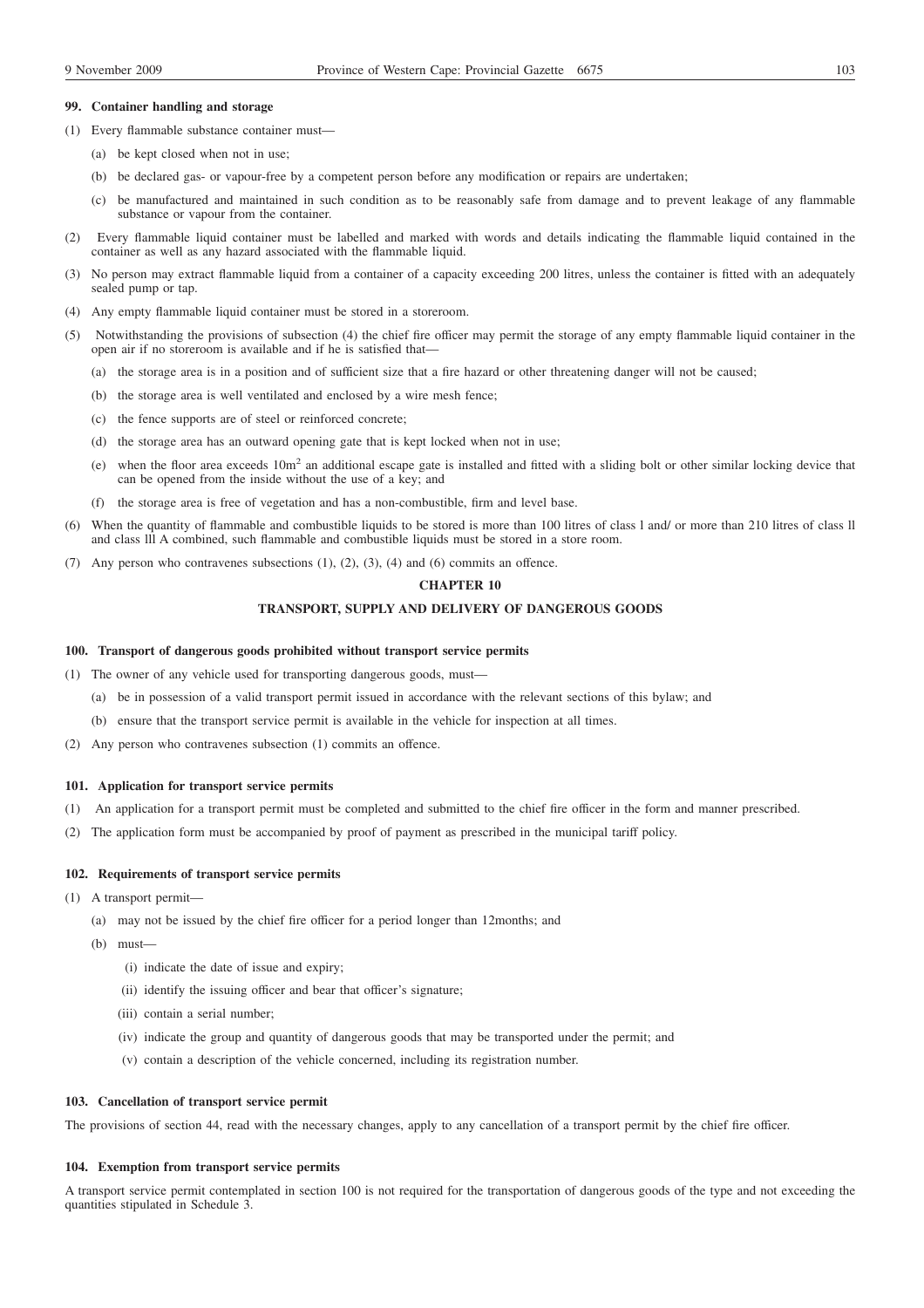#### **105. Design, construction, maintenance and repair of road tankers**

- (1) Every person who designs, constructs, maintains or repairs any road tanker for the transportation of dangerous goods must—
	- (a) comply with the provisions of SANS 0189, SANS 1398, SANS 0233, SANS 087, Part 6 SANS 089, Part 1, SANS 0230 and SANS 1518, as the case may be; and
	- (b) ensure that the road tanker is labelled in a manner that complies with the provisions of SANS 0232 and any applicable law.
- (2) Any person who contravenes subsection (1) commits an offence.

#### **106. Design, construction, maintenance and repair of other vehicles**

- (1) Every person who designs, constructs, maintains or repairs any vehicle for the transportation of dangerous goods, except a road tanker, must ensure that the vehicle—
	- (a) is designed and constructed—
		- (i) to safely transport the quantity and type of dangerous goods for which the vehicle is intended to be used; and
		- (ii) with at least two independent axle systems, each with its own suspension system, excluding any trailer forming part of an articulated vehicle;
	- (b) is equipped with—
		- (i) a safety edge or safety railing—
			- (aa) at least 1 metre high when measured from the surface of the body of the vehicle; and
			- (bb) capable of securing dangerous goods containers;
		- (ii) strong and durable straps—
			- (aa) capable of fastening dangerous goods containers securely to the body of the vehicle;
			- (bb) that are anchored firmly to the bodywork of the vehicle; and
			- (cc) that are fitted with a reversible cog winch mechanism that can be locked;
		- (iii) electrical wiring that complies with SANS 314;
		- (iv) at least 2 static-free wheel blocks;
		- (v) a power insulating switch, excluding the ignition switch, situated in close proximity to the vehicle battery and in a position readily accessible in any emergency; and
		- (vi) a spark-proof and static-free tank that is designed, constructed and equipped to protect any dangerous goods consignment from shock or ignition while in transit.
- (2) Any person who contravenes subsection (1) commits an offence.

#### **107. General prohibitions regarding transport of dangerous goods**

- (1) No person may use or allow to be used, any vehicle to transport dangerous goods, unless—
	- (a) the vehicle has a valid roadworthy certificate;
	- (b) if not exempt in terms of section 104, the vehicle is equipped with at least two 9 kilogram dry chemical fire extinguishers—
		- (i) designed and manufactured in accordance with SANS 810 and maintained in accordance with SANS 0105 and SANS 1475; and
		- (ii) positioned and installed so that there is at least one fire extinguisher on each side of the vehicle that can be reached quickly and easily in the event of a fire.
- (2) No person may use or allow to be used any vehicle to transport dangerous goods unless the vehicle cabin, body, cargo space, cargo tank, fuel tank, chassis and engine are effectively and permanently earthed with each other.
- (3) No person may cause any vehicle transporting dangerous goods to travel or overnight in any area where such travel or overnighting is specifically prohibited.
- (4) Any person who contravenes subsections (1) and (2) and (3) commits an offence.

#### **108. Supply of dangerous goods prohibited in certain circumstances**

- (1) No person may deliver or supply or allow to be delivered or supplied any dangerous goods of a type and in a quantity exceeding that specified in Schedule 2 to any premises that are not registered as contemplated in section 63(1).
- (2) No person may deliver or supply or allow to be delivered or supplied any dangerous goods to any premises in contravention of any conditions of the certificate of registration applicable to those premises.
- (3) No person may handle or allow to be handled any container containing dangerous goods in a manner that may damage that container.
- (4) Every person who delivers dangerous goods must ensure that—
	- (a) a 9 kilogram dry chemical fire-extinguisher is available at all times during the delivery;
	- (b) during any transfer of the dangerous goods, the delivery vehicle is physically earthed to the storage facility to which the dangerous goods are being transferred;
	- (c) while delivering—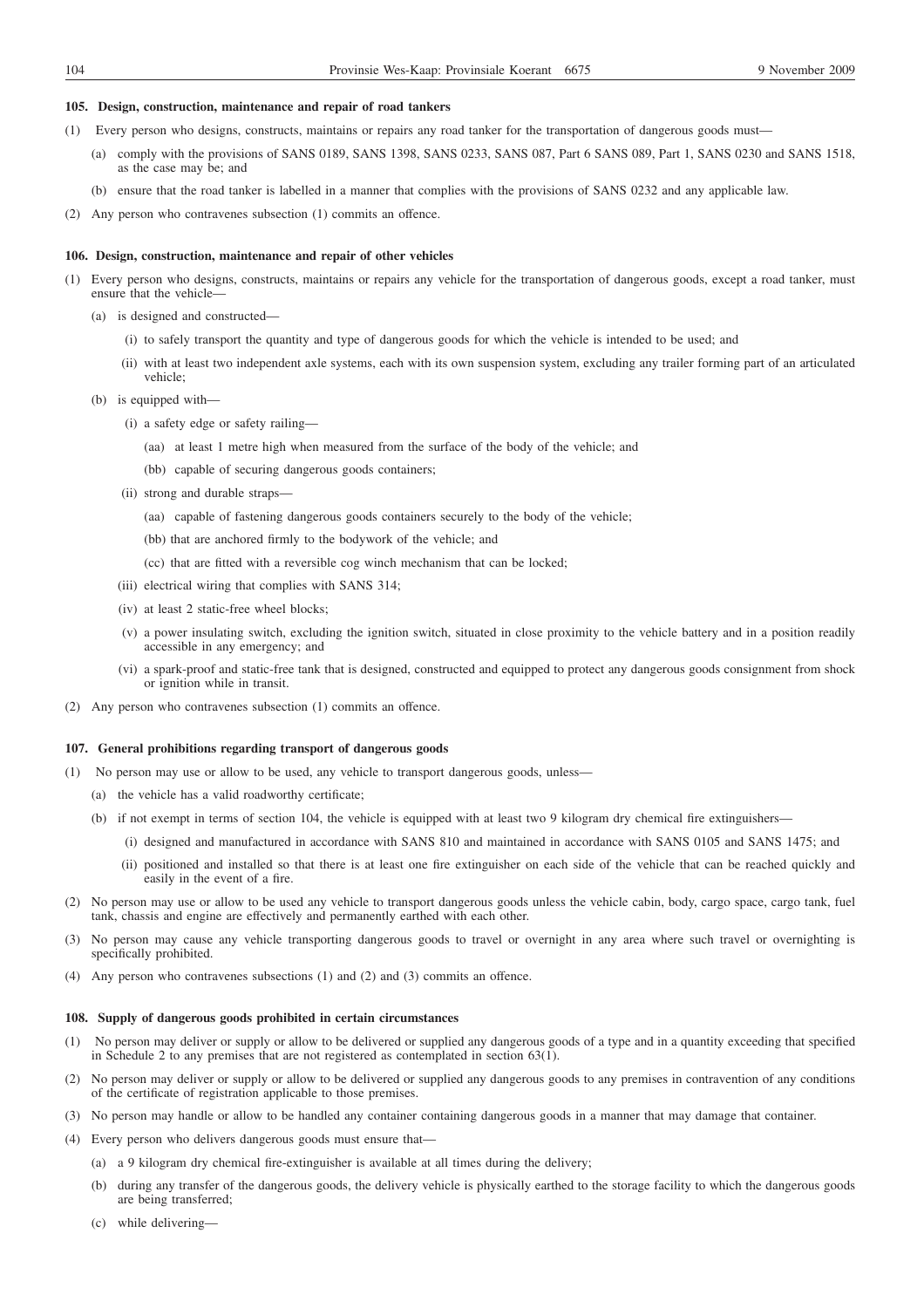- (i) the delivery vehicle is placed in such a position that it can be moved easily and quickly in the event of an emergency;
- (ii) the delivery vehicle is not parked on or across a pavement or a road;
- (iii) no delivery hose lies on or across a pavement, road or other premises;
- (d) no dangerous goods are transferred to a storage facility that does not comply with the requirements of Chapter 9 of this by-law and the provisions of SANS 0263;
- (e) any device connected with, or used for, the delivery of the dangerous goods—
	- (i) is designed for its purpose; and
	- (ii) is maintained in safe and good working condition; and
- (f) no dangerous goods are spilled during delivery.
- (5) No person may transfer or allow to be transferred any dangerous goods to any motor vehicle, aircraft, vessel, ship or boat while its power source is in operation.
- (6) No person may transfer any dangerous goods to any aircraft unless the aircraft is earthed to the transferral device by means of an earth cable.
- (7) Any person who contravenes subsections (1), (2), (3), (4), (5) and (6) commits an offence.

## **109. Records of transport permits**

The chief fire officer must keep updated records of all vehicles in respect of which a transport permit has been issued, amended or renewed.

# **CHAPTER 11**

## **SPRAY PAINTING AND SPRAYING ROOMS**

#### **110. Spray rooms and booths**

Aspray room, booth or area designated for the application of a flammable liquid must be constructed and equipped according to the requirements in Schedule 4 of this by-law and must be operated in such a manner as to comply with the General Safety Regulations promulgated in terms of the Occupational Health and Safety Act.

#### **111. Spraying prohibited without spraying permit**

- (1) No person may spray, coat, plate or epoxy-coat any vehicle, article, object or building or part thereof or allow them to be sprayed, coated, plated or epoxy-coated with any flammable substance unless—
	- (a) that person is in possession of a spraying permit contemplated in section 112;
	- (b) the spraying, coating, plating or epoxy-coating as the case may be is conducted in a spraying room approved by the chief fire officer on premises registered for that purpose.
- (2) Any person who contravenes subsection (1) commits an offence.

## **112. Application for spraying permit**

Any person who wishes to obtain a spraying permit must complete and submit to the chief fire officer an application form for such permit in the form and manner as prescribed.

### **113. Cancellation of spraying permit**

The provisions of section 44, read with the necessary changes, apply to the cancellation by the chief fire officer of any spraying permit.

## **CHAPTER 12**

## **MISCELLANEOUS**

#### **114. Handling of animals during emergencies**

- (1) The owner, occupier or person in charge of any zoological garden, feedlot, stable, research institution, veterinary practice or any place of veterinary science study, must ensure the professional handling of any animal on the premises concerned during an emergency.
- (2) Notwithstanding the provisions of subsection (1), the chief fire officer may, in respect of any premises, authorise a suitably qualified person to handle or put down any animal during an emergency.
- (3) The municipality may recover any costs incurred in relation to the professional handling or putting down of any animal during an emergency from the owner or person in charge of the premises concerned.

#### **115. Exemption from provisions of this by-law**

(1) Any person may make application to the municipality in writing, for an exemption from any provision of this by-law, specifying the reasons for exemption in such application.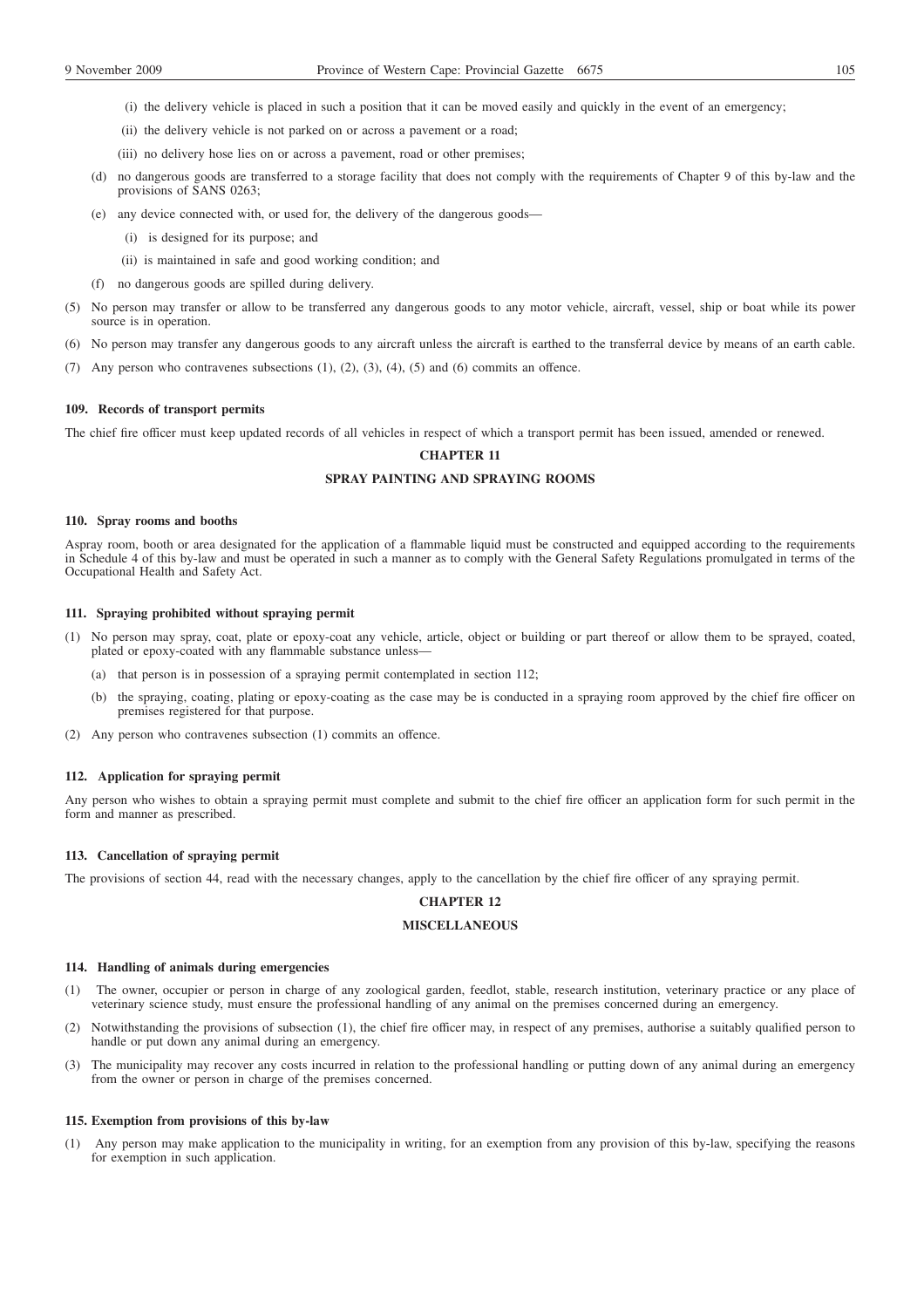- (2) The municipality may grant an exemption—
	- (a) in general or in particular;
	- (b) for any period; and
	- (c) subject to any condition that will provide the same overall fire prevention and protection that would result from the full application of this by-law.
- (3) If an exemption is granted in terms of subsection (2), the municipality must issue a certificate of exemption to the person concerned, specifying the scope and period of the exemption and any condition imposed.
- (4) The municipality may amend or withdraw a certificate of exemption at any time.
- (5) The holder of a certificate of exemption must ensure that the certificate is available on the premises concerned at all times for inspection by any member.

#### **116. Approval, authorisation or permission under this by-law**

Any person who requires any approval, authorisation or permission contemplated in this by-law in respect of which no application procedure is provided, must apply for that approval, authorisation or permission—

- (a) by completing and submitting an application in the form and manner determined by the municipality; and
- (b) by paying the prescribed tariff.

#### **117. Cancellation of approval, authorisation or permission**

The provisions of section 44, read with the necessary changes, apply to any approval, authorisation or permission contemplated in section 116.

#### **118. By-law binds State**

This by-law binds the State and any person in the service of the State.

#### **119. Conflict with other legislation**

In the event of any conflict between any provision of this by-law and National and Provincial legislation, standards, policies or guidelines, the National and Provincial legislation, standards, policies or guidelines shall prevail.

#### **120. Offences and penalties**

A person who contravenes any provision or fails to comply with any provision of this by-law commits an offence and shall on conviction be liable to—

- (a) a fine or imprisonment, or either such fine or imprisonment or to both such fine and such imprisonment and,
- (b) in the case of a continuing offence, to an additional fine or an additional period of imprisonment or to such additional imprisonment without the option of a fine or to both such additional fine and imprisonment for each day on which such offence is continued and,
- (c) a further amount equal to any costs and expenses found by the court to have been incurred by the municipality as result of such contravention or failure.

### **121. Repeal of by-laws**

The provisions of any by-laws previously promulgated by the municipality or by any of the disestablished municipalities now incorporated in the municipality, are hereby repealed as far as they relate to matters provided for in this by-law, and insofar as it has been made applicable to the municipality by the authorisation for the execution of powers and functions in terms of section 84(3) of the Local Government: Municipal Structures Act, Act 117 of 1998.

### **122. Short title and commencement**

This by-law shall be known as the Fire Safety By-law and comes into operation on the date of publication in the Provincial Gazette.

## **SCHEDULE 1**

## **GUIDELINE FOR EMERGENCY EVACUATION PLANS**

### **Content of emergency evacuation plans**

Every emergency evacuation plan contemplated in section 37 must contain at least the information under the headings below.

(1) Emergency telephone numbers

A list of all relevant emergency telephone numbers.

- (2) General information
	- (a) the physical address of the premises;
	- (b) a description of the activities on the premises;
	- (c) the number of persons present on the premises at any time;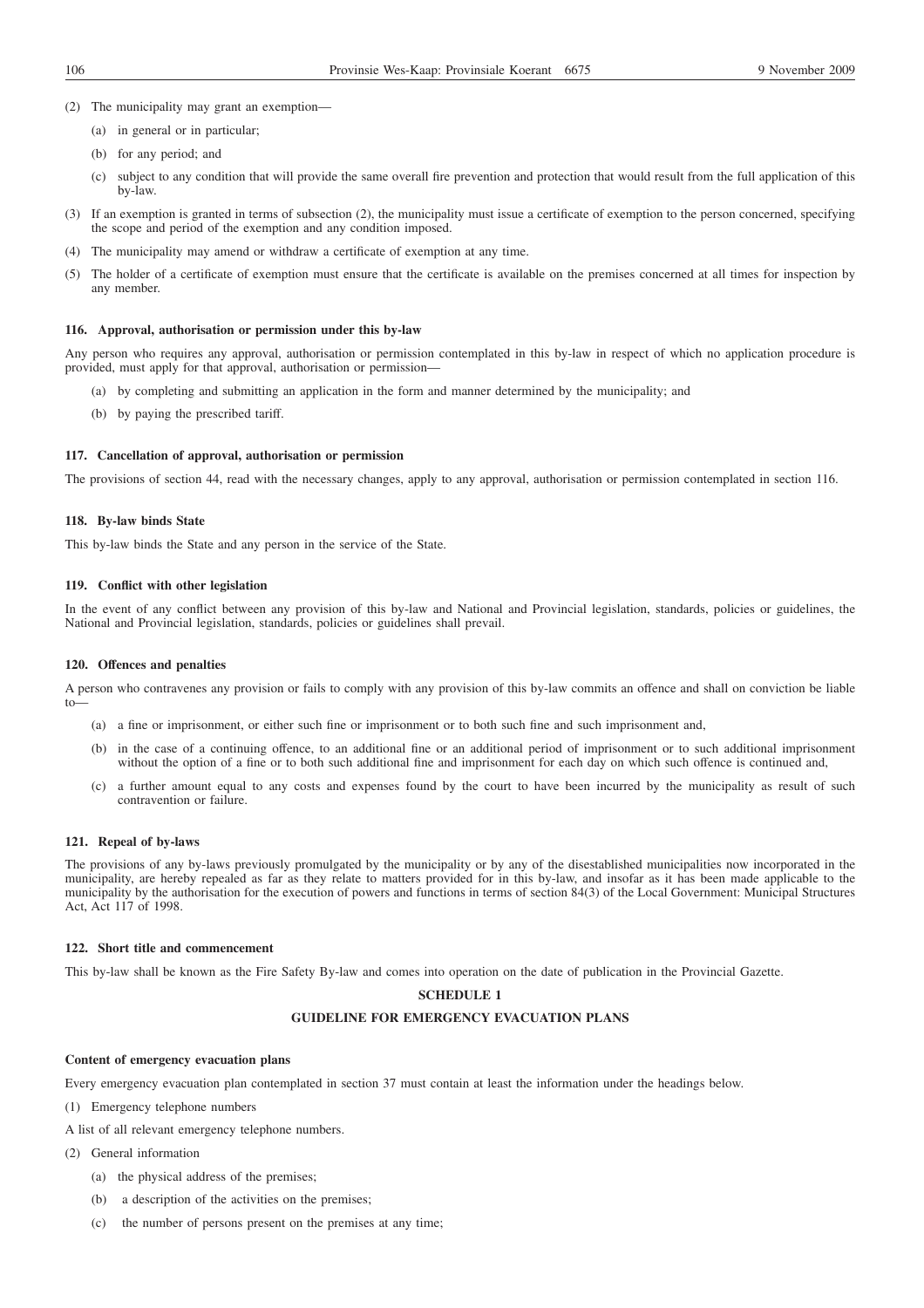- (d) an indication of any control room on the premises;
- (e) an indication of any alarm system on the premises; and
- (f) the particulars and contact details of every responsible person in the event of an emergency.
- (3) Area study
- An area study addressing the following:
	- (a) a history of emergency incidents on the premises;
	- (b) any important and relevant features or landmarks regarding the premises; and
	- (c) any information regarding adjacent premises that may be relevant to evacuation in an emergency.
- (4) Socio-economic or other threats
- Any socio-economic or other threats and their potential impact on the premises.
- (5) Details of available equipment

Particulars and details regarding the position of the following equipment:

- (a) Equipment in the control room;
- (b) fire fighting and first aid equipment on the premises; and
- (c) any other equipment which may be relevant in an emergency.
- (6) The emergency team

Particulars and details regarding the identity of members of the emergency team, including—

- (a) its management;
- (b) the continuity officers;
- (c) the fire teams; and
- (d) the first aid teams.
- (7) Duties of emergency team members
- The duties and responsibilities of members of the emergency team.
- (8) Action plans and emergency procedures

Details of the specific action plans and emergency procedures applicable to the premises.

(9) Building plans and maps

The building plans of the premises and any relevant topographical map must be included in the evacuation plan.

- (10) Emergency plan register
- The plan must include—
	- (a) an updated register of the emergency evacuation plan;
	- (b) an updated drill register for the emergency evacuation plan; and
	- (c) a bomb threat questionnaire.

## **Review of emergency evacuation plans**

- 2. (1) An emergency evacuation plan must be reviewed and updated by the owner or occupier of the premises concerned at least once each year and whenever a member of the management of the emergency team ceases to work at the premises.
	- (2) Whenever an emergency evacuation plan is reviewed and updated, the owner or occupier of the premises concerned must ensure that all old plans on the premises or in the possession of the management of the emergency team are collected and destroyed in order to eliminate any confusion regarding the validity and accuracy of the evacuation plan.

## **Emergency evacuation drills**

- 3. (1) An emergency evacuation plan should be drilled at least twice each year and involve the participation of all persons who work or reside in the building concerned.
	- (2) The owner or person in charge of a building should give all persons who are to be involved in an emergency evacuation drill at least 21 days' notice of the drill.

#### **Emergency evacuation awareness**

4. Every person who works or resides on premises should be aware of the emergency evacuation plan for that premises.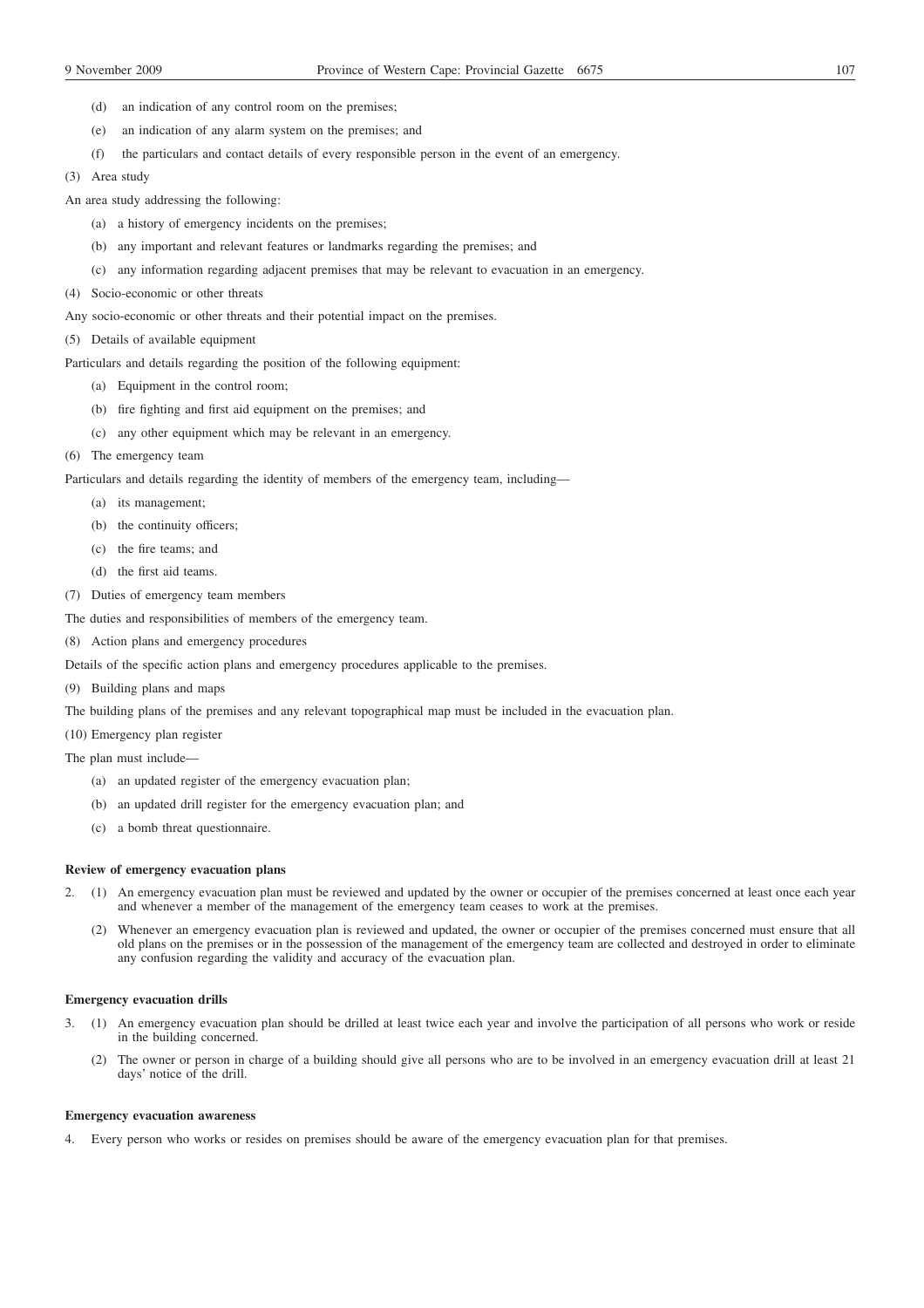## **Training of persons**

5. Every person who resides or works on premises with an emergency evacuation plan should be suitably trained in—

- (a) first aid or fire fighting;
- (b) emergency aid;
- (c) emergency evacuation procedures; and
- (d) emergency management techniques.

## **SCHEDULE 2**

# **EXEMPTION FROM CERTIFICATE OF REGISTRATION**

A certificate of registration is in terms of section 67(2) not required if the flammable substances concerned are of a type and do not exceed the quantity stipulated below.

| GASES:     |                                                                                               |                                                                                                                                                                                                                                                                                                   |  |  |
|------------|-----------------------------------------------------------------------------------------------|---------------------------------------------------------------------------------------------------------------------------------------------------------------------------------------------------------------------------------------------------------------------------------------------------|--|--|
| Class O    | Liquefied petroleum gas                                                                       | Flat: Total cylinder capacity may<br>not exceed 9 kg per flat.<br>Houses or commercial premises:<br>Total maximum of 19 kg inside<br>and total maximum of 100 kg on<br>premises.<br>Industrial premises:<br>Maximum of 19 kg per $600m^3$ of<br>building space with a total<br>maximum of 100 kg. |  |  |
|            | FLAMMABLE LIQUIDS AND COMBUSTIBLE LIQUIDS:                                                    |                                                                                                                                                                                                                                                                                                   |  |  |
| Class I    | Liquids that have a closed-cap<br>flash point of below 38° C                                  | Total maximum of 40 litres                                                                                                                                                                                                                                                                        |  |  |
| Class II   | Liquids that have a closed-cap<br>flash point of 38°C or above, but<br>below $60.5^{\circ}$ C | Total quantity of Class II and<br>Class IIIA together may not<br>exceed the maximum quantity of<br>210 litres                                                                                                                                                                                     |  |  |
| Class IIIA | Liquids that have a close-cap<br>flash point of $60,5^{\circ}$ C or above<br>but below 93° C  |                                                                                                                                                                                                                                                                                                   |  |  |

### **SCHEDULE 3**

## **EXEMPTION FROM TRANSPORT PERMIT**

A transport permit is in terms of section 100 not required for the transport of dangerous goods of the type and not exceeding the quantity stipulated below.

| <b>GROUP</b>   | <b>DESCRIPTION</b>                                          | <b>OUANTITY</b>                          |  |
|----------------|-------------------------------------------------------------|------------------------------------------|--|
| П              | <b>GASES</b>                                                |                                          |  |
|                | Flammable gases                                             | Total cylinder capacity may not exceed   |  |
|                |                                                             | 50 kilograms                             |  |
|                | Non-flammable gases                                         | Total cylinder capacity may not exceed   |  |
|                |                                                             | 333 kilograms                            |  |
| III            | <b>FLAMMABLE LIQUIDS</b>                                    |                                          |  |
|                | With flash points $> 18^{\circ}$ C                          | Total quantity may not exceed 100 litres |  |
|                | With flash points > $18^{\circ}$ C but $\leq 23^{\circ}$ C  | Total quantity may not exceed 420 litres |  |
|                | With flash points > 23 $\degree$ C but $\leq 61\degree$ C   | Total quantity may not exceed 1100       |  |
|                |                                                             | litres                                   |  |
|                | With flash points > $61^{\circ}$ C but $\leq 100^{\circ}$ C | Total quantity may not exceed 1 100      |  |
|                |                                                             | litres                                   |  |
| IV <sub></sub> | <b>FLAMMABLE SOLIDS</b>                                     |                                          |  |
|                | Flammable solids                                            | Total quantity may not exceed 250 kg     |  |
| V              | OXIDISING AGENTS AND ORGANIC PEROXIDES                      |                                          |  |
|                | Oxidising agents                                            | Total quantity may not exceed 200        |  |
|                |                                                             | kilograms                                |  |
|                | Group II organic peroxides in packets                       | Total quantity may not exceed 200        |  |
|                |                                                             | kilograms                                |  |
| VI             | TOXIC/INFECTIVE SUBSTANCES                                  |                                          |  |
|                | Group I toxic substances in packets                         | Total quantity may not exceed 5          |  |
|                |                                                             | kilograms                                |  |
|                | Group II toxic substances in packets                        | Total quantity may not exceed 50         |  |
|                |                                                             | kilograms                                |  |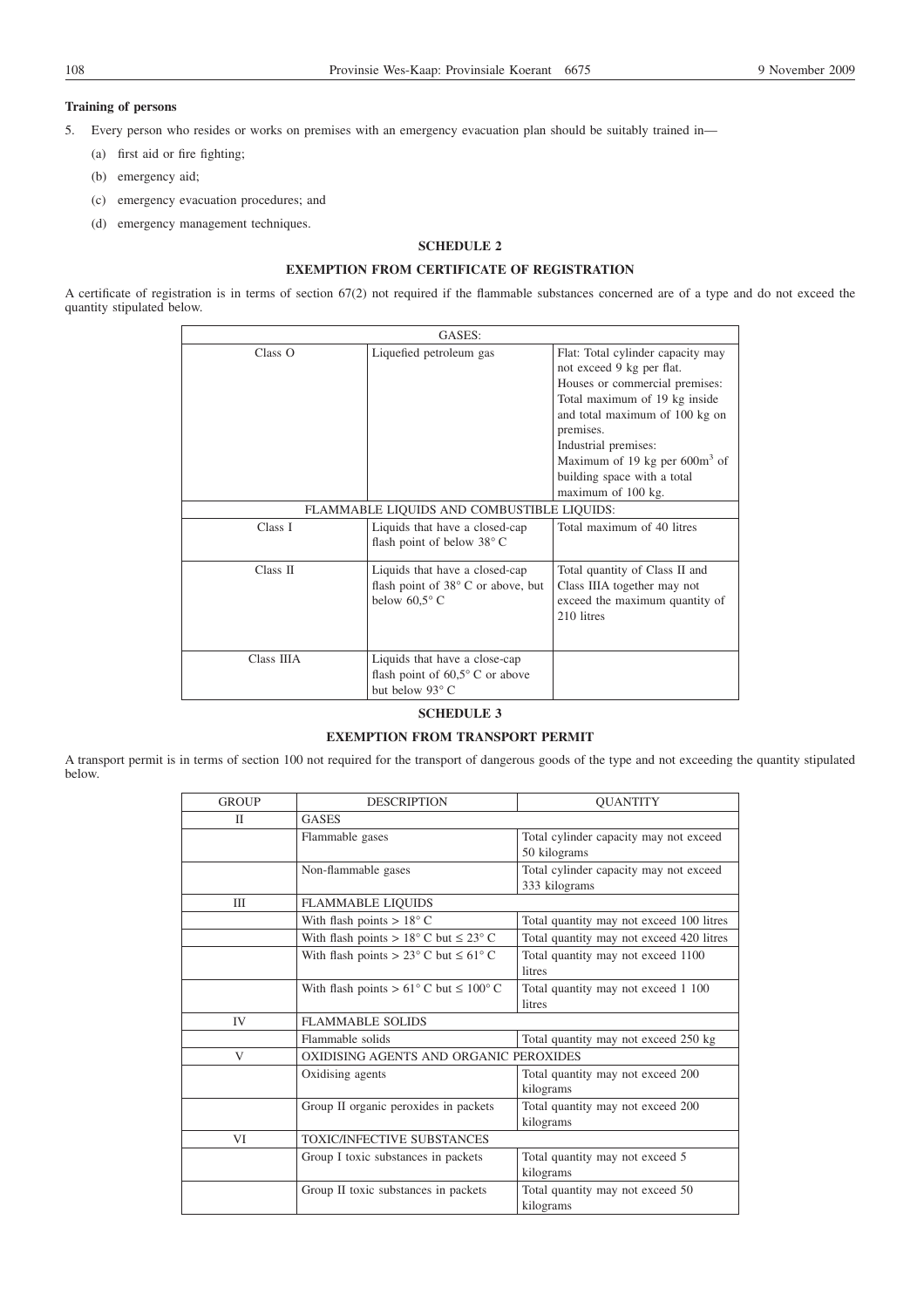|      | Group III toxic substances in packets    | Total quantity may not exceed 500        |  |  |
|------|------------------------------------------|------------------------------------------|--|--|
|      |                                          | kilograms                                |  |  |
| VIII | CORROSIVE/CAUSTIC SUBSTANCES             |                                          |  |  |
|      | Group I acids in packets                 | Total quantity may not exceed 50         |  |  |
|      |                                          | kilograms                                |  |  |
|      | Group II acids in packets                | Total quantity may not exceed 200        |  |  |
|      |                                          | kilograms                                |  |  |
|      | Group III acids in packets               | Total quantity may not exceed 1000       |  |  |
|      |                                          | kilograms                                |  |  |
|      | Group I alkaline substances in packets   | Total quantity may not exceed 50         |  |  |
|      |                                          | kilograms                                |  |  |
|      | Group II alkaline substances in packets  | Total quantity may not exceed 200        |  |  |
|      |                                          | kilograms                                |  |  |
|      | Group III alkaline substances in packets | Total quantity may not exceed 1000       |  |  |
|      |                                          | kilograms                                |  |  |
| IX   | MISCELLANEOUS SUBSTANCES                 |                                          |  |  |
|      | Liquids                                  | Total quantity may not exceed 210 litres |  |  |
|      | Solids                                   | Total quantity may not exceed 210        |  |  |
|      |                                          | kilograms                                |  |  |

# **SCHEDULE 4**

# **SPRAY BOOTH CONSTRUCTION**

|                 | <b>WALLS</b>                                                                                                          | 225 mm Brickwork.                                                                                                                                                                                                                                                                                                                                                                                                                                                                                                      |  |
|-----------------|-----------------------------------------------------------------------------------------------------------------------|------------------------------------------------------------------------------------------------------------------------------------------------------------------------------------------------------------------------------------------------------------------------------------------------------------------------------------------------------------------------------------------------------------------------------------------------------------------------------------------------------------------------|--|
|                 | <b>ROOF</b>                                                                                                           | Reinforced concrete.                                                                                                                                                                                                                                                                                                                                                                                                                                                                                                   |  |
|                 | <b>FLOOR</b>                                                                                                          | Concrete or other impervious material.                                                                                                                                                                                                                                                                                                                                                                                                                                                                                 |  |
|                 | DOORS (A)                                                                                                             | Constructed of 50mm hardwood completely covered, including the edges, with<br>24 s.w.g. metal secured to the door with bolts at 30mm centres along the<br>edges. The doors to open outwards and to be hung on Tee hinges bolted to the                                                                                                                                                                                                                                                                                 |  |
|                 | (B)                                                                                                                   | door.<br>Close fitting metal doors not less than 3mm in thickness, carried on an angle<br>iron frame and having an all round overlap or not less than 50mm.                                                                                                                                                                                                                                                                                                                                                            |  |
|                 | NOTE:                                                                                                                 | Where the floor area exceeds 18 sq. metres 2 doors must be provided.                                                                                                                                                                                                                                                                                                                                                                                                                                                   |  |
|                 | <b>WINDOWS</b>                                                                                                        | Metal frames with no opening sections glazed with wire-woven glass not<br>exceeding 460mm × 460mm. Putty approved by the SANS Code No. 680/59<br>only to be used and the occupier to furnish proof of this to the Director: Fire<br>and Emergency Services.                                                                                                                                                                                                                                                            |  |
|                 | NOTE:                                                                                                                 | The Factory Inspector requires natural light to the extend of 20% of the floor<br>area.                                                                                                                                                                                                                                                                                                                                                                                                                                |  |
|                 | <b>VENTILATION</b>                                                                                                    | 30 Lineal metres/minute velocity across the room must be provided by means<br>of mechanical ventilation, with the centre line of the inlets 460mm above the<br>floor level and to discharge through vertical metal ducting terminating one (1)<br>metre above the apex of the roof. No right angle bends to be used in the<br>ducting system. Exhaust fans to be installed at four (4) metre centres or<br>horizontal metal ducting extending the entire length of the wall with suitable<br>inlets, must be provided. |  |
|                 | NOTE:                                                                                                                 | If the ducting is external to the Spray Booth and in communication with the<br>Workshop etc., it must be protected by either 110mm brick or 50mm asbestos<br>cement lagging.                                                                                                                                                                                                                                                                                                                                           |  |
|                 | <b>VENTILATION INLETS</b>                                                                                             | The wall opposite the exhaust fans to be honeycombed with airbricks installed<br>from 100mm above floor level to a height of not less than two (2) metres.                                                                                                                                                                                                                                                                                                                                                             |  |
|                 | MINIMUM NO. OF<br><b>AIRBRICKS</b>                                                                                    | <b>SIZE OF ROOM</b>                                                                                                                                                                                                                                                                                                                                                                                                                                                                                                    |  |
|                 | 40                                                                                                                    | Up to but not exceeding 140 cubic metres.                                                                                                                                                                                                                                                                                                                                                                                                                                                                              |  |
|                 | 65                                                                                                                    | Up to but not exceeding 280 cubic metres.                                                                                                                                                                                                                                                                                                                                                                                                                                                                              |  |
|                 | 90                                                                                                                    | Up to but not exceeding 470 cubic metres.                                                                                                                                                                                                                                                                                                                                                                                                                                                                              |  |
|                 | 150                                                                                                                   | Up to but not exceeding 650 cubic metres.                                                                                                                                                                                                                                                                                                                                                                                                                                                                              |  |
|                 | NOTE: Metal filters with metal swarf elements may only be used in an all metal installation, in lieu of<br>Airbricks. |                                                                                                                                                                                                                                                                                                                                                                                                                                                                                                                        |  |
|                 | <b>ELECTRICAL WORK</b>                                                                                                | All electrical work must be of flame-proof construction.                                                                                                                                                                                                                                                                                                                                                                                                                                                               |  |
|                 | <b>DANGER NOTICE</b>                                                                                                  | "DANGER - NO SMOKING" notices in 150mm high white letters on a red<br>background to be provided above the doors outside the Spray Booth.                                                                                                                                                                                                                                                                                                                                                                               |  |
| 9 November 2009 |                                                                                                                       |                                                                                                                                                                                                                                                                                                                                                                                                                                                                                                                        |  |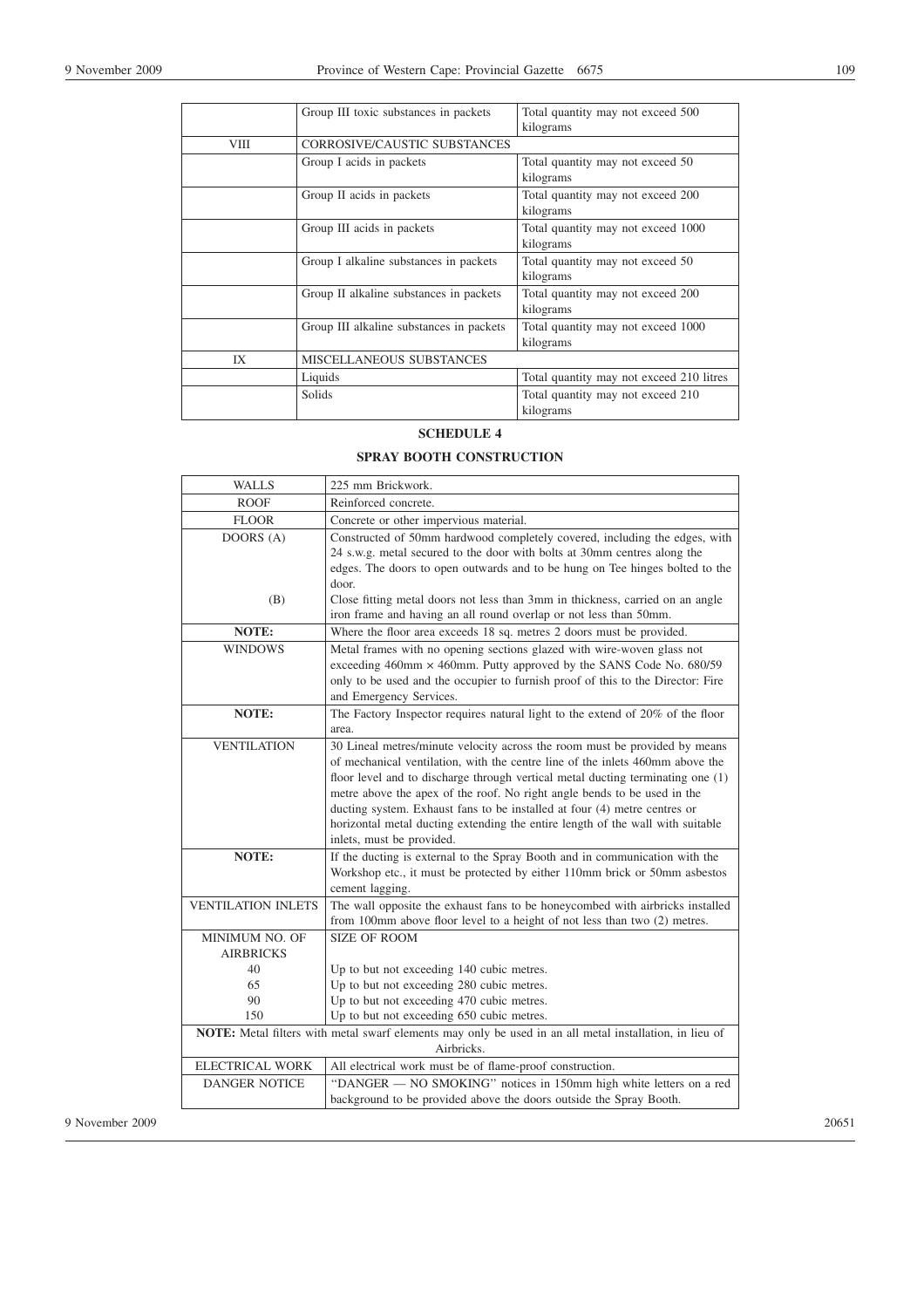# **BERGRIVIER MUNICIPALITY**

# **IMPOUNDMENT OF ANIMALS BY-LAW**

Under the provisions of section 156 of the Constitution of the Republic of South Africa, 1996, the Bergrivier Municipality, enacts as follows:-

# **Table of content**

- 1. Definitions
- 2. Purpose of by-law
- 3. Impoundment
- 4. Pound to which animals are to be sent
- 5. Receiving of animals by pound master
- 6. Receipt for impounded animals
- 7. Number of enclosures
- 8. Destruction of dangerous or contagious animals
- 9. Notice of impounded animals
- 10. Keeping of pound register
- 11. Inspection of and extracts from pound register
- 12. Submission of pound register entries after pound sales
- 13. Inspection of pound register at place of sale
- 14. Impoundment tariff
- 15. Payment
- 16. Notice of sale
- 17. Auctioneer
- 18. Sale of animals
- 19. Illegal impounding and penalties
- 20. Recovery of loss in respect of impoundment of animals from area of another municipality
- 21. Use, detention and ill-treatment of animals
- 22. Appeal
- 23. Offences and penalties
- 24. Conflict with other legisaltion
- 25. Revocation of by-laws
- 26. Short title and commencement

# **1. Definitions**

In this by-law, unless the context otherwise indicates-

**''animal''** means any equine, bovine, sheep, goat, pig, fowl, ostrich, dog, cat or other domestic animal or bird, or any wild animal, wild bird or reptile which is in captivity or under the control of any person;

"cattle" means bulls, cows, oxen, heifers, steers and calves;

**''goat''** means an adult male or female goat, a wether and a kid;

**''horse''** means a stallion, mare, gelding, colt, filly, donkey and mule;

**''municipality''** means the Municipality of Bergrivier established in terms of Section 12 of the Municipal Structures Act, 117 of 1998, and includes any political structure, political office bearer, councillor, duly authorised agent or any employee acting in connection with this by-law by virtue of a power vested in the municipality and delegated or sub-delegated to such political structure, political office bearer, councillor, agent or employee;

**''occupier''** means any person in actual occupation of land or entitled as owner to occupy land;

**''owner''**, in relation to an animal, includes any person having posses-sion, charge, custody of control of such animal;

**''pound''** means a facility consisting of one or more buildings, enclosures or camps which may be established by the municipality and placed under the control of a pound master, or a service provider in terms of a service delivery agreement with the municipality, for the housing and care of animals which are astray, lost or at large;

**''pound master''** means a person who may be—

- (a) a part-time or full-time employee of a municipality, or
- (b) appointed under a service delivery agreement to keep and operate a pound;

"**proprietor**" means any owner, lessee, or occupier of land;

"sheep" means a ram, an ewe, a wether and a lamb;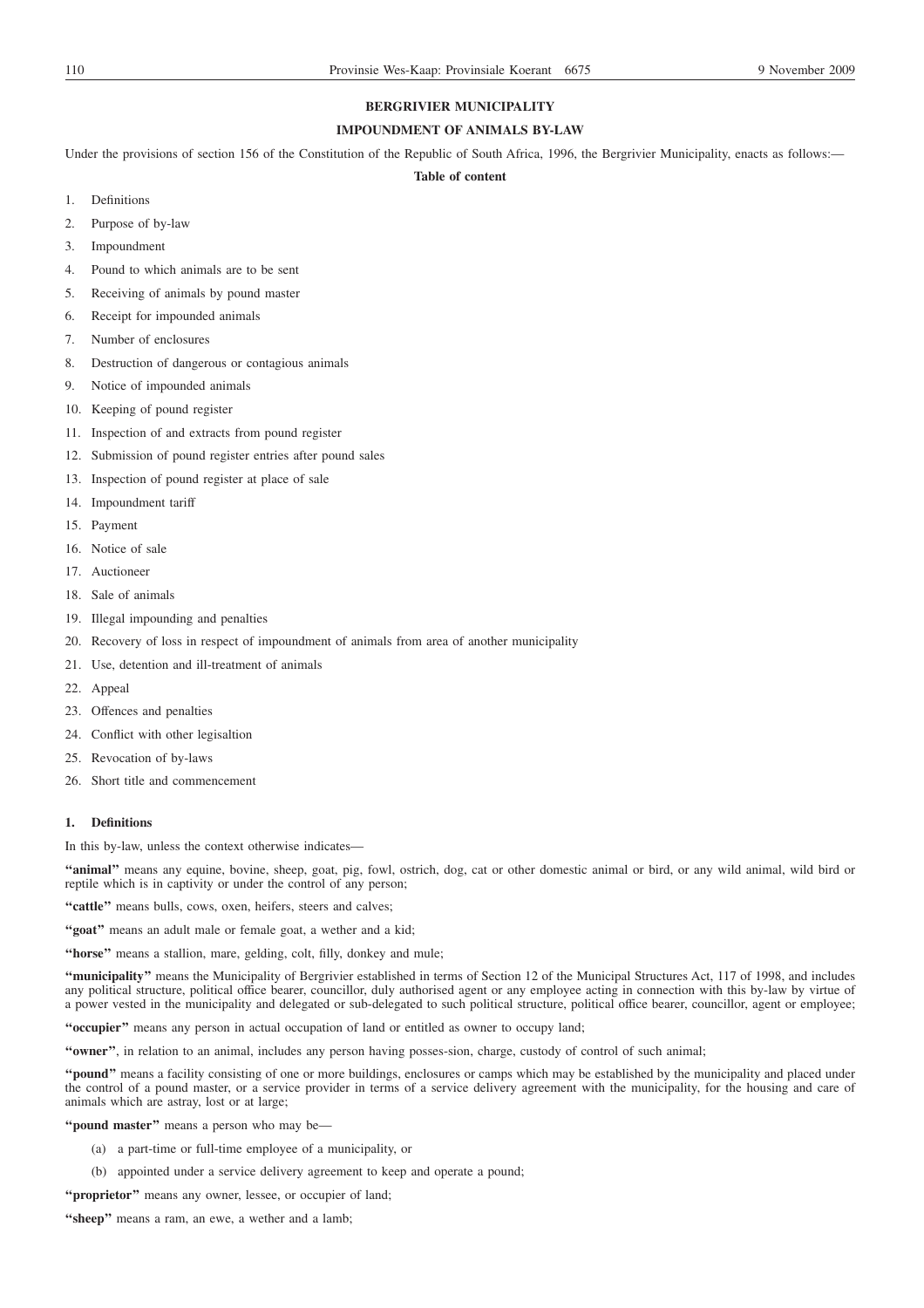**''veterinary surgeon''** means a person who is qualified as such in accordance with the provisions of the Veterinary and Para-Veteri-nary Professions Act, 1982 (Act 19 of 1982).

### **2. Purpose of by-law**

The purpose of this by-law is to provide facilities for the housing and care of animals which are astray, lost or at large and for procedures, methods and practices to manage the impoundment of such animals.

## **3. Impoundment**

Any person may impound an animal found abandoned upon his property or any street, road, road reserve or other public place.

### **4. Pound to which animals are to be sent**

Any person upon whose land an abandoned, lost or stray animal is found, may deliver such animal to the nearest pound or such other pound designated by the municipality.

### **5. Receiving of animals by pound master**

- (1) It is the duty of every pound master to receive into his or her charge, for impoundment, all animals brought to his or her pound, during such hours as the municipality may determine.
- (2) Any pound master who unreasonably refuses or fails to receive animals brought to his or her pound as aforesaid commits an offence and is, in addition, liable for any damage caused to the owner of the said animals, or to any other person, by reason of such refusal or failure.

#### **6. Receipt for impounded animals**

A pound master must give the person delivering an animal into his or her charge a written receipt, indicating the number and description of animals so delivered.

# **7. Number of enclosures**

The municipality must maintain in good repair and, as far as possible, free from all infection, separate enclosures for—-

- (a) ostriches and horses;
- (b) cattle;
- (c) sheep, goats and pigs;
- (d) dogs; and
- (e) cats,

provided that the municipality may in regard to any pound in its area give permission to the pound master to maintain a smaller number of enclosures thereon.

### **8. Destruction of dangerous or contagious animals**

- (1) A pound master may cause to be destroyed any impounded animal suffering from a contagious disease, or which may prove dangerous to human life or other animals impounded, provided that no such animal may be destroyed unless a veterinary surgeon has examined it and has agreed with the pound master as to the necessity for its destruction.
- (2) If any animal suffering from a contagious disease is brought to the pound, or becomes infected while impounded, such animal must be kept separate from other impounded animals.

#### **9. Notice of impounded animals**

- (1) A pound master who knows the name of the owner of an animal impounded in his or her pound must forthwith give written notice to such owner that the said animal has been impounded.
- (2) If any animal, bearing an identification mark as contemplated in the Animal Identification Act, 6 of 2002, is impounded, the pound master must follow the procedures set out in section 14 of the Animal Identification Regulations promulgated under GN R1683 dated 21 November 2003.
- (3) Where the owner of an impounded animal is not known to the pound master, or he or she must upon receipt of such animal report the impoundment to the nearest South African Police Services office.

#### **10. Keeping of pound register**

(1) A pound master must keep a pound register with the following particulars:

- (a) the date when, and the cause for which, all animals received by him are impounded;
	- (b) the number and description of such animals;
	- (c) the name and residence of the person impounding such animals, and the name and residence of the owner or supposed owner;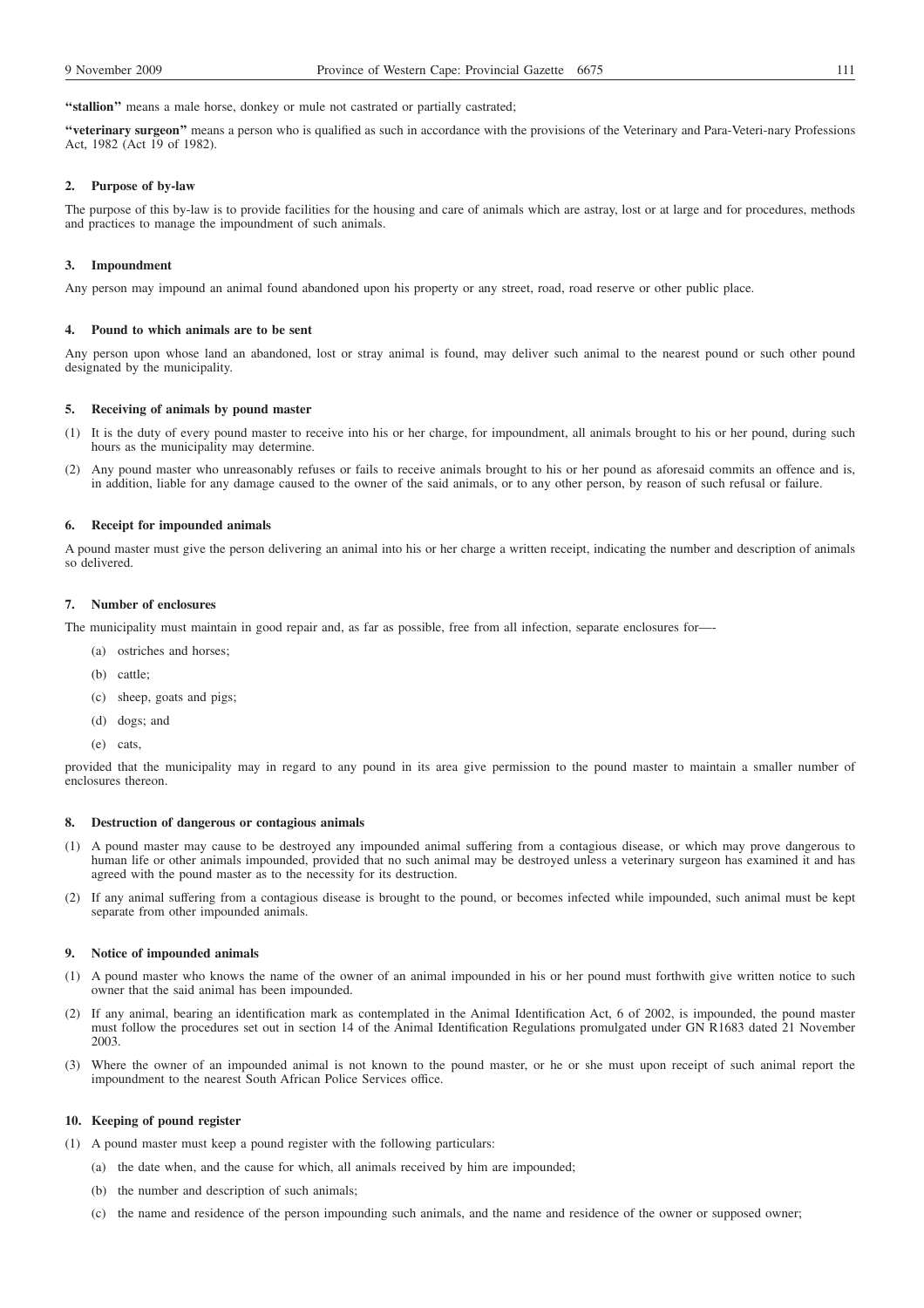- (d) the date and particulars of the release or sale of the animals, as the case may be; and
- (e) any other matters which he may be directed by the municipality to ascertain and record.
- (2) The entries under subsection  $(1)(a)$ , (b) and (c) must be made at the time the animals are impounded and the entries under subsection  $(1)(d)$ and (e) must be made as soon as the pound master obtains the necessary information, provided that no entry may be made after the particulars in (a) to (e) has been placed in dispute by any person.
- (3) In case of the death of injury of any impounded animal, the pound master shall enter in his pound register a description of such animal and the cause of its death of injury.

### **11. Inspection of and extracts from pound register**

A pound register must be kept at the pound or any other approved place and must at all reasonable times be open for inspection, free of charge, to any authorised officer of the municipality, veterinary surgeon, any member of the police service or the public.

### **12. Submission of pound register entries after pound sales**

A pound master must, within 14 days after the date of each pound sale, submit to the municipality a copy of all entries in his or her pound register made since the date of the preceding submission, and the municipality must preserve all such copies for inspection by any person desirous of seeing them.

# **13. Inspection of pound register at place of sale**

Whenever a sale of impounded animals is to take place, the pound master or a person authorised to conduct the sale, must keep the pound register at the place of sale, and such register must be open for inspection, free of charge, to all persons desirous of inspecting it.

#### **14. Impoundment tariff**

- (1) The municipality may impose tariffs for the keeping of animals in a pound and may distinguish between different kinds of animals.
- (2) Every pound master is entitled to claim the tariff determined by the municipality in terms of subsection (1) for every animal impounded by him or her in terms of this by-law.

# **15. Payment**

- (1) The tariffs determined in terms of section 14 must be paid to the pound master by the owner of the animals impounded.
- (2) The impounded animals may be detained by the pound master in security of payment of the tariff and any costs which the pound master may have incurred, provided that if the value of the animals impounded is in excess of the total amount due thereon, and if the owner is unable to pay the said amount, the pound master may detain only so many of the said animals as may be sufficient to secure the total amount due for all the animals, and must deliver the remainder of the animals to the said owner,.
- (3) A pound master who retains any greater number of such animals than is reasonably necessary to secure such amount is liable to the owner for any damages sustained by him or her on account of such reten-tion.
- (4) If the pound master is an official of the municipality, he must pay the tariffs received by him or her in terms of this by-law into the revenue of the municipality, the frequency of which will be determined by the department responsible for finance.
- (5) No pound master may release any impounded animal until the prescribed tariffs have been paid to him or her.

# **16. Notice of sale**

- (1) Every pound master must—
	- (a) whenever any impounded animal has not been released within six days from the date of its impoundment, notify the municipality that such animal will be sold by public auction and the date, time and place of such auction;
	- (b) provide the municipality with detail regarding the species, colour, marks and distinguishing features of such animal;
	- (c) post a copy of the notice at a noticable place at the pound, there to remain until the day of the sale; and
	- (d) cause to be published in a newspaper circulating in the area of jurisdiction of the municipality where the pound is situated, a notice of the sale.
- (2) The cost of a notice in terms of subsection (1)(a) is recoverable from the owner of the impounded animal and is deemed to be part of the amount to be deducted from the proceeds of the sale of an animal.
- (3) If the said proceeds are less than the amount due, and the owner of the animal sold is unknown, the municipality shall make good the deficiency.

# **17. Auctioneer**

- (1) Every sale of impounded stock must—
	- (a) be conducted by the pound master or some other person duly authorised thereto by the municipality; and
	- (b) commence at the time and date mentioned in the notice in terms of section 16(a).
- (2) No person conducting a pound sale may have any direct or indirect interest in any purchase at any sale so held by him or her.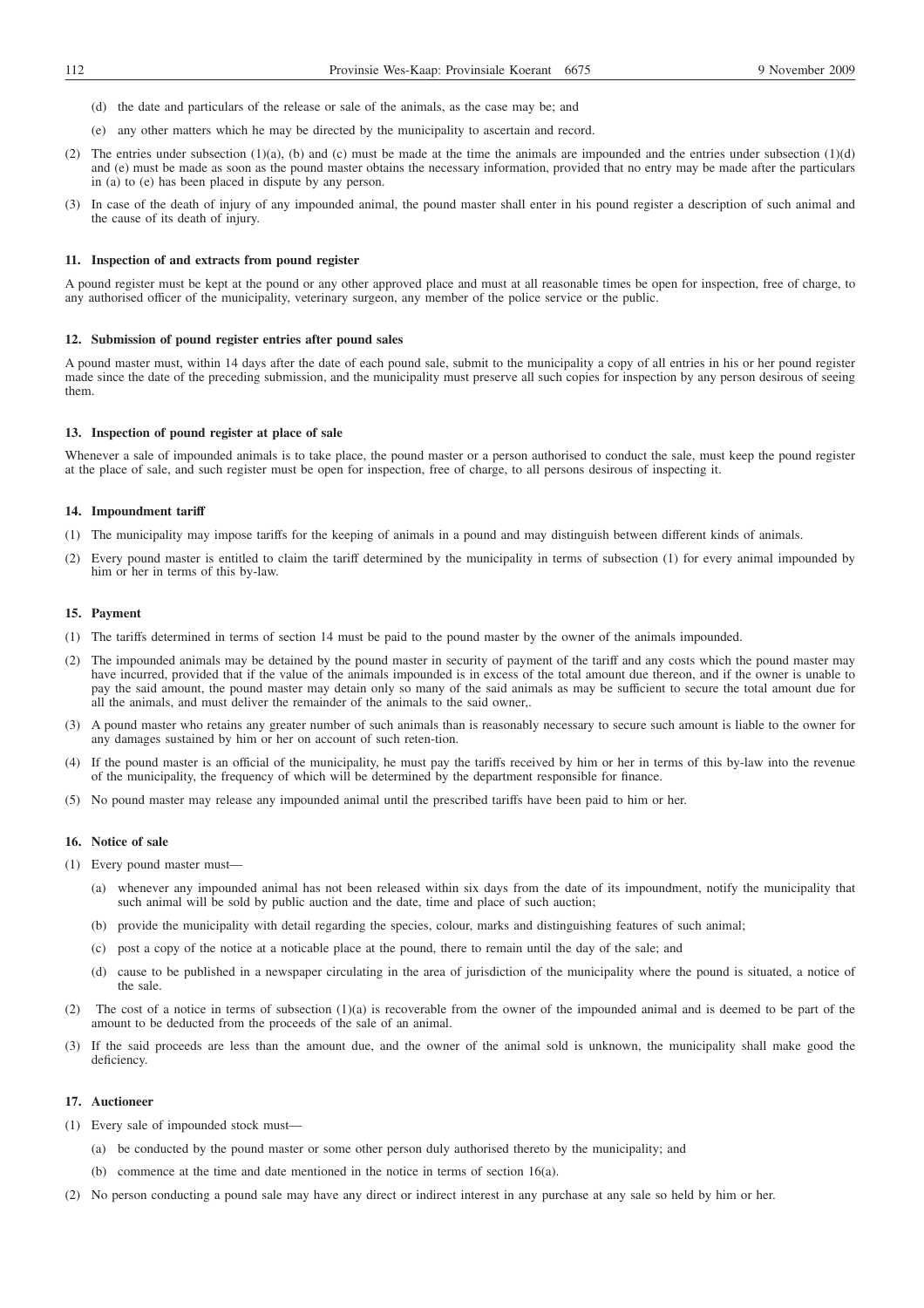# **18. Sale of animals**

- At every such sale-
	- (a) no animal may be put up for sale unless impounded for at least two weeks;
	- (b) all animals, except sheep and goats must be sold individu-ally;
	- (c) sheep and goats must be sold in lots of not more than ten, and sheep and goats, or sheep or goats with different marks or brands may not be sold together in the same lot;
	- (d) animals must be sold for cash, and the proceeds, less the amount of the pound fees and other costs incurred must be handed by the pound master to the municipality, to be paid to the owners of the animals sold; provided that—
		- (i) if in any particular case the sale does not realise sufficient to cover the tariffs due, the proceeds must be first utilised for payment of the compensation due to the pound master, and if the said proceeds are insufficient to cover such compensation, the balance of compensation must be paid to the pound master by the municipality;
		- (ii) any money, being the proceeds of the sale of any impounded animal, not being claimed by the owner of such animal within twelve months from the date of sale, accrues to the municipality;
	- (e) the municipality may fix a reserve price for any animal offered for sale; and
	- (f) the auctioneer may withdraw any animal from the sale if the highest bid received is not satisfactory, irrespective of whether a reserve price has been fixed by the municipality.

# **19. Illegal impounding and penalties**

Any person who illegally impounds any animal commits an offence.

### **20. Recovery of loss in respect of impoundment of animals from area of another municipality**

Any loss suffered by the municipality as a result of the impounding in a pound under its management and control of animals found trespassing within the area of jurisdiction of another municipality, may be recovered from such other municipality.

# **21. Use, detention and ill-treatment of animals**

No person may furiously drive or ill-treat any animal found trespassing.

# **22. Appeal**

A person whose rights are affected by a decision of the municipality may appeal against that decision by giving written notice of the appeal and the reasons therefor in terms of section 62 of the Local Government: Municipal Systems Act, Act 32 of 2000 to the municipal manager within 21 days of the date of the notification of the decision.

## **23. Offences and penalties**

A person who contravenes any provision or fails to comply with any provision of this by-law commits an offence and shall on conviction be liable to—

- (a) a fine or imprisonment, or either such fine or imprisonment or to both such fine and such imprisonment and,
- (b) in the case of a continuing offence, to an additional fine or an additional period of imprisonment or to such additional imprisonment without the option of a fine or to both such additional fine and imprisonment for each day on which such offence is continued and,
- (c) a further amount equal to any costs and expenses found by the court to have been incurred by the municipality as result of such contravention or failure.

### **24. Conflict with other legislation**

In the event of any conflict between any provision of this by-law and National and Provincial legislation, standards, policies or guidelines, the National and Provincial legislation, standards, policies or guidelines shall prevail.

#### **25. Revocation of by-laws**

The provisions of any by-laws previously promulgated by the municipality or by any of the disestablished municipalities now incorporated in the municipality, are hereby repealed as far as they relate to matters provided for in this by-law, and insofar as it has been made applicable to the municipality by the authorisation for the execution of powers and functions in terms of section 84(3) of the Local Government: Municipal Structures Act, Act 117 of 1998.

#### **26. Short title and commencement**

This by-law shall be known as the Impoundment of Animals By-law and shall come into operation on the date of publication thereof in the Provincial Gazette.

## 9 November 2009 20652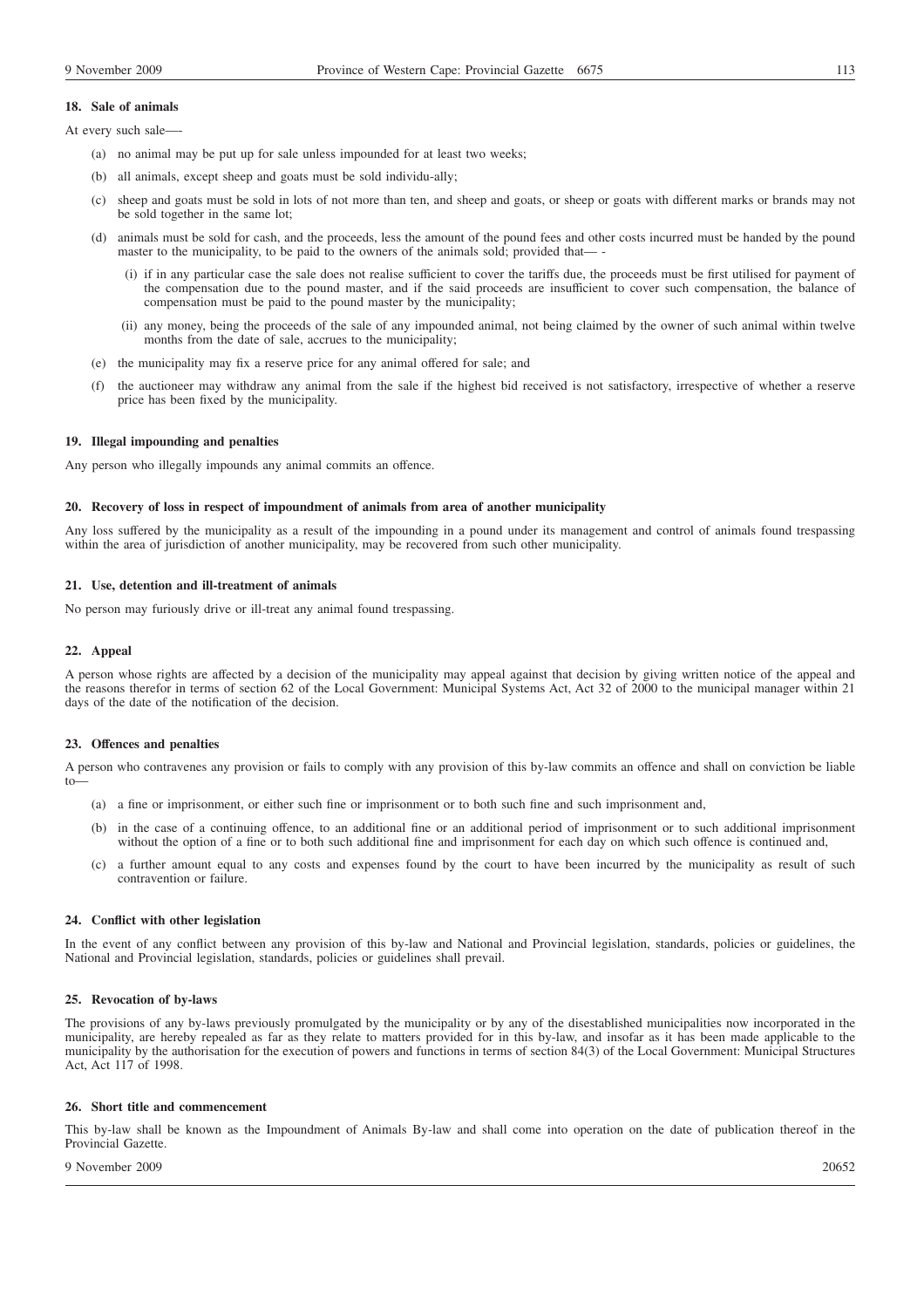# **BERGRIVIER MUNICIPALITY**

# **INFORMAL TRADING BY-LAW**

Under the provisions of section 156 of the Constitution of the Republic of South Africa, 1996, the Bergrivier Municipality, enacts as follows:-

# **Table of Content**

- 1. Definitions
- 2. Purpose of By-Law
- 3. General Conduct
- 4. Rent
- 5. General restrictions
- 6. Cleanliness and protection of public health
- 7. Trading in parks and gardens
- 8. Objects used for display of goods
- 9. Removal and impoundment
- 10. Appeal
- 11. Offences and Penalties
- 12. Liaison forums in community
- 13. Conflict with other legislation
- 14. Repeal of by-laws
- 15. Short title and commencement

# **1. Definitions**

In this by-law, unless the context indicates otherwise, a word or an expression to which a meaning has been assigned in the Businesses Act, 1991 (Act 71 of 1991), shall have that meaning, and unless the context indicates otherwise—

**''goods''** means any commodities, articles, receptacles, vehicles or structures used or intended to be used for informal trading;

**''informal trader''** means any person who carries on the business of street vendor, pedlar or hawker and includes any employee of such a person and, for the purposes of this by-law, also includes any person who trades in a public space;

**''informal trading''** means the selling of any goods or the supply or offer to supply any service for reward as an informal trader in a public road or public space, excluding the sale of newspapers only;

**''informal trading centre''** means an area, place or infrastructure provided by the municipality itself, or in conjunction with any other organisation or body for the purposes of informal trading;

**''litter''** means any refuse, container or other object or matter discarded or abandoned by an informal trader or his customers;

**''municipality''** means the municipality of Bergrivier, established in terms of Section 12 of the Municipal Structures Act, 117 of 1998, and includes any political structure, political office bearer, councillor, duly authorized agent or any employee acting in connection with this by-law by virtue of a power vested in the municipality and delegated or sub-delegated to such political structure, political office bearer, councillor, agent or employee;

**''nuisance''** means any conduct which brings about or may bring about a state of affairs or condition which constitutes a source of danger to a person or the property of others or which materially interferes with their ordinary comfort, business convenience, peace or quiet;

**''officer''** means—

- (a) a traffic officer appointed under section  $3(1)(a)$  of the Road Traffic Act, 1989 (Act 29 of 1989);
- (b) a member of the South African Police Service as defined in section 1(1) of the South African Police Service Act, 1995 (Act 68 of 1995);
- (c) a peace officer contemplated in section 334 of the Criminal Procedure Act, 1977 (Act 51 of 1977); or

**''property''** in relation to an informal trader, means any money, goods, receptacle, vehicle or movable structure used or intended to be used in connection with the carrying on of his or her business as such;

**''public road''** means a public road as defined in section 1 of the National Road Traffic Act, 1996 (Act 93 of 1996);

- **''public space''** means any square, park, recreation ground, sports ground, sanitary lane or open space which has—
	- (a) in connection with any subdivision or layout of land into erven, lots or plots been provided, reserved or set apart for use by the public or the owners or occupiers of such erven, lots or plots, whether or not it is shown on a general plan, plan of subdivision or diagram;
	- (b) at any time been dedicated to the public;
	- (c) been used without interruption by the public for a period of at least thirty years since the thirty-first day of December 1959; or
	- (d) at any time been declared or rendered a public space by the municipality or another competent authority;

**''sidewalk''** means a sidewalk as defined in section 1 of the National Road Traffic Act, 1996 (Act 93 of 1996);

"the Act" means the Businesses Act, 1991 (Act 71 of 1991) read with its Schedules;

**''unit''** means the space from which an informal trader may conduct his or her business and which is not greater than 3 metres in length and 2 metres in width, and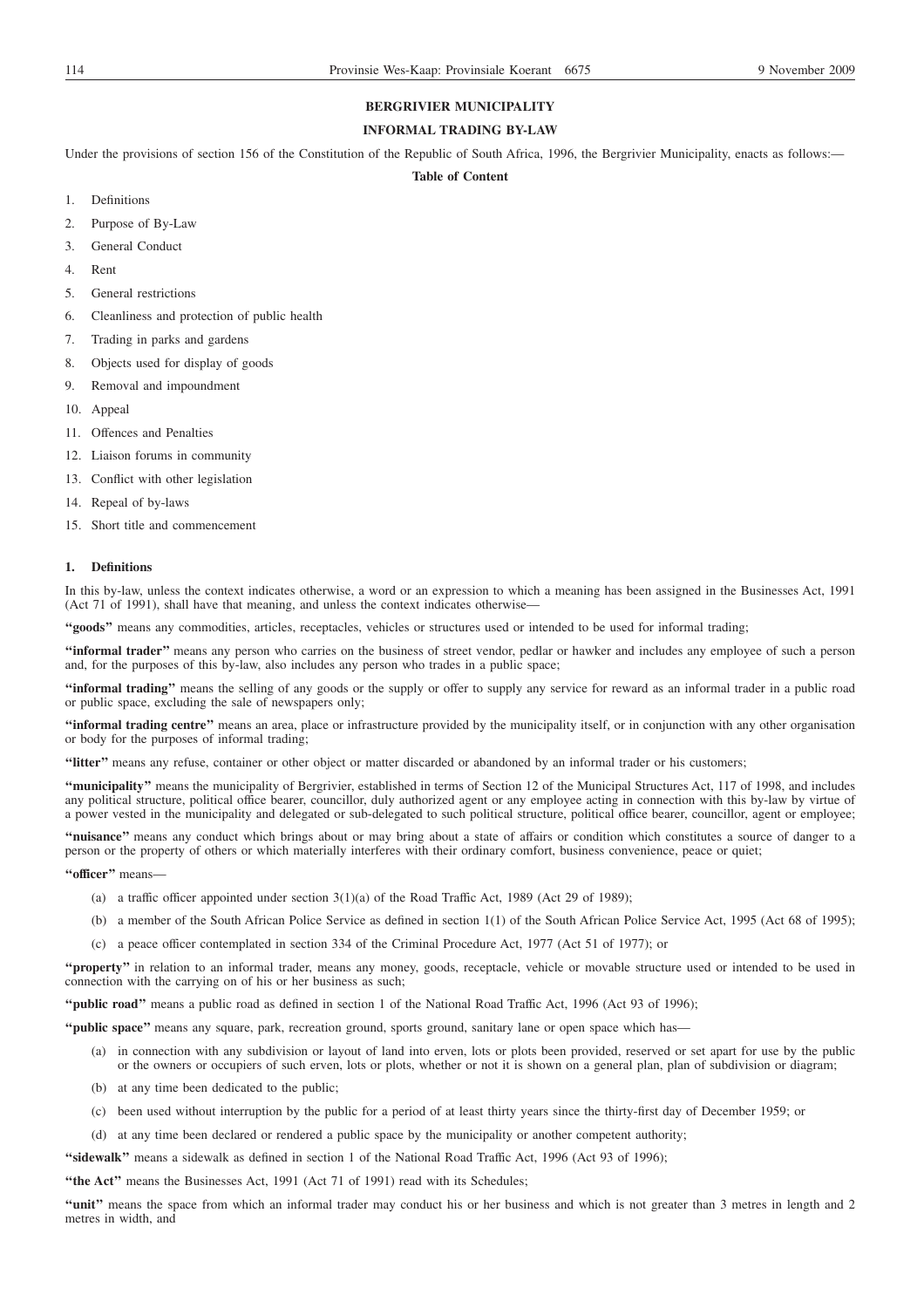**''verge''** means that portion of a road, street or thoroughfare which is not the roadway.

## **2. Purpose of By-Law**

The Municipality, acting in terms of section  $6A(1)(a)(i)$  of the Businesses Act, 1991 (Act 71 of 1991), and—

- (a) having regard to the principles set out in the Act and in the Constitution;
- (b) taking into consideration the need of the residents to actively participate in economic activities; and
- (c) taking into consideration the need to maintain a clean, healthy and safe environment, in this by-law provides mechanisms, procedures and rules to manage informal trading.

# **3. General conduct**

- (1) A person carrying on the business of informal trader—
	- (a) may not place his or her property on a public road or public space except for the purpose of conducting trade;
	- (b) must ensure that his or her property does not cover an area of a public road or public space which is greater than 3 metres  $\times$  2metres;
	- (c) may not obstruct access to a fire hydrant or any other designated facility or area demarcated solely for the use of emergency vehicles and services;
	- (d) may not carry on the business of informal trader on a verge contiguous to—
		- (i) a church, mosque or other place of worship; or
		- (ii) a building declared to be a national monument in terms of the National Heritage Resources Act, 1999 (Act 25 of 1999);

except to the extent that the carrying on of such business is permitted in terms of this by-law;

- (e) may not carry on the business of informal trader on that half of a public road contiguous to a building used for residential purposes, if the owner or person in control or any occupier of the building objects to it;
- (f) may not carry on the business of informal trader at a place where it substantially obstructs pedestrians in their use of a sidewalk;
- (g) may not carry on the business of informal trader at a place where it causes an obstruction to vehicular traffic;
- (h) may not carry on the business of informal trader at a place where it causes an obstruction in front of—
	- (i) an entrance to or exit from a building; or
	- (ii) a fire hydrant;
- (i) may not carry on the business of informal trader without being in possession of written proof that he or she hired, or was otherwise allocated that stand or area by the municipality in an area set aside by the municipality; and
- (j) may not carry on the business of informal trader in contravention of—
	- (i) the terms and conditions of the lease or allocation to him or her of a unit in terms of section 6A(3) of the Act; or
	- (ii) any policy that the municipality may determine for the operation of an informal trading centre.
- (k) may not carry on the business of informal trader in an area which has been declared a restricted or prohibited area in terms of section 6A(2)(a) of the Businesses Act, 1991.

## **4. Rent**

The municipality shall fix the rent payable to it for the letting of stands or units in demarcated areas or informal trading centres under its control from where the carrying on of the business of street vendor, pedlar or hawker is permissible.

#### **5. General restrictions**

- (1) A person carrying on the business of informal trader may not—
	- (a) if such business is carried on in a public road or public space—
		- (i) overnight at the place of such business; or
		- (ii) erect a structure (other than a device which operates in the same manner as, and is shaped like an umbrella) for the purpose of providing shelter;
	- (b) carry on such business in a manner as to—
		- (i) damage or deface the surface of any public road or any public space or any public or private property;
		- (ii) create a traffic hazard; or
		- (iii) create a nuisance;
	- (c) accumulate, dump, store or deposit or cause or permit to be accumulated, dumped, stored or deposited any litter on any land or premises or in any public road or public space other than in a refuse receptable approved or provided by the municipality;
	- (d) obstruct access to a municipality service or service works;
	- (e) obstruct access to a pedestrian arcade or mall;
	- (f) obstruct access to pedestrian crossings, parking or loading bays or other facilities for vehicular or pedestrian traffic;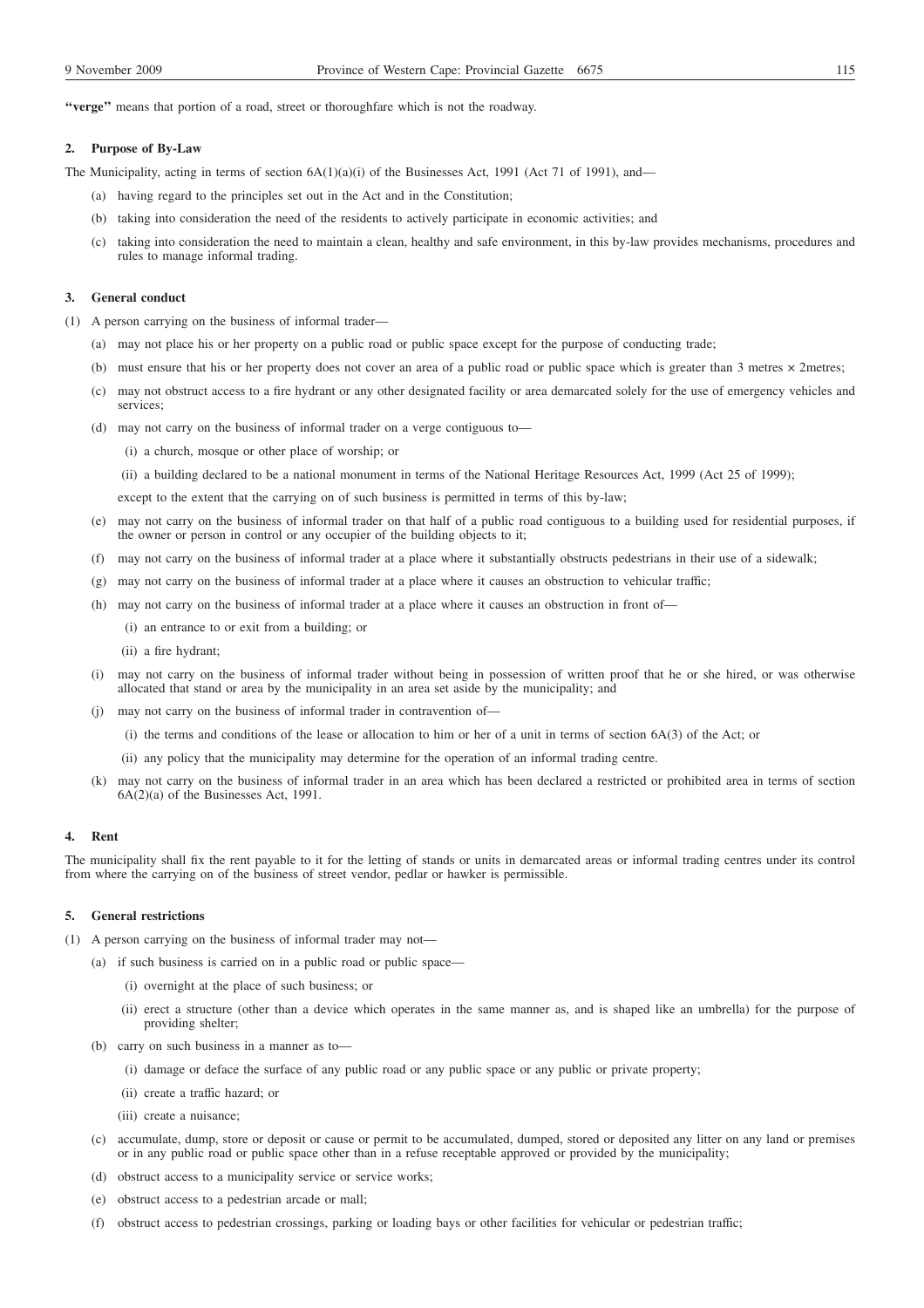- (g) obstruct access to street furniture or the use of street furniture such as bus passenger benches or shelters, refuse disposal bins, and other facilities designed for the use of the general public;
- (h) obscure any road traffic sign displayed in terms of the National Road Traffic Act, 1996 (Act 93 of 1996), and the regulations made there under or any marking, notice or sign displayed or made in terms of this by-law;
- (i) attach any object by any means to any building, structure, pavement, tree, parking meter, lamp-pole, electricity pole, telephone booth, post box, traffic sign, bench or any other street furniture in a public road or public space;
- (j) make a fire in a public road or public space under circumstances where it could harm any person or damage a building or vehicle or any street furniture referred to in this by-law;
- (k) fail or refuse to move or remove any goods after having been requested to do so by the supplier of an telecommunication service who requires access to such service, or by an authorized employee or agent of the municipality or an officer acting in terms of this by-law, and
- (l) obstruct the visibility of a display window of a business premises, if the person carrying on business in such business premises objects thereto.

### **6. Cleanliness and protection of public health**

- (1) Every informal trader must—
	- (a) carry on his or her business in a manner as not to be a danger or threat to public health or public safety;
	- (b) at the request by an employee of the municipality move his or her property in order to permit the cleaning of the surface of the unit where he or she is trading;
	- (c) keep the unit occupied by him or her for the purpose of his or her business as well as his or her property in a clean and sanitary condition and free of litter; and
	- (d) if his or her activities involve the cooking or preparation of food, take steps to ensure that no fat, oil or other substance drops or overflows onto the surface of any public road or public space or splashes against a building or structure.
- (2) The municipality must—
	- (a) ensure that the units on which the informal traders trade are cleaned and sanitized on a regular basis;
	- (b) provide receptacles in the area near the units in order to facilitate the disposal of litter by informal traders, and
	- (c) ensure that the receptacles are emptied on a regular basis in order to facilitate the cleaning of trading units.

## **7. Trading in parks and gardens**

No informal trader shall carry on business in a garden or park to which the public has the right of access, except with the prior written approval of the municipality, which approval shall not be unreasonably withheld and may be granted subject to certain conditions.

# **8. Objects used for display of goods**

- (1) An informal trader shall ensure that any structure, container, surface or other object used by him or her for the preparation, display, storage or transportation of goods—
	- (a) is maintained in a good state of repair and kept in a clean and sanitary condition, and
	- (b) is not so placed or stacked as to constitute a danger to any person or to be likely to injure any person.

# **9. Removal and impoundment**

- (1) If a person carrying on the business of informal trader fails or refuses to comply with a written request, the content of which has been explained to him or her, to move or remove his or her property, or leaves such property unsupervised for a period of more than 8 hours, an officer may remove and impound such property—
	- (a) which he or she reasonably suspects is being used or is intended to be used or has been used in or in connection with the carrying on of the business of informal trader; or
	- (b) which he or she finds in a place where the carrying on of such business is restricted or prohibited in terms of a provision of this by-law.
- (2) Any officer acting in terms of these provisions shall—
	- (a) except in the case of goods which have been left or abandoned, issue forthwith to the person carrying on the business of an informal trader a detailed receipt for any property so removed and impounded, which receipt shall contain adequate information as to where the property will be impounded and the procedure for reclaiming such property, and
	- (b) forthwith deliver any such property to the municipality.
- (3) Any property removed and impounded as contemplated by section 6A of the Act—
	- (a) may, in the case of perishable property, be sold or destroyed by the municipality within a reasonable time after its impoundment, provided that such property shall, subject to the provisions of subsection (4), at any time prior to the disposal thereof, be returned to the owner at his or her request and upon providing proof of ownership by such owner to the municipality, and
	- (b) shall, subject to the provisions of subsection (4), in the case of property other than perishable property, be returned to the owner thereof at his or her request and on providing proof of ownership by such owner to the authority within a period of one month of the date of impoundment.
- (4) The municipality shall be entitled to keep the property until all reasonable expenses have been paid to the municipality, failing which the property may be sold, or in the case of perishable property, either be sold or destroyed by such municipality.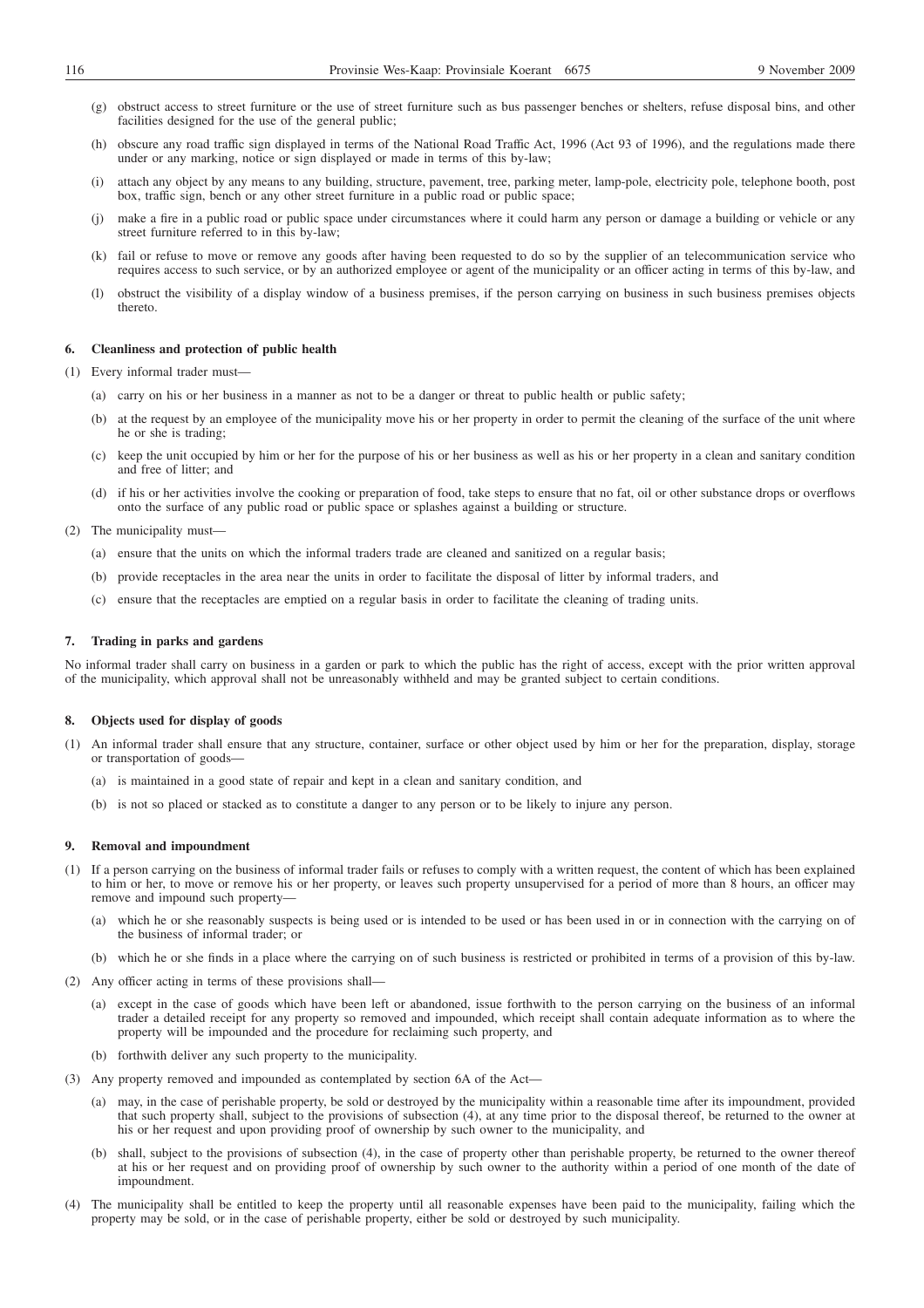- (5) In the case of a sale of impounded property by a municipality, the proceeds of such sale less the reasonable expenses incurred by the municipality in connection with the removal, impoundment or disposal of the said property, shall be paid to the owner of the property. If such owner fails to claim the proceeds within three months of the date on which the property was sold, the proceeds shall be forfeited to the municipality and shall be paid into a special fund created by the municipality dedicated to the development of the informal sector and matters ancillary thereto.
- (6) If the proceeds of any sale of property contemplated in subsection (5), are not sufficient to defray the reasonable expenses incurred by the municipality in connection with such property, the owner of such property shall be liable for all reasonable expenses incurred by the municipality concerned in connection with such removal, impoundment or disposal.

### **10. Appeal**

A person whose rights are affected by a decision of the municipality may appeal against that decision by giving written notice of the appeal and the reasons therefor in terms of section 62 of the Local Government: Municipal Systems Act, Act 32 of 2000 to the municipal manager within 21 days of the date of the notification of the decision.

### **11. Offences and Penalties**

A person who contravenes any provision or fails to comply with any provision of this by-law commits an offence and shall on conviction be liable to—

- (a) a fine or imprisonment, or either such fine or imprisonment or to both such fine and such imprisonment and,
- (b) in the case of a continuing offence, to an additional fine or an additional period of imprisonment or to such additional imprisonment without the option of a fine or to both such additional fine and imprisonment for each day on which such offence is continued and,
- (c) a further amount equal to any costs and expenses found by the court to have been incurred by the municipality as result of such contravention or failure.

#### **12. Liaison forums in community**

- (1) The municipality may establish one or more liaison forums in a community for the purposes of obtaining community participation with regard to the matters dealt with in this by-law.
- (2) A liaison forum may consist of—
	- (a) a member of members of an interest group, or an affected person;
	- (b) a designated official or officials of the municipality; and
	- (c) a councillor.
- (3) (a) The municipality may, when considering an application for consent, permit or exemption in terms of this by-law, request the input of a liaison forum.
	- (b) A liaison forum or any person may on own initiative submit an input to the municipality for consideration.

# **13. Conflict with other legislation**

In the event of any conflict between any provision of this by-law and National and Provincial legislation, standards, policies or guidelines, the National and Provincial legislation, standards, policies or guidelines shall prevail.

#### **14. Repeal of by-laws**

The provisions of any by-laws previously promulgated by the municipality or by any of the disestablished municipalities now incorporated in the municipality, are hereby repealed as far as they relate to matters provided for in this by-law, and insofar as it has been made applicable to the municipality by the authorisation for the execution of powers and functions in terms of section 84(3) of the Local Government: Municipal Structures Act, Act 117 of 1998.

# **15. Short title and commencement**

This by-law shall be known as the Informal Trading By-law and shall come into operation on the date of publication thereof in the Provincial Gazette.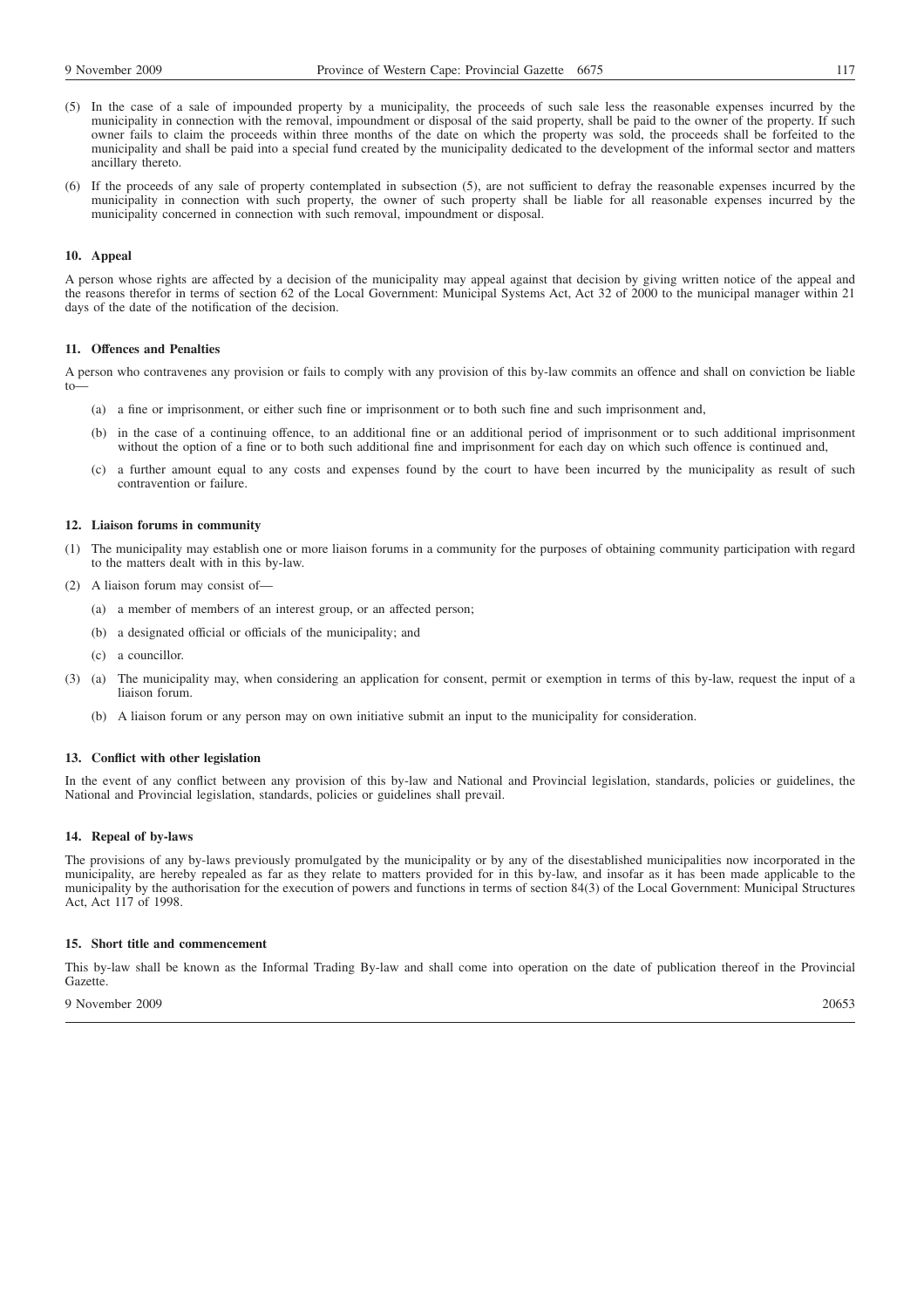# **BERGRIVIER MUNICIPALITY**

### **BY-LAW RELATING TO PREVENTION OF PUBLIC NUISANCES AND PUBLIC NUISANCES ARISING FROM THE KEEPING OF ANIMALS**

Under the provisions of section 156 of the Constitution of the Republic of South Africa, 1996 the Bergrivier Municipality enacts as follows:— **Tables of contents**

- 1. Definitions
- 2. Objectives and application of by-law

# **CHAPTER 1**

# **GENERAL PROVISIONS RELATING TO PUBLIC NUISANCES**

3. Behaviour and conduct

# **CHAPTER 2**

# **GENERAL PROVISIONS RELATING TO KEEPING OF ANIMALS**

- 4. Permission to keep animals
- 5. Plans for structures and management
- 6. Consideration of application and imposition of conditions
- 7. Visibility of structures on premises
- 8. Wavering of requirements and withdrawal of authorisations
- 9. Validity of authorisations
- 10. Duties of owner or keeper of animal
- 11. Animals kept in unsatisfactory manner
- 12. Destruction of animals
- 13. Hawking of animals

# **CHAPTER 3**

# **PROVISIONS RELATING TO KEEPING OF DOGS, CATS AND PETS**

*Part 1:*

*General Provisions relating to dogs, cats and pets*

- 14. Number of dogs and cats
- 15. Breeders of dogs and cats
- 16. Breeders of pets
- 17. Conditions and restrictions
- 18. Withdrawal of permission
- 19. Dogs or cats in streets or public places

*Part 2:*

*Specific provisions relating to dogs*

20. Control of dogs

# **CHAPTER 4**

# **DOG KENNELS, CATTERIES, PET SHOPS AND PET PARLOURS**

21. Permission to operate

# **CHAPTER 5**

# **CO-OPERATION BETWEEN MUNICIPALITIES**

- 22. Service delivery agreements
- 23. Powers of municipality in case of omission by District Municipality

## **CHAPTER 6**

# **GENERAL PROVISIONS**

24. Right of entry and inspection

- 25. Service of documents and process
- 26. Transitional provisions
- 27. Appeal
- 28. Offences and Penalties
- 29. Exemptions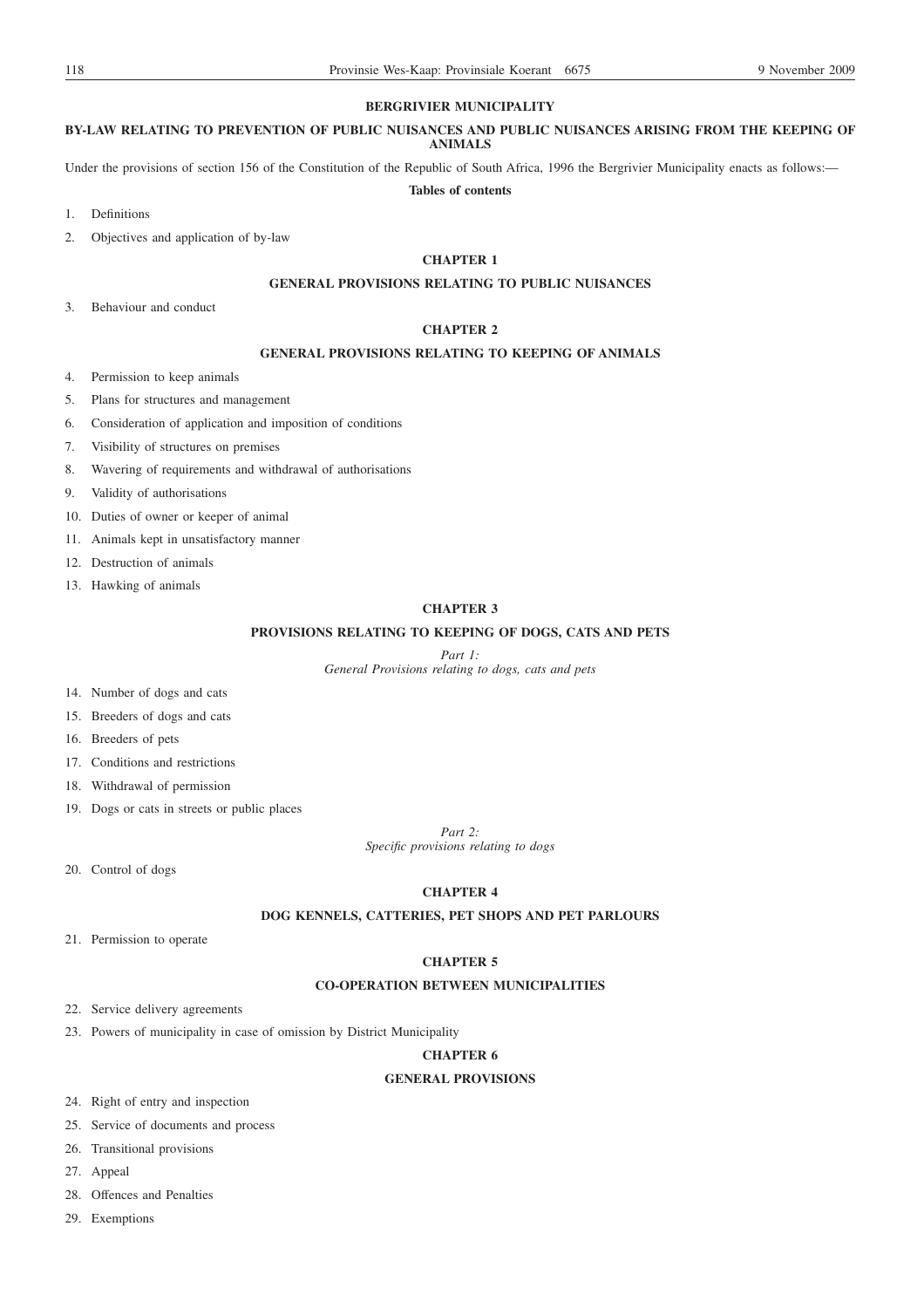30. Liaison forums in Community

- 31. Conflict with other legislation
- 32. Repeal of by-laws
- 33. Short title and commencement

# **1. Definitions**

In this by-law, unless the context otherwise indicates—

- **''agent''**, in relation to the owner of a property, means a person appointed by the owner of the property—
	- (a) to receive rental or other payments in respect of the property on behalf of the owner; or
	- (b) to make payments in respect of the property on behalf of the owner;

**''animal''** means any equine, bovine, sheep, goat, poultry, camel, dog, cat, or other domestic animal or bird, or any wild animal or reptile which is in captivity or under the control of a person, or insects such as, but not limited to, bees which is kept or under control of a person, but excluding any pet;

**''bird''** means a pigeon, peafowl, pheasant, partridge, canary, budgerigar, parrot, ostrich and any other domesticated bird or wild bird which is in captivity or under control of a person;

**''cattery''** means any establishment where cats are bred or boarded;

**''district municipality''** means the West Coast District Municipality established in terms of Section 12 of the Municipal Structures Act, 117 of 1998, and includes any political structure, political office bearer, councillor, duly authorised agent thereof or any employee thereof acting in connection with this by-law by virtue of a power vested in the municipality and delegated or sub-delegated to such political structure, political office bearer, councillor, agent or employee;

"drunk" means a person who, by reason of the alcohol which he or she has consumed, has lost control of his or her mental or physical faculties, or both, to such an extent as to render him or her incapable of comporting him- or herself, or of performing any act in which he or she is engaged, with safety to him- or herself or with that regard to the rights of others which the law demands;

**''kennel''** means any establishment that has as its business the breeding, training or boarding of dogs and includes pounds whether operated by the State or otherwise;

**''municipality''** means the Bergrivier Municipality established in terms of Section 12 of the Municipal Structures Act, 117 of 1998, and includes any political structure, political office bearer, councillor, duly authorised agent or any employee acting in connection with this by-law by virtue of a power vested in the municipality and delegated or sub-delegated to such political structure, political office bearer, councillor, agent or employee;

**''municipal manager''** is the person appointed by the municipality in terms of Section 82 of the Municipal Structures Act, Act 117 of 1998, and includes a person—

- (a) acting in such position; and
- (b) to whom the municipal manager has delegated any power, function or responsibility;

**''owner''**—

- (a) in relation to an animal, includes the person having the possession, charge, custody or control of such animal;
- (b) in relation to public nuisances contemplated in Part 1 of this by-law—
	- (i) a person in whom the legal title to a premises is vested;
	- (ii) in the case of property being subject to a lease agreement, the tenant of such property;
	- (iii) in cases where the person in whose name property is registered is insolvent or deceased, or insane or whose estate has been designated for profit of his creditors, the person in whom the administration of the property is vested as trustee, executor, curator or proxy or administrator;
	- (iv) in cases where the owner as described above is absent, the agent or person who receives the rental of the relevant property; and
	- (v) in any case where the property is inhabited in terms of a servitude or similar right, the inhabitant of such property.

"pet" means a tame animal which is kept in a household;

"**pet parlour**" means an establishment where pets are groomed;

"**pet shop**" means an establishment where pets are kept for trading purposes;

**''poultry''** means any fowl, goose, ostrich, duck, pigeon, dove, turkey, muscovy, guinea-fowl, peacock or peahen or bird whether domesticated or wild;

**''premises''** means—

- (a) land or a portion of land, including a public place, whether or not a building or structure has been constructed or erected on such land or portion thereof; or
- (b) a building, structure, tent or caravan and the land on which it is situated and includes any vehicle, carriage, ship or boat;

**''public nuisance''** means any act or omission or condition on any premises or public place, including any building, structure or growth thereon, which is offensive or dangerous, or which materially interferes with the ordinary comfort, convenience, peace or quiet of other people or which adversely effects the safety of people, and ″nuisance″ has the same meaning;

**''public place''** means any land, square, building, park, recreation ground or open space which:

(a) is vested in the municipality;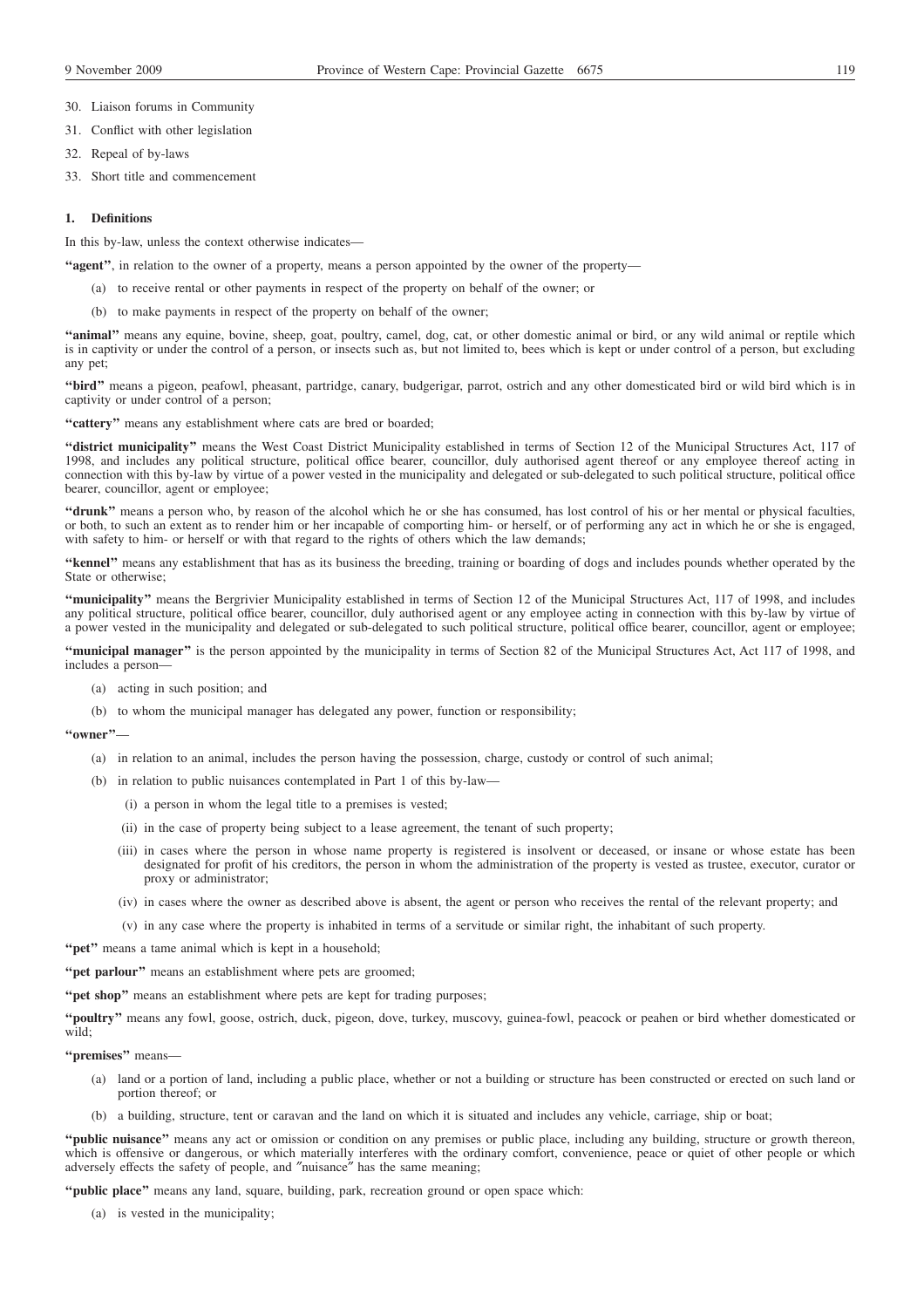- (b) the public has the right to use; or
- (c) is shown on a general plan of a township filed in a deeds registry or a Surveyor-General's office and has been provided for or reserved for the use of the public or the owners of erven in such township;

**''responsible authority''** means the Bergrivier Municipality or any national or provincial department that may in terms of its powers and functions impose conditions or restrictions in respect of the keeping of animals;

**''street''** means any street, road, cycle path, thoroughfare or any other place, including—

- (a) the verge of any such road, street or thoroughfare
- (b) any footpath, sidewalk or similar pedestrian portion of a road reserve;
- (c) any bridge, ferry or drift traversed by any such road, street or thoroughfare;
- (d) any other object belonging to such road, street or thoroughfare, which has at any time been—
	- (i) dedicated to the public;
	- (ii) used without interruption by the public for a period of at least thirty years;
	- (iii) declared or rendered such by the municipality or other competent authority, or
	- (iv) constructed by a local authority, and
	- (v) any land, with or without buildings or structures thereon, which is shown as a street on—
		- (aa) any plan of subdivision or diagram approved by the municipality or other competent authority and acted upon, or
		- (bb) any general plan as defined in the Land Survey Act, 1927, registered or filed in a deeds registry or Surveyor General's office;

unless such land is on such plan or diagram described as a private street;

**''structure''** means any container, stable, shed, pigsty, kraal, aviary, paddock, poultry house, enclosure, loft or building used for human shelter, business purposes or the keeping or enclosing of animals.

## **2. Objectives and application of by-law**

- (1) The municipality, aware of the constitutional right of every person to an environment that is not harmful to his or her health or well-being, adopts this by-law with the aim of protecting and promoting the health and well-being of all people in the Bergrivier area by fostering an environment in which the public in general may enjoy peaceful and harmonious living conditions.
- (2) Sections 4(1), 14(1), 15(1), 21(1) and 26 do not apply to-
	- (a) premises which are legally used for bona fide agricultural purposes; or
	- (b) premises identified by the municipality where the keeping of animals or the operation of pet parlours, pet shops or catteries and kennels is permitted and indicated as such in an approved spatial development framework and zoning scheme.
- (3) A person who keeps animals on premises contemplated in subsection (2) is not exempt from the provisions relating to the inception or bringing about of a public nuisance.

# **CHAPTER 1**

# **GENERAL PROVISIONS RELATING TO PUBLIC NUISANCES**

### **3. Behaviour and conduct**

- (1) Despite the provisions of any other by-law, no person may—
	- (a) do work on or use any premises in such a manner that it interferes with the convenience or comfort of other people or that it becomes a source of danger to any person;
	- (b) subject to any approval in terms of the relevant Town Planning Scheme Regulations, carry on any trade, business, profession or hobby which causes discomfort or annoyance to other people;
	- (c) deposit, leave, spill, drop or place any fruit or vegetable peels, broken bottles, glass, refuse, building rubble, garden refuse or thing which is offensive or likely to cause annoyance, danger or injury to persons;
	- (d) allow the fencing of any premises to fall into a state of disrepair or to become unsightly or dilapidated;
	- (e) allow any building or structure or any portion thereof to fall into a dilapidated, neglected or unsightly state;
	- (f) use any stoep or veranda of any shop or business premises or vacant land adjoining such shop or business premises for the purpose of storing, stacking, dumping, disposing, displaying or keeping articles or merchandise;
	- (g) enclose any stoep or veranda of any shop or business premises by any means otherwise than by such means as approved by the municipality;
	- (h) disturb the comfort, convenience, peace or quiet of other people by the use of electrical appliances or machinery whether malfunctioning or not;
	- (i) befoul, misuse or damage public toilets;
	- carry or convey in any street or public place, any objectionable material- or thing, which is or may become offensive or dangerous, unless such material or thing is suitably covered;
	- (k) allow any erf to be overgrown to such an extent that it may be used as a shelter by vagrants, wild animals or vermin or may threaten the safety of any member of the community;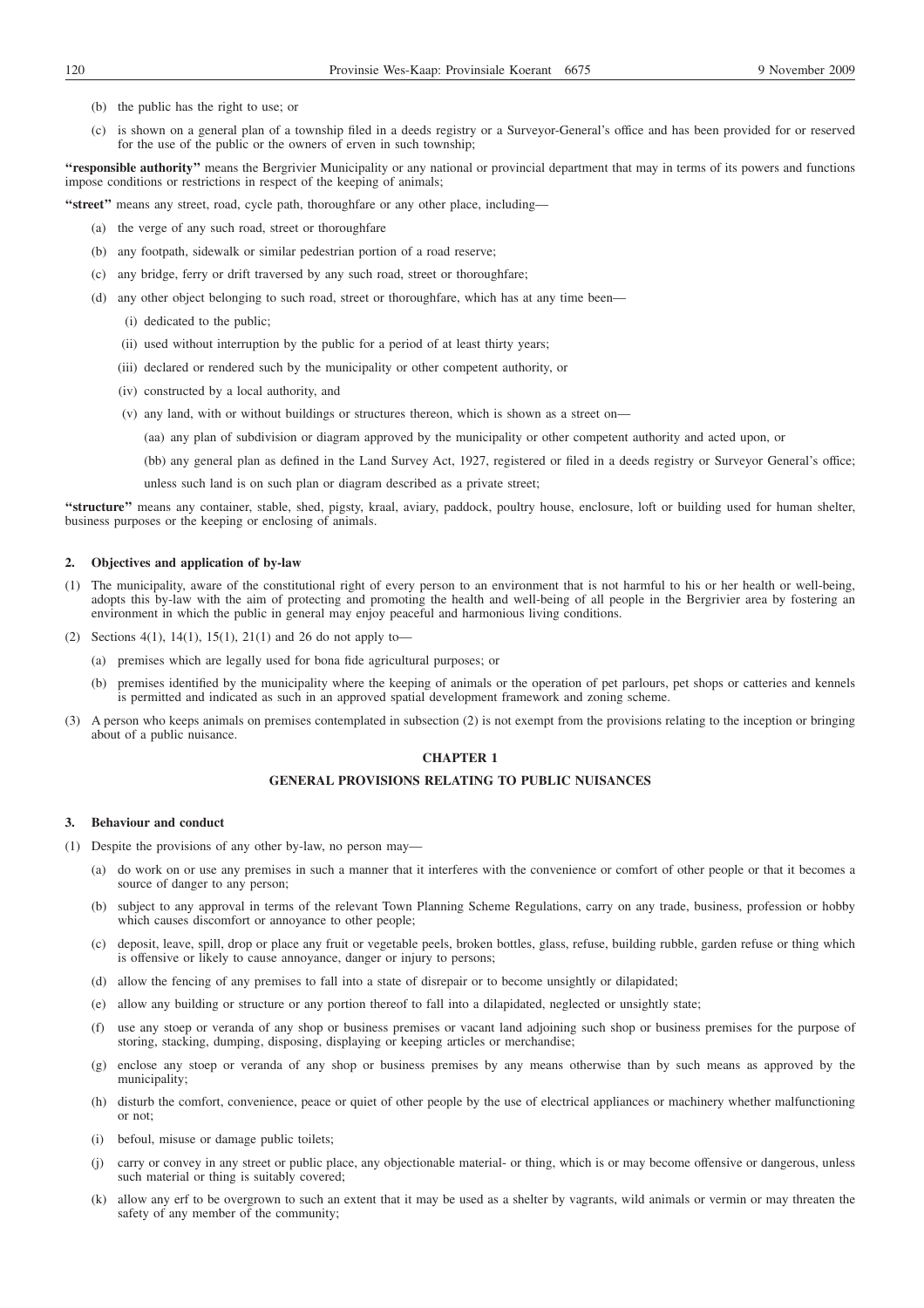- (m) by an action allow that a nuisance be created or continued;
- (n) bathe or wash him- or herself or any animal, article or clothing in a public stream, pool, water trough, hydrant, fountain or at any place which has not been set aside by the municipality for such purpose;
- (o) at any time disturb the public peace by making unseemly noises in any manner whatsoever;
- (p) cause a nuisance by—
	- (i) loitering in any street or public place;
	- (ii) being drunk or under the influence of drugs;
	- (iii) soliciting or importuning any person for the purposes of prostitution or any other immoral act;
	- (iv) continuing to beg from a person or closely follow a person after such person has given a negative response to such begging;
	- (v) playing loud music or the use of music instruments on any premises;
- (q) advertise wares or services by means of any megaphone, loudspeaker, or similar device or by insistent shouting, striking of gongs, blowing of horns or ringing of bells;
- (r) in any street or public place use any abusive or threatening language;
- (s) cleanse or wash any vehicle or part in any street or public place;
- (t) discharge any fire-arm, airgun or air pistol on any premises except premises or land zoned for agricultural purposes and which does not form part of a general plan for a township.
- (2) (a) In the event of a contravention of section 3(1)(a) to (m), the municipality may issue a notice on the owner, occupier or alleged offender to terminate the action or to abate the nuisance created. In the event of non-compliance with such order and without prejudice to the municipality's right to prosecute, the municipality may take the necessary steps to remove the cause or source of the nuisance and any costs incurred in connection therewith may be recovered from the person responsible for the nuisance or the owner or occupier of the premises whether or not such owner or occupier is responsible therefor.
	- (b) Where any vacant or developed premises or land in the vicinity of a street is used by unauthorised persons or where any of the materials or things mentioned in subsection (1)(c) are dumped or deposited on such premises, the municipality may serve a written notice on the owner or occupier requiring him or her to enclose or fence it in to its satisfaction by a date specified in the notice. Every such enclosure or fence must be so constructed that it will effectively prevent the entry of unauthorised persons and the dumping of materials and things.
- (3) For the application of this by-law, any action or condition on any premises that endangers the safety of any person or property or which is untidy, annoying, troublesome, offensive or disturbing to the peace of other people, shall be considered a public nuisance.
- (4) Any person who contravenes or fails to comply with any provisions of this section or fails to comply with any notice lawfully given there under is guilty of an offence.

# **CHAPTER 2**

# **GENERAL PROVISIONS RELATING TO KEEPING OF ANIMALS**

# **4. Permission to keep animals**

- (1) No person may keep or permit to be kept on any premises any animals, excluding pets, without the written permission of the municipality.
- (2) Any person who applies for a permit to keep a wild animal must, when submitting an application contemplated in subsection (1), furnish the municipality with a captivity permit issued by the Department of Economic Affairs, Environment and Tourism.
- (3) The municipality may determine the number of bee hives, as well as the kind, number and gender of animals that may be kept and the areas within which the keeping of such animals will be prohibited.
- (4) In order to consider an application in terms of subsection (1), the municipality may obtain the input or comments of the owners or occupants of surrounding premises.
- (5) A person who contravenes subsection (1) or who fails to comply with a determination in subsection (3) commits an offence.

# **5. Plans for structures and management**

The municipality may require from applicants who apply to keep animals that they must submit an application form and a detailed site plan according to specifications set by the municipality.

# **6. Consideration of application and imposition of conditions**

(1) The municipality may, after consideration of—

- (a) the input or comments obtained in terms of section 4(3);
- (b) the location, geographical features or size of the premises in respect of which the application is submitted;
- (c) the documents and site plans submitted in terms of section 5; or
- (d) any other information relating tot the application including, but not limited to, grazing, fencing, availability of water, etc. refuse to grant consent or grant consent.
- (2) Where consent is refused, the municipality must furnish the applicant with the reasons for such refusal and at the same time advise him or her of the right of appeal in terms of section 27.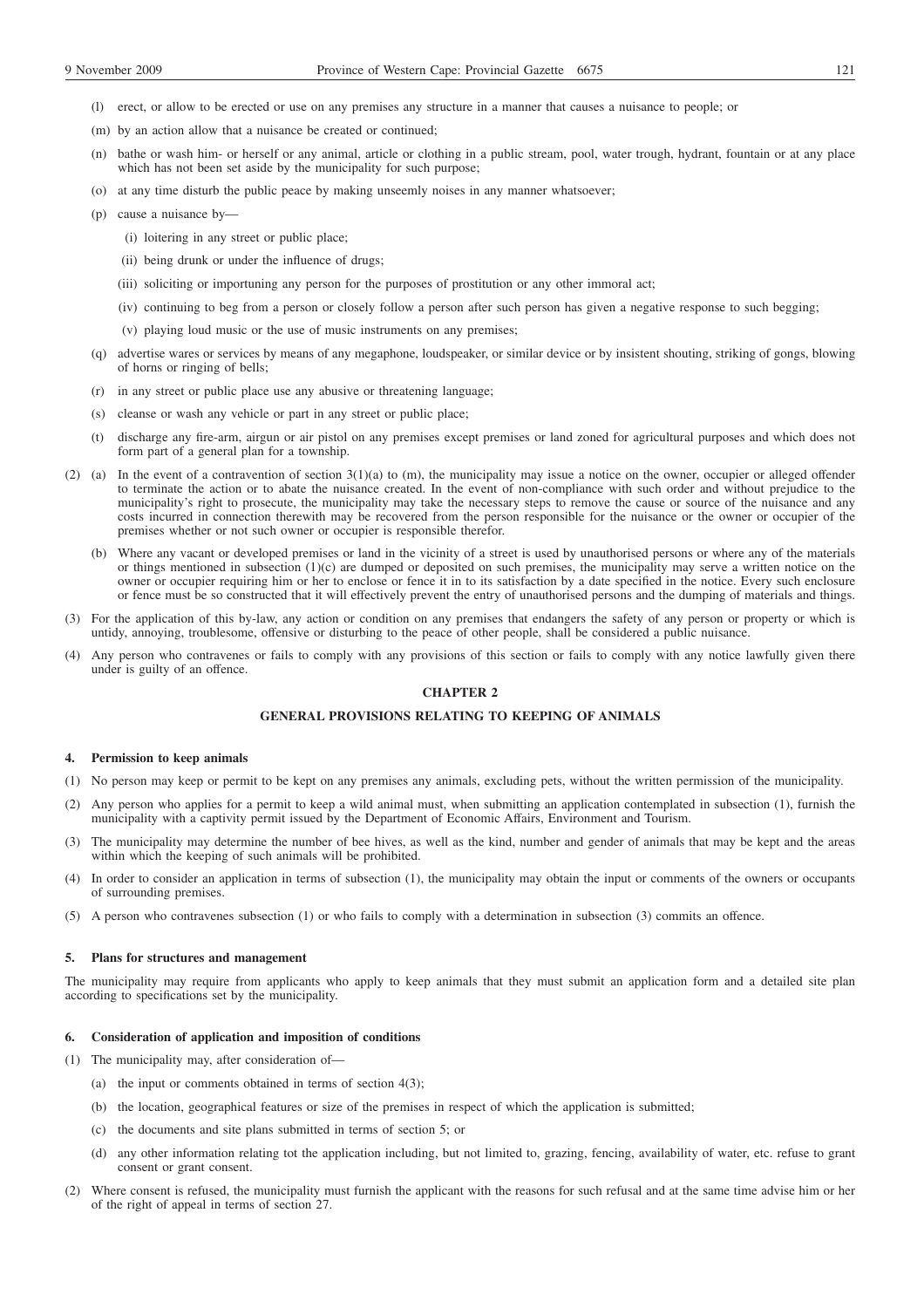(3) Where consent is granted, the municipality may impose conditions.

## **7. Visibility of structures on premises**

- (1) All structures in which animals are kept must be suitably screened from any street.
- (2) A person who fails to comply with subsection (1) commits an offence.

#### **8. Wavering of requirements and withdrawal of authorisations**

The municipality may after considering conditions particular to the property and provided that no objection is received from the owners or occupants of surrounding premises, waive any or all of the requirements of this part and impose other conditions and may withdraw any consent granted in terms of section 6(3) if any of the conditions imposed are not adhered to.

### **9. Validity of authorisations**

All authorisations to keep animals granted in terms of any by-law or regulation repealed are deemed to have been granted in terms of this by-law.

#### **10. Duties of owner or keeper of animal**

- (1) The owner or keeper of an animal—
	- (a) may not cause or allow an animal to interfere with the comfort, convenience, peace or quiet of other people;
	- (b) must provide such animal with shelter, veterinary care, water and proper food ;
	- (c) must maintain the premises on which an animal is kept in good repair and in a neat condition in order to prevent the occurrence of a public nuisance; and
	- (d) must exercise control over his or her animals in order to prevent damage to property or gardens;
	- (e) may not leave or allow any animal to be on any section of a public road or leave such animal in a place from where it may stray onto such section of a public road.
- (2) A person who contravenes a provision of subsection (1) commits an offence.

### **11. Animals kept in unsatisfactory manner**

- (1) Whenever animals kept on any premises are a public nuisance, or where animals are kept in contravention of any of the provisions of section 10, the municipality may by written notice require the owner or occupier of such premises to remove the cause of and to abate such nuisance or to comply with any condition or instruction imposed in terms of subsection (2).
- (2) The municipality may prescribe the steps that need to be taken or the work that must be done to comply with the notice contemplated in terms of subsection (1).
- (3) Any activities undertaken by the owner in terms of a notice contemplated in subsection (1) will be for such owner's own account.
- (4) If a person fails to comply with a notice issued in terms of subsection (1) the municipality may take the steps required, including the seizure and impoundment of such animals, and recover the cost thereof from such owner.
- (5) A person who fails to comply with a notice contemplated in subsection (1) commits an offence.

# **12. Destruction of animals**

- (1) The municipality may order the euthanization or destruction of an animal which is—
	- (a) dangerous or ferocious; or
	- (b) injured or diseased to such an extent that it would be humane to do so.
- (2) An animal to be destroyed in terms of subsection (1) must be euthanized by a registered veterinary surgeon or destroyed with such instruments or appliances and in such a manner as to inflict as little suffering as possible.
- (3) A person who fails to comply with an order contemplated in subsection (1) or who contravenes subsection (2) commits an offence.

# **13. Hawking of animals**

- (1) No person may hawk an animal in a street or public place or from a movable structure or vehicle.
- (2) A person who contravenes subsection (1) commits an offence.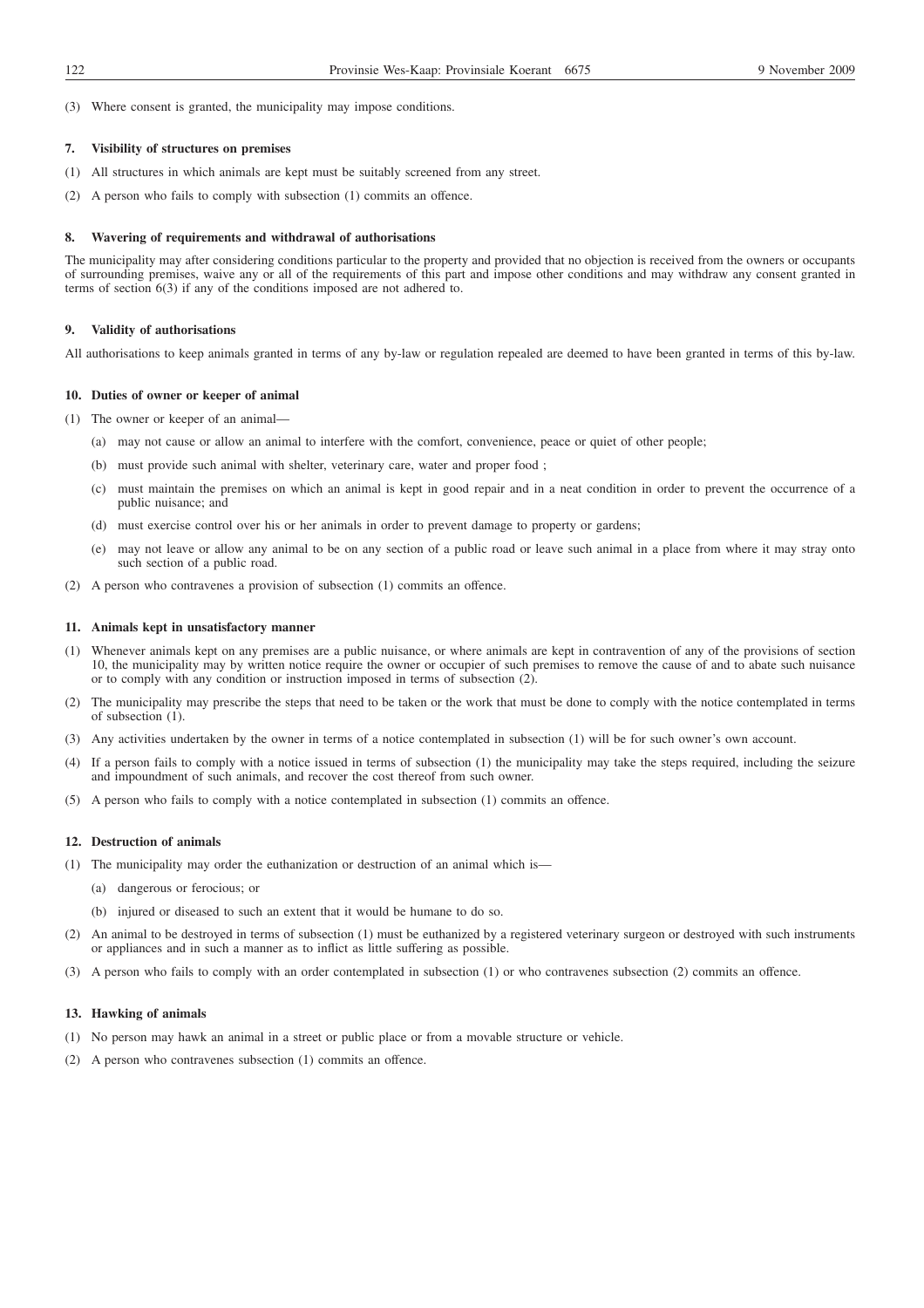# **CHAPTER 3**

# **PROVISIONS RELATING TO KEEPING OF DOGS AND CATS**

*Part 1:*

*General Provisions relating to dogs and cats*

### **14. Number of dogs and cats**

- (1) Subject to the provisions of section 15, no person may, without the permission of the municipality, keep on any premises—
	- (a) more than two dogs; and
	- (b) more than two cats.
- (2) An application for permission in terms of subsection (1) must be submitted on an application form obtainable from the municipality and must contain an exposition of the breed, gender and number of dogs or cats applied for.
- (3) A restriction imposed under section 17 on the number of animals that may be kept on premises does not apply for a period of 10 weeks after the birth of a litter from an animal kept in terms of a permit.
- (4) A person who contravenes subsection (1) commits an offence.

### **15. Breeders of dogs and cats**

- (1) A breeder of dogs or cats who wishes to keep more than two dogs or cats must obtain permission from the municipality.
- The municipality may require the submission of plans and specifications of structures in which it is proposed to keep the dogs or cats as well as a site plan indicating all existing or proposed structures and fences on the premises.
- (3) A person who fails to obtain the permission of the municipality as required in subsection (1) commits an offence.

# **16. Breeders of pets**

- (1) A person who breeds pets must obtain the approval of the municipality.
- (2) The provisions of section 15(2) are with the necessary adjustment applicable to an application in terms subsection (1).
- (3) A person who contravenes subsection (1) commits an offence.

### **17. Conditions and restrictions**

The municipality's consent in terms of sections 4, 14(1), 15(1) and 16(1) may be subject to any conditions that the municipality, in consultation with another responsible authority, may deem fit to impose.

#### **18. Withdrawal of permission**

- (1) Where a person contravenes or fails to adhere to a condition or restriction set in terms of section 17, the municipality may, after hearing that person, withdraw its consent and may order the removal of animals from the premises for care and safekeeping by an animal welfare organisation or pound.
- (2) Any costs incurred by the municipality for the removal and safekeeping of animals in terms of subsection (1), will be recovered from the owner or keeper of such animals.

#### **19. Dogs or cats in streets or public places**

- (1) Subject to the provisions of the Public Amenities by-law, the owner or keeper of a dog or cat may not bring or allow it in a street or public place unless the dog is on a leash or the cat is under physical control.
- (2) Except in the event of a blind person being lead by a guide dog, a person in charge of a dog in a street or public place, must remove any faeces left by the dog by wrapping it in paper or plastic and disposing of it in a receptacle provided for litter or refuse.
- (3) A person who contravenes any of the provisions of subsection (1) or (2) commits an offence.

# *Part 2: Specific provisions relating to dogs*

# **20. Control of dogs**

- (1) No person may—
	- (a) permit a bitch on heat to be in a street or public place without supervision;
	- (b) urge a dog to attack, worry or frighten any person or animal unless in self-defence;
	- (c) keep a dog if the premises is not adequately fenced to keep such dog inside when it is not on a leash; or
	- (d) permit a dog—
		- (i) to trespass on private property;
		- (ii) to constitute a hazard to traffic using any public road;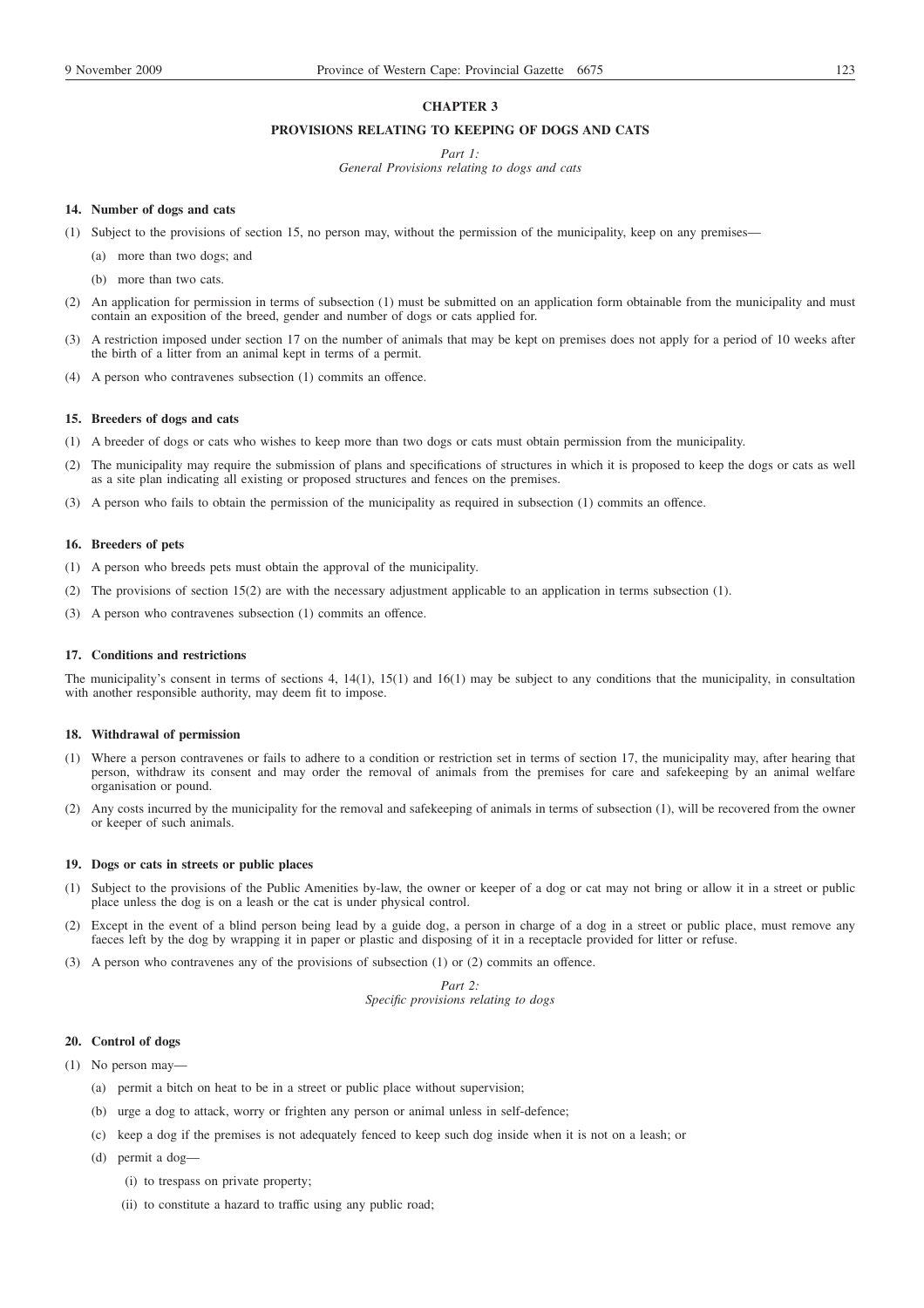- (iii) to constitute source of danger or injury to a person outside the premises on which such dog is kept; or
- (iv) to be a source of danger to employees of the municipality entering such premises for the purpose of carrying out their duties. A notice to the effect that a dog is kept must be displayed in a conspicuous place.
- (e) keep any dog which interferes materially with the comfort, convenience, peace or quiet of neighbours by—
	- (i) barking, yelping, howling or whining;
	- (ii) charging any vehicles, animals, poultry, pigeons or persons outside any premises where it is kept; or
	- (iii) by behaving in any other manner.
- (2) The municipality may seize and impound at a dog which is found in a street or public place in contravention with the provisions of this by-law.
- (3) A dog impounded in terms of subsection (2) may be released to the owner upon payment of a fee determined by the municipality.
- (4) A person who contravenes a provision of subsection (1) commits an offence.

# **CHAPTER 4**

# **DOG KENNELS, CATTERIES, PET SHOPS AND PET PARLOURS**

#### **21. Permission to operate**

- (1) No kennel, cattery, pet shop or pet parlour may be operated without the permission of and subject to conditions imposed by the municipality.
- (2) The person operating a kennel, cattery, pet shop or pet parlour may not conduct the business in such a manner so as to cause any nuisance or annoyance to other people.
- (3) A person who contravenes subsection (1) or (2) commits an offence.

# **CHAPTER 5**

# **CO-OPERATION BETWEEN MUNICIPALITIES**

# **22. Service delivery agreements**

In order to achieve optimal service delivery in terms of this by-law, the municipality may enter into agreements with the district municipality with which legislative and executive powers is shared.

#### **23. Powers of municipality in case of omission by District Municipality**

If the service delivery referred to in section 22 is impeded by the refusal or omission by the district municipality to execute any of the arrangements envisaged in an agreement in terms of section 22 the municipality may, subject to the principles of cooperative government as set out in section 41 of the Constitution of the Republic of South Africa, 1996, proceed to give effect to such arrangement and any expenses incurred by the municipality in giving effect to such an arrangement may be recovered from the district municipality.

# **CHAPTER 6**

## **GENERAL PROVISIONS**

### **24. Right of entry and inspection**

- (1) Any duly authorised employee of the municipality is authorised to inspect any premises within the municipal area at a reasonable time in order to determine whether there is compliance with the provisions of this by-law; provided that a private dwelling may not be entered for routine inspection purposes.
- (2) When entering premises in terms of subsection (1), the employee must on request by any person, identify him- or herself by producing written proof of authorisation.
- (3) The authorised employee may be accompanied by a person reasonably required to assist in conducting the inspection.
- (4) Any person who fails to give or refuses access to any authorised official, or obstructs or hinders him or her in the execution of his or her duties under this by-law, or who fails or refuses to give information that he or she may lawfully be required to give to such official, or who gives false or misleading information knowing it to be false or misleading, commits an offence.

# **25. Service of documents and process**

- (1) Whenever a notice, order, demand or other document is authorised or required to be served on a person in terms of this by-law, it shall be deemed to have been effectively and sufficiently served on such person—
	- (a) when it has been delivered to him personally;
	- (b) when it has been left at his place of residence or business in the Republic with a person apparently over the age or sixteen years;
	- (c) when it has been posted by registered or certified mail to his last known residential or businesses address in the Republic and an acknowledgment of the posting thereof is produced;
	- (d) if his address in the Republic is unknown, when it has been served on his agent or representative in the Republic in the manner provided by paragraph (a), (b) or (c); or
	- (e) if his address and agent in the Republic are unknown, when it has been posted in a conspicuous place on the immovable property (if any) to which it relates.
- (2) When any notice, order, demand or other document is authorised or required to be served on a person, it is not necessary to name him or her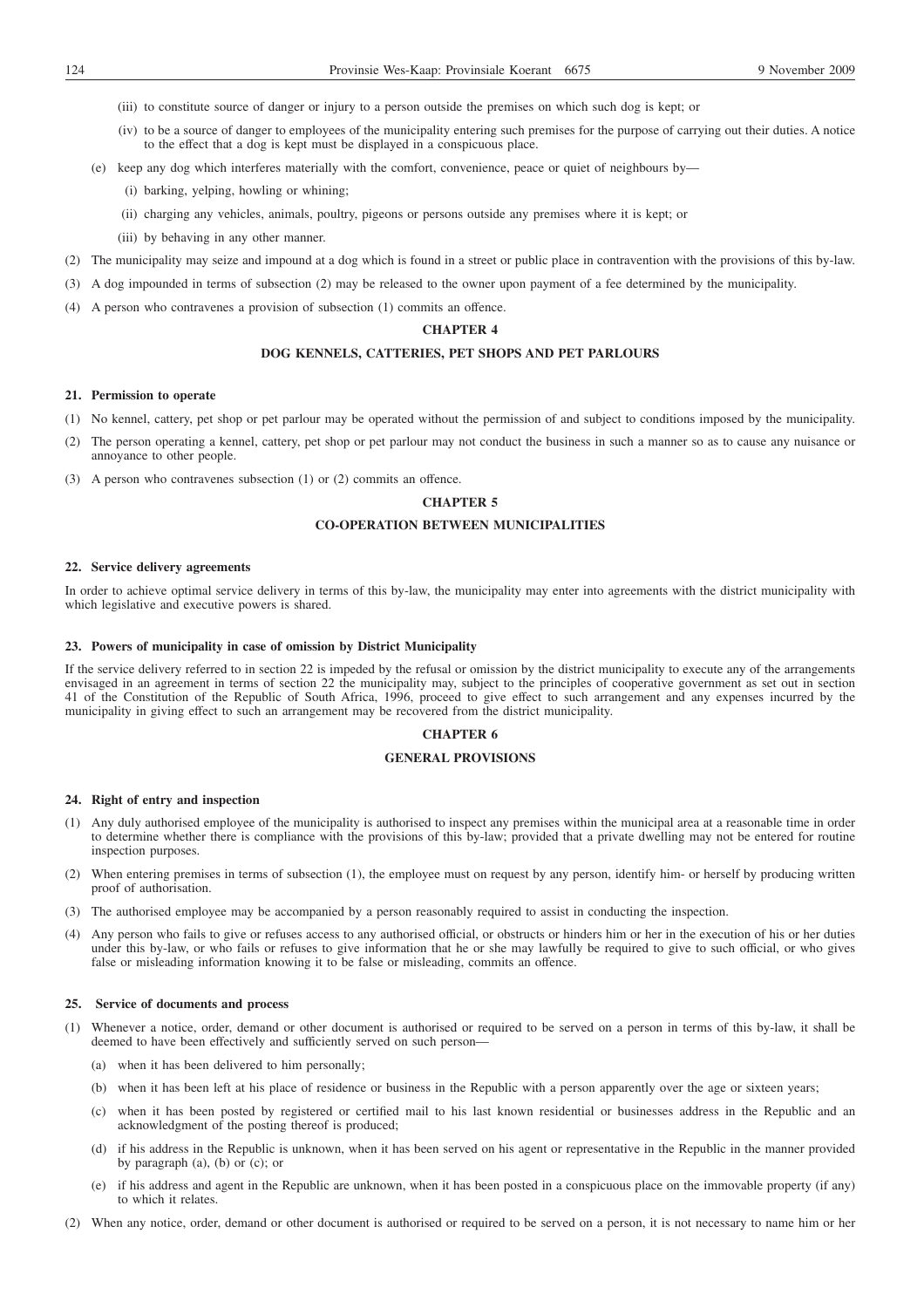but it will be sufficient if he or she is described as the owner, occupier or holder of a right.

### **26. Transitional provisions**

(1) A person who, at the commencement of this by-law, owns a larger number of animals than the number contemplated in section 14(1) may not replace animals that die or are disposed of and must gradually reduce the number of animals that may be kept.

### **27. Appeal**

A person whose rights are affected by a decision of the municipality may appeal against that decision by giving written notice of the appeal and the reasons therefor in terms of section 62 of the Local Government: Municipal Systems Act, Act 32 of 2000 to the municipal manager within 21 days of the date of the notification of the decision.

#### **28. Offences and Penalties**

A person who contravenes any provision or fails to comply with any provision of this by-law commits an offence and shall on conviction be liable to—

- (a) a fine or imprisonment, or either such fine or imprisonment or to both such fine and such imprisonment and,
- (b) in the case of a continuing offence, to an additional fine or an additional period of imprisonment or to such additional imprisonment without the option of a fine or to both such additional fine and imprisonment for each day on which such offence is continued and,
- (c) a further amount equal to any costs and expenses found by the court to have been incurred by the municipality as result of such contravention or failure.

# **29. Exemptions**

Notwithstanding the provisions of this by-law, the municipality may exempt any person and class of persons from any or all of these requirements and may impose any other requirements it deems appropriate.

# **30. Liaison forums in community**

(1) The municipality may establish one or more liaison forums in a community for the purposes of—

- (a) creating conditions for a local community to participate in the affairs of the municipality; and
- (b) promoting a safe and healthy environment;
- (2) A liaison forum may consist of—
	- (a) a member of members of an interest group, or an affected person;
	- (b) a designated official or officials of the municipality; and
	- (c) a councillor.
- (3) (a) the municipality may, when considering an application for an approval, or exemption certificate in terms of this by-law, request the input of a liaison forum.
	- (b) a liaison forum or any person or persons contemplated in subsection (2) may, on own initiative submit an input to the municipality for consideration.

# **31. Conflict with other legislation**

In the event of any conflict between any provision of this by-law and National and

Provincial legislation, standards, policies or guidelines, the National and Provincial legislation, standards, policies or guidelines shall prevail.

### **32. Repeal of by-laws**

The provisions of any by-laws previously promulgated by the municipality or by any of the disestablished municipalities now incorporated in the municipality, are hereby repealed as far as they relate to matters provided for in this by-law, and insofar as it has been made applicable to the municipality by the authorisation for the execution of powers and functions in terms of section 84(3) of the Local Government: Municipal Structures Act, Act 117 of 1998.

# **33. Short title and commencement**

This by-law shall be known as the By-law relating to Public Nuisances and Public Nuisances arising from the Keeping of Animals and shall come into operation on the date of publication thereof in the Provincial Gazette.

9 November 2009 20654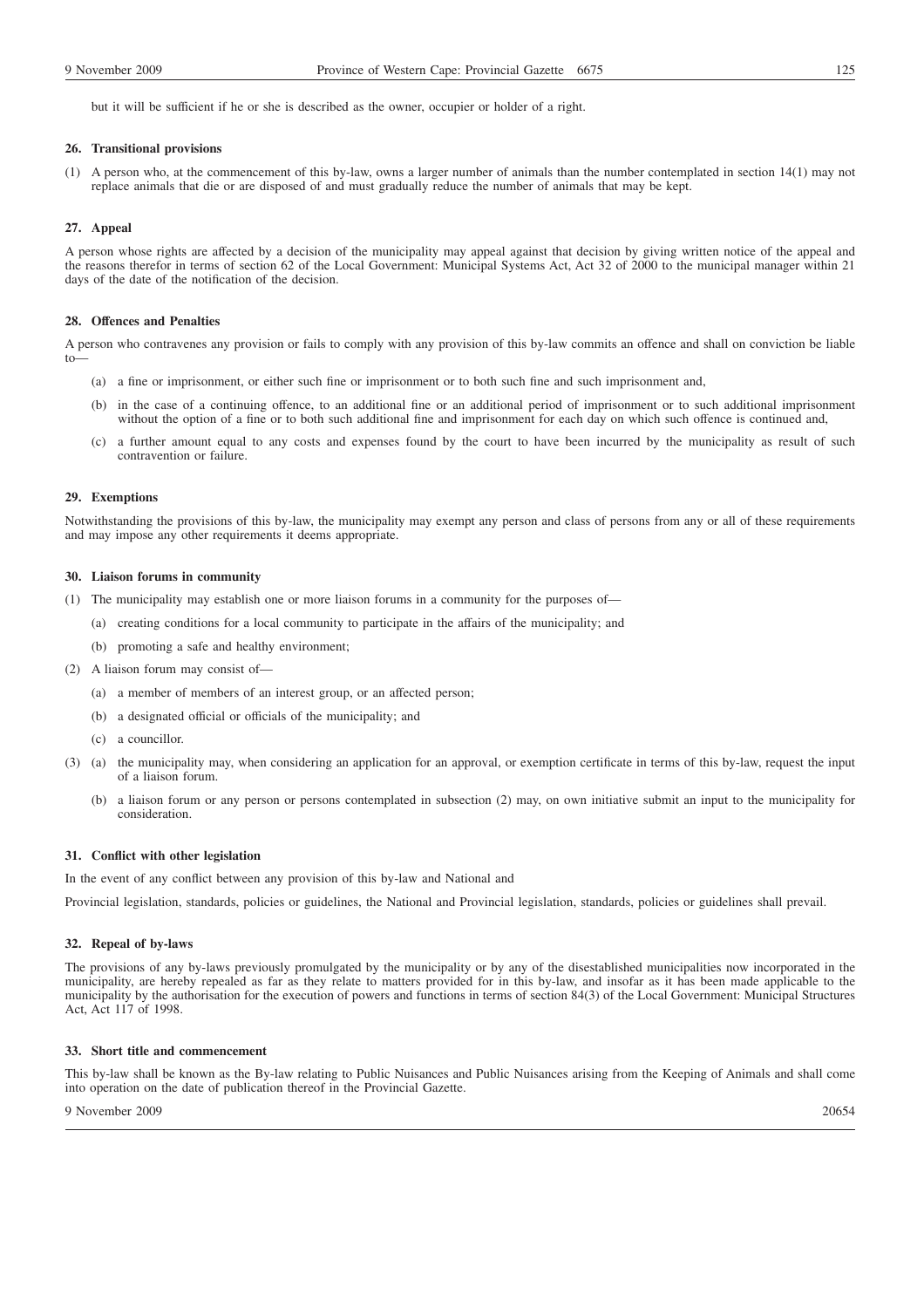# **BERGRIVIER MUNICIPALITY**

# **PUBLIC AMENITIES BY-LAW**

Under the provisions of section 156 of the Constitution of the Republic of South Africa, 1996, the Bergrivier Municipality enacts as follows:—

# **TABLE OF CONTENTS**

- 1. Definition
- 2. Principles and objectives

# **CHAPTER I**

# **GENERAL PROVISIONS RELATING TO PUBLIC AMENITIES**

- 3. Number of visitors
- 4. Admission to public amenity
- 5. Entrance fees
- 6. Notice boards
- 7. Consent required for certain activities
- 8. Use of public amenities
- 9. Permit
- 10. Prescribed fees
- 11. Animals
- 12. Prohibited behaviour
- 13. Vehicles
- 14. Camping
- 15. Caravan Parks

# **CHAPTER II**

# **GENERAL PROVISIONS**

- 16. Powers of official and offences
- 17. Appeal
- 18. Offences and Penalties
- 19. Limitation of liability
- 20. Authentication and service of notices and other documents
- 21. Presumption
- 22. Entering into agreements
- 23. Liaison forums in community
- 24. Conflict with other legislation
- 25. Repeal of by-laws
- 26. Short title and commencement

# **1. Definitions**

In this by-law, unless the context otherwise indicates—

**''animal''** means any equine, bovine, sheep, goat, pig, fowl, camel, dog, cat, or other domestic animal or bird, or any wild animal or reptile which is in captivity or under the control of a person;

**''camp''** or ''**camping''** means to occupy land by picnicking thereon or by standing thereon with a caravan or vehicle or erecting thereon a tent or temporary structure and using such caravan, vehicle, tent or temporary structure for the purpose of habitation or sleeping or as a shelter or protection against the weather;

**''camping area''** means land vesting in and set aside by the municipality as a public picnic, camping or caravan park site or a similar facility approved by the municipality on private land;

**''camping permit''** means a document printed and issued by the municipality for the purposes contemplated in this by-law or the municipality's officials receipt issued against payment of the prescribed camping charges;

**''camping site''** means any part of a camping area, demarcated or assigned for the purpose of camping thereon;

**''caravan''** means any vehicle permanently fitted out for use by persons for living and sleeping purposes, whether or not such a vehicle is a trailer;

**''drunk''** means a person who, reason of the alcohol which he or she has consumed, has lost control of his or her mental or physical faculties, or both, to such an extent as to render him or her incapable of comporting him- or herself, or of performing any act in which he or she is engaged, with safety to him- or herself or with that regard to the rights of others which the law demands;

**''erect''** in relation to a notice board means construct, post, affix or place;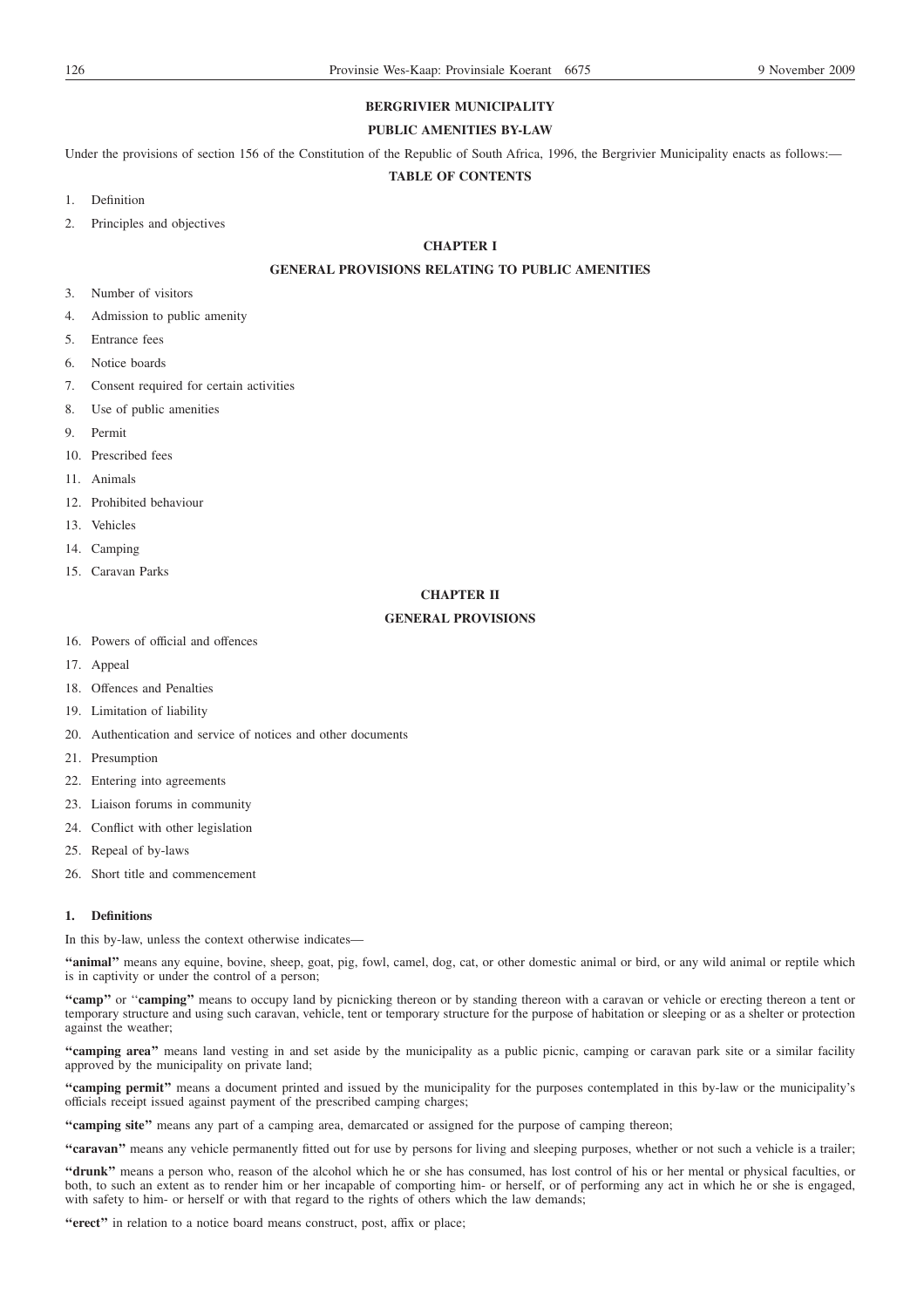**''garden''** means any piece of land under the control of the municipality and maintained by it as a garden for the use of by the public;

**''mobile home''** means a factory assembled structure approved by the municipality with the necessary service connections made so as to be movable on site and designed to be used as a permanent dwelling;

**''municipality''** means the Municipality of Bergrivier established in terms of Section 12 of the Municipal Structures Act, 117 of 1998, and includes any political structure, political office bearer, duly authorised agent or any employee acting in connection with this by-law by virtue of a power vested in the municipality and delegated or sub-delegated to such political structure, political office bearer, agent or employee;

**''Municipal Manager''** means a person appointed in terms of section 82 of the Local Government: Municipal Structures Act, 1998 (Act No. 117 of 1998);

**''notice board''** includes a sign, poster or other device on which the municipality displays information;

**''official''** means any person appointed by the municipality to perform the functions of an authorised officer under this by-law;

**''person''** includes an association or organisation;

**''public amenity''** means—

- (a) any land, commonage, square, camping area, caravan park, beach, swimming pool, bathing area, sports grounds, public open space, public resort, recreation site, river, dam, nature reserve, zoo-logical, botanical or other garden, or hiking trail, including any portion thereof and any facility or apparatus therein or thereon, which is the property of, or is possessed, controlled or leased by the municipality and to which the general public has access, whether on payment of admission fees or not, but excluding a public road or street;
- (b) a building, structure, hall room or office, including any part thereof or any facility or apparatus therein, which is the property of, or is possessed, controlled or leased by the municipality and to which the general public has access, whether on payment of admission of fees or not; and
- (c) a public amenity contemplated in paragraphs (a) and (b) if it is lawfully controlled or managed in terms of an agreement between a person and the municipality;

**''public gathering or procession''** means a procession or gathering of more than 10 people;

**''public place''** means any square, building, park, recreation ground or open space which:

- (a) is vested in the municipality;
- (b) the public has the right to use; or
- (c) is shown on a general plan of a township filed in a deeds registry or a Surveyor-General's office and has been provided for or reserved for the use of the public or the owners of erven in such township;

**''vehicle''** means any device driven by mechanical, animal, natural or human power, and includes any craft or aircraft, but does not include a wheeled chair or a device drawn or propelled by hand and used solely for the conveyance of a child or invalid.

### **2. Principles and objectives**

The municipality adopts this By-law with the aim of controlling access to and use of all public amenities owned by or under the control of the municipality.

# **CHAPTER I**

# **GENERAL PROVISIONS RELATING TO PUBLIC AMENITIES**

### **3. Number of visitors**

The municipality may determine—

- (a) the maximum number of persons or vehicles that may be in or at a public amenity at any time; and
- (b) different classes of vehicles that may be in or at a public amenity at any time and it may differentiate between public amenities.

### **4. Admission to public amenity**

- (1) The municipality may determine the times, dates and conditions under which a public amenity is open to the public and having due regard to section  $6(1)(a)$ .
- (2) The municipality may determine the activities that may or may not be undertaken in a public amenity and these include, but are not limited to—
	- (a) the driving of a motor vehicle and different classes of motor vehicles in a public amenity;
	- (b) kite flying, wind surfing, kite surfing and water sport activities or the use of boats or other jet propelled craft on any dam, river or beach under the control of the municipality;
- (3) The municipality may grant to any person or persons, during such hours and for such period as he or she may deem fit, the exclusive use of a public amenity for games, a public meeting, fete, show or other function or entertainment.
- (4) The municipality may for reasons of maintenance, development, security, safety or public health, temporarily or permanently—
	- (a) close a public amenity or a portion thereof; or
	- (b) suspend all or any activities thereon.
- (5) Where a person in a public amenity has committed an offence in terms of this by-law, an official may order such person to leave the public amenity, and a person ordered to leave must leave the amenity by the shortest route available to the public;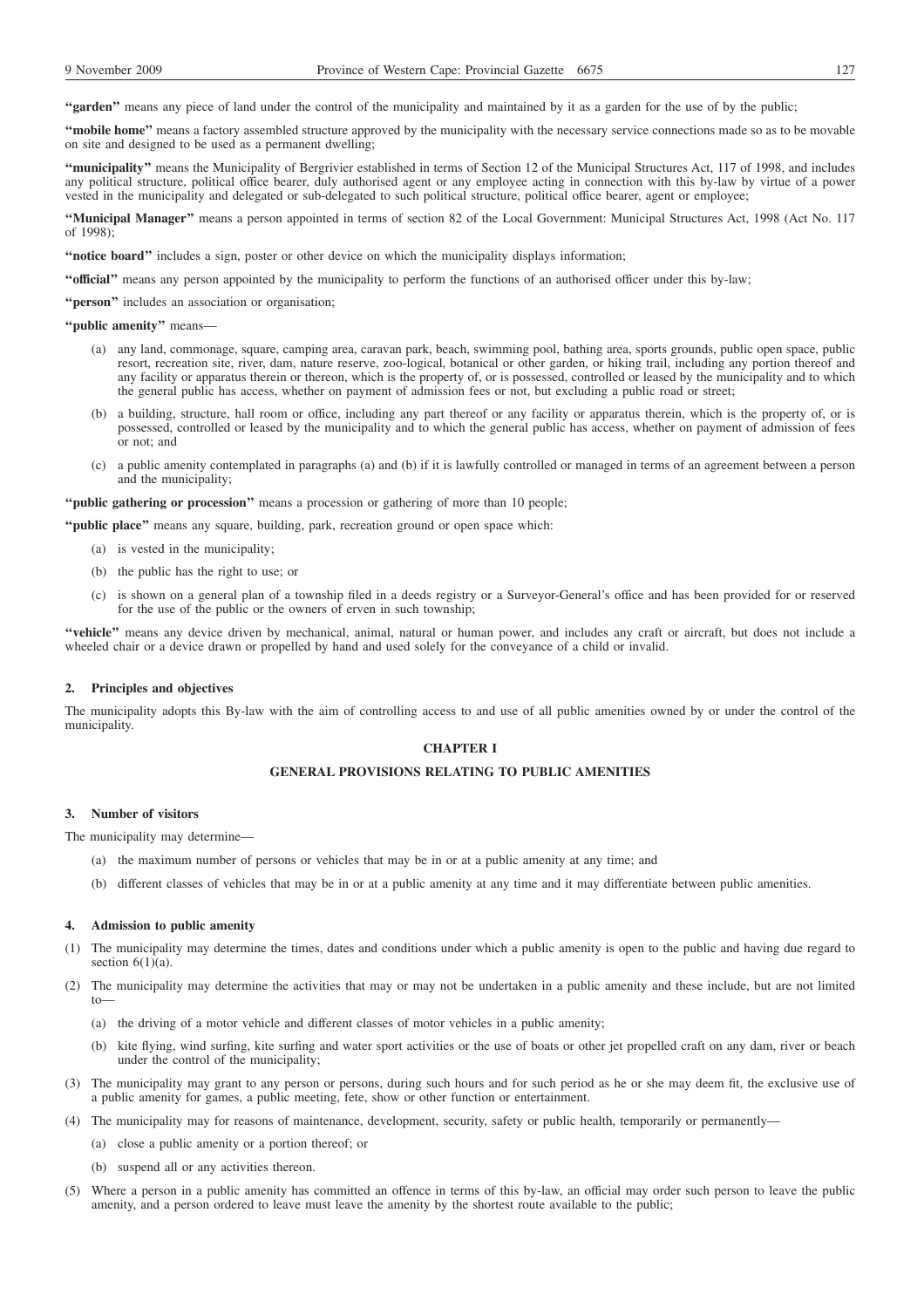(6) Where an official on reasonable grounds suspects that a person wishing to enter a public amenity intends to commit an offence in or at the public amenity, he or she may refuse entry to such person.

# **5. Entrance fees**

- (1) The municipality may levy different entrance fees and issue entrance tickets in respect of persons of different ages, groups of persons, or different classes of vehicles and grant concessions in respect of entrance fees payable.
- (2) Entrance fees are payable at the entrance to a public amenity, except where another fee is indicated on a notice board in terms of section 6(1).
- (3) An entrance ticket contemplated in subsection (1) is valid for the period contemplated in subsection (4).
- (4) An entrance fee is payable in respect of each day or portion thereof during which a person, group or vehicle is in a public amenity, provided that no fee is payable for the day on which such public amenity is left, if the amenity is left before 10:00 on such day and if the day is not the day of arrival.
- (5) No fee contemplated in subsection (1) is repayable where any portion of the period in respect of which such fee has been paid has not been or cannot be utilised, provided that the fee which has been paid in respect of each full day which has not been utilised may, with the approval of the municipality, be repaid upon application, and for the purposes of this subsection ''full day'' means a period of 24 hours commencing at 10:00 of any day.
- (6) An official may require any person in a public amenity to produce the entrance ticket issued in terms of subsection (1), and a person who fails to produce such ticket, or a person who enters a public amenity without having paid the entrance fee commits an offence.

#### **6. Notice boards**

- (1) The municipality may erect a notice board at the entrance to or in the immediate vicinity of a public amenity, on which any of the following are displayed:
	- (a) The times, dates and conditions of entry and activities that may be undertaken;
	- (b) the fees payable; and
	- (c) a notice of closure referred to in section 4(4).
- (2) No person other than an official or other person authorised to do so in this by-law may move or alter the contents of, and no person may deface or otherwise tamper with a notice board erected by the municipality.
- (3) A notice posted by municipality in terms of subsection (1) may contain a graphic representation to convey meaning.
- (4) A person who contravenes any of the provisions of this section commits an offence.

# **7. Consent required for certain activities**

- (1) No person may, without the prior written consent of the municipality at, in or upon a public amenity—
	- (a) arrange, hold, present or attend—
		- (i) a public entertainment;
		- (ii) a meeting;
		- (iii) a public gathering or procession, exhibition or performance; or
		- (iv) an auction;
	- (b) collect money or any other goods;
	- (c) display or distribute a pamphlet, placards, painting, book, handbill or a printed, written or painted work;
	- (d) engage in any form of trade.
- (2) No person may at or in a public amenity undertake or perform any activity in contravention of a notice board erected in terms of section 6(1).
- (3) No person may without the prior written consent of the municipality erect or establish any fence, structure, dam, shelter or anything else and a person who has obtained such consent may only erect such fence, structure, dam, shelter or anything else at a designated area set aside for this purpose.
- (4) No person may, without the prior written consent of the municipality bring into, or have in his or her possession in a public amenity a firearm, and the municipality may grant consent in the following instances only:
	- (a) for the firing of blank cartridges during organised competitions or sports meetings;
	- (b) in connection with the collection of specimens of marine life or birds or animals for scientific purposes;
	- (c) for the lawful culling of animals; or
	- (d) to signal distress in the instance where a proposed activity may require a distress signal to be given by means of a firearm.
- (5) A person who wishes to obtain the consent of the municipality as contemplated in subsection (1) must complete and submit the prescribed form, and the municipality may refuse or grant consent subject to any conditions it deems necessary and subject to the prescribed fee having been paid, and a person who wishes to sell food must also comply with any laws relating to the selling of food.
- (6) A person who has been granted consent in terms of subsection (5) must at all times keep the consent form in his or her possession, and must produce the form on request of an official.
- (7) A person who contravenes a provision of this section commits an offence.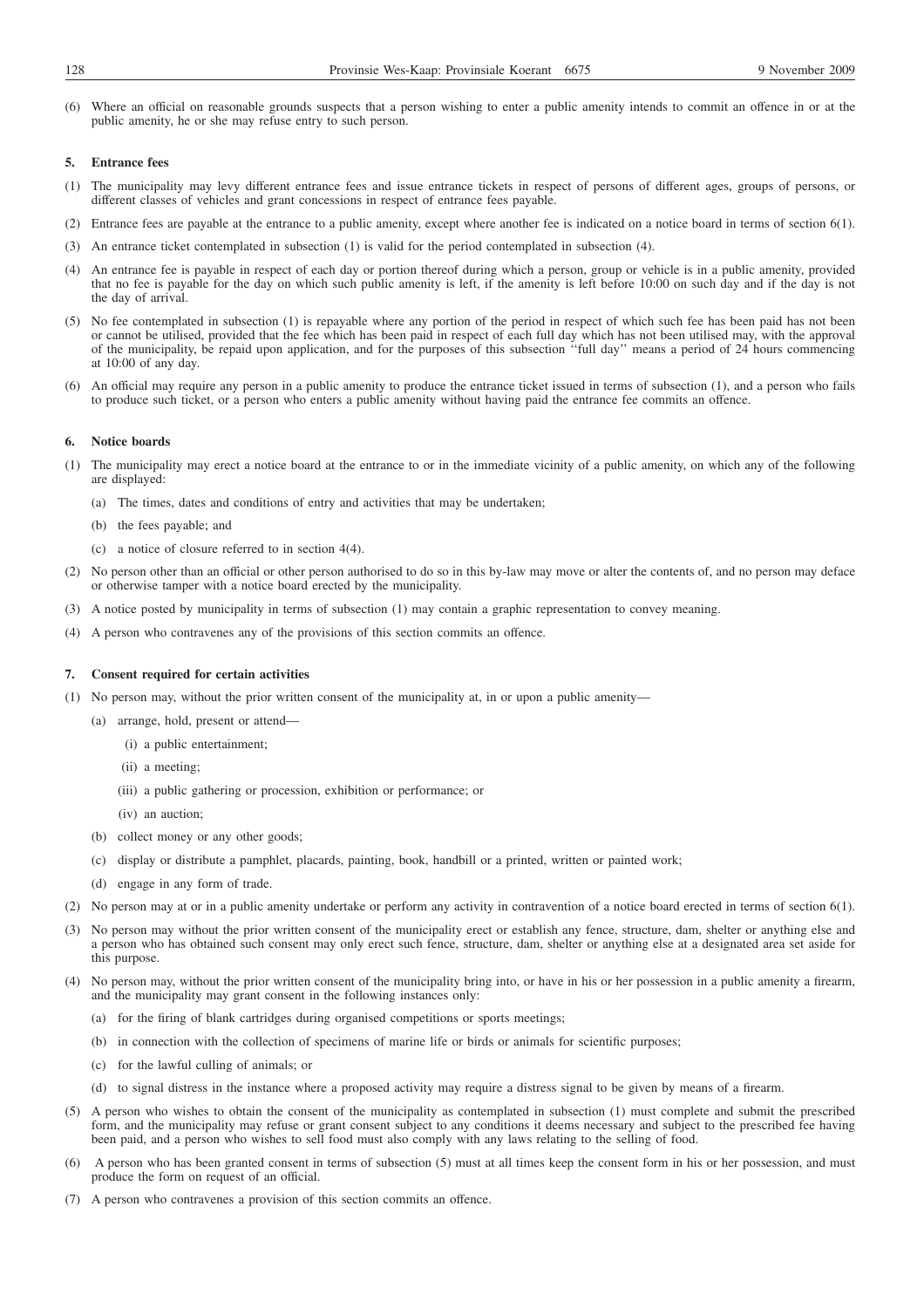# **8. Use of public amenities**

The municipality may enter into an agreement with any person in terms of which a public amenity or any part thereof may be used for the purposes and subject to the conditions set out in the agreement.

### **9. Permit**

- (1) Notwithstanding the provisions of section 4, 5(1), 5(3), and 6(1), the municipality may, on application and subject to any conditions it may impose, issue, free of charge or otherwise, a permit—
	- (a) to a group of people, such as, but not limited to, a group of bona fide students; or
	- (b) to a person who is undertaking scientific, educational or similar research.
- (2) The holder of a permit issued in terms of subsection (1) may, subject to any other conditions imposed in terms of the said subsection—
	- (a) if he or she is the holder of a valid hunting licence, hunt, catch, kill or remove, fauna under the supervision, control and in accordance with the instructions of an official;
	- (b) pick, collect or remove fauna;
	- (c) take or remove anything of historical or scientific importance;
	- (d) have in his or her possession diving equipment, a weapon, trap, poison or a gardening tool, living or dead fauna or flora;
	- (e) remove any flora or carcase which has been plucked or hunted only if the official has—
		- (i) inspected such flora or carcase;
		- (ii) considered it necessary or desirable, measured the dimensions or mass, or taken a sample of such flora or carcase; and
		- (iii) in writing authorised the permit holder to remove such flora or carcase; or
	- (f) excavate soil, sand or stone or remove organic or inorganic objects.
- (3) The holder of a permit must, on arrival at the public amenity, display such permit to the official in control, and a person who fails to do so, commits an offence.
- (4) The holder of a permit who undertakes an activity in contravention of a condition imposed commits an offence.

### **10. Prescribed fees**

The municipality may determine fees payable in terms of this By-law.

#### **11. Animals**

- (1) No person may in contravention of any prohibitions displayed on a notice board bring any animal into the public amenity.
- (2) A person who is permitted to bring an animal upon a public amenity must have direct and physical control over the animal by means of a leash or other device, and may not bath, wash or allow such animal to enter or remain in any pond, fountain or ornamental water.
- (3) Any animal not under the control or apparently not under the control of a person, may, if found in or on a public amenity be impounded by the municipality and removed to a pound w here it may be dealt with in terms of the by-law relating to the impoundment of animals.
- (4) A person who contravenes a provision of subsection (1) or (2) commits an offence.

# **12. Prohibited behaviour**

- (1) No person—
	- (a) who is drunk or under the influence of any drug may enter or remain in a public amenity, and such person will not be admitted to a public amenity;
	- (b) may in or at a public amenity—
		- (i) break, damage, destroy, tamper with, remove, misuse, disfigure or use anything or fail to observe an instruction by the municipality;
		- (ii) throw or roll a rock, stone or object;
		- (iii) except if authorised to do so under section 9(2)(b), pull out, pick, cut or damage any flora growing in the amenity, or have such flora in his or her possession;
		- (iv) walk, stand, sit or lie on a flowerbed;
		- (v) walk, stand, sit or lie on grass in contradiction with a notice;
		- (vi) write, paint, draw graffiti or a symbol, emblem or the like on a structure or path;
		- (vii) excavate soil, sand or stone or remove organic or inorganic objects; except if authorised to do so in terms of section 9;
		- (viii) interfere with water flow, obstruct water, divert a stream or drain a wetland;
		- (ix) deface or disfigure anything provided by themunicipality by pasting or affixing in any way any bills, papers, placards, notices or anything else;
		- (x) wash, polish or repair a vehicle, except emergency repairs;
		- (xi) burn refuse;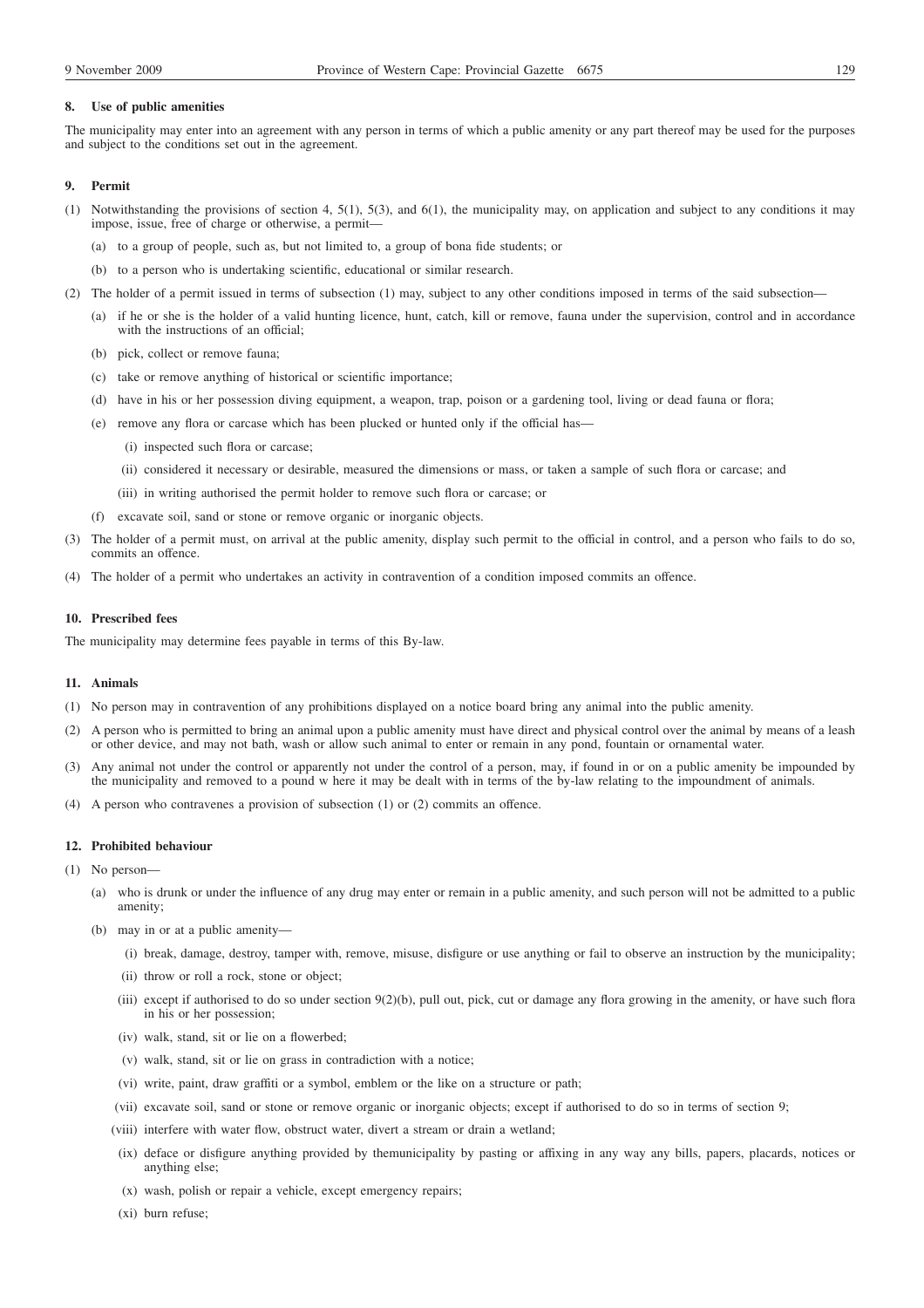- (xii) litter or dump any refuse, garden refuse or building materials;
- (xiii) wash crockery or laundry or hang out clothes, except at places indicated by notice for that purpose;
- (xiv) use or try to use anything provided by the municipality in an amenity for a purpose other than that for which it is designed or determined by notice;
- (xv) dispose of any burning or smouldering object or throw it out of a motor vehicle;
- (xvi) behave or conduct himself or herself in an improper, indecent or unbecoming manner;
- (xvii) defecate, urinate or undress, except in such building or on premises intended for that purpose;
- (xviii) lie on a bench or seating place provided by the municipality or use it in such a manner that other users or potential users find it impossible to make use thereof;
- (xix) play or sit on play-park equipment, except if the person concerned is a child under the age of 13 years;
- (xx) swim, walk or play in a fish-pond, fountain, dam, river, artificial feature or pond in contravention with a notice prohibiting such action;
- (xxi) having an open wound on his or her body, enter any swimming pool or other water facility provided by the municipality;
- (xxii) perform any act that may detrimentally affect the health of another person;
- (xxiii) enter or use a toilet facility indicated by notice for use by members of the opposite sex;
- (xxiv) stay or sleep over night other than in terms of section 14;
- (xxv) hunt, injure, disturb, feed, kill, hurt, follow, disturb, ill-treat or catch an animal, or displace, disturb, destroy or remove a bird, nest or egg, or skin or gut an animal, except if authorised to do so under section 9(2)(a);
- (xxvi) discharge a firearm, airgun or pistol, except if consent has been granted in terms of section 7(4);
- (xxvii) discharge a bow or use a slingshot or catapult;
- (xxviii) in any way whatsoever prejudice the safety, convenience or rights of other persons;
- (xxix) play or conduct a game in a manner that causes annoyance or endangers public safety; or
- (xxx) expose his or her body or clothe indecently;
- (c) may enter—
	- (i) or leave a public amenity other than by way of the official entry and exit point;
	- (ii) a public amenity without having paid the entrance fees as contemplated in section  $5(1)$ ;
- (d) may release or introduce any wild animal, fish, bird or flora into a public amenity;
- (e) may, in inland waters—
	- (i) swim, catch fish or otherwise or angle if not authorised to do so in terms of a notice board erected in terms of section 6(1);
	- (ii) catch fish with a net;
	- (iii) feed any fish without approval of the municipality;
	- (iv) wash himself or herself or clean anything;
- (2) A person who contravenes a provision of subsection (1) commits an offence.

### **13. Vehicles**

- (1) No person may bring into a public amenity any truck, bus, motor vehicle, motor cycle, quad bike, bicycle or any other vehicle except in accordance with the directions of the municipality.
- (2) Where a person is permitted to drive a vehicle in a public amenity he or she may not—
	- (a) travel with the vehicle elsewhere than on a road constructed by the municipality;
	- (b) drive the vehicle at a speed in excess of the speed indicated on a notice board erected by the municipality.
- (3) The provisions of subsection (1) do not apply to an emergency vehicle while lawfully in use as such, or a vehicle used in an emergency, or a vehicle used by an official in the discharge of his or her duties while acting in an emergency.
- (4) A person who contravenes a provision of subsections (1) and (2) commits an offence.

### **14. Camping**

- (1) No person may camp on any land belonging to or which is under the control of the municipality except on a camping site within the boundaries of a camping area.
- (2) No person may camp in a camping area whether continuous or otherwise for a period exceeding three months in any period of twelve months without the written consent of the municipality.
- (3) The municipality may grant or refuse such an application subject to such conditions and for such period as it may deem fit but not for any period in excess of a further three months.
- (4) The occupier of a camping site must be the person whose name appears on the camping permit and he or she may not sublet, cede, dispose of or in any manner alienate his or her rights there under.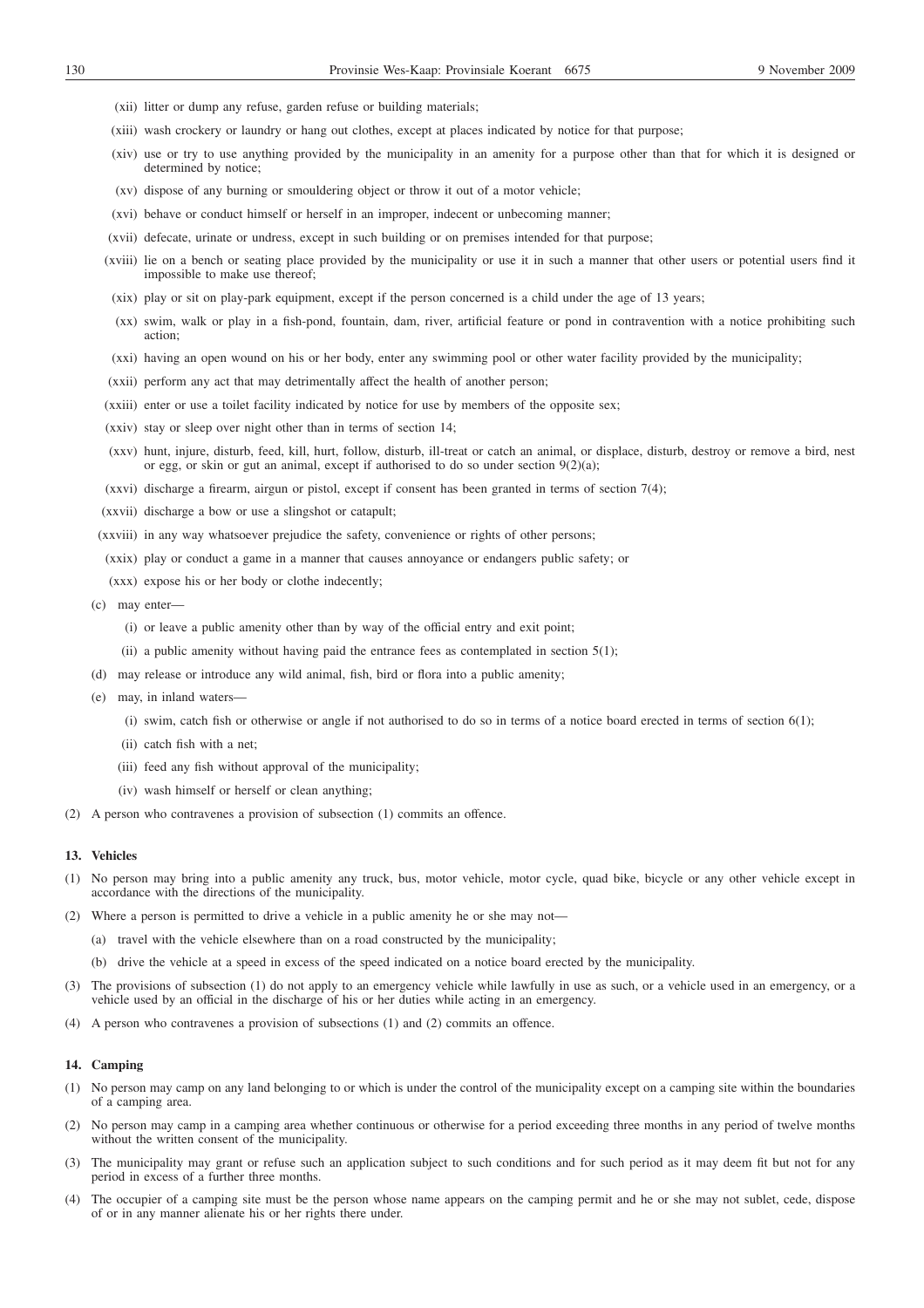- (5) Reservation of camping sites will only be considered upon receipt of a written application.
- (6) The municipality may determine conditions additional to those contained in this by-law for the use of camping sites that fall under the control of the municipality.
- (7) The municipality may determine conditions for the establishment of private camping facilities.
- (8) A person who contravenes a provision of subsections (1), (2) and (4) or any condition imposed by the municipality in terms of subsections (6) and (7) commits an offence.

#### **15. Caravan parks**

- (1) Notwithstanding the provisions of section 14(2) the municipality may allocate ten percent (10%), or such greater percentage of the sites in a caravan park to be permanently occupied by caravans or mobile homes.
- (2) The municipality may determine conditions for the establishment of private caravan parks.
- (3) The municipality may determine conditions additional to those contained in this by-law for the use of caravan parks that fall under the control of the municipality.
- (4) Any person who contravenes or fails to comply with any condition imposed in terms of sub sections (2) and (3) commits an offence.

# **CHAPTER II**

# **GENERAL PROVISIONS**

#### **16. Powers of official and offences**

The official appointed by the municipality to monitor and enforce this by-law may investigate any act or omission which on reasonable suspicion may constitute an offence, and a person commits an offence if he or she—

- (a) threatens, resists, hinders or obstructs, or uses foul, abusive or insulting language towards or at an official in the exercise of his or her powers or execution or his or her duties; or
- (b) falsely holds himself or herself out to be an official;
- (c) furnishes false or misleading information when complying with a request of an official; or
- (d) fails to comply with a request of an official.

# **17. Appeal**

A person whose rights are affected by a decision of the municipality may appeal against that decision by giving written notice of the appeal and the reasons therefor in terms of section 62 of the Local Government: Municipal Systems Act, Act 32 of 2000 to the municipal manager within 21 days of the date of the notification of the decision.

#### **18. Offences and Penalties**

A person who contravenes any provision or fails to comply with any provision of this by-law commits an offence and shall on conviction be liable to—

- (a) a fine or imprisonment, or either such fine or imprisonment or to both such fine and such imprisonment and,
- (b) in the case of a continuing offence, to an additional fine or an additional period of imprisonment or to such additional imprisonment without the option of a fine or to both such additional fine and imprisonment for each day on which such offence is continued and,
- (c) a further amount equal to any costs and expenses found by the court to have been incurred by the municipality as result of such contravention or failure.

# **19. Limitation of liability**

The municipality is not liable for any damage or loss caused by—

- (a) the exercise of any power or the performance of any duty in good faith under this by-law; or
- (b) the failure to exercise any power, or perform any function or duty in good faith under this by-law.

#### **20. Authentication and service of notices and other documents**

- (1) A notice issued by the municipality in terms of this By-law is deemed to be duly issued if it is signed by an officer authorised by the municipality.
- (2) Any notice or other document that is served on a person is regarded as duly served—
	- (a) when it has been delivered to that person personally;
	- (b) when it has been left at that person's place of residence or business in the Republic with a person apparently over the age of 16 years;
	- (c) when it has been posted by registered or certified mail to that person's last known residential or business address in the Republic, and an acknowledgment of the posting thereof from the postal service is obtained;
	- (d) if that person's address in the Republic is unknown, when it has been served on that person's agent or representative in the Republic in the manner provided by paragraphs (a), (b) or (c);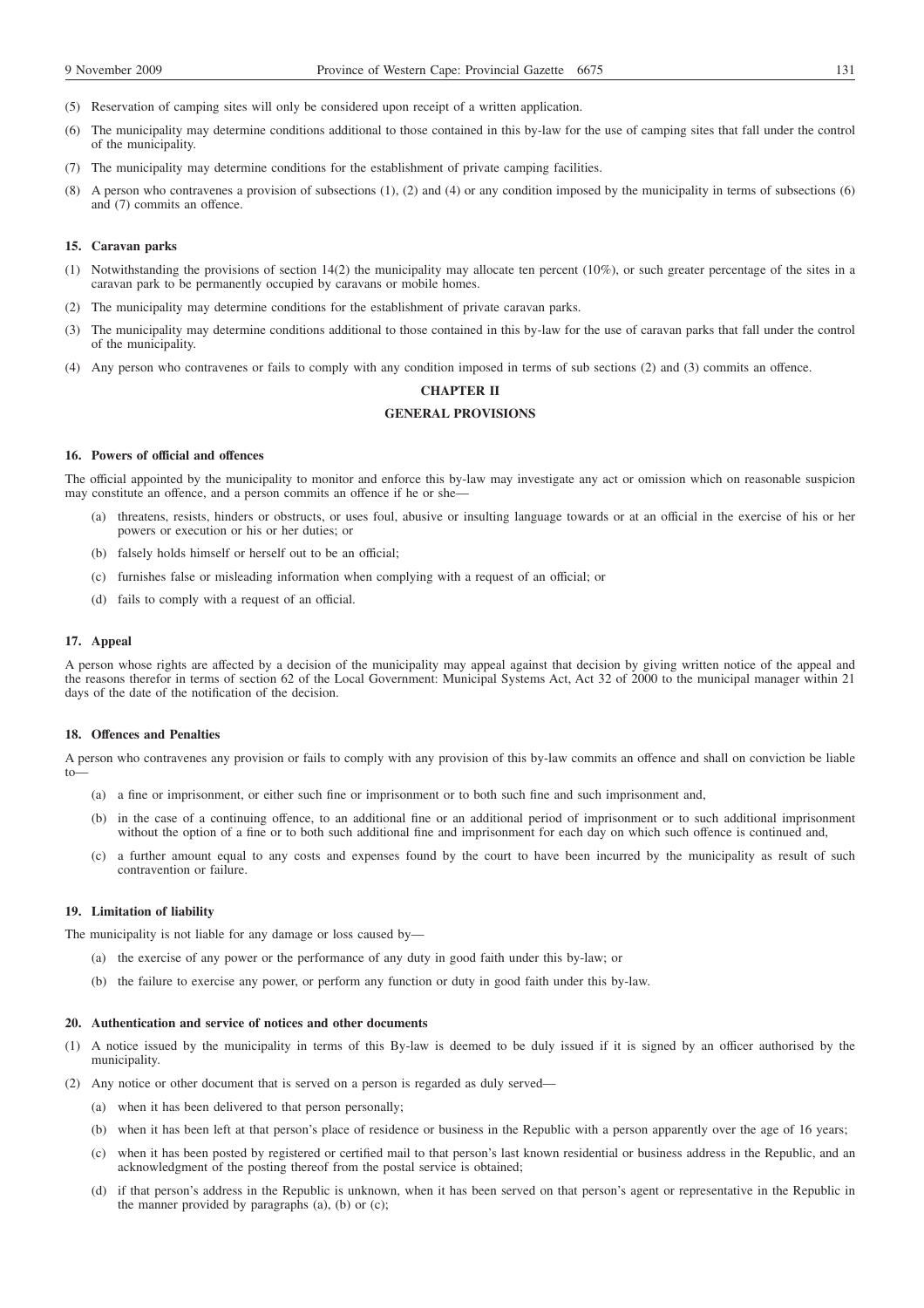- (e) if that person's address and agent or representative in the Republic is unknown, when it has been posted in a conspicuous place on the land or business premises to which it relates;
- (f) in the event of a body corporate, when it has been delivered at the registered office of the business premises of such body corporate; or
- (g) when it has been delivered, at the request of that person, to his or her e-mail address.
- (3) Service of a copy is deemed to be service of the original.
- (4) When any notice or other document is served on the owner, occupier, or holder of any property, or right in any property, it is sufficient if that person is described in the notice or other document as the owner, occupier, or holder of the property or right in question, and it is not necessary to name that person.

### **21. Presumption**

In any prosecution under this by-law it shall be presumed, unless the contrary is proved, that an animal found in a public amenity was brought into the amenity by the owner thereof or a person under the control of the owner, or that the owner or the person allowed the animal to enter the amenity.

### **22. Entering into agreements**

The municipality may enter into a written agreement with any person, organ of State, local community or organisation to provide for—

- (a) the co-operative development of any public amenity; or
- (b) the co-operative management of any public amenity; and
- (c) the regulation of human activities within a public amenity.

# **23. Liaison forums in community**

(1) The municipality may establish one or more liaison forums in a community for the purposes of—

- (a) creating conditions for a local community to participate in the affairs of the municipality;
- (b) encouraging a local community to participate in the affairs of the municipality; and
- (c) promoting the effective and safe use of public amenities.

# (2) A liaison forum may consist of—

- (a) a member of members of an interest group, or an affected person;
- (b) a member or members of a community in whose immediate area a public amenity exists;
- (c) a designated official or officials of the municipality; and
- (d) the councillor responsible for public amenities.
- (3) (a) The municipality may, when considering an application or registration in terms of this By-law request the input of a liaison forum.
	- (b) A liaison forum or any person or persons contemplated in subsection (2) may, on own initiative submit an input to the municipality for consideration.

# **24. Conflict with other legislation**

In the event of any conflict between any provision of this by-law and National and

Provincial legislation, standards, policies or guidelines, the National and Provincial legislation, standards, policies or guidelines shall prevail.

# **25. Repeal of by-laws**

The provisions of any by-laws previously promulgated by the municipality or by any of the disestablished municipalities now incorporated in the municipality, are hereby repealed as far as they relate to matters provided for in this by-law, and insofar as it has been made applicable to the municipality by the authorisation for the execution of powers and functions in terms of section 84(3) of the Local Government: Municipal Structures Act, Act 117 of 1998.

# **26. Short title and commencement**

This By-law shall be known as the Public Amenities By-law, and commences on the date of publication thereof in the Provincial Gazette.

9 November 2009 20655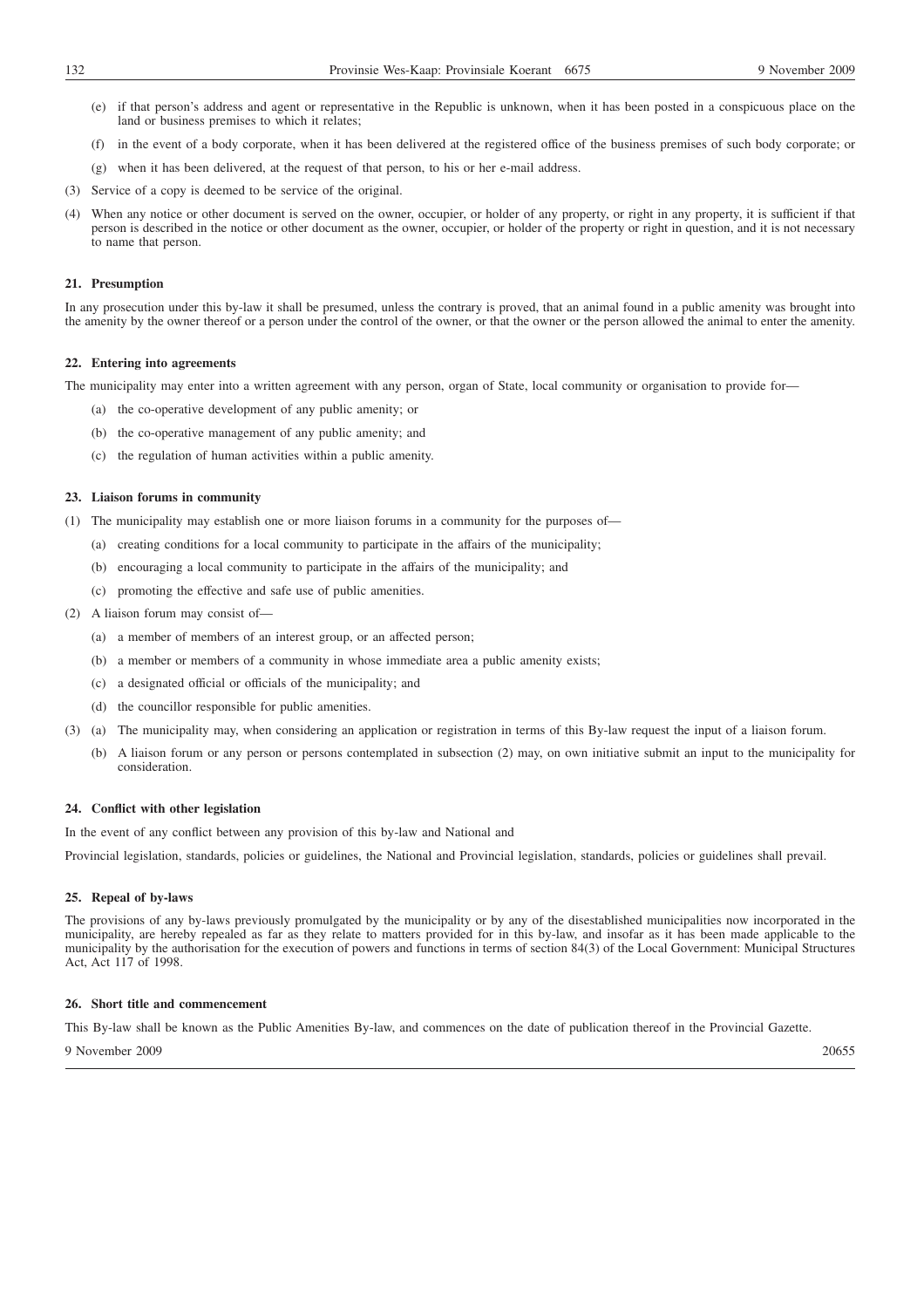# **BERGRIVIER MUNICIPALITY**

# **BY-LAW RELATING TO PUBLIC BUSES AND TAXIS**

Under the provisions of section 156 of the Constitution of the Republic of South Africa, 1996, the Bergrivier Municipality, enacts as follows:-

# **Table of Contents**

- 1. Definitions
- 2. Purpose of by-law
- 3. Stopping of public buses
- 4. Boarding and alighting from public buses
- 5. Use of taxi ranks
- 6. General provisions relating to taxis and taxi drivers
- 7. Presumption
- 8. Offences and Penalties
- 9. Liaison forums in community
- 10. Exemptions
- 11. Conflict with other legislation
- 12. Repeal
- 13. Short title and commencement

# **1. Definitions**

In this by-law, unless the context otherwise indicates—

**''bus stop''** means any place designated or area demarcated by a road traffic sign as a bus stop or for the exclusive stopping of buses;

"Chief Traffic Officer" means the person appointed as such by the Council, or any other person legally acting in that capacity, and any officer appointed a traffic officer and authorized by the Chief Traffic Officer to implement the provisions of this by-law;

**"driver"** in relation to a taxi, means any person who is in control of or who operates a taxi and who is in the employment of the proprietor of such taxi;

**''municipality''** means the Municipality of Bergrivier, established in terms of Section 12 of the Municipal Structures Act, 117 of 1998, and includes any political structure, political office bearer, councillor, duly authorized agent or any employee acting in connection with this by-law by virtue of a power vested in the municipality and delegated or sub-delegated to such political structure, political office bearer, councillor, agent or employee;

**''ply for hire''** means to use a motor vehicle for conveying passengers for hire or reward or to make a motor vehicle available at any place for the purpose of conveying passengers;

**''proprietor''** in relation to any taxi, means the owner of a taxi which is registered as such in an area and who conducts business by conveying passengers for reward;

**''taxi rank''** means a place designated by a road traffic sign or an area approved by the Council and demarcated as a taxi rank; and

**''taxi''** means a public motor vehicle (other than a public bus) used for the conveyance of passengers, or of passengers and such passengers' goods, for reward.

### **2. Purpose of by-law**

- (1) The purpose of this by-law is to promote the safety of passengers making use of public transport and to provide procedures, methods and practices for the management thereof.
- (2) Subject to any law and the provisions of section 10, it is the intention of the municipality to make public transport facilities available to all forms of public transport.

### **3. Stopping of public buses**

No person, other than a traffic officer or any other authorized officer, shall, except in the case of an emergency, stop a public bus for the purpose of permitting passengers to board or alight from such bus at any place other than a bus stop.

# **4. Boarding and alighting from public buses**

No person, other than a traffic officer or any other authorized officer, shall, except in the case of an emergency, board or alight from a public bus at any place other than a bus stop unless directed to do so by the driver or conductor thereof.

# **5. Use of taxi ranks**

(1) The driver of a taxi shall, when plying for hire at a taxi rank, place his taxi in the first vacant place available on such taxi rank.

(2) No person shall park or stop a taxi which is not in good working order in a taxi rank or cause or permit such taxi to remain in a taxi rank.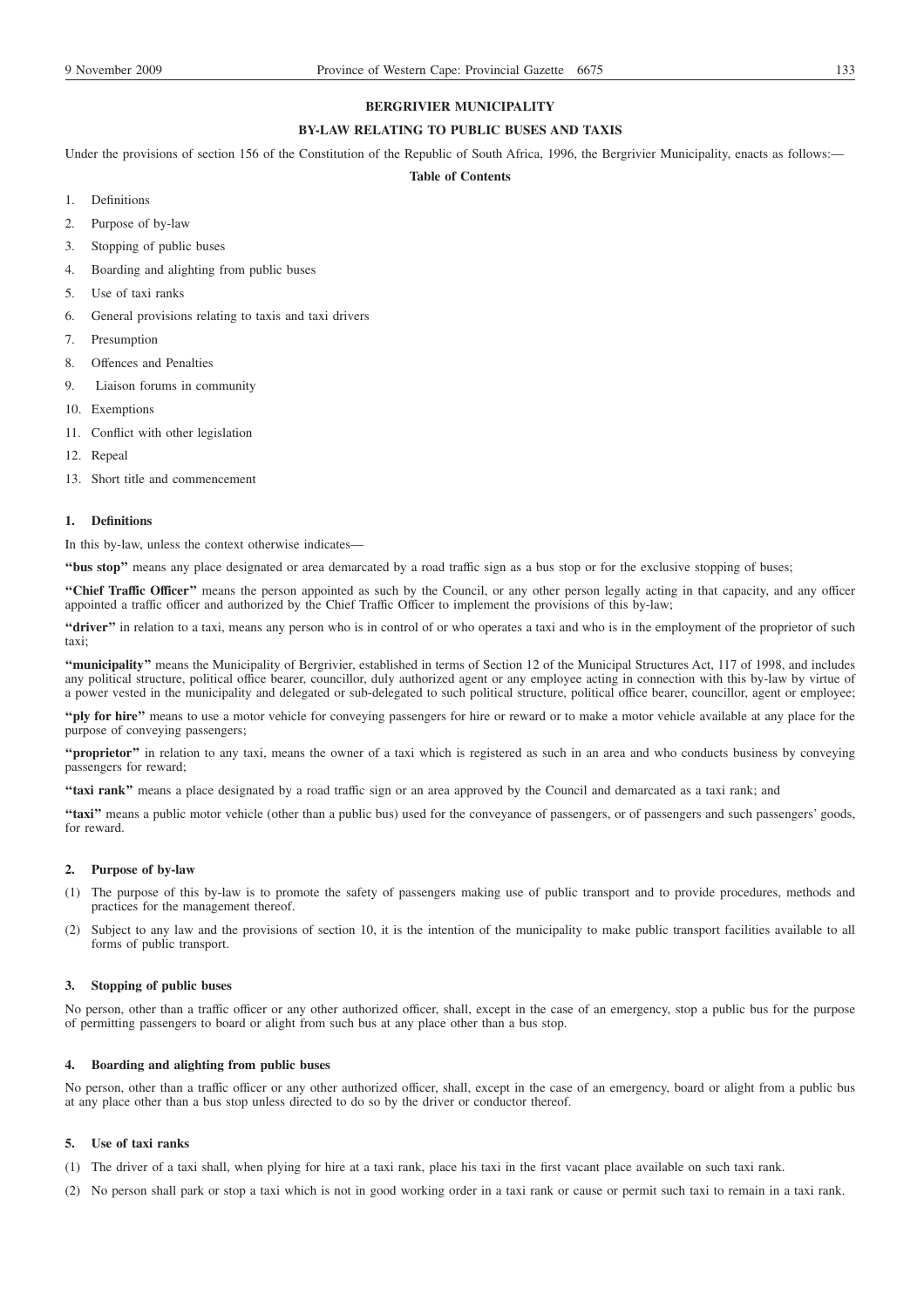# **6. General provisions relating to taxis and taxi drivers**

- (1) No person shall ply for hire with a taxi which is not in a good state of repair, clean and of a neat and presentable appearance.
- (2) No driver of a taxi shall—
	- (a) stand or wait with his taxi in a public street or public place when not hired or plying for hire except in the taxi rank; and
	- (b) prevent or attempt to prevent the driver of any other taxi from lawfully obtaining or conveying passengers; and
	- (c) ply for hire with a taxi in an area which is exclusively reserved for buses.

### **7. Presumption**

If in any prosecution under this by-law it is proved that a person has conveyed passengers in a motor vehicle on a public road, it shall be presumed, until the contrary is proved, that he so conveyed such passengers for reward.

### **8. Offences and Penalties**

A person who contravenes any provision or fails to comply with any provision of this by-law commits an offence and shall on conviction be liable to—

- (a) a fine or imprisonment, or either such fine or imprisonment or to both such fine and such imprisonment and,
- (b) in the case of a continuing offence, to an additional fine or an additional period of imprisonment or to such additional imprisonment without the option of a fine or to both such additional fine and imprisonment for each day on which such offence is continued and,
- a further amount equal to any costs and expenses found by the court to have been incurred by the municipality as result of such contravention or failure.

# **9. Liaison forums in community**

- (1) The municipality may establish liaison forums in a community for the purposes of encouraging a local community to participate in the implementation, development and enforcement of this by-law; and
- (2) The forums contemplated in sub-section (1) may consist of—
	- (a) a member or members of an interest group or an affected person or community;
	- (b) a designated official or officials of the municipality; and
	- (c) a councillor from the relevant council committee.
- (3) The municipality may, in the implementation and enforcement of this by-law—
	- (a) request the input of a forum;
	- (b) employ any skills or capacity that may exist in such a forum.
- (4) A forum, or a person or persons contemplated in subsection (2), may, on own initiative, submit an input to the municipality for consideration.

### **10. Exemptions**

Notwithstanding the provisions of this by-law, the municipality may, on written application, exempt any person or class of persons from any or all of the requirements of this by-law and in considering such exemption it may impose any conditions or requirements it deems appropriate.

# **11. Conflict with other legislation**

In the event of any conflict between any provision of this by-law and National and

Provincial legislation, standards, policies or guidelines, the National and Provincial legislation, standards, policies or guidelines shall prevail.

# **12. Repeal**

The provisions of any by-laws previously promulgated by the municipality or by any of the disestablished municipalities now incorporated in the municipality, are hereby repealed as far as they relate to matters provided for in this by-law.

# **13. Short title and commencement**

This by-law shall be known as the By-law relating to Public Buses and Taxi's and shall come into operation on the date of publication thereof in the Provincial Gazette.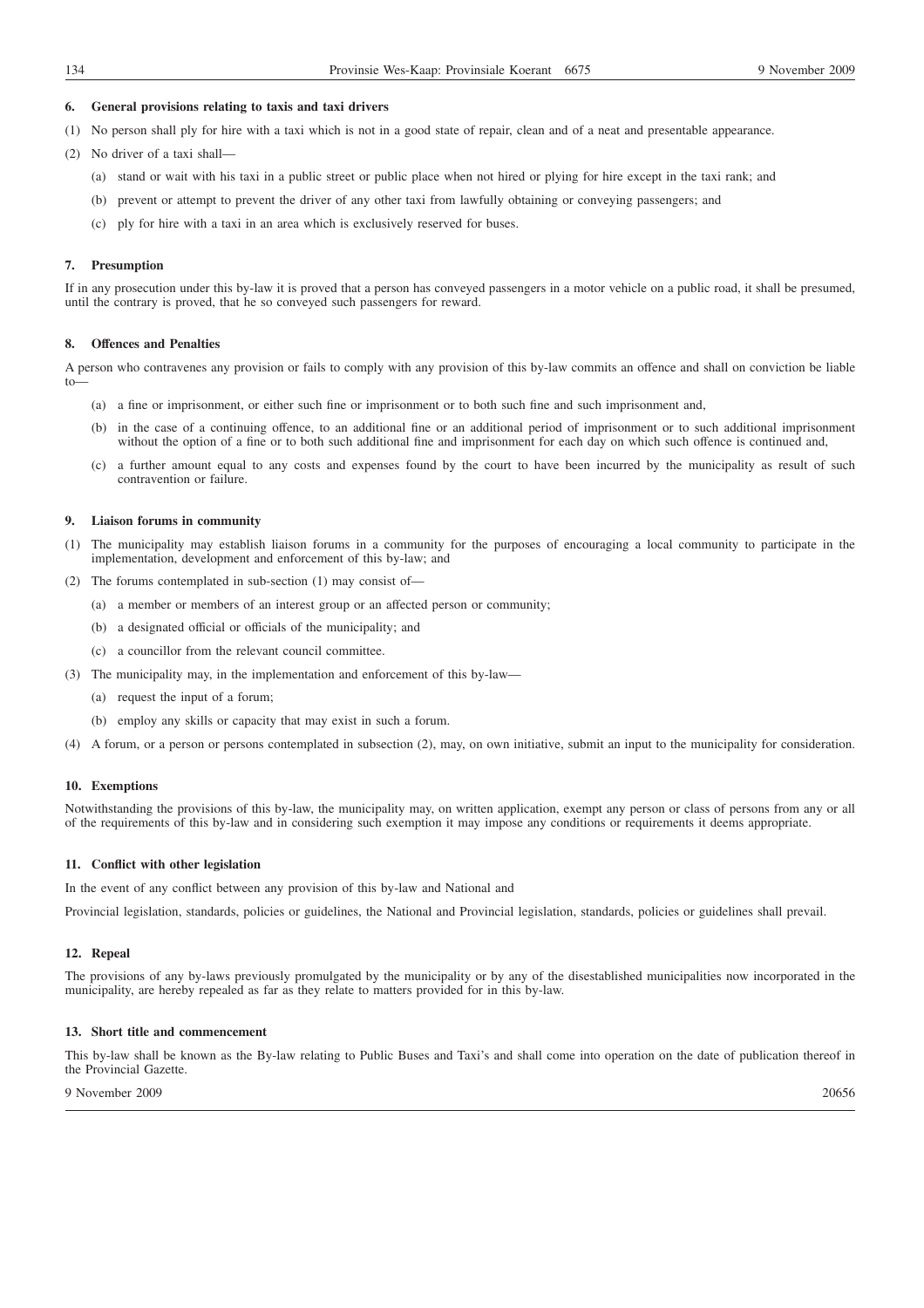# **BERGRIVIER MUNICIPALITY**

# **BY-LAW RELATING TO ROADS AND STREETS**

Under the provisions of section 156 of the Constitution of the Republic of South Africa, 1996, the Bergrivier Municipality, enacts as follows:-

# **Tables of contents**

# **CHAPTER 1**

# **DEFINITIONS, PURPOSE AND OBJECTIVES**

- 1. Definitions
- 2. Purpose and objectives

# **CHAPTER 2**

# **GENERAL PROVISIONS RELATING TO ROADS AND STREETS**

- 3. Streets and sidewalks
- 4. Advertisements visible from streets
- 5. Animals or objects causing an obstruction
- 6. Trees in streets
- 7. Trees or growth causing an interference or obstruction
- 8. Refuse, motor vehicle wrecks, waste material, etc.
- 9. Parking of heavy vehicles and caravans
- 10. Parking attendants
- 11. Encroachments

# **CHAPTER 3**

# **PROHIBITION OF CERTAIN ACTIVITIES IN ROADS AND STREETS**

- 12. Vehicle repairs in streets
- 13. Games and other acts in streets
- 14. Use of explosives
- 15. Conveyance of animal carcasses or other waste products through streets
- 16. Fences on street boundaries
- 17. Building materials in streets
- 18. Balconies and verandas
- 19. Drying of washing on fences on boundaries of streets
- 20. Damaging of notice-boards
- 21. Street collections and distribution of handbills
- 22. Poison in streets
- 23. Roller-skating and skating on skateboards
- 24. Persons to be decently clad
- 25. Amusement shows and devices
- 26. Animals in a street
- 27. Restriction of access to streets

### **CHAPTER 4**

## **WORK IN STREETS, PUBLIC ROADS AND SIDEWALKS AND WATER DISCHARGED ONTO ROADS AND STREETS**

- 28. Use of vehicles that may damage street surface
- 29. Obstruction on public roads and streets
- 30. Work in public roads or streets
- 31. Norms, standards and guidelines
- 32. Discharge of water on public road
- 33. Overflow of water into streets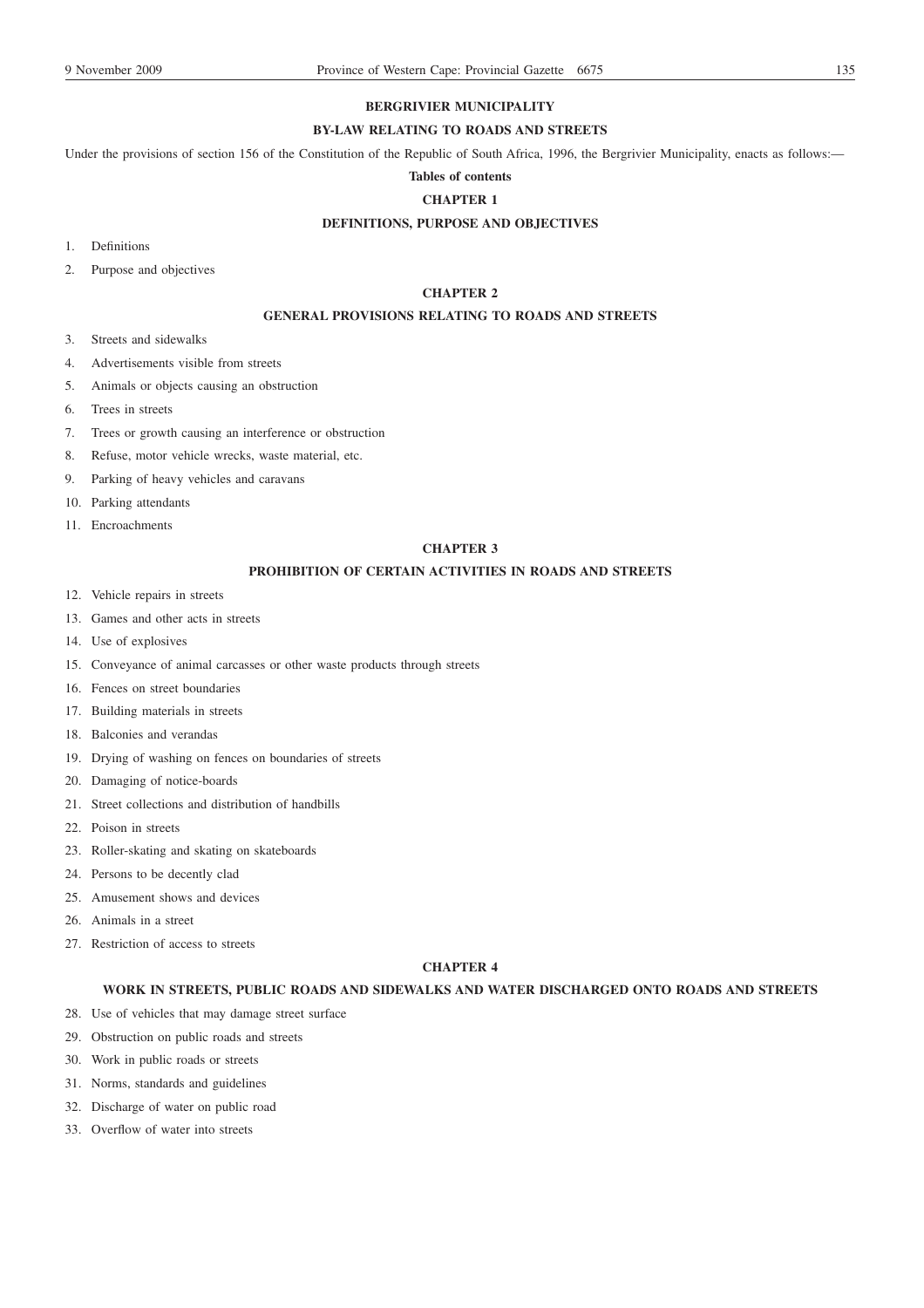# **CHAPTER 5**

# **BEHAVIOUR IN STREETS**

34. Prohibited conduct

# **CHAPTER 6**

# **DISPLAY OF STREET NUMBERS**

35. Street numbers

# **CHAPTER 7**

# **GENERAL POWERS OF THE MUNICIPALITY**

36. Municipality may act and recover costs

37. Closure of streets or roads

38. Temporary closure of streets or roads

39. Construction, maintenance and naming of streets

40. Declaration of streets

# **CHAPTER 8**

# **PROCESSIONS**

41. Processions

# **CHAPTER 9**

# **GENERAL MATTERS**

- 42. Appeal
- 43. Exemption
- 44. Offences and penalties
- 45. Conflict with other legislation

46. Repeal of by-laws

47. Short title and commencement

# **CHAPTER 1**

# **DEFINITIONS, PURPOSE AND OBJECTIVES**

## **1. Definitions**

In this by-law, words used in the masculine gender include the feminine, the singular includes the plural and vice versa, the English text shall prevail in the event of an inconsistency between the different texts, and unless the context otherwise indicates:-

**''animals''** mean any horses, mules, donkeys, cattle, pigs, sheep, goats, ostriches, indigenous mammals and other wild animals;

**''drunk''** means a person who, reason of the alcohol which he or she has consumed, has lost control of his or her mental or physical faculties, or both, to such an extent as to render him or her incapable of comporting him- or herself, or of performing any act in which he or she is engaged, with safety to him- or herself or with that regard to the rights of others which the law demands;

**''municipality''** means the Municipality of Bergrivier established in terms of Section 12 of the Local Government: Municipal Structures Act, 1998 (Act 117 of 1998), and includes any political structure, political office bearer, councillor, duly authorised agent thereof or any employee thereof acting in connection with this by-law by virtue of a power vested in the municipality and delegated or sub-delegated to such political structure, political office bearer, councillor, agent or employee;

**''municipal area''** means the area of jurisdiction of Bergrivier Municipality as determined in terms of the Municipal Demarcation Act, 1998;

**''municipal manager''** means a person appointed in terms of section 82 of the Municipal Structures Act, 1998;

**''motor vehicle''** means any self-propelled vehicle and includes—

- (a) a trailer, and
- (b) a vehicle having pedals and an engine or an electric motor as an integral part thereof or attached thereto and which is designed or adapted to be propelled by means of such pedals, engine or motor, or both such pedals and engine or motor, but does not include-
	- (i) any vehicle propelled by electrical power derived from storage batteries and which is controlled by a pedestrian; or
	- (ii) any vehicle with a mass not exceeding 230 kilograms and specially designed and constructed, and not merely adapted, for the use of any person suffering from some physical defect or disability and used solely by such person;

**''public place''** means any square, building, park, recreation ground or open space which:—

- (a) is vested in the municipality;
- (b) the public has the right to use; or
- (c) is shown on a general plan of a township filed in a deeds registry or a Surveyor-General's office and has been provided for or reserved for the use of the public or the owners of erven in such township;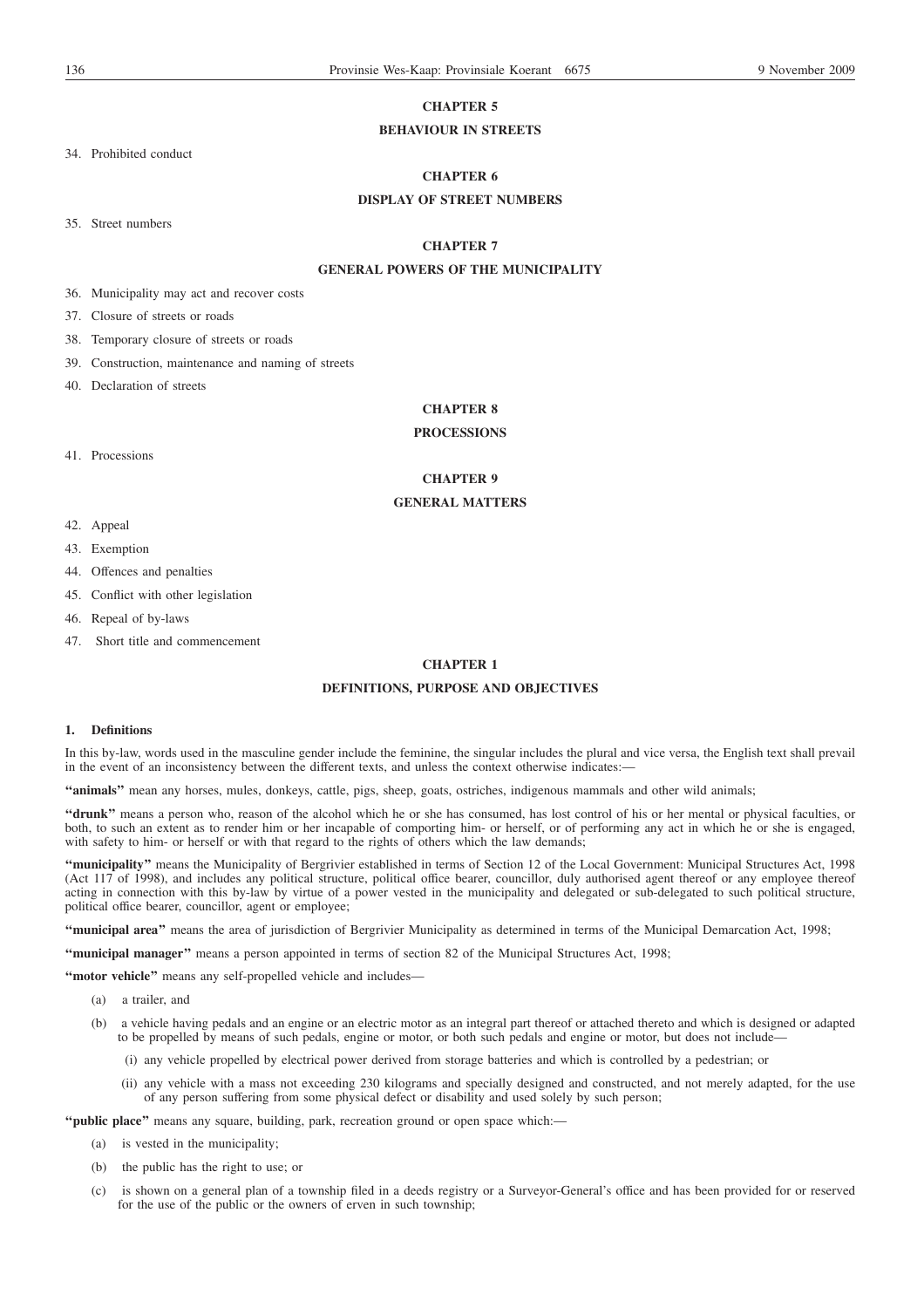**''sidewalk''** means that portion of a street between the outer boundary of the roadway of a road and the boundary lines of adjacent properties or buildings which is intended for the use of pedestrians;

**''street''** means any street, road, cycle path, thoroughfare or any other place, including—

- (a) the verge of any such road, street or thoroughfare
- (b) any footpath, sidewalk or similar pedestrian portion of a road reserve;
- (c) any bridge, ferry or drift traversed by any such road, street or thoroughfare;
- (d) any other object belonging to such road, street or thoroughfare, which has at any time been—
	- (i) dedicated to the public;
	- (ii) used without interruption by the public for a period of at least thirty years;
	- (iii) declared or rendered such by the municipality or other competent authority, or
	- (iv) constructed by a local authority, and
	- (v) any land, with or without buildings or structures thereon, which is shown as a street on—
		- (aa) any plan of subdivision or diagram approved by the municipality or other competent authority and acted upon, or
		- (bb) any general plan as defined in the Land Survey Act, 1927, registered or filed in a deeds registry or Surveyor General's office;

unless such land is on such plan or diagram described as a private street;

**''vehicle''** means a device designed or adapted mainly to travel on wheels, tyres or crawler tracks and includes such a device which is connected with a draw-bar to a breakdown vehicle and is used as part of the towing equipment of a breakdown vehicle to support any axle or all the axles of a motor vehicle which is being salvaged other than such a device which moves solely on rails;

**''work''** means work of any nature whatsoever undertaken on any land under the jurisdiction of Bergrivier Municipality and, without in any way limiting the ordinary meaning of the word, includes the erection of new building or alterations or additions to any existing building, tents or structures for recreational-, church- or any other type of gathering, excavations, the building of bridges and crossings over sidewalks, the laying of cables and pipes, the dumping of building or other material anywhere in a street or delivery to or removal from any site of any soil or material of any nature whatsoever.

#### **2. Purpose and objectives**

The Bergrivier Municipality, acting under the Constitution and relevant legislation, and being aware of its duty to control the use of roads, streets and sidewalks and to manage any work undertaken in such roads, streets and sidewalks so as to provide a safe environment for all people within the municipal area, adopts this by-law to provide mechanisms and guidelines for such control and management.

### **CHAPTER 2**

# **GENERAL PROVISIONS RELATING TO ROADS AND STREETS**

#### **3. Streets and sidewalks**

No person may—

- (a) make, construct, reconstruct, or alter a street or sidewalk—
	- (i) except with the written permission of the municipality, or
	- (ii) otherwise than in accordance with the requirements prescribed by the municipality,
- (b) construct a veranda, stoep, steps or other projection or erect a post in a street or public place except with the written permission of the municipality, or
- (c) without the permission of the municipality undertake any beautification or improvement, including the planting of lawn, ornamental plants or trees in a manner that interferes with the use thereof by pedestrians or create an obstruction of whatever kind which may have a negative impact on road safety.

### **4. Advertisements visible from streets**

- (1) No person may display any advertisement, placard, poster or bill in a street or public place:
	- (a) except with the written permission of the municipality, and
	- (b) subject to such conditions as may be determined by the municipality.
- (2) This section shall not be applicable to signs which have been exempted under the provisions of the municipality's applicable by-law relating to Advertising Signs.

#### **5. Animals or objects causing an obstruction**

No person may—

- (a) deposit or leave any goods or articles in a street , or in an area designated therefor, other than for a reasonable period during the course of the loading, off-loading or removal thereof, or
- (b) in any way obstruct the pedestrian traffic on a sidewalk by bringing or allowing to be brought thereon any animal, object or vehicle (other than a pram or wheelchair which is being used for the conveyance of children or the disabled), or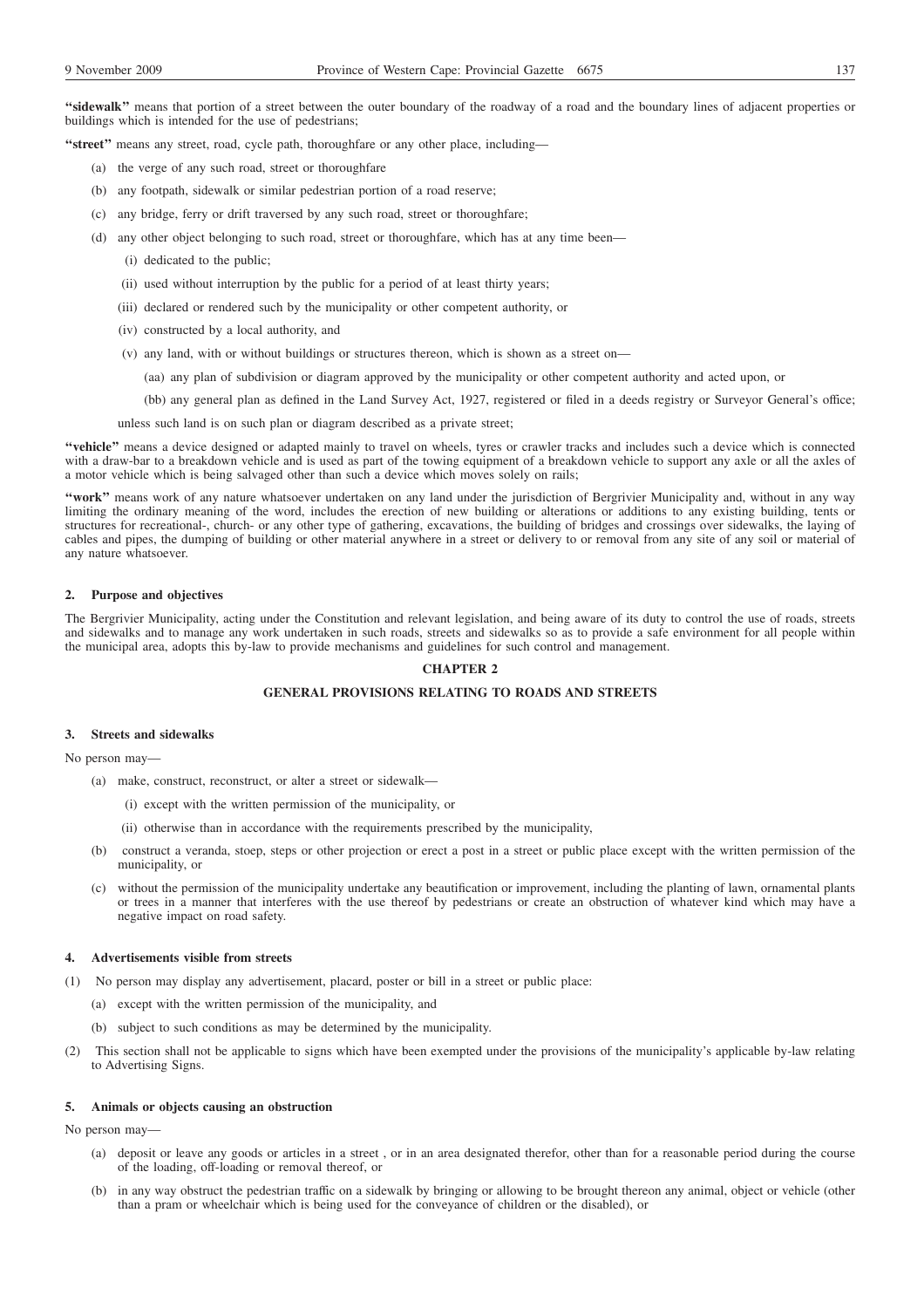- (c) cause or allow any blind, awning, cord or other object to project or to be stretched over or onto a street—
	- (i) except with the written permission of the municipality, and
	- (ii) subject to such conditions as may be determined by the municipality.

### **6. Trees in streets**

- (1) The management and protection of trees in roads, streets or public places will be undertaken in terms of the municipality's tree policy and any person who wishes to plant, remove, prune or cut down any tree or shrub in a road, street or public place must obtain the permission of the municipality to do so.
- (2) A person who contravenes the provisions of section (1) commits an offence.

### **7. Trees or growth causing an interference or obstruction**

- (1) Whenever there is upon any property any tree or other growth which interferes with overhead wires or is a source of annoyance, damage, danger or inconvenience to persons using a street, the municipality may by notice in writing order the owner or occupier of such property to prune or remove such tree or growth to the extent and within the period specified in such notice.
- (2) Any person failing to comply with a notice issued in terms of subsection (1) commits an offence.
- (3) If any person fails to comply with a notice in terms of this section, the municipality may itself prune or remove the tree or growth at the expense of the person on whom the notice was served.

### **8. Refuse, motor vehicle wrecks, waste material, etc.**

No person may—

- (a) dump, leave or accumulate any garden refuse, motor vehicle wrecks, spare parts of vehicles, building or waste materials, rubbish or any other waste products in any street or public place, or
- (b) permit any such objects or substances to be dumped or placed in a street or public place from premises owned or occupied by him, except with the written permission of the municipality and subject to such conditions as may be determined by the municipality.

### **9. Parking of heavy vehicles and caravans**

- (1) No person may, for an uninterrupted period exceeding two hours, except on places reserved for parking of such vehicles, park on a street or public place-
	- (a) a motor vehicle with a tare exceeding 3500 kg;
	- (b) a trailer;
	- (c) a semi-trailer, or
	- (d) a caravan,
- (2) Whenever a vehicle is parked in contravention of subsection (1), it is deemed that such vehicle has been parked by the owner thereof unless the contrary is proved.

#### **10. Parking attendants**

- (1) No person may, in exchange for money or some other thing of value or in anticipation thereof:
	- (a) direct the driver or occupant of a motor vehicle to a public parking space; or
	- (b) provide any other parking or related services in a street or public place.
- (2) Notwithstanding subsection (1), the municipality may, subject to such requirements and conditions as determined by it on application by a person or organisation , permit such person or organisation to direct the operator or occupant of a vehicle to a public parking space or to provide any other parking or related service

# **11. Encroachments**

- (1) Subject to section 3 and to such further conditions as it deems necessary, the municipality may by agreement permit encroachment on municipal property or the erection or maintenance of a veranda, balcony, sign, projecting sign or similar structure which projects in or over any street or public place;
- (2) When any immovable property owned by a municipality or under the control or management of the municipality is encroached upon without permission, the municipality may take the steps necessary to remove or regularise such encroachment.
- (3) The municipality may reduce the extent of a public place or street which is encroached upon by the extent of the encroachment or by such greater extent as may be desirable.
- (4) A permit issued under subsection (1) is, for the purposes of subsection (2), deemed to be a regularisation of the encroachment referred to in such permit.
- (5) A person who wishes to obtain the permission of the municipality as contemplated in subsection (1) must complete and submit to the municipality the prescribed form, and the municipality may issue a permit subject to the prescribed fee having been paid.
- (6) A person who contravenes a provision of subsection (5) commits an offence, and a person who fails to comply with any condition imposed under subsection (1) commits an offence and the municipality may, in addition to any other penalty which may be imposed—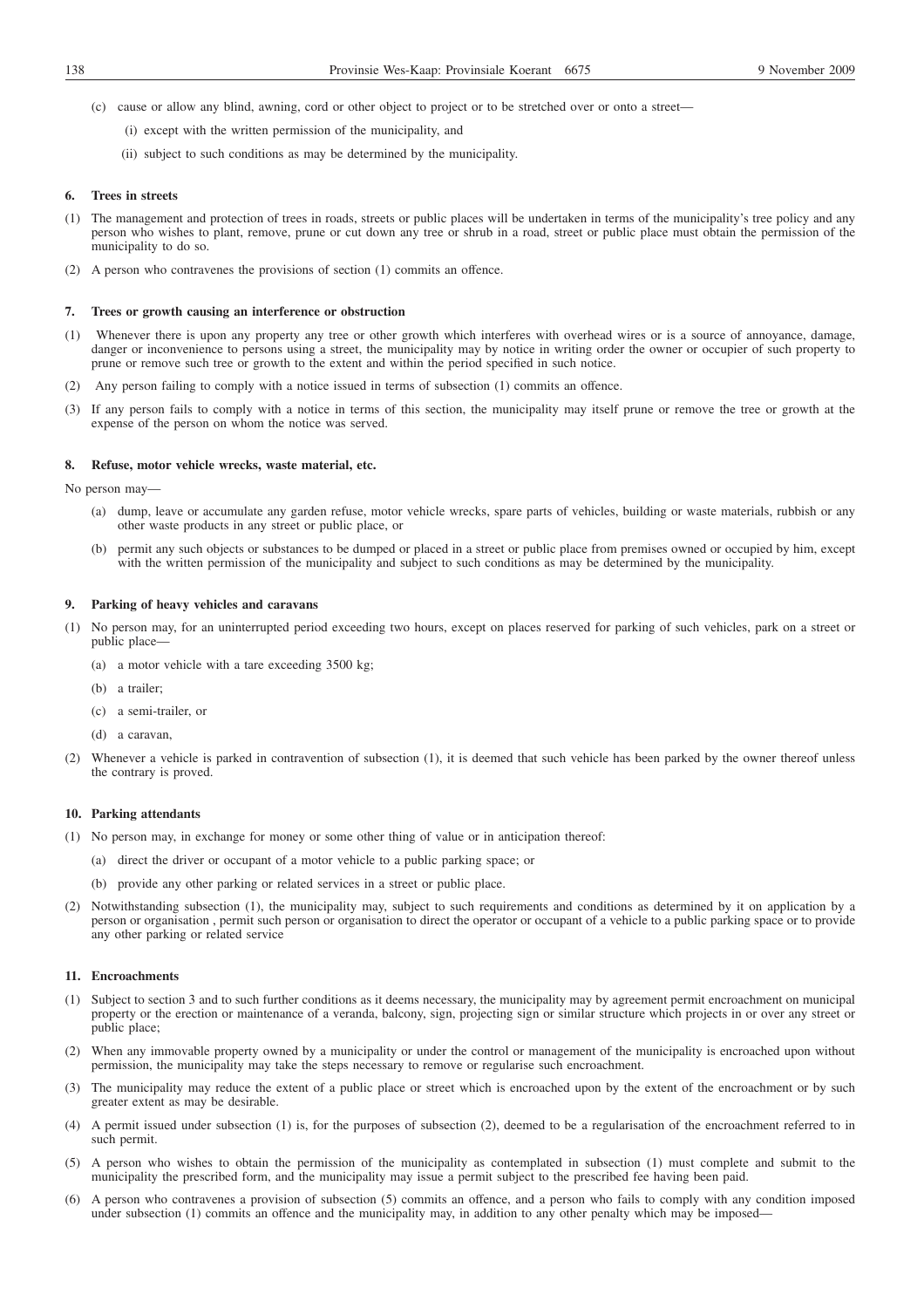- (a) demolish, remove or fill in the projection or projecting structure concerned; or
- (b) cause such projection or projecting structure to be demolished, removed or filled in, at the cost of the owner thereof or the person responsible for such encroachment..

# **CHAPTER 3**

# **PROHIBITION OF CERTAIN ACTIVITIES IN ROADS AND STREETS**

### **12. Vehicle repairs in streets**

No person may, in a street or public place—

- (a) effect any repairs or service to a vehicle, except where necessary for the purpose of removing such vehicle from the place where it was involved in an accident, or
- (b) clean or wash a vehicle.

### **13. Games and other acts in streets**

No person may—

- (a) roll a hoop, fly a kite, shoot with a bow and arrow or catapult, discharge fireworks or throw a stone, stick or other projectile in, onto or across a street or public place, or
- (b) do anything in a street or public place which may endanger the life or safety of any person, animal or thing or may be a nuisance, obstruction or annoyance to the public unless such street is provided with clear signs and identifiable paving and furniture which distinguishes it as ''residential erf'' or ''street park''.

# **14. Use of explosives**

No person may in or upon a street or public place use explosives or undertake blasting operations—

- (a) except with the written permission of the municipality, and
- (b) subject to such conditions as may be determined by the municipality.

# **15. Conveyance of animal carcasses or other waste products through streets**

No person may carry or convey through a street or public place the carcase of an animal or any garbage, night soil, refuse, litter, rubbish, manure, gravel or sand—

- (a) unless it is properly covered, and
- (b) unless it is conveyed in such type of container as will not allow any offensive liquids or parts of the load to be spilt in the street.

### **16. Fences on street boundaries**

Subject to the provisions of the municipality's by-law relating to Fencing and Walls no person may erect a barbed-wire-, razor wire-, electrified fence or other dangerous fence on the boundary of a street or public place except with the written permission of the municipality.

#### **17. Building materials in streets**

No person may bore or cut stone or bricks, slake or sift lime, or mix building materials, or store or place building materials or any other materials in a street except with the written permission of the municipality, and subject to the requirements prescribed by the municipality.

# **18. Balconies and verandas**

No person may, except with the written permission of the municipality—

- (a) use a balcony or veranda erected beyond the boundary line of a street or public place for purposes of trading or the storage of goods, or for the washing or drying of clothes thereon, or
- (b) enclose or partition a balcony or veranda erected beyond the boundary line of a street or public place or portion thereof as a living or bedroom.

### **19. Drying of washing on fences on boundaries of streets**

No person may dry or spread washing on a fence on the boundary of a street or public place.

### **20. Damaging of notice-boards**

No person may deface, damage or in any way interfere with any notice-board, road traffic sign, street-name board or other similar sign or any hoarding which has been erected in a street or public place.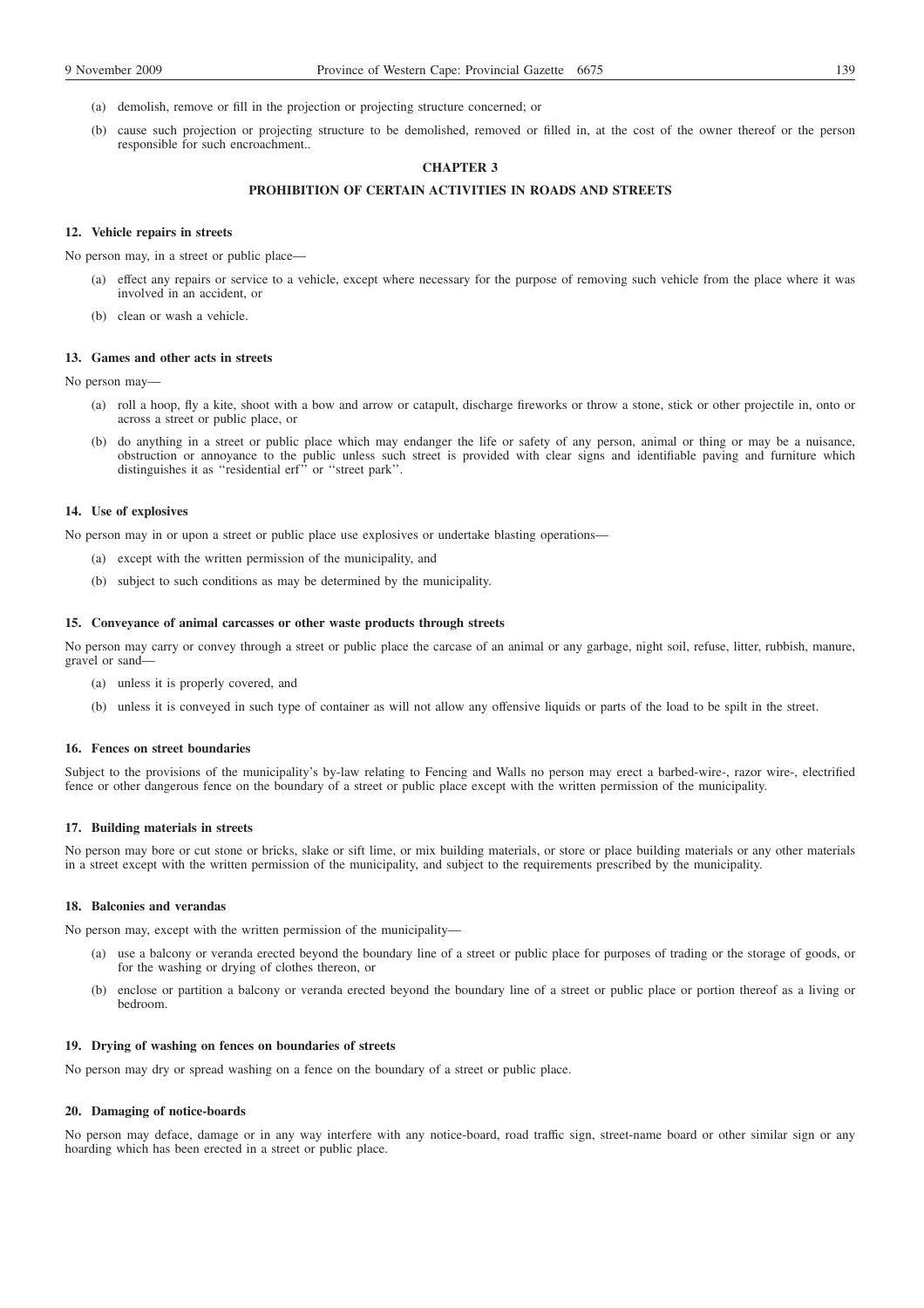### **21. Street collections and distribution of handbills**

- (1) No person may—
	- (a) collect or attempt to collect money in a street or public place or organise or in any way assist in the organisation of such collection, except with the written permission of the municipality and subject to such conditions as may be determined by the municipality; or
	- (b) distribute a handbill or similar advertising material or cause it to be distributed in any street or public place or cause it to be placed on or in any vehicle without prior permission of the municipality.
- (2) An application fee as determined by the municipality from time to time may be levied in respect of any application in terms of subsection  $(1)(c)$ .

### **22. Poison in streets**

No person other than an official of the municipality or an authorised person who administers legally approved weed-killers or poisons, may use, set or cast poison in any street or public place.

### **23. Roller-skating and skating on skateboards**

No person may, except with the prior written permission of the municipality, skate on roller-skates or a skateboard or a similar device in or on a street or public place or in or upon an area where skating is prohibited by an applicable road traffic sign.

#### **24. Persons to be decently clad**

No person may appear in any street without wearing any clothes or not being clothed in such a manner as decency demands; provided that this provision does not apply to a child under the age of seven years.

#### **25. Amusement shows and devices**

- (1) No person may set up or use in any street or public place any circus, whirligig, roundabout or other side-show or device or tent for the amusement or recreation of the public—
	- (a) except with the written permission of the municipality and subject to such conditions as may be determined by the municipality;
	- (b) unless suitable sanitary conveniences for both sexes of the staff have been provided; and
	- (c) if it is in any way dangerous or unsafe for public use.
- (2) An authorised official of the municipality shall, for the purposes of inspection at all reasonable times have free access to such circus, whirligig, roundabout or other side-show or device.

# **26. Animals in a street**

No owner or person—

- (a) in charge of any wild or ferocious animal, monkey or horned cattle may allow such animals at any time to be insufficiently attended or at large in any street or may keep any such animal in such a manner as to be a danger or annoyance to the public; or
- (b) may allow, permit or cause any animal to graze or stray in or about any street or public place.

# **27. Restriction of access to streets**

No person may, without the approval of the municipality, close or barricade any street or restrict access thereto.

# **CHAPTER 4**

### **WORK IN STREETS, PUBLIC ROADS AND SIDEWALKS AND WATER DISCHARGED ONTO ROADS AND STREETS**

# **28. Use of vehicles that may damage street surface**

- (1) No person may—
	- (a) use a vehicle or allow it to be used in any street or public place if such vehicle is in such a defective condition that it will or may cause damage to any street or public place;
	- (b) drive, push, roll, pull or propel any object, machine or other material through or along a street or public place in such a way, or while such object, machine or material is in such a condition, as may damage, break or destroy the surface of the street or public place in any way;
- (2) If the municipality identifies a person who, as a result of the actions referred to in subsection (1), has damaged, broken or destroyed the surface of a street, the cost of repairs, as determined by the municipality, may be recovered from the offender.

#### **29. Obstruction on public roads and restriction of access to streets**

- (1) No person may deposit or cause to be deposited or leave or cause to be left sand, stone, earth, bricks, timber, lime, cement or other building or excavated material of whatever nature on a portion of a public road, sidewalk or footpath, unless it is deposited within an enclosure in respect of which the written consent of the municipality has first been obtained.
- (2) No person may without the permission of the municipality close or barricade any street or restrict access thereto.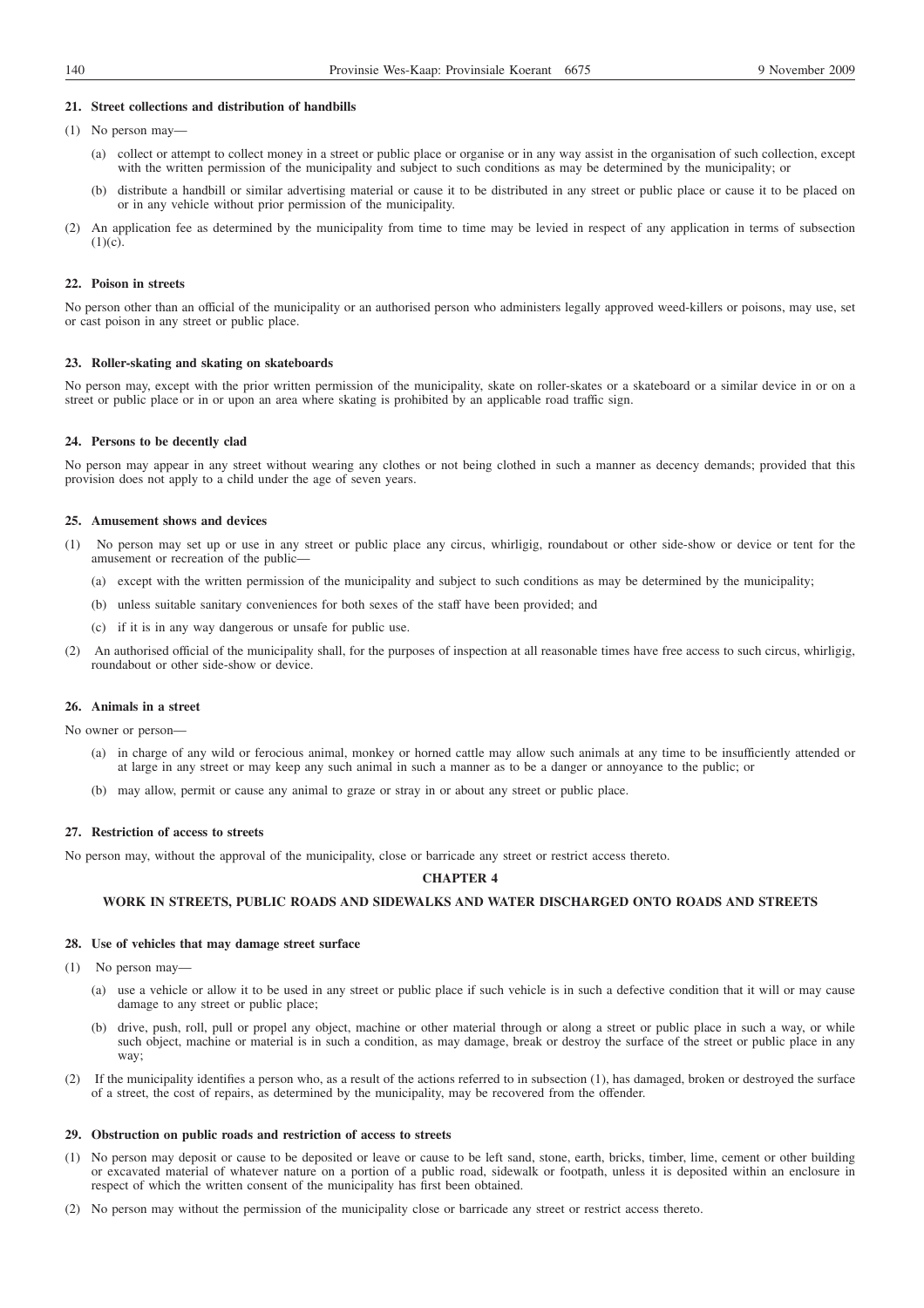## **30. Work in public roads or streets**

- (1) No person may undertake work in any public road or on property belonging to the municipality without prior permission being obtained in terms of the operational manual as contemplated in section 31.
- (2) A person who contravenes subsection (1) commits an offence.

## **31. Norms, standards and guidelines**

- (1) The municipality may determine and publish norms, standards and guidelines which describe appropriate measures for work in public roads, streets or other property belonging to the municipality, and such norms standards and guidelines must be kept in the form of an operational manual.
- (2) The norms, standards and guidelines contemplated in subsection (1) may differentiate between communities, geographical areas and different kinds of premises.

### **32. Discharge of water on public road**

- (1) No person may, without prior written permission of the municipality—
	- (a) lead or discharge water, except storm water on, over or across a public road; or
	- (b) by any means whatever, raise the level of water in a river, dam or watercourse so as to cause interference with or endanger a public road.
- (2) A person who wishes to perform an action as contemplated in subsection (1), must submit to the municipality an application which contains full technical details of the proposed action, and the municipality may refuse or grant permission and—
	- (a) should the municipality refuse permission, it must supply the person with the written reasons for the refusal.
	- (b) should the municipality grant the permission, it may do so subject to such conditions, requirements or specifications which it may determine in each individual case.
- (3) The municipality may, subject to any law which may be applicable and after obtaining permission of the owner and the occupier of the land concerned, if any —
	- (a) deviate a watercourse, stream or river if the deviation is necessary for—
		- (i) the protection of a public road or structure related to a public road; or
		- (ii) the construction of a structure connected with or belonging to a public road; and
	- (b) divert storm water from or under a public road onto private property other than land containing buildings, other structures or improvements.
- (4) The municipality must compensate the owner or occupier of the land for damage caused as a result of acting under subsection (3), with an amount agreed upon between the municipality and the owner or occupier.
- (5) Application for permission must be made on a form provided for this purpose by the municipality.
- (6) A person who contravenes subsection (1) or a condition, requirement or specification imposed or determined by the municipality in terms of subsection (2)(b)commits an offence.

## **33. Overflow of water streets**

- (1) No person may cause or allow any water other than rainwater to flow into a street.
- (2) A person who contravenes subsection (1) commits an offence.

# **CHAPTER 5**

# **BEHAVIOUR IN STREETS**

# **34. Prohibited conduct**

No person may in a street—

- (a) cause a nuisance to other persons by loitering, standing, sitting or lying or begging;
- (b) sleep, overnight or erect any shelter, except at a place designated by the municipality;
- (c) wash or dry clothes, blankets or any other domestic articles;
- (d) use abusive, insulting, obscene, threatening or blasphemous language;
- (e) fight or act in a riotous manner;
- (f) discharge a firearm, airgun or air-pistol;
- (g) annoy or inconvenience any other person by yelling, shouting or making any noise in any manner whatsoever;
- (h) defecate, urinate or wash himself;
- (i) solicit or importune any person for the purpose of prostitution or immorality;
- (j) engage in gambling;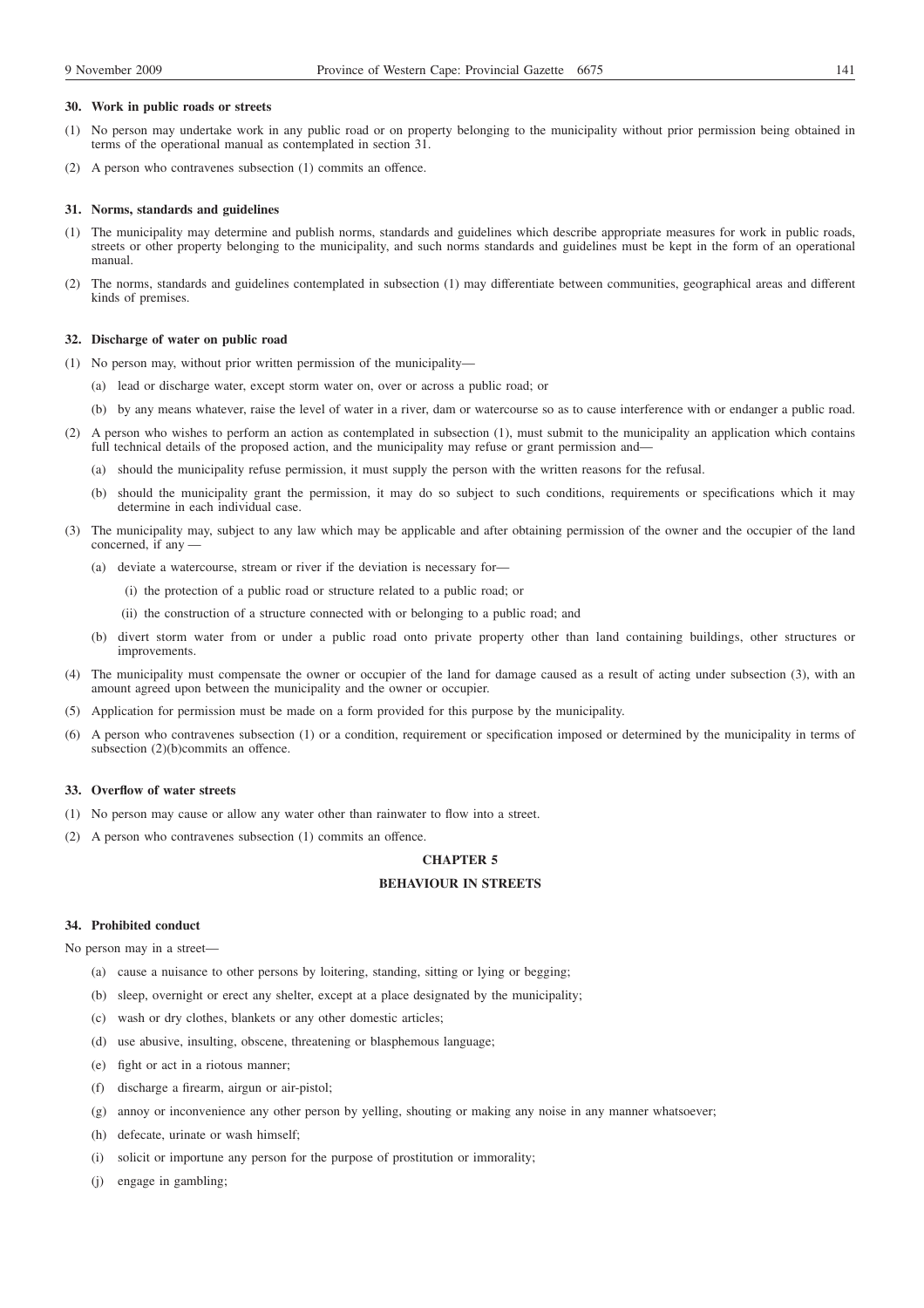- (k) be drunk or under the influence of drugs or use intoxicating liquor or drugs; or
- (l) spit.

# **CHAPTER 6**

# **DISPLAY OF STREET NUMBERS**

# **35. Street numbers**

- (1) The municipality may prescribe by notice in writing to the owner of any premises that a number allocated to such premises in terms of section 39(c) must be displayed and the owner of such premises must, within 30 days of the date of such notice, display the allocated number on the premises.
- (2) A number displayed as contemplated by subsection (1) must—
	- (a) be displayed in a conspicuous position on the premises and must at all times be visible and legible from the adjacent street; and
	- (b) be replaced by the owner of the premises as often as it gets obliterated, defaced or illegible.

# **CHAPTER 7**

# **GENERAL POWERS OF THE MUNICIPALITY**

## **36. Municipality may act and recover costs**

- (1) Notwithstanding any other provisions of this by-law, the municipality may—
	- (a) where the permission of the municipality is required before a person may perform a certain action or build or erect anything, and such permission has not been obtained; and
	- (b) where any provision of this by-law is contravened under circumstances in which the contravention may be terminated by the removal of any structure, object, material or substance, serve a written notice on the owner of the premises or the offender, as the case may be, to terminate such contravention, or to remove the structure, object, material or substance, or to take such other steps as the municipality may require to rectify such contravention within the period stated in such notice.
- (2) Any person who fails to comply with a notice in terms of subsection (1) shall be guilty of an offence, and the municipality may, without prejudice to its powers to take action against the offender, take the necessary steps to implement such notice at the expense of the owner of the premises or the offender, as the case may be.

#### **37. Closure of streets or roads**

- (1) The municipality may permanently close or divert any street or part thereof or restrict access to any street. .
- (2) When the municipality decides to act in terms of subsection (1), it must give notice of such intention in terms of its communication policy; in the absence of such policy the municipality must give notice of its intention in a local newspaper in at least two official languages.
- (3) Any objection against the intended action must be delivered in writing to the municipal manager within 30 days from the date of notification in terms of subsection (2) for submission to the municipality.

# **38. Temporary closure of streets or roads**

- (1) The municipality may, without complying with the provisions of section 37–temporarily close a street—
	- (a) for the purpose of or pending the construction, reconstruction, maintenance or repair of such street. ;
	- (b) for the purpose of or pending the construction, erection, laying, extension, maintenance, repair or demolition of any building, structure, works or service alongside, on, across, through, over or under such street— ;
		- (i) if such street is, in the opinion of the municipality, dangerous to traffic;
		- (ii) by reason of any emergency or public event which, in the opinion of the municipality, requires special measures for the control of traffic or special provision for the accommodation of crowds, or
		- (iii) for any other reason which, in the opinion of the municipality, renders the temporary closing of such street necessary, and
	- (c) temporarily divert a street which has been closed in terms of subsection (1)(a).
- (2) The municipal manager may in his discretion, for general information, place a notice of temporary closure in a local newspaper.

# **39. Construction, maintenance and naming of streets**

The municipality may in its area—

- (a) make, construct, reconstruct, alter and maintain streets;
- (b) name and re-name streets; and
- (c) allocate and re-allocate numbers to properties abutting on streets.

# **40. Declaration of streets**

- (1) The municipality may—
	- (a) declare any land or portion of land under its control to be a street ;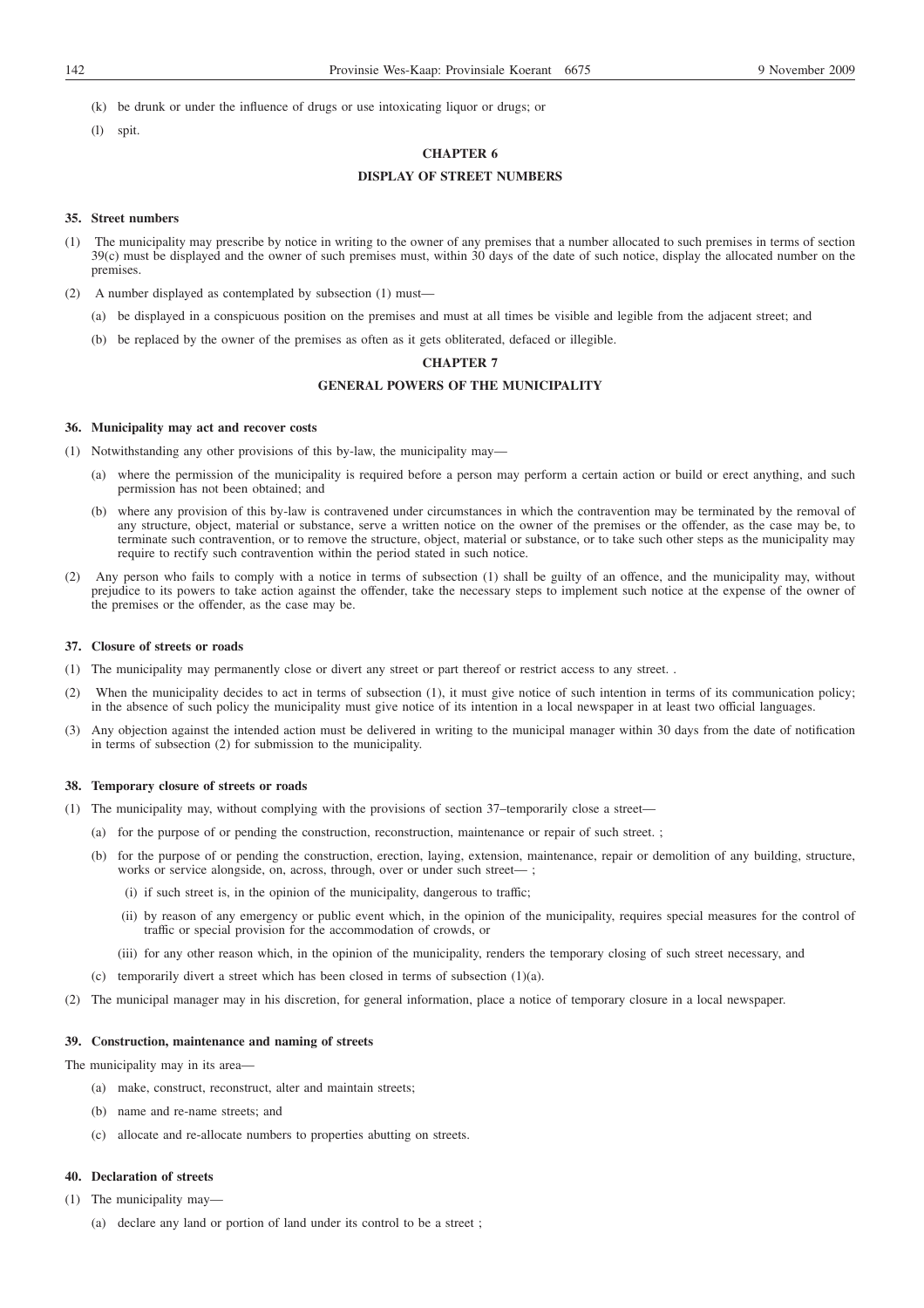(b) declare any private street or portion thereof to be a public street.

- (2) When the municipality decides to act in terms of subsection (1), it must give notice of such intention in terms of its communication policy; in the absence of such policy, the municipality must give notice of its intention in a local newspaper in at least two official languages.
- (3) Any objection against the intended action must be delivered in writing to the municipal manager within 30 days from the date of notification in terms of subsection (2).

# **CHAPTER 8**

# **PROCESSIONS**

# **41. Processions**

- (1) Subject to the provisions of subsection (6), no person may hold, organise, initiate, control or actively participate in a procession or gathering in a street or dance or sing or play a musical instrument, or do anything which is likely to cause a gathering of persons or the disruption or obstruction of traffic in such street or use any loudspeaker or other device for the reproduction or amplification of sound without the written permission of the municipality in terms of subsections (2) and (3).
- (2) Any person who intends to perform or carry out any one or more of the actions described in subsection (1) must submit a written application for permission, which must reach the municipality at least seven days before the date upon which any such action is intended to be performed or carried out, provided that persons who intend to participate actively in a procession, or gathering need not apply to the municipality for permission and it is not illegal for such persons to participate actively in such procession or gathering if the organiser, promoter or controller has obtained the permission of the municipality. An application made in terms hereof must contain the following:
	- (a) Full details of the name, address and occupation of the applicant;
	- (b) full details of the street or public place where or route along which any one or more of the actions prescribed in subsection (1) is or are intended to be performed or carried out, proposed starting and finishing times and, in the case of processions and gatherings, the number of persons expected to attend; and
	- (c) general details of the purpose of any one or more of the aforesaid actions intended to be performed or carried out.
- (3) Any application submitted in accordance with subsection (2) shall be considered by the municipality, and if any one or more of the actions to be performed or carried out as proposed in such application is or are not likely to be in conflict with the interests of public peace, good order or safety, the municipality may issue a certificate granting permission and imposing conditions.
- (4) The municipality may refuse to approve applications in terms of subsection (2) if an action will be in conflict with the interests of public peace, good order or safety.
- (5) The municipality may withdraw any permission granted in terms of subsection (3), if, as a result of further information, the action will be in conflict with the interests of public peace, good order or safety.
- (6) The provisions of this section do not apply to—
	- (a) wedding or funeral processions; and
	- (b) to a gathering or demonstration as contemplated by the Regulation of Gatherings Act, 1993 (Act 205 of 1993).

# **CHAPTER 9**

# **GENERAL MATTERS**

### **42. Appeal**

A person whose rights are affected by a decision delegated by the municipality may appeal against that decision by giving written notice of the appeal and the reasons therefor in terms of section 62 of the Local Government: Municipal Systems Act (Act 32 of 2000) to the municipal manager within 21 days of the date of the notification of the decision.

### **43. Exemption**

- (1) Any person may by means of a written application, in which the reasons are given in full, apply to the municipality for exemption from any provision of this by-law.
- (2) The municipality may—
	- (a) grant an exemption in writing and the conditions in terms of which, if any, and the period for which such exemption is granted must be stipulated therein;
	- (b) alter or cancel any exemption or condition in an exemption; or
	- (c) refuse to grant an exemption.
- (3) In order to consider an application in terms of subsection (1), the municipality may obtain the input or comments of the owners or occupants of surrounding premises.
- (4) An exemption does not take effect before the applicant has undertaken in writing to comply with all conditions imposed by the municipality under subsection (2), however, if an activity is commenced before such undertaking has been submitted to the municipality, the exemption lapses
- (5) If any condition of an exemption is not complied with, the exemption lapses immediately.

# **44. Offences and penalties**

Aperson who contravenes any provision or fails to comply with any provision of this by-law commits an offence and shall on conviction be liable to—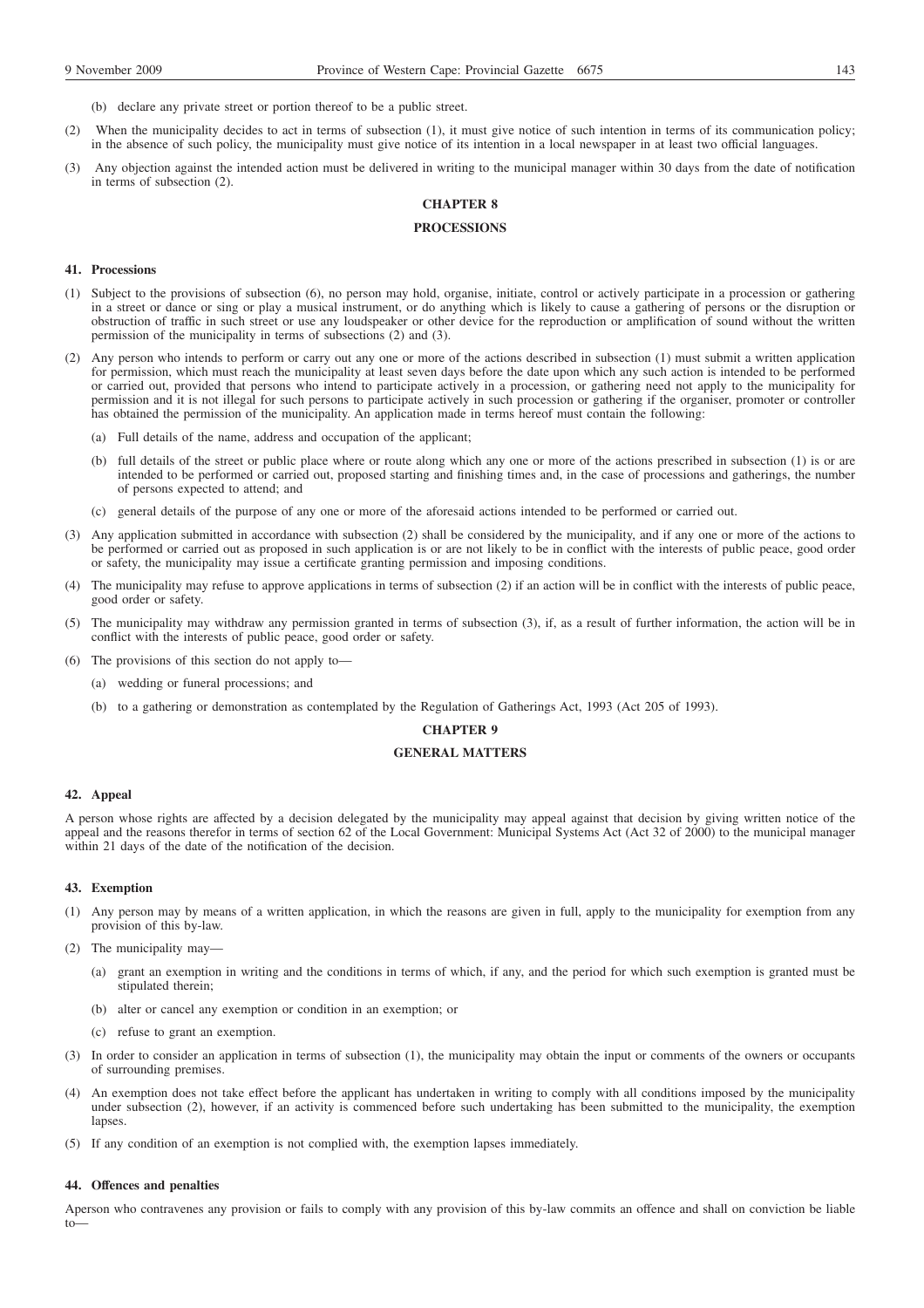- (a) a fine or imprisonment, or either such fine or imprisonment or to both such fine and such imprisonment and,
- (b) in the case of a continuing offence, to an additional fine or an additional period of imprisonment or to such additional imprisonment without the option of a fine or to both such additional fine and imprisonment for each day on which such offence is continued and,
- (c) a further amount equal to any costs and expenses found by the court to have been incurred by the municipality as result of such contravention or failure.

# **45. Conflict with other legislation**

In the event of any conflict between any provision of this by-law and National and

Provincial legislation, standards, policies or guidelines, the National and Provincial legislation, standards, policies or guidelines shall prevail.

# **46. Repeal of by-laws**

The provisions of any by-laws previously promulgated by the municipality or by any of the disestablished municipalities now incorporated in the municipality, are hereby repealed as far as they relate to matters provided for in this by-law, and insofar as it has been made applicable to the municipality by the authorisation for the execution of powers and functions in terms of section 84(3) of the Local Government: Municipal Structures Act, Act 117 of 1998.

#### **47. Short title and commencement**

This by-law shall be known as the By-law relating to Roads and Streets and shall come into operation on the date of publication thereof in the Provincial Gazette.

9 November 2009 20657

# **BERGRIVIER MUNICIPALITY**

# **SOLID WASTE DISPOSAL BY-LAW**

Under of section 156 of the Constitution of the Republic of South Africa, 1996 (Act 108 of 1996), the Bergrivier Municipality, enacts as follows:—

# **Tables of contents**

- 1. Definitions
- 2. Purpose of by-laws
- 3. Applicable legislation
- 4. Duties and powers of municipality
- 5. Compulsory use of service
- 6. Establishment and control of disposal site
- 7. Access to disposal site
- 8. Off-loading of waste
- 9. Ownership of waste
- 10. Categories of waste
- 11. Separation of waste
- 12. Provision of waste bins
- 13. Location of waste bins
- 14. Maintenance of waste bins
- 15. Collection of waste
- 16. Access to premises
- 17. Right of entry
- 18. Dumping and littering
- 19. Burning of waste
- 20. Charges
- 21. Exemptions
- 22. Liaison forums in community
- 23. Authentication and service of order, notice or other document
- 24. Appeal
- 25. Penalties
- 26. Conflict with other legislation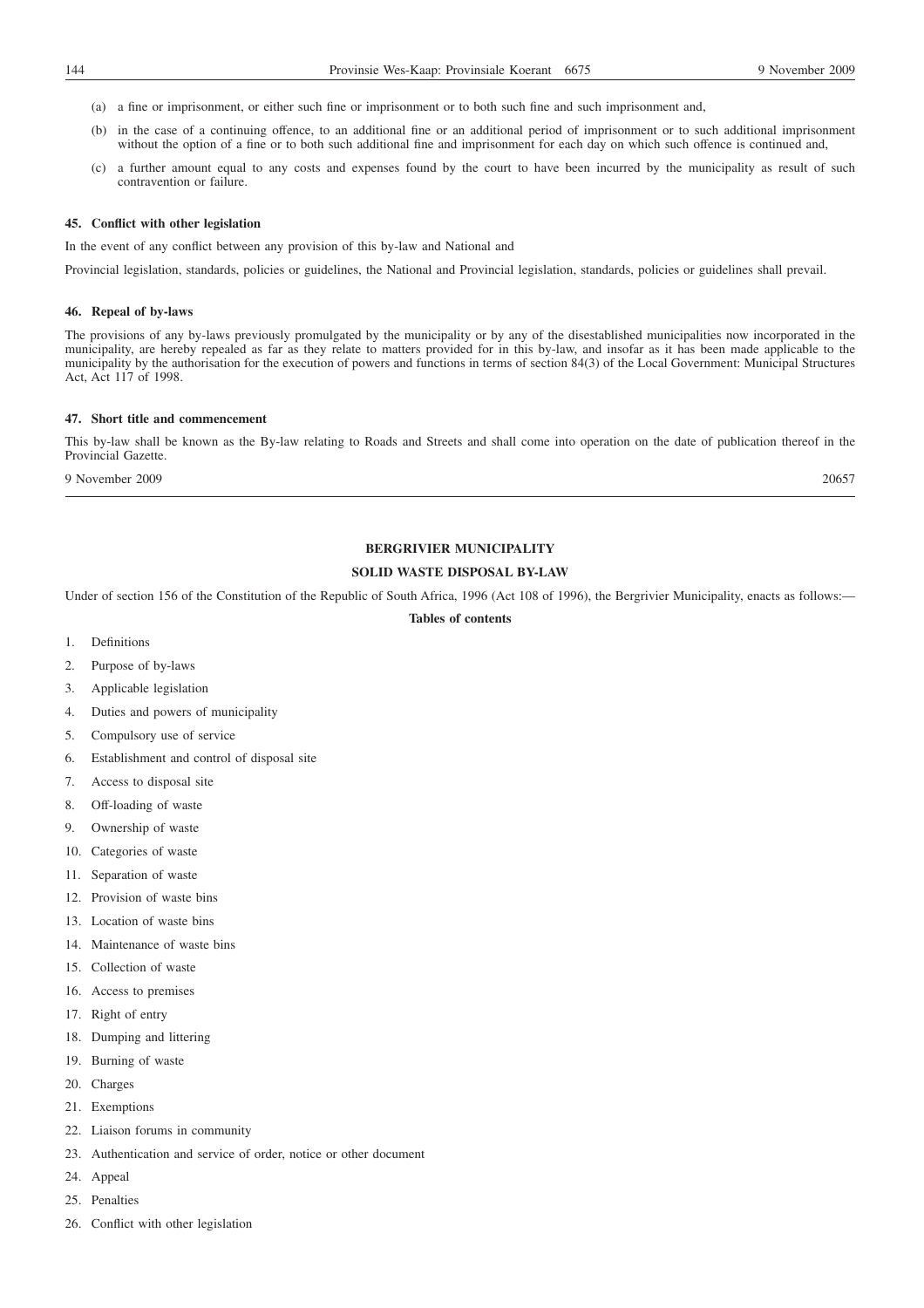28. Short title and commencement

#### **1. Definitions**

In this By-law, unless the context otherwise indicates—

**''attendant''**, means an employee of the municipality or agent of the municipality duly authorised to be in charge of the disposal site;

**''disposal site''** means a site used for the accumulation of waste with the purpose of disposing or treatment of such waste and includes a waste transfer and recycling station;

**''municipality''** means the Municipality of Bergrivier established in terms of Section 12 of the Municipal Structures Act, 117 of 1998, and includes any political structure, political office bearer, councillor, duly authorised agent or any employee acting in connection with this by-law by virtue of a power vested in the municipality and delegated or sub-delegated to such political structure, political office bearer, councillor, agent or employee;

"owner" also means lessee, occupier, resident or any person who obtains a benefit from the premises or is entitled thereto and also includes any insolvent estate, executor, administrator, trustee, liquidator judicial manager;

**''premises''** means residential-, business-, and industrial premises and includes any land, whether vacant, occupied or with buildings thereon, forming part of a piece of land laid out as a township, irrespective of being proclaimed as a township;

**''removal day''** means the day fixed by the municipality for removal of waste from premises and depending on the case may be multiple removals per week;

**''waste''** includes—

- (a) ''business waste'' which means any matter or substance arising out of the use of business premises but does not include, hazardous waste, material, domestic waste or garden waste;
- (b) ''domestic waste'' which means any fruit or vegetable peels, fruit or vegetable waste, general domestic waste as well as garden waste which is of such size that it may be deposited in a refuse bin;
- (c) ''garden waste'' which means waste originating from a gardening activity such as grass cutting, leaves, plants flowers or similar waste of such size that it can be placed in a refuse bin;
- (d) ''hazardous waste'' which means any waste, matter or substance which may be hazardous or harmful to the environment and residents or which may pollute the environment including asbestos, motor oils or lubricants, or any other waste, matter or substance which constitutes hazardous waste as envisaged in the Hazardous Substances Act, 1973, Act 15 of 1973;
- (e) ''offensive waste'' means any waste, matter or substance which may be harmful to the environment and residents and includes, but is not limited to
	- (i) animal products, animal carcasses and meat as defined in the Meat Safety Act, (Act 40 of 2000) and in the Red Meat Regulations promulgated under GN 1072 of 17 September 2004;
	- (ii) fruit or vegetables or any by-product obtained from such fruit or vegetables;
	- (iii) perishable foodstuffs; and
	- (iv) health care waste as defined in the Western Cape Health Care Waste Management Act, 2007, (Act 7 of 2007).;
- (f) ''materials'' which means any stone, rock, sand, building materials or building rubble or any other type of composite or artificial materials such as plastic pipes and similar materials as well as materials which are utilised in the erection of buildings or structures or any other materials which constitute materials;

**''waste bin''** means a mobile container with a capacity determined by the municipality, or alternatively plastic bags, which the municipality may make available to each premises;

**''waste management activities''** means the generation, reduction and minimisation of waste, waste handling, which includes the separation, storage, collection, and transfer of waste, and waste treatment, which includes the recovery of waste, recovery being the recycling, reclamation and re-use of waste, and disposal of waste, and any word to which a meaning has been assigned in the Environment Conservation Act, 1989 (Act 73 of 1989) and in the Directions with regard to the Control and Management of General Communal and General Small Waste Disposal Sites issued under the Act and published per GN R91 in Government Gazette No. 23053 dated 1st February 2002, bears that meaning.

"waste transfer and recycling station" means a waste handling facility that receives and temporarily stores waste or any recyclable waste, or a combination thereof.

### **2. Purpose of by-laws**

This by-law strive to promote the achievement of a safe and healthy environment for the benefit of residents within the area of jurisdiction of the municipality, and to provide for procedures, methods and practices to promote waste management activities such as, but not limited to, the dumping of waste and the management of solid waste disposal sites.

#### **3. Applicable legislation**

The Directions in terms of section 20(5)(b) of the Environment Conservation Act, 1989 (Act 73 of 1989) with regard to the Control and Management of General Communal and General Small Waste Disposal Sites as published in GN 91 in GG 23053 of 1 February 2002 apply.

## **4. Duties and powers of municipality**

(1) The municipality as the primary service provider in the municipal area has a duty to the local community to progressively ensure efficient, affordable, economical and sustainable access to waste management services in its area or a part of its area.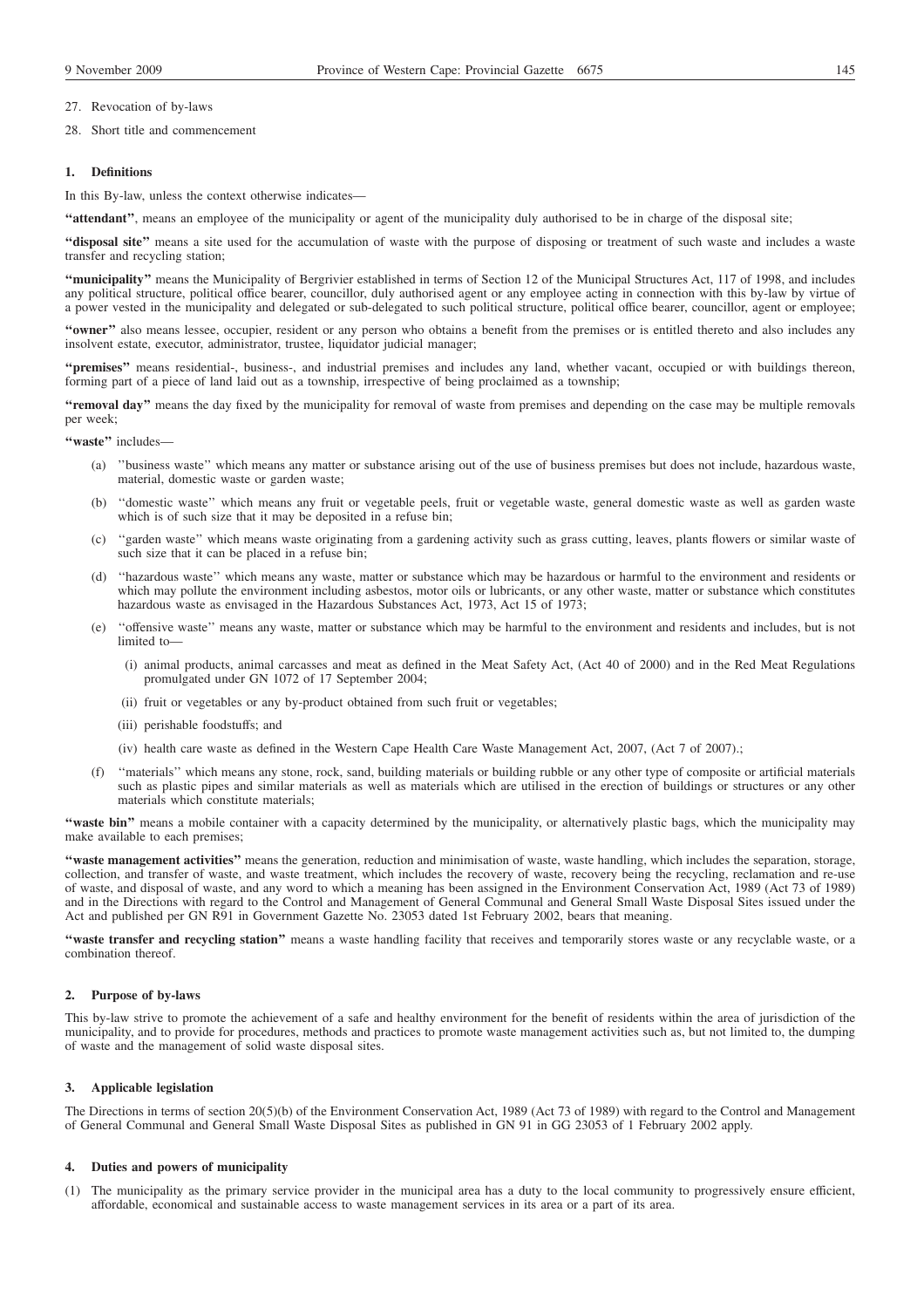- (2) This duty is subject to—
	- (a) the duty of members of the local community as users of the municipality's waste management services or any other person making use of the municipality's waste management services to pay for the provision of the services, the prescribed charges, which must be priced in accordance with any nationally prescribed norms and standards for rates and tariffs; and
	- (b) the right of the municipality to differentiate between geographical areas when providing types of waste management services, without compromising on service equity in line with the Constitution.
- (3) The municipality must as far as is reasonably possible and subject to the provisions of this by-law provide, at a cost to users of the services prescribed by the municipality—
	- (a) for the collection of waste on a regular basis, except waste in its area, which is so situated that the cost of collecting it would be unreasonably high; and
	- (b) access to facilities for the recovery and disposal of waste.
- (4) The municipality must notify all users of its waste management services of any decisions taken in terms of this By-law.

#### **5. Compulsory use of service**

- (1) No one except the municipality or a person authorised by the municipality may remove any refuse from any premises or dispose thereof.
- (2) Each owner of premises must make use of the service provided by the municipality for the removal or disposal of refuse, in respect of refuse originating from such premises.
- (3) The tariff as fixed by the municipality shall be payable to the municipality by the owner, irrespective whether the service is being used, or not.
- (4) The provisions of this section do not apply to an owner of residential premises who occasionally wishes to dispose of garden refuse generated on such premises.
- (5) A person who contravenes the provisions of subsections (1) and (2) commits an offence.

## **6. Establishment and control of disposal site**

The municipality may establish and control a disposal site, or may appoint agents or may contract some other person or body to control, manage and operate a disposal site on behalf of the municipality in accordance with the provisions of this by-law and the provisions of any other legislation that may be applicable.

## **7. Access to disposal site**

- (1) Only a person wishing to dump waste who has paid the prescribed fees or who is in possession of a written permission issued by the municipality which permits him or her to dump such waste at a disposal site and a person having obtained the written consent of the municipality to recycle any materials or objects on such a site, is entitled to enter the disposal site or to be on the site.
- (2) Notwithstanding anything to the contrary contained in this by-law, any employee of the municipality or anybody acting on behalf of the municipality and duly authorised thereto, may enter a disposal site at any time in exercising his or her duties.
- (3) A person making use of the disposal site or entering the disposal site, do so at his or her own risk and the municipality accepts no responsibility for the safety of such person or any damages or losses sustained by such person.
- (4) A person who enters a disposal site or who is found on such a site in contravention of the provisions of this section commits an offence.

#### **8. Off-loading of waste**

- (1) A person who wishes to dump waste at a disposal site, must off-load such waste at such a place within the borders of the disposal site and in such a manner as the attendant may direct.
- (2) The municipality may—
	- (a) set aside any part of a disposal site where only waste of a particular kind may be dumped or deposited.
	- (b) limit the type or size of vehicle from which waste may be dumped or deposited at any disposal site.
	- (c) limit the quantity of waste in general or the quantity of a particular type of waste which may be dumped or deposited at any disposal site.
	- (d) the days when and hours during which dumping may take place at any disposal site.
- (3) Any requirement imposed in terms of this by-law must be indicated to the public by means of an appropriate notice erected at the entrance of the disposal site concerned and any instruction issued by an official of the municipality or a person acting on behalf of the municipality in charge of access control at the dumping site, shall be strictly complied with.
- (4) Notwithstanding the provisions of subsection (2) the municipality reserves the right not to permit the dumping of hazardous or offensive waste at a disposal site.
- (5) A person who contravenes any of the provisions of this section commits an offence.

## **9. Ownership of waste**

- (1) Waste dumped at a disposal site, becomes the property of the municipality and no person who is not duly authorised by the municipality to do so may remove or interfere with such waste.
- (2) A person who contravenes subsection (1) commits and offence.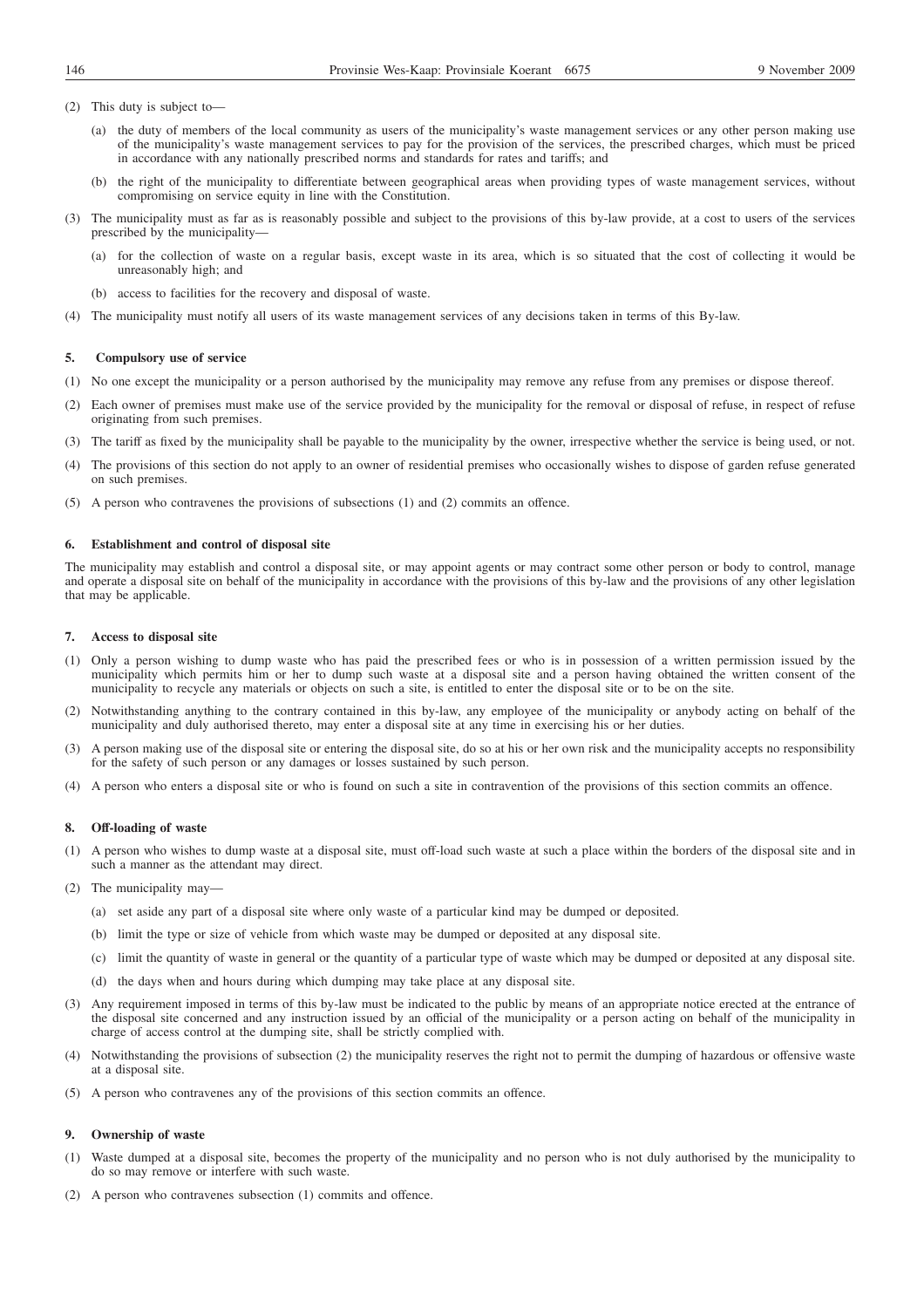## **10. Categories of waste**

The municipality may, for the purposes of this by-law, categorise waste into different categories.

#### **11. Separation of waste for recycling purposes**

The municipality may require that waste be separated into different kinds and nature of waste for the purposes of recycling or for any other purpose in terms of this by-law.

## **12. Provision of waste bins**

- (1) The municipality may—
	- (a) provide waste bins, or alternatively plastic bags, for the disposal of waste generated on premises; and
	- (b) authorise the use of bins and lids constructed of rubber or other material where the design and construction has been approved by the municipality.
- (2) Waste bins other than plastic bags provided in terms of subsection (1) remain the property of the municipality.
- (3) The municipality may prescribe special waste bins for the reception and storage of such types of waste as the municipality may specify and may by written notice on the owner of premises require the owner to provide at his or her own expense such number of special waste bins as are specified in the notice.
- (4) Where any waste bin provided on premises is—
	- (a) of a size likely to hinder the efficient removal of waste there from by employees of the municipality;
	- (b) is insufficient for the reception of all waste which is to be removed from such premises by the municipality;
	- (c) dilapidated; or
	- (d) likely to cause a nuisance,

the municipality may by notice, require the owner of the premises to provide, at his or her own expense, an additional number of waste bins or such other means of storing receptacles as may be necessary to comply with the provisions of this by-law.

- (5) A waste bin shall be replaced as and when it is necessary, provided that where such waste bin has to he replaced as a result of theft or damage caused through the negligence of the owner, such owner shall be held liable for the cost of replacing it.
- (6) No person may dispose of any waste by placing it anywhere else than in a waste bin provided or approved by the municipality.
- (7) In respect of a group development the municipality may provide less waste bins per household subject to the following conditions—
	- (a) a central refuse collection point must be provided by the managing body;
	- (b) the managing body must apply in writing for the reduction of waste bins issued to the development;
	- (c) the reduced number of bins must be approved by the municipality; and
	- (d) the managing body shall be held liable for payment of the account for waste removal.
- (8) A person who contravenes a provision of subsection (6) or who fails to comply with a notice issued in terms of subsections (3) and (4) commits an offence.

## **13. Location of waste bins**

- (1) The owner of premises must provide adequate space on the premises where a waste bin or other receptacle for the purpose of depositing waste or a specific category of waste are kept, and the space must-
	- (a) comply with requirements imposed by the municipality by notice to the owner;
	- (b) where applicable, be constructed in accordance with the requirements of any applicable building regulations and be so located that the waste bin or receptacle is not visible from a street or public place;
	- (c) where applicable, be so located as to permit convenient access to and egress from such place for a waste collection vehicle; and
	- (d) be in a location convenient for the use by users or occupants of the premises so as to discourage littering or the unhealthy accumulation of waste.
- (2) In the case of multi-storey buildings, the municipality may approve the installation of refuse chutes of an approved design and specification, and subject to the submission and approval of the plans for such installation.
- (3) The owner of premises must place or cause the waste bins to be placed in the space provided and must at all times keep it there.
- (4) A person who contravenes a provision of subsection (1) or (3) commits an offence.

## **14. Maintenance of waste bins**

- (1) The occupier of premises must ensure that a waste bin other than plastic bags is—
	- (a) at all times maintained in good order and repair;
	- (b) emptied and cleansed when full, so that its contents do not become a nuisance or provide grounds for complaint;
	- (c) protected against unauthorised disturbance or interference at all times when waste is not being deposited into it or discharged from it.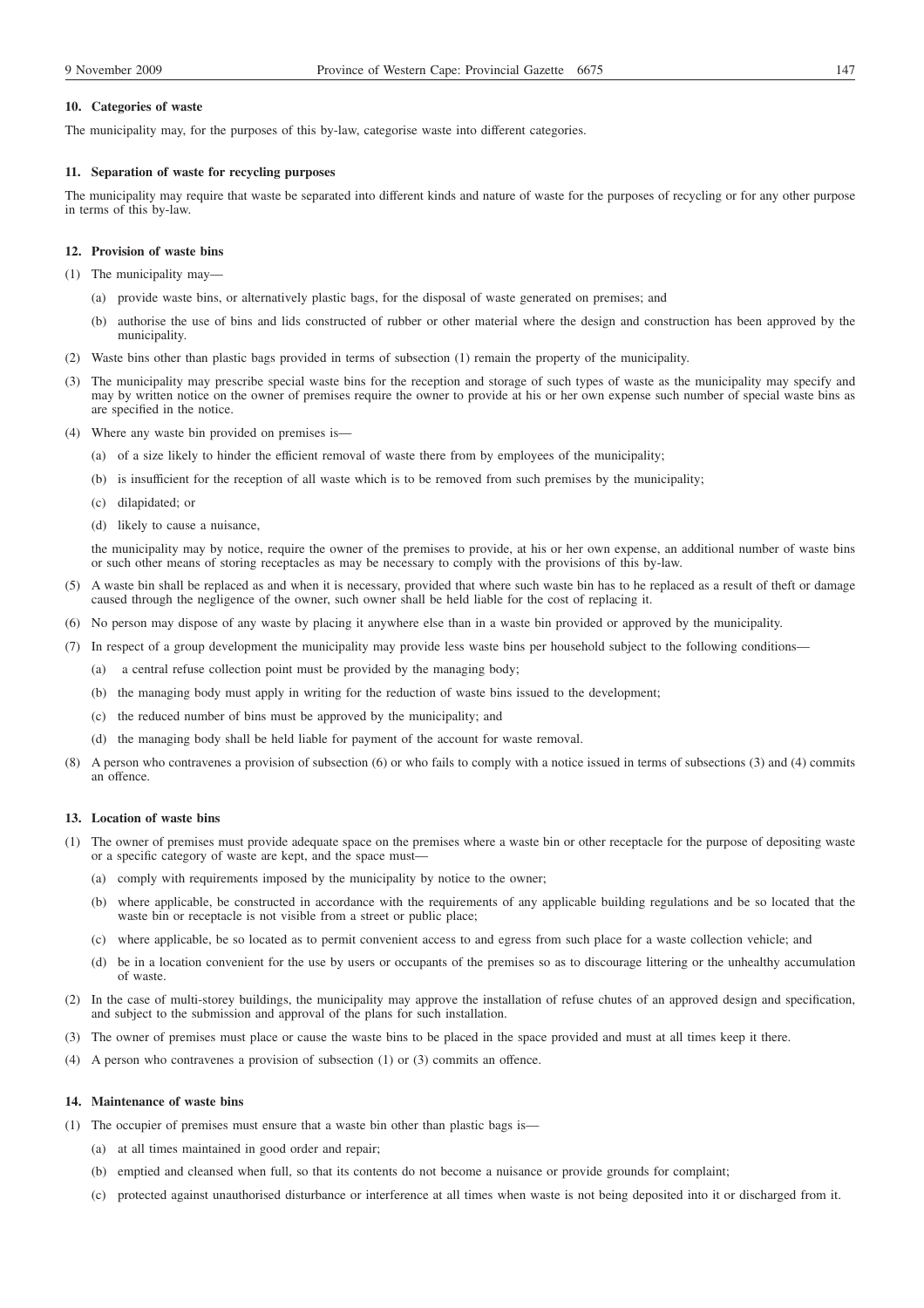- (2) No person may remove a waste bin from any premises to which it has been allocated or destroy or damage it, or permit it to be removed, destroyed or damaged.
- (3) A person who contravenes any provision of this section commits an offence.

#### **15. Collection of waste**

- (1) The municipality may indicate a position within or outside the premises where waste bins must be placed for the collection and removal thereof and may require certain kinds of waste, such as garden waste, to be bundled or packaged and be placed in that position at the times and for a period as the municipality may require.
- (2) The municipality shall on removal days collect only waste placed in waste bins or other containers approved by it or which is bundled or packaged in a manner approved by the municipality.
- (3) Where a particular kind of waste as stipulated by the municipality is not collected by the municipality from premises, the owner of the waste must arrange for the collection and transport of the waste as often as may be necessary to prevent undue accumulation or any nuisance arising there from, to a waste disposal or processing site under the control of the municipality, or to such other place as may be approved by the municipality.
- (4) The municipality may decide on separate times on which particular categories of waste are to be collected.
- (5) The municipality may—
	- (a) cause collections to be made at regular periods daily or otherwise, and may alter dates of collection;
	- (b) increase the number of collections as it may deem necessary or desirable; or
	- (c) make additional collections should it be desirable.
- (6) In the event of any additional collection being required by the owner of premises, the additional collection will be subject to the approval of the municipality and each additional collection must be paid for by the owner of premises from which the waste is collected at the tariff prescribed by the municipality.
- (7) The municipality may, upon application by the owner of premises, approve alternative arrangements for removal of waste from such premises.
- (8) A person who contravenes the provisions of section (1) or (3) commits an offence.

#### **16. Access to premises**

Except where otherwise approved by the municipality, the owner of premises must ensure that access from the nearest public road to the waste storage area on a premises is independent and unimpeded, and an owner who fails to do so, commits an offence.

#### **17. Right of entry**

- (1) Any duly authorised employee of the municipality is entitled to enter premises in respect of which the municipality's waste management services are rendered at any reasonable time on any day, or at any other time at which the service is ordinarily rendered for any of the following purposes:
	- (a) for collecting and supervising the collection of waste;
	- (b) for replacing waste bins; or
	- (c) for inspecting the means of access to the premises, or the space where waste bins are kept so as to ensure that they are accessible and convenient for the collectors.
- (2) The owner of the premises may not refuse access to the premises by an employee of the municipality.
- (3) An owner of premises commits an offence if he or she—
	- (a) denies access to the premises to an authorised employee of the municipality in the performance of his or her duties; or
	- (b) obstructs or impedes such employee of the municipality in the performance of his or her duties.

#### **18. Dumping and littering**

(1) No person may—

- (a) except by permission of the owner or of the person or authority having control thereof; or
- (b) unless authorised by law to do so, dump, accumulate, place, deposit or leave any waste whatsoever, whether for gain or otherwise, or cause or allow to be dumped, accumulated, placed, deposited or left such waste on or in—
	- (i) any road, highway, street, lane, public footway or pavement or any road verge;
	- (ii) any commonage land, village green, park, recreation ground or other open space to which the public have access;
	- (iii) any drain, watercourse, flood prone areas, tidal or other water in or abutting on any such road, highway, street, lane, public footway or pavement, roadside or other open space to which the public have access; or
	- (iv) private or municipal land,
- (2) Should a person do any of the acts contemplated in subsection (1), the municipality may by written notice require any of the following persons to dispose of, destroy or remove the waste within the period stated in the notice:
	- (a) the person directly or indirectly responsible for dumping, accumulating, placing, depositing, or leaving the waste;
	- (b) the owner of the waste, whether or not he is responsible for dumping, accumulating, placing, depositing, or leaving the waste; or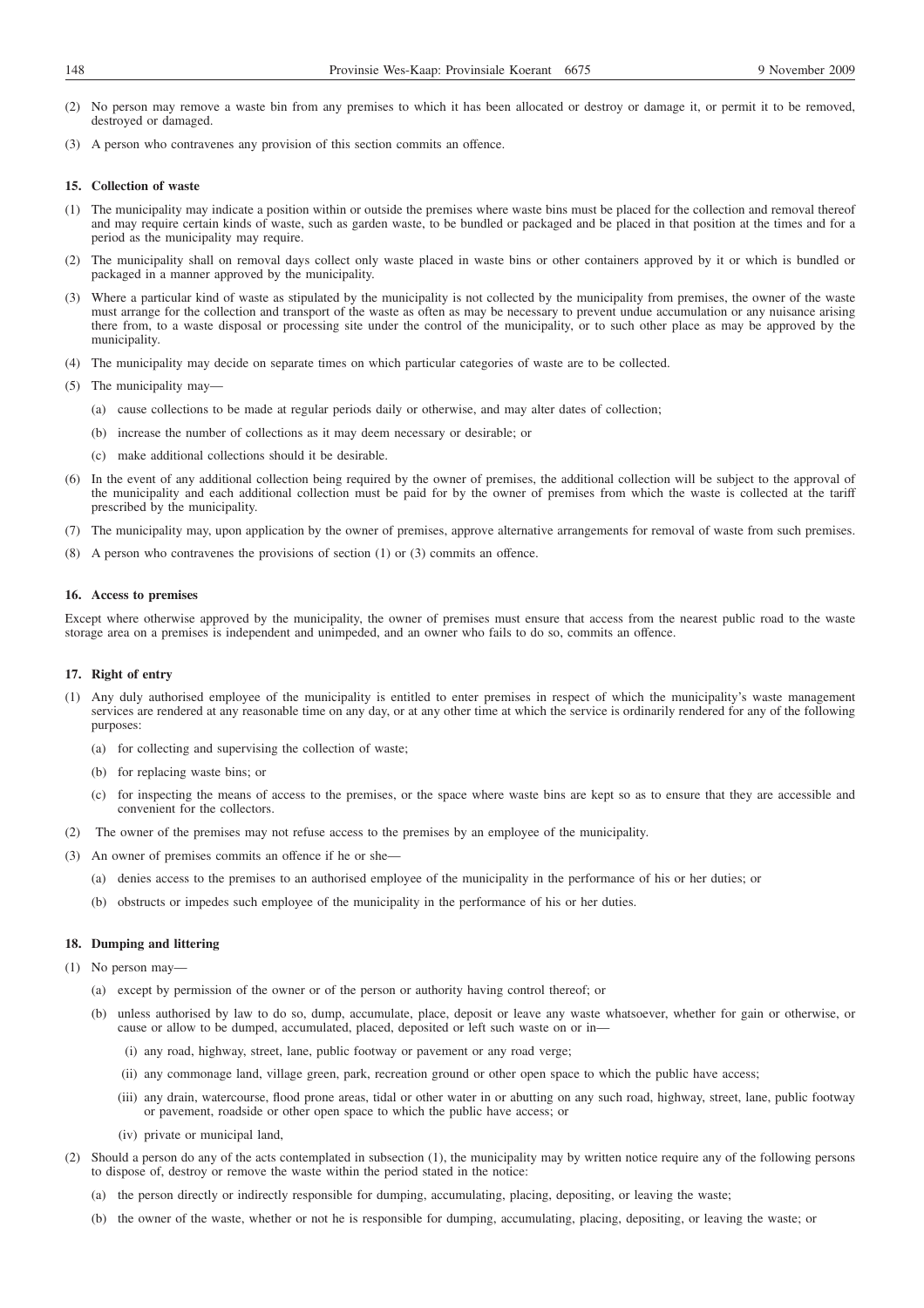- (c) the owner of the premises on which the waste was dumped, accumulated, placed, deposited, or left, whether or not he or she is responsible therefor.
- (3) If a person fails to comply with the requirements of a written notice, the municipality may dispose of, destroy or remove the waste and may recover the cost of doing so from the person or persons to whom the notice was issued.
- (4) If waste has been deposited in or on any land in contravention of subsection (1) and–
	- (a) in order to remove or prevent pollution of land, water or air or harm to human health, it is necessary that the waste be forthwith removed or other steps taken to eliminate or reduce the consequences of the deposit or both; and
	- (b) there is no occupier of the land; or
	- (c) the owner neither made nor knowingly permitted the deposit of the waste, the municipality may remove the waste or take other steps to eliminate or reduce the consequences of the deposit and is entitled to recover the cost incurred by it—
		- (i) from the owner of the land unless he or she proves that he or she neither made nor knowingly caused nor knowingly permitted the deposit of the waste; or
		- (ii) from any person who deposited or knowingly caused or knowingly permitted the deposit of any of the waste.
- (5) Any waste removed by the municipality belongs to the municipality and may be dealt with as the municipality deems fit.
- (6) A person who contravenes a provision of subsection (1) commits an offence.

## **19. Burning of waste**

No person may burn waste without the written approval of the municipality.

## **20. Charges**

- (1) The municipality may fix the charges payable to it for the removal of waste from premises or the dumping of waste at a disposal site under the control of the municipality.
- (2) A person who fails or refuses to pay the charges contemplated in subsection (1) commits an offence.

#### **21. Exemptions**

- (1) A person may by means of a written application, in which the reasons are given in full, apply to the municipality for exemption from any provision of this by-law.
- (2) The municipality may—
	- (a) grant an exemption in writing and the conditions in terms of which, if any, and the period for which such exemption is granted must be stipulated therein;
	- (b) alter or cancel any exemption or condition in an exemption; or
	- (c) refuse to grant an exemption.
- (3) An exemption does not take effect before the applicant has undertaken in writing to comply with all conditions imposed by the municipality under subsection (2), however, if an activity is commenced before such undertaking has been submitted to the municipality, the exemption lapses
- (4) If any condition of an exemption is not complied with, the exemption lapses immediately.

## **22. Liaison forums in community**

- (1) The municipality may establish one or more liaison forums in a community for the purposes of—
	- (a) creating conditions for a local community to participate in the affairs of the municipality; and
	- (b) promoting the waste management activities of the municipality.
- (2) A liaison forum may consist of—
	- (a) a member of members of an interest group, or an affected person, in the spirit of section  $2(4)(f)$ –(h) of the National Environmental Management Act, 1998 (Act 107 of 1998);
	- (b) a member or members of a community in whose immediate area a solid waste disposal site exists or may come be established;
	- (c) a designated official or officials of the municipality;
	- (d) a councillor; and
	- (e) such other person or persons the municipality may decide on.
- (3) (a) The municipality may, when considering an application for consent, permit or exemption certificate in terms of this by-law, where applicable, request the input of a liaison forum.
	- (b) A liaison forum, person or persons contemplated in subsection (2), or any other person may, on own initiative, having regard to the provisions of section 31 of the National Environmental Management Act, 1998, submit an input to the municipality for consideration.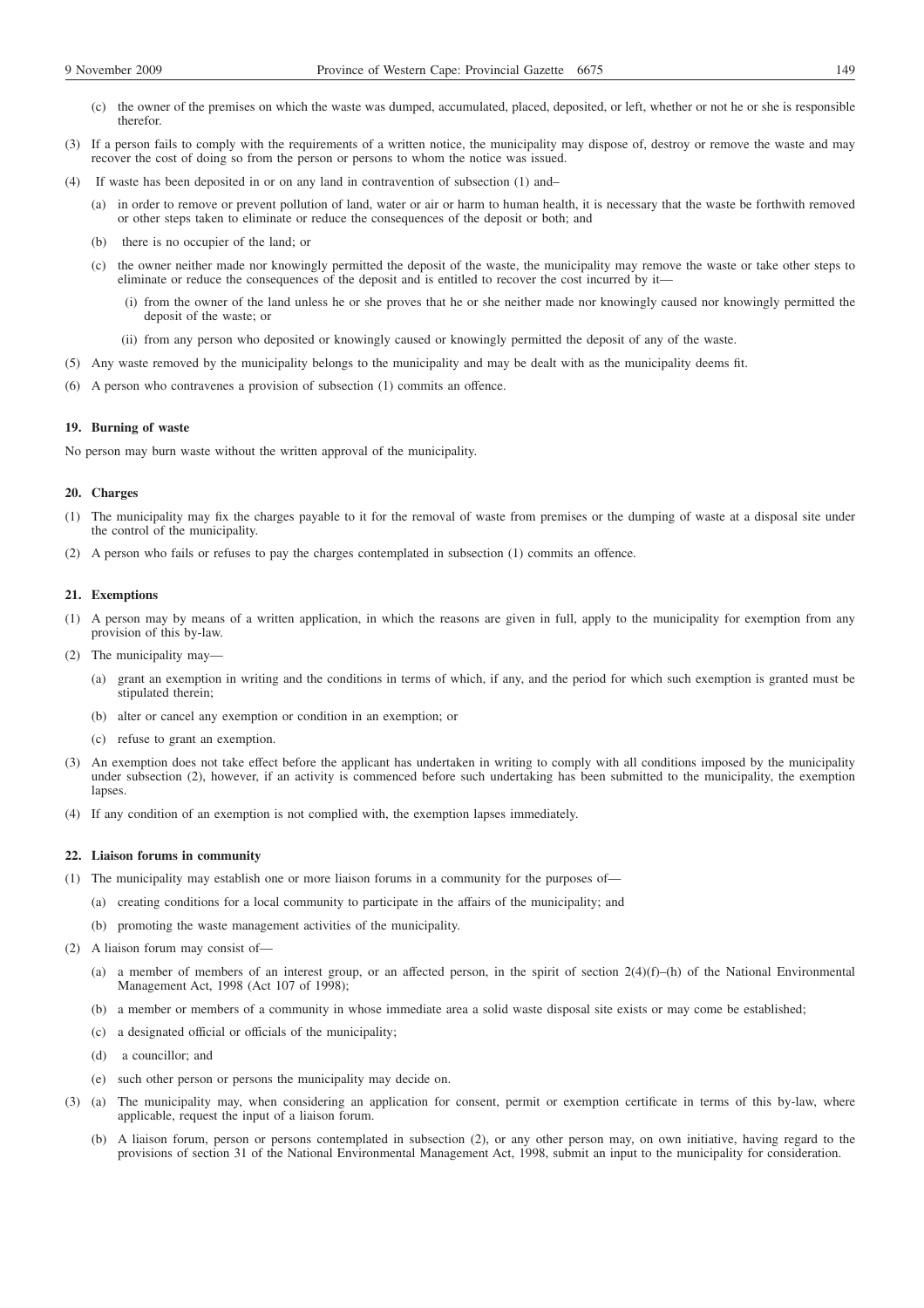#### **23. Authentication and service of order, notice or other document**

- (1) An order, notice or other document requiring authentication by the municipality must be sufficiently signed by the Municipal Manager shall be deemed to be duly issued if it is signed by the Municipal Manager.
- (2) Any notice or other document that is served on a person in terms of this by-law is regarded as having been served—
	- (a) when it has been delivered to that person personally;
	- (b) when it has been left at that person's place of residence or business in the Republic with a person apparently over the age of sixteen years;
	- (c) when it has been posted by registered or certified mail to that person's last know residential or business address in the Republic and an acknowledgment of the posting thereof from the postal service is obtained;
	- (d) if that person's address in the Republic is unknown, when it has been served on that person's agent or representative in the Republic in the manner provided by paragraphs  $(a)$ ,  $(b)$  or  $(c)$ ;
	- (e) if that person's address and agent or representative in the Republic is unknown, when it has been posted in a conspicuous place on the property or premises, if any, to which it relates; or
	- (f) in the event of a body corporate, when it has been delivered at the registered office of the business premises of such body corporate.
- (3) Service of a copy shall be deemed to be service of the original.
- Any legal process is effectively and sufficiently served on the municipality when it is delivered to the municipal manager or a person in attendance at the municipal manager's office.

#### **24. Appeal**

A person whose rights are affected by a decision of the municipality may appeal against that decision by giving written notice of the appeal and the reasons therefor in terms of section 62 of the Local Government: Municipal Systems Act, Act 32 of 2000 to the municipal manager within 21 days of the date of the notification of the decision.

#### **25. Penalties**

A person who has committed an offence in terms of this by-law is liable upon conviction to a fine or imprisonment, or either such fine or imprisonment or to both such fine and such imprisonment and, in the case of a continuing offence, to an additional fine or an additional period of imprisonment or to such additional imprisonment without the option of a fine or to both such additional fine and imprisonment for each day on which such offence is continued and, a further amount equal to any costs and expenses found by the court to have been incurred by the municipality as result of such contravention or failure.

#### **26. Conflict with other legislation**

In the event of any conflict between any provision of this by-law and National and

Provincial legislation, standards, policies or guidelines, the National and Provincial legislation, standards, policies or guidelines shall prevail.

## **27. Revocation of by-laws**

The provisions of any by-laws previously promulgated by the municipality or by any of the disestablished municipalities now incorporated in the municipality, are hereby repealed as far as they relate to matters provided for in this by-law, and insofar as it has been made applicable to the municipality by the authorisation for the execution of powers and functions in terms of section 84(3) of the Local Government: Municipal Structures Act, Act 117 of 1998.

# **28. Short title and commencement**

This by-law shall be known as the Solid Waste Disposal By-law, and commences on the date of publication thereof in the Provincial Gazette.

9 November 2009 20658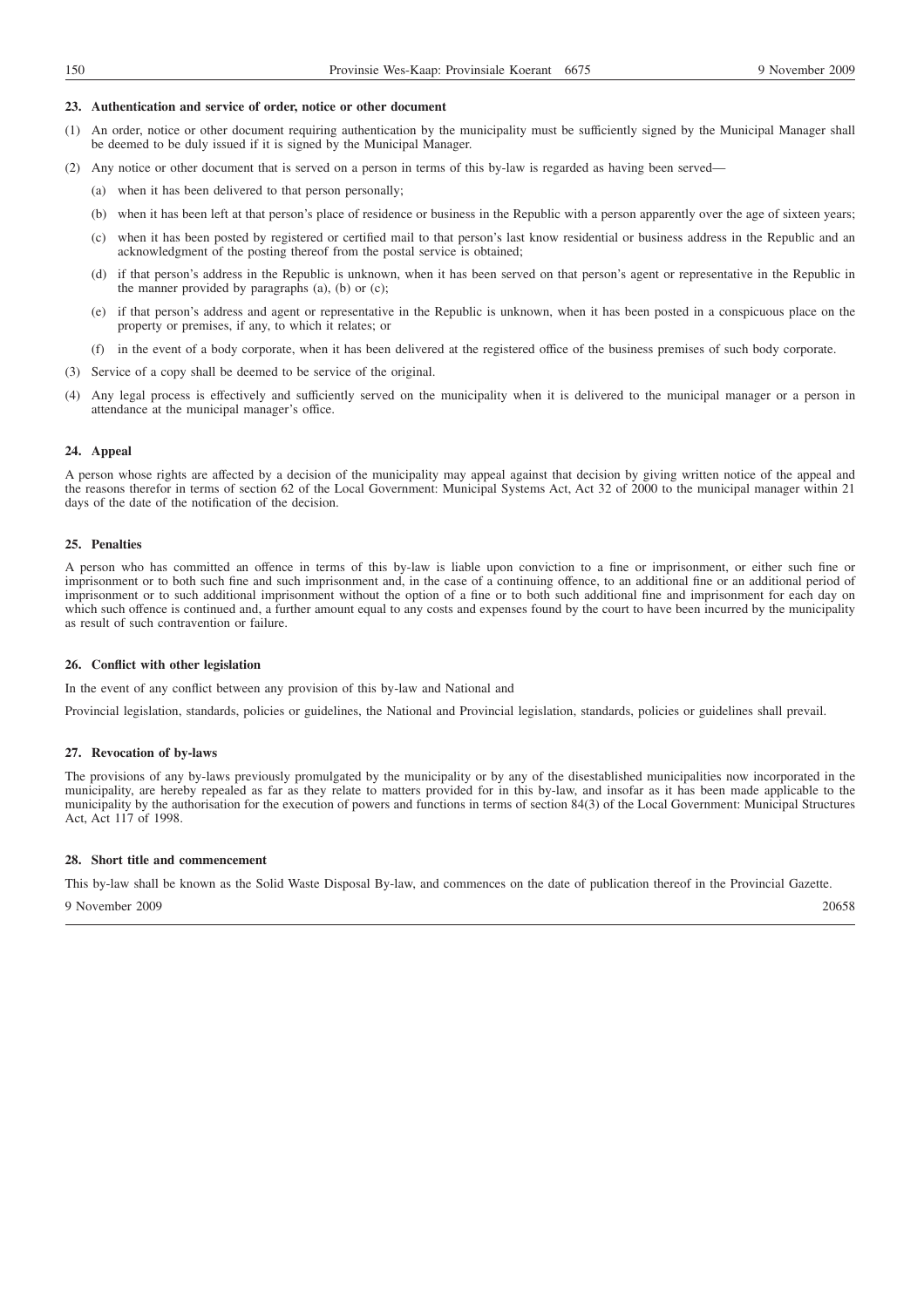# **BERGRIVIER MUNICIPALITY**

# **SPORTING FACILITIES BY-LAW**

In terms of and under the provisions of section 156 of the Constitution of the Republic of South Africa, 1996, the Bergrivier Municipality, enacts as follows:—

## **TABLE OF CONTENT**

- Section
- 1. Interpretation
- 2. Principles and objectives
- 3. Application of By-laws

# **CHAPTER 1**

# **ADMINISTRATION, ACCESS, TARIFFS AND PROHIBITED BEHAVIOUR**

- 4. Administration, control over, and maintenance of sporting facilities
- 5. Access to sporting facilities and storage facilities
- 6. Tariffs
- 7. Prohibited behaviour in or on a sporting facility or its premises

# **CHAPTER 2**

# **ORGANISED SPORTING ACTIVITIES**

- 8. Organised sporting activities
- 9. Reservation and hiring of sporting facilities
- 10. Cancellation, postponement or extension of reservation
- 11. Termination of hire
- 12. Duties of organisation

# **CHAPTER 3**

## **GENERAL PROVISIONS**

- 13. Enforcement
- 14. Indemnity
- 15. Appeal
- 16. Offences and Penalties
- 17. Conflict with other legislation
- 18. Revocation of by-laws
- 19. Short title and commencement

## **1. Definitions**

In this by-law, unless the context otherwise indicates—

**''accessories''** means an object or objects on or in a field, sporting area or course necessary for a particular sport to be performed, such as, but not limited to goal posts, a tennis net, or a flag, and any other feature or fixture;

**''appurtenance''** means any fitting, installation, appliance, device, instrument, apparatus, utensil, tool whatsoever on the premises, such as, but not limited to a lock, cock, tap, valve, pipe and includes any other appliance or any machine;

**''equipment''** means gear used by a person in a sporting activity;

**''drunk''** means a person who, reason of the alcohol which he or she has consumed, has lost control of his or her mental or physical faculties, or both, to such an extent as to render him or her incapable of comporting him- or herself, or of performing any act in which he or she is engaged, with safety to him- or herself or with that regard to the rights of others which the law demands;

**''facility''** means a sporting facility and includes any appliance, equipment, apparatus or storage facility in or on a facility;

**''municipality''** means the Municipality of Bergrivier established in terms of Section 12 of the Municipal Structures Act, 117 of 1998, and includes any political structure, political office bearer, councillor, duly authorised agent or any employee acting in connection with this by-law by virtue of a power vested in the municipality and delegated or sub-delegated to such political structure, political office bearer, councillor, agent or employee;

**''organised sporting activity''** means a sporting activity that is organised or controlled by an organisation, and includes a practice or training session;

**''organisation''** means a sport club, educational institution, or association of people, and includes a group or sport club established by the municipality, which sport club or association or group can be joined by a member of the public;

**''sporting facility''** means any land, area, premises, building or structure, or part thereof, which is administered or controlled by the municipality and which is designated, demarcated, or set aside for a sporting activity, and includes facilities surrounding and normally supplementary to a sporting facility.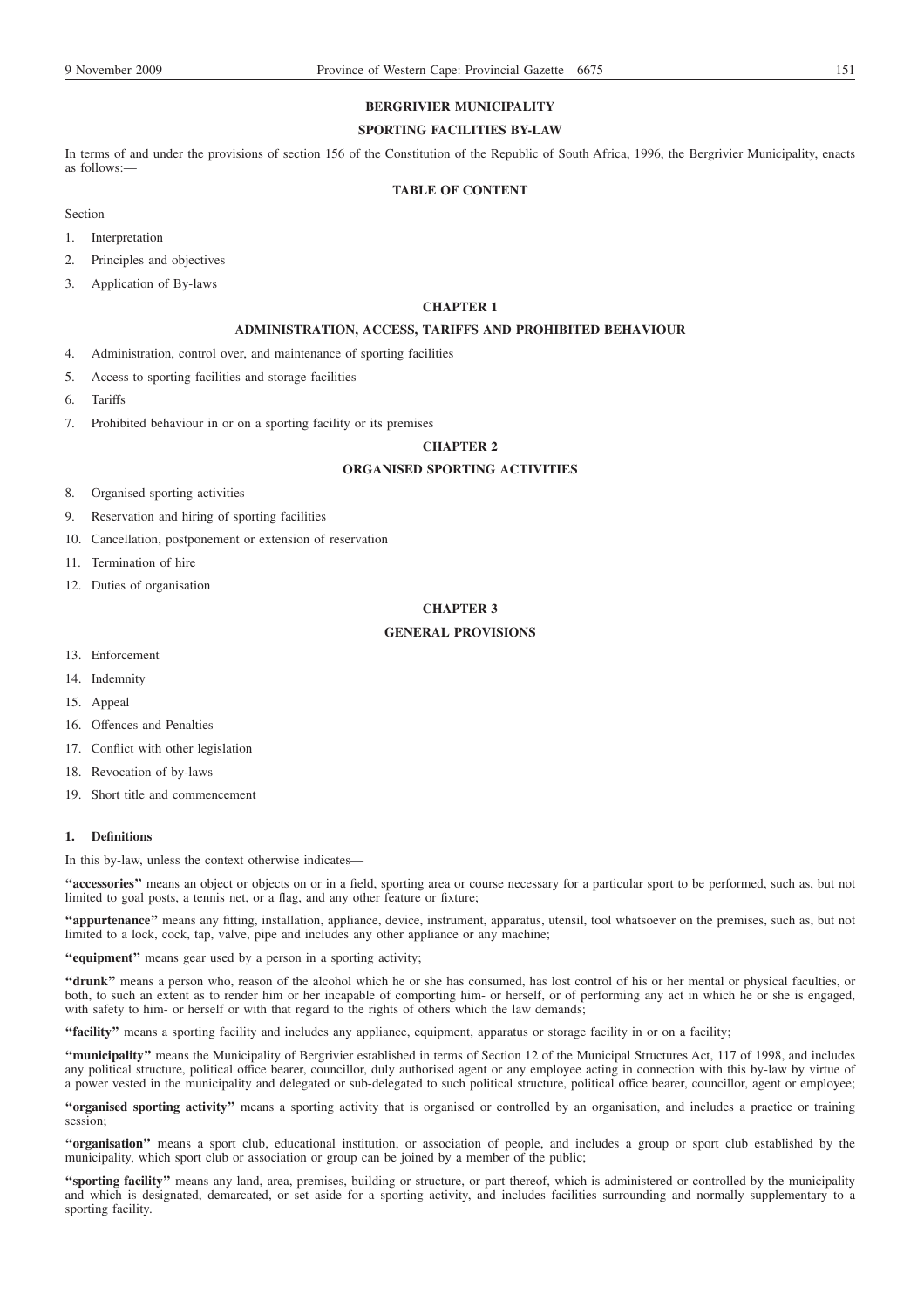## **2. Principles and objectives**

The municipality recognizes the right of the community, whether associated to an organization or not, to use and enjoy sporting facilities, and accepts the duty to maintain and develop the resources of the municipality to the best interest of the community, and aims, in this by-law, to control and administer sporting facilities.

## **3. Application of By-laws**

This by-law applies to all sporting facilities under the control and administration of the Municipality, but do not apply to land, areas, buildings, and structures regulated by the Municipality's Public Amenities By-laws.

## **CHAPTER 1**

# **ADMINISTRATION, ACCESS, FEES AND PROHIBITED BEHAVIOR**

#### **4. Administration, control over and maintenance of sporting facilities**

- (1) The municipality may establish a body or sport committee with the aim of advising it on matters relating to sporting facilities.
- (2) All sporting facilities must be administered by the municipality in accordance with this By-law.
- (3) The municipality may acquire land or a building with the aim of developing sporting facilities, or dispose of existing sporting facilities or any rights thereto.
- (4) A person or organisation that uses or hires sporting facilities does so subject to the provisions of this by-law and in terms of conditions as may be determined by the municipality.
- (5) Where an organized sporting activity is not organized or controlled by the municipality, a municipal employee may be present.
- (6) Subject to the terms and conditions stipulated in any contract of hire, and subject to any applicable national laws, no person—
	- (a) may bring his or her own supply of alcoholic beverages on or into a sporting facility without written authority from an authorised official; or
	- (b) may sell any alcoholic beverage on the premises of a sporting facility without first obtaining approval for that activity from the municipality;
- (7) If the municipality permits the sale or consumption of alcohol on or in a facility by an organization or body, the sale or consumption is subject to the following conditions:
	- (a) no alcoholic beverage may be served in a glass bottle, glass cup or other container made of glass;
	- (b) beer, cider and alcoholic cordials may be served in cans, kegs, or plastic cups only;
	- (c) the organization or body must maintain good order within the sporting facility.
- (8) The municipality may close a facility when:
	- (a) The facility is substantially unusable due to—
		- (i) destruction;
		- (ii) severe damage; or
		- (iii) the absence of municipal services;
	- (b) the facility constitutes a danger to human life or property; or
	- (c) an emergency has arisen which requires such closure.
- (9) The municipality may temporarily close a facility for purposes of repair or maintenance or for any other reason in the municipality's discretion.
- (10) A person who or organization that contravenes subsection (6) or (7) commits an offence.

# **5. Access to sporting facilities and storage facilities**

- (1) The municipality may by notice posted at or near the entrance to a facility indicate the hours during which it may be used by the public.
- (2) The municipality reserves the right of access to a facility and an official may instruct a person who has contravened a provision of this by-law to leave the facility or premises immediately and should the person fail to observe the instruction, the official may remove or cause the person to be removed.
- (3) The municipality has the right to determine the maximum capacity of a sporting facility and an official must, once the maximum capacity has been reached, refuse further access and may take measures necessary to prevent access.

## **6. Tariffs**

The municipality may prescribe tariffs to be charged for admission to or the hire or use of a sporting facility or equipment.

## **7. Prohibited behaviour in or on sporting facility or its premises**

(1) No person may—

- (a) enter any part of a facility otherwise than by an entrance designated for that purpose;
- (b) enter or remain inside a facility, without permission, or at any time other than during the hours when such facility is open to members of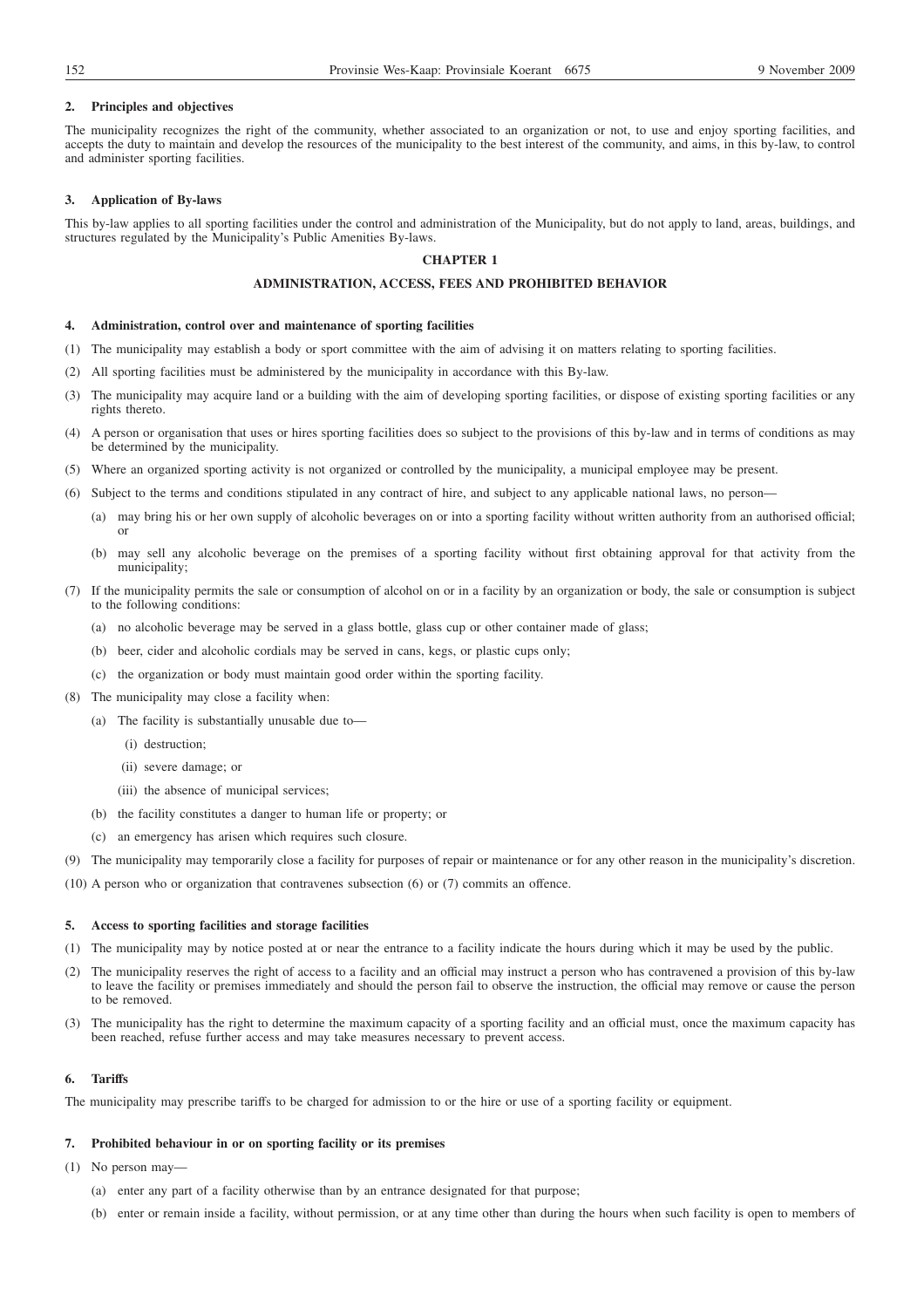- (c) smoke in a sporting facility, except in an open air facility or in those areas which have been designated for this purpose, as indicated by notices to that effect;
- (d) wear footwear that may damage the surface of a facility;
- (e) attend or engage in a sporting activity if dressed indecently or if undressed, except in a facility set aside for use by a person of the same sex:
- (f) relieve him or herself in any part of the sporting facility other than in the ablution facilities;
- (g) excluding a child under the age of five years, use change rooms, places of ablution, cubicles, or any other facilities set aside for a particular sex if he or she is not of that particular sex;
- (h) enter or remain in any area of the sporting facility, which area is reserved for the use of persons of the other sex;
- (i) use a change room, place of ablution, cubicle or any other facility for longer than is reasonably necessary to undertake an activity intended to be undertaken;
- (j) use profane or indecent language or behave in any other manner that constitutes a nuisance or unacceptable behaviour towards other persons;
- (k) destroy, damage or deface any part of a sporting facility, accessories or equipment;
- (l) discard rubbish other than in a container provided for that purpose;
- (m) in any manner, interfere with the substance covering the surface of a sporting facility;
- (n) light any fire;
- (o) drive, draw, or propel a vehicle, or walk upon or recline on lawn on the premises of a sporting facility if prohibited to do so by a notice on the premises;
- (p) ride or use in or on a sporting facility a bicycle, roller blades, roller skates, a skateboard, a tricycle or any similar form of transport or amusement, except in a sporting facility which specifically provides for the riding of such appliances;
- (q) without the prior written consent of the municipality, sell, hawk, advertise, offer for sale or purchase or exhibit any article for sale, lease or hire, distribute a pamphlet, book, handbill or other written or printed matter inside a sporting facility or in the immediate vicinity of the entrance thereto;
- (r) neither inside nor outside a sporting facility, obstruct, resist or interfere with an official in the execution of his or her duties or the exercise of any authority in terms of this by-law;
- (s) tamper or interfere with an appurtenance in or on the premises of a sporting facility;
- (t) bring into or keep on a sporting facility an animal, except a guide dog, without the prior consent of the municipality, unless the sporting activity engaged in involves the use of animals;
- (u) bring into or keep on a facility a weapon or any other dangerous object.
- (v) erect or attempt to erect any enclosure, tent or similar construction, stall, booth, stand, screen, fence, or drive into the ground any peg or spike without the permission of the official in charge of the facility;
- (w) behave or conduct himself or herself in a manner which may prejudice good order;
- (x) bring into or onto a facility any substance or matter which may endanger the safety of people, or which may be used to disrupt proceedings at or spoil the peaceful enjoyment of the facility;
- (y) bring into or onto a facility intoxicating liquor or drugs, except with the permission of the municipality; or
- (z) be drunk or under the influence of drugs having a narcotic effect, or behave or conduct himself or herself in a manner which may disrupt a sporting activity.
- (2) A person who contravenes any of the provisions of this section commits an offence.

# **CHAPTER 2**

# **ORGANISED SPORTING ACTIVITIES**

#### **8. Organised sporting activities**

- (1) The municipality may allow the use of its facilities by sport organisations, municipal staff, or other persons.
- (2) An organization to which a sporting facility or a portion thereof has been allocated for use at regular times, must ensure that only its members use the facility, and should it be impossible for the organisation to use the facilities at those times, the organization must notify the official in charge of the sporting facility beforehand, and should an organization fail to do so, the municipality may suspend or cancel the organisation's further use of the facility.

## **9. Reservation and hiring of sporting facilities**

- (1) The municipality may set aside or hire out a sporting facility for the purpose of organised sport or for special occasions on such conditions as it may prescribe and the municipality may charge a fee, or may make it available free of charge or grant free admission to selected persons.
- (2) The representative of an organization that wishes to hire a sporting facility must complete and lodge a prescribed application form with the municipality.
- (3) When considering an application the municipality may have, in addition to other relevant factors, due regard to the following:
	- (a) the principles and objectives of this by-law;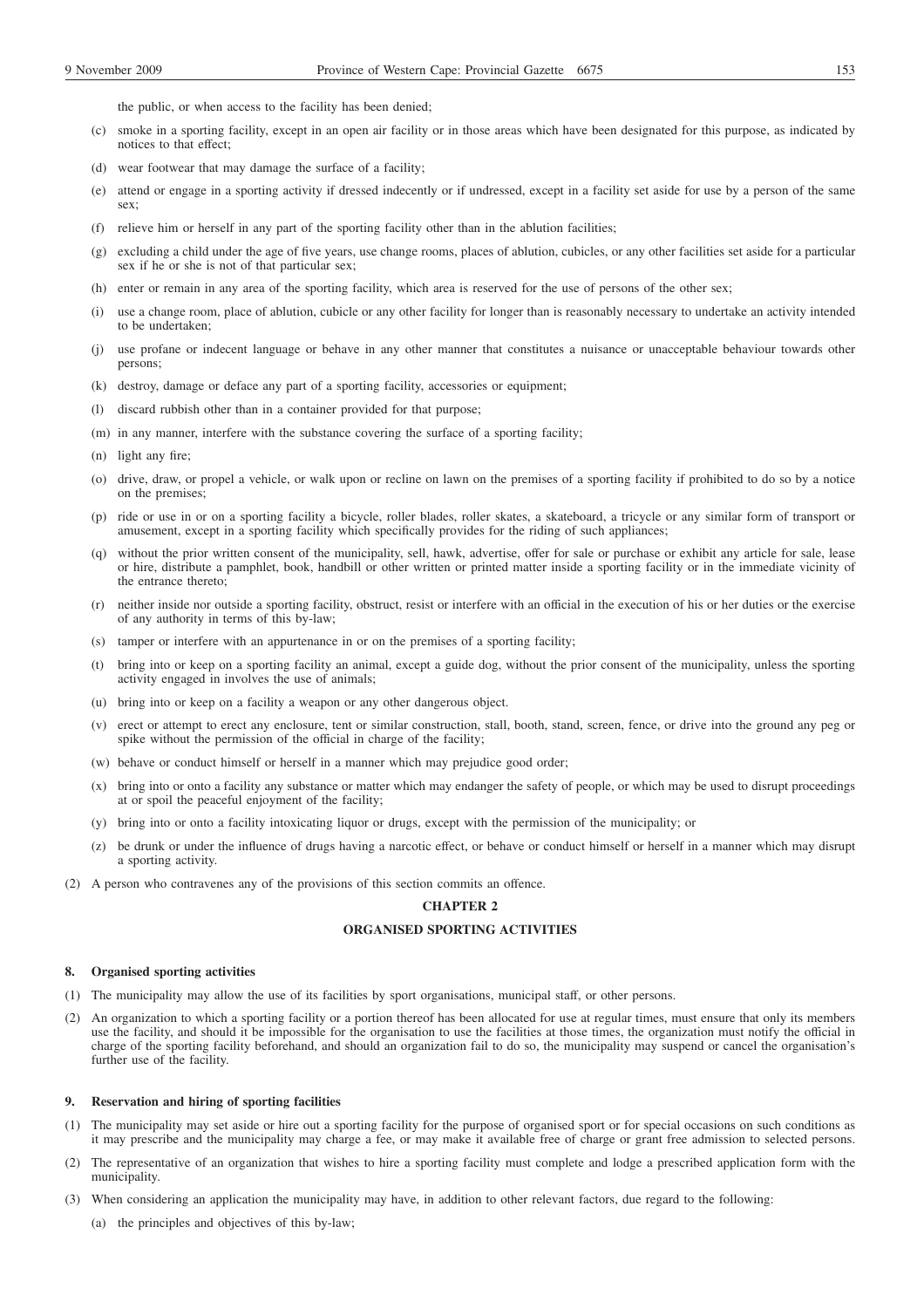- (b) that the sporting facility may be used for lawful purposes only;
- (c) that the use of the sporting facility will not constitute a nuisance or annoyance to other users of another part of the sporting facility which has not been hired by the organisation, or to the occupiers of neighbouring premises; and
- (d) that the use of the sporting facility will not constitute a danger to any person or property or negatively affect the environment.
- (4) The municipality may approve the use of a sporting facility subject to any condition it may impose, or it may refuse consent.
- (5) The municipality must, within seven days after the application form has been lodged, in writing notify the organisation if the application has been approved or refused, and—
	- (a) if the application is refused, the municipality must supply to the organisation the reasons why the application was refused; or
	- (b) if the application is approved, the municipality must forward a notice of approval which must specify the conditions to which the use of the sporting facility is subject.
- (6) An organisation may not, before the municipality's approval has been received by it, advertise or announce the sporting activity for which it has lodged an application.
- (7) The municipality may, before it approves an application, require of an organization that wishes to make use of a sporting facility to take out, with an insurance company approved by the municipality-
	- (a) insurance in an amount approved by the municipality to cover any structural damage which may occur to the sporting facility whilst being used by the organization; and
	- (b) public liability insurance.
- (8) An organization which supplies false information in an application form or with respect to the requirements in subsection (9), or which contravenes subsection (8) commits an offence.

#### **10. Cancellation, postponement or extension of reservation**

- (1) An organisation who has applied for the reservation of a sporting facility, may cancel the application, and where the organisation has paid a fee the municipality will determine the percentage of the paid fee to be refunded to the organisation.
- (2) (a) After approval has been given by the municipality, an organisation may apply for the postponement of the reservation to a later date.
	- (b) Approval of the postponement does not result in a penalty or forfeiture of any fees already paid.
	- (c) Postponement may be refused if the facility has been reserved.
- (3) An organisation may apply for an extension of the period of use of the sporting facility, and—
	- (a) the application must be in writing and lodged at the Municipal Manager's offices; and
	- (b) the facility must be available for such use.
- (4) The municipality may cancel the hire of a facility under the circumstances contemplated in section 4(8), or should the municipality require the facility for municipal purposes at the same time, however, the municipality may refund the fees that have already been paid to it in respect of the reservation; or
- (5) Should the municipality cancel a reservation, the municipality must, within a reasonable time and in writing notify the organisation of its decision, however, where a notice is given in terms of section (4)(8), the notice is deemed to be effective from the date on which the destruction or damage took place.
- (6) Subject to the provisions of subsection (4), an organisation has no claim against the municipality for loss of use of the sporting facility or for damage arising from a cancellation in terms of subsection (4).

## **11. Termination of hire**

- (1) On termination of the hire an organisation and an official of the municipality must inspect the facilities for the purpose of assessing the conditions of the facilities.
- (2) The organisation must—
	- (a) return the sporting facility to the municipality in the condition it was when it was hired out to the organisation;
	- (b) repair any damage or breakages;
	- (c) comply with any instructions by the municipality in respect of the cleaning of the sporting facility; and
	- (d) vacate the sporting facility within the period stated in the application;

and should the organisation fail to comply with–

- (i) subsection (2)(a), (b) or (c), the municipality may replace, repair or make good any breakages or damages, and recover the costs from the organisation; or
- (ii) the municipality may levy an additional fee for the period during which the organisation occupies the sporting facility after the expiry of the period stipulated in the application.

#### **12. Duties of organisation**

(1) Before an organisation commences to use the sporting facility, a representative must inspect the facilities, and should he or she find that buildings, structures, accessories or equipment are in a state of disrepair, this fact must be reported to the municipality in writing, and failure to do so is deemed as an acceptance by the organisation that the facilities are in a proper condition.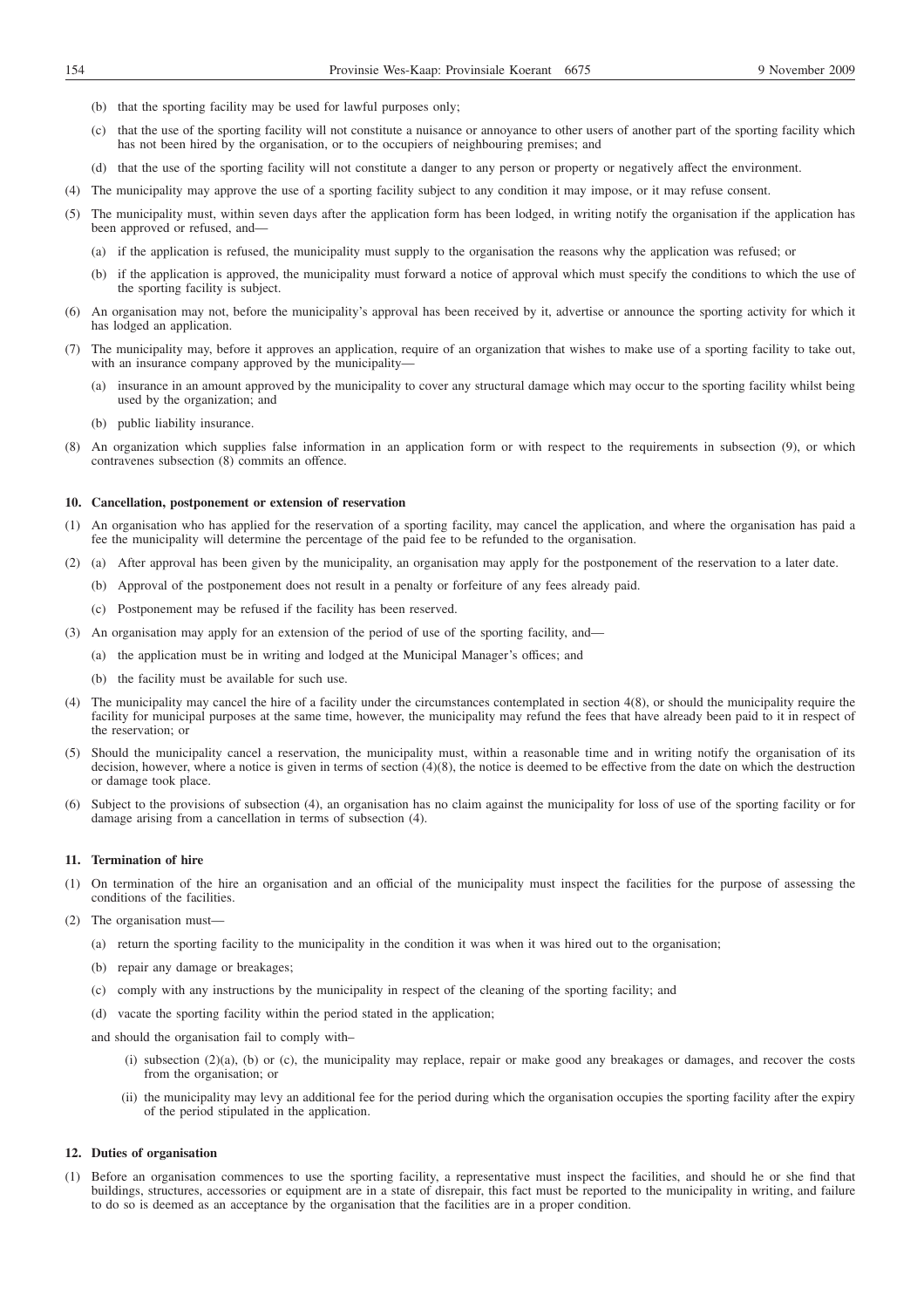(2) The organisation must comply with any conditions determined by the municipality in terms of section 4(4) and take all reasonable measures to ensure that its members and persons attending a sporting activity, as participants, visitors or spectators comply with section 7.

# **CHAPTER 3**

## **GENERAL PROVISIONS**

## **13. Enforcement**

- (1) An official may search any person, vehicle or container in, entering into or being brought onto a facility.
- (2) An official may confiscate liquor, or any other dangerous object, substance or matter which may endanger the safety of people in the facility, or which may be used to disrupt proceedings at or spoil the enjoyment of the facility, but must return to the person that which was confiscated when he or she leaves the sporting facility.
- (3) If the official finds an unlawful substance as a result of the search contemplated in subsection (1), he or she must immediately alert the South African Police Services, or if he or she is appointed as a peace officer in terms of the Criminal Procedure Act, 1977 (Act No. 51 of 1977), he or she may act in terms of the Act.
- (4) A person who interferes with or obstructs an official of the municipality in the execution of his or her duties, commits an offence.

## **14. Indemnity**

Any person visiting or using a facility does so at his or her own risk and the municipality will not be liable for any injury, loss or damage that such person may suffer while in or on the facility.

## **15. Appeal**

A person whose rights are affected by a decision of the municipality may appeal against that decision by giving written notice of the appeal and the reasons therefor in terms of section 62 of the Local Government: Municipal Systems Act, Act 32 of 2000 to the municipal manager within 21 days of the date of the notification of the decision.

#### **16. Offences and penalties**

A person who contravenes any provision or fails to comply with any provision of this by-law commits an offence and shall on conviction be liable to—

- (a) a fine or imprisonment, or either such fine or imprisonment or to both such fine and such imprisonment and,
- (b) in the case of a continuing offence, to an additional fine or an additional period of imprisonment or to such additional imprisonment without the option of a fine or to both such additional fine and imprisonment for each day on which such offence is continued and,
- (c) a further amount equal to any costs and expenses found by the court to have been incurred by the municipality as result of such contravention or failure.

#### **17. Conflict with other legislation**

In the event of any conflict between any provision of this by-law and National and Provincial legislation, standards, policies or guidelines, the National and Provincial legislation, standards, policies or guidelines shall prevail.

#### **18. Revocation of by-laws**

The provisions of any by-laws previously promulgated by the municipality or by any of the disestablished municipalities now incorporated in the municipality, are hereby repealed as far as they relate to matters provided for in this by-law.

#### **19. Short title and commencement**

This by-law shall be known as the Sporting Facilities By-law, and commences on the date of publication thereof in the Provincial Gazette.

9 November 2009 20659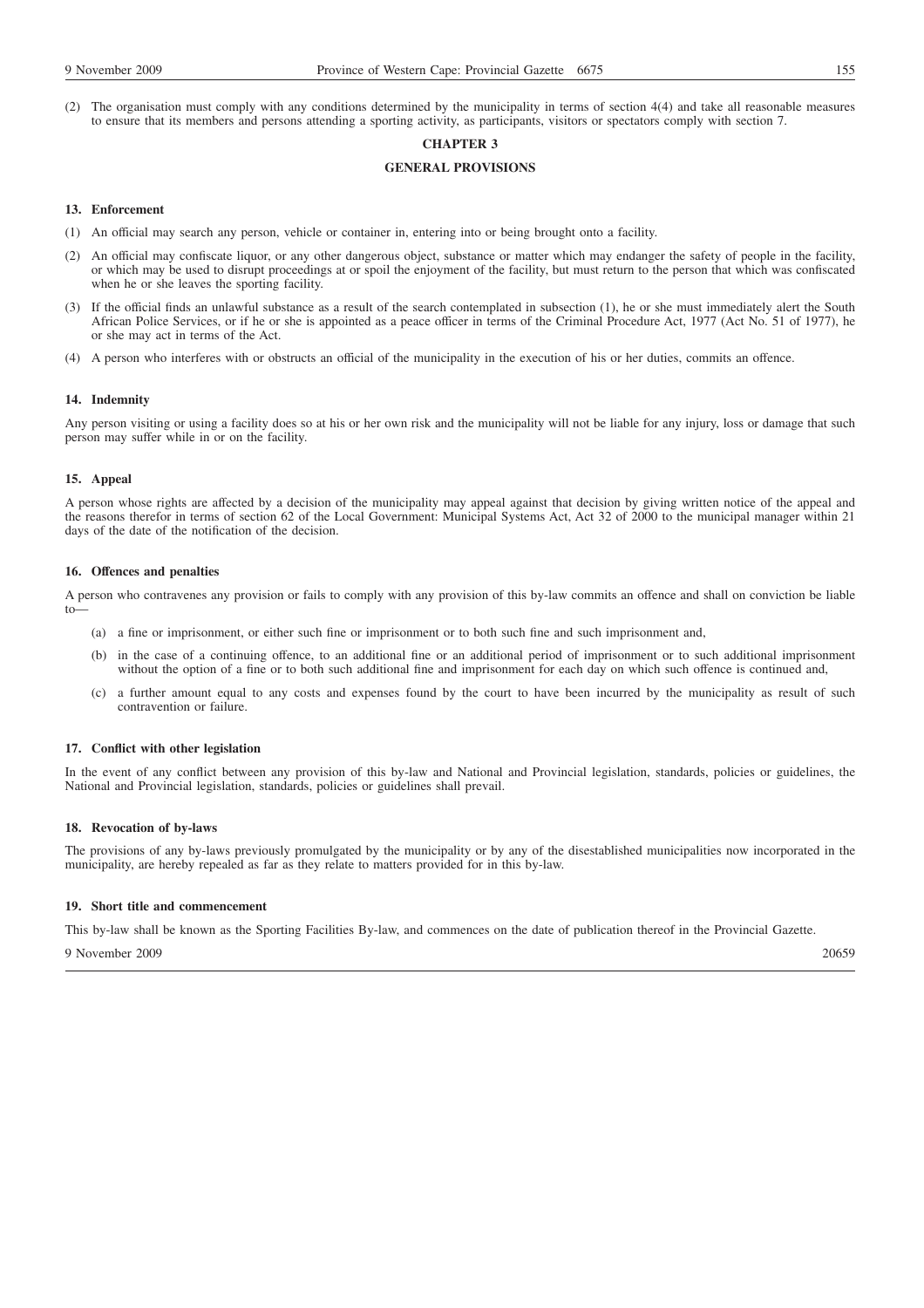# **BERGRIVIER MUNICIPALITY**

# **BY-LAW RELATING TO WATER SUPPLY, SANITATION SERVICES AND INDUSTRIAL EFFLUENT**

Under the provisions of section 156 of the Constitution of the Republic of South Africa, 1996, the Bergrivier Municipality enacts as follows:—

# **TABLE OF CONTENTS**

#### **CHAPTER I**

# **GENERAL PROVISIONS**

*Part 1: Definitions*

Definitions

*Part 2: Application for water services*

Application for water services

Special agreements for water services

Change in purpose for which water services are used

*Part 3: Tariffs and charges*

Prescribed tariffs and charges for water services

Availability charges for water services

*Part 4: Payment*

Payment of deposit

Payment for water services

*Part 5: Accounts*

Accounts

*Part 6: Termination, limitation and discontinuation of water services*

Termination of agreement for the provision of water services

Limitation and/or discontinuation of water services provided

*Part 7: General provisions*

Responsibility for compliance with this by-law Exemption Unauthorised use of water services

Interference with water supply system or any sanitation services

Interference with infrastructure

Obstruction of access to water supply system or any sanitation services

Signing of notices and documents

Service of notices

Authentication of documents

Prima facie evidence

Power to serve and compliance with notices

Power of entry and inspection

Provision of information

False statements or information

Indemnification from liability

Conflict of law

Transitional arrangements

Repeal of existing municipal services by-law

Short title and commencement

Appeals against decisions of the municipality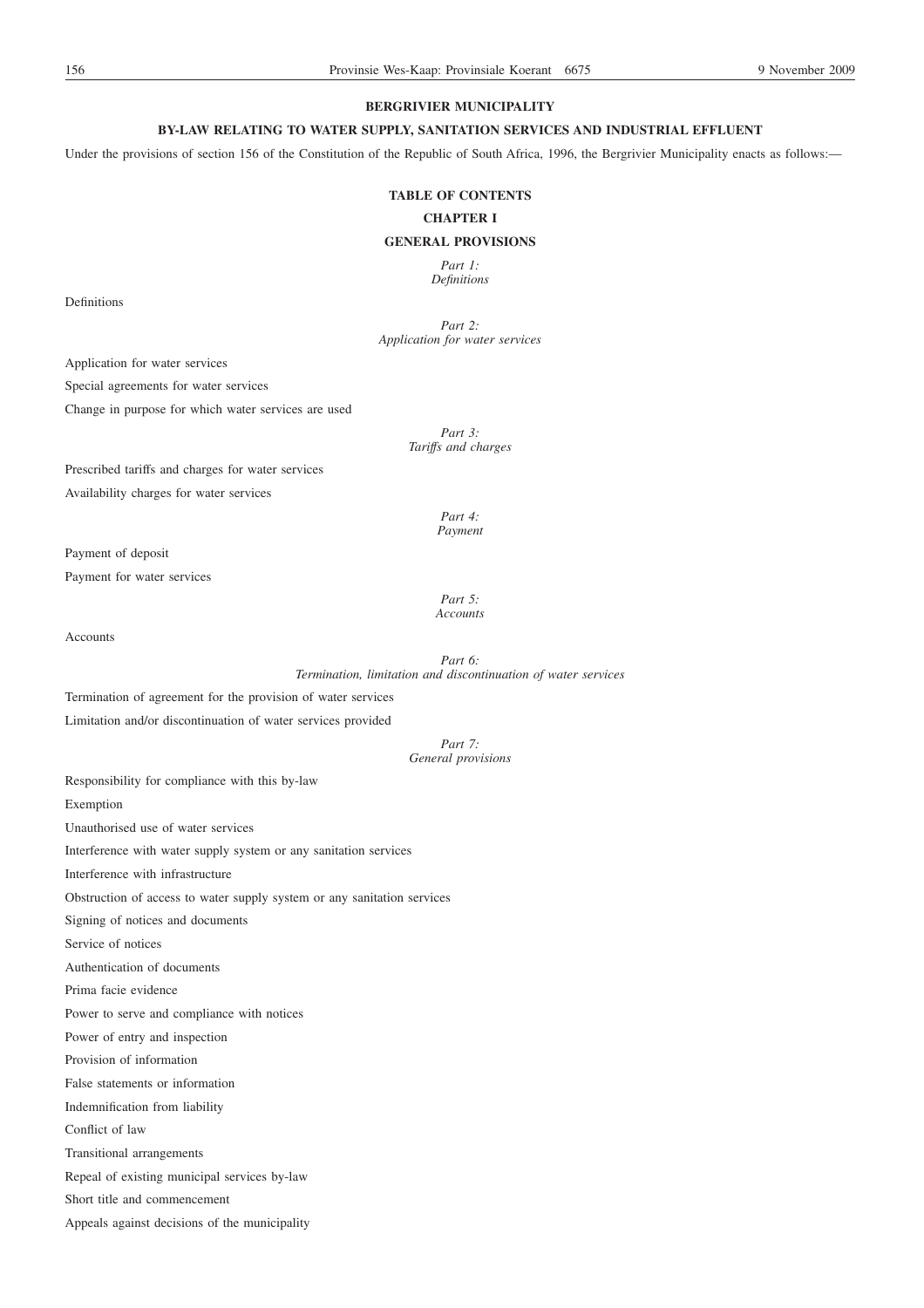Waste of water Unauthorised and illegal discharge Illegal reconnection Pipes in streets or public places Use of water from sources other than the water supply system Use of on-site sanitation services not connected to the sanitation system Offences and penalties Service levels

## **CHAPTER II**

## **WATER SERVICES INTERMEDIARIES**

Registration

Provision of water services

Charges for water services provided

# **CHAPTER III**

# **WATER SUPPLY SERVICES**

*Part 1:*

*Connection to water supply system*

Provision of connection pipe

Location of connection pipe

Provision of single water connection for supply to several consumers on same premises

Interconnection between premises or water installations

Disconnection of water installation from connection pipe

*Part 2: Communal water services works*

Provision of a water services work for water supply to several consumers

*Part 3:*

Temporary water supply

Water supplied from a hydrant

*Part 4: Standards and general conditions of supply*

Quantity, quality and pressure Testing of pressure in water supply system Specific conditions of supply

> *Part 5: Measurement of water supply services*

Measuring of quantity of water supplied Quantity of water supplied to consumer

Defective measurement

Special measurement

No reduction of amount payable for water wasted

*Part 6: Audit*

Water audit

*Part 7: Installation work*

Approval of installation work

Provision and maintenance of water installations Persons permitted to do installation and other work

Technical requirements for a water installation

Use of pipes and water fittings to be authorised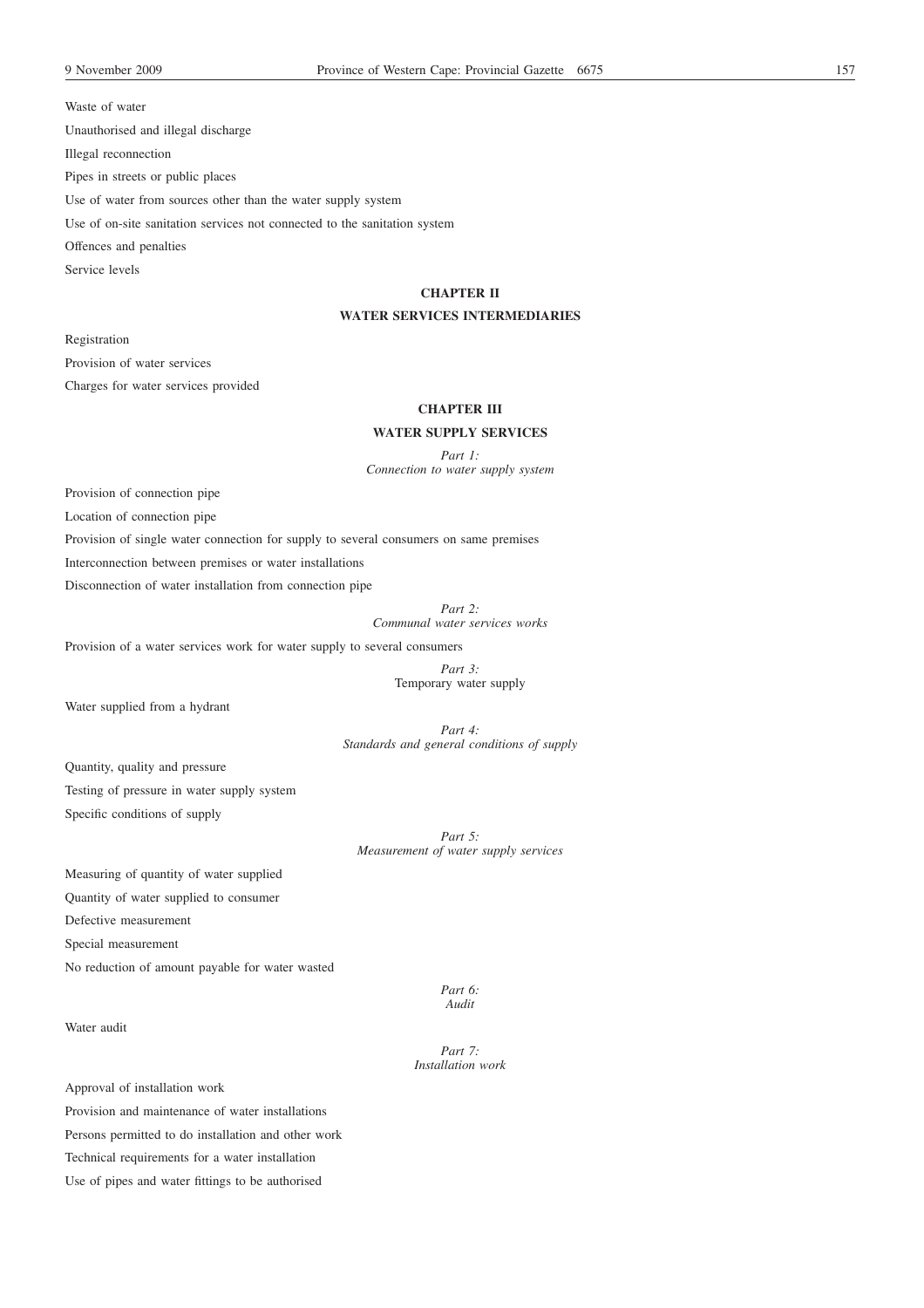Labelling of terminal water fittings and appliances

Water demand management

*Part 8:*

*Water pollution, restriction and wasteful use of water*

Owner to prevent pollution of water Water restrictions

> *Part 9: Fire services connections*

Connection to be approved by municipality

Special provisions

Dual and combined installations

Connection pipes for fire extinguishing services

Valves and meters in connection pipes

Meters in fire extinguishing connection pipes

Sprinkler extinguishing installation

Header tank or double supply from main sealing of private fire hydrants

Sealing of private fire hydrants

*Part 10: General provisions*

Notification of boreholes

Sampling of water

Supply of non-potable water by municipality

Testing of pressure in water supply systems

Pipes in streets or public places

Use of grey water

# **CHAPTER IV:**

## **SANITATION SERVICES**

*Part 1: Standards and general provisions*

Standards for sanitation services

Objectionable discharge to sewage disposal system

*Part 2: On-site sanitation services and associated services*

Application for infrastructure

Services associated with on-site sanitation services

Charges in respect of services associated with on-site sanitation services

Installation of on-site sanitation services

Ventilated improved pit latrines

Septic tanks and treatment plants

French drains

Conservancy tanks

Operation and maintenance of on-site sanitation services

Disused conservancy and septic tanks

*Part 3: Sewage disposal*

Obligation to connect to sanitation system Provision of connecting sewer Location of connecting sewer Provision of one connecting sewer for several consumers on same premises Interconnection between premises Disconnection of draining installation from connecting sewer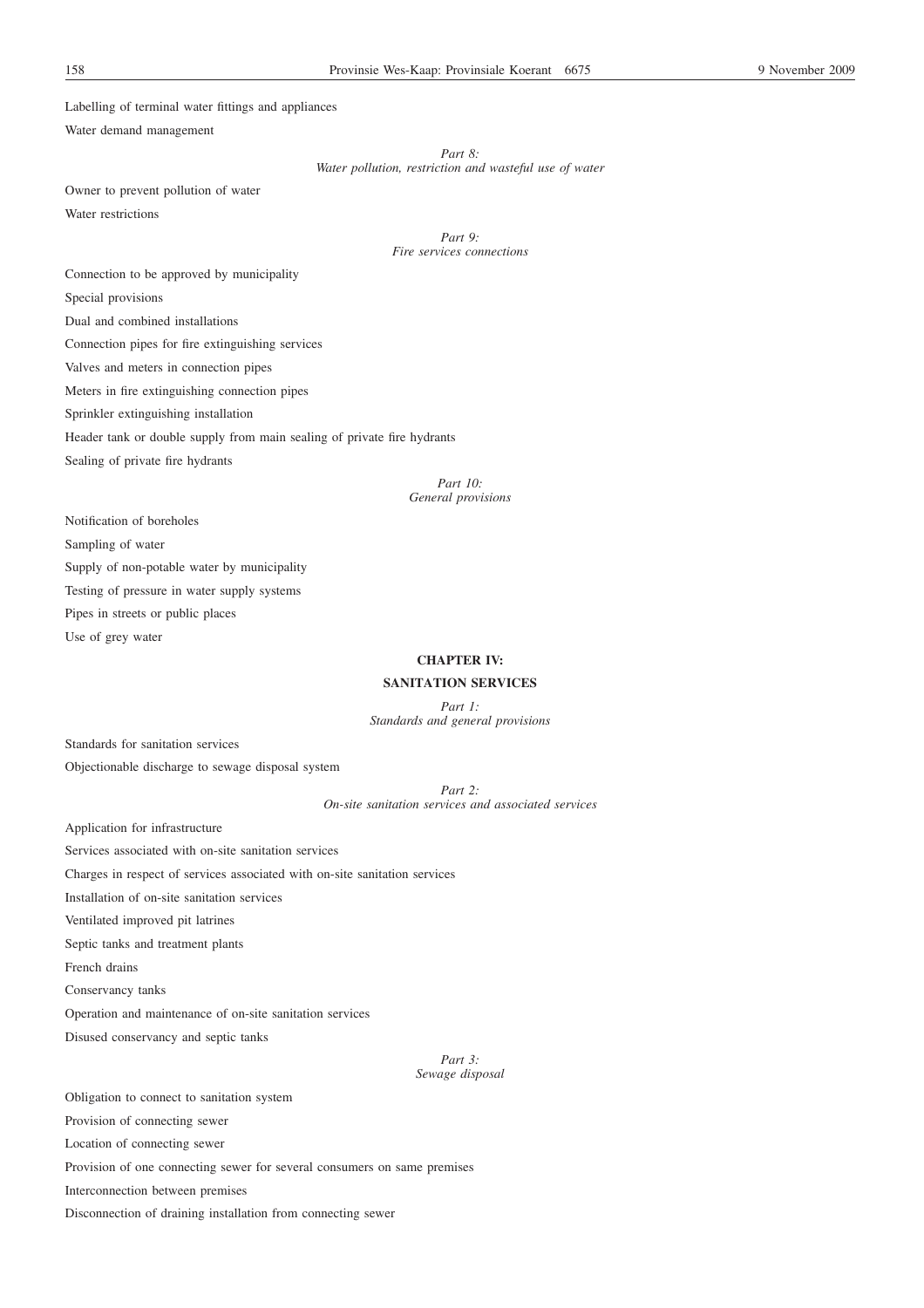## *Part 4: Sewage delivered by road haulage*

Acceptance of sewage delivered by road haulage

Written permission for delivery of sewage by road haulage

Conditions for delivery of sewage by road haulage

Withdrawal of permission for delivery of sewage by road haulage

*Part 5:*

*Purified sewage*

Use of purified sewage

*Part 6: Disposal of industrial effluent and trade premises*

Application for disposal of industrial effluent

Unauthorised discharge of industrial effluent

Quality standards for disposal of industrial effluent

Conditions for disposal of industrial effluent

Withdrawal of written permission for disposal of industrial effluent

Sea outfalls

*Part 7:*

*Measurement of quantity of effluent discharged to sewage disposal system*

Measurement of quantity of standard domestic effluent discharged

Measurement of quantity of industrial effluent discharged

Reduction in the quantity determined in terms of sections 112 and 113.

Charges in respect of ''on-site'' sanitation services

# *Part 8: Drainage installations*

Construction or installation of drainage installations

Drains

Drains in streets or public places

Construction by municipality

Maintenance of drainage installation

Installation of pre-treatment facility

Protection from ingress of flood waters

Disconnection of drainage installations

Technical requirements for drainage installations

Sewer blockages

Grease traps

Industrial grease traps

Mechanical appliances for lifting sewage

*Part 9: Other sanitation services*

Stables and similar premises Mechanical, food-waste or other disposal

> *Part 10: Installation work*

Approval of installation Persons permitted to do installation and other work Testing of drainage installations Water demand management

Conflict with other legislation Revocation of by-law

*Part 11: General provisions*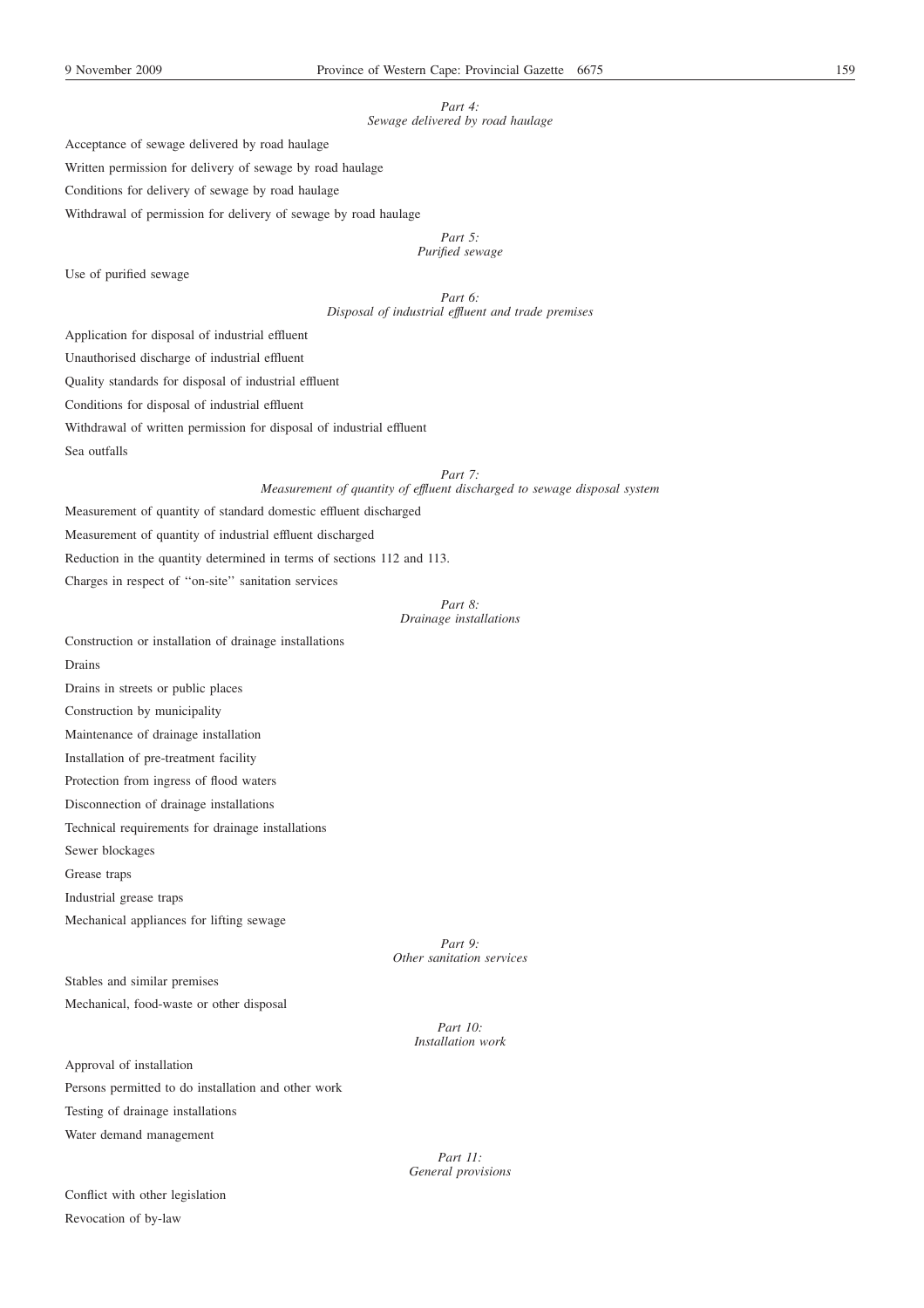Short title and commencement

#### *Part 12: Quality standards*

Schedule A: Limits of concentration of substances that may be discharged to the municipality's sanitation system

Schedule B: Application form for the discharge of industrial effluent to the municipality's sanitation system

Schedule C: Formula for the calculation of effluent discharge charges

## **CHAPTER I**

## **GENERAL PROVISIONS**

*Part 1: Definitions*

#### **1. Definitions**

(1) For the purpose of this by-law, any word or expressions to which a meaning has been assigned in the Water Services Act, 1996 (Act No 108 of 1996), the Local Government: Municipal Systems Act, 2000 (Act No 32 of 2000) or the National Building Regulations made in terms of the National Building Regulations and Building Standards Act, 1977 (Act No 103 of 1977) shall bear the same meaning in this by-law and unless the context indicates otherwise and a word in any one gender shall be read as referring also, to the other gender, the singular includes the plural and vice versa, the English text prevails in the event of an inconsistency between the different text:—

**''accommodation unit''** in relation to any premises, means a building or section of a building occupied or used or intended for occupation or use for any purpose;

"account" means an account rendered for municipal services provided;

**''Act''** means the Water Services Act, 1997 (Act No 108 of 1997), as amended from time to time;

**''agreement''** means the contractual relationship between the municipality and a consumer, whether written or deemed as provided for in the municipality's by-law relating to credit control and debt collection;

**''approved''** means approved by the municipality in writing;

**''area of supply''** means any area within or partly within the area of jurisdiction of the municipality to which a water service is provided;

#### **''authorised agent''** means—

- (a) any person authorised by the municipality to perform any act, function or duty in terms of, or to exercise any power under, this by-law;
- (b) any person to whom the municipality has delegated the performance of certain rights, duties and obligations in respect of providing water supply services; or
- (c) any person appointed by the municipality in a written contract as a service provider for the provision of water services to consumers on its behalf, to the extent authorised in such contract;

**''average consumption''** means the average consumption of a consumer of a municipal service during a specific period, and is calculated by dividing the total measured consumption of that municipal service by that consumer over the preceding three months by three;

**''best practicable environmental option''** means the option that provides the most benefit or causes the least damage to the environment as a whole, at a cost acceptable to society, in the long term as well as in the short term;

**''borehole''** means a hole sunk into the earth for the purpose of locating, abstracting or using subterranean water and includes a spring;

**''Building Regulations''** means the National Building Regulations made in terms of the National Building Regulations and Building Standards, 1977 (Act No 103 of 1977) as amended;

**''charges''** means the rate, charge, tariff, flat rate or subsidy determined by the municipal council;

**''cleaning eye''** means any access opening to the interior of a discharge pipe or trap provided for the purposes of internal cleaning;

**''communal water services''** means a consumer connection through which water services are supplied to more than one person;

**''combined installation''** means a water installation used for fire-fighting and domestic, commercial or industrial purposes;

**''commercial consumer''** means any consumer other than domestic consumer and indigent consumers, including, without limitation, business, industrial, government and institutional consumers;

**''connecting point''** means the point at which the drainage installation joins the connecting sewer;

**''connecting sewer''** means a pipe owned by the municipality and installed by it for the purpose of conveying sewage from a drainage installation on a premises to a sewer beyond the boundary of those premises or within a servitude area or within an area covered by a way-leave or by agreement;

**''connection''** means the point at which a consumer gains access to water services;

**''connection pipe''** means a pipe, the ownership of which is vested in the municipality and installed by it for the purpose of conveying water from a main to a water installation, and includes a ''communication pipe'' referred to in SANS 0252 Part I;

**''conservancy tank''** means a covered tank used for the reception and temporary retention of sewage and which requires emptying at intervals;

**''consumer''** means—

(a) any occupier of any premises to which or on which the municipality has agreed to provide water services or is actually providing water services, or if there be no occupier, then any person who has entered into a current agreement with the municipality for the provision of water services to or on such premises, or, if there be no such person, then the owner of the premises; provided that where water services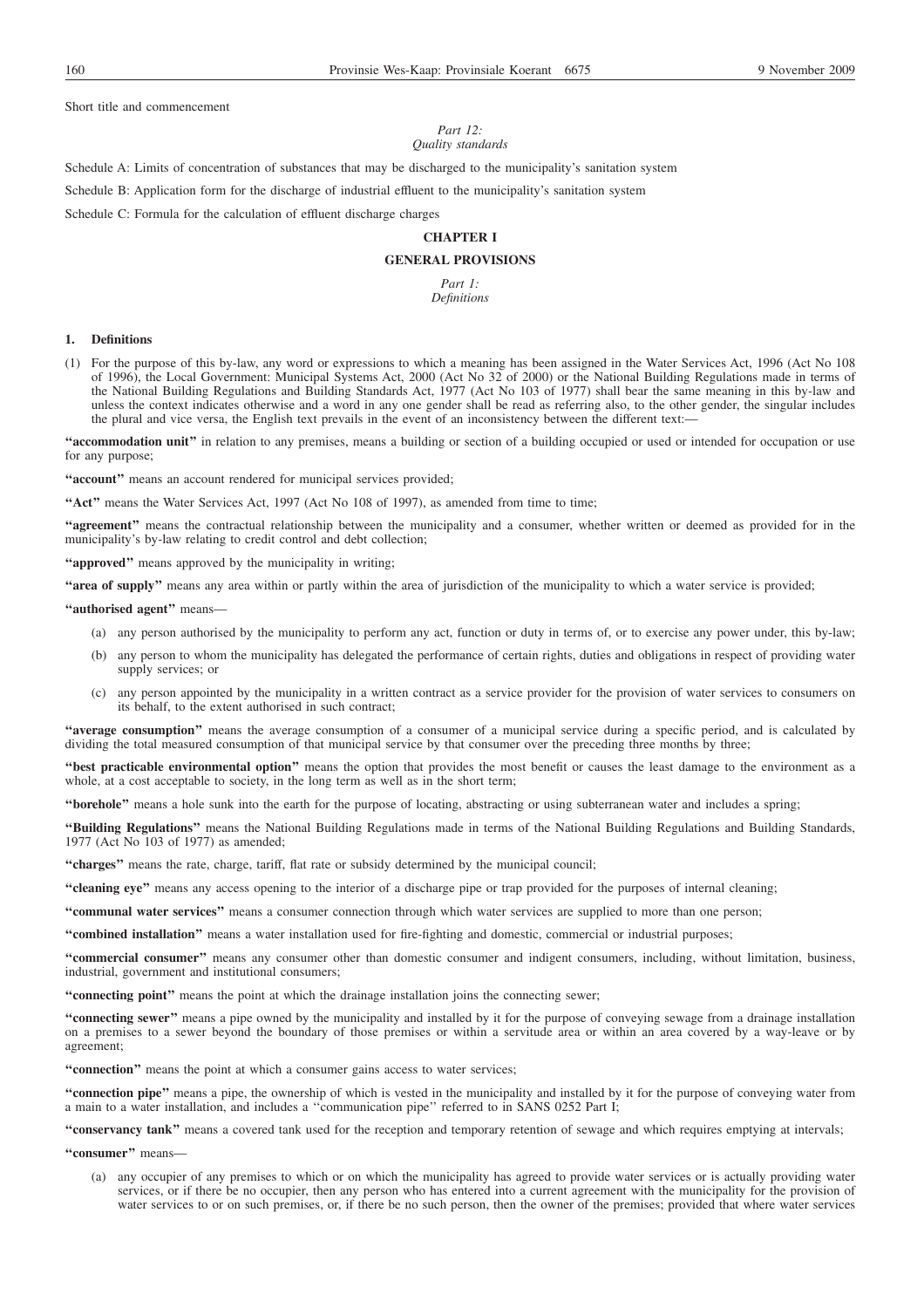is provided through a single connection to a number of occupiers, it shall mean the occupier, or person, to whom the municipality has agreed to provide water services; or

(b) a person that obtains access to water services provided through a communal water services work;

**''determined''** means determined by the municipality or by any person who makes a determination in terms of these laws;

**''domestic consumer''** means a consumer using water for domestic purposes;

**''domestic purposes''** in relation to the supply of water means water supplied for drinking, ablution and culinary purposes to premises used predominantly for residential purposes;

"drain" means that portion of the drainage installation that conveys sewage within any premises;

**''drainage installation''** means a system situated on any premises and vested in the owner thereof and which is used for or intended to be used for or in connection with the reception, storage, treatment or conveyance of sewage on that premises to the connecting point and includes drains, fittings, appliances, septic tanks, conservancy tanks, pit latrines and private pumping installations forming part of or ancillary to such systems;

**''drainage work''** includes any drain, sanitary fitting, water supplying apparatus, waste or other pipe or any work connected with the discharge of liquid or solid matter into any drain or sewer or otherwise connected with the drainage of any premises;

**''duly qualified sampler''** means a person or accredited company who takes samples for analysis from the sewage disposal and storm water disposal systems and from public waters and who has been certified to do so by an authorised agent;

**''dwelling unit''** means an interconnected suite of rooms, including a kitchen or scullery, designed for occupation by a single family, irrespective of whether the dwelling unit is a single building or forms part of a building containing two or more dwelling units;

"effluent" means any liquid whether or not containing matter in solution or suspension;

**''engineer''** means the engineer of the municipality, or any other person authorised to act on his behalf;

**''emergency''** means any situation that poses a risk or potential risk to life, health, the environment or property;

**''environmental cost''** means the cost of all measures necessary to restore the environment to its condition prior to an incident resulting in damage;

**''estimated consumption''** means the consumption that a consumer, whose consumption is not measured during a specific period, is deemed to have consumed, that is estimated by taking into account factors that are considered relevant by the municipality and which may include the consumption of water services by the totality of the users of a service within the area where the service is rendered by the municipality, at the appropriate level of service, for a specific time;

**''fire hydrant''** means a potable water installation that conveys water for fire-fighting purposes only;

**''fixed quantity water delivery system''** means a water installation, which delivers a fixed quantity of water to a consumer in any single day;

**''flood level (1 in 50 years)''** means that level reached by flood water resulting from a storm of a frequency of 1 in 50 years;

**''flood plain (1 in 50 years)''** means the area subject to inundation by flood waters from a storm of a frequency of 1 in 50 years;

**''French drain''** means a soil soak pit for the disposal of sewage and effluent from a septic tank;

**''grey water''** means waste water resulting from the use of water for domestic purposes but does not include human excreta;

**''high strength sewage''** means industrial sewage with a strength or quality greater than standard domestic effluent in respect of which a specific charge as calculated in accordance with Schedule C may be charged;

**''household''** means a family unit, as determined by the municipality as constituting a traditional household by taking into account the number of persons comprising a household, the relationship between the members of a household, the age of the persons who are members of it and any other factor that the municipality considers to be relevant;

**''illegal connection''** means a connection to any system, by means of which water services are provided that is not authorised or approved by the municipality;

**''industrial effluent''** means effluent emanating from the use of water for industrial purposes and includes for purposes of this by-law, any effluent other than standard domestic effluent or storm water;

**''industrial purposes''** in relation to the supply of water means water supplied to any premises which constitutes a factory as defined in the General Administrative Regulations, published in terms of the Occupational Health and Safety Act, 1993 (Act No 85 of 1993);

**''installation work''** means any work done in respect of a water installation, including construction, rehabilitation, improvement and maintenance;

**''interest''** means interests as may be prescribed by the Minister of Justice in terms of section 1 of the Prescribed Rate of Interest Act, 1975 (Act No 55 of 1975);

**''manhole''** means any access chamber to the interior of the sewer provided for the purpose of maintenance and internal cleaning;

**''main''** means a pipe, other than a connection pipe, of which the ownership vests in the municipality and which is used by it for the purpose of conveying water to a consumer;

**''measuring device''** means any method, procedure, process, device, apparatus or installation that enables the quantity of water services provided to be quantified and includes any method, procedure or process whereby the quantity is estimated or assumed;

**''meter''** means a water meter as defined by the regulations published in terms of the Trade Metrology Act, 1973 (Act No 77 of 1973) or, in the case of water meters of a size greater than 100mm, a device that measures the quantity of water passing through it, including a pre-paid water meter;

**''municipality''** means—

- (a) the Bergrivier Municipality, a local municipality established in terms of section 12 of the Act of Local Government: Municipal Structures, 1998 (Act No 117 of 1998) and its successors-in-title; or
- (b) subject to the provisions of any other law and only if expressly or impliedly required or permitted by this by-law the municipal manager in respect of the performance of any function, or the exercise of any duty, obligation, or right in terms of this by-law or any other law; or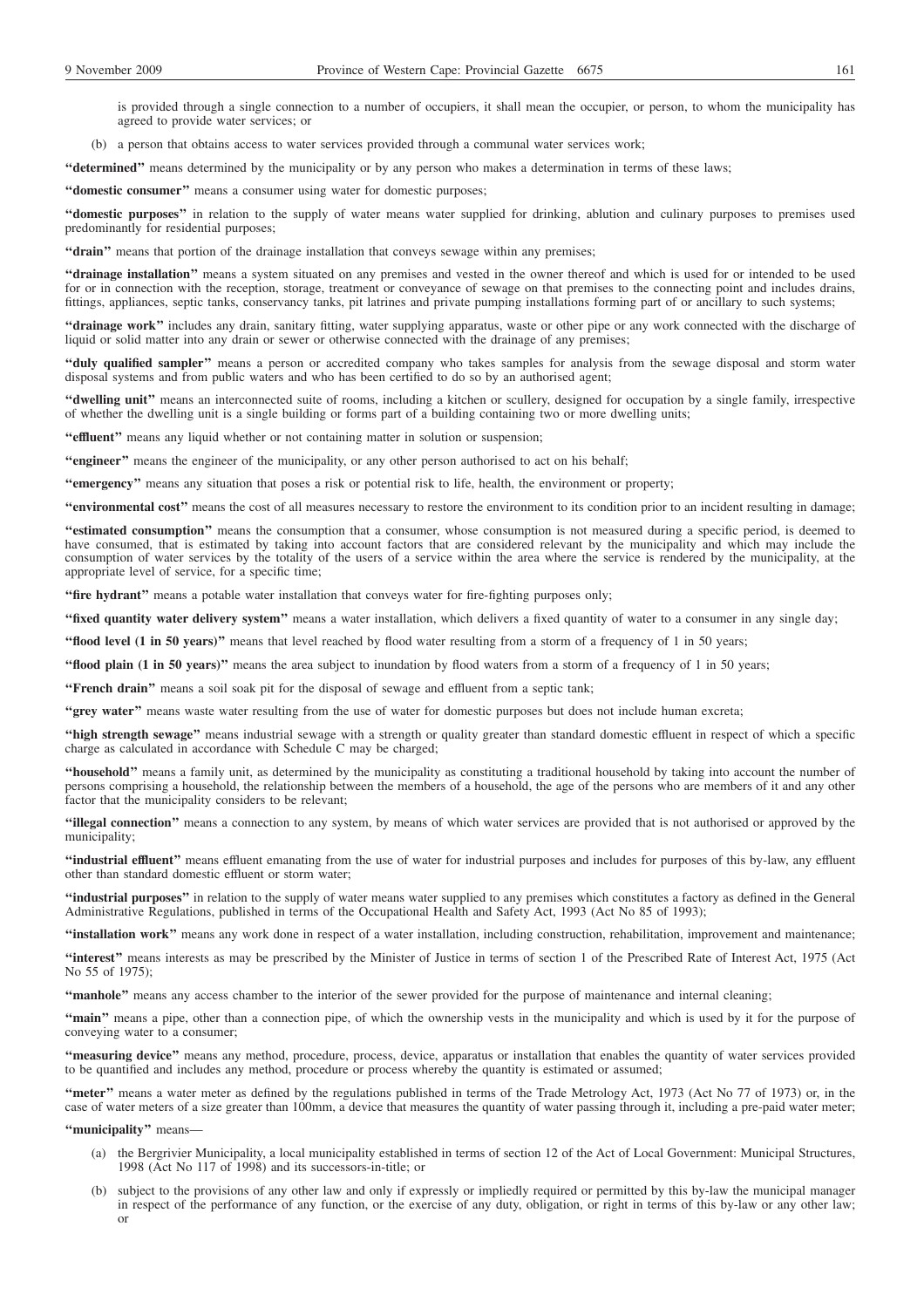(c) an authorised agent of the Bergrivier Municipality;

**''municipal council''** means a municipal council as referred to in section 157(1) of the Constitution of the Republic of South Africa, 1996;

**''municipal manager''** means the person appointed by the municipal council as the municipal manager of the municipality in terms of section 82 of the Local Government Municipal Structures Act, 1998 (Act No 117 of 1998) and includes any person to whom the municipal manager has delegated a power, function or duty but only in respect of that delegated power, function or duty;

**''municipal services''** means, for purposes of this by-law, services provided by a municipality, including refuse removal, water supply, sanitation, electricity services and rates or any one of the above:

**''occupier''** means a person who occupies any (or part of any) land, building, structure or premises and includes a person who, for someone else's reward or remuneration allows another person to use or occupy any (or any part of any) land, building structure or premises;

**''on-site sanitation services''** means any sanitation services other than water borne sewerage disposal through a sewerage disposal system;

## **''owner''** means—

- (a) the person in whose name the ownership of the premises is registered from time to time or his agent;
- (b) where the registered owner of the premises is insolvent or dead, or for any reason lacks legal capacity, or is under any form of legal disability, that has the effect of preventing him from being able to perform a legal act on his own behalf, the person in whom the administration and control of such premises is vested as curator, trustee, executor, administrator, judicial manager, liquidator or other legal representative;
- (c) where the municipality is unable to determine the identity of the owner, a person who has a legal right in, or the benefit of the use of, any premises, building, or any part of a building, situated on them;
- (d) where a lease has been entered into for a period of 30 (thirty) years or longer, or for the natural life of the lessee or any other person mentioned in the lease, or is renewable from time to time at the will of the lessee indefinitely or for a period or periods which, together with the first period of the lease, amounts to 30 years, the lessee or any other person to whom he has ceded his right title and interest under the lease, or any gratuitous successor to the lessee;
- (e) in relation to—
	- (i) a piece of land delineated on a sectional plan registered in terms of the Sectional Titles Act, 1986 (Act No 95 of 1986), the developer or the body corporate in respect of the common property, or
	- (ii) a section as defined in the Sectional Titles Act, 1986 (Act No 95 of 1986), the person in whose name such section is registered under a sectional title deed and includes the lawfully appointed agent of such a person; or
	- (iii) a person occupying land under a register held by a tribal authority or in accordance with a sworn affidavit made by a tribal authority;

**''person''** means any person, whether natural or juristic and includes, but is not limited to, any local government body or like authority, a company or close corporation incorporated under any law, a body of persons whether incorporated or not, a statutory body, public utility body, voluntary association or trust;

**''plumber''** means a person who has passed a qualifying Trade Test in Plumbing or has been issued with a certificate of proficiency in terms of the Manpower Training Act, 1981 (Act No 56 of 1981) or such other qualification as may be required under national legislation;

**''pollution''** means the introduction of any substance into the water supply system, a water installation or a water resource that may make the water harmful to health or environment or impair its quality for the use for which it is normally intended;

**''premises''** means any piece of land, the external surface boundaries of which are delineated on—

- (a) a general plan or diagram registered in terms of the Land Survey Act, 1927 (Act No 9 of 1927), or in terms of the Deeds Registries Act, 1937 (Act No 47 of 1937);
- (b) a sectional plan registered in terms of the Sectional Titles Act, 1986 (Act No 95 of 1986); or
- (c) a register held by a tribal authority or in accordance with a sworn affidavit made by a tribal authority;

**''prescribed tariff or charge''** means a charge prescribed by the municipality;

**''professional engineer''** means a person registered in terms of the Engineering Profession Act, 2000 (Act No 46 of 2000) as a professional engineer;

**''public notice''** means publication in the media including one or more of the following:

- (a) publication of a notice, in the official languages determined by the municipal council:
	- (i) in any local newspaper or newspapers circulating in the area of supply of the municipality;
	- (ii) in the newspaper or newspapers circulating in the area of supply of the municipality determined by the municipal council as a newspaper of record; or
	- (iii) on the official website of the municipality;
	- (iv) by means of radio broadcasts covering the area of supply of the municipality;
- (b) displaying a notice in or at any premises, office, library or pay-point of either the municipality, or of its authorised agent, to which the public has reasonable access; and
- (c) communication with consumers through public meetings and ward committee meetings;

**''public water''** means any river, watercourse, bay, estuary, the sea and any other water to which the public has the right of use or to which the public has the right of access;

**''SANS''** means the South African National Standard;

**''sanitation services''** has the same meaning assigned to it in terms of the Act and includes for purposes of this by-law the disposal of industrial effluent;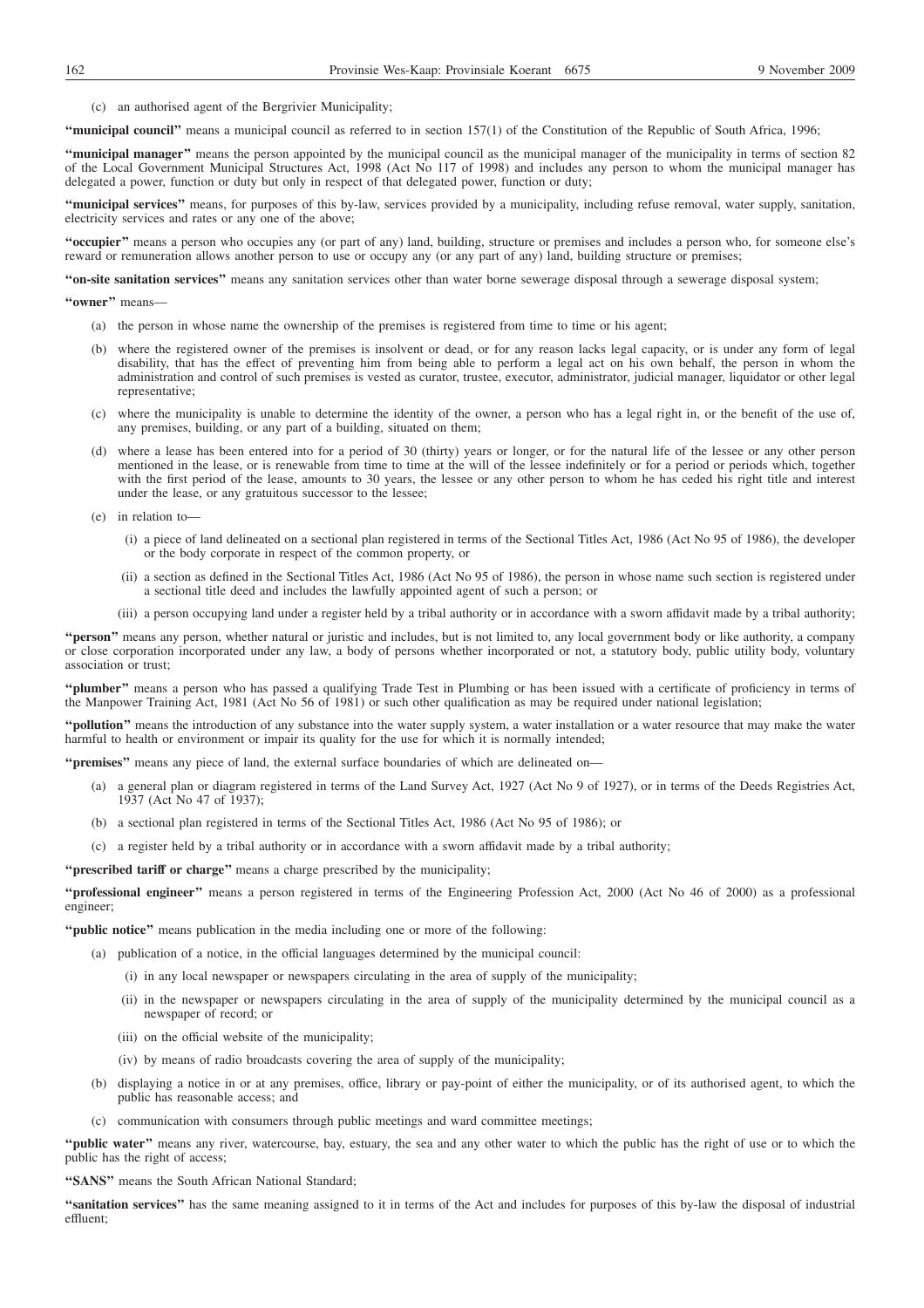**''sanitation system''** means the structures, pipes, valves, pumps, meters or other appurtenances used in the conveyance through the sewer reticulation system and treatment at the sewage treatment plant under the control of the municipality and which may be used by it in connection with the disposal of sewage;

**''septic tank''** means a water tight tank designed to receive sewage and to effect the adequate decomposition of organic matter in sewage by bacterial action;

**''service pipe''** means a pipe which is part of a water installation provided and installed on any premises by the owner or occupier and which is connected or to be connected to a connection pipe to serve the water installation on the premises;

**''shared consumption''** means the consumption by a consumer of a municipal service during a specific period, that is calculated by dividing the total metered consumption of that municipal service in the supply zone where the consumer's premises are situated for the same period by the number of consumers within the supply zone, during that period;

**''sewage''** means waste water, industrial effluent, standard domestic effluent and other liquid waste, either separately or in combination, but shall not include stormwater;

**''sewage disposal system''** means the structures, pipes, valves, pumps, meters or other appurtenances used in the conveyance through the sewer reticulation system and treatment at the sewage treatment plant under the control of the municipality and which may be used by it in connection with the disposal of sewage;

**''sewer''** means any pipe or conduit which is the property of or is vested in the municipality and which may be used for the conveyance of sewage from the connecting sewer and shall not include a drain as defined;

**"standpipe"** means a connection through which water supply services are supplied to more than one person;

**''standard domestic effluent''** means domestic effluent with prescribed strength characteristics as determined by the municipality in respect of chemical oxygen demand and settable solids as being appropriate to sewage discharges from domestic premises within the jurisdiction of the municipality, but shall not include industrial effluent;

**''stormwater''** means water resulting from natural precipitation or accumulation and includes rainwater, subsoil water or spring water;

**''terminal water fitting''** means water fitting at an outlet of a water installation that controls the discharge of water from a water installation;

"trade premises" means premises upon which industrial effluent is produced;

**''trap''** means a pipe fitting or portion of a sanitary appliance designed to retain water seal which serves as a barrier against the flow of foul air or gas, in position;

**''unauthorised service''** means the receipt, use or consumption of any municipal service which is not in terms of an agreement with, or approved by, the municipality;

**''water fitting''** means a component of a water installation, other than a pipe, through which water passes or in which it is stored;

**''water installation''** means the pipes and water fittings which are situated on any premises and ownership thereof vests in the owner thereof and used or intended to be used in connection with the use of water on such premises, and includes a pipe and water fitting situated outside the boundary of the premises, which either connects to the connection pipe relating to such premises or is otherwise laid with the permission of the municipality;

"water services" means water supply services and sanitation services;

**''water services intermediaries''** has the same meaning as that assigned to it in terms of the Act;

**''water supply services''** has the same meaning assigned to it in terms of the Act and includes for purposes of this by-law water for industrial purposes and fire extinguishing services;

**''water supply system''** means the structures, aqueducts, pipes, valves, pumps, meters or other apparatus relating thereto of which the ownership vests in the municipality and which are used or intended to be used by it in connection with the supply of water, and includes any part of the system;

**''wet industry**″ means an industry which discharges industrial effluent; and

**''working day''** means a day other than a Saturday, Sunday or public holiday.

- (2) Any word or expression used in this by-law to which a meaning has been assigned in—
	- (a) he Act will bear that meaning; and
	- (b) the National Building Regulations and Building Standards Act, 1997 (Act No. 103 of 1977), the Building Regulations

will in respect of Chapter IV bear that meaning, unless the context indicates otherwise.

(3) Any reference in Chapter I of this by-law to water services or services must be interpreted as referring to water supply services or sanitation services depending on the services to which it is applicable.

> *Part 2: Application for water services*

#### **2. Application for water services**

(1) No person shall gain access to water services from the water supply system, sewage disposal system or through any other sanitation services unless he or she has applied to the municipality on the prescribed form for such services for a specific purpose and to which such application has been agreed.

(2) The municipality may refuse to provide a water connection.

- (3) Where a premises or consumer are provided with water services, it shall be deemed that an agreement in terms of subsection (1) exists.
- (4) The municipality must on application for the provision of water services by a consumer inform that consumer of the different levels of services available and the tariffs and/or charges associated with each level of services.
- (5) A consumer must elect the available level of services to be provided to him or her or it.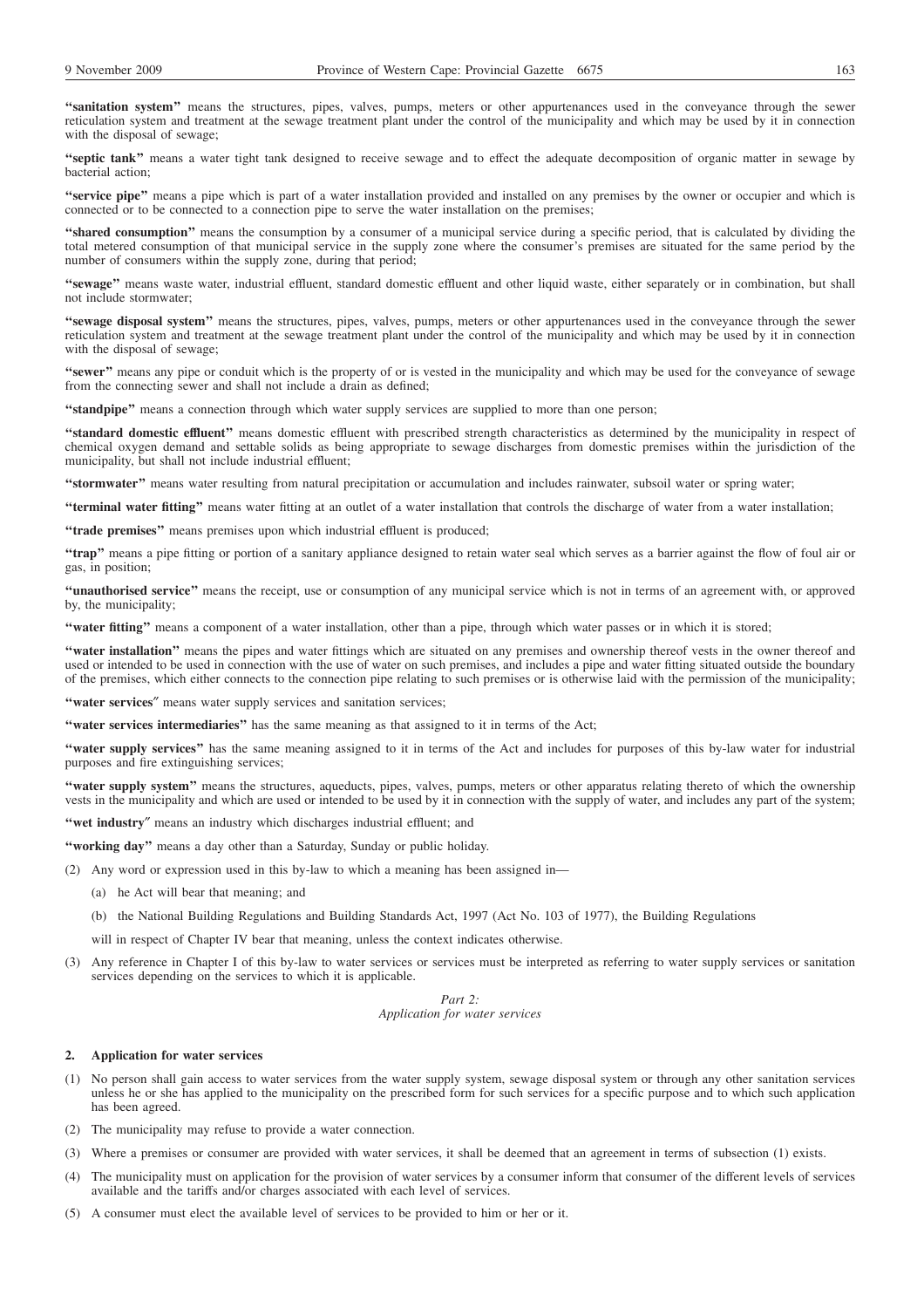- (6) A consumer may at any time apply to alter the level of services elected in terms of the agreement entered into, provided that such services are available or that the municipality's water supply service allows for such alteration and that any costs and expenditure associated with altering the level of services will be payable by the consumer.
- (7) An application agreed to by the municipality shall constitute an agreement between the municipality and the applicant, and such agreement shall take effect on the date referred to or stipulated in such agreement.
- (8) A consumer shall be liable for all the prescribed tariffs and/or charges in respect of water services rendered to him or her until the agreement has been terminated in accordance with this by-law or until such time as any arrears have been paid.
- (9) In preparing an application form for water services the municipality will ensure that the document and the process of interaction with the owner, consumer or any other person making application are understood by that owner, consumer or other person. In the case of illiterate or similarly disadvantaged persons, the municipality will take reasonable steps to ensure that the person is aware of and understands the contents of the application form.
- (10) An application form will require at least the following minimum information:
	- (a) ertification by an authorised agent that the applicant is aware of and understands the contents of the form;
	- (b) acceptance by the consumer of the provisions of this by-law and acceptance of liability for the cost of water services rendered until the agreement is terminated or until such time as any arrears have been paid;
	- (c) name of consumer;
	- (d) address or stand number of premises to or on which water servies are to be rendered or the communal water services work where water services will be used;
	- (e) address where accounts will be sent;
	- (f) source of income of the applicant;
	- (g) name and address of the applicant's employer, where appropriate;
	- (h) if water will be supplied, the purpose for which the water is to be used; and
	- (i) the agreed date on which the provision of water services will commence.
- (11) Water services rendered to a consumer are subject to the provisions of this by-law and the conditions contained in the relevant agreement.
- (12) If a municipality refuses an application for the provision of water services, is unable to render such water services on the date requested for such provision of water services to commence or is unable to render the water services, the municipality will inform the consumer of such refusal and/or inability, the reasons therefor and, if applicable, when the municipality will be able to provide such water services.

#### **3. Special agreements for water services**

The municipality may enter into a special agreement for the provision of water services with an applicant in accordance with the municipality's by-law relating to credit control and debt collection.

#### **4. Change in purpose for which water services are used**

Where the purpose for, or extent to which, any municipal service is changed, the consumer must promptly advise the municipality of the change and enter into a new agreement with the municipality.

> *Part 3: Tariffs and charges*

#### **5. Prescribed charges for water services**

All tariffs and or charges payable in respect of water services rendered by the municipality in terms of this by-law, including but not limited to the payment of connection charges, fixed charges or any additional charges or interest in respect of failure to pay such tariffs or charges on the specified date will be set by the municipality by a resolution passed by the Council in accordance with:

- (i) its tariff policy;
- (ii) any by-law in respect thereof; and
- (iii) any regulations in terms of national or provincial legislation

## **6. Availability charges for water services**

- (1) The municipality may, in addition to the tariffs or charges prescribed for water services actually provided, levy a monthly fixed charge, annual fixed charge or once-off fixed charge in respect of the provision of water services in accordance with—
	- (a) its tariff policy;
	- (b) any by-law in respect thereof; and
	- (c) any regulations in terms of national or provincial legislation
- (2) Where a fixed charge is levied in terms of subsection (1), it shall be payable by every owner or consumer in respect of water services provided by the municipality to him, her or it, whether or not water services are used by him, her or it.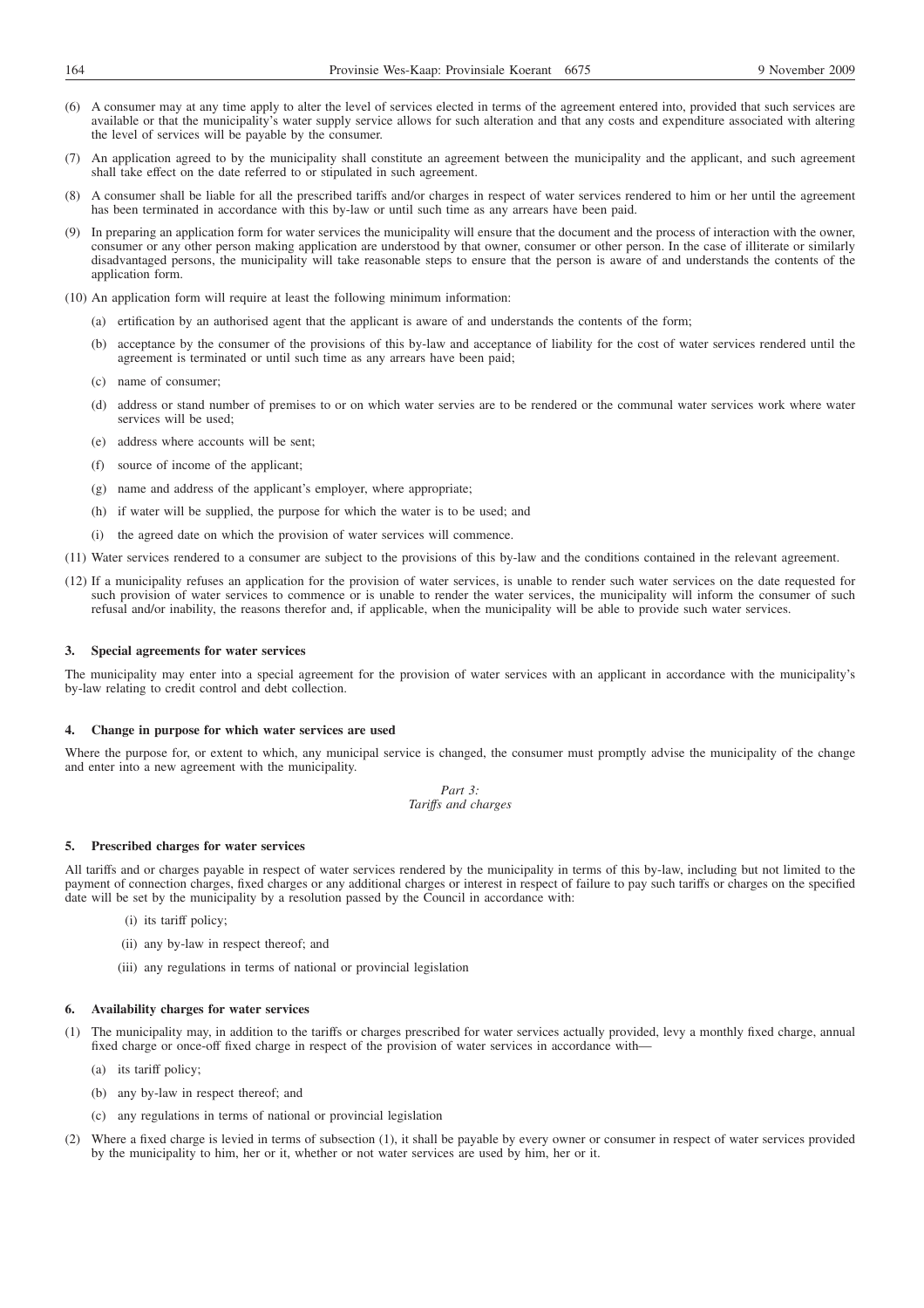#### *Part 4: Payment*

#### **7. Payment of deposit**

- Every consumer must on application for the provision of water services and before such water services will be provided by the municipality, deposit with the municipality a sum of money as determined by the municipality from time to time except in the case of a pre-payment measuring device being used by the municipality.
- (2) The municipality may require a consumer to whom services are provided and who was not previously required to pay a deposit, for whatever reason, to pay a deposit on request, within a specified period.
- (3) No interest shall be payable by the municipality on the amount of a deposit held by it in terms of this section.
- (4) An agreement for the provision of water services may contain a condition that a deposit shall be forfeited to the municipality if it has not been claimed within twelve months of the termination of the agreement.

## **8. Payment for water services provided**

- (1) Water services provided by the municipality to a consumer shall be paid for by the consumer at the prescribed tariff or charge set in accordance with sections 5 and 6, for the particular category of water services provided.
- (2) A consumer shall be responsible for payment for all water services provided to the consumer from the date of an agreement until the date of termination thereof.
- (3) The municipality may estimate the quantity of water services provided in respect of a period or periods within the interval between successive measurements and may render an account to a consumer for the services so estimated.

*Part 5: Accounts*

#### **9. Accounts**

- (1) Monthly accounts will be rendered to consumers for the amount due and payable, at the address last recorded with the municipality.
- (2) Failure by the municipality to render an account does not relieve a consumer of the obligation to pay any amount due and payable.

*Part 6: Termination, limitation and discontinuation of water services*

#### **10. Termination of agreement for the provision of water services**

- (1) A consumer may terminate an agreement for the provision of water services by giving to the municipality notice in writing of his or her intention to do so.
- (2) The municipality may, by notice in writing of not less than thirty working days, advise a consumer of the termination of his, her or its agreement for the provision of water services if—
	- (a) he, she or it has not used the water services during the preceding six months and has not made arrangements to the satisfaction of the municipality for the continuation of the agreement;
	- (b) he, she or it has failed to comply with the provisions of this by-law and has failed to rectify such failure to comply on notice in terms of section 19;
	- (c) in terms of an arrangement made by it with another water services institution to provide water services to the consumer.
- (3) The municipality may, after having given reasonable notice, terminate an agreement for services if a consumer has vacated the premises to which such agreement relates.

#### **11. Limitation and/or discontinuation of water services provided**

- (1) The engineer may restrict or discontinue water services provided in terms of this by-law—
	- (a) on failure to pay the prescribed tariffs or charges on the date specified, in accordance with and after the procedure set out in the municipality's by-law relating to credit control and debt collection has been applied;
	- (b) at the written request of a consumer;
	- (c) if the agreement for the provision of services has been terminated in terms of section 10 and it has not received an application for subsequent services to the premises within a period of 90 (ninety) days of such termination.
	- (d) the building on the premises to which services were provided has been demolished;
	- (e) if the consumer has interfered with a restricted or discontinued service;
	- (f) in an emergency;
	- (g) if the consumer has interfered, tampered or damaged or caused or permitted interference, tampering or damage to the water supply system of the municipality for the purposes of gaining access to water supply services after notice by the municipality;
	- (h) on failure to comply with any other provisions of this by-law, after notice in terms of section 19 was given.
- (2) The municipality shall not be liable for any damages or claims that may arise from the limitation or disconnection of water services provided in terms of subsections (1), including damages or claims that may arise due to the limitation or disconnection of water services by the municipality in the bona fide belief that the provisions of subsection (1) applied.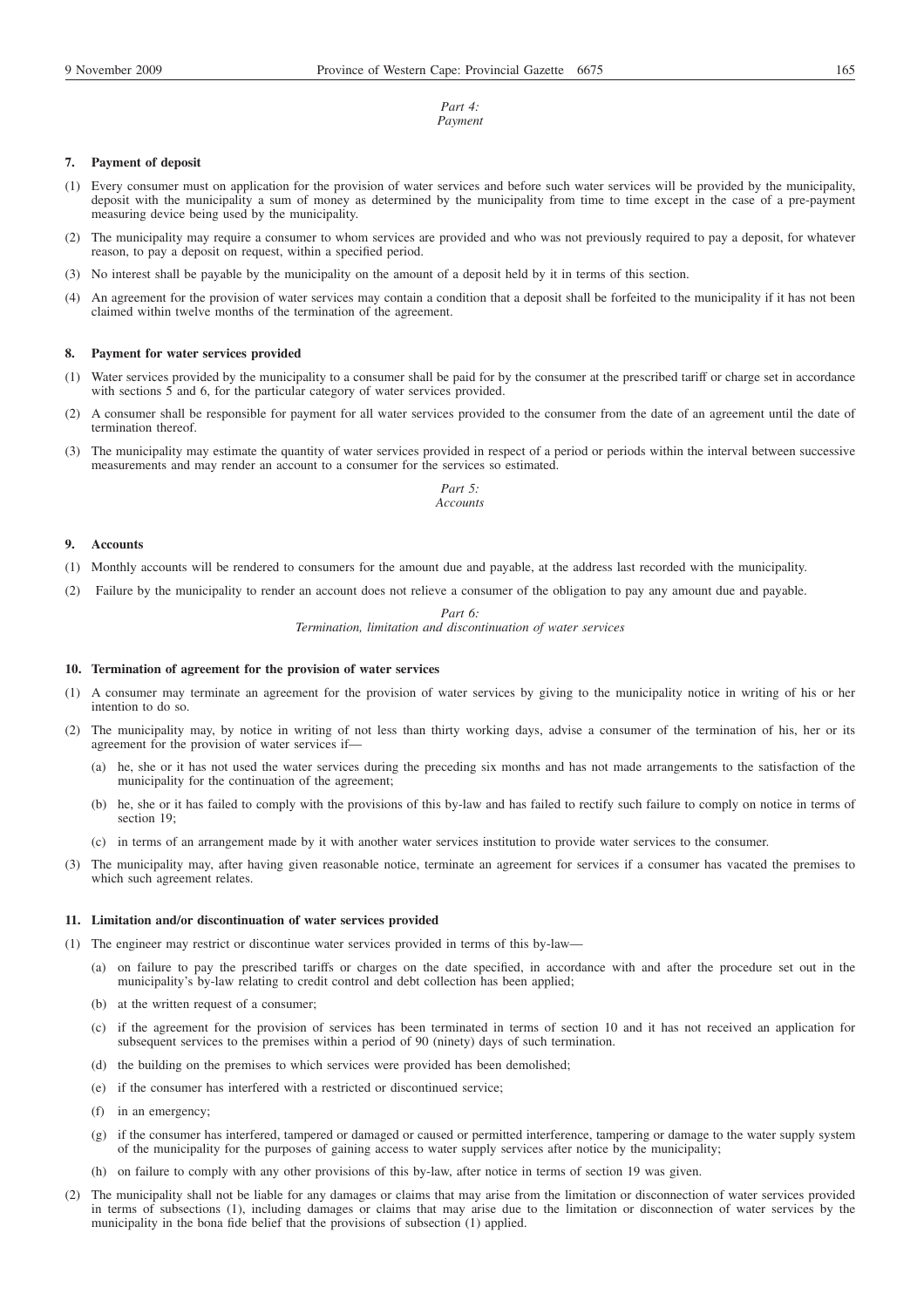#### *Part 7: General provisions*

## **12. Responsibility for compliance with this by-law**

- (1) The owner of premises is responsible for ensuring compliance with this by-law in respect of all or any matters relating to any installation.
- (2) The consumer is responsible for compliance with this by-law in respect of matters relating to the use of any installation.

#### **13. Exemption**

- (1) The engineer may, in writing exempt an owner, consumer, any other person or category of owners, consumers, or other persons from complying with a provision of this by-law, subject to any conditions it may impose, if he or she is of the opinion that the application or operation of that provision would be unreasonable, provided that the engineer shall not grant exemption from any section of this by-law that may result in—
	- (a) the wastage or excessive consumption of water;
	- (b) the evasion or avoidance of water restrictions;
	- (c) significant negative effects on public health, safety or the environment;
	- (d) the non-payment for services;
	- (e) the installation of pipes and fittings which are not approved in terms of this by-law and
	- (f) the Act, or any regulations made in terms of it, not being complied with.
- (2) The municipality may at any time after giving written notice of at least thirty days, withdraw any exemption given in terms of subsection (1).

## **14. Unauthorised use of water services**

- (1) No person may gain access to water services from the water supply system, sewage disposal system or any other sanitation services unless an agreement has been entered into with the municipality for the rendering of those services.
- (2) The municipality may, irrespective of any other action it may take against such person in terms of this by-law, by written notice order a person who has gained access to water services from the water supply system, sewage disposal system or any other sanitation services without an agreement with the municipality for the rendering of those services,
	- (a) to apply for such services in terms of sections 2 or 3; and
	- (b) to undertake such work as may be necessary to ensure that the consumer installation through which access was gained complies with the provisions of this by-law.
- (3) The provisions of sections 18 and 19 shall apply to a notice in terms of subsection (2) above.

## **15. Interference with water supply system or any sanitation services**

- (1) No person other than the municipality shall manage, operate or maintain the water supply system or any sanitation system unless authorised by this by-law or an authorised agent.
- (2) No person other than the municipality shall effect a connection to the water supply system or sewage disposal system or render any other sanitation services.

# **16. Interference with infrastructure**

- (1) No person may unlawfully interfere with infrastructure through which the municipality provides municipal services.
- (2) If a person contravenes subsection (1), the municipality may—
	- (a) by written notice require such person to seize or rectify the interference at his own expense within a specified period; or
	- (b) if it is of the opinion that the situation is a matter of urgency, without prior notice prevent or rectify the interference and recover the cost from such person.

## **17. Obstruction of access to water supply system or any sanitation services**

- (1) No person shall prevent or restrict physical access to the water supply system or sewage disposal system.
- (2) If a person contravenes subsection (1), the municipality may—
	- (a) by written notice require such person to restore access at his or her own expense within a specified period; or
	- (b) if it is of the opinion that the situation is a matter of urgency, without prior notice restore access and recover the cost from such person.

## **18. Signing of notices and documents**

A notice or document issued by the municipality in terms of this by-law and signed by a staff member of the municipality shall be deemed to have been duly issued and must on its mere production be accepted by a court as prima facie evidence of that fact.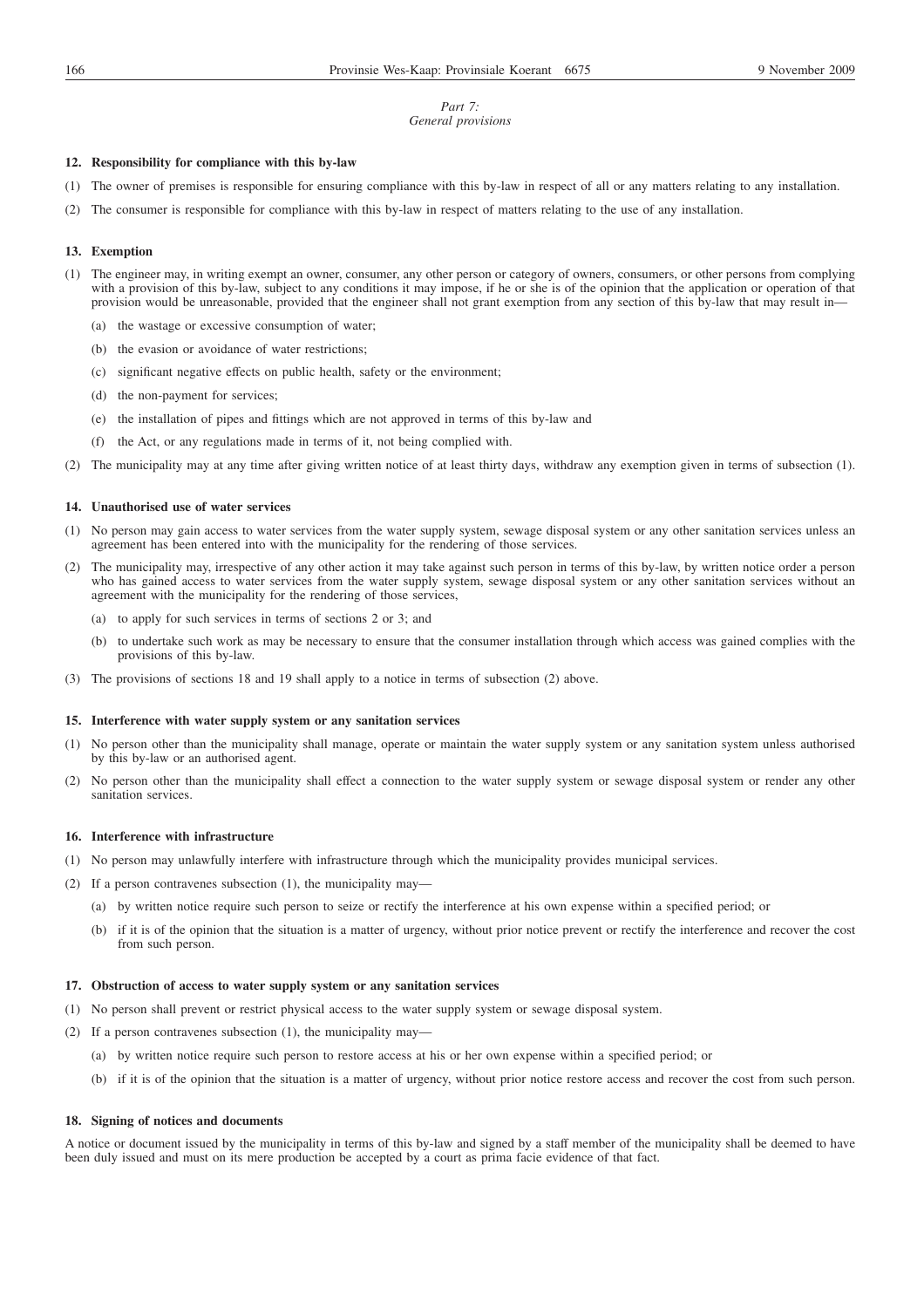## **19. Service of notices**

- (1) Any notice, order or other document that is served on any person in terms of this by-law must, subject to the provisions of the Criminal Procedure Act 1977 (Act 51 of 1977), be served personally, falling which it may regarded as having duly been served—
	- (a) when it has been left at a person's village, place of residence, or business or employment in the Republic, with a person apparently over the age of sixteen years;
	- (b) when it has been posted by registered or certified mail to a person's last known residential address or business address in the Republic and an acknowledgement of posting thereof from the postal service is obtained;
	- (c) if a person's address in the Republic is unknown, when it has been served on that person's agent or representative in the Republic in a manner provided for in subsections (a), (b) or (d); or
	- (d) if that person's address and agent or representative in the Republic is unknown, when it has been placed in a conspicuous place on the property or premises, if any, to which it relates.
- (2) Any legal process is effectively and sufficiently served on the municipality when it is delivered to the municipal manager or a person in attendance at the municipal manager's office.
- (3) When any notice or other document must be authorised or served on the owner, occupier of any property, or of any person who holds a right over, or in respect of it, it is sufficient if that person is described in the notice or other document as the owner, occupier or holder of the right over or in respect of, the property, and shall not be necessary to name him.
- (4) Where compliance with a notice is required within a specified number of working days, the period that is required shall commence on the date when the notice is served or when it has first been given in any other way contemplated in this by-law.

#### **20. Authentication of documents**

- (1) Every order, notice or other document requiring authentication by the municipality shall be sufficiently authenticated, if it is signed by the municipal manager, by a duly authorised officer of the municipality or by the Manager of the municipality's authorised agent.
- (2) Authority to authorise, as envisaged in subsection (1) must be conferred by a resolution of the municipality, by a written agreement or by a bylaw.

#### **21. Prima facie evidence**

In legal proceedings by or on behalf of the municipality, a certificate reflecting an amount of money as being due and payable to the municipality, shall, if it is made under the hand of the municipal manager, or of a suitably qualified employee of the municipality who is authorised by the municipal manager or the Manager of the municipality's authorised agent, shall upon its mere production constitute prima facie evidence of the indebtedness.

#### **22. Power to serve and compliance with notices**

- (1) The municipality may, by written notice, order an owner, consumer or any other person who fails, by act or omission, to comply with the provisions of this by-law or of any condition imposed thereunder to remedy such breach within a period specified in the notice.
- (2) If a person fails to comply with a written notice served on him or her by the municipality in terms of this by-law within the specified period, it may take such action that in its opinion is necessary to ensure compliance, including—
	- (a) undertaking the work necessary itself and recovering the cost of such action or work from that owner, consumer or other person;
	- (b) limiting or discontinuing the provision of services; and
	- (c) instituting legal proceedings.
- (3) A notice in terms of subsection (1) will—
	- (a) give details of the provision of the by-law not complied with;
	- (b) give the owner, consumer or other person a reasonable opportunity to make representations and state his or her case, in writing, to the municipality within a specified period, unless the owner, consumer or other person was given such an opportunity before the notice was issued;
	- (c) specify the steps that the owner, consumer of other person must take to rectify the failure to comply;
	- (d) specify the period within which the owner, consumer or other person must take the steps specified to rectify such failure; and
	- (e) indicate that the municipality—
		- (i) may undertake such work necessary to rectify the failure to comply if the notice is not complied with and that any costs associated with such work may be recovered from the owner, consumer or other person; and
		- (ii) may take any other action it deems necessary to ensure compliance.
- (4) In the event of an emergency the municipality may without prior notice undertake the work required by subsection  $(3)(e)(i)$  and recover the costs from such person.
- (5) The costs recoverable by the municipality in terms of subsections (3) and (4) is the full cost associated with that work and includes, but is not limited to, any exploratory investigation, surveys, plans, specifications, schedules of quantities, supervision, administration charge, the use of tools, the expenditure of labour involved in disturbing or rehabilitation of any part of a street or ground affected by the work and the environmental cost.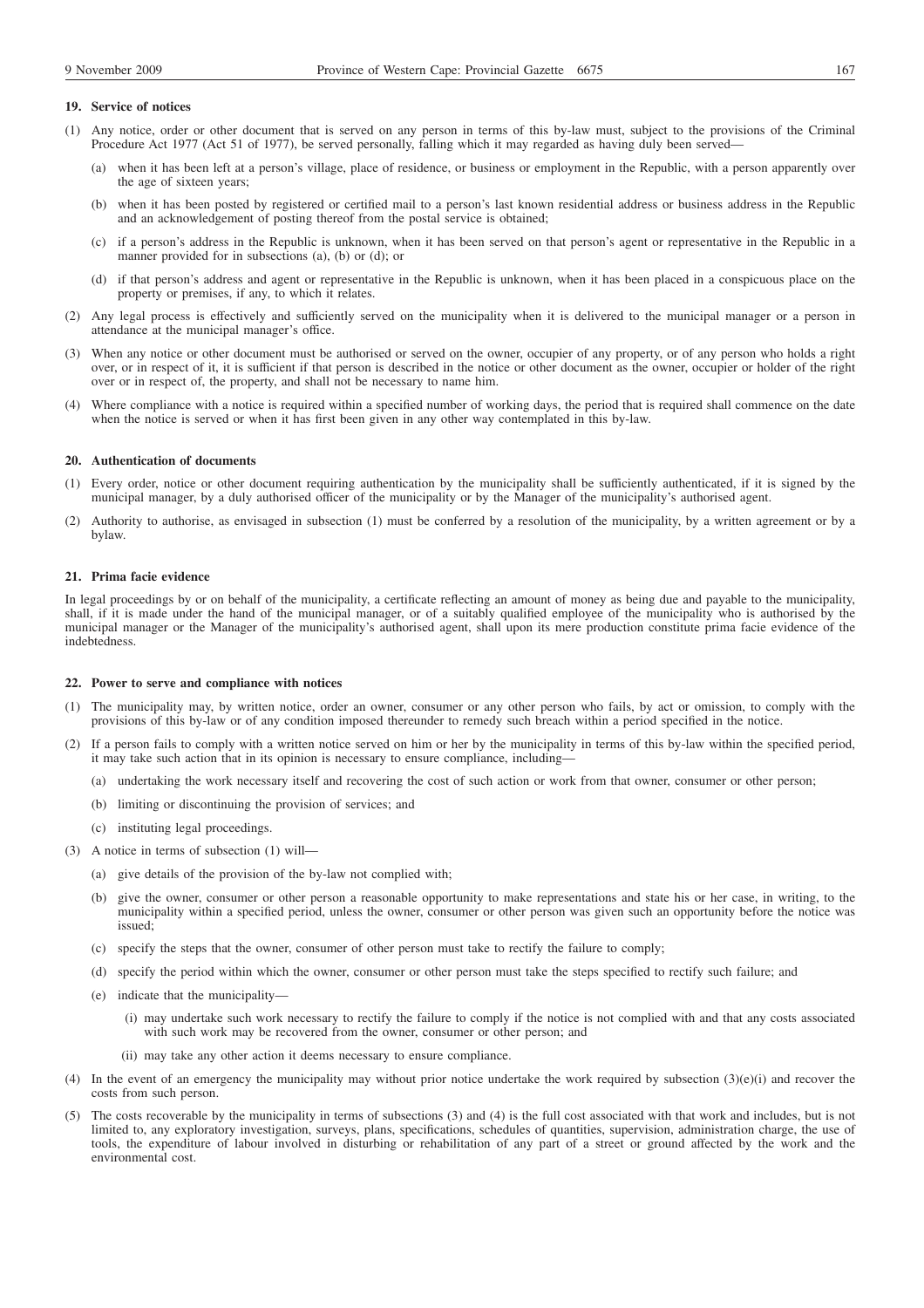## **23. Power of entry and inspection**

- (1) The municipality may enter and inspect any premises for any purpose connected with the implementation or enforcement of this by-law, at all reasonable times, after having given reasonable written notice to the occupier of the premises of the intention to do so.
- (2) Any entry and inspection must be conducted in conformity with the requirements of the Constitution of South Africa, 1996, and any other law and, in particular, with strict regard to decency and order, respect for a person's dignity, freedom and security, and personal privacy.
- (3) The municipality may be accompanied by an interpreter and any other person reasonably required to assist the authorised official in conducting the inspection.
- (4) A person representing the municipality must, on request, provide his identification.

#### **24. Provision of information**

An owner, occupier, consumer or person within the area of supply of the municipality must provide the municipality with accurate information requested by the municipality that is reasonably required by the municipality for the implementation or enforcement of this by-law.

## **25. False statements or information**

No person shall make a false statement or furnish false information to the municipality or falsify a document issued in terms of this by-law.

## **26. Indemnification from liability**

Neither employees of the municipality nor any person, body, organisation or corporation acting on behalf of the municipality is liable for any damage arising from any omission or act done in good faith in the course of his duties unless the damage is caused by a wrongful and intentional act or negligence.

## **27. Conflict of law**

If there is any conflict between this by-law and any other by-law of the municipality, this by-law will prevail.

#### **28. Transitional arrangements**

- (1) Installation work authorised by the municipality prior to the commencement date of this by-law or authorised installation work in progress on that date shall be deemed to have been authorised in terms of this by-law; and the municipality may, for a period of 90 (ninety) days after the commencement of this by-law, authorise installation work in accordance with the by-law that regulated that work immediately prior to the promulgation of this by-law.
- (2) Any reference in this by-law to a charge determined by the municipal council shall be deemed to be a reference to a charge determined by the municipal council under the laws repealed by section 29, until the effective date of any applicable charges that may be determined by the municipal council in terms of this by-law, or by-law relating to credit control and debt collection, and any reference to a provision in the laws repealed by section 29 shall be deemed to be a reference to a corresponding provision in this by-law.
- (3) Any approval, consent or exemption granted under the laws repealed by section 29 shall, save for the provisions of subsection (3), remain valid.
- (4) No consumer shall be required to comply with this by-law by altering a water installation or part of it which was installed in conformity with any laws applicable immediately prior to the commencement of this by-law; provided that if, in the opinion of the engineer, the installation, or part, is so defective or in a condition or position that could cause waste or undue consumption of water, pollution of the water supply or a health hazard, the engineer may by notice require the consumer to comply with the provisions of this by-law.

## **29. Repeal of existing municipal water services by-law**

The provisions of any by-law relating to water supply and sanitation services by the municipality are hereby repealed insofar as they relate to matters provided for in this by-law.

#### **30. Short title and commencement**

- (1) This by-law are called the Water Services By-law of the Bergrivier Municipality.
- (2) The municipality may, by notice in the Provincial Gazette, determine that provisions of this by-law, listed in the notice, do not apply in certain areas within its area of jurisdiction listed in the notice from a date specified in the notice.
- (3) Until any notice contemplated in subsection (2) is issued, this by-law is binding.

## **31. Appeals against decisions of the municipality**

- (1) A consumer may appeal in writing against a decision of, or a notice issued by, the municipality in terms of this by-law.
- (2) An appeal in terms of subsection (1) must be made in writing and lodged with the municipality within 14 (fourteen) days after a consumer became aware of the decision or notice and must—
	- (a) set out the reasons for the appeal; and
	- (b) be accompanied by any security determined by the municipality for the testing of a measuring device, if it has been tested.
- (3) An appeal must be decided by the municipality within 14 (fourteen) days after an appeal was lodged and the consumer must be informed of the outcome in writing, as soon as possible thereafter.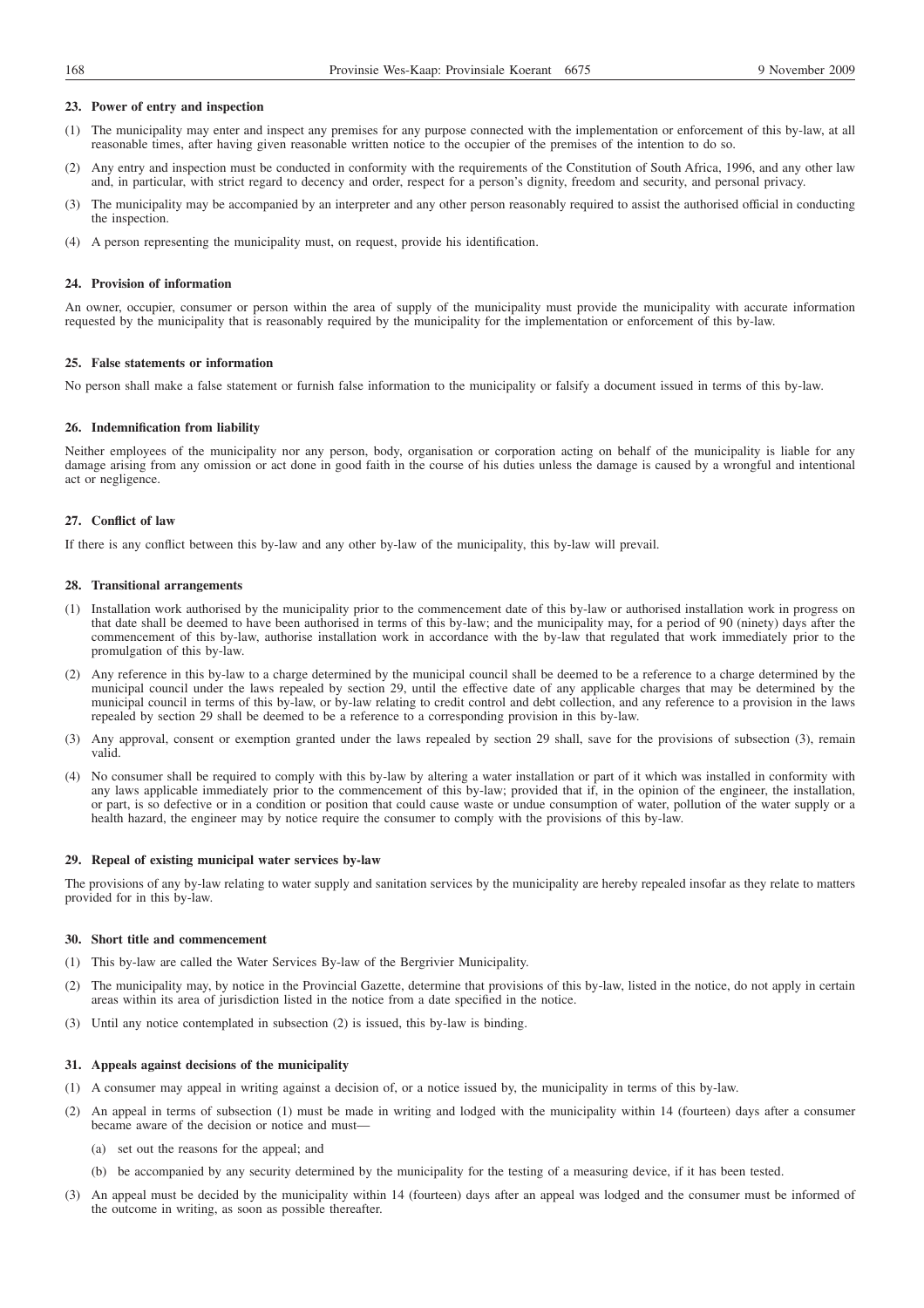- (4) The decision of the municipality is final.
- (5) The municipality may condone the late lodging of appeals or other procedural irregularities.

#### **32. Waste of water**

- (1) No consumer shall permit—
	- (a) the purposeless or wasteful discharge of water from terminal water fittings;
	- (b) pipes or water fittings to leak;
	- (c) the use of maladjusted or defective water fittings;
	- (d) an overflow of water to persist or
	- (e) an inefficient use of water to persist.
- (2) An owner shall repair or replace any part of his water and sanitation installation which is in such a state of disrepair that it is either causing or is likely to cause an occurrence listed in subsection (1).
- (3) If an owner fails to take measures as contemplated in subsection (2), the municipality shall, by written notice in terms of section 22, require the owner to comply with the provisions of subsection (1).
- (4) A consumer shall ensure that any equipment or plant connected to his or her water installation uses water in an efficient manner.
- (5) The municipality may, by written notice, prohibit the use by a consumer of any equipment in a water or sanitation installation if, in its opinion, its use of water is inefficient. Such equipment shall not be returned to use until its efficiency has been restored and a written application to do so has been approved by the municipality.

## **33. Unauthorised and illegal discharges**

- (1) No person may discharge or cause or permit any sewage to be discharged directly or indirectly into a storm water drain, river, stream or other watercourse, whether natural or artificial.
- (2) The owner or occupier of any premises on which steam or any liquid other than potable water, is stored, processed or generated shall provide all facilities necessary to prevent any discharge or leakage of such liquid to any street, storm water drain or watercourse, whether natural or artificial, except where, in the case of steam, the municipality has approved such discharge.
- (3) Where the hosing down or flushing by rainwater of an open area on any premises is in the opinion of the municipality is likely to cause the discharge of objectionable matter into any street, storm water drain, river, stream or other watercourse, whether natural or artificial, or to cause or contribute towards the pollution of any such watercourse, the municipality may, by notice, require the owner of the premises to take reasonable measures to prevent or minimise such discharge or pollution.
- (4) No person may discharge or cause or permit the discharge of—
	- (a) any substance, including storm water, other than sewage, to be discharged into a drainage installation;
	- (b) of water from any swimming pool directly or indirectly over any road or into a gutter, storm water drain, watercourse, open ground or private premises other than the premises of the owner of such swimming pool;
	- (c) water from artificial fountains, reservoirs or swimming pools situated on premises into a drainage installation, without the approval of the municipality and subject to the payment of relevant charges and such conditions as the municipality may impose;
- (d) any sewage, industrial effluent or other liquid or substance which—
	- (i) in the opinion of the engineer may be offensive to or may cause a nuisance to the public;
	- (ii) is in the form of steam or vapour or has a temperature exceeding  $44^{\circ}$ C at the point where it enters the sewer;
	- (iii) has a pH value less than 6.0;
	- (iv) contains any substance of whatsoever nature likely to produce or release explosive, flammable, poisonous or offensive gases or vapours in any sewer;
	- (v) contains any substance having an open flashpoint of less than 93° C or which releases a poisonous vapour at a temperature below  $93^\circ$  C:
	- (vi) contains any material of whatsoever nature, including oil, grease, fat or detergents capable of causing obstruction to the flow in sewers or drains or interference with the proper operation of a sewerage treatment works;
	- (vii) shows any visible signs of tar or associated products or distillates, bitumens or asphalts;
	- (viii) contains any substance in such concentration to produce an undesirable taste after chlorination or an undesirable odour or colour, or excessive foam;
	- (ix) has either a greater PV or COD (Chemical Oxygen Demand) value, a lower pH value, or a higher caustic alkalinity or electrical conductivity than specified in Schedule A, without the prior approval and subject to the payment of relevant charges and such conditions as the municipality may impose;
	- (x) contains any substance which in the opinion of the engineer—
		- (aa) cannot be treated at the sewage treatment work to which it could be discharged; or
		- (bb) will negatively affect the treatment processes at the sewage treatment work to which it could be discharged or
		- (cc) will negatively impact on the ability of the sewage treatment work to produce discharges that meet the waste water discharge standards set in terms of the National Water Act, 1998 (Act No 36 of 1998), or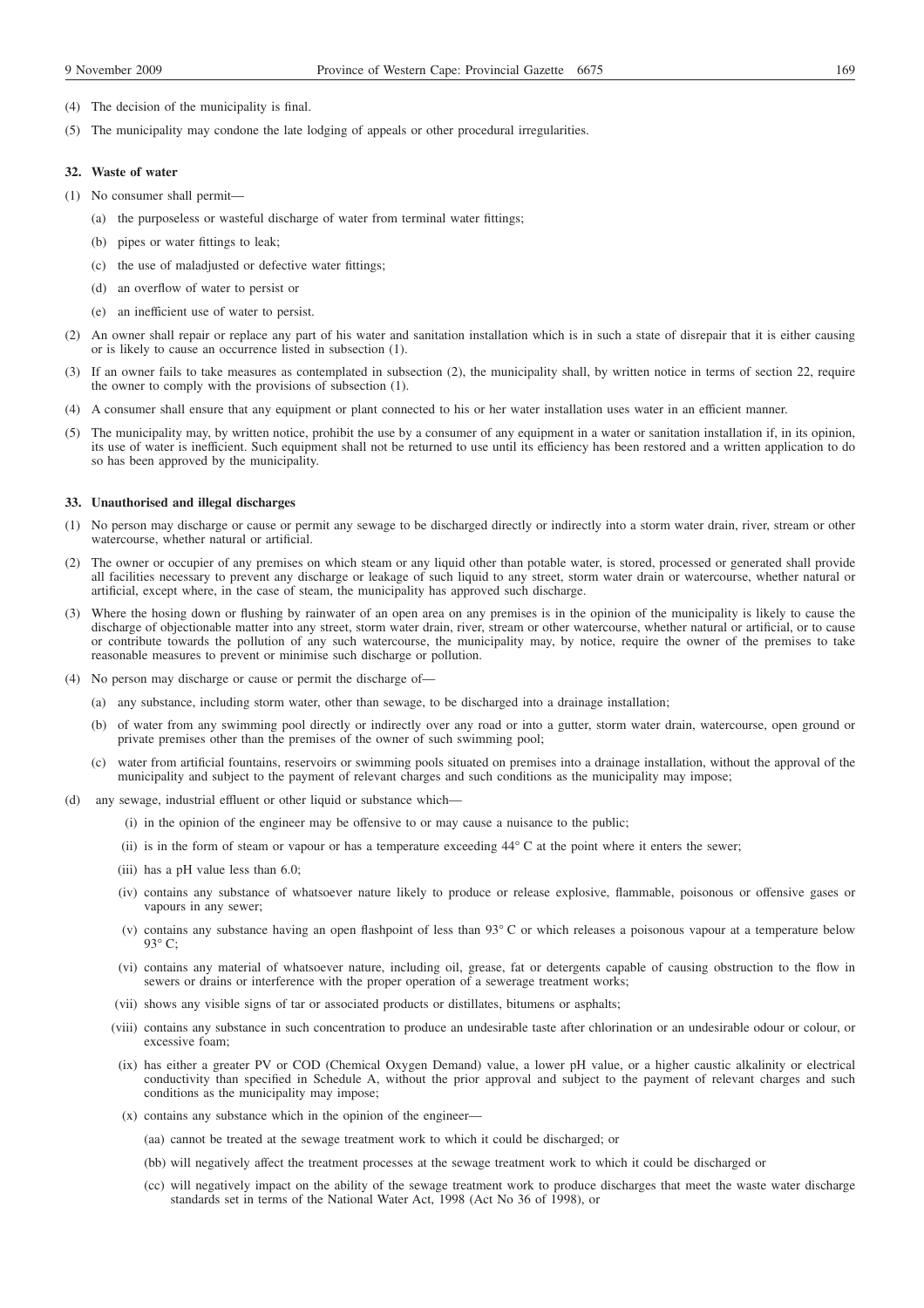- (xi) either alone or in combination with other substance may—
	- (aa) generate or constitute a toxic substance dangerous to the health of persons employed at the sewage treatment works or entering the council's sewers or manholes in the course of their duties; or
	- (bb) be harmful to sewers, treatment plant or land used for the disposal of treated waste water; or
	- (cc) adversely affect any of the processes whereby sewage is treated or any re-use of sewage effluent.
- (5) No person shall cause or permit the accumulation of grease, oil, fat or solid matter in any drainage installation that will adversely affect its effective functioning.
- (6) The municipality may, notwithstanding any other actions that may be taken in terms of this by-law, recover from any person who discharges industrial effluent or any substance which is unauthorised or illegal all costs incurred, by the municipality as a result of such discharges, including costs that result from—
	- (a) injury to persons, damage to the sanitation system; or
	- (b) a prosecution in terms of the National Water Act, 1998 (Act No 36 of 1998).

#### **34. Illegal re-connection**

A consumer whose access to water supply services have been restricted or disconnected, who intentionally reconnects to services or who intentionally or negligently interferes with infrastructure through which water supply services are provided, shall be disconnected.

#### **35. Pipes in streets or public places**

No person shall for the purpose of conveying water or sewage derived from whatever source, lay or construct a pipe or associated component on, in or under a street, public place or other land owned by or under the control of any municipality, except with the prior written permission of the municipality and subject to such conditions as it may impose.

## **36. Use of water from sources other than the water supply system**

- (1) No person shall use or permit the use of water obtained from a source other than the water supply system, other than rain water tanks which are not connected to the water installation, except with the prior approval of the engineer, and in accordance with such conditions as it may impose, for domestic, commercial or industrial purposes.
- (2) Any person desiring the consent referred to in subsection (1) shall provide the engineer with evidence satisfactory to it that the water referred to in subsection (1) complies, whether as a result of treatment or otherwise, with the requirements of SANS 241: Drinking Water, or that the use of such water does not or will not constitute a danger to health.
- (3) Any consent given in terms of subsection (1) may be withdrawn if, in the opinion of the engineer—
	- (a) a condition imposed in terms of subsection (1) is breached; or
	- (b) the water quality no longer conforms to the requirements referred to in subsection (2).
- (4) The engineer may take samples of water obtained from a source, other than the water supply system and cause the samples to be tested for compliance with the requirements referred to in subsection (2).
- (5) The determined charge for the taking and testing of the samples referred to in subsection (4) above shall be paid by the person to whom consent was granted in terms of subsection (1).
- (6) If water obtained from a borehole or other source of supply on any premises is used for a purpose which gives rise to the discharge of such water or a portion thereof into the municipality's sewerage system, the municipality may install a meter in the pipe leading from such borehole or other source of supply to the point or points where it is so used.

#### **37. Use of on-site sanitation services not connected to the sanitation system**

- (1) No person shall use or permit the use of on-site sanitation services not connected to the municipality's sanitation system except with the prior approval of the engineer, and in accordance with such conditions as it may impose, for domestic, commercial or industrial purposes.
- (2) Any person desiring the consent referred to in subsection (1) shall provide the engineer with evidence satisfactory to it that the sanitation facility is not likely to have a detrimental effect on heath or the environment.
- (3) Any consent given in terms of subsection (1) may be withdrawn if, in the opinion of the engineer—
	- (a) a condition imposed in terms of subsection (1) is breached; or
	- (b) the sanitation facility has a detrimental impact on health or the environment.
- (4) The engineer may undertake such investigations as he or she may deem necessary to determine if a sanitation facility has a detrimental impact on health or the environment.
- (5) The person to whom consent was granted in terms of subsection (1) shall be liable for the costs associated with an investigation undertaken in terms of subsection (2) if the result of the investigation indicates that the sanitation facility has a detrimental impact on health or the environment.

#### **38. Offences and penalties**

- (1) No person may—
	- (a) unlawfully and intentionally or negligently interfere with any water services works of the municipality;
	- (b) refuse or neglect to provide information or provide false information reasonably requested by the municipality;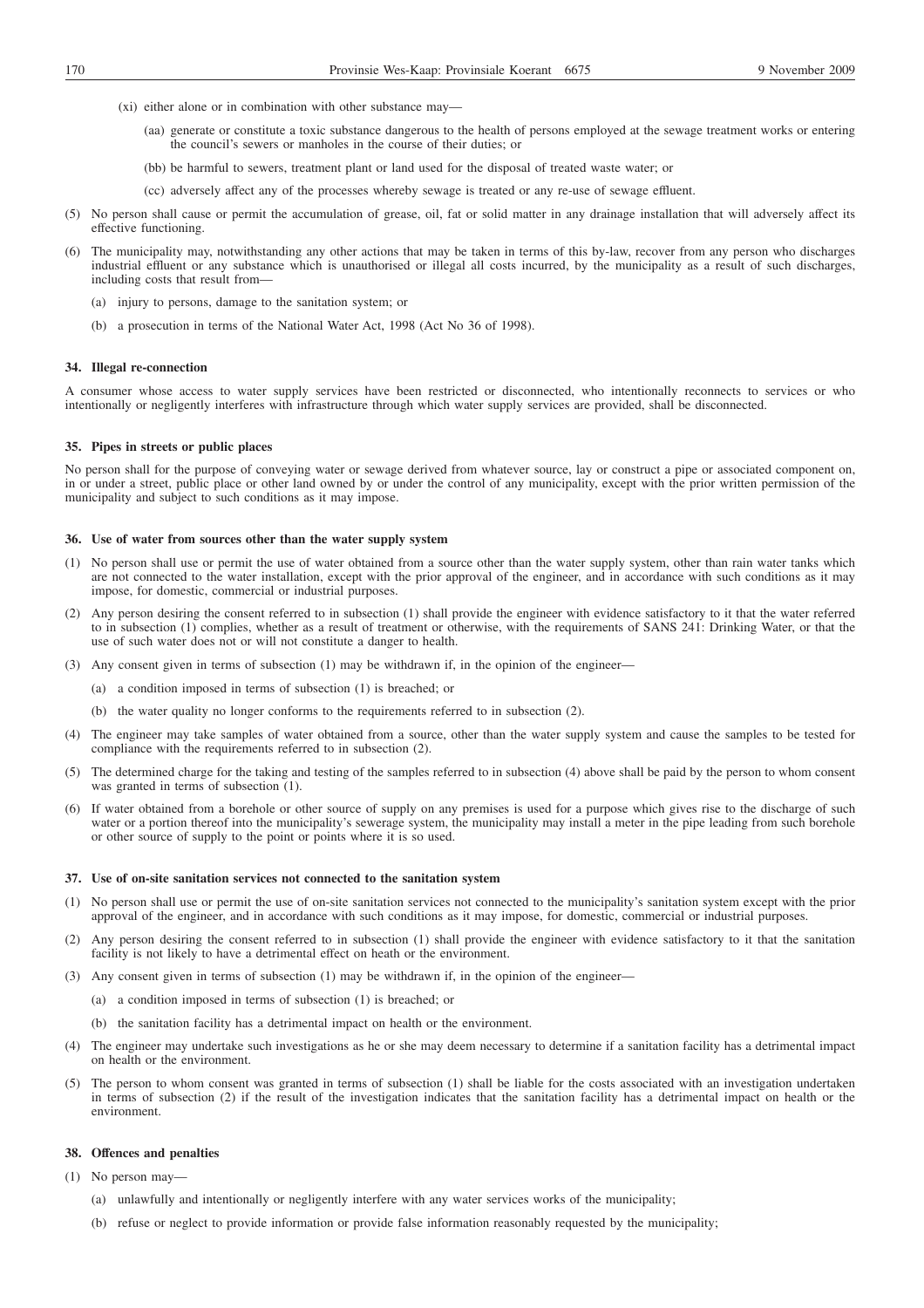- (c) refuse to give access required by a municipality in terms of section 23;
- (d) obstruct or hinder a municipality in the exercise of his or her powers or performance of his or her functions or duties under this by-law;
- (e) contravene or fail to comply with a provision of this by-law;
- (f) contravene or fail to comply with a condition or prohibition imposed in terms of this by-law;
- (g) contravene or fail to comply with any conditions imposed upon the granting of any application; consent, approval, concession, exemption or authority in terms of this by-law; or
- (h) fail to comply with the terms of a notice served upon him or her in terms of this by-law.
- (2) Any person who contravenes any of the provision of subsection (1) shall be guilty of an offence and liable on conviction to:
	- (a) a fine or imprisonment, or either such fine or such imprisonment or both such fine and such imprisonment;
	- (b) in the case of a continuing offence, and additional fine or an additional period of imprisonment or either such additional fine or such additional imprisonment or both such additional fine and imprisonment for each day on which such offence is continued, and
	- (c) a further amount equal to any costs and expenses found by the court to have been incurred by the municipality as result of such contravention.

#### **39. Service levels**

- (1) The municipal council may, from time to time, and in accordance with national policy, but subject to principles of sustainability and affordability, by public notice, determine the service levels it is able to provide to consumers.
- (2) The municipal council may in determining service levels differentiate between types of consumers, domestic consumers, geographical areas and socio-economic areas.
- (3) The following levels of service may, subject to subsection (1), be provided by the municipality on the promulgation of this by-law:
	- (a) Communal water supply services and on-site sanitation services—
		- (i) constituting the minimum level of service provided by the municipality;
		- (ii) consisting of reticulated standpipes or stationery water tank serviced either through a network pipe or a water tanker located within a reasonable walking distance from any household with a Ventilated Improved Pit latrine located on each premises with premises meaning the lowest order of visibly demarcated area on which some sort of informal dwelling has been erected;
		- (iii) installed free of charge;
		- (iv) provided free of any charge to consumers; and
		- (v) maintained by the municipality.
	- (b) Yard connection not connected to any water installation and an individual connection to the municipality's sanitation system—
		- (i) consisting of an un-metered standpipe on a premises not connected to any water installation and a pour-flush toilet pan, wash-trough and suitable toilet top structure connected to the municipality's sanitation system;
		- (ii) installed free of charge;
		- (iii) maintained by the municipality.
	- (c) a metered pressured water connection with an individual connection to the municipality's sanitation system—
		- (i) installed against payment of the relevant connection charges;
		- (ii) provided against payment of prescribed charges; and
		- (iii) with the water and drainage installations maintained by the consumer.

# **CHAPTER II**

# **WATER SERVICES INTERMEDIARIES**

#### **40. Registration**

The municipality may by public notice require water services intermediaries or classes of water services intermediaries to register with the municipality in a manner specified in the public notice.

## **41. Provision of water services**

- (1) Water services intermediaries must ensure that water services, including basic services as determined by the municipal council, are provided to such persons it is obliged to provide with water services.
- (2) The quality, quantity and sustainability of water services provided by a water services intermediary must meet any minimum standards prescribed in terms of the Act and must at least be of the same standards as provided by the municipality to consumers.

#### **42. Charges for water services provided**

(1) A water services intermediary may not charge for water services at a price which does not comply with any norms and standards prescribed under the Act and any additional norms and standards as may be set by the municipality.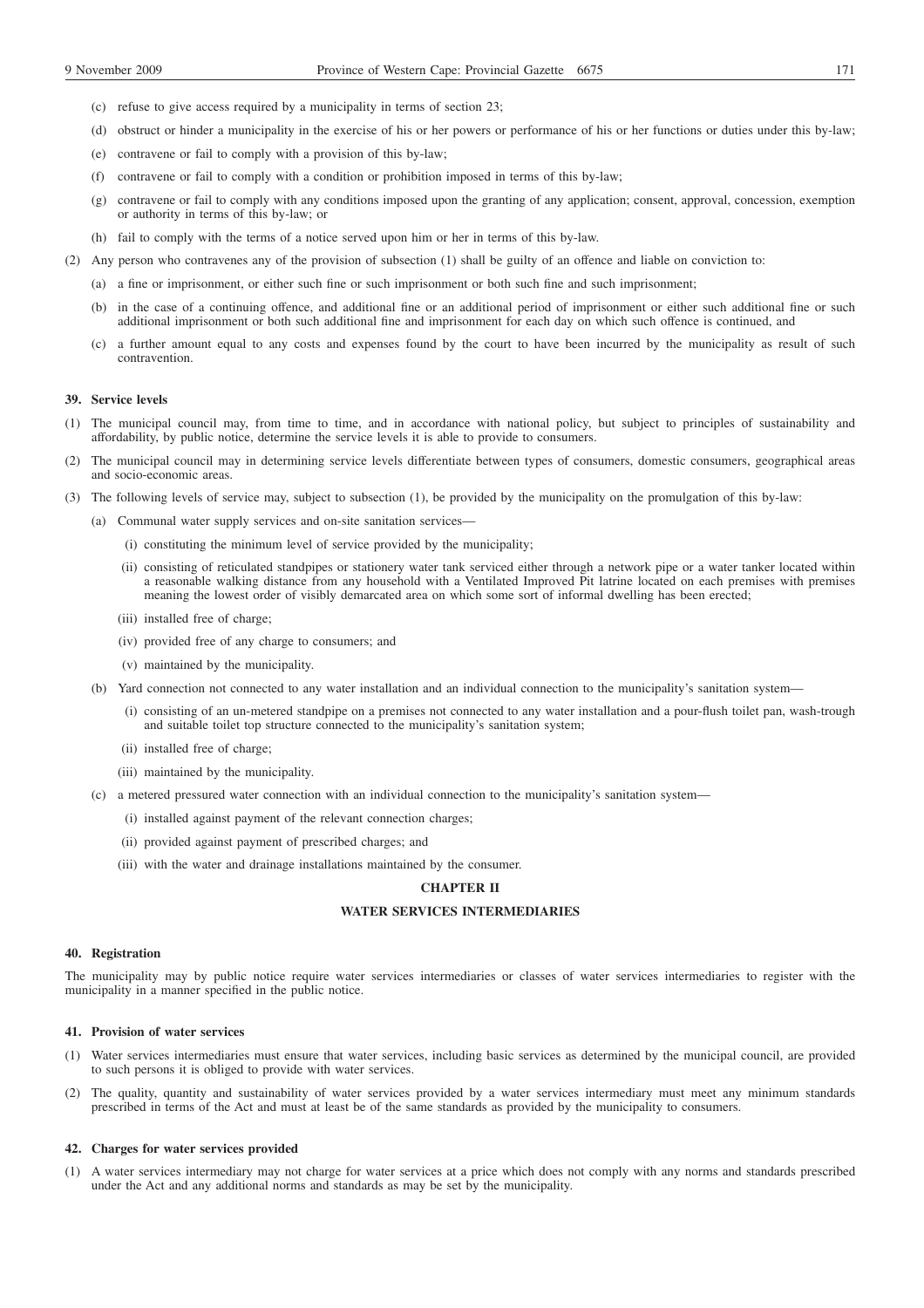(2) A water services intermediary must provide subsidised water services, as determined by the municipal council in terms of the municipality's by-law relating to credit control and debt collection from time to time, and provided by the municipality to consumers at a price that is the same or less than the charges at which the municipality provides such services.

## **CHAPTER III**

# **WATER SUPPLY SERVICES**

*Part 1:*

*Connection to water supply system*

## **43. Provision of connection pipe**

- (1) If an agreement for water supply services in respect of premises has been concluded and no connection pipe exists in respect of the premises, the owner shall make application on the prescribed form and pay the determined charge for the installation of such a pipe.
- (2) If an application is made for water supply services which are of such an extent or so situated that it is necessary to extend, modify or upgrade the water supply system in order to supply water to the premises, the municipality may agree to the extension provided that the owner shall pay for the cost of the extension, as determined by the engineer.
- (3) Only the engineer may install a connection pipe but the owner or consumer may connect the water installation to the connection pipe.
- (4) No person may commence any development on any premises unless the engineer has installed a connection pipe and meter. A connection point will be provided by the municipality within 15 working days after a successful agreement for water supply services in respect of premises has been concluded.

#### **44. Location of connection pipe**

- (1) A connection pipe provided and installed by the engineer shall—
	- (a) be located in a position determined by the engineer and be of a suitable size as determined by the engineer;
		- (b) terminate at—
			- (i) the boundary of the land owned by or vested in the municipality, or over which it has a servitude or other right; or
			- (ii) at the outlet of the water meter or isolating valve if it is situated on the premises.
- (2) The engineer may at the request of any person agree, subject to such conditions as the engineer may impose, to a connection to a main other than that which is most readily available for the provision of water supply to the premises; provided that the applicant shall be responsible for any extension of the water installation to the connecting point designated by the municipality and for obtaining at his cost, any servitudes over other premises that may be necessary.
- (3) An owner must pay the determined connection charge in advance before a water connection can be effected.

## **45. Provision of single water connection for supply to several consumers on the same premises**

- (1) Notwithstanding the provisions of section 43, only one connection pipe to the water supply system may be provided for the supply of water to any premises, irrespective of the number of accommodation units, business units or consumers located on such premises.
- (2) Where the owner, or the person having the charge or management of any premises on which several accommodation units are situated, requires the supply of water to such premises for the purpose of supply to the different accommodation units, the engineer may, in its discretion, provide and install either—
	- (a) a single measuring device in respect of the premises as a whole or any number of such accommodation units; or
	- (b) a separate measuring device for each accommodation unit or any number thereof.
- (3) Where the engineer has installed a single measuring device as contemplated in subsection (2) (a), the owner or the person having the charge or management of the premises, as the case may be—
	- (a) must, if the municipality so requires, install and maintain on each branch pipe extending from the connection pipe to the different accommodation units—
		- (i) a separate measuring device; and
		- (ii) an isolating valve; and
	- (b) will be liable to the municipality for the charges for all water supplied to the premises through such a single measuring device, irrespective of the different quantities consumed by the different consumers served by such measuring device.
- (4) Notwithstanding subsection (1), the municipality may authorise that more than one connection pipe to be provided on the water supply system for the supply of water to any premises comprising sectional title units if, in the opinion of the municipality, undue hardship or inconvenience would be caused to any consumer on such premises by the provision of only one connection pipe.
- (5) Where the provision of more than one connection pipe is authorised by the municipality under subsection (4), the tariffs and charges for the provision of a connection pipe is payable in respect of each water connection so provided.

## **46. Interconnection between premises or water installations**

An owner of premises shall ensure that no interconnection exists between—

(a) the water installation on his or her premises and the water installation on other premises; or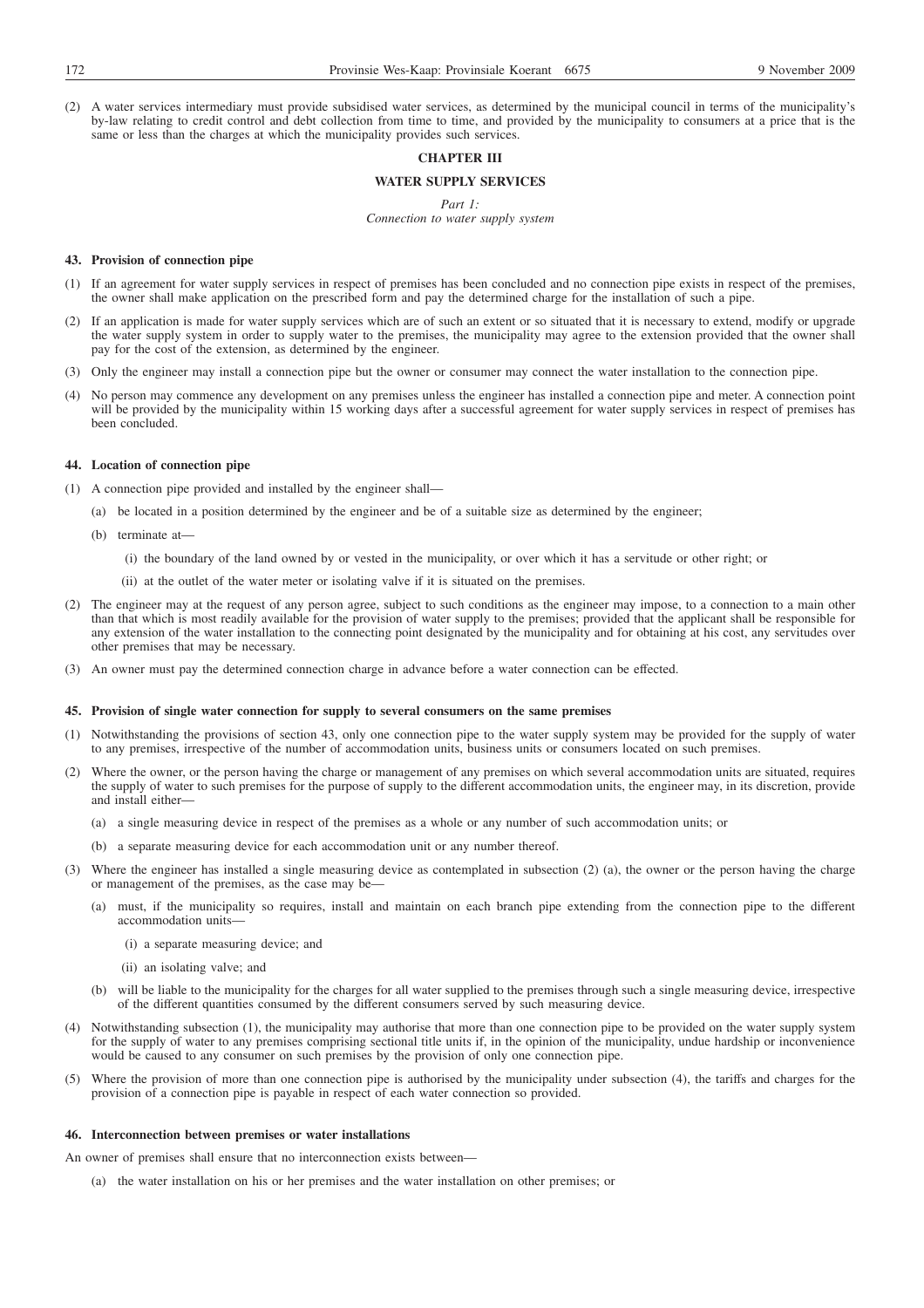(b) where several accommodation units are situated on the same premises, the water installations of the accommodation units;

unless he or she has obtained the prior written consent of the municipality, and complies with any conditions that it may have imposed.

#### **47. Disconnection of water installation from the connection pipe**

The engineer may disconnect a water installation from the connection pipe and remove the connection pipe if—

- (a) the agreement for supply has been terminated in terms of section 10 and it has not received an application for a subsequent supply of water to the premises served by the pipe within a period of 90 days of such termination, or
- (b) the building on the premises concerned has been demolished, or
- (c) on termination of an agreement for the provision of water supply services in accordance with the municipality's by-law relating to credit control and debt collection.

#### *Part 2: Communal water services works*

#### **48. Provision of a water services work for water supply to several consumers**

- (1) The engineer may install a communal standpipe for the provision of water supply services to several consumers at a location it considers appropriate, provided that a majority of consumers, who in the opinion of the engineer, constitute a substantial majority, and to whom water services will be provided by the standpipe, has been consulted by him or the municipality and informed of the level of service, tariffs that will be payable and location of the work.
- (2) The engineer may provide communal water supply services through a communal installation designed to provide a controlled volume of water to several consumers.

## *Part 3: Temporary water supply services*

## **49. Water supplied from a hydrant**

- (1) The engineer may authorise a temporary supply of water to be taken from one or more fire hydrants specified by it, subject to such conditions and for any period that may be prescribed by him and payment of such applicable charges, including a deposit, as may be determined by the municipal council from time to time.
- (2) A person who wishes to obtain a temporary supply of water referred to in subsection (1) must apply for such a water supply service in terms of section 2 and must pay a deposit determined by the municipal council from time to time.
- (3) The supply of water in terms of subsection (1) must be measured and the applicant shall provide a portable water meter and all other fittings and apparatus necessary, to the satisfaction of the engineer, for the temporary supply of water from a hydrant.

*Part 4: Standards and general conditions of supply*

## **50. Quantity, quality and pressure**

Water supply services provided by the municipality must comply with the minimum standards set for the provision of water supply services in terms of section 9 of the Act.

#### **51. Testing of pressure in water supply systems**

The engineer may, on application by an owner and on payment of the determined charge, determine and furnish the owner with the amount of the pressure in the water supply system relating to his premises over such period as the owner may request.

## **52. Specific conditions of supply**

- (1) Notwithstanding the undertaking in section 50, the granting of a supply of water by the municipality shall not constitute an undertaking by it to maintain at any time or any point in its water supply system—
	- (a) an uninterrupted supply, subject to the provisions of regulations 4 and 14 of Regulation 22355 promulgated in terms of the Act on 8 June 2003; or
	- (b) a specific pressure or rate of flow in such supply other than requires in terms of regulation 15(2) of Regulation 22355 promulgated in terms of the Act on 8 June 2003.
- (2) The engineer may, subject to the provisions of subsection (1)(b), specify the maximum pressure to which water will be supplied from the water supply system.
- (3) If an owner of consumer requires—
	- (a) that any of the standards referred to in subsection (1); or
	- (b) a higher standard of service than specified in section 50;

be maintained on his premises, he or she shall take the necessary steps to ensure that the proposed water installation is able to meet such standards.

- (4) The engineer may, in an emergency, interrupt the supply of water to any premises without prior notice.
- (5) If in the opinion of the engineer the consumption of water by a consumer adversely affects the supply of water to another consumer, he may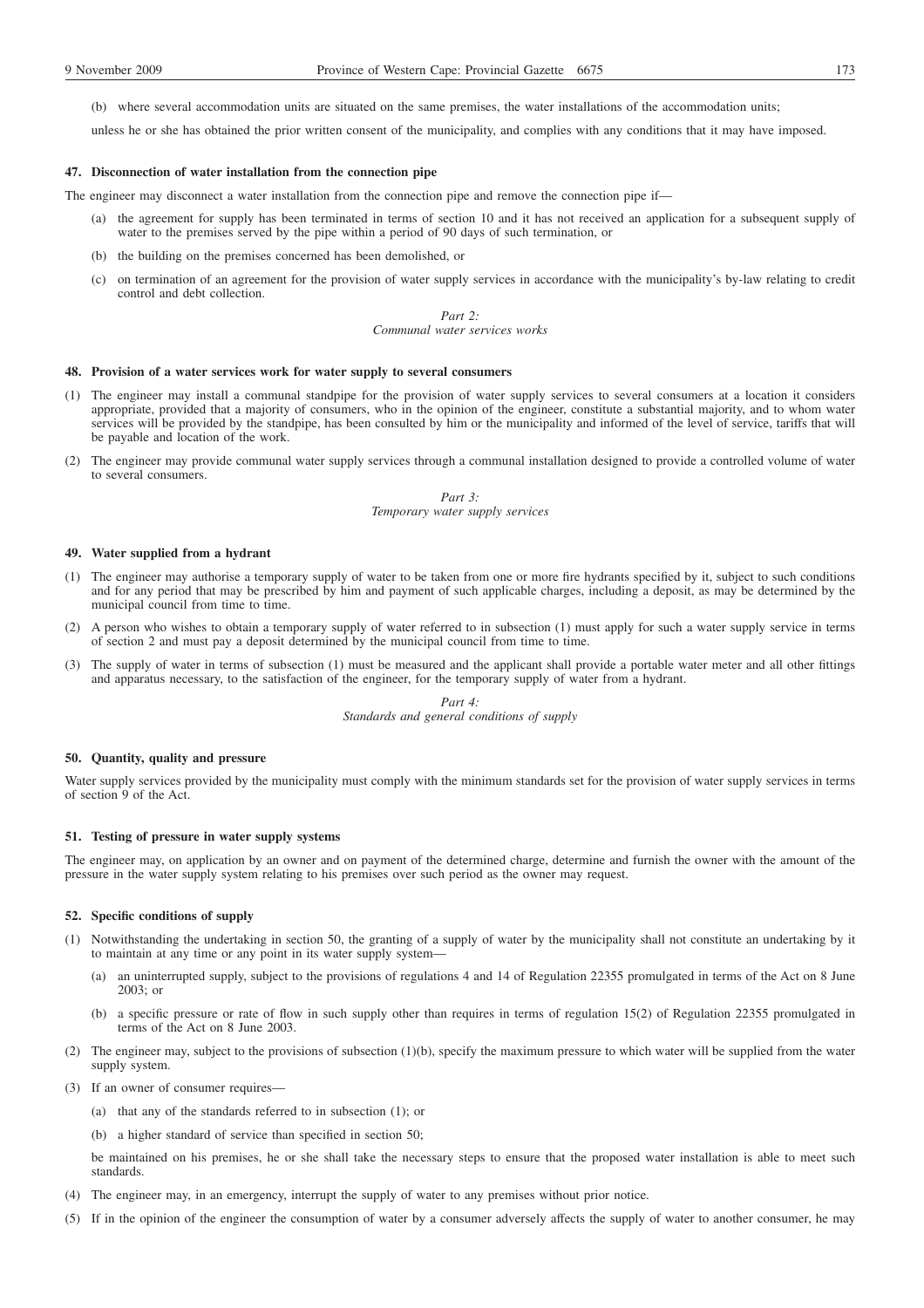apply such restrictions as he may consider fit, to the supply of water to consumer in order to ensure a reasonable supply of water to the other consumer and must inform that consumer about the restrictions.

- (6) The municipality shall not be liable for any damage to property caused by water flowing from any water installation that is left open when the water supply is re-instated, after an interruption in supply.
- (7) Every steam boiler, hospital, industry and any premises which requires, for the purpose of the work undertaken on the premises, a continuous supply of water shall have a storage tank, which must comply with the specification for water storage tanks as stipulated in SANS 0252 Part 1, with a capacity of not less than 24 hours water supply calculated as the quantity required to provide the average daily consumption, where water can be stored when the continuous supply is disrupted.
- (8) No consumer shall resell water supplied to him by the municipality except with the written permission of the municipality, which may stipulate the maximum price at which the water may be resold, and may impose such other conditions as the municipality may deem fit.

*Part 5: Measurement of water supply services*

## **53. Measuring of quantity of water supplied**

- (1) The engineer must provide a measuring device designed to provide either a controlled volume of water, or an uncontrolled volume of water, to a consumer.
- (2) The municipality must, at regular intervals, measure the quantity of water supplied through a measuring device designed to provide an uncontrolled volume of water.
- (3) Any measuring device and its associated apparatus through which water is supplied to a consumer by the municipality, shall be provided and installed by the engineer, shall remain its property and may be changed and maintained by the engineer when he consider it necessary to do so.
- (4) The engineer may install a measuring device, and its associated apparatus, at any point on the service pipe.
- (5) If the engineer installs a measuring device on a service pipe in terms of subsection (4), he may install a section of pipe and associated fittings between the end of its connection pipe and the meter, and that section shall form part of the water installation.
- (6) If the engineer installs a measuring device together with its associated apparatus on a service pipe in terms of subsection (4), the owner shall—
	- (a) provide a place satisfactory to the engineer in which to install it;
	- (b) ensure that unrestricted access is available to it at all times;
	- (c) be responsible for its protection and be liable for the costs arising from damage to it, excluding damage arising from normal fair wear and tear;
	- (d) ensure that no connection is made to the pipe in which the measuring device is installed between the measuring device and the connection pipe serving the installation;
	- (e) make provision for the drainage of water which may be discharged from the pipe, in which the measuring device is installed, in the course of work done by the engineer on the measuring device; and
	- (f) not use, or permit to be used on any water installation, any fitting, machine or appliance which causes damage or which, in the opinion of the engineer, is likely to cause damage to any meter.
- (7) No person other than the engineer shall:
	- (a) disconnect a measuring device and its associated apparatus from the pipe on which they are installed;
	- (b) break a seal which the engineer has placed on a meter; or
	- (c) in any other way interfere with a measuring device and its associated apparatus.
- (8) If the engineer considers that, a measuring device is a meter whose size is unsuitable because of the quantity of water supplied to premises, he may install a meter of a size that he considers necessary, and may recover the determined charge for the installation of the meter from the owner of the premises.
- (9) The municipality may require the installation, at the owner's expense, of a measuring device to each dwelling unit, in separate occupancy, on any premises, for use in ascertaining the quantity of water supplied to each such unit; but where controlled volume water-delivery systems are used, a single measuring device may otherwise be used for more than one unit.

## **54. Quantity of water supplied to consumer**

- (1) For the purposes of ascertaining the quantity of water that has been measured by a measuring device that has been installed by the engineer and that has been supplied to a consumer over a specific period, it will, for the purposes of this by-law, be presumed except in any criminal proceedings, unless the contrary is proved, that—
	- (a) the quantity, where the measuring device designed to provide an uncontrolled volume of water, is the difference between measurements taken at the beginning and end of that period;
	- (b) the quantity, where the measuring device designed to provide a controlled volume of water, is the volume dispensed by the measuring device;
	- (c) the measuring device was accurate during that period; and
	- (d) the entries in the records of the municipality were correctly made; and
	- if water is supplied to, or taken by, a consumer without having passed through a measuring device, the estimate by the municipality of the quantity of that water shall be presumed, except in any criminal proceedings, to be correct unless the contrary is proved.
- (2) Where water supplied by the municipality to any premises is in any way taken by the consumer without the water passing through any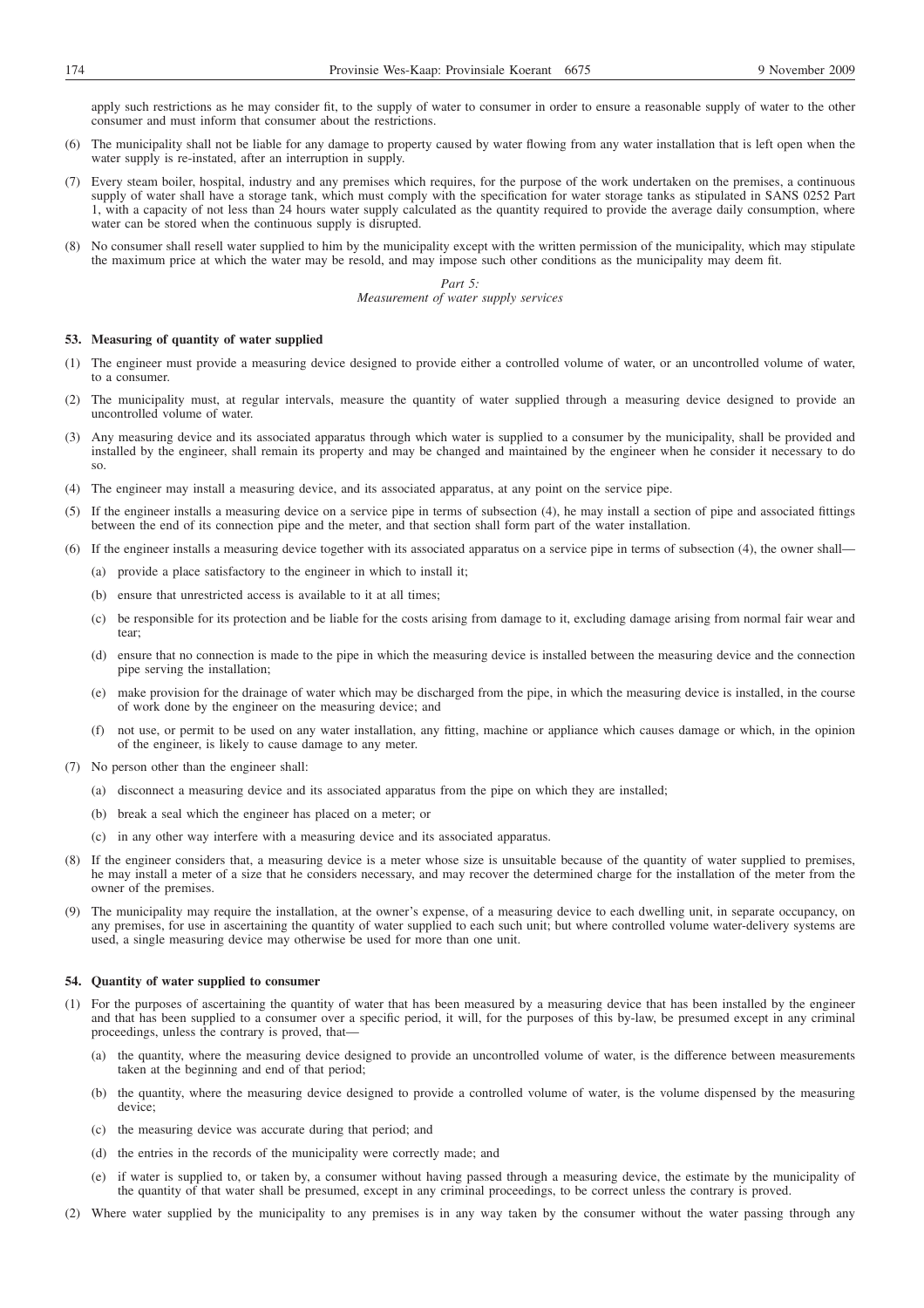measuring device provided by the municipality, the municipality may, for the purpose of rendering an account, estimate, in accordance with subsection (3), the quantity of water supplied to the consumer during the period that water is so taken by the consumer.

- (3) For the purposes of subsection (2), an estimate of the quantity of water supplied to a consumer shall, as the municipality may decide, be based either on—
	- (a) the average monthly consumption of water on the premises recorded over three succeeding measuring periods after the date on which an irregularity referred to in subsection (2) has been discovered and rectified, or
	- (b) the average monthly consumption of water on the premises during any three consecutive measuring periods during the twelve months immediately before the date on which an irregularity referred to in subsection (2) was discovered.
- (4) Nothing in this by-law shall be construed as imposing on the municipality an obligation to cause any measuring device installed by the engineer on any premises to be measured at the end of every month or any other fixed period, and the municipality may estimate the quantity of water supplied over any period during the interval between successive measurements of the measuring device and render an account to a consumer for the quantity of water so estimated.
- (5) Until the time when a measuring device has been installed in respect of water supplied to a consumer, the estimated or shared consumption of that consumer during a specific period, must be based on the average consumption of water supplied to the specific supply zone within which the consumer's premises are situated, during a specific period.
- (6) Where in the opinion of the engineer it is not reasonably possible or cost effective to measure water that is supplied to each consumer within a determined supply zone, the municipality may in terms of its tariff policy determine a basic tariff or charge to be paid by each consumer within that zone irrespective of actual consumption.
- (7) The municipality must within seven days, on receipt of a written notice from the consumer and subject to payment of the determined charge, measure the quantity of water supplied to the consumer at a time, or on a day, other than that upon which it would normally be measured.
- (8) If a contravention of section 53 (7) occurs, the consumer must pay to the municipality the cost of whatever quantity of water was, in the opinion by the municipality, supplied to him.

## **55. Defective measurement**

If a consumer has reason to believe that a measuring device, used for measuring water, which was supplied to him or her by the municipality is defective he or she may take the steps as provided for in the municipality's by-law relating to credit control and debt collection.

#### **56. Special measurement**

- (1) If the engineer requires, for purposes other than charging for water consumed, to ascertain the quantity of water which is used in a part of a water installation, may, by written notice, advise the owner concerned of his intention to install a measuring device at any point in the water installation that he may specify.
- (2) The installation of a measuring device referred to in subsection (1), its removal, and the restoration of the water installation after such a removal shall be carried out at the expense of the municipality.
- (3) The provisions of sections 53 (6) and 53 (7) shall apply, insofar as they may be applicable, in respect of a measuring device that has been installed in terms of subsection (1).

## **57. No reduction of amount payable for water wasted**

A consumer shall not be entitled to a reduction of the amount payable for water wasted or lost in a water installation.

*Part 6: Audit*

#### **58. Water audit**

- The municipality may require a consumer, within one month after the end of a financial year of the municipality, to undertake a water audit at his own cost.
- (2) The audit must at least involve and report—
	- (a) the amount of water used during the financial year;
	- (b) the amount paid for water for the financial year;
	- (c) the number of people living on the stand or premises;
	- (d) the number of people permanently working on the stand or premises;
	- (e) the seasonal variation in demand through monthly consumption figures;
	- (f) the water pollution monitoring methods;
	- (g) the current initiatives for the management of the demand for water;
	- (h) the plans to manage their demand for water;
	- (i) a comparison of the report with any report that may have been made during the previous three years;
	- (j) estimates of consumption by various components of use; and
	- (k) a comparison of the above factors with those reported in each of the previous three years, where available.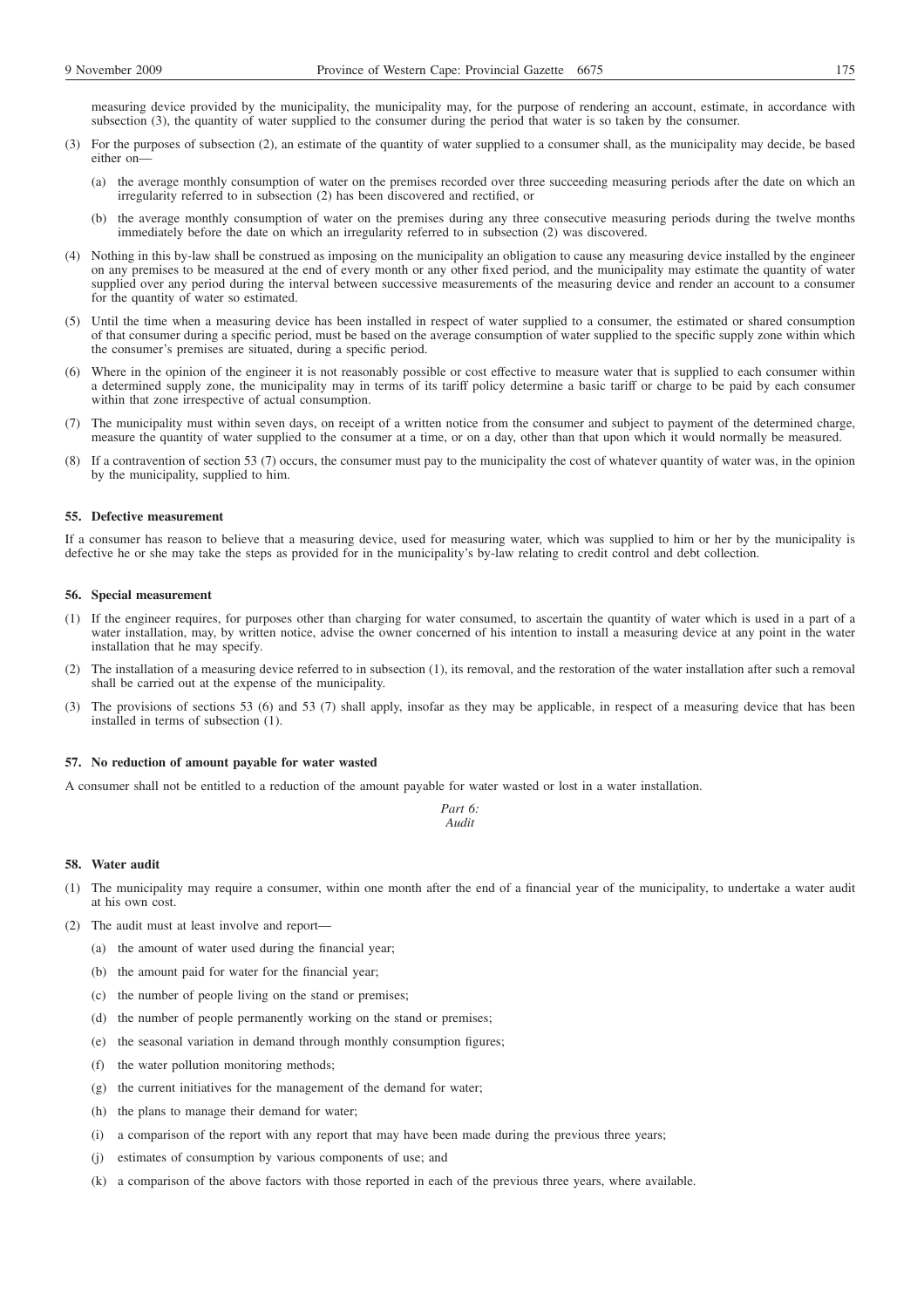#### *Part 7: Installation work*

## **59. Approval of installation work**

- (1) If an owner wishes to have installation work done, he or she must first obtain the municipality's written approval; provided that approval shall not be required in the case of water installations in dwelling units or installations where no fire installation is required in terms of SANS 0400, or in terms of any Municipal by-law, or for the repair or replacement of an existing pipe or water fitting other than a fixed water heater and its associated protective devices.
- (2) Application for the approval referred to in subsection (1) shall be made on the prescribed form and shall be accompanied by—
	- (a) the determined charge, if applicable; and
	- (b) copies of the drawings as may be determined by the municipality, giving information in the form required by Clause 4.1.1 of SANS Code 0252: Part I;
	- (c) a certificate certifying that the installation has been designed in accordance with SANS Code 0252: Part I by a professional engineer.
- (3) The provisions of subsections (1) and (2) shall not apply to a qualified plumber who replaces a fixed water heater or its associated protective devices.
- (4) Authority given in terms of subsection (1) shall lapse at the expiry of a period of twenty-four months.
- (5) A complete set of approved drawings of installation work must be available at the site of the work at all times until the work has been completed, where approval was required in terms of subsection (1).
- (6) If installation work has been done in contravention of subsection (1) or (2), the municipality may by written notice require the owner of the premises concerned to—
	- (a) rectify the contravention within a specified period;
	- (b) if work is in progress, to cease the work; and
	- (c) to remove all such work which does not comply with this by-law.

#### **60. Provision and maintenance of water installations**

- (1) An owner must provide and maintain his water installation at his own cost and except where permitted in terms of subsection (2), must ensure that the installation is situated within the boundary of his premises.
- (2) Before doing work in connection with the maintenance of a portion of his water installation, which is situated outside the boundary of his premises, an owner shall obtain the written consent of the municipality or the owner of the land on which the portion is situated, as the case may be.

#### **61. Persons permitted to do installation and other work**

- (1) Only a plumber, a person working under the control of a plumber, or another person authorised in writing by the municipality, shall be permitted to:
	- (a) do installation work other than the replacement or repair of an existing pipe or water fitting;
	- (b) replace a fixed water heater or its associated protective devices;
	- (c) inspect, disinfect and test a water installation, fire installation or storage tank;
	- (d) service, repair or replace a back flow preventer; or
	- (e) install, maintain or replace a meter provided by an owner in a water installation.
- (2) No person shall require or engage a person who is not a plumber to do the work referred to in subsection (1).
- (3) Notwithstanding the provisions of subsection (1) the municipality may permit a person who is not a plumber to do installation work on his own behalf on premises owned and occupied solely by himself and his immediate household, provided that such work must be inspected and approved by a plumber at the direction of the engineer.

## **62. Technical requirements for a water installation**

Notwithstanding the requirement that a certificate be issued in terms of section 59, all water installations shall comply with SANS 0252 Part 1 and all fixed electrical storage water heaters shall comply with SANS 0254.

#### **63. Use of pipes and water fittings to be authorised**

- (1) No person shall, without the prior written authority of the engineer, install or use a pipe or water fitting in a water installation within the municipality's area of jurisdiction unless it is included in the Schedule of Approved Pipes and Fittings as compiled by the municipality.
- (2) Application for the inclusion of a pipe or water fitting in the Schedule referred to in subsection (1) must be made on the form prescribed by the municipality and be accompanied by the prescribed charge.
- (3) A pipe or water fitting may be not be included in the Schedule referred to in subsection (1) unless it—
	- (a) bears the standardisation mark of the South African Bureau of Standards in respect of the relevant SANS specification issued by the Bureau; or
	- (b) bears a certification mark issued by the SANS to certify that the pipe or water fitting complies with an SANS Mark specification or a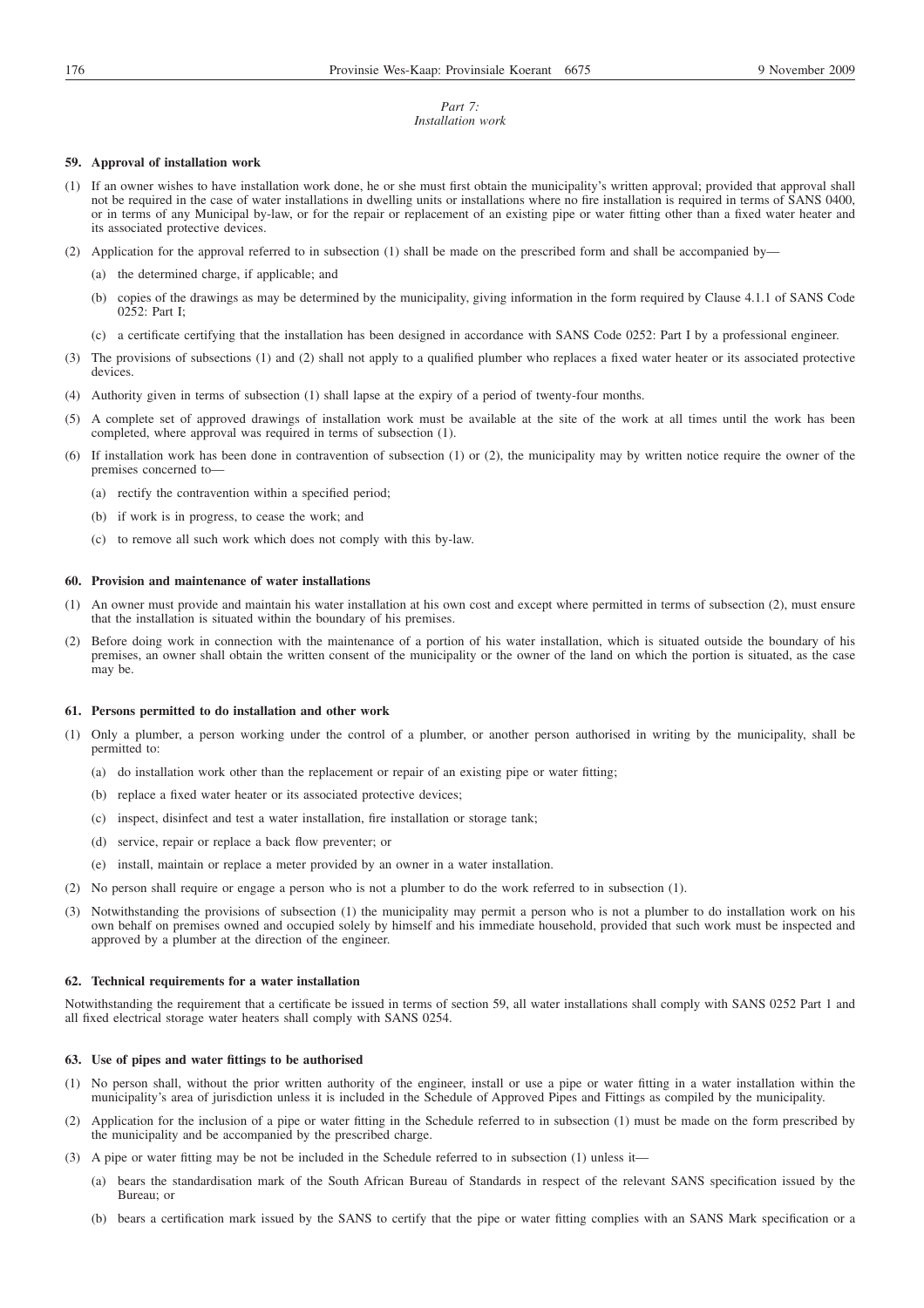provisional specification issued by the SANS, provided that no certification marks shall be issued for a period exceeding two years; or

- (c) is acceptable to the municipality.
- (4) The municipality may, in respect of any pipe or water fitting included in the Schedule, impose such additional conditions, as it may consider necessary in respect of the use or method of installation.
- (5) A pipe or water fitting shall be removed from the Schedule if it—
	- (a) no longer complies with the criteria upon which its inclusion was based; or
	- (b) is no longer suitable for the purpose for which its use was accepted.
- (6) The current Schedule shall be available for inspection at the office of the municipality at any time during working hours.
- (7) The municipality may sell copies of the current Schedule at a determined charge.

#### **64. Labelling of terminal water fittings and appliances**

All terminal water fittings and appliances using or discharging water shall be marked, or have included within the packaging of the item, the following information:

- (a) the range of pressure in kPa over which the water fitting or appliance is designed to operate.
- (b) the flow rate, in litres per minute, related to the design pressure range, provided that this information shall be given for at least the following water pressures: 20 kPa, 100kPa and 400 kPa.

#### **65. Water demand management**

- (1) In any water installation where the dynamic water pressure is more than 200 kPa at a shower control valve, and where the plumbing has been designed to balance the water pressures on the hot and cold water supplies to the shower control valve, a shower head with a maximum flow rate of greater than 10 litres per minute must not be installed.
- (2) The maximum flow rate from any tap installed on a wash hand basin must not exceed 6 litres per minute.

*Part 8:*

*Water pollution, restriction and wasteful use of water*

## **66. Owner to prevent pollution of water**

An owner shall provide and maintain approved measures to prevent the entry of a substance, which may be a danger to health or adversely affect the potability of water or affect its fitness for use, into—

- (a) the water supply system; and
- (b) any part of the water installation on his or her premises.

## **67. Water restrictions**

- (1) The municipality may by public notice to prevent the wasteful use of water in terms of section 32 or in the event of a water shortage, drought or flood—
	- (a) prohibit or restrict the consumption of water in the whole or part of its area of jurisdiction in general or for—
		- (i) specified purposes;
		- (ii) during specified hours of the day or on specified days; and
		- (iii) in a specified manner; and
	- (b) determine and impose—
		- (i) limits on the quantity of water that may be consumed over a specified period;
		- (ii) charges additional to those prescribed in respect of the supply of water in excess of a limit contemplated in subsection  $(1)(b)(i)$ ; and
		- (iii) a general surcharge on the prescribed charges in respect of the supply of water; and
	- (c) impose restrictions or prohibitions on the use or manner of use or disposition of an appliance by means of which water is used or consumed, or on the connection of such appliances to the water installation.
- (2) The municipality may limit the application of the provisions of a notice contemplated by subsection (1) to specified areas and categories of consumers, premises and activities, and may permit deviations and exemptions from, and the relaxation of, any of the provisions on reasonable grounds.
- (3) The municipality may—
	- (a) take, or by written notice require a consumer at his or her own expense to take, such measures, including the installation of measurement devices and devices for restricting the flow of water, as may in its opinion be necessary to ensure compliance with a notice published in terms of subsection (1); or
	- (b) discontinue or, for such period as it may deem fit, limit the supply of water to any premises in the event of a contravention on such premises or failure to comply with the terms of a notice published in terms of subsection (1), subject to notice in terms of section 22; and
	- (c) shall where the supply has been discontinued, restore it only when the determined charge for discontinuation and reconnecting the supply has been paid.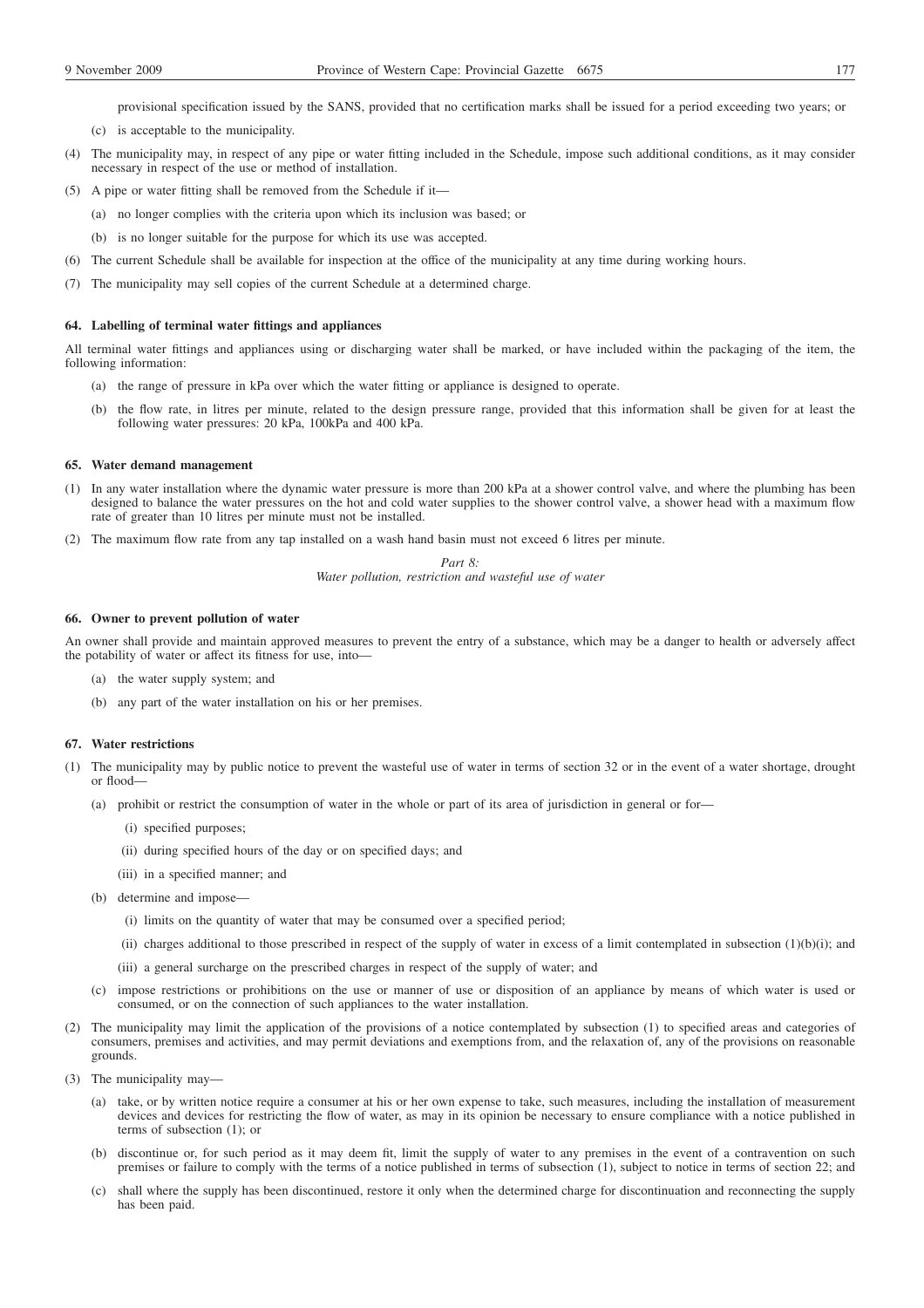(4) The provisions of this section shall also apply in respect of water supplied directly by the municipality to consumers outside its area of jurisdiction, notwithstanding anything to the contrary in the conditions governing such supply, unless otherwise specified in the notice published in terms of subsection (1).

> *Part 9: Fire services connections*

## **68. Connection to be approved by the municipality**

- (1) The engineer shall be entitled in his absolute discretion to grant or refuse an application for the connection of a fire extinguishing installation to the municipality's main.
- (2) No water shall be supplied to any fire extinguishing installation until a certificate that the municipality's approval in terms of section 59 has been obtained and that the installation complies with the requirements of these and any other by-law of the municipality, has been submitted.
- (3) If in the engineer's opinion a fire extinguishing installation, which he has allowed to be connected to the municipality's main, is not being kept in proper working order, or is otherwise not being properly maintained, or is being used for purpose other than fire fighting, that shall be entitled either to require the installation to be disconnected from the main or itself to carry out the work of disconnecting it at the consumer's expense.

#### **69. Special provisions**

The provisions of SANS 0252-1 shall apply to the supply of water for fire fighting purposes.

#### **70. Dual and combined installations**

All new buildings erected after the commencement of this by-law, must comply with the following requirements in relation to the provision of fire extinguishing services:

- (a) If boosting of the system is required, a dual pipe system must be used, one for fire extinguishing purposes and the other for general domestic purposes.
- (b) Combined installations shall only be permitted where no booster pumping connection is provided on the water installation. In such cases a fire hydrant must be provided by the municipality, at the consumer's expense, within 90 metres of the property to provide a source of water for the fire tender to use in extinguishing the fire.
- (c) Combined installations where a booster pumping connection is provided, shall only be permitted when designed and certified by a professional engineer.
- (d) All pipes and fittings must be capable of handling pressures in excess of 1 800 kPa, if that pressure could be expected when boosting takes place and must be capable of maintaining their integrity when exposed to fire conditions.

## **71. Connection pipes for fire extinguishing services**

- (1) After the commencement of this by-law, a single connection pipe for both fire (excluding sprinkler systems) and potable water supply services shall be provided by the engineer.
- (2) The engineer shall provide and install, at the cost of the owner a combination meter on the connection pipe referred to in (1).
- (3) A separate connection pipe shall be laid and used for every fire sprinkler extinguishing system unless the engineer gives his approval to the contrary.
- (4) A connection pipe must be equipped with a measuring device that will not obstruct the flow of water while the device is operating.

## **72. Valves and meters in connection pipes**

Every connection pipe to a fire extinguishing installation must be fitted with valves and a measuring device which shall be:

- (a) supplied by the engineer at the expense of the consumer;
- (b) installed between the consumer's property and the main; and
- (c) installed in such position as may be determined by the engineer.

#### **73. Meters in fire extinguishing connection pipes**

The engineer shall be entitled to install a water meter in any connection pipe used solely for fire extinguishing purposes and the owner of the premises shall be liable for all costs in so doing if it appears to the municipality that water has been drawn from the pipe for purposes other than for the purpose of extinguishing a fire.

#### **74. Sprinkler extinguishing installation**

A sprinkler installation may be installed directly to the main, but the municipality may not be deemed to guarantee any specified pressure at any time.

#### **75. Header tank or double supply from main .**

(1) The consumer must install a header tank at such elevation as will compensate for any failure or reduction of pressure in the municipality's main for its sprinkler installation, unless this installation is provided with a duplicate supply from a separate main.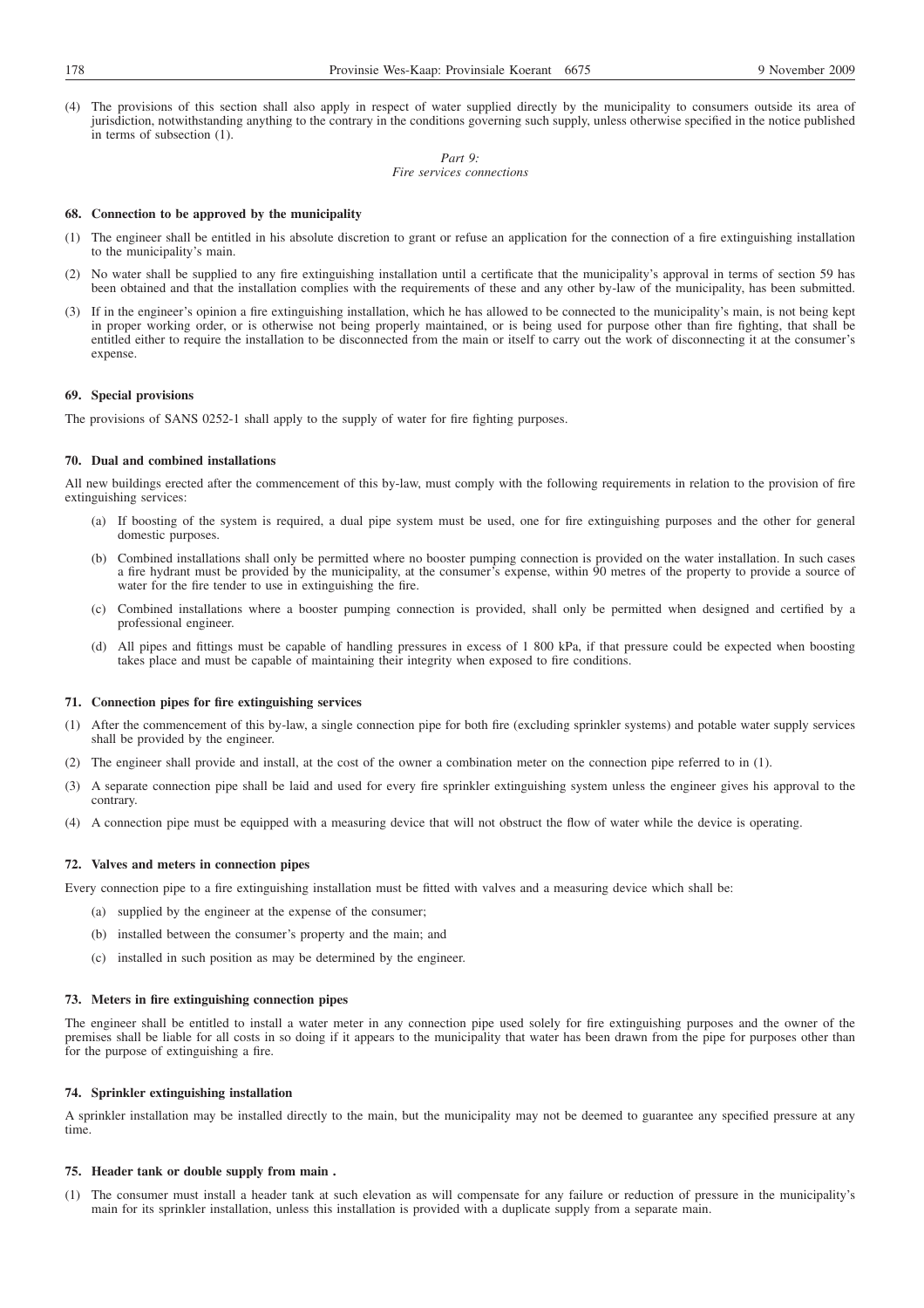- (2) The main pipe leading from a header tank to the sprinkler installation may be in direct communication with the main, provided that the main pipe must be equipped with a reflux valve which, if for any reason the pressure in the main fails or is reduced, will shut off the supply from the main.
- (3) Where a sprinkler installation is provided with a duplicate supply from a separate main, each supply pipe must be equipped with a reflux valve situated within the premises.

#### **76. Sealing of private fire hydrants .**

- (1) Except where a system is a combined system with a combination meter, all private hydrants and hose-reels must be sealed by the municipality and the seals must not, except for the purposes of opening the hydrant or using the hose when there is a fire, be broken by any person other than by the municipality in the course of servicing and testing.
- (2) The consumer must give the municipality at least 48 hours notice prior to a fire extinguishing installation being serviced and tested.
- (3) The cost of resealing hydrants and hose-reels shall be borne by the consumer except when the seals are broken by the municipality's officers for testing purposes.
- (4) Any water consumed through a fire installation or sprinkler system shall be paid for by the consumer at the charges determined by the municipality.

*Part 10: General provisions*

#### **77. Notification of boreholes**

- (1) No person may sink a borehole on premises situated in a dolomite area, and before sinking a borehole a person must determine if the premises on which the borehole is to be sunk are situated within a dolomite area.
- (2) The municipality may, by public notice, require—
	- (a) the owner of any premises within any area of the municipality upon which a borehole exists or, if the owner is not in occupation of such premises, the occupier to notify it of the existence of a borehole on such premises, and provide it with such information about the borehole that it may require; and
	- (b) the owner or occupier of any premises who intends to sink a borehole on the premises, to notify it on the prescribed form of its intention to do so before any work in connection sinking it is commenced.
- (3) The municipality may require the owner or occupier of any premises who intends to sink a borehole, to undertake an environmental impact assessment of the intended borehole, to the satisfaction of the municipality, before sinking it.
- (4) Boreholes are subject to any requirements of the National Water Act, 1998 (Act No 36 of 1998).
- (5) The municipality may by notice to an owner or occupier or by public notice, require an owner or occupier who has an existing borehole that is used for water supply services to—
	- (a) obtain approval from it for the use of a borehole for potable water supply services in accordance with sections 6, 7 and 22 of the Act; and
	- (b) adhere to conditions imposed by it in respect of the use of a borehole for water services; and
	- (c) to pay a fixed charge imposed by it in respect of the use of such a borehole.

#### **78. Sampling of water**

- (1) The municipality may take samples of water obtained from a source, authorised in terms of section 6 or 7 of the Act, other than the water supply system for domestic purposes and cause the samples to be tested for compliance with any national standards prescribed in terms of section 9 of the Act.
- (2) The prescribed charge for the taking and testing of the samples referred to in subsection (1) shall be paid by the person to whom approval to use the water for potable water was granted in terms of section 6(1) of the Act.

#### **79. Supply of non-potable water by municipality**

- (1) The municipality may on application in terms of section 3 agree to supply non-potable water to a consumer, subject to such terms and conditions as the municipality may impose.
- (2) Any supply of water agreed to in terms of subsection (1) shall not be used for domestic or any other purposes, which, in the opinion of the municipality, may give rise to a health risk.
- (3) No warranty, expressed or implied, shall apply to the purity of any non-potable water supplied by the municipality or its suitability for the purpose for which the supply was granted.
- (4) The supply of non-potable water shall, both as to condition and use, be entirely at the risk of the consumer, who shall be liable for any consequential damage or loss arising to himself, herself or others arising directly or indirectly there from, including the consequences of any bona fide fault of the municipality or the malfunction of a treatment plant.

#### **80. Testing of pressure in water supply systems**

The municipality may, on application by an owner and on payment of the prescribed charge, determine and furnish the owner with the value of the pressure in the water supply system relating to his or her premises over such period as the owner may request.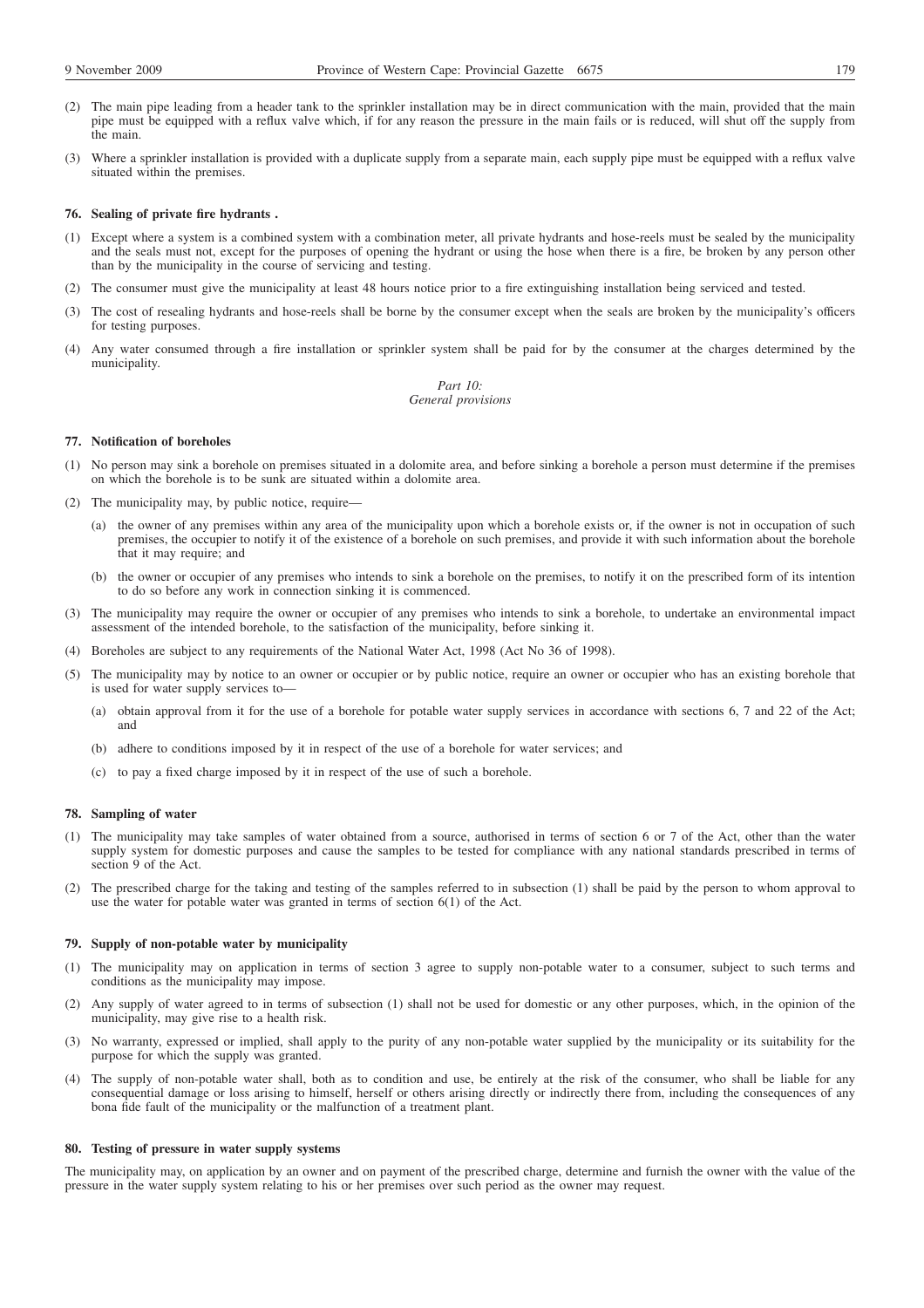#### **81. Pipes in streets or public places**

No person shall for the purpose of conveying water derived from whatever source, lay or construct a pipe or associated component on, in or under a street, public place or other land owned by, vested in, or under the control of any municipality, except with the prior written permission of that municipality and subject to such conditions as it may impose.

## **82. Use of grey water**

No person shall use grey water or permit such water to be used, except with the prior written permission of the municipality and subject to such conditions as it may impose.

# **CHAPTER IV**

## **SANITATION SERVICES**

#### *Part 1:*

# *Standards and general provisions*

## **83. Standards for sanitation services**

Sanitation services provided by the municipality will comply with the minimum standards set for the provision of sanitation services in terms of the section 9 of the Act.

## **84. Objectionable discharge to sewage disposal system**

- (1) No person shall discharge, or permit the discharge or entry into the sewage disposal system of any sewage or other substance—
	- (a) which does not comply with the standards and criteria prescribed in sections 109 to 112 below;
	- (b) which contains any substance in such concentration as will produce or be likely to produce in the effluent produces for discharge at any sewage treatment plant or sea outfalls discharge point or in any public water any offensive, or otherwise undesirable taste, colour, odour, temperature or any foam;
	- (c) which may prejudice the re-use of treated sewage or adversely affect any of the processes whereby sewage is purified for re-use, or treated to produce sludge for disposal;
	- (d) which contains any substance or thing of whatsoever nature which is not amenable to treatment to a satisfactory degree at a sewage treatment plant or which causes or is likely to cause a breakdown or inhibition of the processes in use at such plant;
	- (e) which contains any substance or thing of whatsoever nature which is of such strength, or which is amenable to treatment only to a degree as will result in effluent from the sewage treatment plant or discharge from any sea outfalls not complying with standards prescribed under the National Water Act, 1998 (Act No. 36 of 1998);
	- (f) which may cause danger to the health or safety of any person or may be injurious to the structure or materials of the sewage disposal system or may prejudice the use of any ground used by the municipality for the sewage disposal system, other than in compliance with the permissions issued in terms of this by-law; and
	- (g) which may inhibit the unrestricted conveyance of sewage through the sewage disposal system.
- (2) No person shall cause or permit any storm water to enter the sewage disposal system.
- (3) The municipality may, by written notice, order the owner or occupier to conduct, at his or her cost, periodic expert inspections of the premises in order to identify precautionary measures which would ensure compliance with this by-law and to report such findings to an authorised agent.
- (4) If any person contravenes any provision of subsection (1) or subsection (2) he or she shall within twelve hours, or earlier if possible, advise the municipality of the details of the contravention and the reasons for it.

*Part 2: On-site sanitation services and associated services*

#### **85. Application for infrastructure**

- (1) If and agreement for on site sanitation and associated services in accordance with section 2 exists and no infrastructure in connection therewith exists on the premises, the owner must immediately make application on the approved form and—
	- (a) pay the prescribed charge for the installation of necessary infrastructure; or
	- (b) with the approval by the municipality and at the request of the owner, install the connecting sewer or on site sanitation services in accordance with the specifications of the municipality.
- (2) A municipality may specify the type of on site sanitation services to be installed.

# **86. Services associated with on-site sanitation services**

- (1) The removal or collection of conservancy tank contents, night soil or the emptying of pits will be undertaken by the municipality in accordance with a removal and collection schedule determined by the municipality.
- (2) Copies of the collection and removal schedule will be available on request.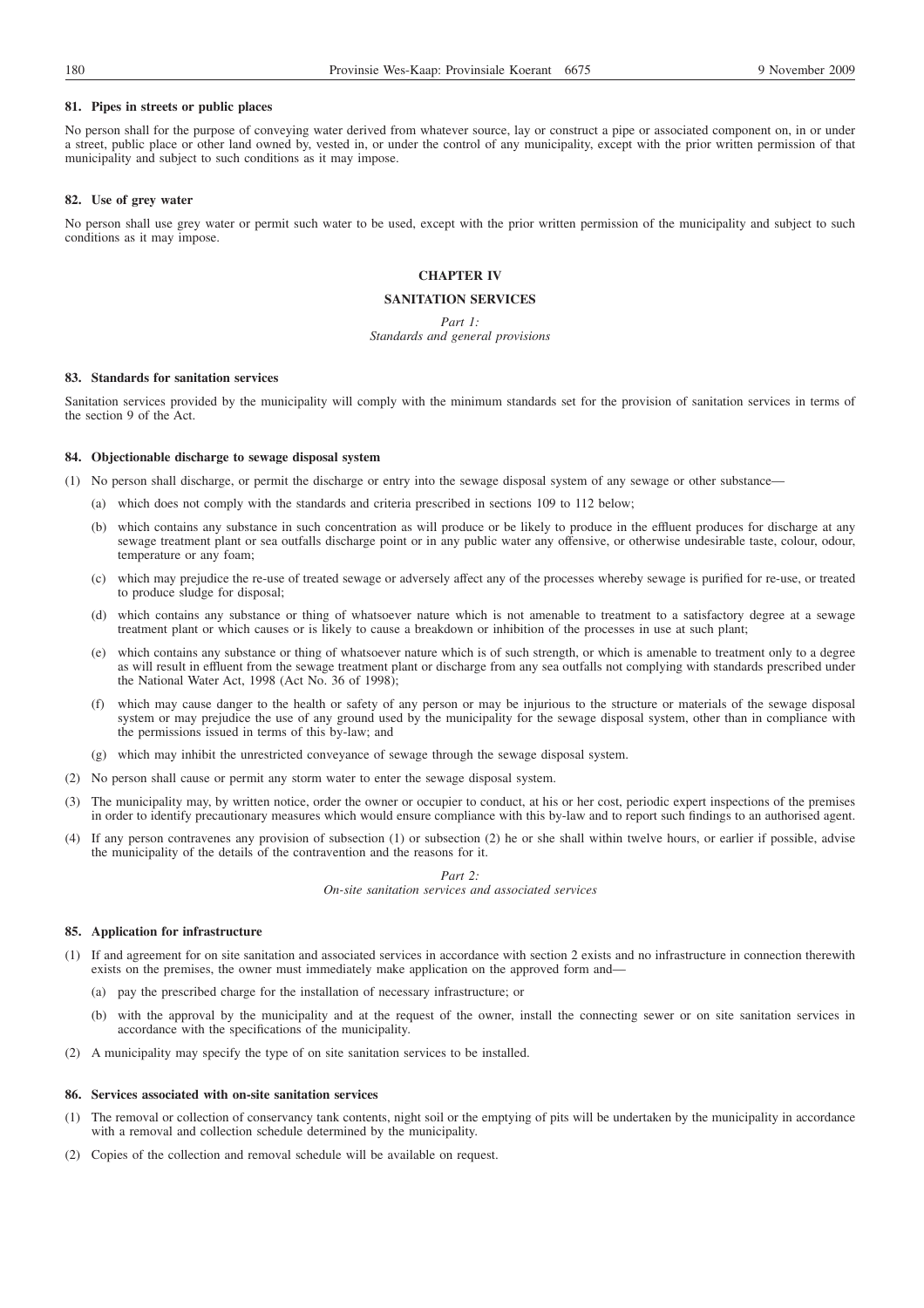#### **87. Charges in respect of services associated with on-site sanitation services**

Charges in respect of the removal or collection of conservancy tank contents, night soil or the emptying of pits will cover all the operating and maintenance costs in the removal of the pit contents, transportation to a disposal site, the treatment of the contents to achieve a sanitary condition and the final disposal of any solid residues shall be payable in terms of the municipality's tariff policy when the service is rendered.

## **88. Installation of on-site sanitation services**

If an agreement for on-site sanitation services in respect of premises has been concluded, or if it is not reasonably possible or cost effective for the municipality to install a connecting sewer, the owner must install sanitation services specified by the municipality, on the site unless the service is a subsidised service that has been determined by the municipality in accordance with the municipality's Credit Control and Debt Collection By-law.

## **89. Ventilated improved pit latrines**

- (1) The municipality may, on such conditions as it may prescribe, having regard to the nature and permeability of the soil, the depth of the water table, the size of, and access to, the site and the availability of a piped water supply, approve the disposal of human excrement by means of a ventilated improved pit (VIP) latrine.
- (2) A ventilated improved pit latrine must have—
	- (a) a pit of  $2m<sup>3</sup>$  capacity;
	- (b) lining as required;
	- (c) a slab designed to support the superimposed loading; and
	- (d) protection preventing children from falling into the pit;
- (3) A ventilated improved pit latrine must conform to the following specifications:
	- (a) the pit must be ventilated by means of a pipe, sealed at the upper end with durable insect proof screening fixed firmly in place;
	- (b) the ventilation pipe must project not less than 0.5m above the nearest roof, must be of at least 150mm in diameter, and must be installed vertically with no bend;
	- (c) the interior of the closet must be finished smooth so that it can be kept in a clean and hygienic condition. The superstructure must be well-ventilated in order to allow the free flow of air into the pit to be vented through the pipe;
	- (d) the opening through the slab must be of adequate size as to prevent fouling. The rim must be raised so that liquids used for washing the floor do not flow into the pit. It shall be equipped with a lid to prevent the egress of flies and other insects when the toilet is not in use;
	- (e) must be sited in a position that is independent of the dwelling unit;
	- (f) must be sited in positions that are accessible to road vehicles having a width of 3.0m in order to facilitate the emptying of the pit;
	- (g) in situations where there is the danger of polluting an aquifer due to the permeability of the soil, the pit must be lined with an impermeable material that is durable and will not crack under stress;
	- (h) in situations where the ground in which the pit is to be excavated is unstable, suitable support is to be given to prevent the collapse of the soil; and
	- (i) the latrine must have access to water for washing hands.

#### **90. Septic tanks and treatment plants**

- (1) The municipality may, on such conditions as it may prescribe, approve the disposal of sewage or other effluent by means of septic tanks or other on-site sewage treatment plants.
- (2) A septic tank or other sewage treatment plant on a site must not be situated closer than 3 metres to any dwelling unit or to any boundary of the premises on which it is situated.
- (3) Effluent from a septic tank or other on-site sewage treatment plant must be disposed of to the satisfaction of the municipality.
- (4) A septic tank must be watertight, securely covered and provided with gas-tight means of access to its interior adequate to permit the inspection of the inlet and outlet pipes and adequate for the purpose of removing sludge.
- (5) A septic tank serving a dwelling unit must—
	- (a) have a capacity below the level of the invert of the outlet pipe of not less than 500 litres per bedroom, subject to a minimum capacity below such an invert level of 2 500 litres;
	- (b) have an internal width of not less than 1 metre measured at right angles to the direction of the flow;
	- (c) have an internal depth between the cover and the bottom of the tank of not less than 1,7metre; and
	- (d) retain liquid to a depth of not less than 1,4metre.
- (6) Septic tanks serving premises other than a dwelling unit must be designed and certified by a professional civil engineer registered as a member of the engineering Council of South Africa.
- (7) No rain water, storm-water, or effluent other than that approved by the municipality may be discharged into a septic tank.

## **91. French drains**

(1) The municipality may, on such conditions as it may prescribe having regard to the quantity and the nature of the effluent and the nature of the soil as determined by the permeability test prescribed by the South African Bureau of Standards, approve the disposal of waste-water or other effluent by means of french drains, soakage pits or other approved works.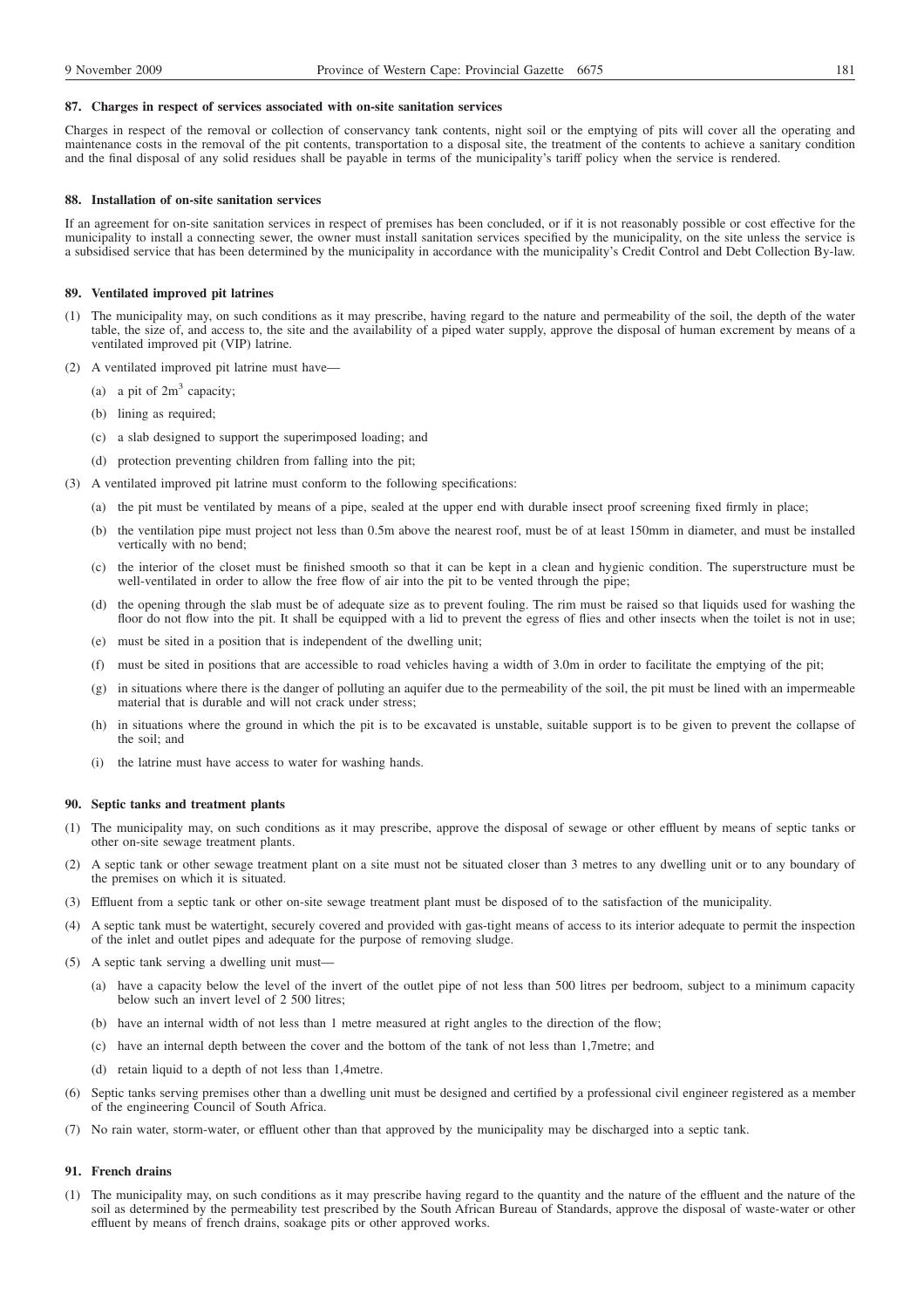- (2) A french drain, soakage pit or other similar work shall not be situated closer than 5m to any dwelling unit or to any boundary of any premises on which it is situated, nor in any such position that will, in the opinion of the municipality, cause contamination of any borehole or other source of water which is, or may be, used for drinking purposes, or cause dampness in any building.
- (3) The dimensions of any french drain, soakage pit or other similar work shall be determined in relation to the absorbent qualities of the soil and the nature and quantity of the effluent.
- (4) French drains serving premises other than a dwelling house must be designed and certified by a professional Civil engineer registered as a member of the engineering Council of South Africa.

## **92. Conservancy tanks**

- (1) The municipality may, on such conditions as it may prescribe; approve the construction of a conservancy tank and ancillary appliances for retention of sewage or effluent.
- (2) No rain water, storm-water, or effluent other than approved by the municipality may be discharged into a conservancy tank.
- (3) No conservancy tank must be used as such unless—
	- (a) the invert of the tank slopes towards the outlet at a gradient of not less than 1 in 10;
	- (b) the tank is gas and water tight;
	- (c) the tank has an outlet pipe, 100mm in internal diameter, made of wrought iron, cast iron or other approved material, and except if otherwise approved by the municipality, terminating at an approved valve and fittings for connection to the municipality's removal vehicles;
	- (d) the valve and fittings referred to in paragraph (c) or the outlet end of the pipe, as the case may be, are located in a chamber that has hinged cover approved by the engineer and which is situated in a position required by the municipality;
	- (e) access to the conservancy tank must be provided by means of an approved manhole fitted with a removable cast iron cover placed immediately above the visible spigot of the inlet pipe.
- (4) The municipality may, having regard to the position of a conservancy tank or of the point of connection for a removal vehicle, require the owner or consumer to indemnify the municipality, in writing, against any liability for any damages that may result from rendering of that service as a condition for emptying the tank.
- (5) Where the municipality's removal vehicle has to traverse private premises for the emptying of a conservancy tank, the owner shall provide a roadway at least 3.5m wide, so hardened as to be capable of withstanding a wheel load of 4 metric tons in all weather, and shall ensure that no gateway through which the vehicle is required to pass to reach the tank, shall be less than 3.5m wide for such purposes.
- (6) The owner or occupier of premises on which a conservancy tank is installed shall at all times maintain the tank in good order and condition to the satisfaction of the municipality.

## **93. Operation and maintenance of on-site sanitation services**

The operation and maintenance of on-site sanitation services and all costs pertaining to it remains the responsibility of the owner of the premises, unless the on-site sanitation services are subsidised services determined in accordance with the municipality's by-law relating to credit control and debt collection.

## **94. Disused conservancy and septic tanks**

If an existing conservancy tank or septic tank is no longer required for the storage or treatment of sewage, or if permission for its use is withdrawn, the owner must either cause it to be completely removed or to be completely filled with earth or other suitable material, provided that the engineer may require a tank to be dealt with in another way, or approve its use for other purposes, subject to any conditions specified by him.

> *Part 3: Sewage disposal*

## **95. Obligation to connect to sanitation system**

- (1) All premises on which sewage is produced must be connected to the municipality's sanitation system if a connecting sewer is available or if it is reasonably possible or cost effective for the municipality to install a connecting sewer, unless approval for the use of on-site sanitation services was obtained in accordance with section 37.
- (2) The municipality may, by notice, require the owner of premises not connected to the municipality's sanitation system to connect to the sanitation system.
- (3) An owner of premises, who is required to connect those premises to the municipality's sanitation system in accordance with subsection (1), must inform the municipality in writing of any sanitation services, provided by the municipality on the site, which will no longer required as a result of the connection to the sanitation system.
- (4) The owner will be liable for any charge payable in respect of sanitation services on the site, until an agreement for rendering those services has been terminated in accordance with the municipality's by-law relating to credit control and debt collection.
- (5) If the owner fails to connect premises to the sanitation system after having had a notice in terms of subsection (2) the municipality, notwithstanding any other action that it may take in terms of this by-law, may impose a penalty determined by it.

#### **96. Provision of connecting sewer**

(1) If an agreement for sanitation services in respect of premises has been concluded in accordance with section 2 and no connecting sewer exists in respect of the premises, the owner shall make application on the prescribed form, and—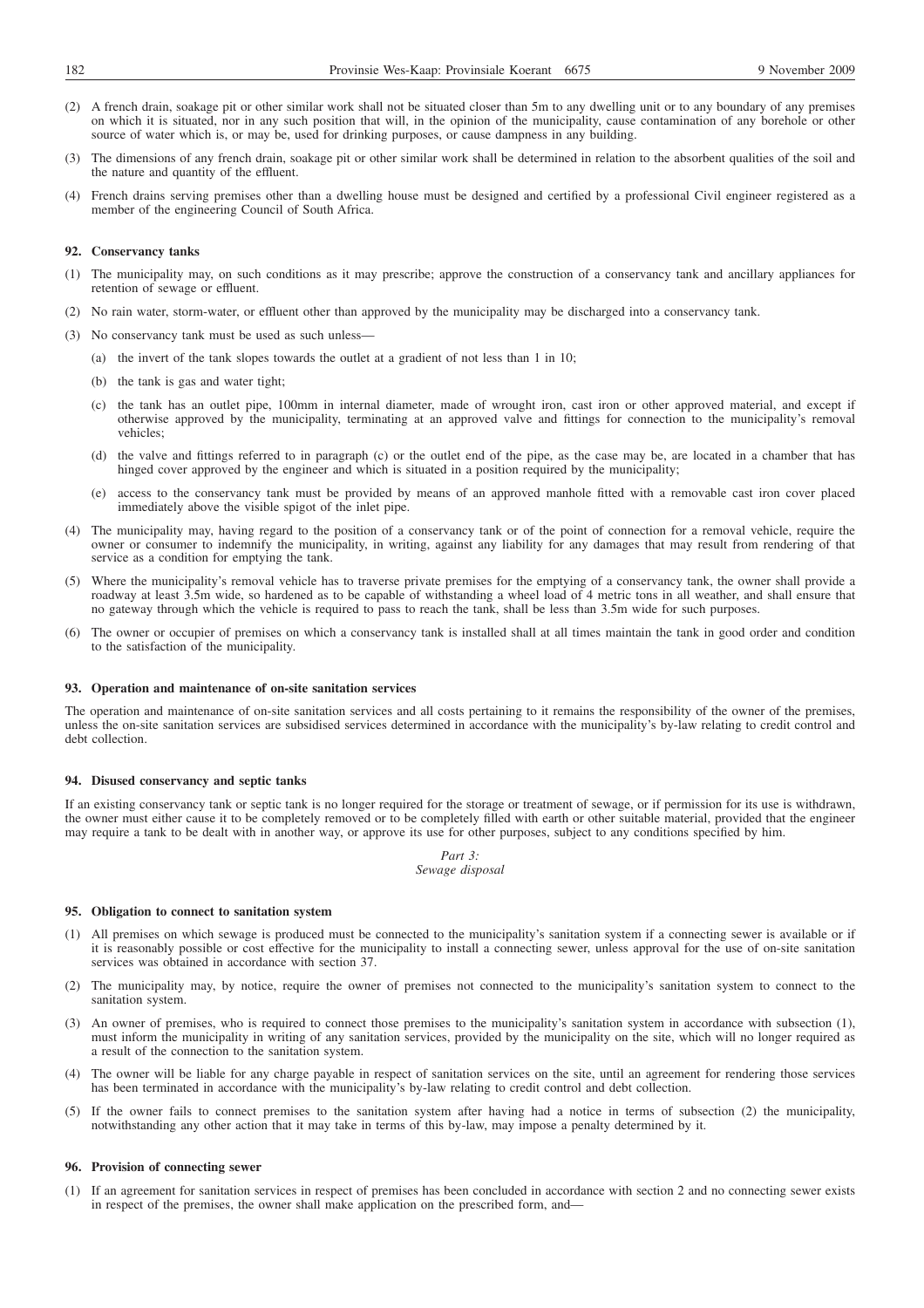- (a) pay the tariffs and charges determined by the municipality for the installation of a connecting sewer.
- (b) with the approval by the municipality and at the request of the owner, install the connecting sewer in accordance with any specifications of the municipality.
- (2) If an application is made for sanitation services which are of such an extent or so situated that it will become necessary to extend, modify or upgrade the sanitation system in order to provide sanitation services to any premises, the municipality may agree to the extension only if the owner pays or undertakes to pay for the cost, as determined by the engineer, of the extension, modification or upgrading of the services.
- (3) Only the engineer may install or approve an installed connecting sewer; but the owner or consumer may connect the sanitation installation to the connection pipe.
- (4) No person may commence any development on any premises unless the engineer has installed a connecting sewer.

## **97. Location of connecting sewer**

- (1) A connecting sewer that has been provided and installed by the engineer or owner in terms of section 96must-
	- (a) be located in a position determined by the engineer and be of a suitable size determined by the engineer; and
	- (b) terminate at
		- (i) the boundary of the premises; or
		- (ii) at the connecting point if it is situated on the premises
- (2) In reaching with an owner concerning the location of a connecting sewer, the municipality shall ensure that the owner is aware of—
	- (a) practical restrictions that may exist regarding the location of a connecting sewer pipe;
	- (b) the cost implications of the various possible locations of the connecting sewer;
	- (c) whether or not the municipality requires the owner to fix the location of the connecting sewer by providing a portion of his or her water installation at or outside the boundary of his or her premises, or such agreed position inside or outside his or her premises where the connection is required, for the municipality to connect to such installation.
- (3) The engineer may at the request of the owner of premises, approve, subject to any conditions that he may impose, a connection to a connecting sewer other than one that is most readily available for the provision of sanitation services to the premises; in which event the owner shall be responsible for any extension of the drainage installation to the connecting point designated by the municipality and for obtaining, at his own cost, any servitude over other premises that may be necessary.
- (4) Where an owner is required to provide a sewage lift as provided for in terms of the Building Regulations, or the premises are at a level where the drainage installation cannot discharge into the sewer by gravitation, the rate and time of discharge into the sewer has to be subject to the approval of the municipality.
- (5) The owner of premises must pay the connection charges and tariffs determined by the municipality before a connection to the connecting sewer can be effected.

#### **98. Provision of one connecting sewer for several consumers on same premises**

- (1) Notwithstanding the provisions of section 97, only one connecting sewer to the sanitation system may be provided for the disposal of sewage from any premises, irrespective of the number of accommodation units of consumers located on such premises.
- (2) Where the owner, or the person having the charge or management of any premises on which several accommodation units are situated, requires the disposal of sewage from such premises for the purpose of disposal from the different accommodation units, the municipality may, in its discretion, provide and install either—
	- (a) a single connecting sewer in respect of the premises as a whole or any number of such accommodation units; or
	- (b) a separate connecting sewer for each accommodation unit or any number thereof.
- (3) Where the municipality has installed a single connecting sewer as contemplated in subsection (2) (a), the owner or the person having the charge or management of the premises, as the case may be—
	- (a) must if the municipality so requires, install and maintain on each branch pipe extending from the connecting sewer to the different accommodation units—
		- (i) a separate connecting sewer; and
		- (ii) an isolating valve;
	- (b) will be liable to the municipality for the tariffs and charges for all sewage disposed from the premises through such a single connecting sewer, irrespective of the different quantities disposed by the different consumers served by such connecting sewer.
- (4) Notwithstanding subsection (1), the municipality may authorise that more than one connecting sewer be provided in the sanitation system for the disposal of sewage from any premises comprising sectional title units or if, in the opinion of the municipality, undue hardship or inconvenience would be caused to any consumer on such premises by the provision of only one connecting sewer.
- (5) Where the provision of more than one connecting sewer is authorised by the municipality under subsection (4), the tariffs and charges for the provision of a connecting sewer are payable in respect of each sewage connection so provided.

#### **99. Interconnection between premises**

An owner of premises must ensure, unless he has obtained the prior approval of the municipality and complies with any conditions that it may have imposed, that no interconnection exists between the drainage installation on his premises and the drainage installation on any other premises.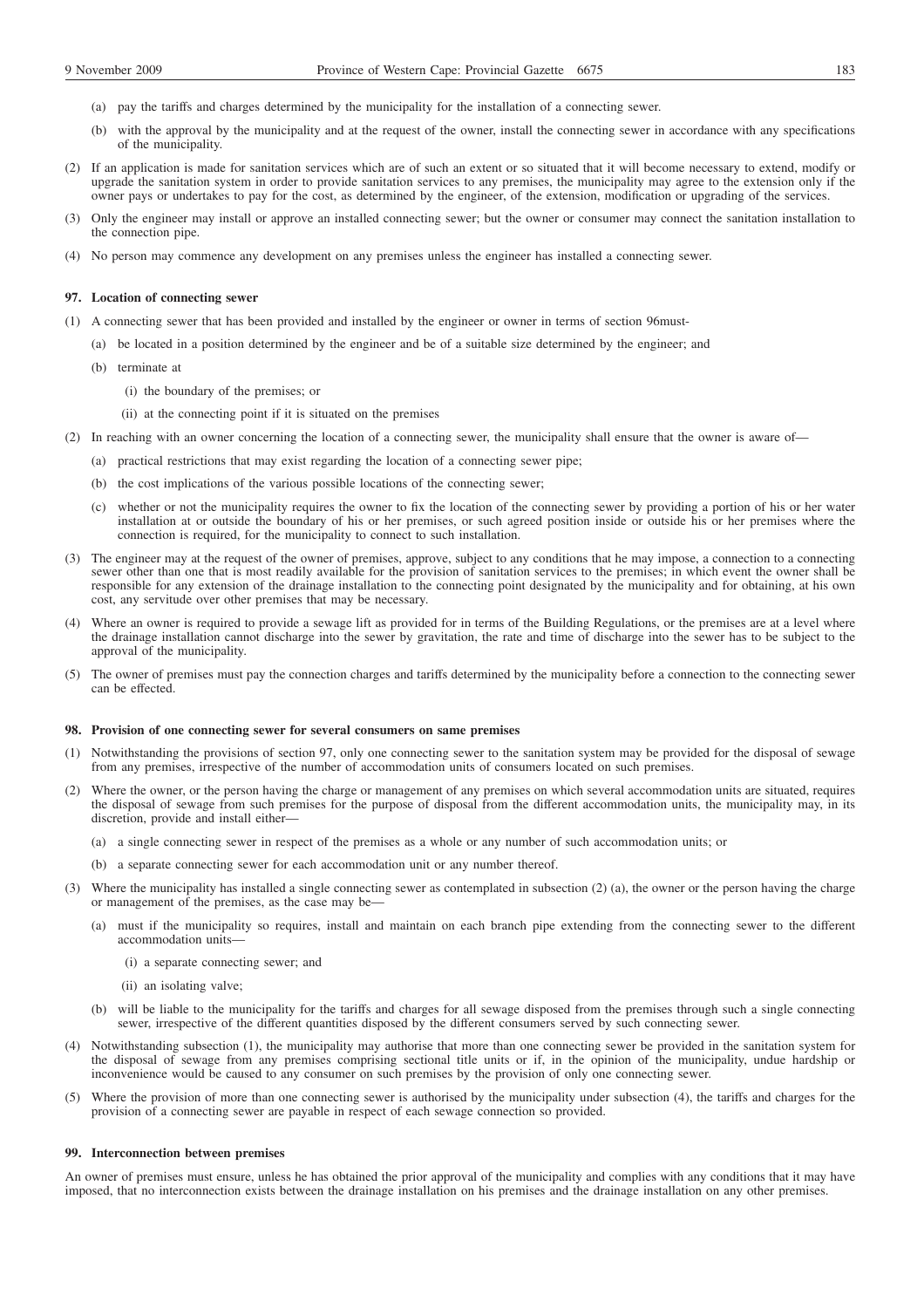### **100. Disconnection of draining installation from connecting sewer**

The municipality may disconnect a drainage installation from the connecting sewer and remove the connecting sewer if—

- (a) the agreement for provision has been terminated in terms of section 11 and it has not received an application for subsequent provision to the premises served by the sewer within a period of 90 days of such termination; or
- (b) the building on the premises concerned has been demolished.

*Part 4: Sewage delivered by road haulage*

## **101. Acceptance of sewage delivered by road haulage**

A municipality may, at its discretion, and subject to such conditions as it may specify, accept sewage for disposal delivered to the municipality's sewage treatment plants by road haulage.

## **102. Written permission for delivery of sewage by road haulage**

- (1) No person shall discharge sewage into the municipality's sewage treatment plants by road haulage except with the written permission of the municipality and subject to such period and any conditions that may be imposed terms of the written permission.
- (2) The charges for any sewage delivered for disposal to the municipality's sewage treatment plants shall be assessed by the municipality in accordance with the prescribed tariffs or charges.

## **103. Conditions for delivery of sewage by road haulage**

- (1) When sewage is delivered by road haulage—
	- (a) the time of delivery shall be arranged in consultation with the municipality; and
	- (b) the nature and composition of the sewage shall be established to the satisfaction of the municipality prior to the discharge thereof and no person shall deliver sewage that does not comply with the standards laid down in terms of this by-law.

# **104. Withdrawal of permission for delivery of sewage by road haulage**

- (1) The municipality may withdraw any permission, after giving written notice if its intention to a person permitted to discharge sewage by road haul if the person—
	- (a) fails to ensure that the sewage so delivered conforms to the standards prescribed in Schedule ''A'' or in the written permission; or
	- (b) fails or refuses to comply with any notice lawfully served on him or her in terms of this by-law or contravenes any provisions of this by-law or any condition imposed on him or her in terms of any permission granted to him or her; and
	- (c) fails to pay the assessed charges in respect of any sewage delivered.

## *Part 5: Purified sewage*

#### **105. Use of purified sewage**

- (1) The municipality may on application in terms of section 2, agree to supply purified sewage to a consumer, subject to such terms and conditions as the municipality may impose.
- (2) No warranty, expressed or implied, shall be supplied by the municipality in respect of the suitability of the purified sewage for the purpose for which the supply was granted.
- (3) The supply of purified sewage shall, both as to condition and use, be entirely at the risk of the consumer, who shall be liable for any consequential damage or loss arising to himself, herself or others arising directly or indirectly there from, including the consequences of any bona fide fault of the municipality or the malfunction of a treatment plant.

*Part 6: Disposal of industrial effluent and trade premises*

## **106. Application for disposal of industrial effluent**

- (1) A person must apply for approval to discharge industrial effluent into the sewage disposal system of the municipality in terms of section 2(1) and on the prescribed form attached as Schedule B to this by-law.
- (2) The municipality may, if in its opinion the capacity of a sewage disposal system is sufficient to permit the conveyance and effective treatment and lawful disposal of the industrial effluent, for such period and subject to such conditions it may impose, grant written permission to discharge industrial effluent.
- (3) The provisions of Chapter I will mutatis mutandis apply to any permission to discharge industrial effluent.
- (4) Any person who wishes to construct or cause to be constructed, a building which shall be used as a trade premises, shall at the time of lodging a building plan in terms of section 4 of the National Building Regulations and Building Standards Act, 1977 (Act No. 103 of 1977), also lodge applications for the provision of sanitation services and for permission to discharge industrial effluent in terms of subsection (1).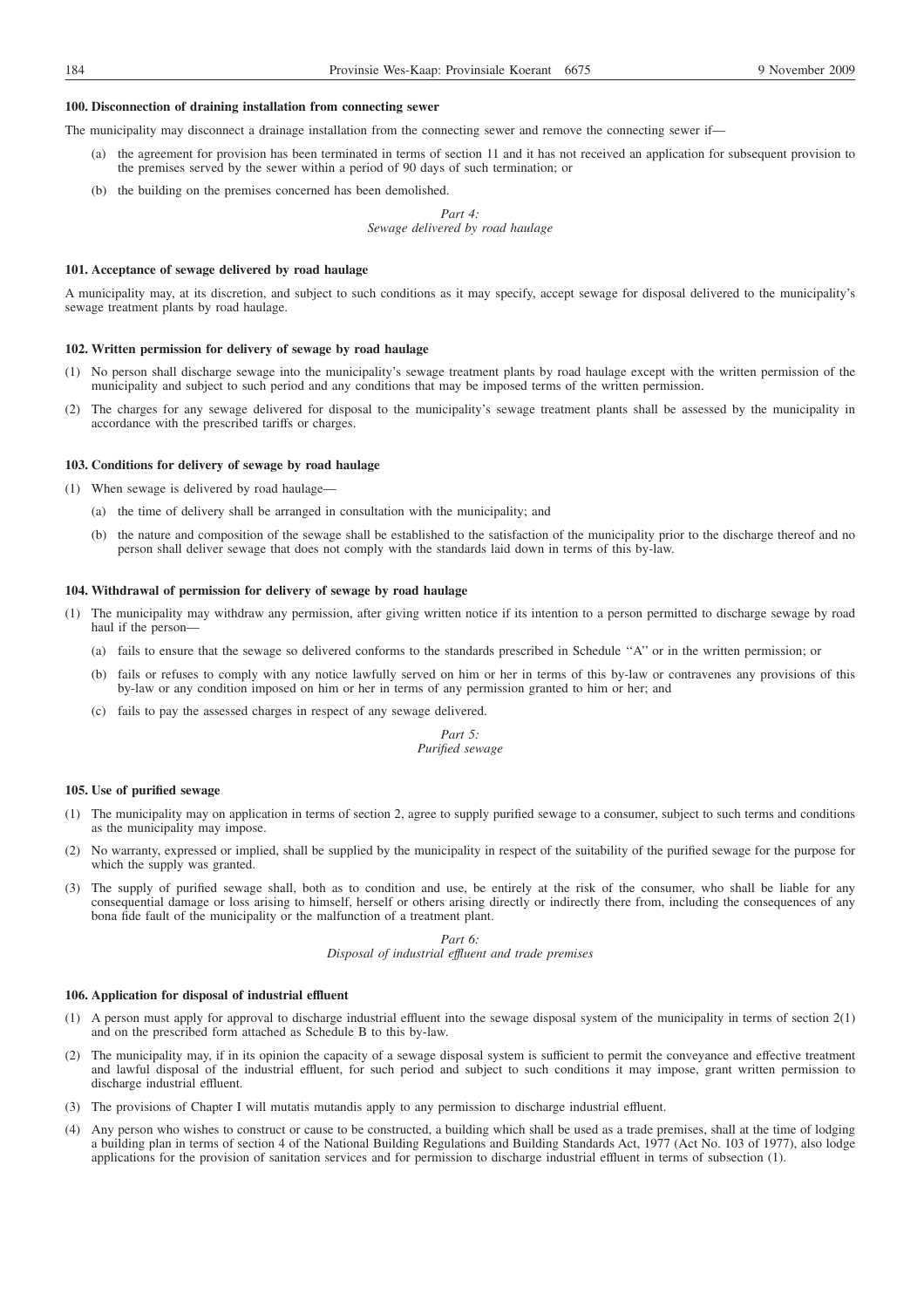## **107. Unauthorised discharge of industrial effluent**

- (1) No person shall discharge or cause or permit to be discharged into the sewage disposal system any industrial effluent except with and in terms of the written permission of the municipality and in accordance the provisions of this part.
- (2) A person to whom such permission is granted shall pay to the municipality any prescribed charges.

#### **108. Quality standards for disposal of industrial effluent**

- (1) A person to whom permission has been granted must ensure that no industrial effluent is discharged into the sewage disposal system of the municipality unless it complies with the standards and criteria set out in Schedule A hereto.
- (2) The municipality may by writing in the permission concerned, relax or vary the standards in Schedule A, provided that the municipality is satisfied that any such relaxation or variation represents the best practicable environmental option.
- (3) In determining whether relaxing or varying the standards in Schedule A represents the best practicable environmental option a municipality will consider-
	- (a) whether the applicant's undertaking is operated and maintained at optimal levels;
	- (b) whether technology used by the applicant represents the best available option to the applicant's industry and, if not, whether the installation of such technology would entail unreasonable cost to the applicant;
	- (c) whether the applicant is implementing a programme of waste minimisation which complies with national and local waste minimisation standards to the satisfaction of the municipality;
	- (d) the cost to the municipality of granting the relaxation or variation; and
	- (e) the environmental impact or potential impact of such a relaxation or variation.
- (4) Test samples may be taken at any time by a duly qualified sampler to ascertain whether the industrial effluent complies with Schedule A or any other standard laid down in a written permission.

#### **109. Conditions for disposal of industrial effluent**

- (1) The municipality may in the written permission or at any time, by written notice, require a person to—
	- (a) subject the industrial effluent to such preliminary treatment as in the opinion of the municipality will ensure that the industrial effluent conforms to the standards prescribed in Schedule A before being discharged into the sewage disposal system;
	- (b) install such equalising tanks, valves, pumps, appliances, meters and other equipment as in the opinion of the municipality will be necessary to control the rate and time of discharge into the sewage disposal system in accordance with the conditions imposed by it;
	- (c) install for the conveyance of his or her industrial effluent into the sewage disposal system at a given point, a drainage installation separate from the drainage installation for waste water and standard domestic effluent and may prohibit such person from disposing of his or her industrial effluent at any other point and from disposing of his or her waste water and standard domestic effluent by means other than into a sewage disposal system;
	- (d) construct on any pipe conveying his or her industrial effluent to any sewer, a service access hole or stop-valve in such position and of such dimensions and materials as the municipality may prescribe;
	- (e) provide all such information as may be required by the municipality to enable it to assess the tariffs or charges due to the municipality;
	- (f) provide adequate facilities such as level or overflow detection devices, standby equipment, overflow catch-pits, or other appropriate means to prevent a discharge into the sewage disposal system which is in contravention of this by-law;
	- (g) cause any meter, gauge or other device installed in terms of this Section to be calibrated by an independent authority at the cost of that person at such intervals as required by the municipality and copies of the calibration to be forwarded to it; and
	- (h) cause his or her industrial effluent to be analysed as often and in such manner as may be prescribed by the municipality and provide it with the results of these tests when completed.
- (2) The cost of any treatment, plant, works or analysis which the person mentioned in subsection (1) may be required to carry out, construct or install in terms of subsection (1) shall be borne by the said person.
- (3) The written permission of the municipality must be obtained for any proposed changes to the composition of industrial effluent discharged into the sewage disposal system.
- (4) In the event that industrial effluent that does not comply with the standards in Schedule A or the written permission issued in respect of that process or premises, is discharged into the sewage disposal system, the municipality must be informed of the incident and the reasons therefor within twelve hours of such discharge.

#### **110. Withdrawal of written permission for disposal of industrial effluent**

- (1) The municipality may withdraw any permission, after giving written notice if its intention to a person permitted to discharge industrial effluent into the sewage disposal system if the person—
	- (a) fails to ensure that the industrial effluent discharged conforms to the industrial effluent standards prescribed in Schedule A of this by-law or the written permission;
	- (b) fails or refuses to comply with any notice lawfully served on him or her in terms of this by-law or contravenes any provisions of this by-law or any condition imposed in terms of any permission granted to him or her; or
	- (c) fails to pay the assessed charges in respect of any industrial effluent discharged.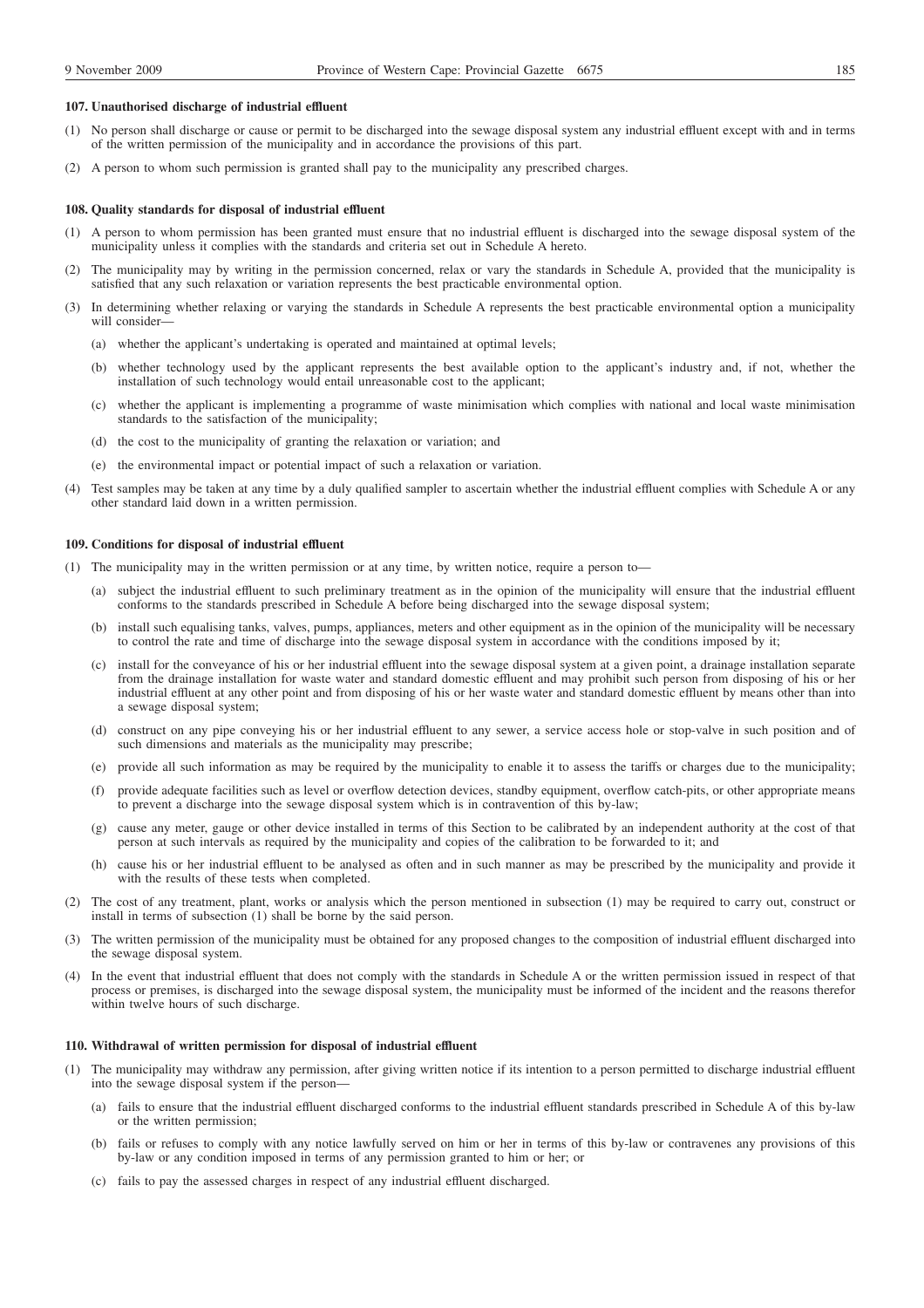- (2) The municipality may on withdrawal of any written permission—
	- (a) in addition to any steps prescribed in this by-law, and on written notice authorise the closing or sealing of the connecting sewer of the said premises to any sewer for such charge as may be prescribed in the municipality's tariff of charges; and
	- (b) refuse to accept any industrial effluent until it is satisfied that adequate steps have been taken to ensure that the industrial effluent to be discharged conforms with the standards prescribed in this by-law.

### **111. Sea outfalls**

- (1) The provisions of this part shall apply equally to industrial effluent discharged into any of the municipality or its authorised agent's sea outfalls, subject to any additional conditions specific to sea outfalls that may be imposed.
- (2) Where industrial effluent is accepted for discharge into a sea outfall it shall be delivered to the point of acceptance approved by the municipality or its authorised agent by means of a pipeline constructed and maintained by the permitted person at his or her expense.
- (3) No industrial effluent shall be accepted for discharge into a sea outfall unless—
	- (a) it complies with the standards and criteria set out in Schedule A; and
	- (b) it is proved to the satisfaction of the municipality or its authorised agent, that such effluent—
		- (i) is not toxic to marine fauna or flora;
		- (ii) contains no constituents in concentrations which can create a nuisance on the beaches or in the sea, or a health hazard or which may have an adverse effect on bathing or other recreational areas;
		- (iii) contains no floating material;
		- (iv) contains no substance which may be prejudicial or injurious to the municipality or its authorised agent's sea outfalls and associated sumps, sewers, plant and equipment or to its employees;
		- (v) contains no materials capable of creating a nuisance by frothing;
		- (vi) contain no standard domestic effluent; and
	- (c) it complies with any applicable standards in terms of the National Water Act, 1998 (Act No. 36 of 1998).
- (4) The municipality or its authorised agent may relax or vary the standards and criteria in Schedule A, provided that such relaxation or variation shall not constitute a relaxation or variation of those matters referred to in subsection (3).
- (5) The delivery pipeline from the premises concerned to the point of acceptance shall be maintained in a proper condition and free from all leaks.
- (6) Acceptance of the industrial effluent shall be subject to review at any time.

#### *Part 7:*

*Measurement of quantity of effluent discharged to sewage disposal system*

## **112. Measurement of quantity of standard domestic effluent discharged**

- (1) The quantity of standard domestic effluent discharged shall be determined by a percentage of water supplied by the municipality; provided that where the municipality is of the opinion that such a percentage in respect of specific premises is excessive, having regard to the purposes for which water is consumed on those premises, the municipality may reduce the percentage applicable to those premises to a figure which, in its opinion and in the light of the available information, reflects the proportion between the likely quantity of sewage discharged from the premises and the quantity of water supplied thereto.
- (2) Where a premises is supplied with water from a source other than or in addition to the municipality's water supply system, including abstraction from a river or borehole, the quantity of standard domestic effluent will be a percentage of the total water used on that premises as may be reasonably estimated by the municipality.

#### **113. Measurement of quantity of industrial effluent discharged**

- (1) The quantity of industrial effluent discharged into the sewage disposal system shall be determined—
	- (a) where a measuring device is installed by the quantity of industrial effluent discharged from a premises as measured through that measuring device; or
	- (b) until such time as a measuring device is installed by a percentage of the water supplied by the municipality to that premises, according to Part II in Schedule B.
- (2) The municipality may require the owner of any premises to incorporate in any drainage installation conveying industrial effluent to a sewer, any control meter or gauge or other device of an approved type and in the control of the municipality for the purpose of ascertaining to the satisfaction of the municipality, the tempo, volume and composition of the effluent.
- (3) The municipality may install and maintain any meter, gauge or device referred to in subsection (2) at the expense of the owner of the premises on which it is installed.
- (4) Where premises are supplied with water from a source other than or in addition to the municipality's water supply system, including abstraction from a river or borehole, the quantity of standard industrial effluent will be a percentage of the total water used on that premises as may be reasonably estimated by the municipality.
- (5) Where a portion of the water supplied to the premises forms part of the end product of any manufacturing process or is lost by reaction or evaporation during the manufacturing process or for any other reason, the municipality may on application reduce the assessed quantity of industrial effluent.
- (6) The municipality may at its discretion enter into an agreement with any person discharging industrial effluent into the sanitation system, establishing an alternative method of assessing the quantity and tempo of effluent so discharged.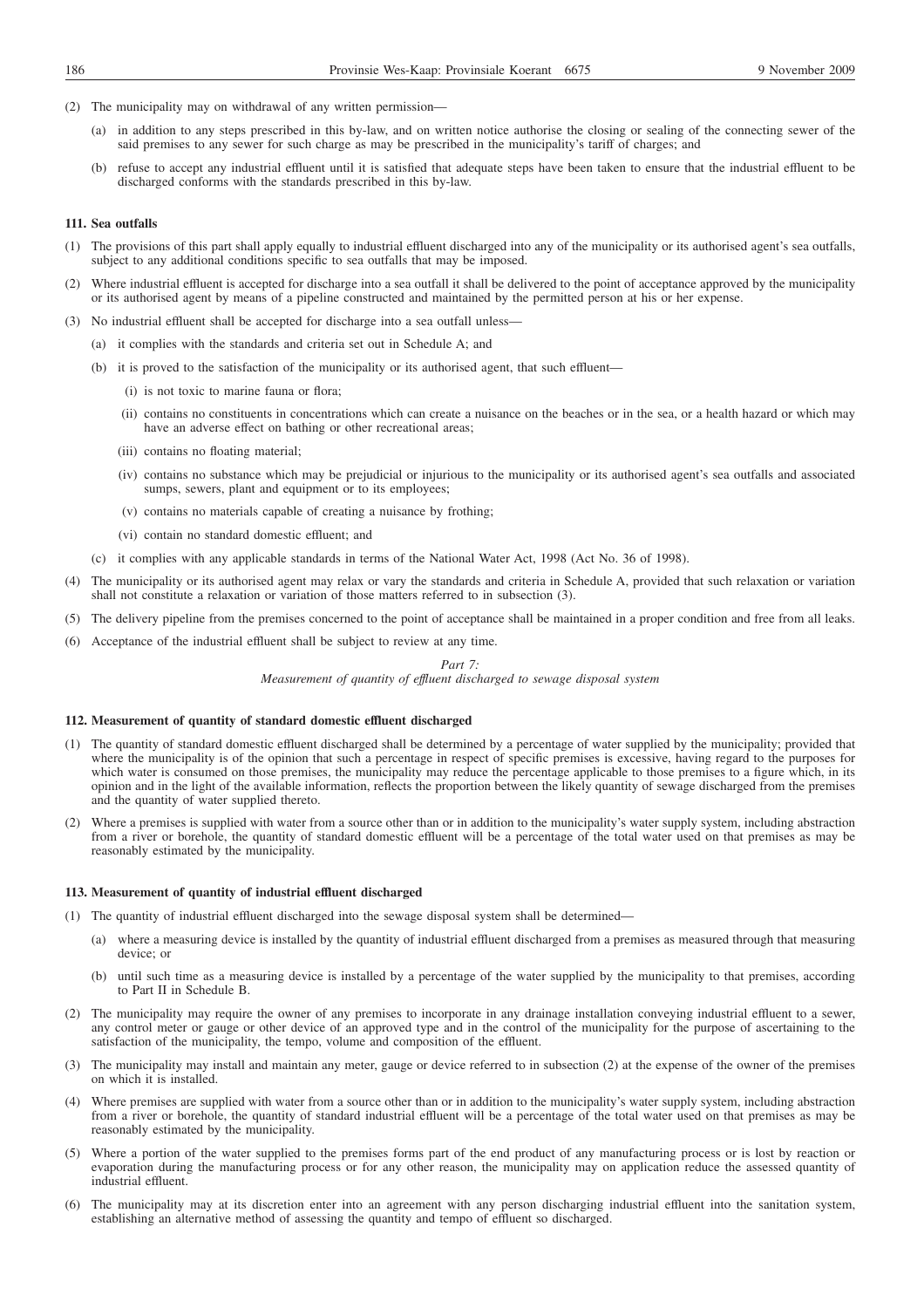- (7) Charges relating to the quality of industrial effluent will be based on the formula for industrial effluent discharges as prescribed in Schedule C.
- (8) The following conditions apply in respect of the assessment of the quality of industrial effluent discharged:
	- (a) each customer must conduct the prescribed tests, on a regular schedule as provided for in the approval to discharge industrial effluent, and report the results to the municipality;
	- (b) the municipality may conduct random compliance tests to correlate with those used in subsection (a) and, if discrepancies are found, the values of the municipality shall, except for the purpose of criminal proceedings, be presumed to be correct and further tests may be required by the municipality to determine, at the cost of the customer, the values for the formula;
	- (c) The average of the values of the different analysis results of 24 hourly composite or snap samples of the effluent, taken during the period of charge, will be used to determine the quality charges payable;
	- (d) in the absence of a complete daily set of 24 hourly composite or snap samples, the average of not less than two values of the sampled effluent, taken during the period of charge, will be used to determine the charges payable;
	- (e) in order to determine the strength (Chemical oxygen demand, suspended solids concentration, ammonia concentration, and orthophosphate concentration) in the effluent as well as the concentration of the metals, pH value and conductivity, the municipality will use the tests normally used by municipalities for these respective purposes. Details of the appropriate test may be ascertained from the municipality or the SANS. Test results from a laboratory, accredited by the municipality, will have precedence over those of the municipality;
	- (f) the formula is calculated on the basis of the different analysis results of individual snap or composite samples and the period of treatment for calculation shall not be less than one full 24-hour period; unless evidence, is submitted to the municipality that a lesser period is actually applicable;
	- (g) the terms of the disincentive formula cannot assume a negative value;
	- (h) the total system values for quality charges shall remain constant for an initial period of one month, but in any case not longer than twelve months from the date of commencement of theses charges, after the expiry of which time they may be amended or revised from time to time depending on such changes in the analysis results or further samples, as may be determined from time to time: provided that the municipality in its discretion in any particular case, may levy the minimum charges prescribed in section 5 without taking any samples;
	- (i) whenever the municipality takes a sample, one half of it must be made available to the customer;
	- (j) for the purpose of calculating the quantity of effluent discharged from each point of discharges of effluent, the total quantity of water consumed on the premises shall be allocated to the several points of discharge as accurately as is reasonably practicable;
	- (k) the costs of conveying and treating industrial effluent shall be determined by the municipality and shall apply with effect from a date determined by the municipality; and
	- (l) in the discretion of the municipality, the charges for industrial effluent may be charged to a fixed monthly charge determined by taking into consideration the effluent strengths, the volume and the economic viability of micro and small industries.

### **114. Reduction in the quantity determined in terms of sections 112 and 113**

- (1) A person shall be entitled to a reduction in the quantity determined in terms of sections 112 and 113 in the event that the quantity of water on which the percentage is calculated was measured during a period were water was wasted or a leakage was undetected if the consumer demonstrates to the satisfaction of the municipality that the said water was not discharged into the sewage disposal system.
- (2) The reduction in the quantity shall be based on the quantity of water loss through leakage or wastage during the leak period.
- (3) The leak period shall be either the measuring period immediately prior to the date of repair of the leak or the measurement period during which the leak is repaired, whichever results in the greater reduction in the quantity.
- (4) The quantity of water loss shall be calculated as the consumption for the leak period less an average consumption, based on the preceding 3 (three) months, for the same length of time. In the event of no previous consumption history being available the average water consumption will be determined by the municipality, after due consideration of all relevant information.
- (5) There shall be no reduction in the quantity if the loss of water directly or indirectly resulted from the consumer's failure to comply with or is in contravention of these or other by-law.

## **115. Charges in respect of ''on-site'' sanitation services**

Charges in respect of the removal or collection of conservancy tank contents, night soil or the emptying of pits will cover all the operating and maintenance costs arising from the removal of the pit contents, its transportation to a disposal site, the treatment of the contents to achieve a sanitary condition and the final disposal of any solid residues and are payable by the owner.

The additional charge for industrial effluent for the disposal of high strength sewage to a waste water treatment plant shall be determined in accordance with the formula for the calculation of effluent discharge charges as included in Schedule C.

## *Part 8: Drainage installations*

#### **116. Construction or installation of drainage installations**

An owner must provide and maintain his drainage installation at his own expense, unless the installation constitutes a basic sanitation facility as determined by the municipality, and except where otherwise approved by the municipality, must ensure that the installation is situated within the boundary of his premises.

- (1) The municipality may prescribe the point in the sewer, and the depth below the ground, at which any drainage installation is to be connected and the route to be followed by the drain to the connecting point and may require the owner not to commence the construction or connection of the drainage installation until the municipality's connecting sewer has been laid.
- (2) An drainage installation that has been constructed or installed must comply with any applicable specifications in terms of the Building Regulations and any standard prescribed in terms of the Act.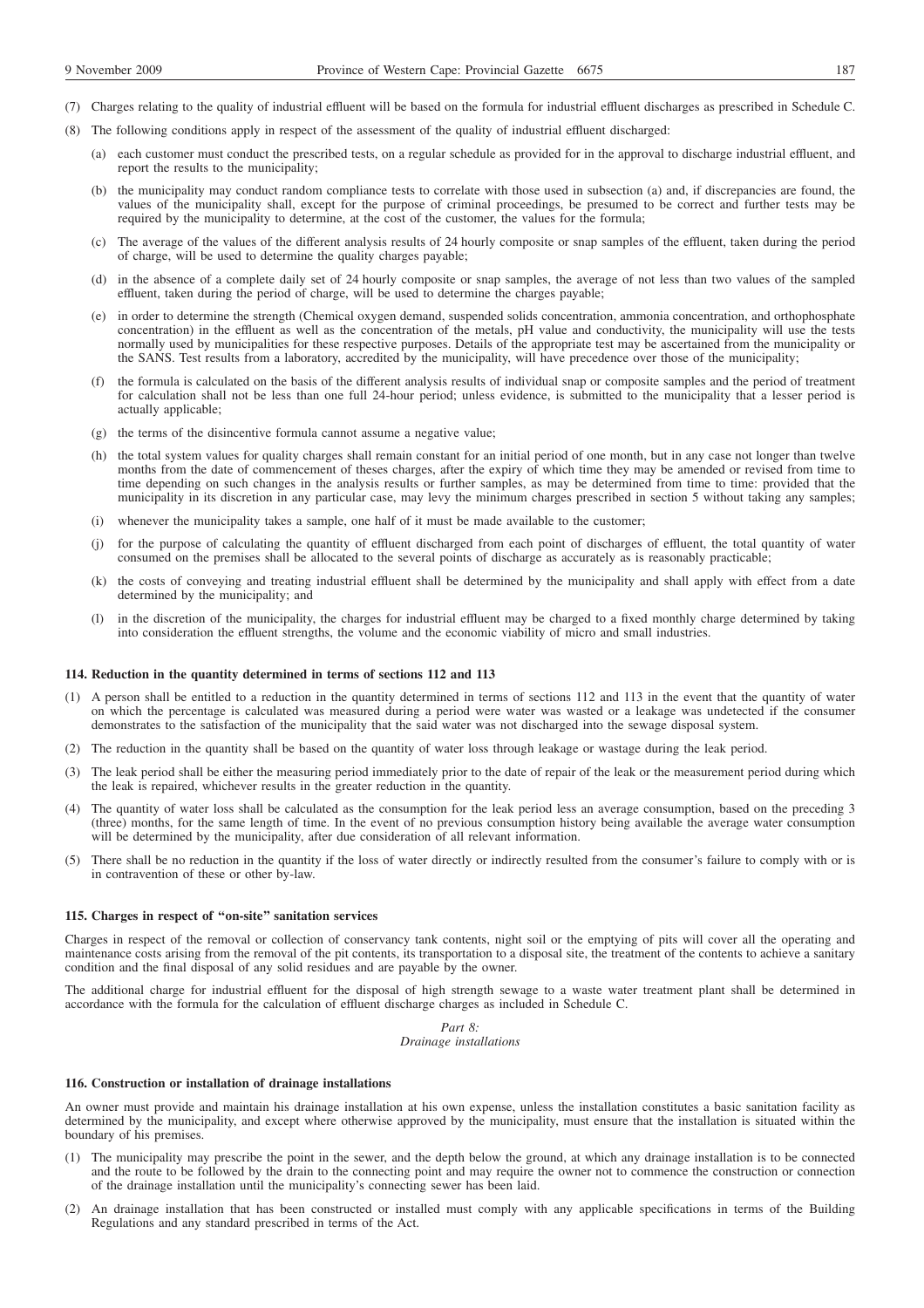- (3) No person shall permit the entry of any liquid or solid substance whatsoever, other than clean water for testing purposes, to enter any drainage installation before the drainage installation has been connected to the sewer.
- (4) Where premises are situated in the 1 in 50 years flood plain, the top level of all service access holes, inspection chambers and gullies must be above the 1 in 50 years flood level.
- (5) After the completion of any drainage installation, or after any alteration to any drainage installation is completed, the plumber responsible for the execution of the work must submit to the building inspection section of the municipality a certificate certifying that the work was completed to the standards set out in the building regulations, this by-law and any other relevant law or by-law.
- (6) No rainwater or storm-water, and no effluent other than an effluent that has been approved by the municipality, may be discharged into a drainage installation.

## **117. Drains**

- (1) Drains passing through ground which in the opinion of the engineer is liable to movement, shall be laid on a continuous bed of river sand or similar granular material not less than 100mm thick under the barrel of the pipe and with a surround of similar material and thickness, and the joints of such drains must be flexible joints approved by the engineer.
- (2) A drain or part of it may only be laid within, or either passes under or through a building, with the approval of the engineer.
- (3) A drain or part of it which it is laid in an inaccessible position under a building may not bend or be laid at a gradient.
- (4) If a drain passes through or under a wall, foundation or other structure, adequate precautions shall be taken to prevent the discharge of any substance to the drain.

#### **118. Drains in streets or public places**

No person shall for the purpose of conveying sewage derived from whatever source, lay or construct a drain on, in or under a street, public place or other land owned by, vested in, or under the control of the municipality, except with the prior written permission of the municipality and subject to such conditions as it may impose.

#### **119. Construction by municipality**

The municipality may agree with the owner of any premises that any drainage work which such owner desires, or is required to construct in terms of this by-law or the Building Regulations, will be constructed by the municipality against payment, in advance or on demand, of all costs associated with such construction.

## **120. Maintenance of drainage installation**

- (1) The owner or occupier of any premises must maintain any drainage installation and any sewer connection on such premises at his own cost.
- (2) Any person who requests the municipality to clear a drainage installation will be liable to pay the prescribed tariff.
- (3) A municipality may, on the written application of the owner or occupier of any premises, inspect and test the drainage installation of such premises or any section thereof and recover from the owner or occupier the cost of such inspection and test, calculated at the rate specified in the prescribed tariff or charges.
- (4) Where any part of a drainage installation is used by two or more owners or occupiers, they shall be jointly and separately liable for the maintenance of the installation.
- (5) The owner of any premises must ensure that all manholes and cleaning eyes on the premises are permanently visible and accessible.

## **121. Installation of pre-treatment facility**

A municipality may require that any new premises must be provided with a minimum pre-treatment facility of a type specified by it prior to that premises being connected to the sewage disposal system.

Protection from ingress of floodwaters

122.Where a premises is situated in the 1 in 50 years flood plain the top level of service access holes, inspection chambers and gullies is to be above the 1 in 50 years flood level, except, in the case of service access holes and inspection chambers, where the cover is secured in place by approved means.

#### **123. Disconnection of drainage installations**

- (1) Except for the purpose of carrying out maintenance or repair work, no drainage installation may be disconnected from the connection point.
- (2) Where any part of a drainage installation is disconnected from the remainder because it will no longer be used, the disconnected part must be destroyed or entirely removed from the premises on which it was used, unless the municipality approves otherwise.
- (3) When a disconnection has been made after all the requirements of the Building Regulations in regard to disconnection have been complied with, the engineer must upon the request of the owner, issue a certificate certifying that the disconnection has been completed in terms of the Building Regulations and that any charges raised in respect of the disconnected portion of the drainage installation shall cease to be levied from the end of the month preceding the first day of the month following the issue of such certificate.
- (4) When a drainage installation is disconnected from a sewer, the engineer must seal the opening caused by the disconnection and may recover the cost of doing so from the owner of the premises on which the installation is disconnected.
- (5) Where a drainage system is connected to or disconnected from the sewer system during a month, charges will be calculated as if the connection or disconnection were made on the first day of the month following the month in which the connection or disconnection took place.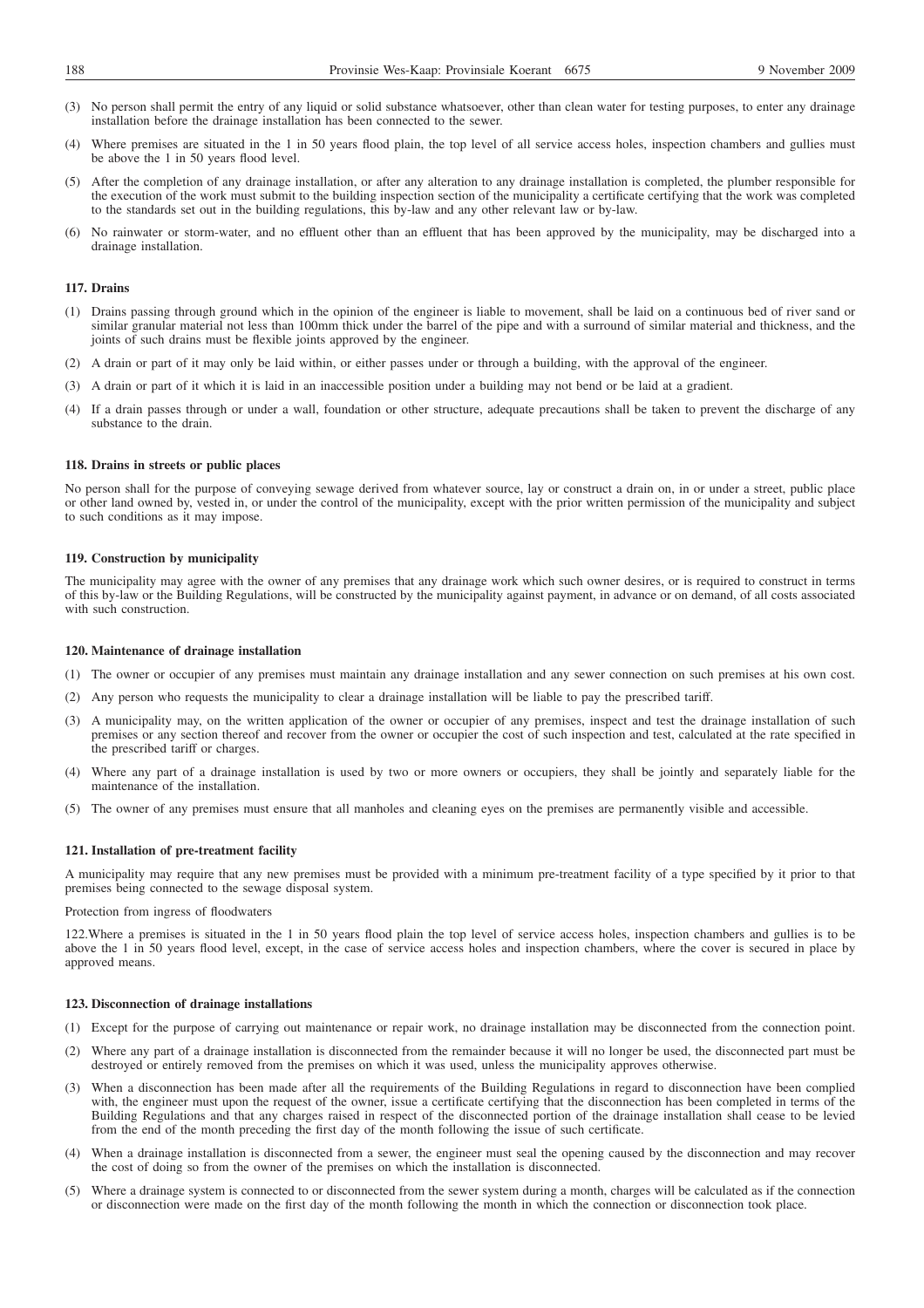## **124. Technical requirements for drainage installations**

All drainage installations shall comply with SANS code 0252 and the Building Regulations.

#### **125. Sewer blockages**

- (1) No person may cause or permit an accumulation of grease, oil, fat, solid matter, or any other substance in any trap, tank, or fitting that may cause its blockage or ineffective operation.
- (2) When the owner or occupier of premises has reason to believe that a blockage has occurred in any drainage installation in or on it, he shall take immediate steps to have it cleared.
- (3) When the owner or occupier of premises has reason to believe that a blockage has occurred in the sewer system, he shall immediately inform the municipality.
- (4) Where a blockage occurs in a drainage installation, any work necessary for its removal must be done by, or under the supervision of, a plumber.
- (5) Should any drainage installation on any premises overflow as a result of an obstruction in the sewer, and if the municipality is reasonably satisfied that the obstruction was caused by objects emanating from the drainage installation, the owner of the premises served by the drainage installation shall be liable for the cost of clearing the blockage.
- (6) Where a blockage has been removed from a drain or portion of a drain which serves two or more premises, the owners are jointly and severally liable for the cost of clearing the blockage.
- (7) Where a blockage in a sanitation system has been removed by the engineer and the removal necessitated the disturbance of an owners paving, lawn or other artificial surface neither the engineer nor the municipality shall be required to restore them to their previous condition and shall not be responsible for any damage to them unless caused by the wrongful act or negligence of the engineer.

#### **126. Grease traps**

A grease trap of an approved type, size and capacity must be provided in respect of all premises that discharge sewage to on-site sanitation systems or where, in the opinion of the municipality, the discharge of grease, oil and fat is likely to cause an obstruction to the flow in sewers or drains, or to interference with the proper operation of any waste-water treatment plant.

#### **127. Industrial grease traps**

- (1) The owner or manufacturer must ensure that industrial effluent which contains, or which, in the opinion of the municipality is likely to contain, grease, oil, fat of inorganic solid matter in suspension shall, before it is allowed to enter any sewer, is passed through one or more tanks or chambers, of a type, size and capacity designed to intercept and retain such grease, oil, fat or solid matter, that is approved by the engineer.
- (2) The owner or manufacturer must ensure that oil, grease or any other substance which is contained in any industrial effluent or other liquid and which gives off an inflammable or noxious vapour at a temperature of, or exceeding, 20° C must be intercepted and retained in a tank or chamber so as to prevent its entry of into the sewer.
- (3) A tank or chamber as referred to in subsection (2) must comply with the following requirements:
	- (a) It shall be of adequate capacity, constructed of hard durable materials and water-tight when completed;
	- (b) the water-seal of its discharge pipe shall be not less than 300mm in depth; and
	- (c) shall be provided with a sufficient number of manhole covers for the adequate and effective removal of grease, oil fat and solid matter.
- (4) Any person discharging effluent to a tank or chamber must remove grease, oil, fat or solid matter regularly from the tank or chamber and must maintain a register recording—
	- (a) the dates on which the tank or chamber was cleaned;
	- (b) the name of any the persons employed by him to clean the tank or chamber or, if he cleaned it himself, that fact that he did so; and
	- (c) a certificate from the person employed to clean it certifying that the tank or chamber has been cleaned and stating the manner in which the contents of the tank or chamber were disposed of, or, if he cleaned it himself, his own certificate to that effect.

#### **128. Mechanical appliances for lifting sewage**

- (1) The owner of any premise must obtain the approval of the engineer before installing any mechanical appliance for the raising or transfer of sewage in terms of the Building Regulations.
- (2) Approval must be applied for by a professional engineer and must be accompanied by drawings prepared in accordance with the relevant provisions of the Building Regulations and must show details of the compartment containing the appliance, the sewage storage tank, the stilling chamber and their position, and the position of the drains, ventilation pipes, rising main and the sewer connection.
- (3) Notwithstanding any approval given in terms of subsection (1), the municipality shall not be liable for any injury, loss or damage to life or property caused by the use, malfunctioning or any other condition arising from the installation or operation of a mechanical appliance for the raising or transfer of sewage unless the injury or damage be caused by the wrongful intentional or negligent act or negligence of an employee of the municipality.
- (4) Every mechanical appliance installed for the raising or transfer of sewage shall be specifically designed for the purpose and shall be fitted with a discharge pipe, sluice valves and non-return valves located in approved positions.
- (5) Unless otherwise permitted by the engineer, such mechanical appliances shall be installed in duplicate and each such appliance shall be so controlled that either will immediately begin to function automatically in the event of failure of the other.
- (6) Every mechanical appliance forming part of a drainage installation shall be located and operated so as to not cause any nuisance through noise or smell or otherwise, and every compartment containing any such appliance must be effectively ventilated.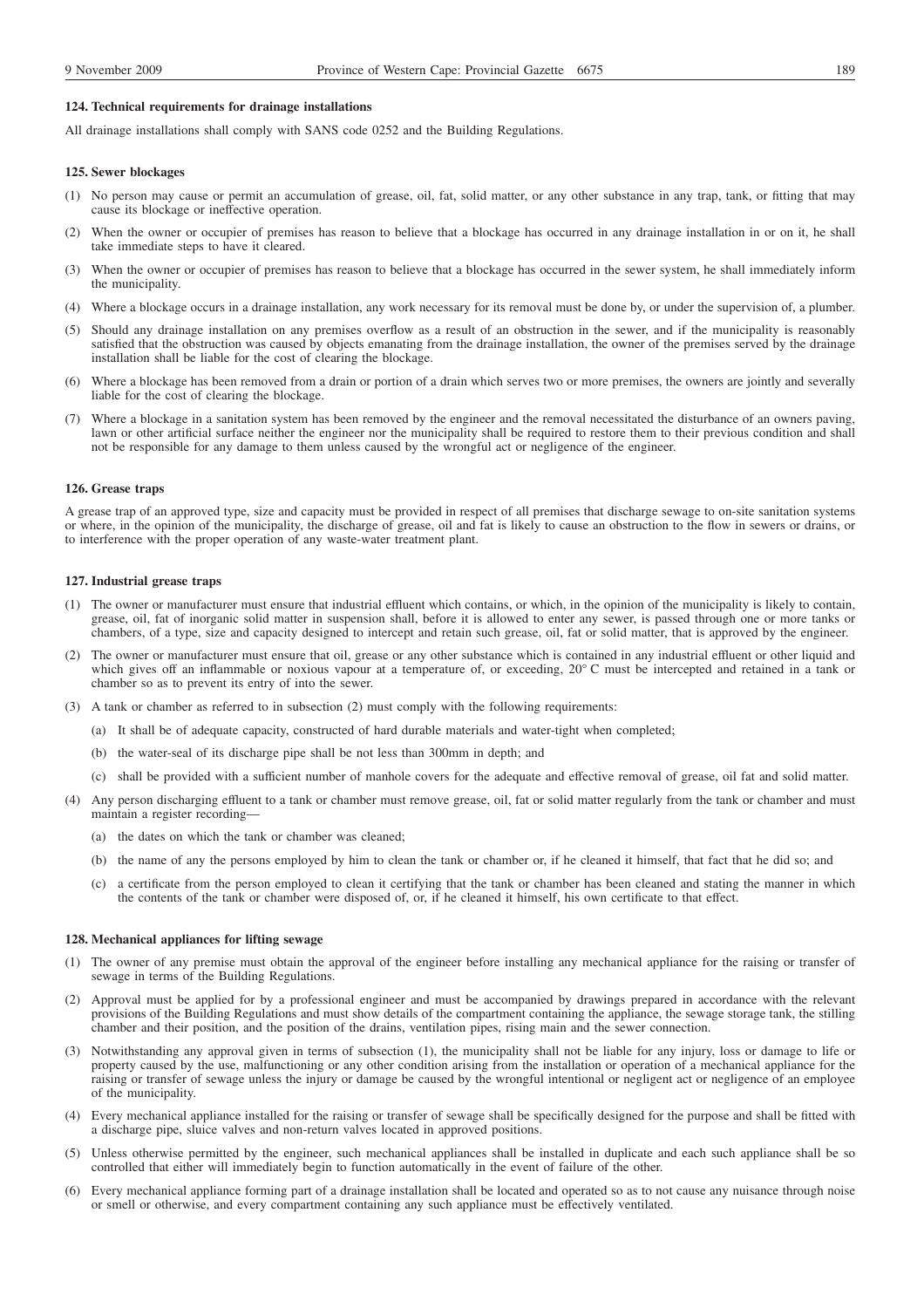- (7) The maximum discharge rate from any mechanical appliance, and the times between which the discharge may take place, shall be as determined by the engineer who may, at any time, require the owner to install such fittings and regulating devices as may in his opinion, be necessary to ensure that the determined maximum discharge rate shall not be exceeded.
- (8) Except where sewage storage space is incorporated as an integral part of a mechanical appliance, a sewage storage tank must be provided in conjunction with such appliance.

(9) Every sewage storage tank required must—

- (a) be constructed of hard, durable materials and must be watertight and the internal surfaces of the walls and floor must be smooth and impermeable;
- (b) have a storage capacity below the level of the inlet equal to the quantity of sewage discharged there into it in 24 hours or 900 litres, whichever is the greater quantity; and
- (c) be so designed that the maximum of its sewage content shall be emptied at each discharge cycle of the mechanical appliance.

(10) Every storage tank and stilling chamber shall be provided with a ventilation pipe in accordance with the engineer's specifications.

## *Part 9: Other sanitation services*

#### **129. Stables and similar premises**

The municipality may approve the connection of a drainage installation to stables, cowsheds, dairies, kennels, other premises for the accommodation of animals, and tanneries, subject to the payment of all applicable charges and the fulfilment of any condition that the municipality may impose; but approval will be given only if—

- (a) the floor of the premises is paved by impervious materials that are approved by the municipality and graded to a silt trap, grease trap or gully of adequate capacity; and
- (b) every part of the floor of the premises is covered by a roof, or another protective device, in a way that adequately prevents the entry of rain or storm water into the drainage installation.

#### **130. Mechanical food-waste or other disposal units**

The municipality may approve the connection or incorporation of a mechanical waste food, disposal which and any disposal unit or garbage grinder, into a drainage installation that has a capacity in excess of 500W, subject to the payment of all applicable charges and to any condition that the municipality may impose, but approval will be given only if—

- (a) a water meter is installed by the municipality;
- (b) the engineer is satisfied that the municipality's sewerage and sewage treatment system will not be adversely affected; and
- (c) the installation or incorporation is installed in conformity with the municipality's by-law relating to electricity.

*Part 10: Installation work*

## **131. Approval of installation work**

- (1) If an owner wishes to have installation work done, he must first obtain the municipality's written approval.
- (2) Application for the approval referred to in subsection (1) must be made on the prescribed form and shall be accompanied by-
	- (a) a charge determined by the municipality, if a charge is determined, and
	- (b) copies of all drawings that may be required and approved by the municipality;
	- (c) a certificate by a professional engineer certifying that the installation has been designed in accordance with any applicable SANS Codes.
- (3) Approval given in terms of subsection (1) shall lapse after 24 (twenty-four) months.
- (4) When approval has been given in terms of subsection (1), a complete set of the drawings that have been required and approved by the municipality must be available for inspection at the site at all reasonable times until the work has been completed.
- (5) If installation work has been done in contravention of subsections (1) or (2), the municipality may require the owner—
	- (a) to rectify the contravention within a specified time;
	- (b) if work is in progress, to cease the work; and
	- (c) to remove all work that does not comply with this by-law.

#### **132. Persons permitted to do installation and other work**

- (1) No person who is not a plumber, or working under the control of a plumber, shall be permitted to—
	- (a) do installation work other than the replacement or repair of an existing pipe or sanitation fitting;
	- (b) inspect, disinfect and test a drainage installation, fire installation or storage tank;
	- (c) service, repair or replace a back flow preventer; or
	- (d) install, maintain or replace a meter provided by an owner in a drainage installation.
- (2) No person shall require or engage a person who is not a plumber to do the work referred to in subsection (1).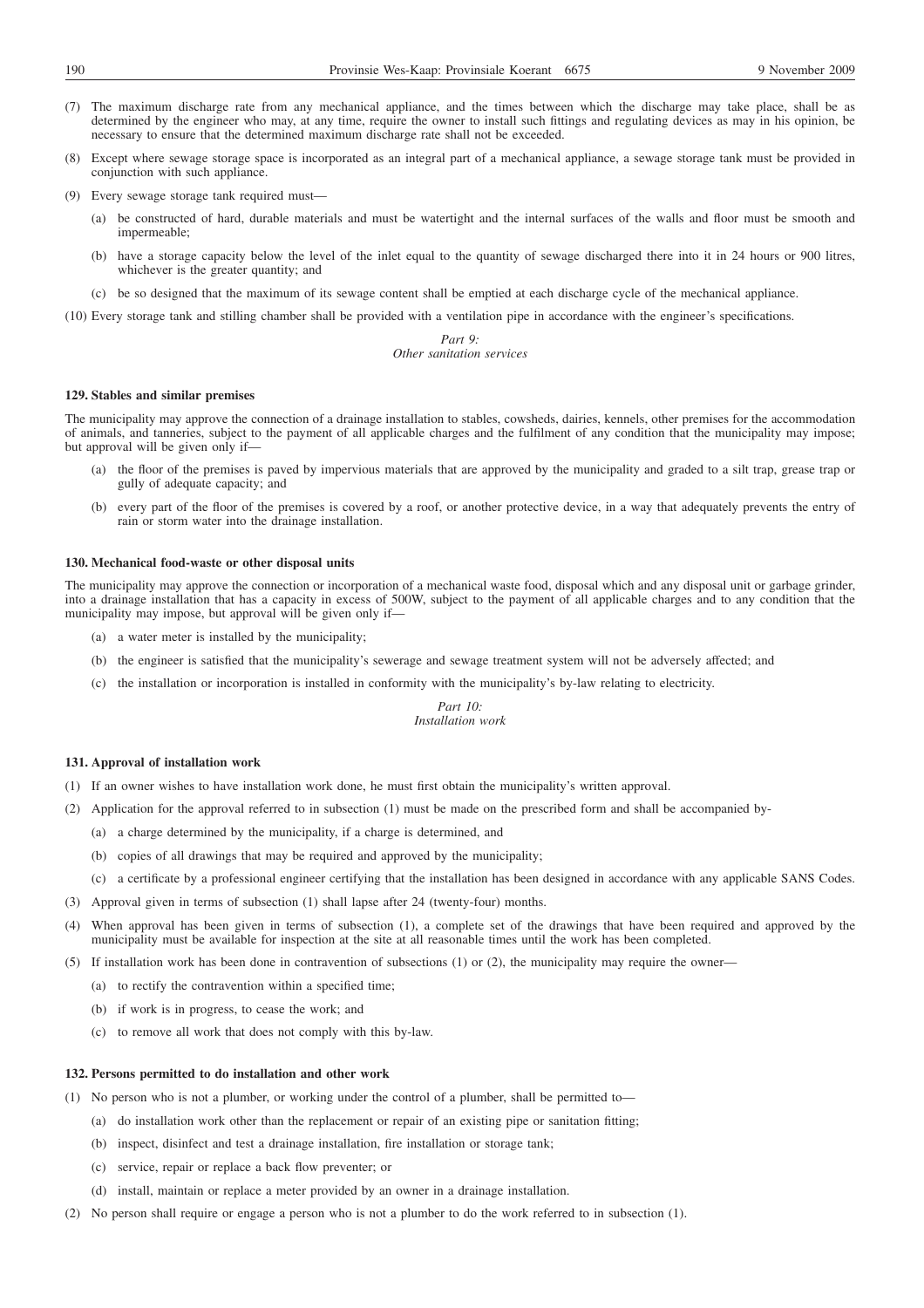(3) Notwithstanding the provisions of subsections (1) and (2), the municipality may permit a person, who is not a plumber, to do installation work at his own premises if they are occupied by himself or his own household, but if permission is given, the work must be inspected and approved by a plumber under the direction of or who has been nominated by, the engineer.

#### **133. Testing of drainage installations**

- (1) No drainage installation, or any part of one, shall be connected to on-site sanitation services nor shall, the municipality's sanitation system be connected to an existing approved installation, unless any one or more of the following tests have been applied in the presence, and to the satisfaction, of the engineer, before the draining installation has been enclosed:
	- (a) the interior of every pipe or series of pipes between two points of access shall be inspected throughout its length by means of a mirror and a source of light, and during the inspection, a full circle of light must appear to the observer, and the pipe or series of pipes must be seen to be unobstructed;
	- (b) a smooth ball having a diameter 12mm less than the nominal diameter of the pipe shall, when inserted at the higher end of the pipe, roll down without assistance or interruption to the lower end;
	- (c) after all openings to the pipe or series of pipes to be tested, after having been plugged or sealed and after all traps associated with them have been filled with water, air shall be pumped into the pipe or pipes until a manometric pressure of 38mm of water is indicated, after which the pressure must remain greater than 25mm of water for a period of at least 3 (three) minutes without further pumping; and
	- (d) all parts of the installation are subjected to and required to withstand an internally applied hydraulic test pressure of not less than a 3m head of water for a period of not less than 10minutes.
- (2) If the municipality has reason to believe that any drainage installation or any part of it has become defective, it may require the owner of any premises to conduct any or all of the tests prescribed in subsection (1) and, if the installation fails to pass any test, or all the tests, to the satisfaction of the municipality, the municipality may by notice require the owner to take all reasonable measures that may be necessary to enable the installation to satisfy any or all of them.

#### **134. Water demand management**

- (1) Notwithstanding the provisions of section 32, no flushing urinal that is not user-activated shall be installed or continue to operate in any water installation. All flushing urinals that are not user-activated installed prior to the commencement of these regulations must be converted to useractivated urinals within two years of the commencement of this by-law.
- (2) No cistern, and related pan designed to operate with such cistern, shall be installed with a cistern capacity of greater than 9 litres and all cisterns not intended for public use shall be fitted with flushing devices allowing interruptible or multiple flushes, provided that such flushing device shall not be required in cisterns with a capacity of 4,5 litres or less.

*Part 11: General*

#### **135. Conflict with other legislation**

In the event of any conflict between any provision of this by-law and National and Provincial legislation, standards, policies or guidelines, the National and Provincial legislation, standards, policies or guidelines shall prevail.

#### **136. Revocation of by-laws**

The provisions of any by-laws previously promulgated by the municipality or by any of the disestablished municipalities now incorporated in the municipality, are hereby repealed as far as they relate to matters provided for in this by-law, and insofar as it has been made applicable to the municipality by the authorisation for the execution of powers and functions in terms of section 84(3) of the Local Government: Municipal Structures Act, Act 117 of 1998.

#### **137. Short title and commencement**

This by-law shall be known as the Water Services By-law and commences on the date of publication thereof in the Provincial Gazette.

#### *Part 12: Quality standards*

# **SCHEDULE A**

## **Acceptance of industrial effluent for discharge into the sewage disposal system**

No person shall discharge or cause or permit to be discharged directly or indirectly into any sewer any effluent which—

- (i) has a temperature exceeding 40 deg. C ;
- (ii) has a pH value of less than 6,0 or more than 10,0 at 25 deg. C;
- (iii) contains calcium carbide;
- (iv) contains any substance which gives off or produces or is liable to give off or produce explosive, inflammable, poisonous or offensive gases or vapours;
- (v) contains any substance which has an open flash point of less than 95 deg. C;
- (vi) contains any volatile inflammable solvents or organic solvents immiscible with water;
- (vii) contains any radio-active waste or isotopes of such nature or in such concentration as do not meet the requirements laid down in the Nuclear Energy Act, Act 46 of 1999;
- (viii) contains any of the following substances in concentrations exceeding the amount, in milligrams per litre, shown opposite such substances: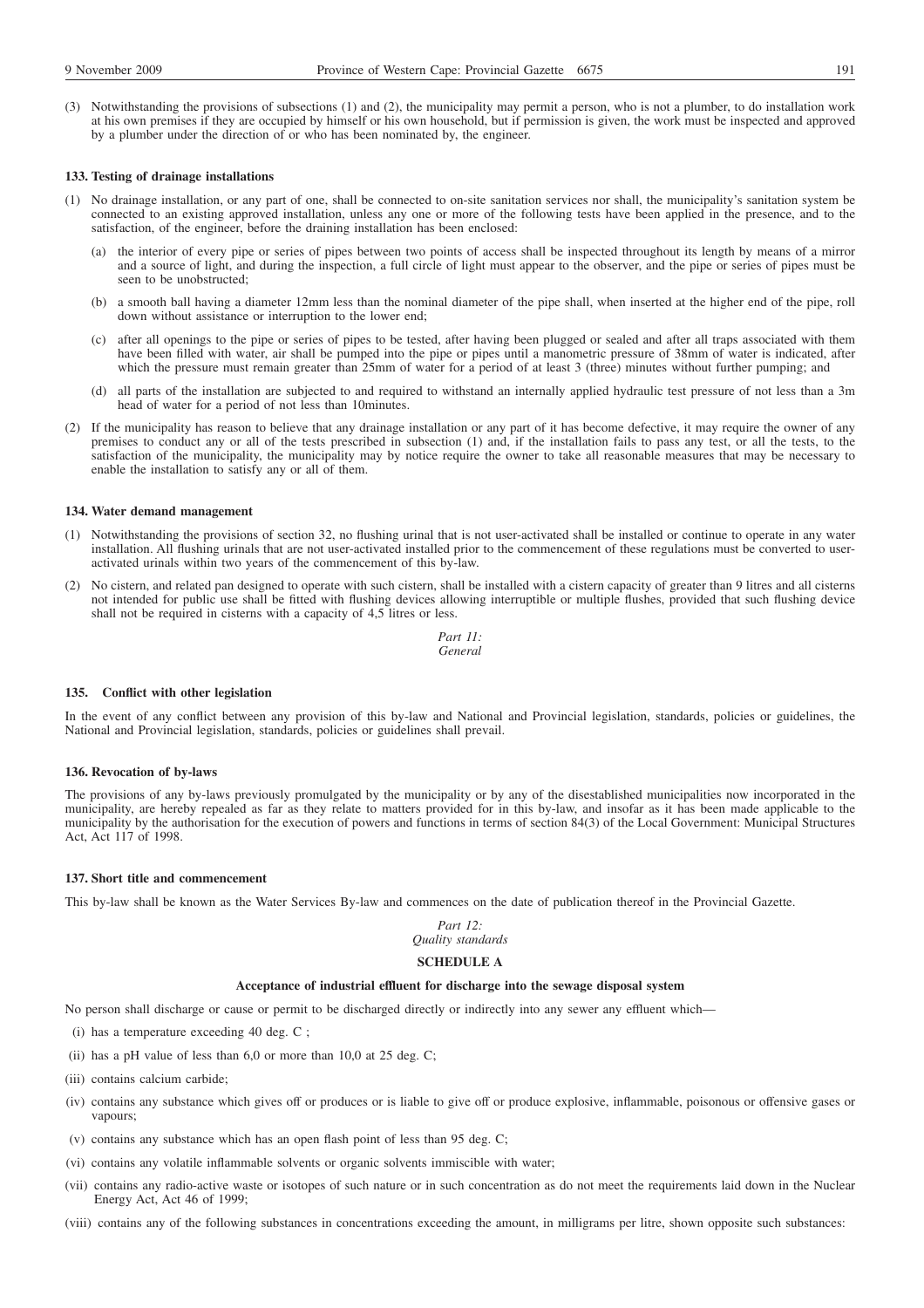| (a) |         |
|-----|---------|
| (b) |         |
| (c) |         |
| (d) |         |
| (e) |         |
| (f) |         |
| (g) |         |
| (h) |         |
| (i) |         |
| (i) |         |
| (k) |         |
| (1) |         |
| (m) |         |
| (n) |         |
| (0) |         |
| (p) | Metals: |
|     |         |
|     |         |
|     |         |
|     |         |
|     |         |
|     |         |
|     |         |
|     |         |
|     |         |
|     |         |
|     |         |
|     |         |
|     |         |
|     |         |

(ix) has an electrical conductivity exceeding 220mS/m at 25 deg. C, or

(x) contains any substance which may, in the opinion of the municipality, of itself or in combination with any other substance—

- (a) cause a nuisance to the public or any section thereof;
- (b) endanger the health of or injure any person, whether employed by the municipality or not;
- (c) have a harmful effect on any sewer or any works or land connected with any sewer or with the conveyance, treatment, purification, disposal or re-use of the effluent, or
- (d) in any way prejudice the disposal or re-use of sewage of effluent after treatment or purification or lead to an effluent which does not meet any requirement laid down in terms of the National Water Act, 1998 (Act 36 of 1998), as amended.

## RADIO-ACTIVE WASTES

Radio-active wastes or isotopes: Such concentration as may be laid down by the Atomic Energy Board or any National Department:

Provided that, notwithstanding the requirements set out in this Part, the municipality reserves the right to limit the total mass of any substance or impurity discharged per 24 hours into the sanitation system from any premises.

## METHOD OF TESTING

The method of testing in order to ascertain the concentration of any substance in this Schedule, shall be the test normally used by the municipality for these purposes. Any person discharging any substance referred to in this Schedule shall ascertain the details of the appropriate test from the municipality.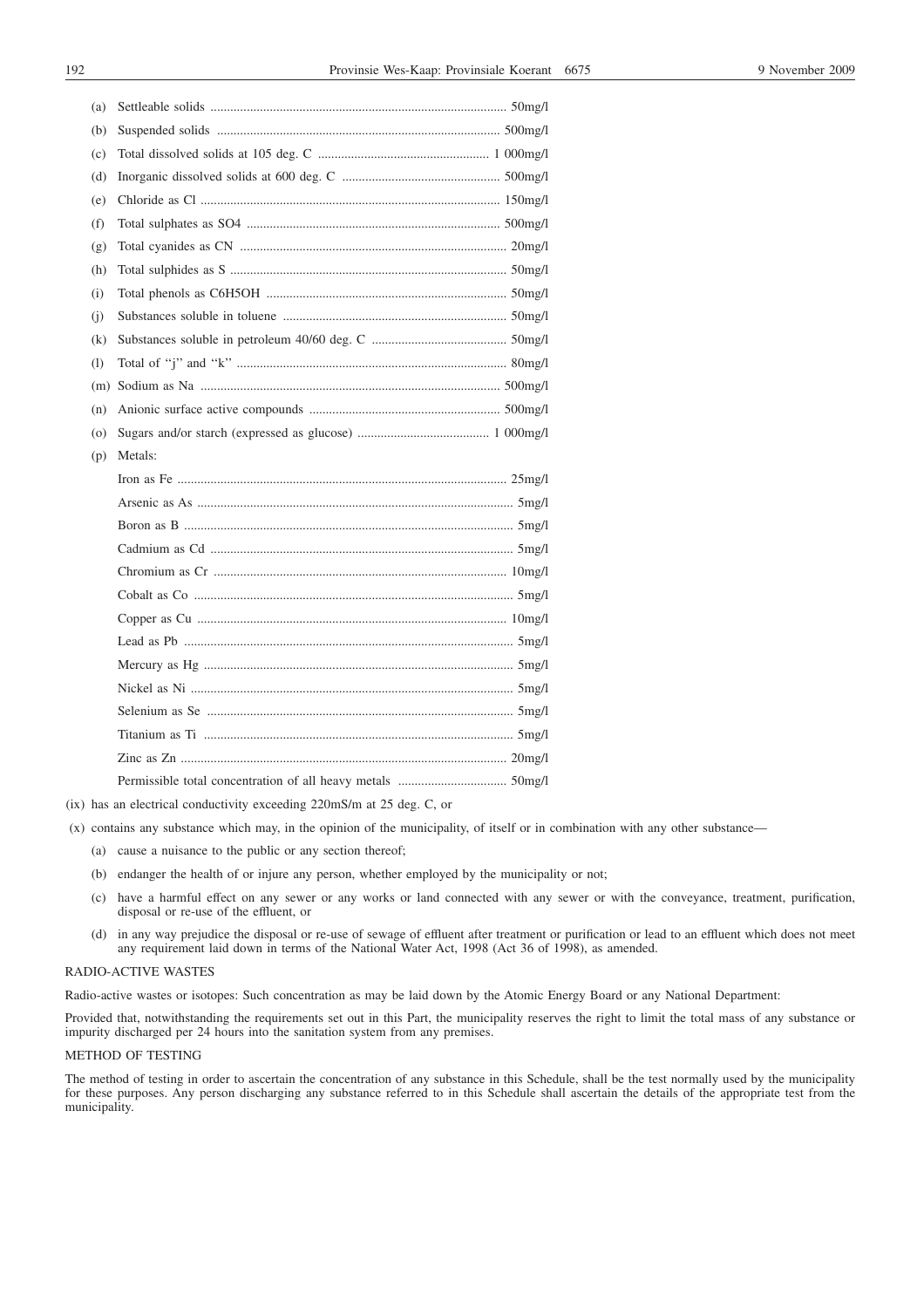## **SCHEDULE B**

# **APPLICATION FORM FOR THE DISCHARGE OF INDUSTRIAL EFFLUENT TO THE MUNICIPALITY'S SANITATION SYSTEM**

I (name): ...............................................................................................................................................................................................................................

the undersigned, duly authorised to set on behalf of .........................................................................................................................................................

(Please complete application in block capitals)

and hereinafter referred to as the applicant, hereby apply in terms of the Water Services By-law of the municipality for approval to discharge industrial effluent into the municipality's sanitation system in accordance with the information provided herein.

**PART I**

........................................................................................................................................................................................................................................

........................................................................................................................................................................................................................................

........................................................................................................................................................................................................................................

- 1. NATURE OF THE BUSINESS OR INDUSTRY CONCERNED: ............................................................................................................................
- 2. NAME OR STYLE UNDER WHICH THE BUSINESS OR INDUSTRY IS CONDUCTED:
- 3. POSTAL ADDRESS OF THE BUSINESS OR INDUSTRY:

#### 4. PHYSICAL STREET ADDRESS:

ERF NO OR FARM PTN: ....................................................................... TOWNSHIP OR FARM: .......................................................................

5. If the business or industry is conducted by a company or closed corporation, state the name of the secretary, and if it is a partnership state the names of the partners:

........................................................................................................................................................................................................................................

........................................................................................................................................................................................................................................

6. IS THIS A NEW OR ESTABLISHED BUSINESS:

........................................................................................................................................................................................................................................

7. DESCRIPTION OF INDUSTRIAL OR TRADE PROCESS BY WHICH THE EFFLUENT WILL BE PRODUCED:

........................................................................................................................................................................................................................................

8. INFORMATION RELATING TO EMPLOYEES:

|                                                        | Office | Factory |
|--------------------------------------------------------|--------|---------|
| Total number of daily employees (not included in (4)): |        |         |
| Number of shifts worked per day:<br>(2)                |        |         |
| Number of days worked per day:<br>(3)                  |        |         |
| Number of persons resident on the premises:<br>(4)     |        |         |
| Is a canteen provided?:                                |        |         |

# **PART II**

## **INFORMATION RELATING TO THE CONSUMPTION OF WATER**

1. TOTAL NUMBER OF LITRES OF WATER CONSUMED IN SIX MONTHS:

|                                       | Meter No | Meter No | Meter No | Total |
|---------------------------------------|----------|----------|----------|-------|
| Water purchased from the municipality |          |          |          |       |
| Water from borehole or other source   |          |          |          |       |
| Water entering with raw materials     |          |          |          |       |
| Section of plant served by meter      |          |          |          |       |
| Total A                               |          |          |          |       |

# 2. WATER CONSUMPTION

- (1) Industrial k**1**/Month
	- (i) Quantity of water in product the contract of the contract of the contract of the contract of the contract of the contract of the contract of the contract of the contract of the contract of the contract of the contract
	- (ii) Quantity of water lost by evaporation .................................
	- (iii) Quantity of water used as boiler make-up .................................
	- (iv) Quantity of water for other uses (e.g. cooling, gardens, etc) ................................. TOTAL B .................................
- (2) Domestic use k**1**/month
	- (i) Total number of employees (Allow 1 kilolitre/person/month) .................................
	- (ii) Total number of employees permanently resident on the premises eg. hostels (Allow 1 kilolitre/person/month) ................................. TOTAL C  $\qquad \qquad \qquad$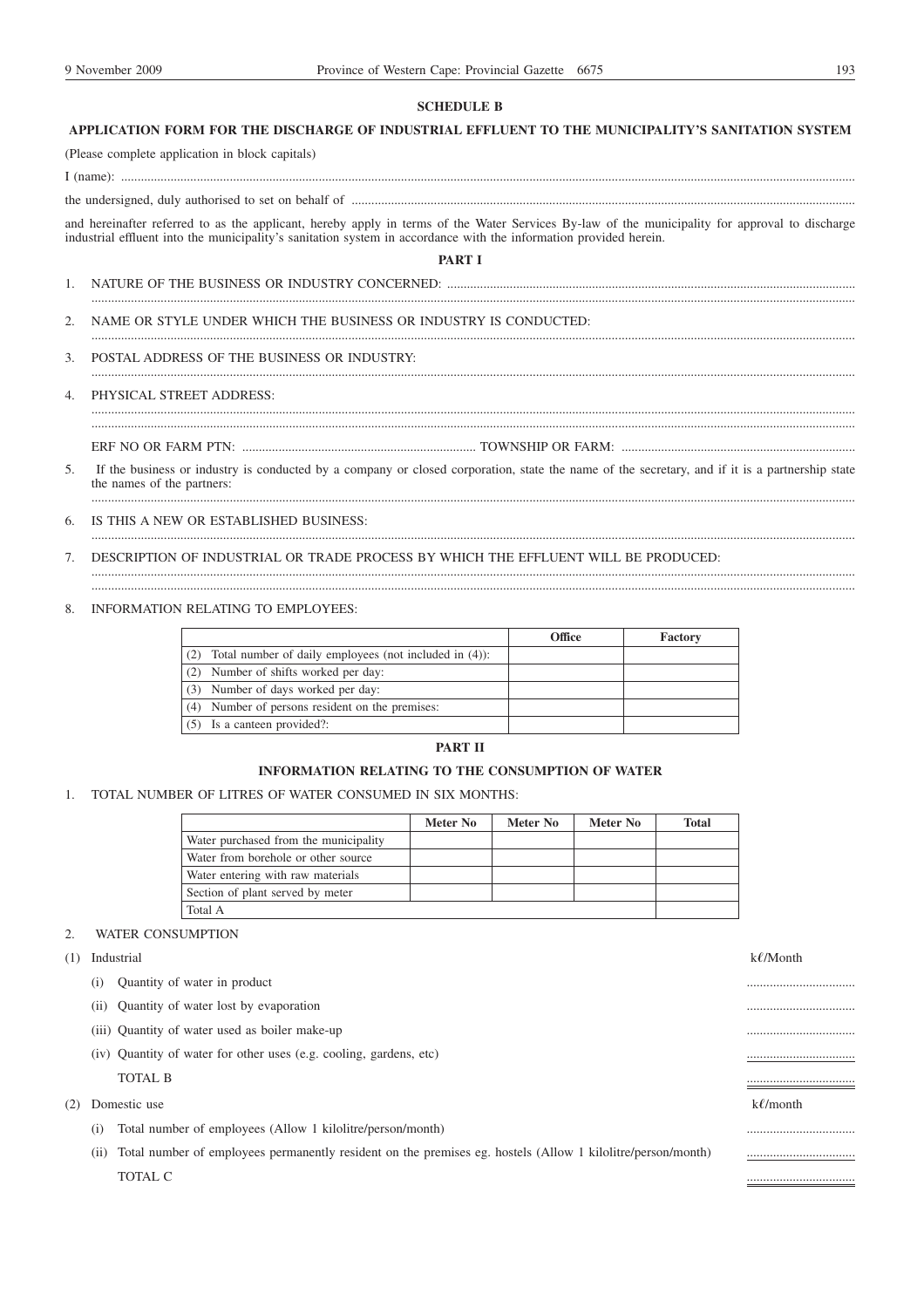#### 3. EFFLUENT DISCHARGE INTO SANITATION SYSTEM

(1) Metered volume (if known) ................................. k**1**/Month

(2) Estimated un-metered volume (see below\*) ................................. k**1**/Month

- (3) Estimated rate of discharge .................................
- (4) Period of maximum discharge (eg.  $07:00$  to  $08:00$ )

\* In the event that no effluent meter is installed on the premises, the estimated volume of un-metered effluent discharge to sewer is calculated as follows:

A–(B + C) = ............................... Kilolitre /Month

## **PART III**

# **INFORMATION REGARDING THE COMPOSITION OF INDUSTRIAL EFFLUENT**

Information relating to the chemical and physical characteristics of the effluent to be discharged:

(1) Maximum temperature of effluent °C

- (2) pH value Ph
- (3) Nature and amount of settleable solids
- (4) Organic Content (Expressed as Chemical Oxygen Demand)
- (5) Maximum total daily discharge (kilolitres)
- (6) Maximum rate of discharge (kilolitres/hr)
- (7) Periods of maximum discharge, (e.g. 7:00 am to 8:00 am)
- (8) If any of the substances or their salts, specified in the table, are formed on the premises, a cross must be placed in the space in which the substance appears, and, if possible, the average concentration of this substance likely to be present in any effluent must also be stated.

## **TABLE**

| <b>ELEMENTS</b>      | <b>COMPOUNDS</b>      | <b>OTHER SUBSTANCES</b>   |
|----------------------|-----------------------|---------------------------|
| Arsenic mg/l         | Ammonium mg/l         | Grease and/or oil mg/l    |
| Boron mg/l           | Nitrate mg/l          | Starch and/or sugars mg/l |
| Cadmium mg/l         | Sulphide mg/l         | Synthetic detergents mg/l |
| Chromium mg/l        | Sulphate mg/l         | Tar and/or tar oils mg/l  |
| Cobalt mg/l          | Others (Specify) mg/l | Volatile Solvents mg/l    |
| Copper mg/l          |                       | Others (Specify) mg/l     |
| Cyanide mg/l         |                       |                           |
| Iron $mg/l$          |                       |                           |
| Lead mg/l            |                       |                           |
| Manganese mg/l       |                       |                           |
| Mercury mg/l         |                       |                           |
| Nickel mg/l          |                       |                           |
| Selenium mg/l        |                       |                           |
| Tungsten mg/l        |                       |                           |
| Titanium mg/l        |                       |                           |
| Zinc $mg/l$          |                       |                           |
| Other (Specify) mg/l |                       |                           |

(9) Any further information as to kind or character, chemical compositions, concentrations or other properties peculiar to the industrial effluent to be furnished on a separate sheet and attached hereto.

# **PART IV**

## **CONDITIONS RELATING TO THE ACCEPTANCE OF INDUSTRIAL EFFLUENT**

- 1. The applicant shall attach descriptions and a statement of the dimensions of grease and oil traps, screens, dilution and neutralising tanks and any other provision made for the treatment of the effluent prior to discharge to the sanitation system.
- 2. The applicant shall submit to the municipality, if requested, plans showing the reticulation systems on his premises for water and industrial effluent.
- 3. The applicant shall, in addition to complying with the provisions of the municipality's Water Services By-law aimed at the protection of its employees, sewers and treatment plant from damage, comply with any direction concerned with such protection given by the engineer verbally or in writing for the purpose of ensuring the applicant's compliance with the said by-law.
- 4. The applicant shall notify the municipality, as soon as possible after he becomes aware thereof, or at least 14 days before anything is done to cause material alteration in the nature or quantity of the industrial effluent specified in this application or in any of the facts stated by him therein.
- 5. The applicant shall, within 30 days from the date of signature of this application, procure an accurately representative sample of not less than 5 litre of the industrial effluent to be discharged into the sewer, which sample shall be free of domestic sewage, and shall submit one half thereof to the municipality for analysis and also submit to the engineer a report on the sample made by an analyst appointed by him: Provided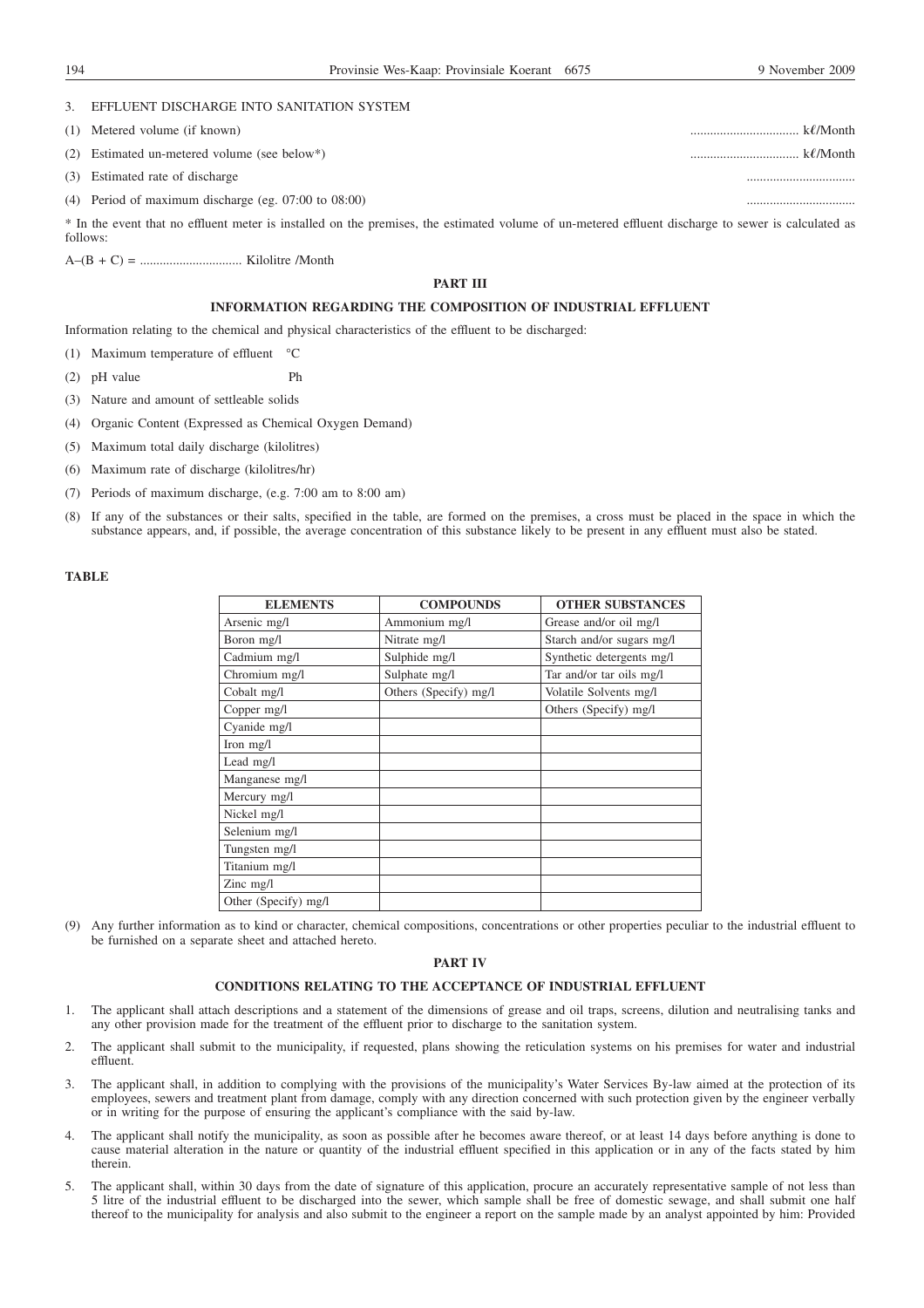- 6. The applicant hereby declares and warrants that the information given by him in this form, or otherwise, in connection with this application is, to the best of his knowledge and belief, in all respects correct.
- 7. The applicant agrees that the said information, being in all respects correct, shall form the basis on which this application is granted by the municipality.

Thus done at ..................................... by the applicant this ............... day of ............................20 ............

Signature and capacity of the applicant

...............................................................................

## **SCHEDULE C**

## **FORMULA FOR THE CALCULATION OF EFFLUENT DISCHARGE CHARGES**

1. The additional charge for industrial effluent for the disposal of high strength sewage to a waste water treatment plant shall be determined in accordance with the following formula:

$$
T_c = Q_c t \left[ a \left\{ \frac{COD_c - COD_d}{COD_d} \right\} + b \left\{ \frac{P_c - P_d}{P_d} \right\} + c \left\{ \frac{N_c - N_d}{N_d} \right\} \right]
$$

Where  $T_c$  = Extraordinary Treatment Cost to Consumer

 $Q_c$  = Waste water Volume discharged by consumer in kl

 $t =$  Unit Treatment cost of waste water in R/kl

 $\text{COD}_c$  = Total COD of waste water discharged by consumer in milligrams/litre and is inclusive of both the biodegradable and nonbiodegradable portion of the COD

 $\text{COD}_a$  = Total COD of domestic waste water in milligrams per litre

 $P_c$  = Ortho-phosphate concentration of waste water discharged by consumer in milligrams phosphorus per litre

 $P_d$  = Ortho-phosphate concentration of domestic waste water in milligrams phosphorus per litre

- $N_c$  = Ammonia concentration of waste water discharged by consumer in milligrams of nitrogen per litre
- $N_d$  = Ammonia concentration of domestic waste water in milligrams of nitrogen per litre
- a = Portion of the costs directly related to COD
- $b =$  Portion of the costs directly related to the removal of phosphates
- $c =$  Portion of the costs directly related to the removal of nitrates

| Different terms | Value      |
|-----------------|------------|
| T               | R0.82/kl   |
| $\text{COD}_d$  | $600$ mg/l |
|                 | 10mg/l     |
| Nd              | 25mg/l     |
| А               | 0.6        |
| B               | 0.25       |
| Ċ               | 0.15       |

9 November 2009 20660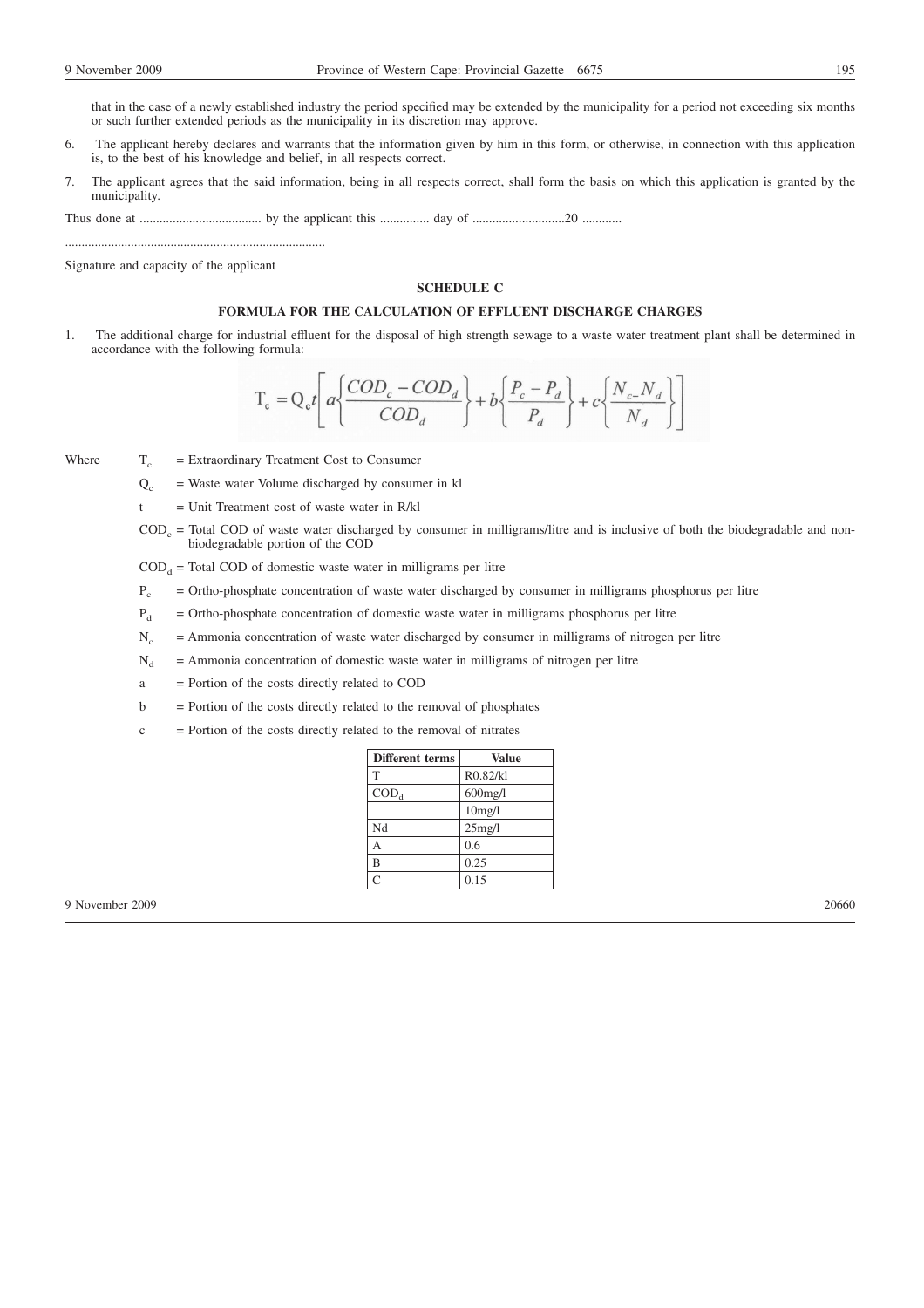# BERGRIVIER MUNICIPALITY

## STORMWATER MANAGEMENT BY-LAWS

Under the provisions of section 156 of the Constitution of the Republic of South Africa, 1996 the Bergrivier Municipality, enacts as follows:-Table of contents

- 1. Definitions
- 2. Purpose of by-law
- 3. Application of by-law
- 4. Prohibited conduct
- 5. Application and conditions which municipality may impose
- 6. Stormwater systems on private land
- 7. Powers of municipality
- 8. Authentication and service of notices and other documents
- 9. Appeal
- 10. Exemptions
- 11. Offences and Penalties
- 12. Conflict with other legislation
- 13. Repeal of By-laws
- 14. Short title and commencement

## **1. Definitions**

In this by-law, unless the context otherwise indicates—

**''built-up areas''** means those portions or areas of the municipality which are divided into erven by means of physical survey or which are surrounded by surveyed erven, including the public roads adjacent thereto;

**''floodplain''** means land adjoining a watercourse which is predisposed to flooding up to the 100 year recurrence interval;

**''municipality''** means the Bergrivier Municipality established in terms of Section 12 of the Municipal Structures Act, 117 of 1998, and includes any political structure, political office bearer, councillor, duly authorised agent or any employee acting in connection with this by-law by virtue of a power vested in the municipality and delegated or sub-delegated to such political structure, political office bearer, councillor, agent or employee;

**''organ of state''** bears the meaning assigned to it in section 239 of the Constitution.

**''private storm water system''** means a stormwater system which is owned, operated or maintained by a person on his own property;

**''pollute''** bears the meaning assigned to it in the National Water Act, 1998 (Act 36 of 1998);

**''stormwater''** means water resulting from natural rainfall or the accumulation thereof, and includes—

- (a) groundwater and spring water ordinarily conveyed by the stormwater system; and
- (b) sea water within estuaries,

but excludes water in a drinking water or waste water reticulation system;

**''stormwater system''** means both the constructed and natural facilities, including roads, pipes, culverts, watercourses and their associated floodplains, whether over or under public or privately owned land, used or required for the management, collection, conveyance, temporary storage, control, monitoring, treatment, use or disposal of storm water;

**''watercourse''** bears the meaning assigned to it in the National Water Act, 1998 (Act 36 of 1998);

## **2. Purpose of by-law**

The purpose of this by-law is to regulate stormwater management and activities that may have an adverse impact on the development, operation and maintenance of the stormwater system.

## **3. Application of by-law**

This by-law binds an organ of state and applies to storm water systems in built-up areas.

## **4. Prohibited conduct**

- (1) No person may, except with the written consent of the municipality-
	- (a) discharge, place or permit to enter into the stormwater system—
		- (i) anything other than stormwater;
		- (ii) anything likely to damage the stormwater system or interfere with the operation thereof;
		- (iii) anything likely to pollute the water in the stormwater system;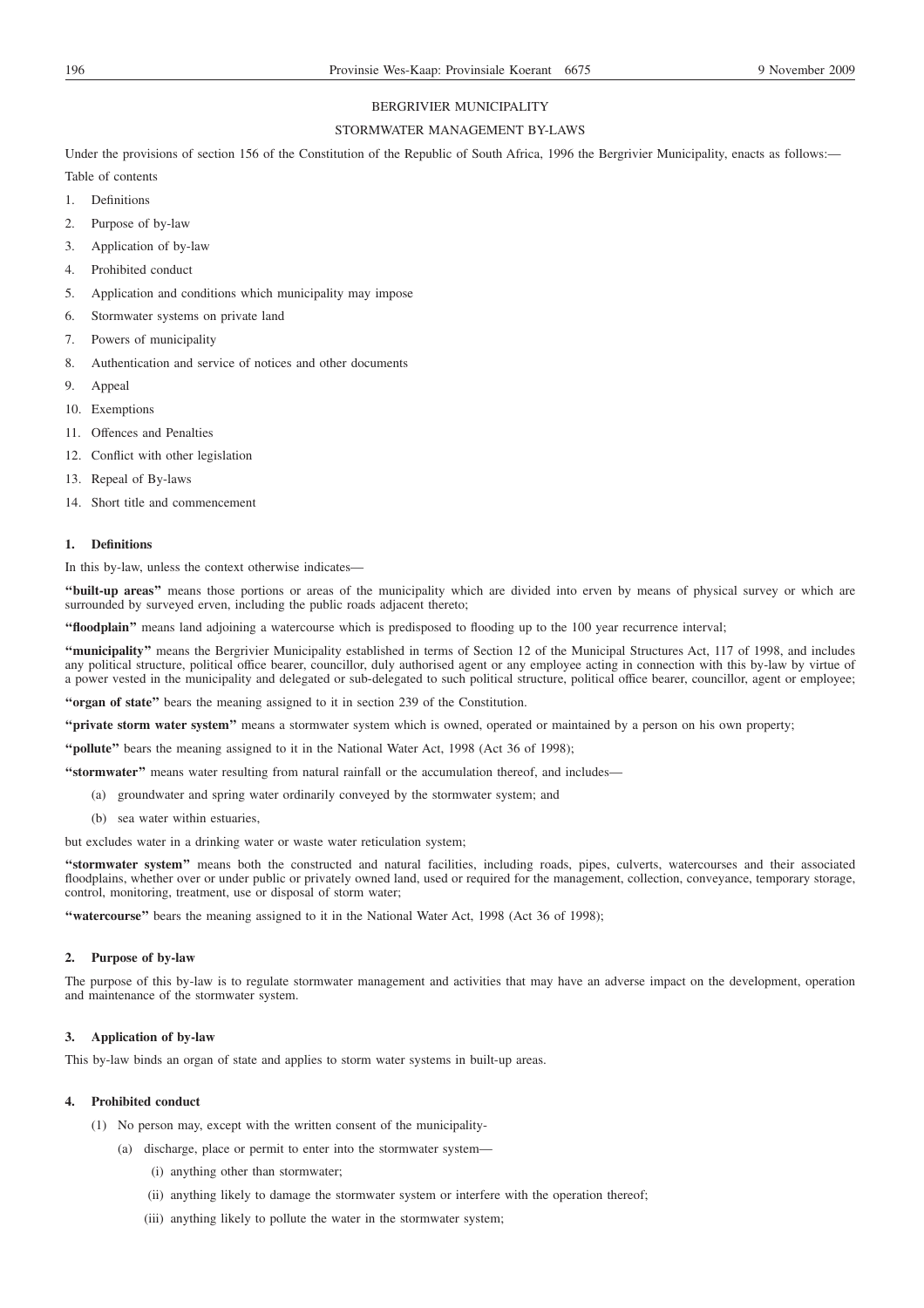- (b) discharge from any place, or place onto any surface, any substance other than stormwater, where that substance could reasonably be expected to find its way into the stormwater system;
- (c) undertake any action that is likely to destroy, damage, alter, endanger or interfere with the free flow of water or the stormwater system, or the operation thereof, which action includes, but is not limited to—
	- (i) obstructing or reducing the capacity of the stormwater system;
	- (ii) opening a pipe, culvert or canal which forms part of the storm water system;
	- (iii) constructing or erecting any structure or thing over or in such a position or in such a manner as to destroy, damage, endanger or interfere with the stormwater system or the operation thereof;
	- (iv) draining, abstracting or diverting any water directly from the stormwater system;
	- (v) filling, excavating, shaping, landscaping, opening up or removing the ground above, within, under or immediately next to any part of the stormwater system;
	- (vi) changing the design or the use of, or otherwise modify any feature of the stormwater system which alone or in combination with other existing or potential land uses, may cause an increase in flood levels or create a potential flood risk; or
	- (vii) any activity which alone or in combination with other existing or future activities, may cause an increase in flood levels or create a potential flood risk.
- (2) No person may carry out any activity that causes storm water to flood the property of the municipality or that of any other person or to create the risk of such flooding.
- (3) When an incident contemplated in subsection (1) (a) or (b) occurs without the consent of the municipality—
	- (a) if the incident is not the result of natural causes, the person responsible for the incident; or
	- (b) the owner of the property on which the event took place or is taking place,

must immediately report the incident to the municipality, and take, at own cost, all reasonable measures to contain and minimise the effects of the incident, which measures include, but are not limited to, the undertaking of cleaning up operations including the rehabilitation of the environment.

(4) A person who contravenes a provision of subsection (1), (2) or (3) commits an offence.

## **5. Application and conditions which municipality may impose**

- (1) A person who wishes to obtain the consent of the municipality as contemplated in section 4, must submit an application in the form prescribed by the municipality.
- (2) When considering an application the municipality may require the applicant to provide the municipality, at own cost, with impact studies such as, but not limited to, environmental impact studies or environmental impact investigations which are required by environmental legislation.
- (3) The municipality may also require the applicant to establish and provide documentation indicating flood lines.

#### **6. Stormwater systems on private land**

- (1) An owner of property on which a private stormwater system is located—
	- (a) may not carry out any activity which may impair the effective functioning of the stormwater system or which could reasonably be expected to impair the effective functioning of the stormwater system; and
	- (a) must, at own cost, keep the stormwater system functioning effectively, including undertaking, on written instruction by the municipality, the refurbishment and reconstruction thereof if the municipality has reasonable grounds for issuing such instruction;
- (2) Subsection (1)(b) does not apply where the municipality has accepted responsibility for any of the duties contained in a maintenance agreement or in terms of a condition of a servitude.
- (3) Should an owner fail or refuse to comply with an instruction by the municipality made in terms of subsection (1)(b), the municipality may undertake measures to refurbish or reconstruct the stormwater system, and the municipality may recover from the owner all reasonable costs incurred as a result of action taken.
- (4) An owner who contravenes a provision of subsection (1)(a) or who fails or refuses to comply with an instruction contemplated in subsection  $(1)(b)$  commits an offence.

## **7. Powers of municipality**

- (1) The municipality may at all reasonable times enter upon any premises or any portion thereof with the aim of carrying out any inspection or test to determine the current status of a stormwater system.
- (2) The municipality may, for the purpose of providing and maintaining infrastructure for a stormwater system—
	- (a) on any premises, construct, expand, alter, maintain or lay any drain, pipe or other structure related to the stormwater system on or under any immovable property, and may do any other thing necessary or desirable or incidental, supplementary or ancillary to such construction, expansion, alteration or maintenance;
	- (b) drain stormwater or discharge water from any municipal service works into any watercourse;
	- (c) repair and make good any damage done in or damage resulting from a contravention of section  $4(1)(a)(ii)$  or  $4(1)(c)$ , such as, but not limited to—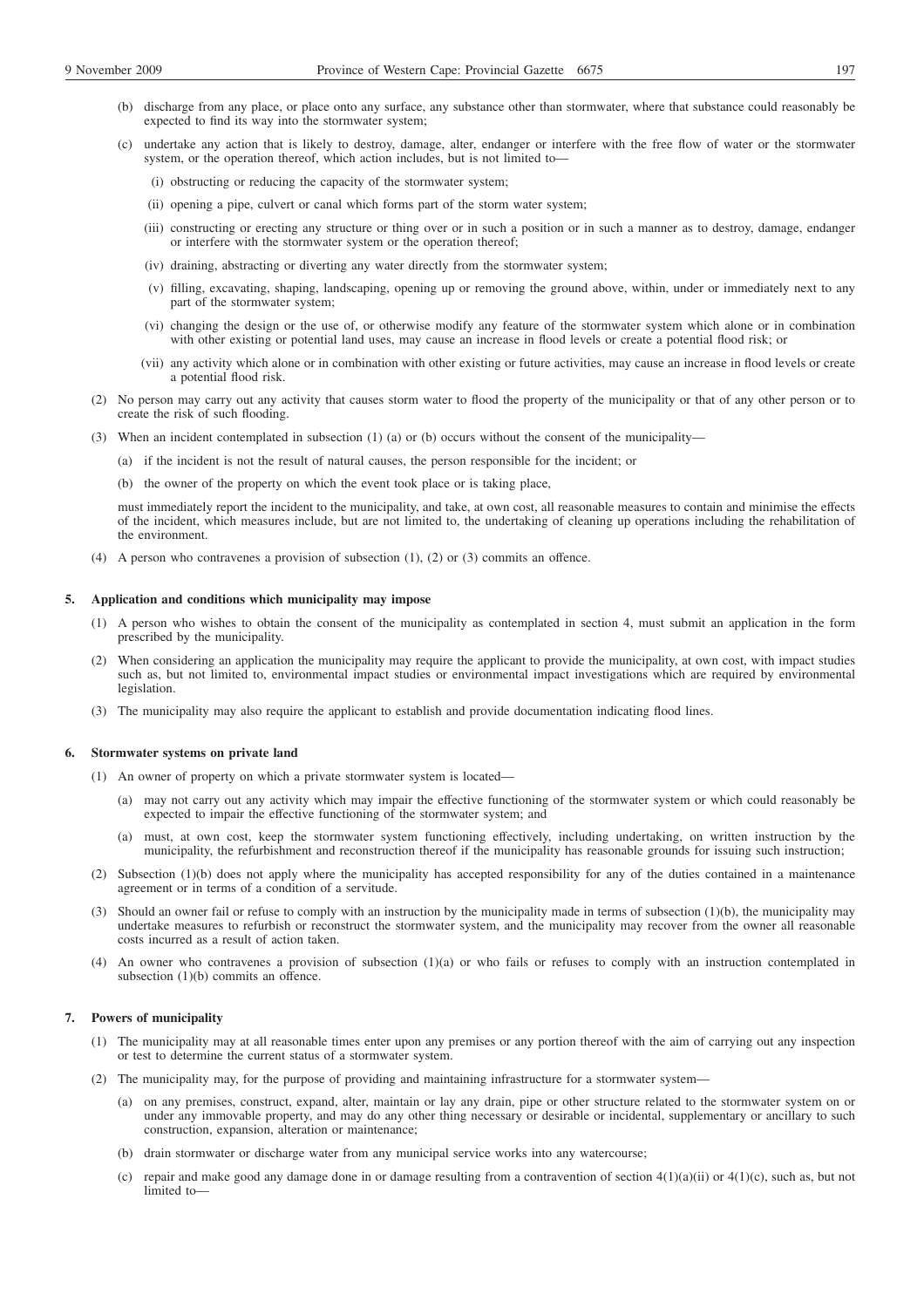- (i) demolishing, altering or otherwise dealing with any building, structure or other thing constructed, erected or laid in contravention of section  $4(1)(c)(iii)$ ;
- (ii) filling in, removing and making good any ground excavated, removed or placed in contravention of section  $4(1)(c)(v)$ ;
- (d) remove anything—
	- (i) discharged or permitted to enter into the stormwater system or watercourse in contravention of section  $4(1)(a)$  or (b);
	- (ii) damaging, obstructing or endangering or likely to obstruct, endanger or destroy any part of the stormwater system;
- (e) seal off or block any point of discharge from any premises, irrespective of whether the point is used for lawful purposes;
- (f) cancel any consent granted in terms of section 5 if any condition under which the consent was granted is not complied with;
- (g) by written notice, instruct any owner of property—
	- (i) to retain stormwater on such property or to lay, at the cost of such owner, a stormwater drain pipe or gutter to a suitable place indicated by the municipality, irrespective of whether the course of the pipe or gutter will run over private property or not;
	- (ii) to allow the owner of a higher lying property to lay a stormwater drain pipe or gutter over his or her property for the draining of concentrated stormwater;
- (h) discharge stormwater into any watercourse, whether on private land or not.
- (3) Should an owner of property fail to comply with an instruction contemplated in subsection  $(2)(g)(i)$ , the municipality may undertake measures to retain such stormwater or to lay such stormwater drain pipe or gutter.
- (4) Where it seems that any action or neglect by a person or owner of property may lead to a contravention of a provision of this by-law, the municipality may notify, in writing, such person or owner to comply with such requirement as may be necessary to prevent the occurrence of such contravention.
- (5) The municipality may recover all reasonable costs incurred as a result of action taken—
	- (a) in terms of subsection (2)(c) or (d), from the person who was responsible for a contravention of the provisions of this by-law or the owner of the property on which a contravention occurred; or
	- (b) in terms of subsection (3), from the owner of the property.
- (6) Any drain, pipe or structure provided in terms of subsection  $(2)(a)$  vests in the municipality.
- (7) A person commits an offence if he or she—
	- (a) fails to comply with a notice contemplated in subsection  $(2)(g)$ ;
	- (b) threatens, resists, hinders, obstructs or otherwise interfere with, or who uses foul or abusive language towards or at an employee or contractor of the municipality in the exercise of any powers or performance of any duty or function in terms of this by-law; or
	- (c) impersonates an employee or contractor of the municipality.

## **8. Authentication and service of notices and other documents**

- (1) A notice or other document requiring authentication by the municipality must be signed by the municipal manager and when issued by the municipality in terms of this by-law is deemed to be duly issued if it is signed by the municipal manager.
- (2) Any notice or other document that is served on a person in terms of this by-law is regarded as having been served if such notice or document has been served in terms of section 115(1) of the Municipal Systems Act, 2000 (Act 32 of 2000.)
- (3) Service of a copy is deemed to be service of the original.
- (4) Any legal process is effectively and sufficiently served on the municipality when it is delivered to the municipal manager or a person in attendance at the municipal manager's office.

#### **9. Appeal**

A person whose rights are affected by a decision of the municipality may appeal against that decision by giving written notice of the appeal and the reasons therefor in terms of section 62 of the Local Government: Municipal Systems Act, Act 32 of 2000 to the municipal manager within 21 days of the date of the notification of the decision.

## **10. Exemptions**

- (1) Any person may by means of a written application, in which the reasons are given in full, apply to the municipality for exemption from any provision of this by-law.
- (2) The municipality may–
	- (a) grant an exemption in writing and the conditions in terms of which, if any, and the period for which such exemption is granted must be stipulated therein;
	- (b) alter or cancel any exemption or condition in an exemption; or
	- (c) refuse to grant an exemption.
- (3) An exemption does not take effect before the applicant has undertaken in writing to comply with all conditions imposed by the municipality under subsection (2), however, if an activity is commenced before such undertaking has been submitted to the municipality, the exemption lapses.
- (4) If any condition of an exemption is not complied with, the exemption lapses immediately.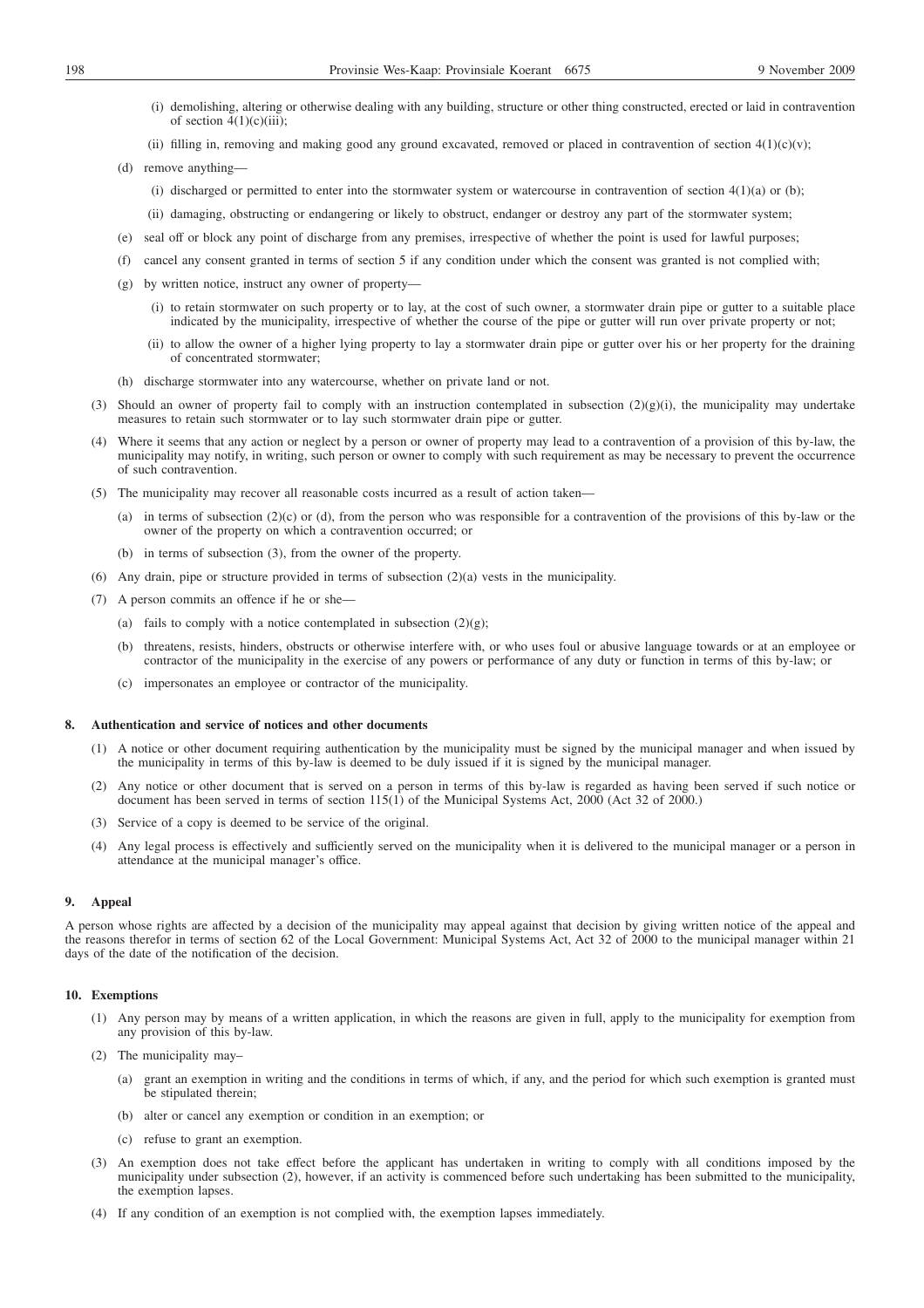### **11. Offences and Penalties**

A person who contravenes any provision or fails to comply with any provision of this by-law commits an offence and shall on conviction be liable to—

- (a) a fine or imprisonment, or either such fine or imprisonment or to both such fine and such imprisonment and,
- (b) in the case of a continuing offence, to an additional fine or an additional period of imprisonment or to such additional imprisonment without the option of a fine or to both such additional fine and imprisonment for each day on which such offence is continued and,
- (c) a further amount equal to any costs and expenses found by the court to have been incurred by the municipality as result of such contravention or failure.

## **12. Conflict with other legislation**

In the event of any conflict between any provision of this by-law and National and Provincial legislation, standards, policies or guidelines, the National and Provincial legislation, standards, policies or guidelines shall prevail.

## **13. Repeal of by-laws**

The provisions of any by-laws previously promulgated by the municipality or by any of the disestablished municipalities now incorporated in the municipality, are hereby repealed as far as they relate to matters provided for in this by-law, and insofar as it has been made applicable to the municipality by the authorisation for the execution of powers and functions in terms of section 84(3) of the Local Government: Municipal Structures Act, Act 117 of 1998.

## **14. Short title and commencement**

This by-law shall be known as the Storm Water Management By-law, and commences on the date of publication thereof in the Provincial Gazette. 9 November 2009 20661